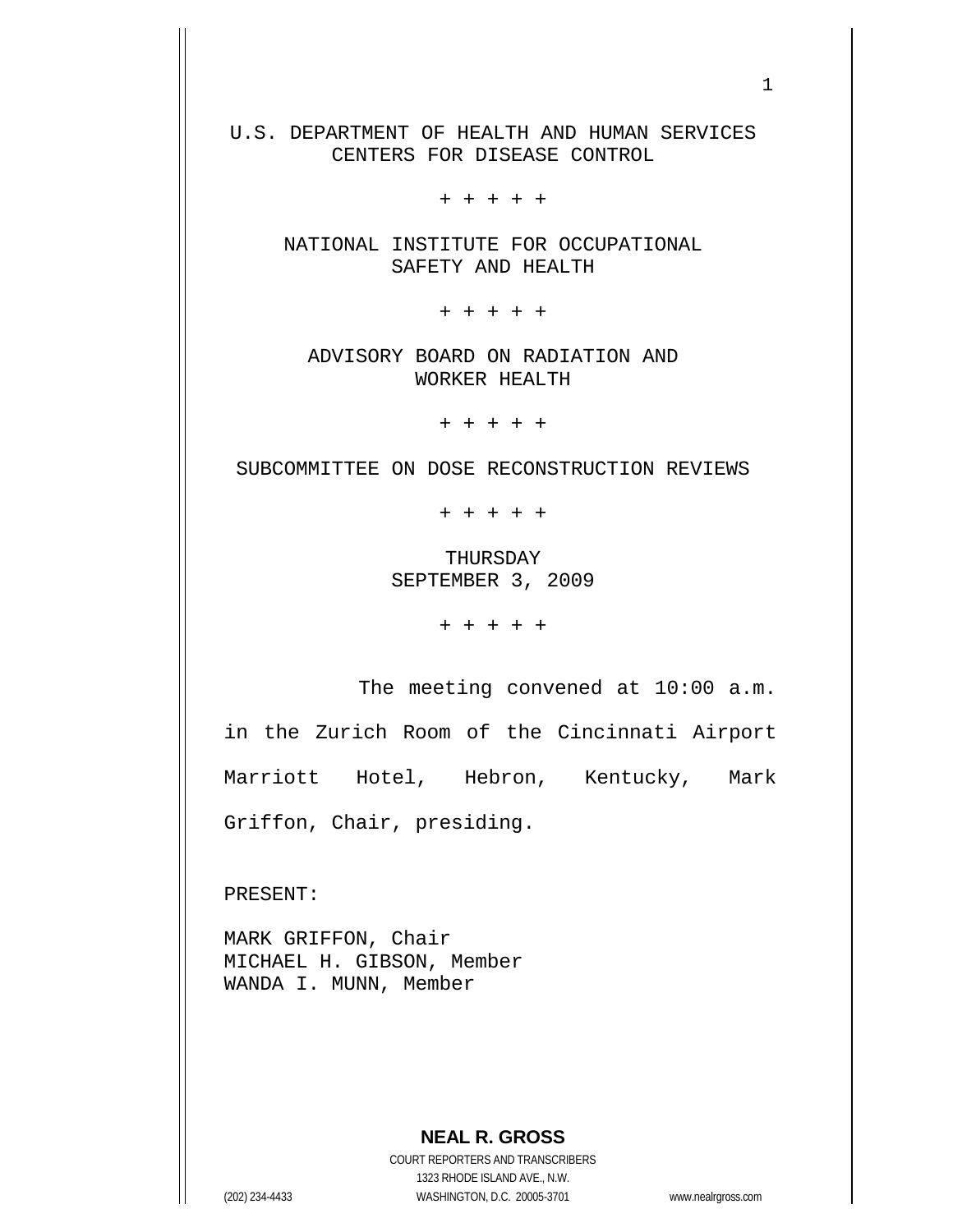ALSO PRESENT:

KATZ, TED, Designated Federal Official ADAMS, NANCY, NIOSH Contractor\* AL-NABULSI, ISAF, DOE\* BEHLING, HANS, SC&A\* BEHLING, KATHY, SC&A\* BRACKETT, ELIZABETH, ORAU Team\* EAST, JAMES, SC&A\* ELLIOTT, LARRY, NIOSH OCAS FARVER, DOUG, SC&A HINNEFELD, STU, NIOSH OCAS HOWELL, EMILY, HHS SHARFI, MUTTY, ORAU TEAM\* STIVER, JOHN, SC&A\*

\*Participating via telephone

## 2

## **NEAL R. GROSS**

COURT REPORTERS AND TRANSCRIBERS 1323 RHODE ISLAND AVE., N.W. (202) 234-4433 WASHINGTON, D.C. 20005-3701 www.nealrgross.com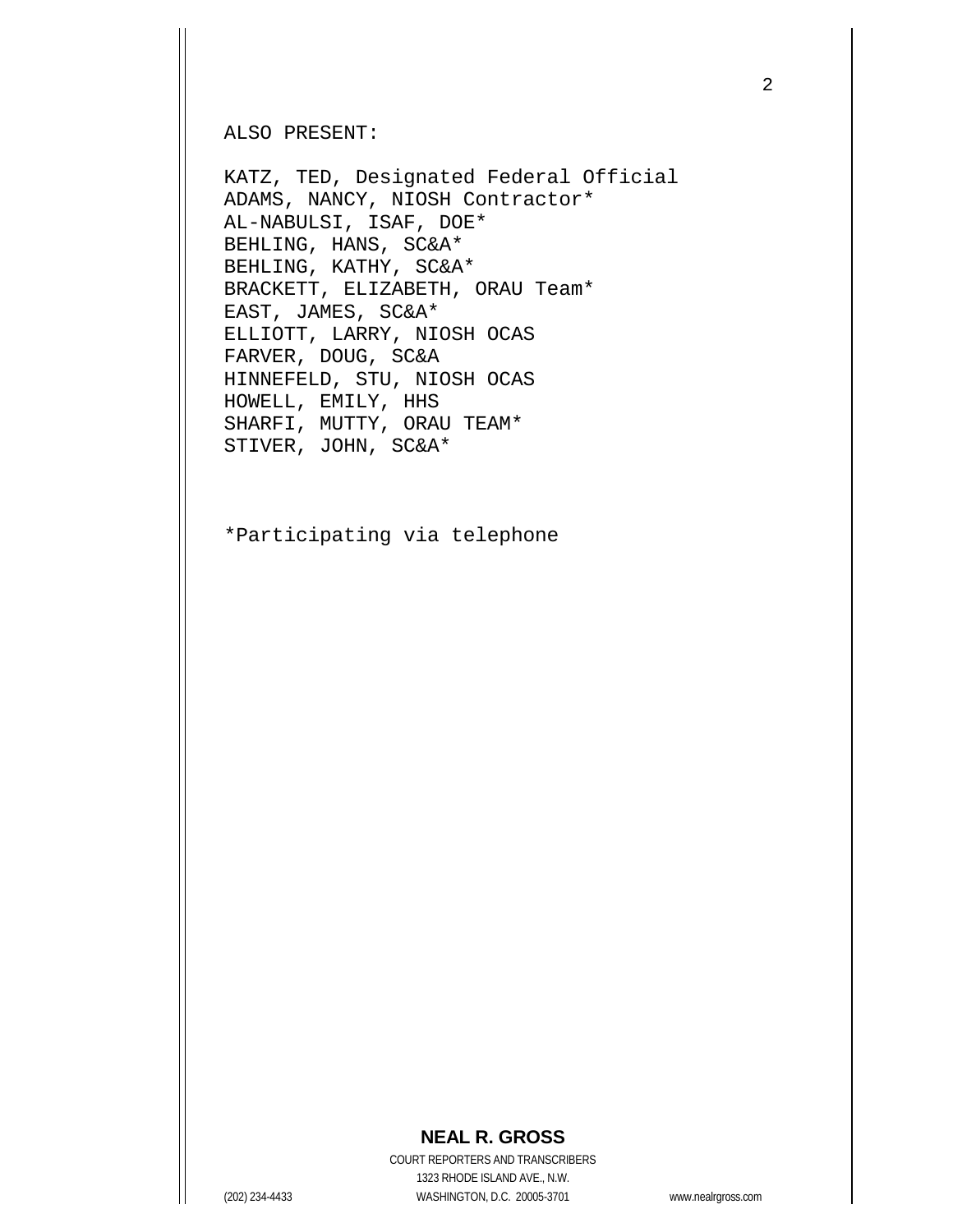T-A-B-L-E O-F C-O-N-T-E-N-T-S

| Call to Order and Welcome<br>Ted Katz                                  | 4   |
|------------------------------------------------------------------------|-----|
| Introductions                                                          | 4   |
| Agenda Overview                                                        | 7   |
| 12th Set of Cases                                                      | 10  |
| Vote                                                                   | 39  |
| 6th Set of Cases                                                       | 42  |
| 7th Set of Cases                                                       | 68  |
| Discussion of the Summary<br>Findings in First Hundred<br>Cases Report |     |
| Mark Griffon                                                           | 198 |
| Larry Elliott                                                          | 205 |
| 8th Set of Cases                                                       | 270 |
| Discussion of Future Meeting                                           | 285 |

## **NEAL R. GROSS**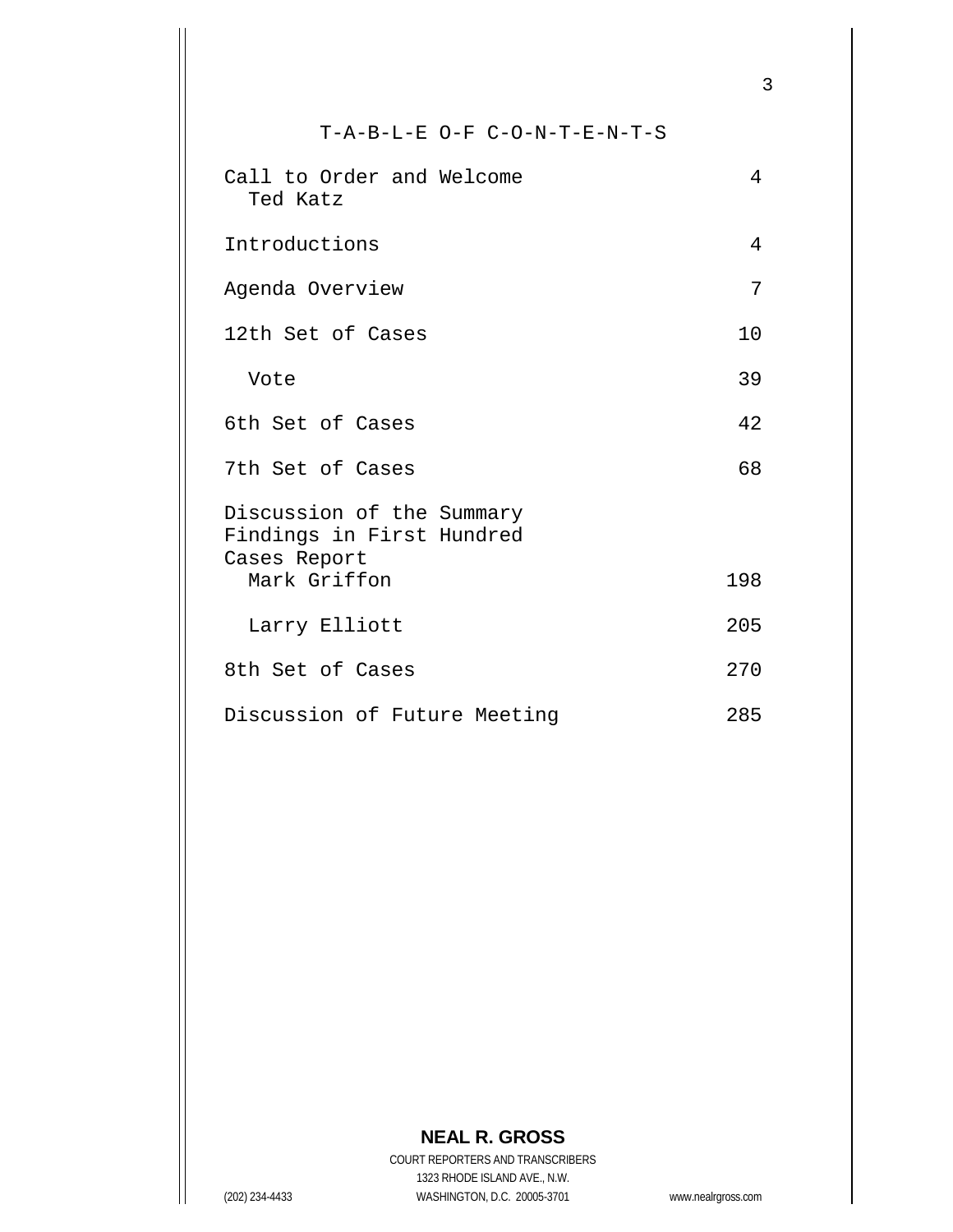|    | 4                                                                                                   |
|----|-----------------------------------------------------------------------------------------------------|
| 1  | $P-R-O-C-E-E-D-I-N-G-S$                                                                             |
| 2  | $10:02$ a.m.                                                                                        |
| 3  | MR. KATZ: Good morning, everyone                                                                    |
| 4  | on the phone.                                                                                       |
| 5  | This is Ted Katz, the Acting                                                                        |
| 6  | Designated Federal Official for the Advisory                                                        |
| 7  | Board on Radiation and Worker Health, and this                                                      |
| 8  | is the Subcommittee on Dose Reconstruction                                                          |
| 9  | Reviews.                                                                                            |
| 10 | We are just convening. We will do                                                                   |
| 11 | roll call to begin with.                                                                            |
| 12 | Board members first in the room?                                                                    |
| 13 | Mark Griffon, the<br>CHAIR GRIFFON:                                                                 |
| 14 | Chair of the Subcommittee.                                                                          |
| 15 | MEMBER<br>MUNN :<br>Wanda<br>Munn,                                                                  |
| 16 | Committee member.                                                                                   |
| 17 | MEMBER GIBSON: Mike Gibson,                                                                         |
| 18 | member of the Board.                                                                                |
| 19 | MR. KATZ: And on the line, do we                                                                    |
| 20 | have anyone? Do we have John? John Poston?                                                          |
| 21 | (No response.)                                                                                      |
| 22 | Okay, any other Board members?                                                                      |
|    | <b>NEAL R. GROSS</b><br><b>COURT REPORTERS AND TRANSCRIBERS</b>                                     |
|    | 1323 RHODE ISLAND AVE., N.W.<br>(202) 234-4433<br>WASHINGTON, D.C. 20005-3701<br>www.nealrgross.com |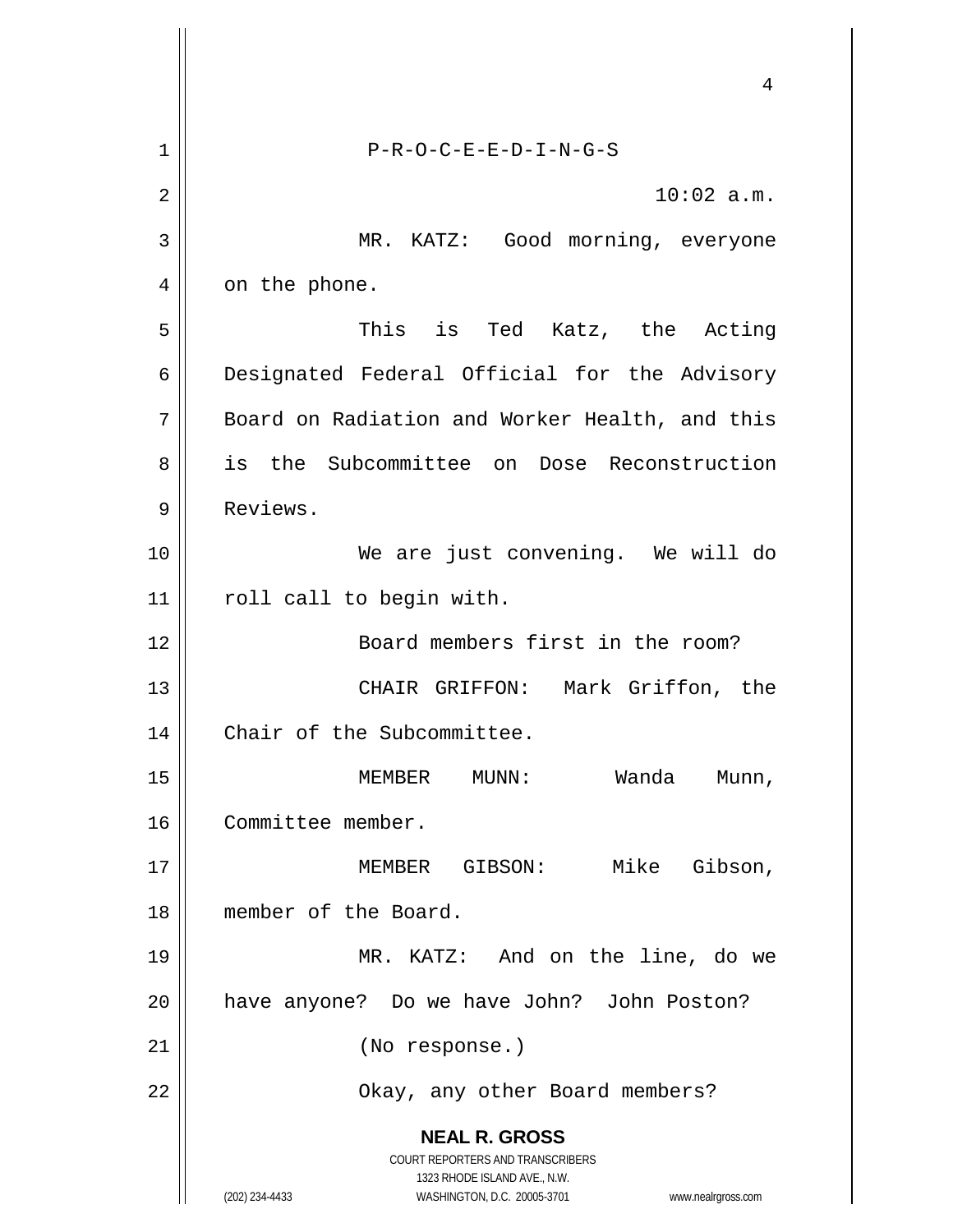**NEAL R. GROSS** COURT REPORTERS AND TRANSCRIBERS 1323 RHODE ISLAND AVE., N.W. (202) 234-4433 WASHINGTON, D.C. 20005-3701 www.nealrgross.com 5 1 || (No response.) 2 Okay. Then in the room, NIOSH 3 | ORAU team? 4 || MR. ELLIOTT: Larry Elliott, 5 || Director of the Office of Compensation  $6 \parallel$  Analysis and Support. 7 || MR. HINNEFELD: Stu Hinnefeld, 8 | Technical Program Manager. 9 MR. KATZ: NIOSH ORAU team on the 10 line? 11 || MR. SHARFI: Mutty Sharfi, ORAU  $12 \parallel$  team. 13 || MR. KATZ: Hi, Mutty. 14 || MR. SHARFI: Hi. 15 || MR. KATZ: And in the room, SC&A? 16 || MR. FARVER: Doug Farver, SC&A. 17 || MR. KATZ: And on the line? 18 MS. BEHLING: Kathy and Hans 19 || Behling, SC&A. 20 || MR. KATZ: Welcome, Kathy and  $21$  | Hans. 22 MS. BEHLING: Hi.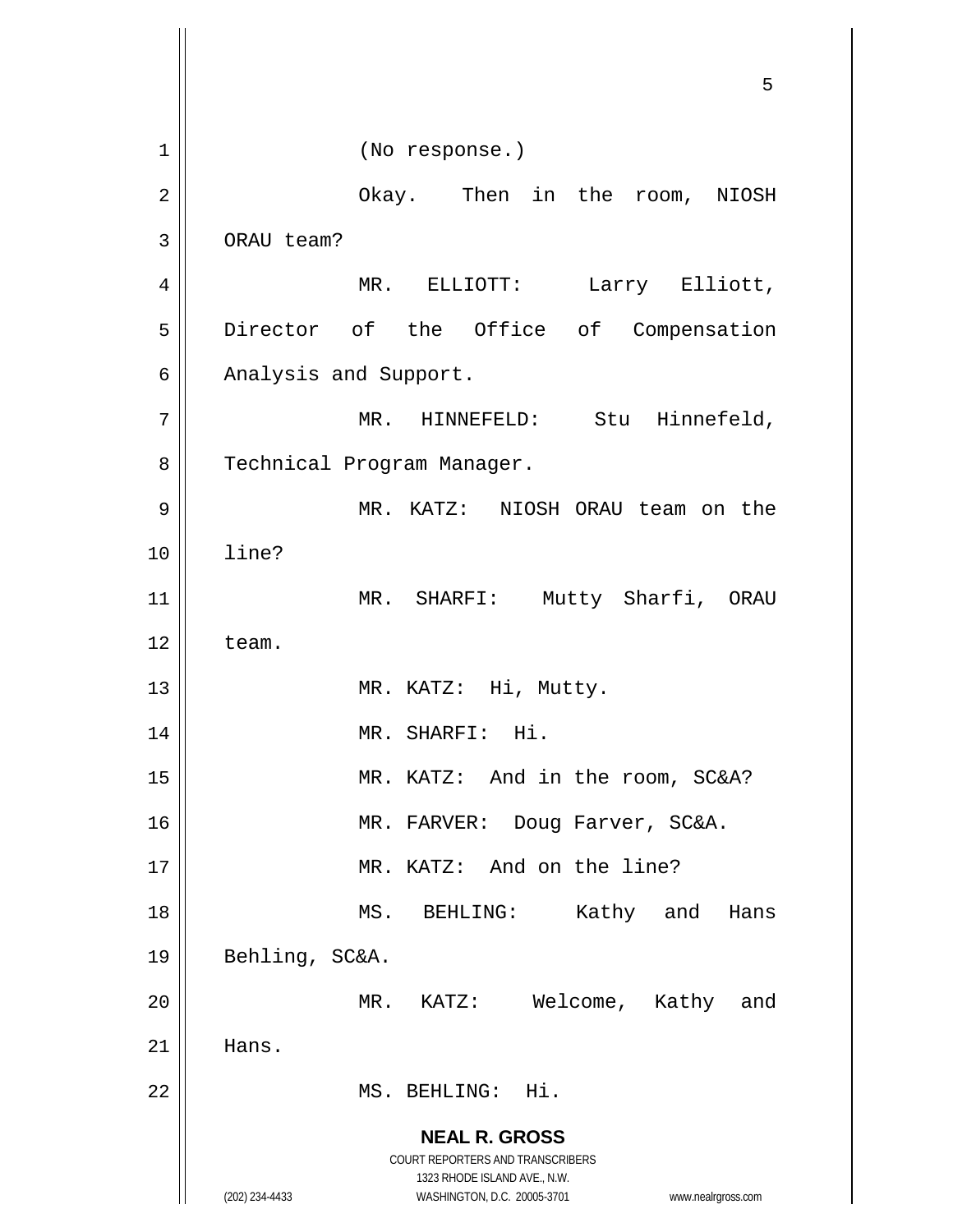| 1  | MR. EAST: James East, SC&A.                                         |
|----|---------------------------------------------------------------------|
| 2  | MR. KATZ: James East, welcome.                                      |
| 3  | Okay, and then do we have any                                       |
| 4  | federal officials in the room first?                                |
| 5  | MS. HOWELL: Emily Howell, HHS.                                      |
| 6  | MR. KATZ: And any federal                                           |
| 7  | employees or contractor staff on the line?                          |
| 8  | MS. ADAMS: Nancy Adams, NIOSH                                       |
| 9  | contractor.                                                         |
| 10 | MS. AL-NABULSI: Isaf Al-Nabulsi,                                    |
| 11 | DOE.                                                                |
| 12 | MR. KATZ: Welcome, Isaf, again,                                     |
| 13 | and Nancy.                                                          |
| 14 | MS. AL-NABULSI: Thank you.                                          |
| 15 | MR. KATZ:<br>Okay, and then<br>any                                  |
| 16 | members of the public on the line?                                  |
| 17 | (No response.)                                                      |
| 18 | Okay. I would just remind folks                                     |
| 19 | on the line to mute your phones except when                         |
| 20 | you are talking to the group, please.                               |
| 21 | And it is all yours, Mark.                                          |
| 22 | Today's meeting,<br>CHAIR GRIFFON:                                  |
|    | <b>NEAL R. GROSS</b>                                                |
|    | COURT REPORTERS AND TRANSCRIBERS<br>1323 RHODE ISLAND AVE., N.W.    |
|    | WASHINGTON, D.C. 20005-3701<br>(202) 234-4433<br>www.nealrgross.com |

 $\parallel$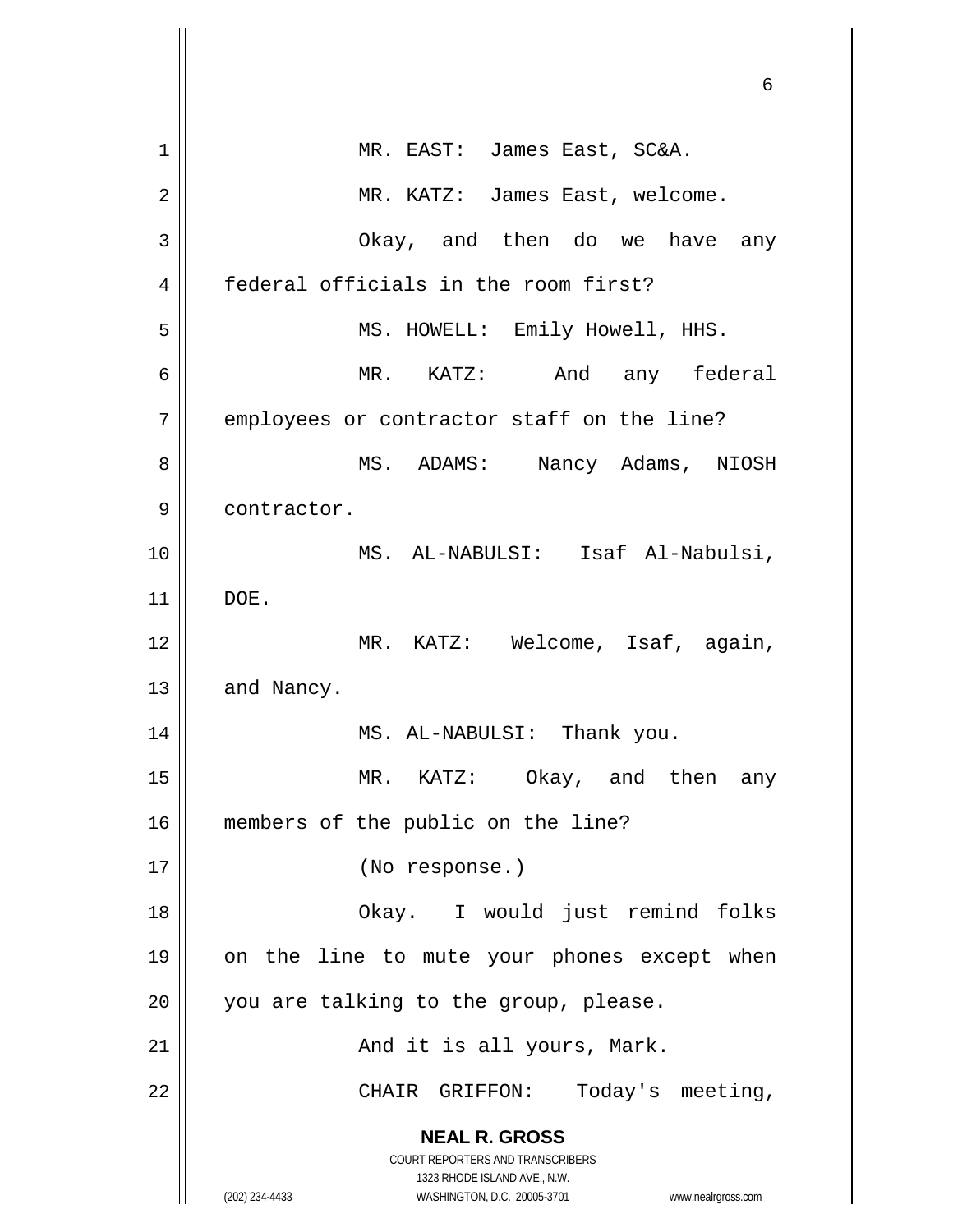$1 \parallel$  just to give a quick agenda, because it will  $2 \parallel$  be pretty easy to describe the agenda.  $3 \parallel$  Really, there are three primary things. 4 The most important, I guess, is 5 || probably the 12th set of cases. We want to  $6 \parallel$  select the cases. At the last Board meeting, 7 || the Board approved the Subcommittee to make 8 the final decision and authorize SC&A to work  $9 \parallel$  on these cases. So that is our main goal to 10 accomplish today. I think we will do that 11 first off. 12 || Then we are going to continue our 13 || work on the sixth, seventh, and eighth set. I  $14$  | think that is probably as far as we can expect 15  $\parallel$  to get. It may be a little bit of going back  $16$  and figuring out our notes. 17 The sixth set and seventh set I 18 || believe only have a few outstanding items that 19 we have to resolve, and then the eighth set is 20  $\parallel$  a little further to go. I don't think we have 21 made it through that entire matrix one time  $22 \parallel$  yet.

> COURT REPORTERS AND TRANSCRIBERS 1323 RHODE ISLAND AVE., N.W. (202) 234-4433 WASHINGTON, D.C. 20005-3701 www.nealrgross.com

**NEAL R. GROSS**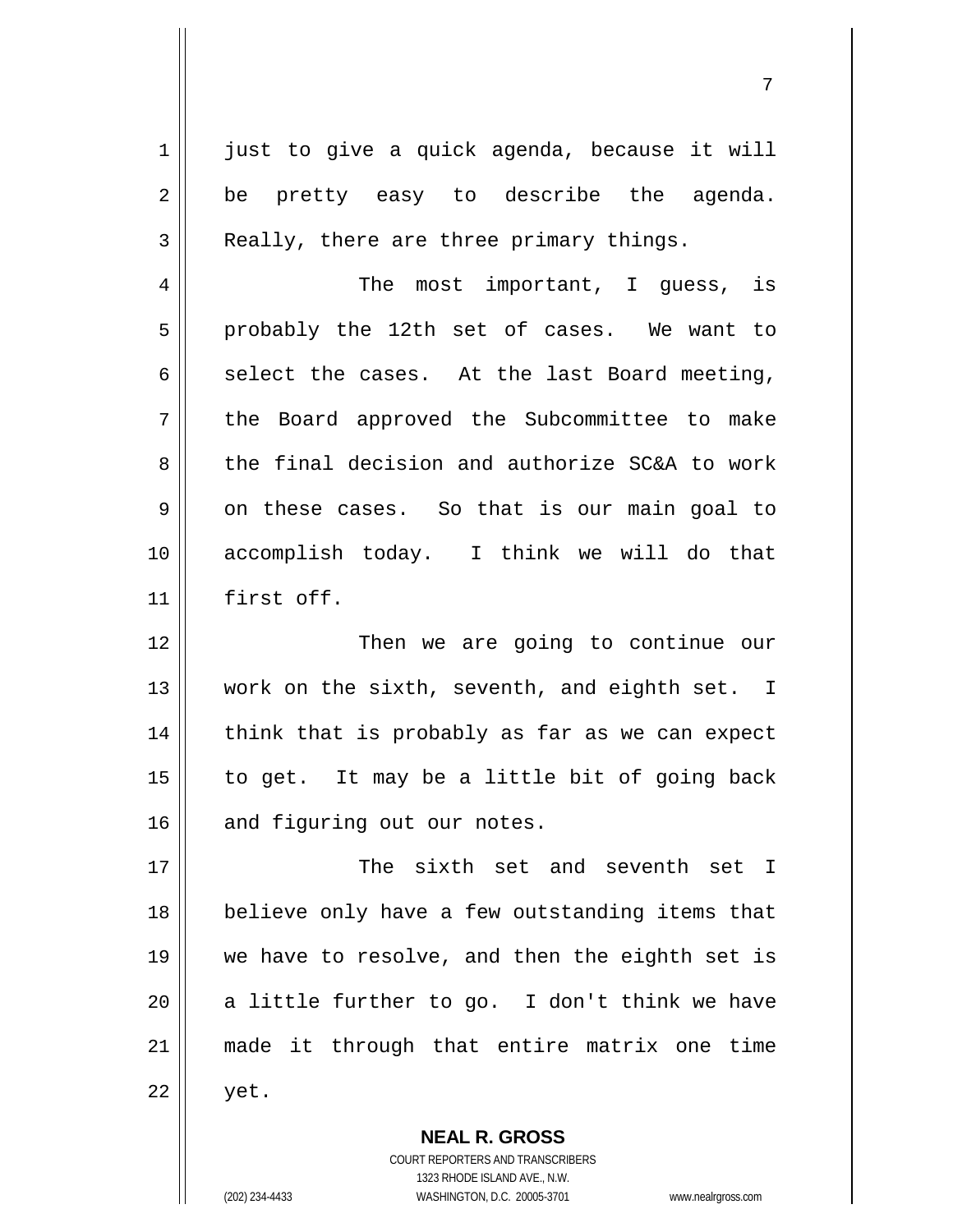**NEAL R. GROSS** COURT REPORTERS AND TRANSCRIBERS 1323 RHODE ISLAND AVE., N.W. (202) 234-4433 WASHINGTON, D.C. 20005-3701 www.nealrgross.com 1 | Then the last item on the agenda 2 || comes from the Advisory Board meeting, the  $3 \parallel$  last Board meeting. I think at this meeting I 4 would like to just kick off the discussion. 5 I'm not sure we are going to get to a point 6 where we can make a recommendation to the 7 Board. 8 || But if you remember at the last 9 meeting, the Board tasked the Subcommittee to 10 follow up on the summary findings in the First 11 Hundred Case Report and just have a discussion 12 of what impact on NIOSH's program do these 13  $\parallel$  findings have, if any, so to further, I guess, 14 || clarify what those summary findings mean and 15 || how they impact the NIOSH program. 16 I guess the bottom-line question  $17$  | that NIOSH has been asking us is, did we meet, 18 did NIOSH meet the standards set out in the 19 statute. Was it scientifically accurate and  $20$  | all that? 21 We did skirt around that 22 definitive answer a little bit in our Hundred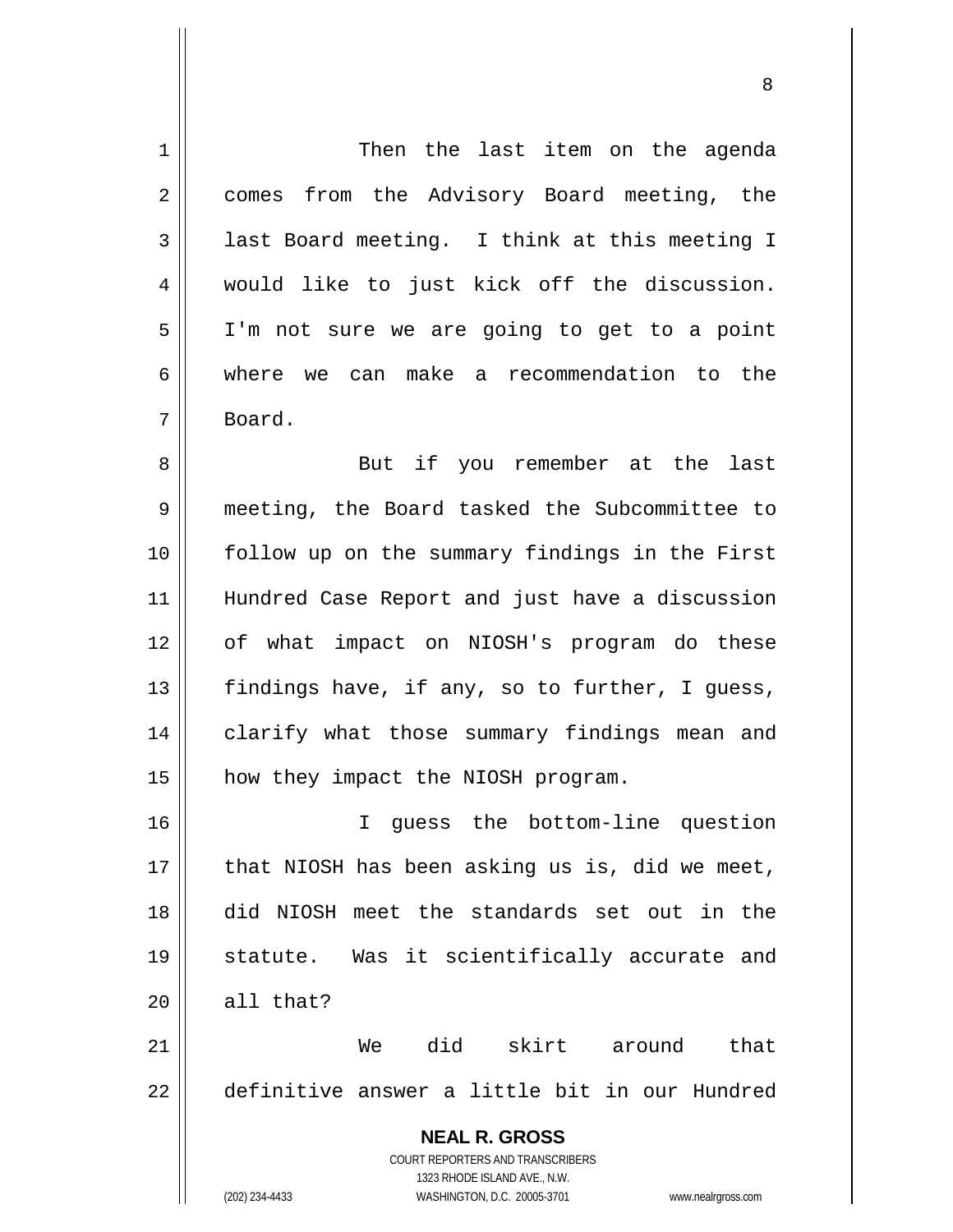**NEAL R. GROSS** COURT REPORTERS AND TRANSCRIBERS 1323 RHODE ISLAND AVE., N.W. (202) 234-4433 WASHINGTON, D.C. 20005-3701 www.nealrgross.com 1 | Case Report. So we have been asked to sort of  $2 \parallel$  reassess that. I think we want to at least  $3 \parallel$  have some dialoque today and maybe think about 4 what we can say and what we can't say about  $5 \parallel$  those summary findings, and we will bring that  $6 \parallel$  back to the Board in the future.  $7$   $\parallel$  So that is what is on the agenda,  $8 \parallel$  as far as I can remember. Are there any other 9 ll items? I think that is it. 10 || Then for those of you who are on 11 the phone, this is the trench work, so to  $12$  speak. We will go through the case selection,  $13$  || but then we are going to go through finding-14 by-finding. So it can be a little slow at 15 times, especially after lunch, but we've got 16 to work through these things. This is the 17 details. 18 MR. KATZ: Do you want to confirm 19 with John the number of cases that are needed? 20 CHAIR GRIFFON: John's not on the  $21$  | line. 22 MR. KATZ: Oh, John is not on it,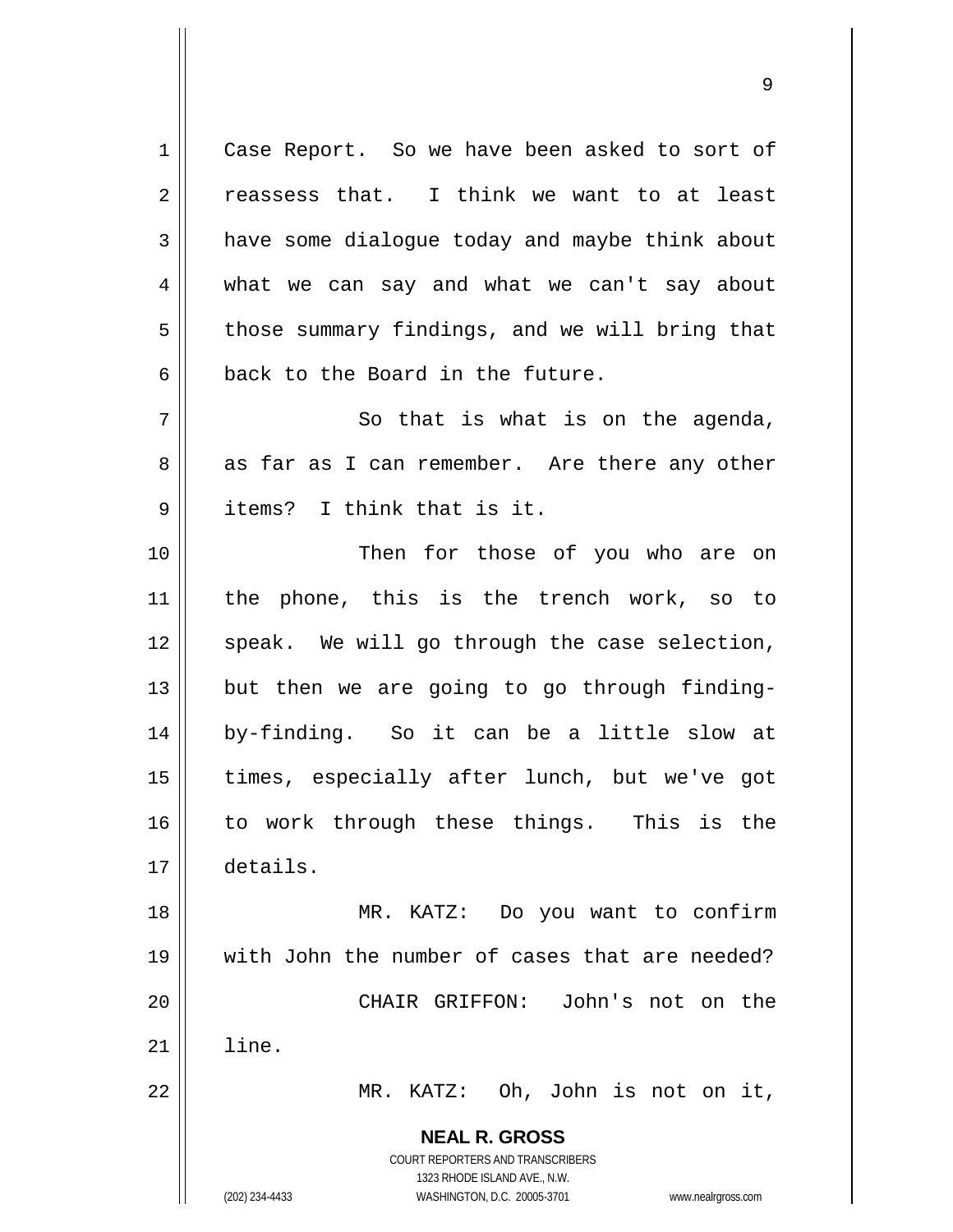**NEAL R. GROSS** COURT REPORTERS AND TRANSCRIBERS 1323 RHODE ISLAND AVE., N.W. (202) 234-4433 WASHINGTON, D.C. 20005-3701 www.nealrgross.com 10 1 | but maybe Kathy or Hans could tell us. 2 || CHAIR GRIFFON: Or Doug. 3 | MR. KATZ: Or Doug. 4 MR. FARVER: It was, like you  $5 \parallel$  said, 42 or 46. 6 MR. KATZ: Forty-two to 46? 7 MR. FARVER: Yes. 8 MR. KATZ: Something in that 9 ballpark is the number of cases that SC&A 10 needs, is that correct? 11 MS. BEHLING: I believe that is 12 || correct. I can check on that number. 13 CHAIR GRIFFON: All right. While 14 we're doing it, maybe if you could check on 15  $\parallel$  that, Kathy, that would be great. 16 || MS. BEHLING: Okay, very good. 17 || MR. KATZ: Thanks, Kathy. 18 || CHAIR GRIFFON: Okay. Alright. 19 || So I guess the best way to proceed is just  $20$  | everybody has the spreadsheet of the 12th set 21 of cases. We have 82 from our last sort of 22 | triaged approach. NIOSH narrowed it down or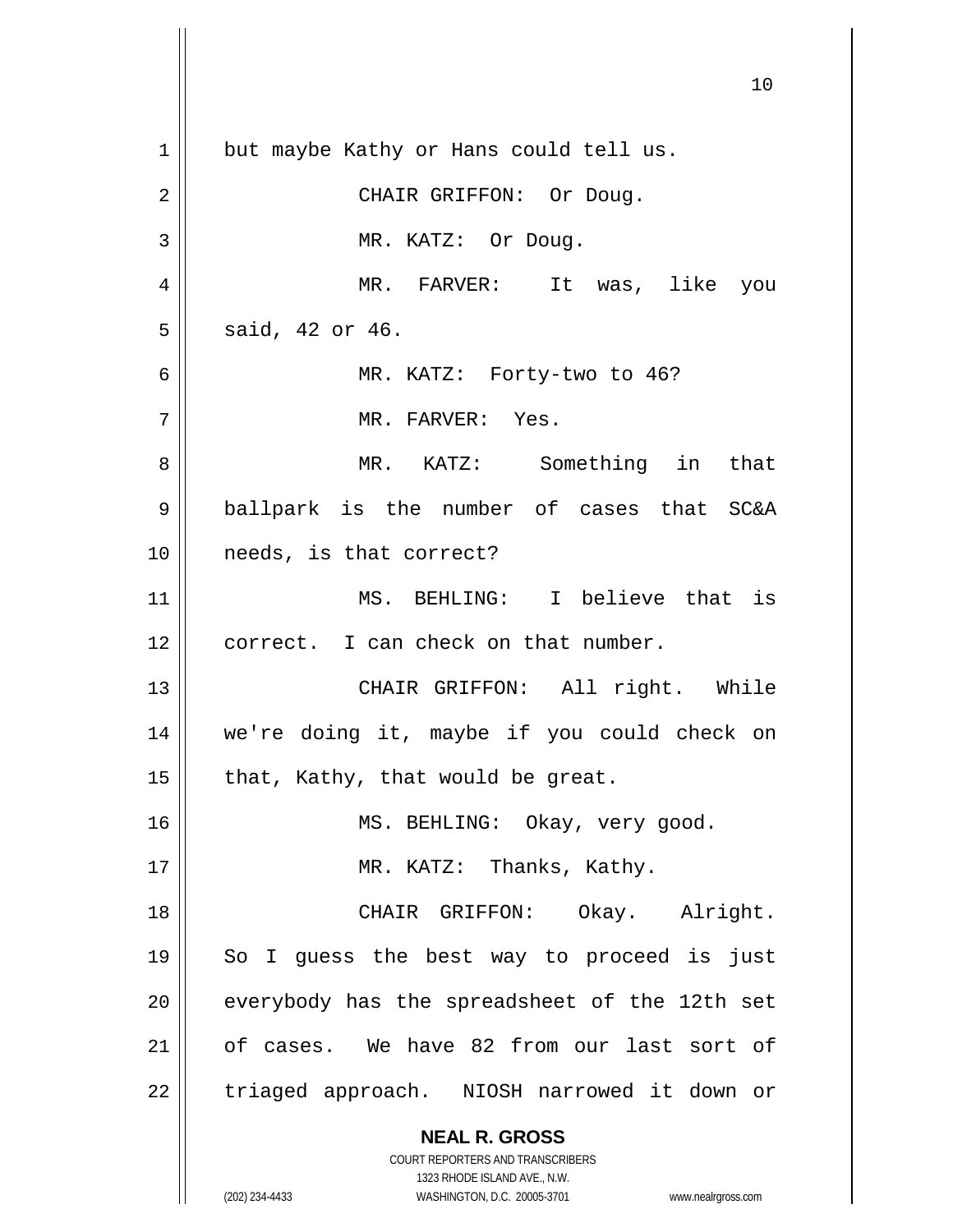**NEAL R. GROSS** 1 we narrowed it down to 82, and then Stu filled  $2 \parallel$  in these other fields that we have asked to be 3 better described. 4 || So if we want to just run down, I 5 || went down and highlighted sort of the ones 6 that I was interested in. I like to work from  $7 \parallel$  a hard copy on this, but we will do the best 8 we can here. 9 MEMBER MUNN: Mark, do you have 10 any specific criteria you want for us or you 11 would like us to prioritize as we are looking 12 at this set? 13 || CHAIR GRIFFON: Well, I don't 14 || know, other than what we used in our first cut 15 || on this, I think, still applies, you know. 16 MEMBER MUNN: All right. I just 17 || wanted to make sure that hadn't changed. 18 CHAIR GRIFFON: No. I mean, I 19 noted the only criteria I was looking at as I 20 went through here is in that external dose 21 method and internal dose method I did look for  $22$   $\vert$  best estimate although Stu cautioned us on how

> COURT REPORTERS AND TRANSCRIBERS 1323 RHODE ISLAND AVE., N.W.

(202) 234-4433 WASHINGTON, D.C. 20005-3701 www.nealrgross.com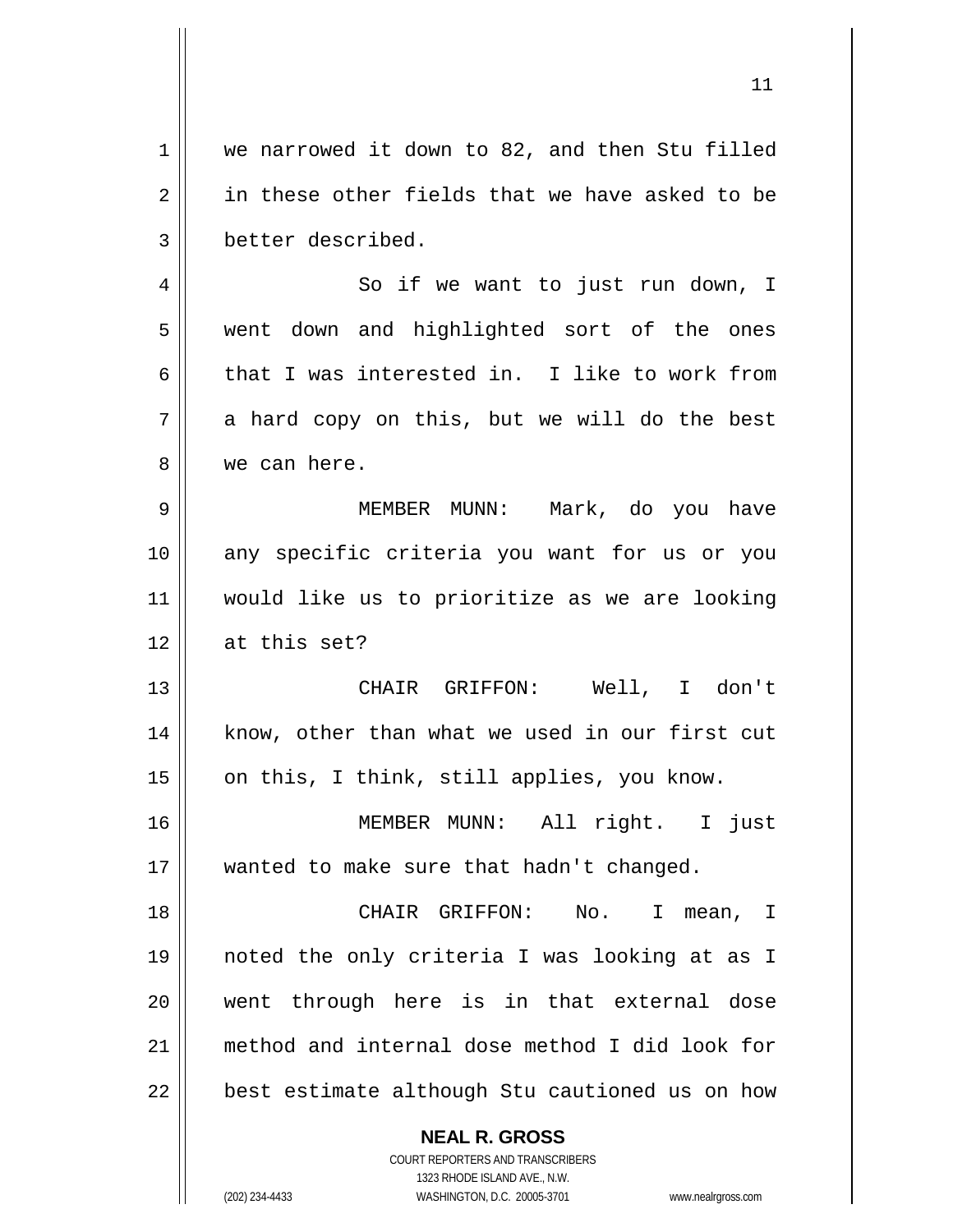**NEAL R. GROSS** COURT REPORTERS AND TRANSCRIBERS 1323 RHODE ISLAND AVE., N.W.  $1 \parallel$  that field was completed by people. But I did  $2 \parallel$  to some extent use that. 3 || Then, as you remember, some of the 4 || cases we picked the first round through on  $5 \parallel$  this, we picked because it was a new site. So  $6 \parallel$  that is another thing I was looking for. 7 MR. ELLIOTT: Did you get copies, 8 | hard copies? We have a hard copy. 9 CHAIR GRIFFON: Yes, if you don't 10 mind, that might be helpful. 11 MR. ELLIOTT: Which ones? Do you 12 want all of these? 13 CHAIR GRIFFON: Stu, is that what 14 you emailed around or is that the first 15 version of it? 16 MR. HINNEFELD: This is the pre-17 selection. 18 CHAIR GRIFFON: Yes. 19 MR. HINNEFELD: These are the pre-20 | selected ones. 21 MR. ELLIOTT: Oh, so it's not  $22$  | going to be that helpful.

(202) 234-4433 WASHINGTON, D.C. 20005-3701 www.nealrgross.com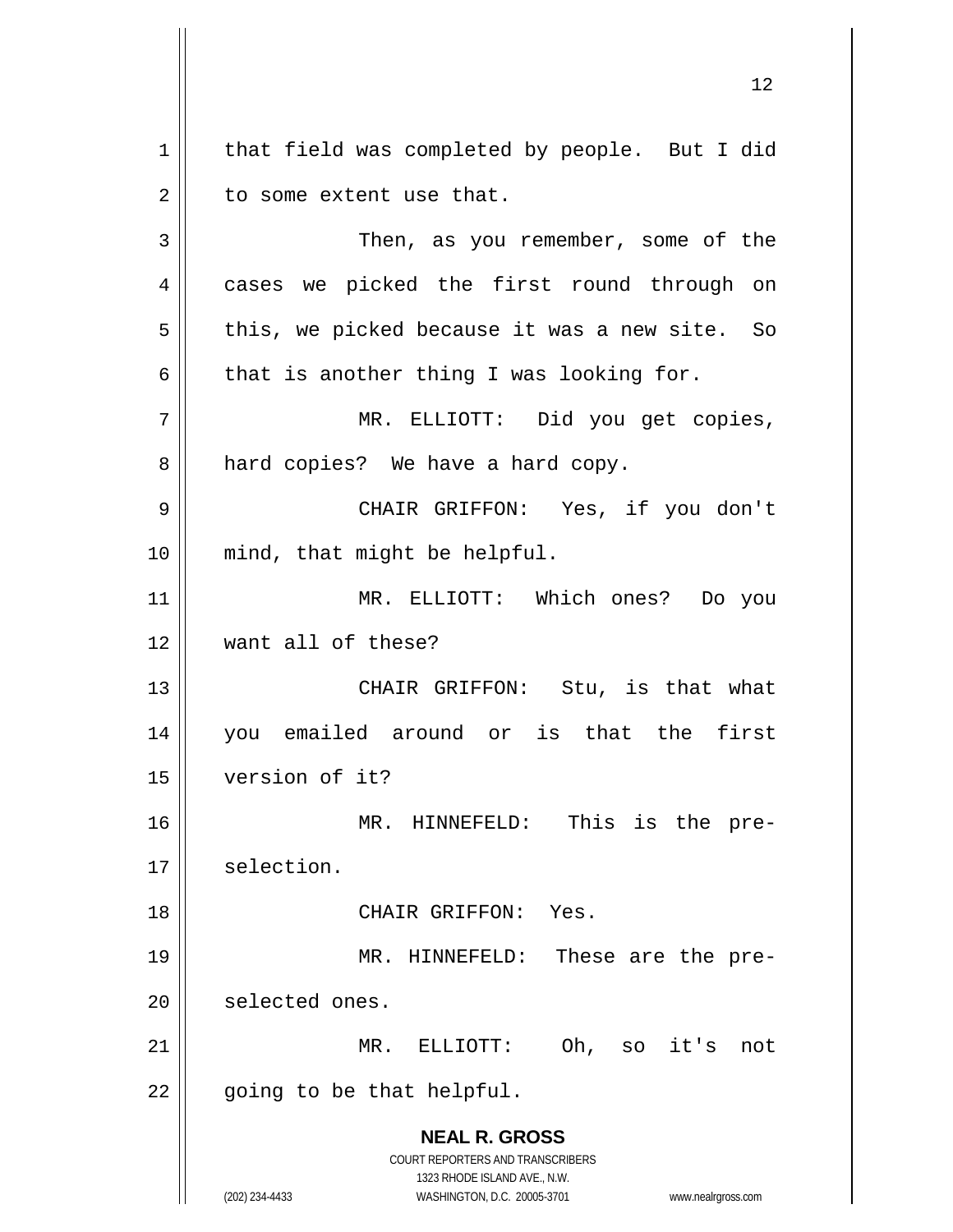**NEAL R. GROSS** COURT REPORTERS AND TRANSCRIBERS 1323 RHODE ISLAND AVE., N.W. (202) 234-4433 WASHINGTON, D.C. 20005-3701 www.nealrgross.com 13 1 CHAIR GRIFFON: That's okay. We 2 | will go with this. 3 MR. HINNEFELD: It's not the ones  $4 \parallel$  that were -- that was the original list that  $5 \parallel$  they pre-selected from at the Board meeting. 6 CHAIR GRIFFON: Okay. So, going 7 down, the first one I have is 211 and 212. 8 MEMBER MUNN: 211 and 212? 9 CHAIR GRIFFON: Maybe if anybody 10 has anything before that, just let me know. 11 These are not -- oh, they are in numerical 12 order. There's just some numbers skipped 13 | because they've been screened out. 14 || So 211 and 212, looking at Column  $15$  | A and the last three numbers I am referencing 16 here. 17 So I have 211, 212, 218, 219 -- 18 || oh, I mean 220. I'm sorry. I will stop 19 || there. If people agree with those or have any 20 || before that that I didn't name? 21 || MEMBER MUNN: 211, 212, 218 and  $22 \parallel 220?$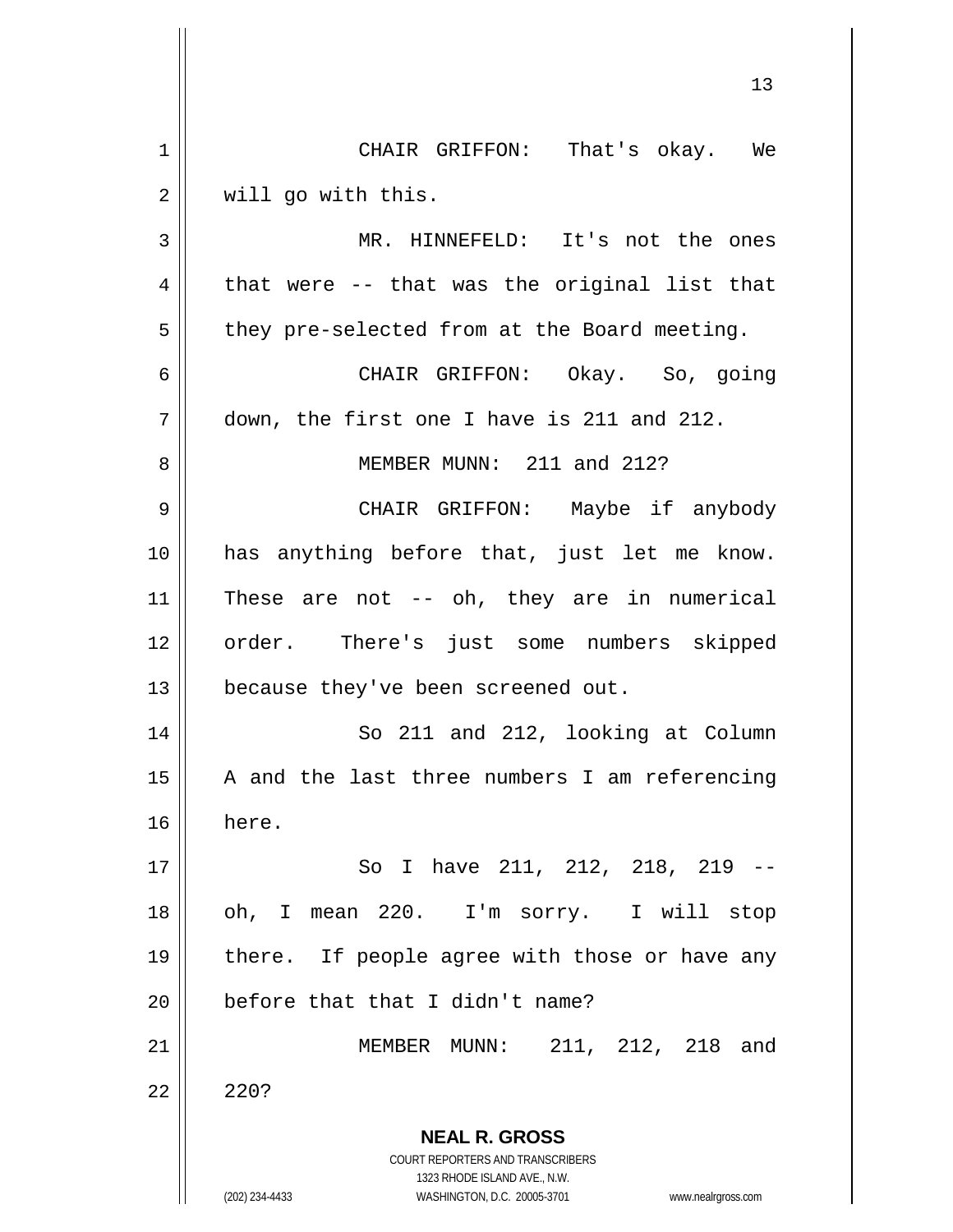**NEAL R. GROSS** COURT REPORTERS AND TRANSCRIBERS 1323 RHODE ISLAND AVE., N.W. (202) 234-4433 WASHINGTON, D.C. 20005-3701 www.nealrgross.com 14 1 CHAIR GRIFFON: Yes. 2 MEMBER MUNN: Those are all the  $3 \parallel$  same site. 4 CHAIR GRIFFON: Are they all 5 || Savannah River? 6 MEMBER MUNN: Yes. 7 CHAIR GRIFFON: Keep an eye on 8 that for later ones then. 9 || MEMBER MUNN: And all the same 10 decade. 11 || CHAIR GRIFFON: They all started  $12 \parallel$  early in the -- yes, a lot of years have 13 worked, yes. So they were there multiple 14 decades. 15 || MEMBER MUNN: Yes. 16 CHAIR GRIFFON: I mean is that 17 | still okay, Wanda? 18 MEMBER MUNN: Sure. 19 || CHAIR GRIFFON: Yes. 20 || MEMBER MUNN: We can always change  $21$  | anything we want with them. 22 CHAIR GRIFFON: Yes, yes. Then I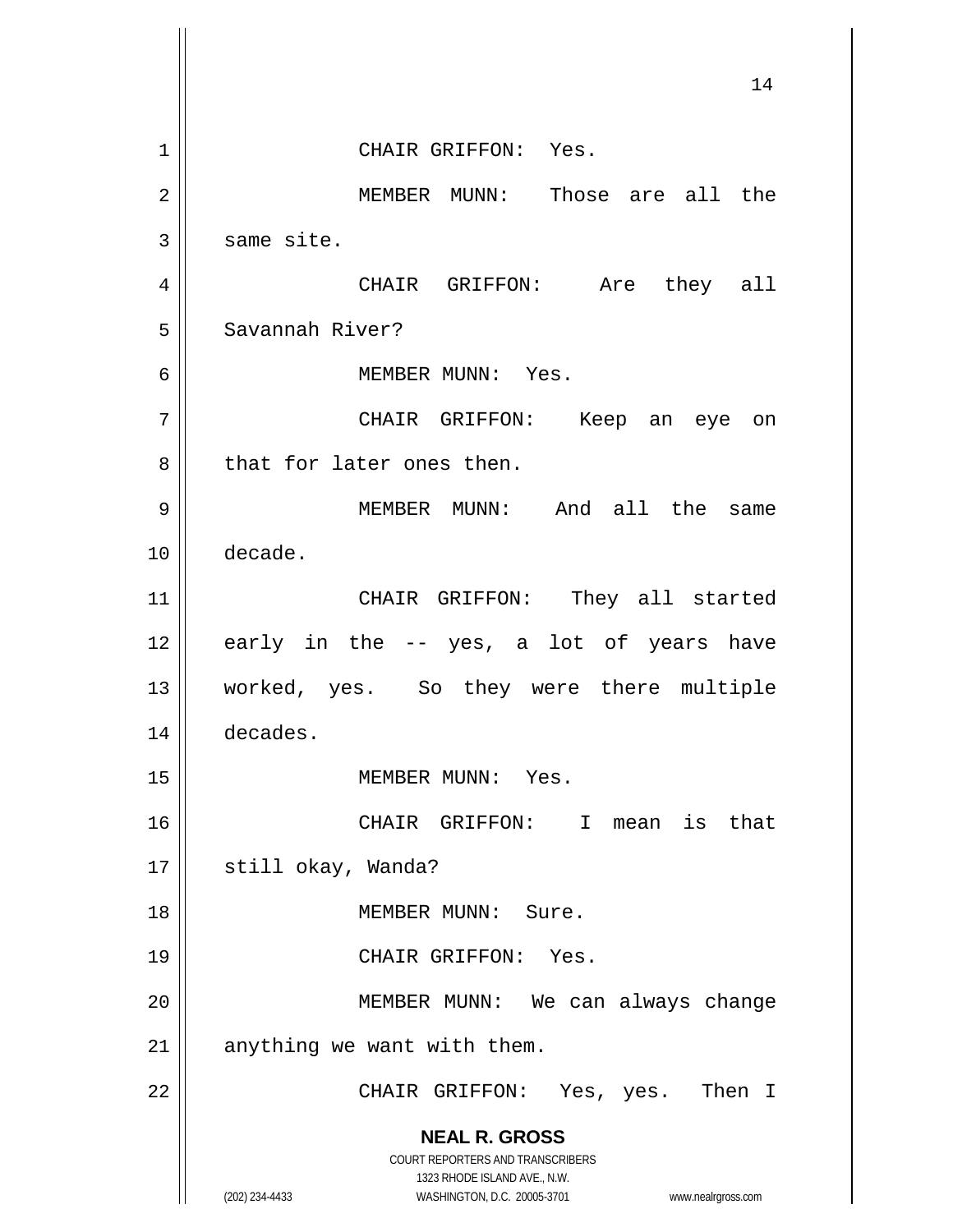**NEAL R. GROSS** COURT REPORTERS AND TRANSCRIBERS 1323 RHODE ISLAND AVE., N.W. (202) 234-4433 WASHINGTON, D.C. 20005-3701 www.nealrgross.com 1 || have 246, which is actually over 50 percent,  $2 \parallel$  but it is Albuquerque Operations Office. It  $3 \parallel$  is kind of a unique multiple-site thing. 4 || MEMBER MUNN: Yes. Interesting. 5 CHAIR GRIFFON: Then I had 249. 6 || MEMBER MUNN: Yes, agreed. 7 CHAIR GRIFFON: Which is the 8 || Hanford. Again, over 50 percent, but full. 9 MEMBER MUNN: It's still 10 interesting. 11 CHAIR GRIFFON: It looks like a 12 || lot of best estimates. Yes, yes. 13 MEMBER MUNN: Yes. 14 CHAIR GRIFFON: Then 266 also and 15 275. And 283 and 284. So right in a row 16 there. 17 And 285 I have. Over 50 percent, 18 but multiple Oak Ridge sites, including the 19 || thermal diffusion. This goes back early. 20 MEMBER MUNN: Yes. 21 CHAIR GRIFFON: So I don't think  $22$  || we really talked about S-50 very much.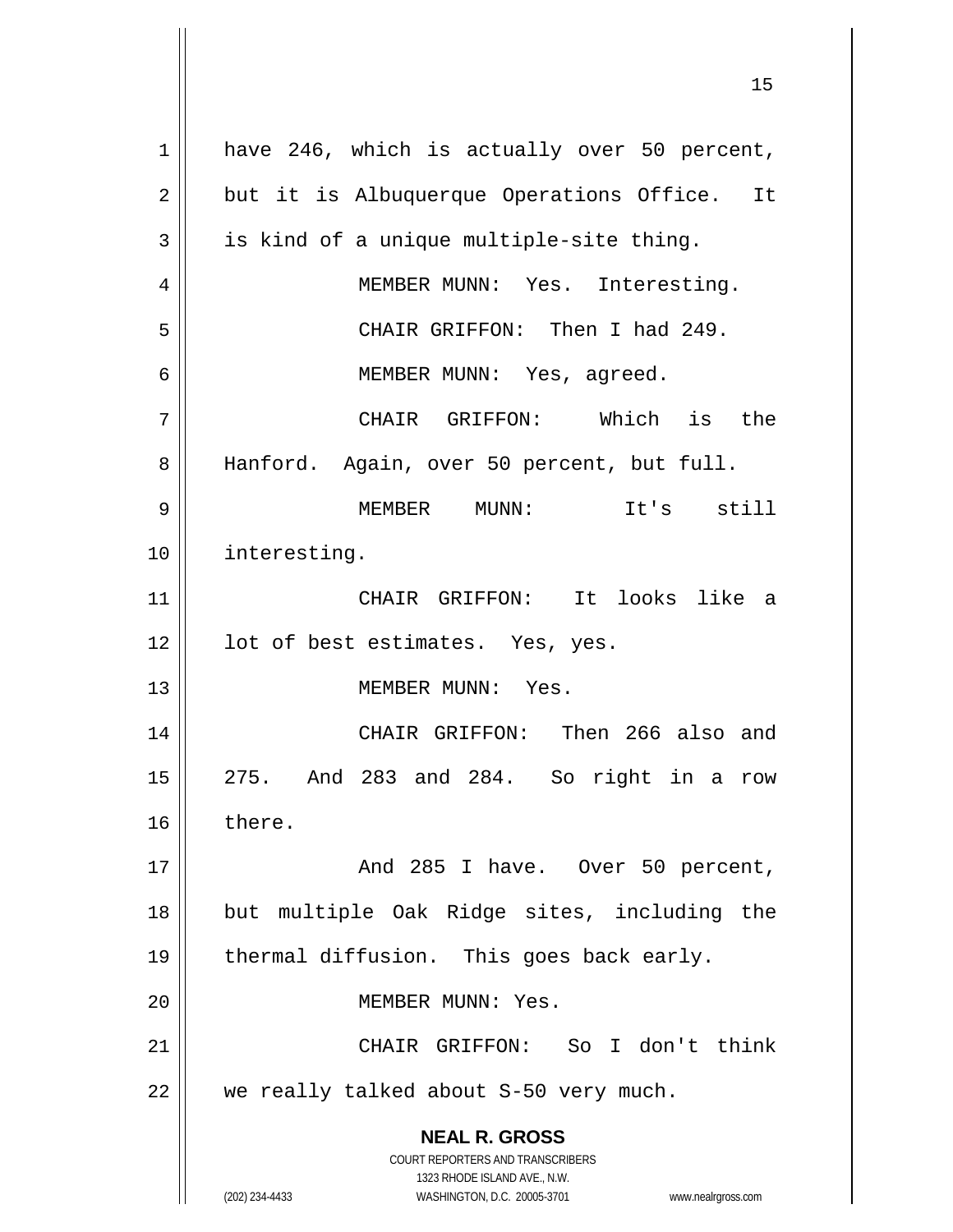**NEAL R. GROSS** COURT REPORTERS AND TRANSCRIBERS 1323 RHODE ISLAND AVE., N.W. (202) 234-4433 WASHINGTON, D.C. 20005-3701 www.nealrgross.com 16 1 | MEMBER MUNN: No, I don't think  $2 \parallel$  so. 3 CHAIR GRIFFON: Then I have 347.  $4 \parallel$  This is just for the oddity reason. 5 || MEMBER MUNN: Yes. 6 CHAIR GRIFFON: It's very low work 7 | time and over 50 percent. 8 || MEMBER MUNN: Yes, it is strange. 9 CHAIR GRIFFON: Yes. Then 356. 10 MEMBER MUNN: Yes. 11 || CHAIR GRIFFON: And keep in mind, 12 || some of these we may lose once Labor looks at  $13$  | them, right? 14 MR. HINNEFELD: Yes, Labor will 15 | look at them. 16 CHAIR GRIFFON: Yes. 17 || MR. HINNEFELD: Do what they call 18 || post-closure. 19 CHAIR GRIFFON: Right, right. So  $20$  | I am already up to 13. So if we go a little  $21$  | high, we are probably going to lose some. 22 || MR. HINNEFELD: High is better.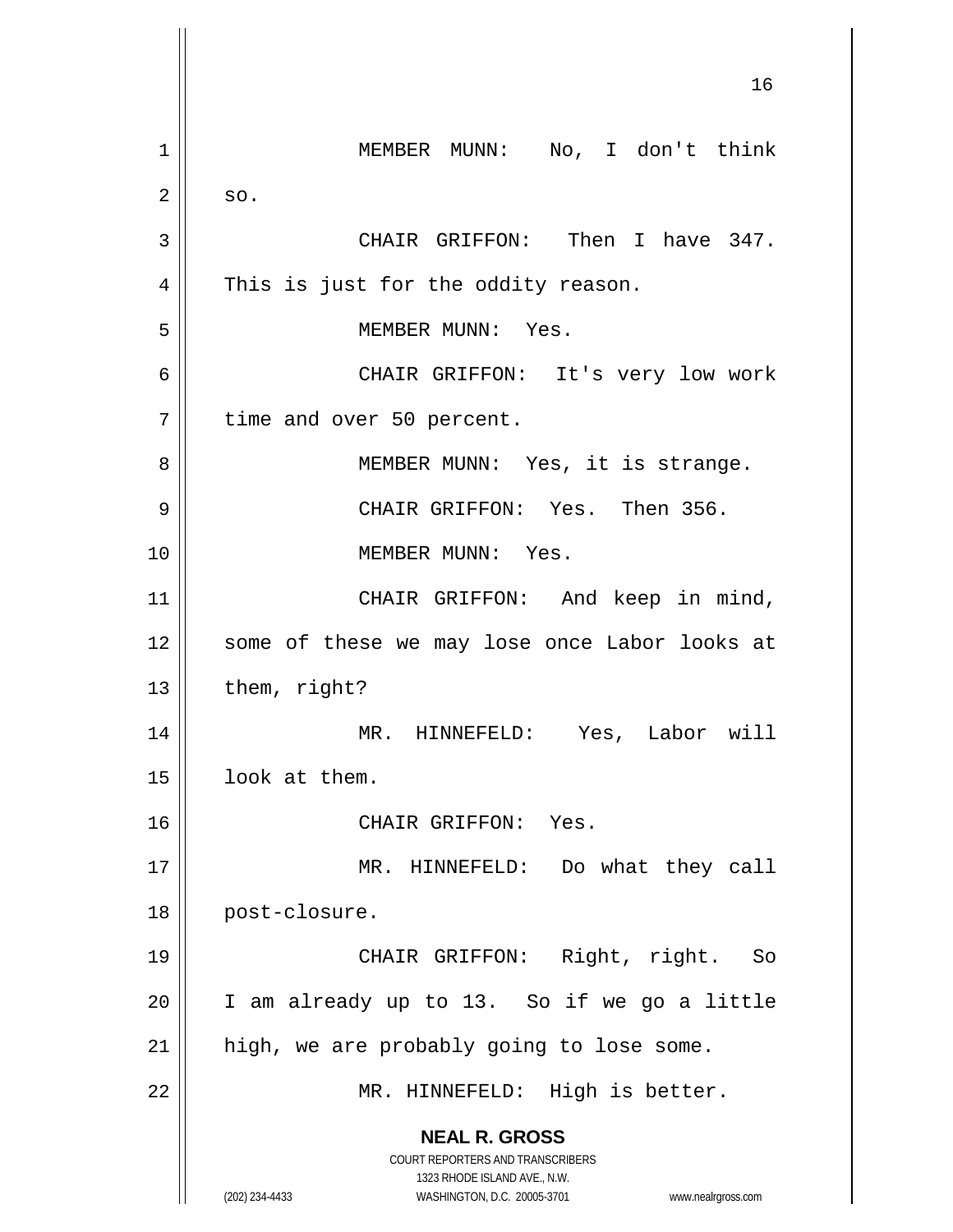|    | 17                                                                                                  |
|----|-----------------------------------------------------------------------------------------------------|
| 1  | CHAIR GRIFFON: Yes, yes.                                                                            |
| 2  | The next one I have is 364.                                                                         |
| 3  | Please, if I skip some that you want, let me                                                        |
| 4  | know.                                                                                               |
| 5  | MEMBER MUNN: Why did you skip                                                                       |
| 6  | 358?                                                                                                |
| 7  | CHAIR GRIFFON: 358?                                                                                 |
| 8  | MEMBER MUNN: Even though it's                                                                       |
| 9  | over 50.                                                                                            |
| 10 | CHAIR GRIFFON: Yes, I know.                                                                         |
| 11 | MEMBER MUNN: Nevertheless,                                                                          |
| 12 | it's $-$ so we had that $-$                                                                         |
| 13 | CHAIR GRIFFON: Yes, I'm probably                                                                    |
| 14 | okay. It's best estimate internal, anyway.                                                          |
| 15 | MEMBER MUNN: Yes.                                                                                   |
| 16 | CHAIR GRIFFON: It's a little over                                                                   |
| 17 | 50.<br>But I know there were some other Fernald                                                     |
| 18 | ones that were below 50, but that's fine; 358                                                       |
| 19 | is okay with me.                                                                                    |
| 20 | MEMBER MUNN: Then you went to 64?                                                                   |
| 21 | CHAIR GRIFFON: Three sixty-four,                                                                    |
| 22 | yes. That was because of, again, that is over                                                       |
|    | <b>NEAL R. GROSS</b><br><b>COURT REPORTERS AND TRANSCRIBERS</b>                                     |
|    | 1323 RHODE ISLAND AVE., N.W.<br>(202) 234-4433<br>WASHINGTON, D.C. 20005-3701<br>www.nealrgross.com |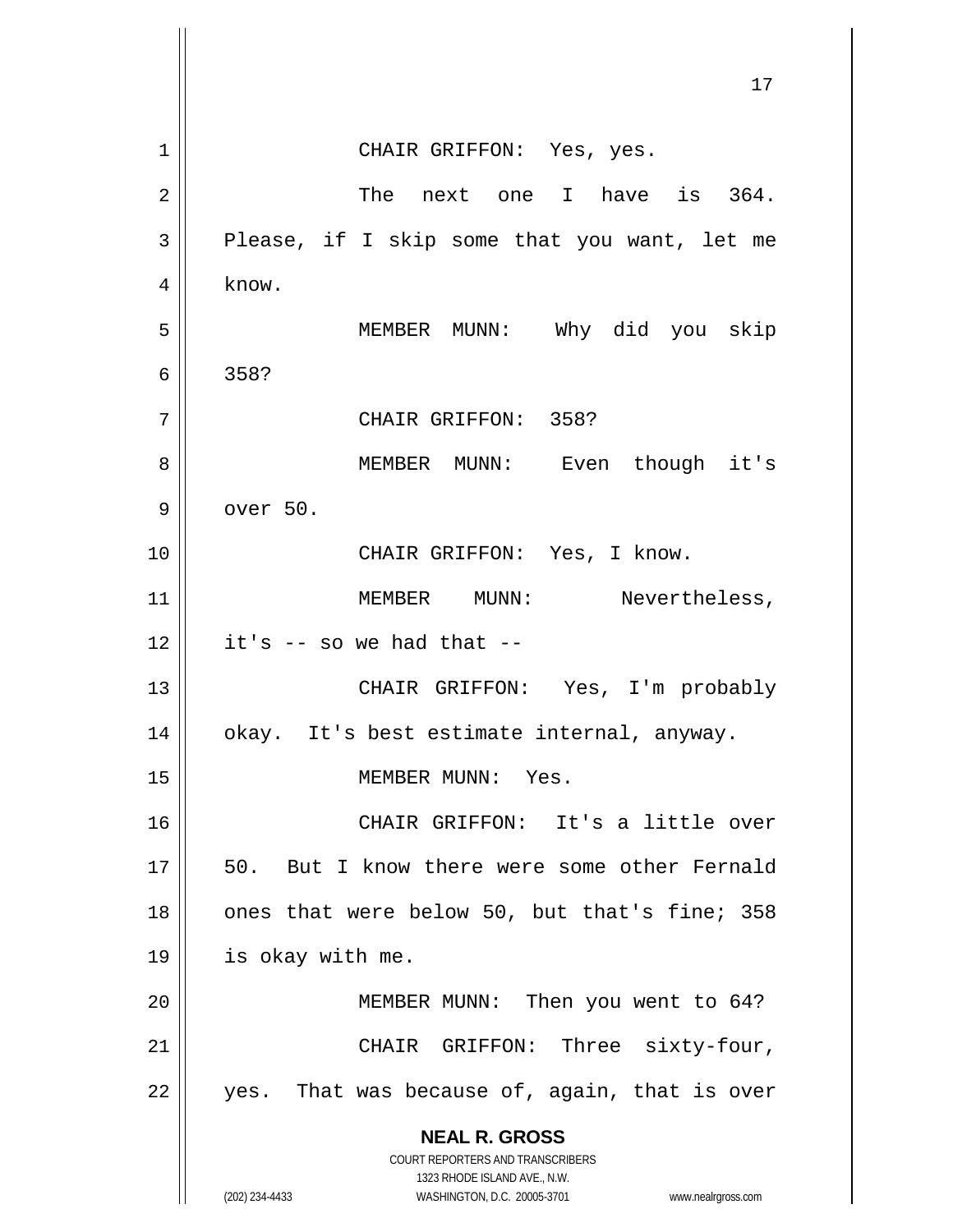**NEAL R. GROSS** COURT REPORTERS AND TRANSCRIBERS 1323 RHODE ISLAND AVE., N.W. (202) 234-4433 WASHINGTON, D.C. 20005-3701 www.nealrgross.com 1 || 50 percent, but it was like multiple labs,  $2 \parallel$  actually. 3 | MEMBER MUNN: Right. 4 CHAIR GRIFFON: It looks like the  $5 \parallel$  person went --6 MEMBER MUNN: New in town. 7 CHAIR GRIFFON: Right. 8 Then I had 377, although I am not  $9 \parallel$  sure -- well, yes, 377. I had a question on  $10$  || SEC for me on that one, but I forget -- that 11 || might be after the  $-$  no, that's in the time 12 period. I don't know. So we might lose some 13 || of these, you know. 14 MEMBER MUNN: And you skipped 369? 15 || CHAIR GRIFFON: No, I didn't. I 16 | just forgot to say it. 17 || MEMBER MUNN: Oh, okay. 18 || CHAIR GRIFFON: Three sixty-nine. 19  $\parallel$  Then I have 381, 390, and 392. 392 is really,  $20$  || this one is for Paul. It's a Bethlehem Steel. 21 || It is a Bethlehem model, but Paul, I think, 22 || picked this the first round through because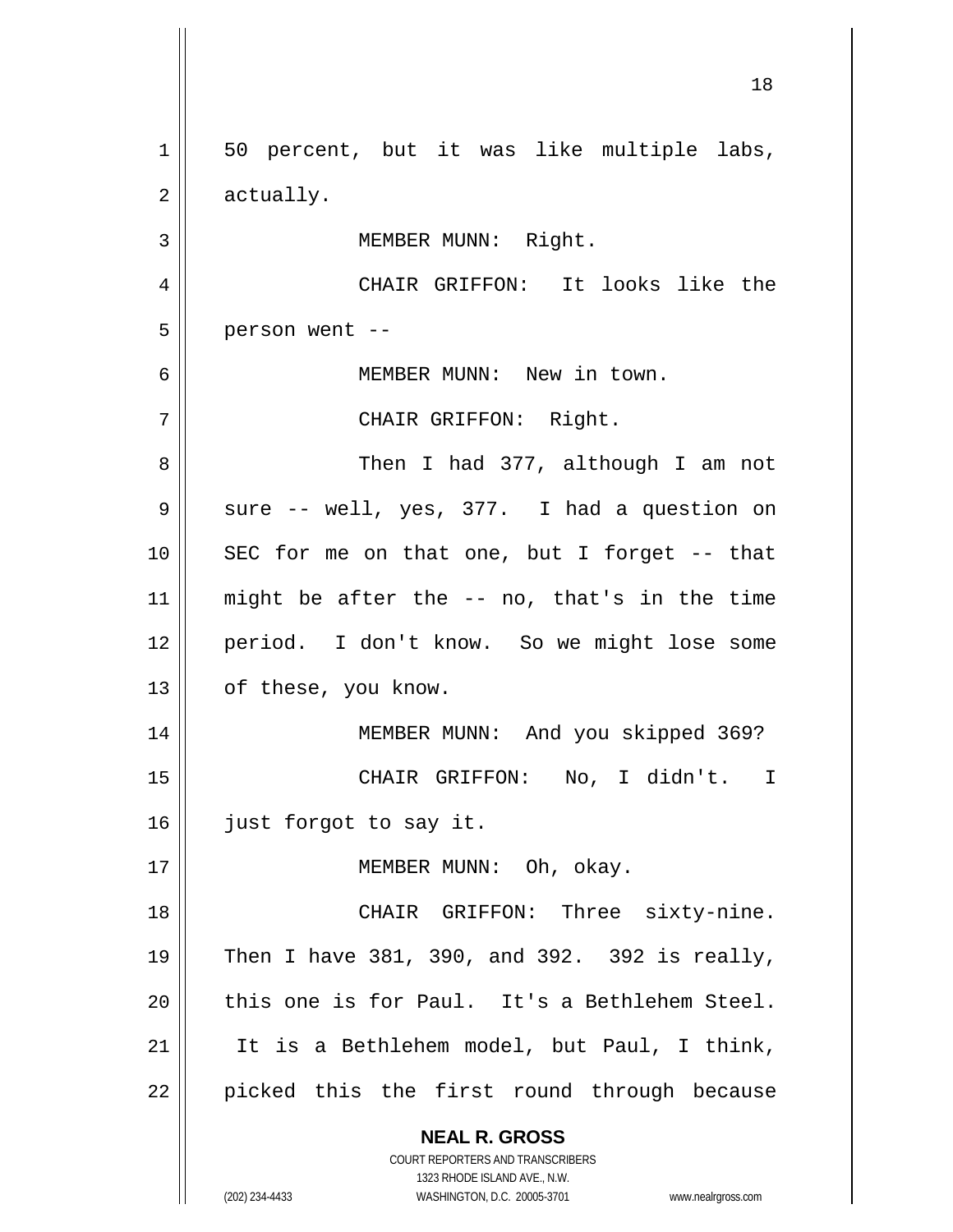|             | 19                                                                  |
|-------------|---------------------------------------------------------------------|
| $\mathbf 1$ | 49.57, his question about the round off.                            |
| 2           | MEMBER MUNN: Right.                                                 |
| 3           | CHAIR GRIFFON: It is pretty close                                   |
| 4           | to 50.                                                              |
| 5           | MEMBER MUNN: Sure.                                                  |
| 6           | CHAIR GRIFFON: Let's see, I'm on                                    |
| 7           | down to 403 now. General Steel. Honestly, I                         |
| 8           | couldn't remember if we did any -- Doug, do                         |
| 9           | you remember if we did General Steel at all?                        |
| 10          | MR. FARVER: Any cases?                                              |
| 11          | CHAIR GRIFFON: Yes.                                                 |
| 12          | MR. FARVER: Yes.                                                    |
| 13          | MEMBER MUNN: Yes.                                                   |
| 14          | CHAIR GRIFFON: We have done?                                        |
| 15          | MR. FARVER: Yes.                                                    |
| 16          | MEMBER MUNN: Yes, we have.                                          |
| 17          | MR. FARVER: And that was one of                                     |
| 18          | John's questions. If you run across any of                          |
| 19          | these AWEs that you would like to have a site                       |
| 20          | profile, a mini site profile review, like we                        |
| 21          | have done before.                                                   |
| 22          | CHAIR GRIFFON: Yes. I think once                                    |
|             | <b>NEAL R. GROSS</b>                                                |
|             | COURT REPORTERS AND TRANSCRIBERS<br>1323 RHODE ISLAND AVE., N.W.    |
|             | (202) 234-4433<br>WASHINGTON, D.C. 20005-3701<br>www.nealrgross.com |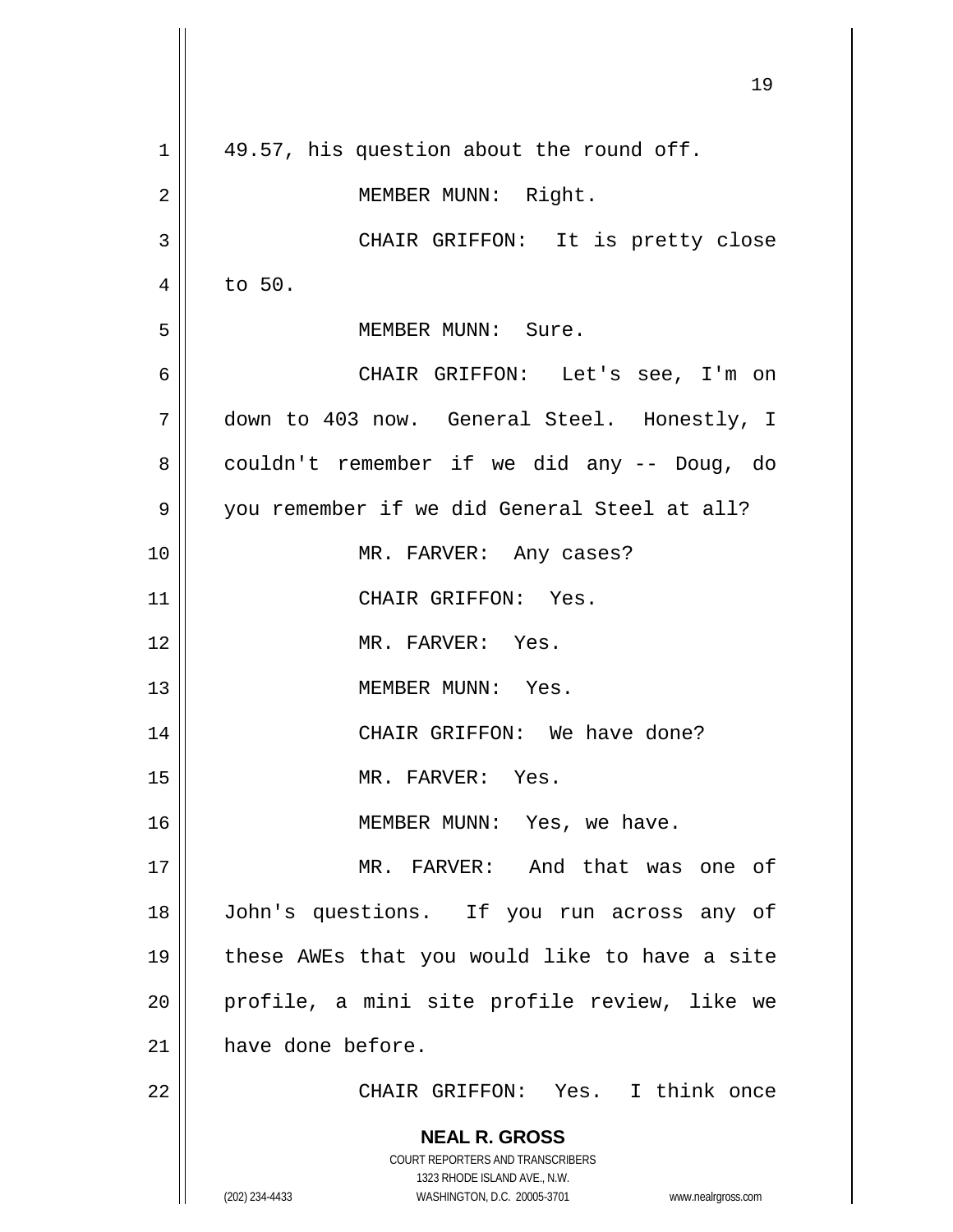**NEAL R. GROSS** COURT REPORTERS AND TRANSCRIBERS 1323 RHODE ISLAND AVE., N.W. (202) 234-4433 WASHINGTON, D.C. 20005-3701 www.nealrgross.com 1 || we get back from Stu the final list that we  $2 \parallel$  are allowed to do, then we can make that 3 decision. 4 MR. FARVER: Sure. He just wanted  $5 \parallel$  me to bring that up, so you were aware of it. 6 CHAIR GRIFFON: Yes, yes. Because 7 || some of these were clearly selected for that  $8 \parallel$  reason  $-$ 9 || MR. FARVER: Right. 10 || CHAIR GRIFFON: -- that they were 11 || sites we hadn't seen before. 12 Well, if we have done General 13  $\parallel$  Steel before, I'm up to -- what am I up to? 14 MEMBER MUNN: You are up to 403 or  $15$  | something, but I am wondering  $-$ 16 CHAIR GRIFFON: I'm up to 20 in 17 terms of cases. 18 || MEMBER MUNN: Oh, number. I see 19 what you mean. 20 MR. KATZ: Can I ask you  $21$  | something, Mark --22 CHAIR GRIFFON: Yes.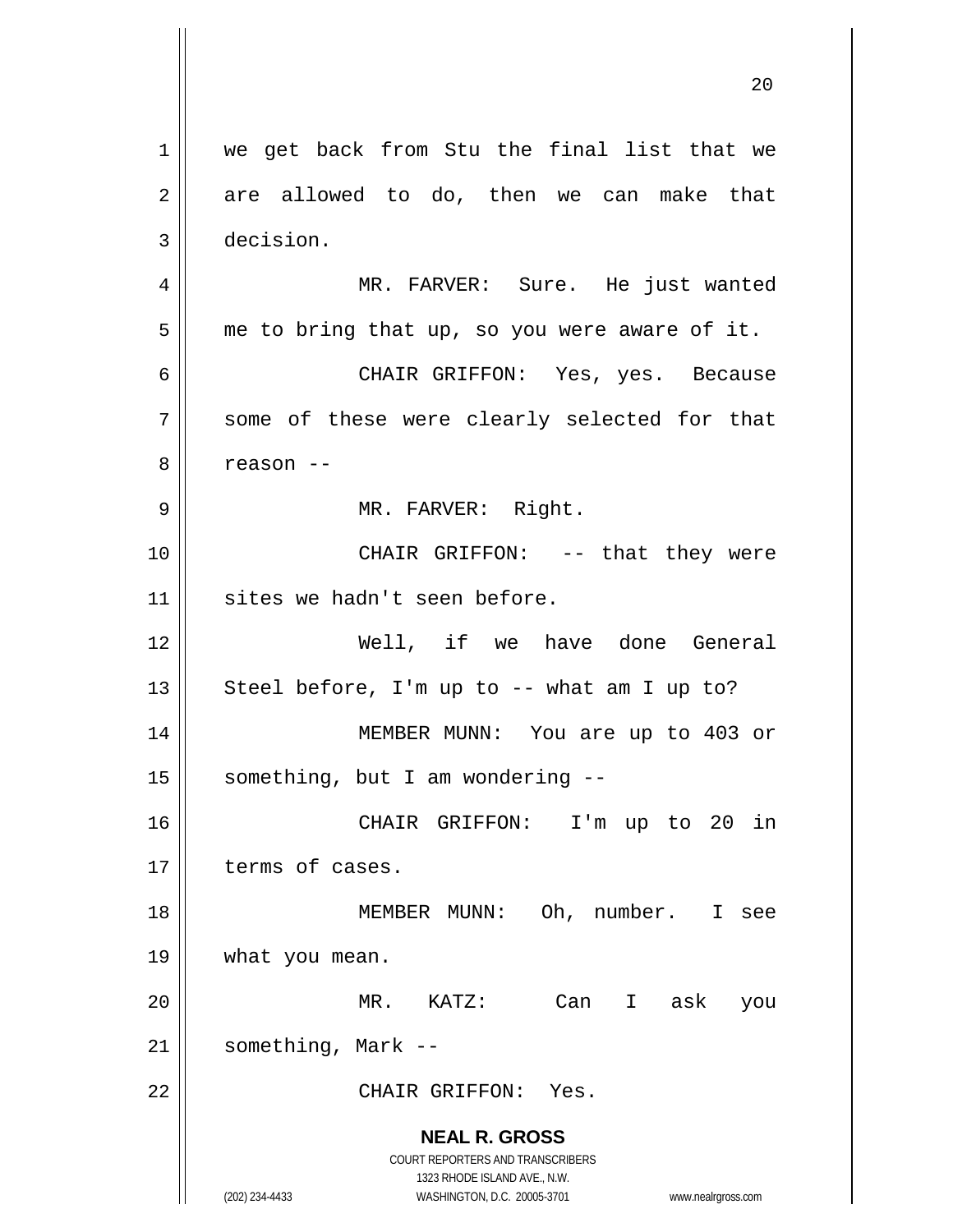**NEAL R. GROSS** COURT REPORTERS AND TRANSCRIBERS 1323 RHODE ISLAND AVE., N.W. (202) 234-4433 WASHINGTON, D.C. 20005-3701 www.nealrgross.com 1 || MR. KATZ: -- that is substantive 2 | about the Beth Steel one? 3 || CHAIR GRIFFON: Yes. 4 MR. KATZ: I mean, since it is a 5 || model and it is just cranked out based on the  $6 \parallel$  exact parameters and latency and all that --7 CHAIR GRIFFON: I know, it's more  $8 \parallel$  of a policy. 9 MR. KATZ: What do you really do 10 with that? 11 || CHAIR GRIFFON: I know, it's more  $12 \parallel$  of  $-$ 13 || MR. KATZ: And in that case, does 14 || it really make sense to task SC&A with that or 15 16 || CHAIR GRIFFON: Right, right,  $17$  || right. 18 MR. KATZ: -- does it make more 19 || sense for the Board to have a discussion about  $20$  | a case like that? 21 || CHAIR GRIFFON: Yes, I think that  $22$  || is more of a policy question, actually. The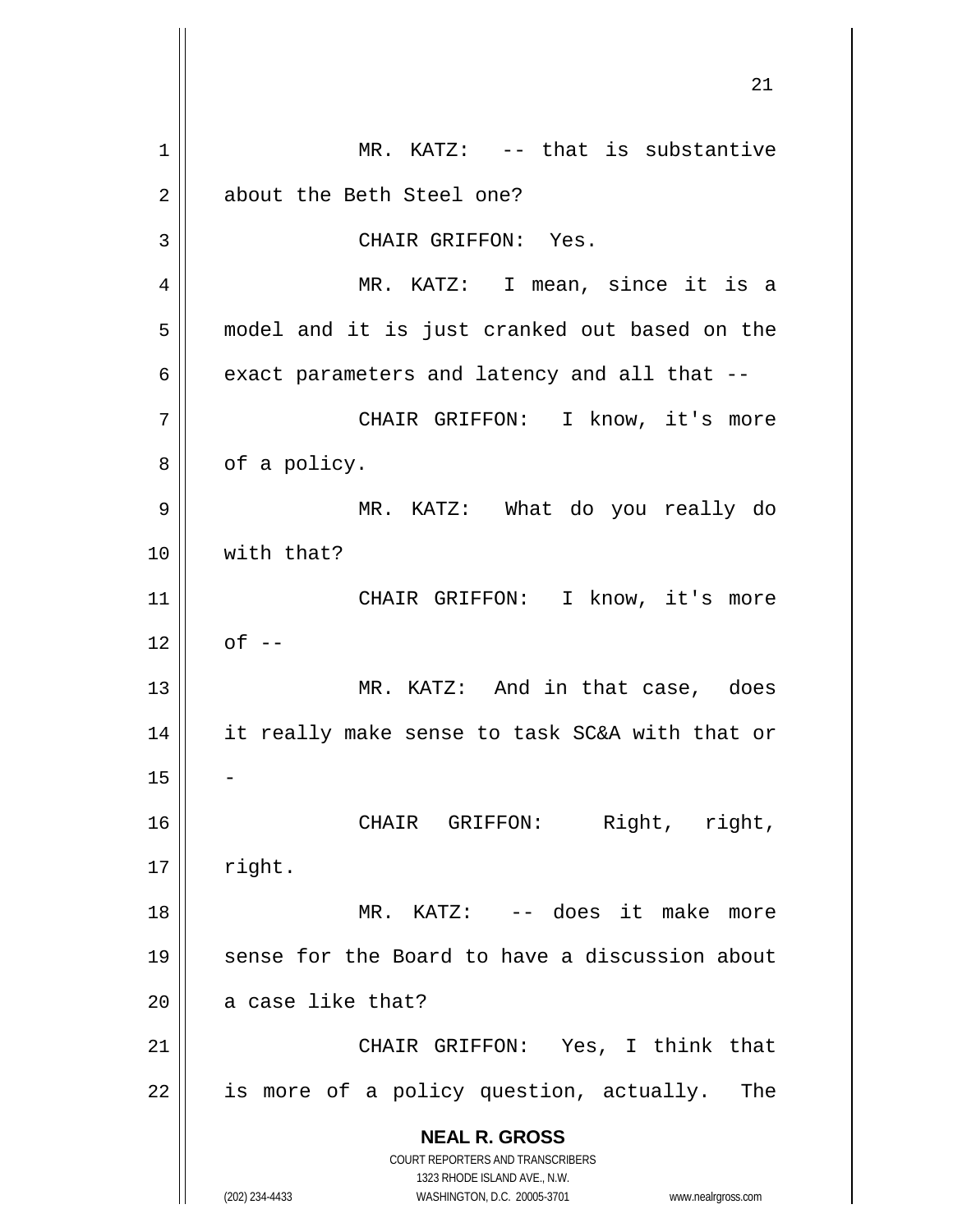**NEAL R. GROSS** COURT REPORTERS AND TRANSCRIBERS 1323 RHODE ISLAND AVE., N.W. (202) 234-4433 WASHINGTON, D.C. 20005-3701 www.nealrgross.com  $1 \parallel$  only reason I kept it on was because --2 MR. KATZ: No, I understand. I  $3$  | remember it was all  $-$ 4 CHAIR GRIFFON: -- our Chair 5 wanted it. 6 (Laughter.) 7 MR. KATZ: But, still, it seems to 8 me like there's not much of a review --9 || CHAIR GRIFFON: I know, I know. 10 || MR. KATZ: -- to be done with  $11$  this. 12 CHAIR GRIFFON: Right, you're 13 || correct, yes. Because we have done other 14 || Bethlehem cases, yes. 15 I would just as soon drop that  $16$  one, yes. 17 || MR. KATZ: Do you have any other 18 | thoughts on that? 19 MR. HINNEFELD: Well, my thought  $20$  | on that is it is a lung cancer with nine years 21 | of employment. In order to not be compensated 22 || from the Bethlehem Steel model, it must have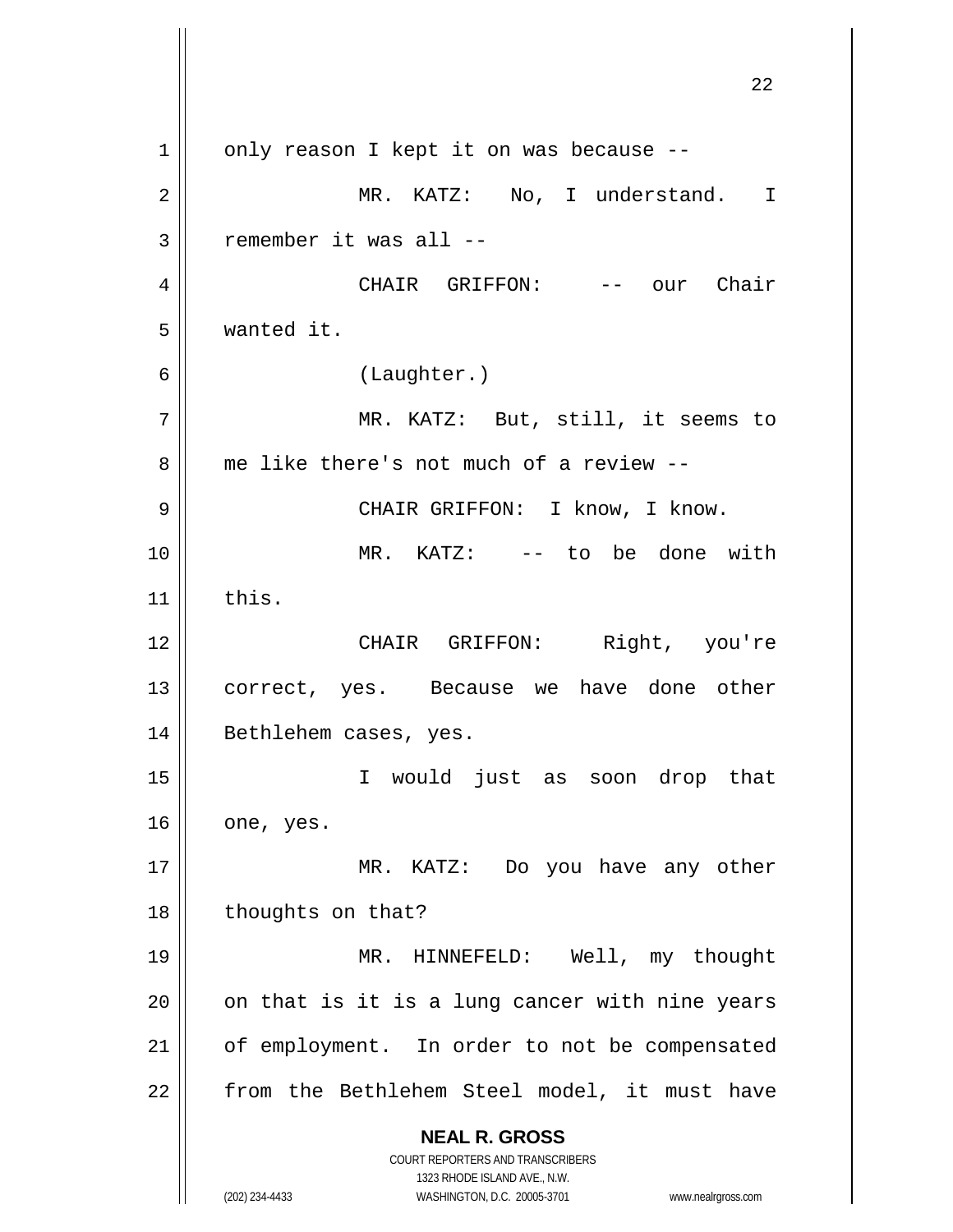**NEAL R. GROSS** COURT REPORTERS AND TRANSCRIBERS 1323 RHODE ISLAND AVE., N.W. (202) 234-4433 WASHINGTON, D.C. 20005-3701 www.nealrgross.com 23 1 | been diagnosed pretty close to the start of 2 | employment. 3 || MR. KATZ: Right. That's right. 4 | Exactly. 5 MR. HINNEFELD: Because otherwise 6 I am almost positive at nine years of 7 | employment at Bethlehem Steel would compensate  $8 \parallel$  a lung cancer. 9 MR. KATZ: Right. 10 MR. ELLIOTT: It's a latency 11 issue. 12 MR. KATZ: There's not much for 13  $\parallel$  SC&A to put their teeth into in this. 14 MR. HINNEFELD: Right, because  $15$  | they have reviewed the model. 16 MR. ELLIOTT: Other than the 17 || statistical approach we use for those between 18 45 and 52, but that is all computer-driven. 19 || MR. KATZ: That is routine, too. 20 CHAIR GRIFFON: You are right,  $21$  | Ted, that might be more of a policy --22 || MR. HINNEFELD: Drop 392 off then?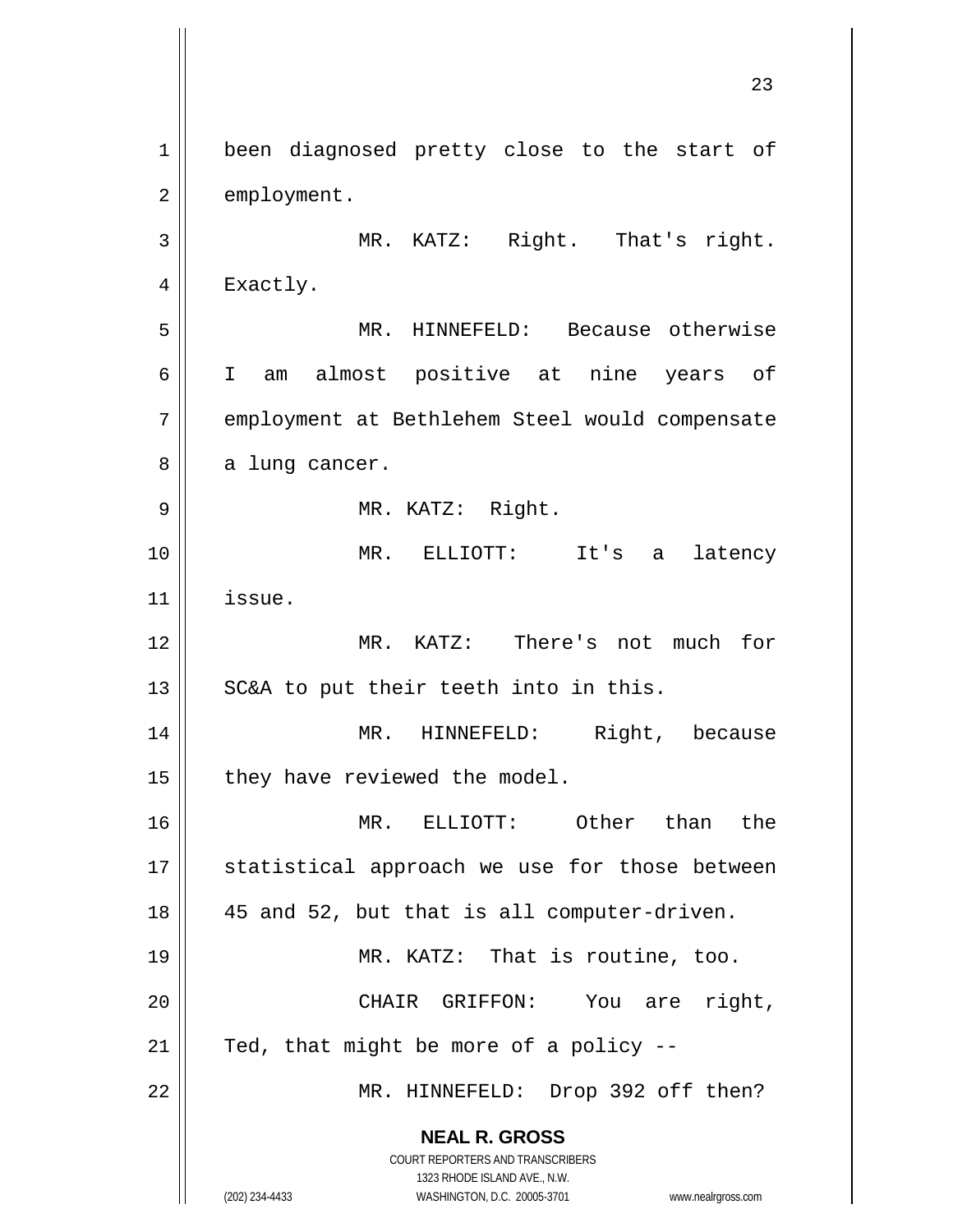**NEAL R. GROSS** COURT REPORTERS AND TRANSCRIBERS 1323 RHODE ISLAND AVE., N.W. (202) 234-4433 WASHINGTON, D.C. 20005-3701 www.nealrgross.com 1 CHAIR GRIFFON: Yes, let's drop  $2 \parallel 92$ , if that's okay with you. 3 || Thank you, Ted. 4 MR. ELLIOTT: I think it would be 5 good to have a policy discussion about it 6 because, you know, there's one there, but  $7$  || there are others that are close. 8 || CHAIR GRIFFON: Right. 9 MR. ELLIOTT: Unfortunately, 10 unless they get another cancer, and I don't 11 know if this guy is deceased or not, that's 12 || not going to happen. 13 || CHAIR GRIFFON: Right. 14 MR. KATZ: Mark, on the 15 teleconference next week you can talk about 16 || this case, since we have just gone through  $17 \parallel$  this  $-$ 18 CHAIR GRIFFON: Yes, we can do  $19 \parallel$  that, yes. 20 MR. KATZ: -- as part of your Dose 21 Reconstruction Subcommittee. 22 CHAIR GRIFFON: I can mention this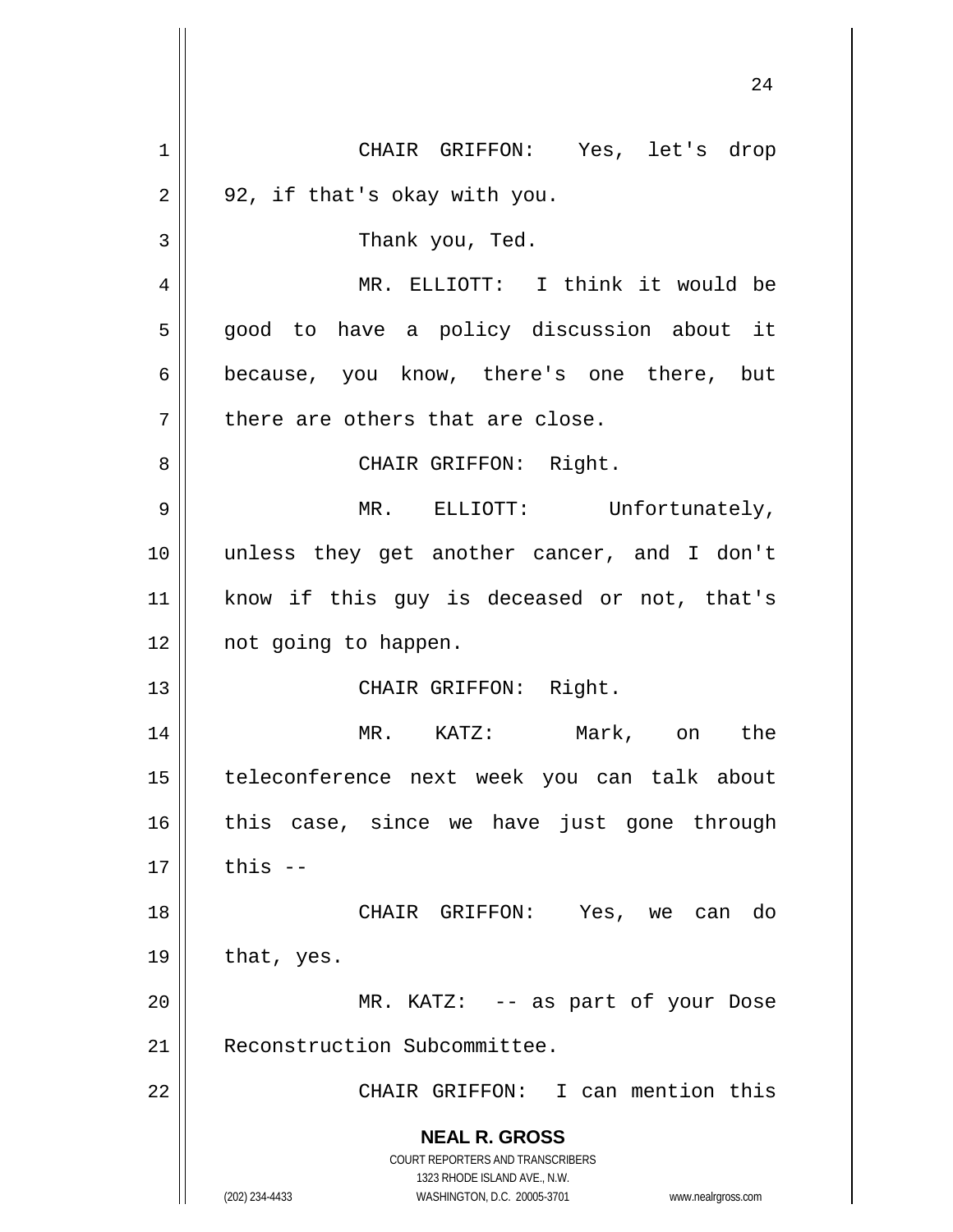$1 \parallel$  as I report out, yes. Okay.

| $\overline{2}$ | right, how about 403 then,<br>All                                                                                                                               |
|----------------|-----------------------------------------------------------------------------------------------------------------------------------------------------------------|
| 3              | General Steel? This is a site model also. So                                                                                                                    |
| 4              | if we have done one, we have done them all,                                                                                                                     |
| 5              | basically, I believe, although there might be                                                                                                                   |
| 6              | some differences in that. I'm not sure.                                                                                                                         |
| 7              | MR. HINNEFELD: Boy, I can't                                                                                                                                     |
| 8              | remember General Steel now, whether we                                                                                                                          |
| 9              | apportioned to different types of -- whether                                                                                                                    |
| 10             | the radiographers get a different dose                                                                                                                          |
| 11             | reconstruction than other people or not.                                                                                                                        |
| 12             | CHAIR GRIFFON: That is what I was                                                                                                                               |
| 13             | just wondering, yes.                                                                                                                                            |
| 14             | MR. HINNEFELD: I don't remember.                                                                                                                                |
| 15             | I don't remember.                                                                                                                                               |
| 16             | $MR$ . $KATZ$ :<br>$\mathbf{I}$<br>have that same                                                                                                               |
| 17             | recollection that there are some different                                                                                                                      |
| 18             | colors to it.                                                                                                                                                   |
| 19             | CHAIR GRIFFON: All right, let's                                                                                                                                 |
| 20             | leave that one on there, yes.                                                                                                                                   |
| 21             | It is probably<br>MEMBER MUNN:<br>a                                                                                                                             |
| 22             | good idea to.                                                                                                                                                   |
|                | <b>NEAL R. GROSS</b><br>COURT REPORTERS AND TRANSCRIBERS<br>1323 RHODE ISLAND AVE., N.W.<br>WASHINGTON, D.C. 20005-3701<br>(202) 234-4433<br>www.nealrgross.com |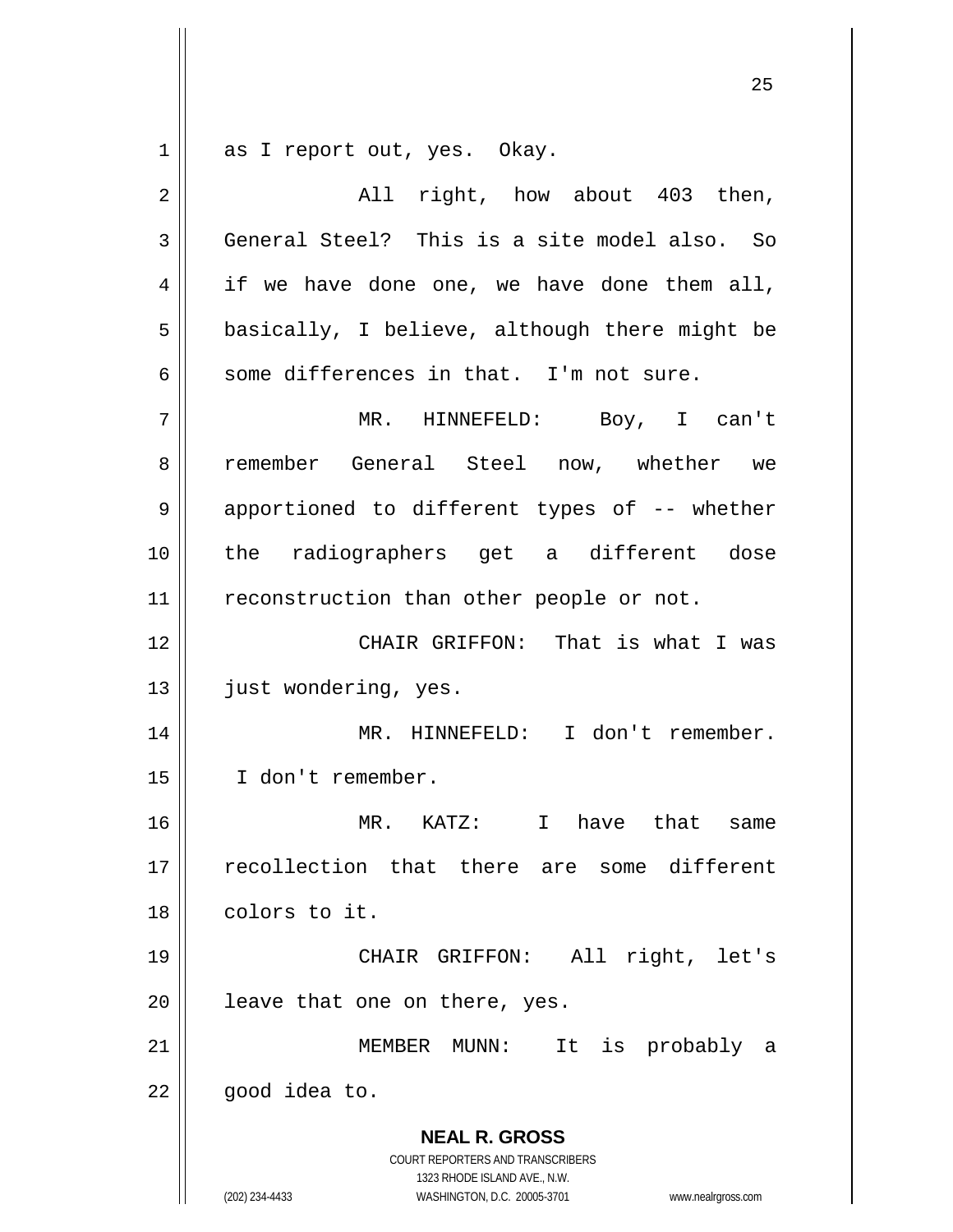**NEAL R. GROSS** COURT REPORTERS AND TRANSCRIBERS 1323 RHODE ISLAND AVE., N.W. (202) 234-4433 WASHINGTON, D.C. 20005-3701 www.nealrgross.com 1 CHAIR GRIFFON: Yes, but then the  $2 \parallel$  job title is unstated. So we don't know much 3 more. 4 MEMBER MUNN: What about -- before  $5$  | we get away from that fact, what about 397?  $6 \parallel$  That is one of those who have given job title 7 and type of cancer. There's been so much 8 || interest in that particular type of claim.  $9 \parallel$  That might be an interesting thing. 10 CHAIR GRIFFON: A short time 11 | period there. 12 MEMBER MUNN: Yes, but that's one  $13$  | of the  $-$ 14 CHAIR GRIFFON: Yes, all right,  $15 \parallel 397$ . 16 || That brings us up to 21, which is 17 kind of halfway, but we want to go a little 18 || over. Alright. 19 MEMBER MUNN: But we decided 403? 20 || CHAIR GRIFFON: Yes, 403 I put on  $21$   $\parallel$  there. 22 What is that?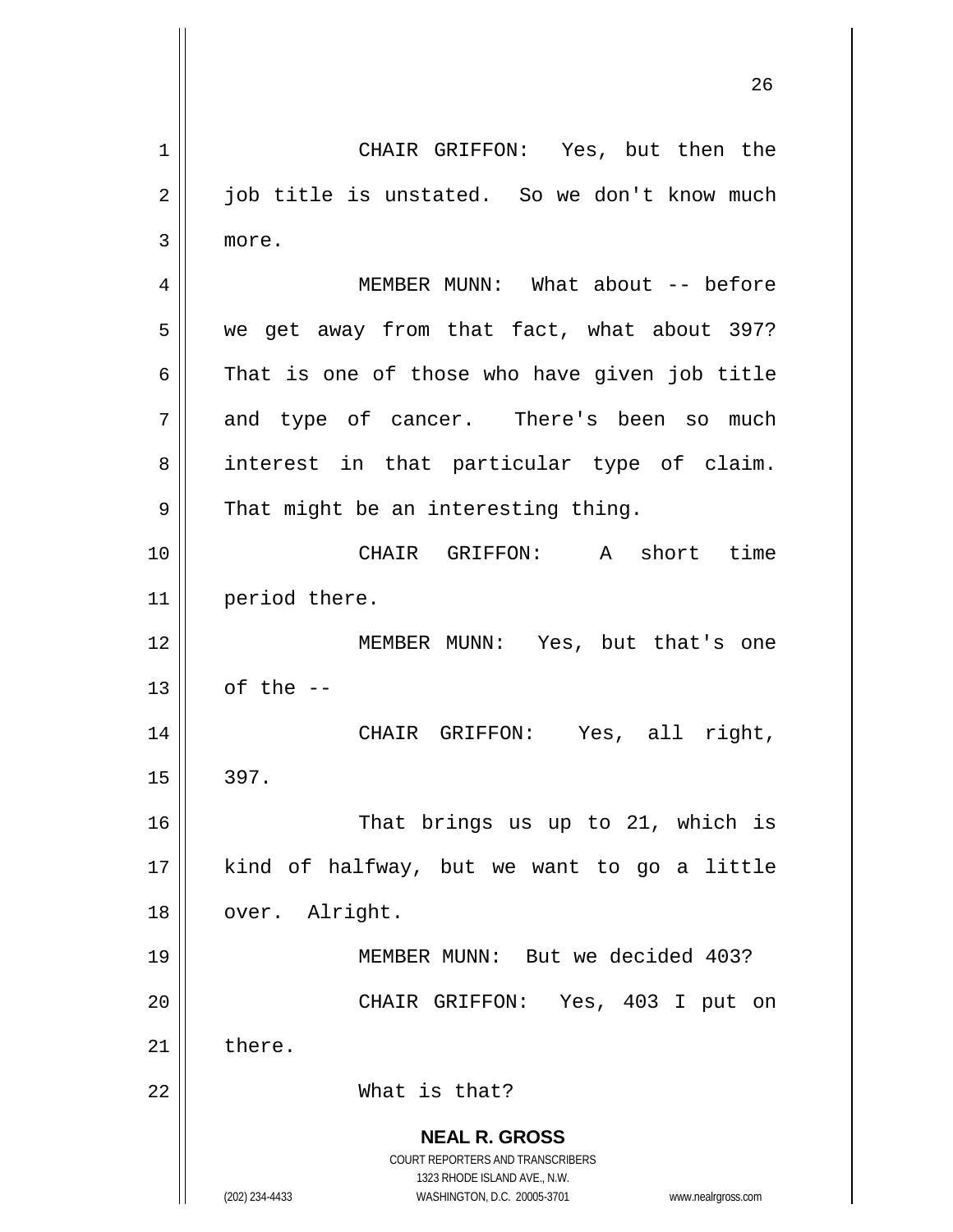**NEAL R. GROSS** COURT REPORTERS AND TRANSCRIBERS 1323 RHODE ISLAND AVE., N.W. (202) 234-4433 WASHINGTON, D.C. 20005-3701 www.nealrgross.com 1 | MEMBER GIBSON: What about 422? 2 CHAIR GRIFFON: I didn't get that  $3 \parallel$  far yet, but I was going to add -- actually, 4 || I'm going to drop 416 now because we do have a  $5$  || lot of Savannah River that we have already 6 done. 7 || So 422? 8 MEMBER GIBSON: Yes. A different 9 || type of illness, it looks like, and then the 10 || job title is kind of strange, too. 11 CHAIR GRIFFON: Yes. That one 12 || might be better than the other one for General 13  $\parallel$  Steel. We could drop 403 and do 422. What do 14 people think about that? 15 || MEMBER MUNN: They're both shown 16 as overestimates. 17 MR. HINNEFELD: Yes, but I mean 18 l that is the site model. 19 MEMBER MUNN: Yes. 20 || CHAIR GRIFFON: Right. 21 MR. HINNEFELD: That is the dose 22 | reconstructor --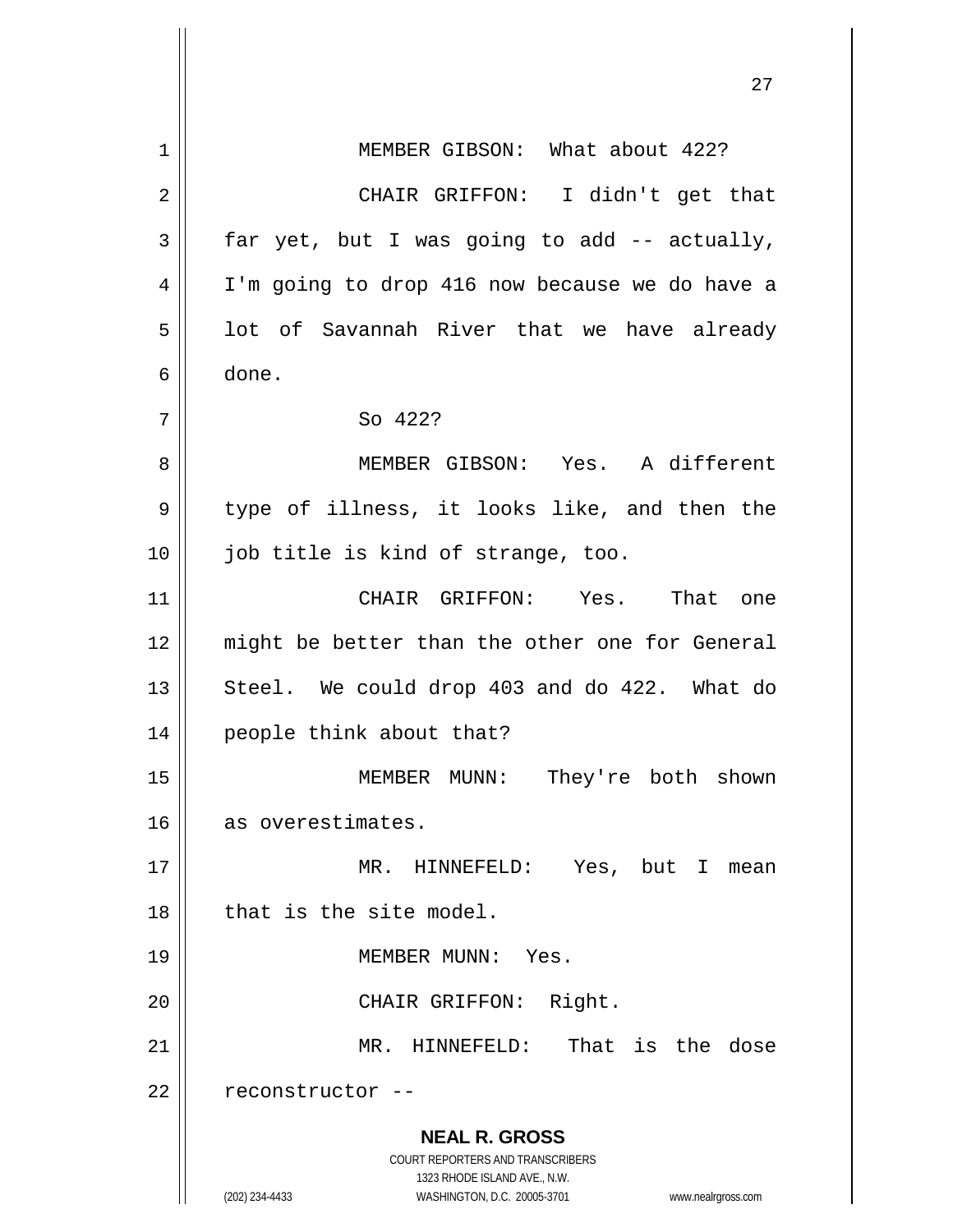|    | 28                                                                                                  |
|----|-----------------------------------------------------------------------------------------------------|
|    |                                                                                                     |
| 1  | CHAIR GRIFFON: Exactly. It says                                                                     |
| 2  | overestimate, but --                                                                                |
| 3  | MR. HINNEFELD: Because they feel                                                                    |
| 4  | like the site model is too big.                                                                     |
| 5  | MEMBER MUNN: Right.                                                                                 |
| 6  | CHAIR GRIFFON: If I were going to                                                                   |
| 7  | pick one, General Steel. I think 422. Mike is                                                       |
| 8  | probably right. It looks a little more                                                              |
| 9  | interesting.                                                                                        |
| 10 | Is that all right? I will drop                                                                      |
| 11 | 403 and put 422.                                                                                    |
| 12 | Alright. Then I have 430, and                                                                       |
| 13 | this, in my mind, was -- and 439, and these,                                                        |
| 14 | Doug, to answer your question, were like mini                                                       |
| 15 | site profile kind of ones because this is                                                           |
| 16 | sites we haven't done before, I'm pretty sure.                                                      |
| 17 | U.S. Steel Company, National Tube                                                                   |
| 18 | Division.                                                                                           |
| 19 | MEMBER MUNN: Yes, we haven't done                                                                   |
| 20 | that one.                                                                                           |
| 21 | And<br>CHAIR GRIFFON:<br>Koppers                                                                    |
| 22 | Company, which I don't even know where the                                                          |
|    | <b>NEAL R. GROSS</b>                                                                                |
|    | COURT REPORTERS AND TRANSCRIBERS                                                                    |
|    | 1323 RHODE ISLAND AVE., N.W.<br>(202) 234-4433<br>WASHINGTON, D.C. 20005-3701<br>www.nealrgross.com |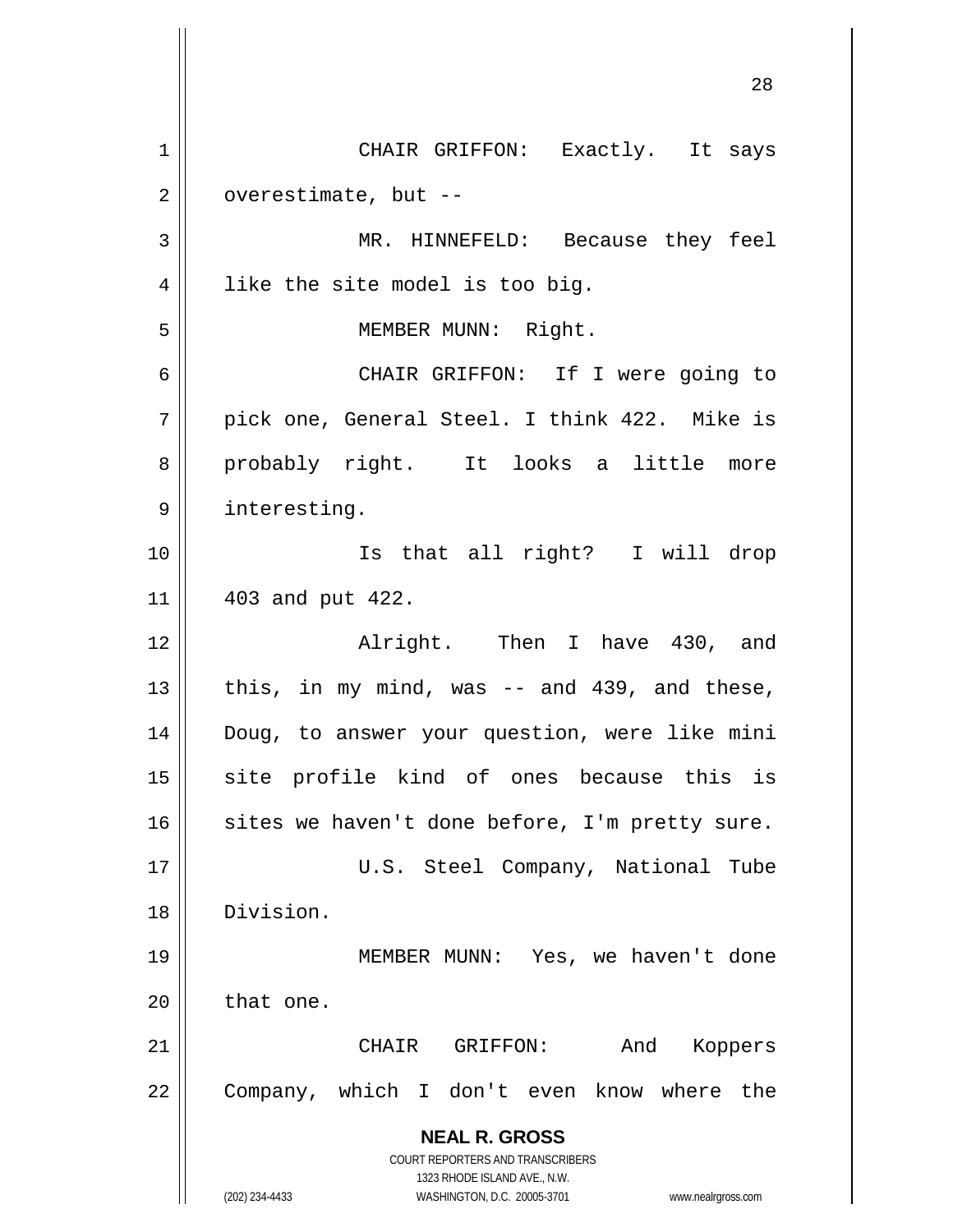**NEAL R. GROSS** COURT REPORTERS AND TRANSCRIBERS 1323 RHODE ISLAND AVE., N.W. (202) 234-4433 WASHINGTON, D.C. 20005-3701 www.nealrgross.com 1 || heck that is. 2 So 430 and 439. 3 || Then 444. I don't think we have 4 | had a DuPont Deepwater Works, either. 5 || MEMBER MUNN: No. 6 CHAIR GRIFFON: So another mini  $7$  site profile type of thing. 8 MR. FARVER: What was the next 9 number? 10 || CHAIR GRIFFON: Four forty-four. 11 || MEMBER MUNN: Four forty-four. 12 CHAIR GRIFFON: And then 450 and 13 || 451, those are my next two. And 451 looks 14 || like it might be another site profile type of 15 question. I don't think we have done that 16 | company before, Electro Metallurgical. 17 || MEMBER MUNN: No, they're fairly 18 || recent as far as the SEC is concerned. 19 CHAIR GRIFFON: And then 457, I 20 wasn't sure on, if we had done Allied Chemical 21 before. 22 MR. FARVER: It doesn't sound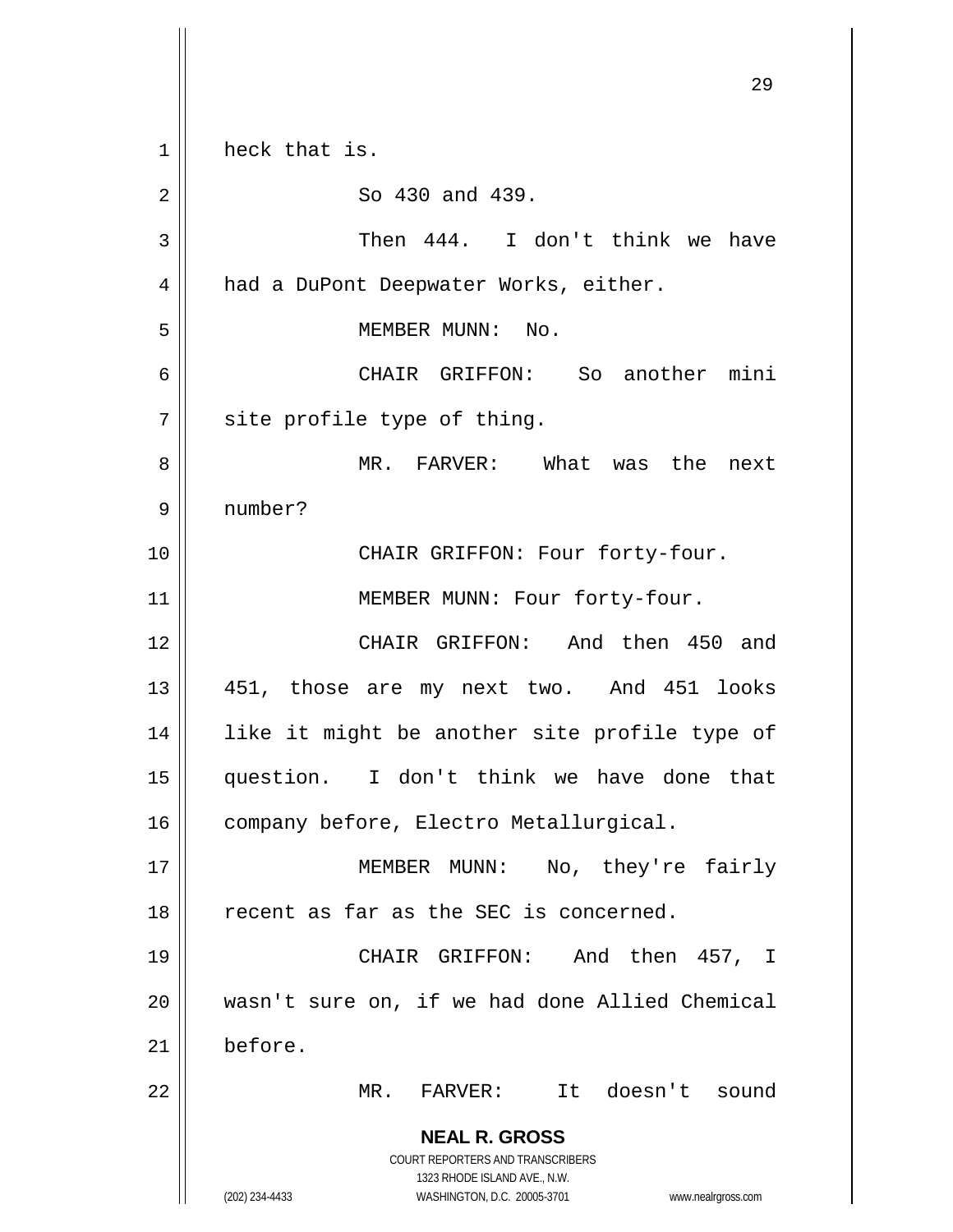**NEAL R. GROSS** COURT REPORTERS AND TRANSCRIBERS 1323 RHODE ISLAND AVE., N.W. (202) 234-4433 WASHINGTON, D.C. 20005-3701 www.nealrgross.com 30 1 familiar. 2 || CHAIR GRIFFON: Yes. 3 MR. HINNEFELD: We certainly 4 | wouldn't have done very many. 5 || CHAIR GRIFFON: Right. 6 MEMBER MUNN: I think we did one, 7 | but not a bunch. 8 CHAIR GRIFFON: So 457 for that 9 | reason. 10 || Then 460, Fernald site. 11 MR. KATZ: Mark, can I ask you 12 another substantive question? 13 CHAIR GRIFFON: Yes? 14 || MR. KATZ: Some of these you have 15 named, these metal ones that you say possibly 16 || need a mini site profile, are some of these 17 | TBD-6000/6001? 18 CHAIR GRIFFON: Yes, yes. 19 MR. KATZ: So some of those may  $20$  || not need  $-$  do they need a mini site profile  $21$  | if they are getting a review by the TBD? 22 || MR. HINNEFELD: I still think they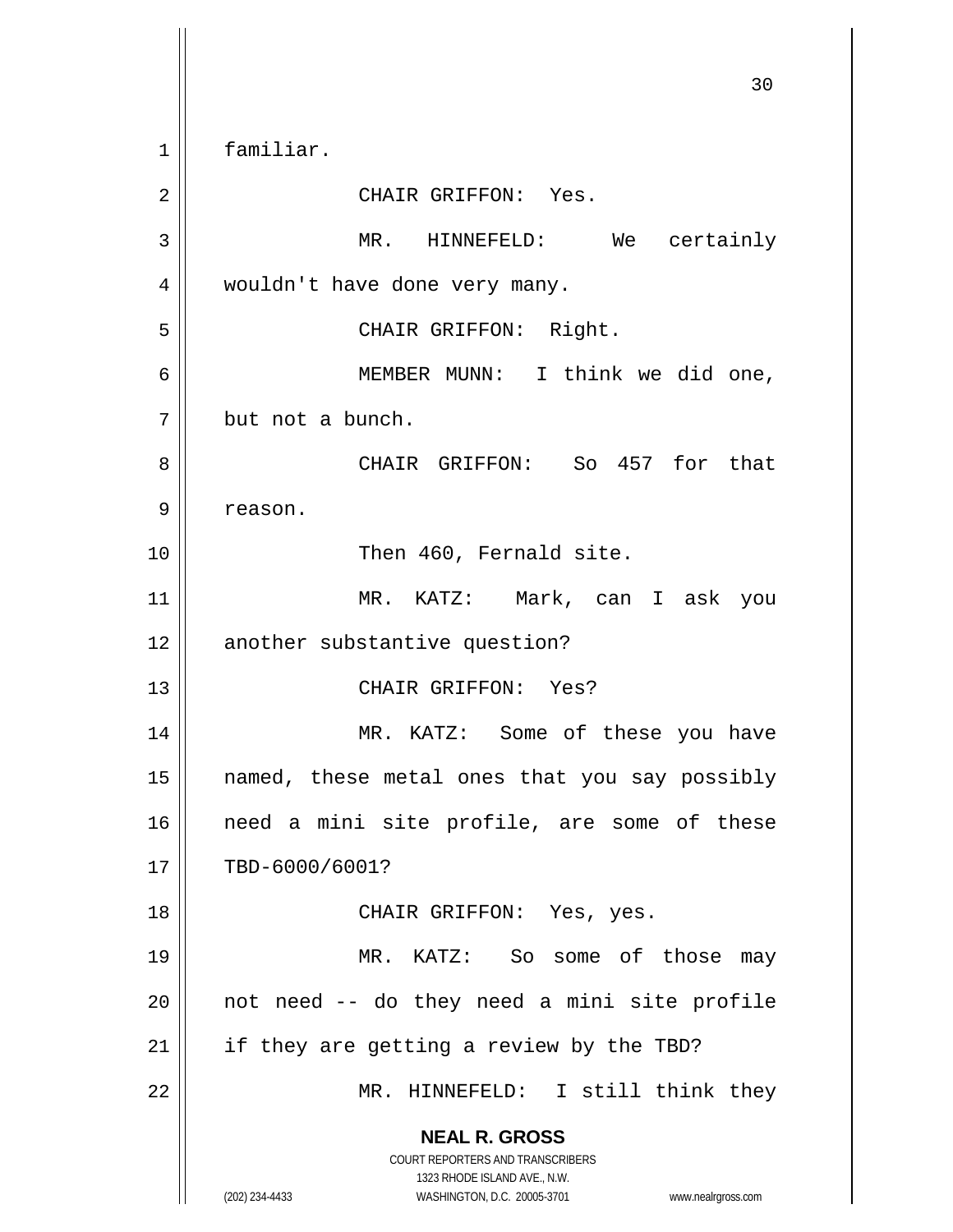$1 \parallel$  do.

| 2  | MR. KATZ: Okay.                                                                                                                                                 |
|----|-----------------------------------------------------------------------------------------------------------------------------------------------------------------|
| 3  | MR. HINNEFELD: Yes. There is a                                                                                                                                  |
| 4  | question there because TBD-6000 provides                                                                                                                        |
| 5  | options of application. There is more than                                                                                                                      |
| 6  | one approach defined in TBD-6000.                                                                                                                               |
| 7  | CHAIR GRIFFON: Right.                                                                                                                                           |
| 8  | MR. HINNEFELD: And it would be an                                                                                                                               |
| 9  | evaluation, essentially, a series of -- each                                                                                                                    |
| 10 | one is an evaluation of that application of                                                                                                                     |
| 11 | TBD-6000.                                                                                                                                                       |
| 12 | MEMBER MUNN: Yes.                                                                                                                                               |
| 13 | MR. HINNEFELD: Some of those                                                                                                                                    |
| 14 | don't sound familiar at all to me. Some of                                                                                                                      |
| 15 | them do.                                                                                                                                                        |
| 16 | CHAIR GRIFFON: Yes. We may have                                                                                                                                 |
| 17 | to coordinate with the TBD-6000 Group on that,                                                                                                                  |
| 18 | as we go down this.                                                                                                                                             |
| 19 | MEMBER MUNN: But that was<br>the                                                                                                                                |
| 20 | whole point in the 6000/6001 thing.                                                                                                                             |
| 21 | CHAIR GRIFFON: Right.                                                                                                                                           |
| 22 | MEMBER MUNN: To try to codify --                                                                                                                                |
|    | <b>NEAL R. GROSS</b><br>COURT REPORTERS AND TRANSCRIBERS<br>1323 RHODE ISLAND AVE., N.W.<br>(202) 234-4433<br>WASHINGTON, D.C. 20005-3701<br>www.nealrgross.com |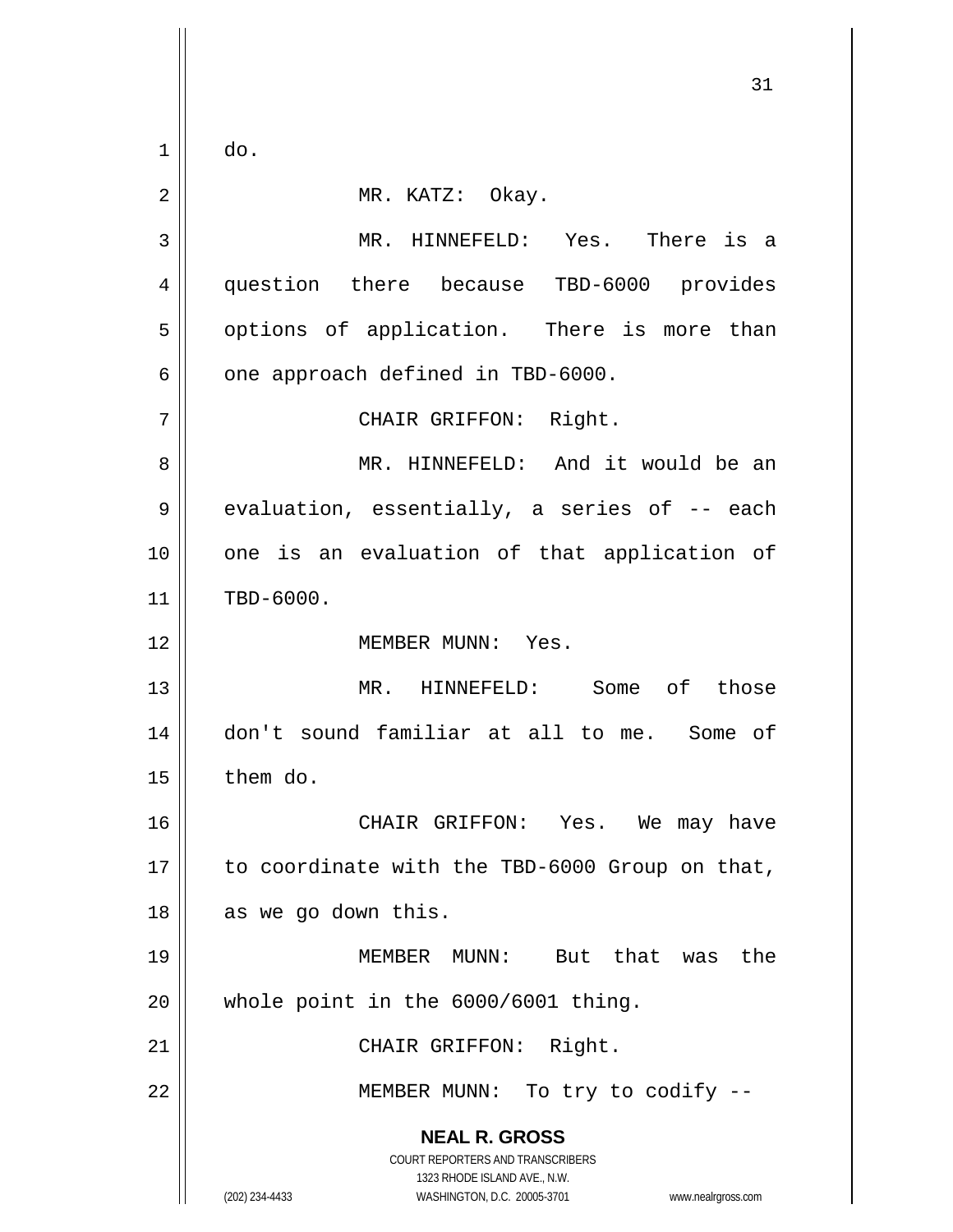**NEAL R. GROSS** COURT REPORTERS AND TRANSCRIBERS 1323 RHODE ISLAND AVE., N.W. (202) 234-4433 WASHINGTON, D.C. 20005-3701 www.nealrgross.com 32 1 || CHAIR GRIFFON: To catch some of  $2 \parallel$  those, yes. 3 MEMBER MUNN: -- how we could do  $4 \parallel$  that. 5 CHAIR GRIFFON: Yes, yes. 6 Okay. Then 466. Is that okay? 7 || MEMBER MUNN: Yes. 8 || CHAIR GRIFFON: Then 480 and 482 I  $9 \parallel$  had. 10 || MEMBER GIBSON: Hey, Mark, back on  $11$  the 466 --12 CHAIR GRIFFON: Yes? 13 || MEMBER GIBSON: -- what about 471 14 as opposed to that? 15 || MEMBER MUNN: Or in addition to. 16 || CHAIR GRIFFON: Or in addition to. 17 MEMBER GIBSON: It is a lot  $18$  shorter work time. It is about the same PoC. 19 || MEMBER MUNN: Yes. 20 CHAIR GRIFFON: Yes. And it is 21 | Paducah, though, instead of Portsmouth. 22 || MEMBER MUNN: Yes, instead of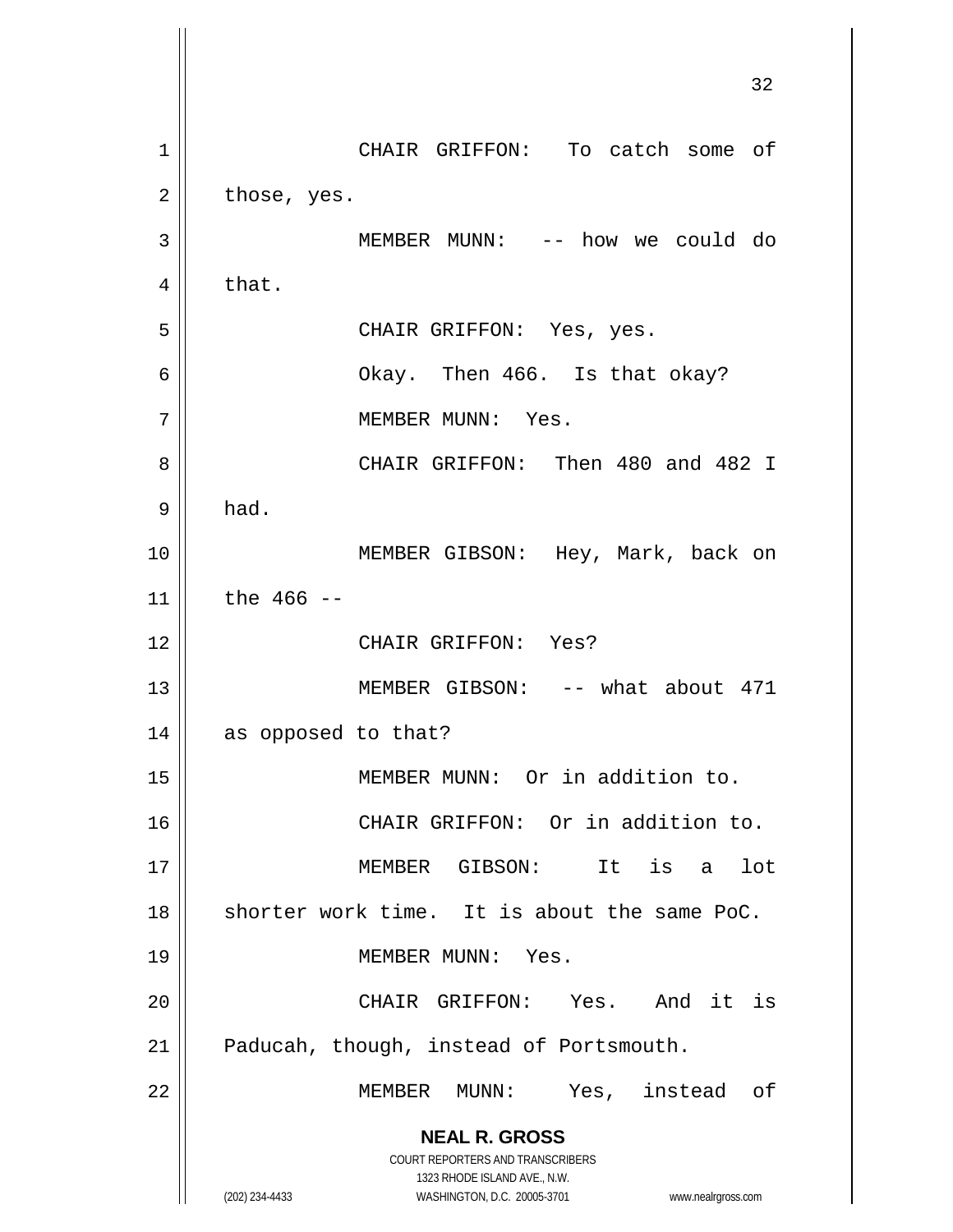**NEAL R. GROSS** COURT REPORTERS AND TRANSCRIBERS 1323 RHODE ISLAND AVE., N.W. (202) 234-4433 WASHINGTON, D.C. 20005-3701 www.nealrgross.com 33 1 || Portsmouth, yes. 2 MEMBER GIBSON: Oh, okay. 3 MEMBER MUNN: Why not both of  $4 \parallel$  them? 5 CHAIR GRIFFON: I mean we can do 6 it in addition to, yes. 471.  $7 \parallel$  So then 480, 482, any questions, 8 || reactions to those? 9 || (No response.) 10 Then I had 485, 487, and 488. 11 || If I'm counting right, that brings 12 me up to 35. 13 || Then I have 501. 14 || MEMBER MUNN: Five oh one. 15 CHAIR GRIFFON: I know it is a 16 || Savannah River again, but it has best estimate  $17 \parallel$  on both, yes. 18 || MEMBER MUNN: It is best estimate,  $19$  | yes. 20 MEMBER GIBSON: Mark, back on 489, 21 have we done any from the Uranium Mill in 22 Durango?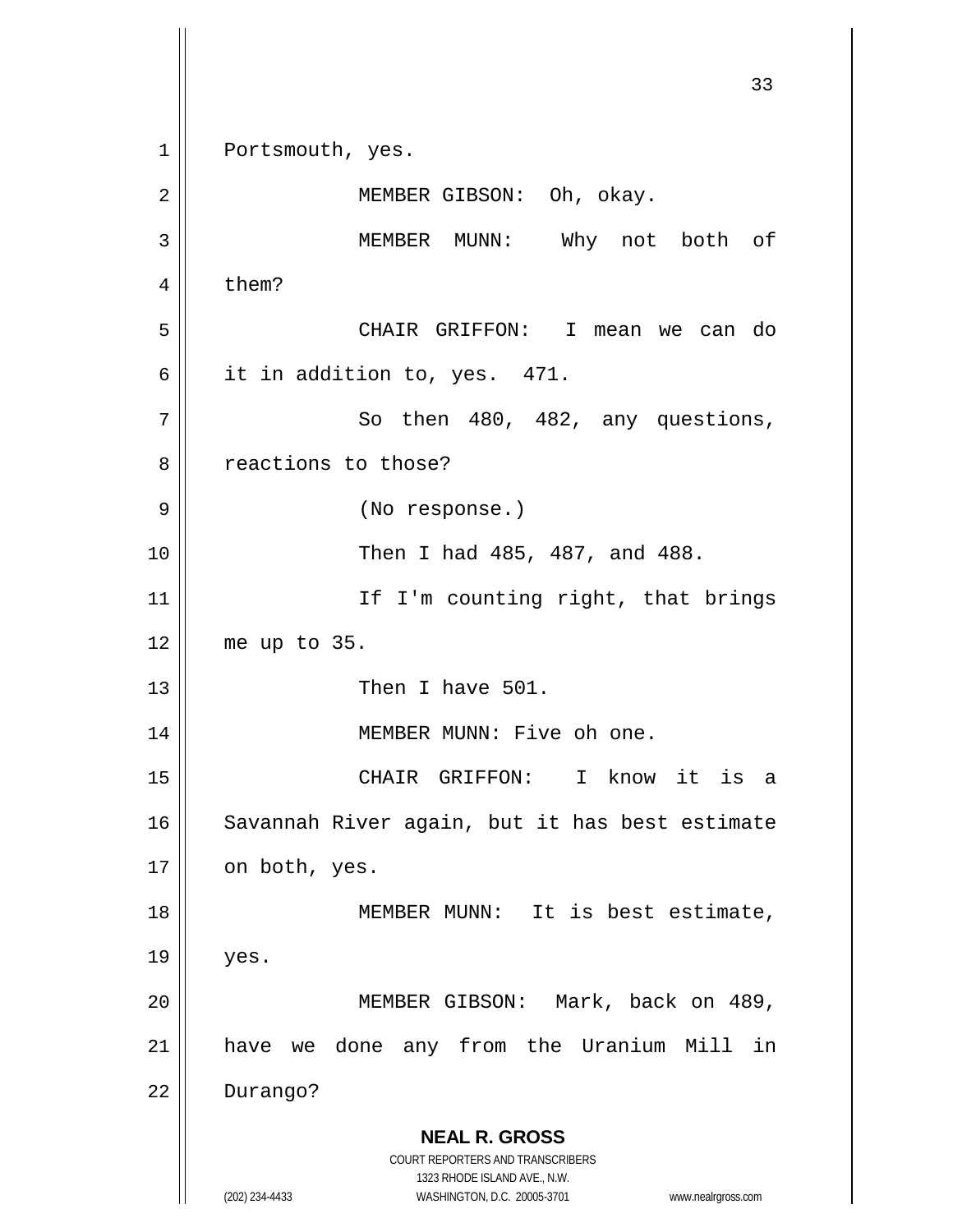|    | 34                                                                  |
|----|---------------------------------------------------------------------|
| 1  | CHAIR GRIFFON: Four eighty-nine?                                    |
| 2  | MEMBER GIBSON: Yes.                                                 |
| 3  | MEMBER MUNN: No.                                                    |
| 4  | CHAIR GRIFFON: No. I missed that                                    |
| 5  | one. Okay. Yes, we should do that one, 489.                         |
| 6  | So I did 501. Then I went down to                                   |
| 7  | 513 was the next one I had.                                         |
| 8  | MEMBER MUNN: I am sorry, five                                       |
| 9  | what? I was reading.                                                |
| 10 | CHAIR GRIFFON: Five thirteen.<br>I                                  |
| 11 | might have missed a few in here, though.<br>I                       |
| 12 | was running out of time before we dialed in.                        |
| 13 | You know, actually, 502 is kind of                                  |
| 14 | interesting to me, now that I am<br>looking.                        |
| 15 | Five oh two is a Blockson lung, which was not                       |
| 16 | compensable.                                                        |
| 17 | MEMBER MUNN:<br>Yes.                                                |
| 18 | with<br>GRIFFON:<br>CHAIR<br>He<br>says                             |
| 19 | emphasis.                                                           |
| 20 | MEMBER MUNN: Yes.                                                   |
| 21 | CHAIR GRIFFON: Since we hear most                                   |
| 22 | оf<br>the<br>lung<br>compensable<br>at<br>cancers are               |
|    | <b>NEAL R. GROSS</b><br><b>COURT REPORTERS AND TRANSCRIBERS</b>     |
|    | 1323 RHODE ISLAND AVE., N.W.                                        |
|    | (202) 234-4433<br>WASHINGTON, D.C. 20005-3701<br>www.nealrgross.com |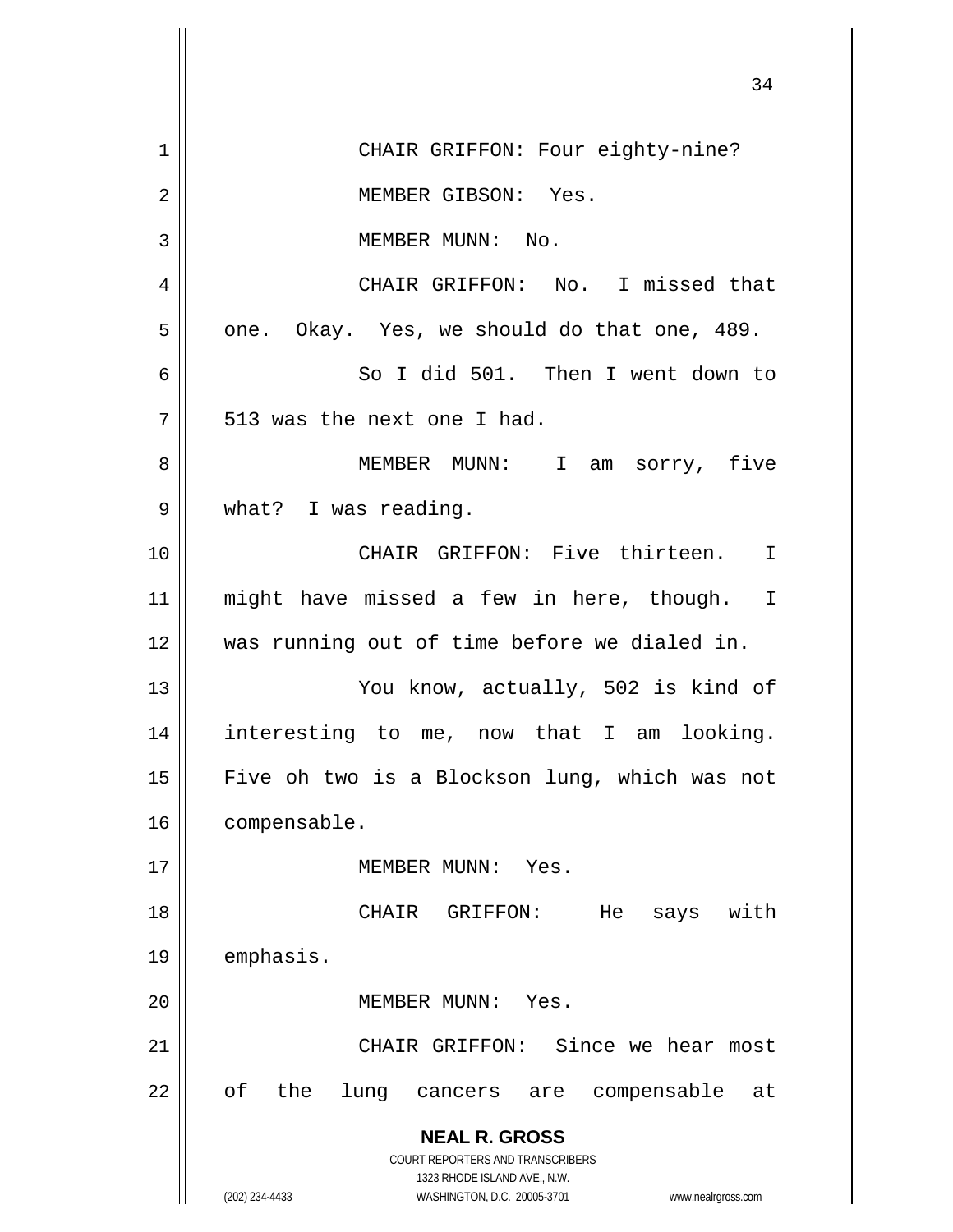**NEAL R. GROSS** COURT REPORTERS AND TRANSCRIBERS 1323 RHODE ISLAND AVE., N.W. 1 Blockson. 2 MEMBER MUNN: Five oh two (502). 3 || CHAIR GRIFFON: Five oh two (502). 4 MEMBER MUNN: And I was looking at  $5 \parallel 509$ . 6 CHAIR GRIFFON: Five oh nine?  $7 \parallel$  Okay. And also, 507, is that a new company,  $8 \parallel$  the International Minerals & Chemical Corp? 9 MR. HINNEFELD: If I am not 10 mistaken, it is uranium from phosphate plant. 11 || CHAIR GRIFFON: Is it? 12 MR. HINNEFELD: I believe it is. 13 MEMBER MUNN: I don't remember it. 14 CHAIR GRIFFON: So you said 509, 15 Wanda? 16 || MEMBER MUNN: I had suggested 509. 17 CHAIR GRIFFON: Yes, 507 and 509. 18 MR. HINNEFELD: I don't remember 19 || ever doing one for International. 20 CHAIR GRIFFON: Right, I don't  $21$  think we ever did do that. So I am going to  $22 \parallel$  say 507 and 509.

(202) 234-4433 WASHINGTON, D.C. 20005-3701 www.nealrgross.com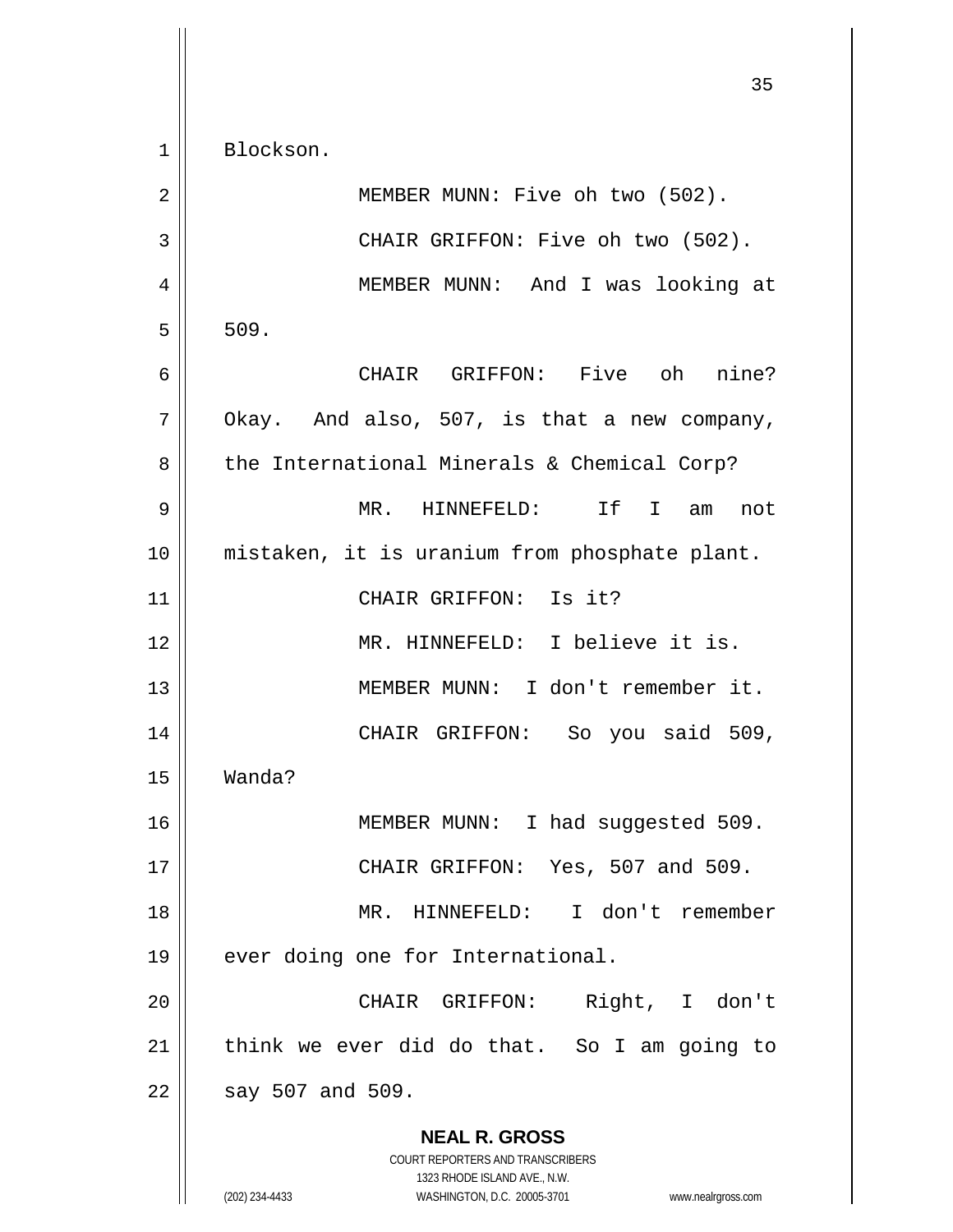**NEAL R. GROSS** COURT REPORTERS AND TRANSCRIBERS 1323 RHODE ISLAND AVE., N.W. (202) 234-4433 WASHINGTON, D.C. 20005-3701 www.nealrgross.com 1 || That should bring me down to 513  $2 \parallel$  is my next one. 3 || MEMBER MUNN: Yes. 4 CHAIR GRIFFON: Five thirteen. Now  $5 \parallel$  that gives us 41. But, again, if we get up to  $6 \parallel 50$ , it shouldn't be a problem because we are  $7 \parallel$  probably going to lose a few. 8 || MEMBER MUNN: Five twenty-two would  $9 \parallel$  seem to be a logical choice. 10 || CHAIR GRIFFON: Five twenty-two? 11 MEMBER MUNN: Yes. Not because of  $12$  | the site but because of the type of carcinoma  $13$  and the fact it's best estimate. 14 CHAIR GRIFFON: It is best 15 | estimate internal, yes. 16 MEMBER MUNN: Yes. 17 CHAIR GRIFFON: Okay. I've got no 18 | problem with that: 522. 19 The next one I have is 537. 20 Actually, 524 I missed. I am very curious 21 || about these couple from Paducah that were less  $22$  || than a year and got over 50. Those may be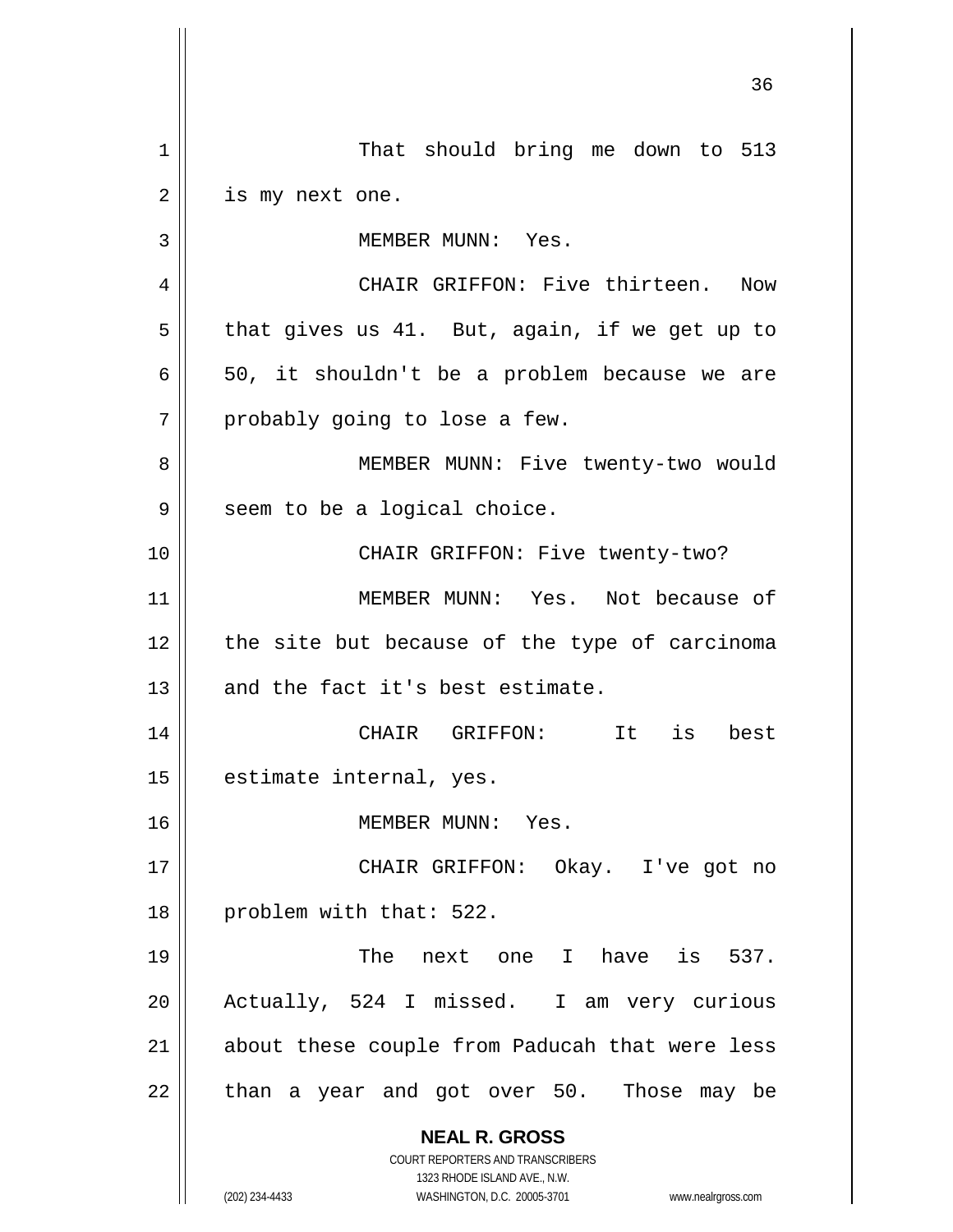**NEAL R. GROSS** COURT REPORTERS AND TRANSCRIBERS 1323 RHODE ISLAND AVE., N.W. (202) 234-4433 WASHINGTON, D.C. 20005-3701 www.nealrgross.com 37 1 || quick reviews. 2 MEMBER MUNN: Yes, that's really  $3 \parallel$  strange, isn't it? Yes, 524. 4 CHAIR GRIFFON: And then 537 was  $5$  | my next. 6 MEMBER MUNN: Yes. 7 CHAIR GRIFFON: Actually, I have  $8 \parallel$  those four in a row, 537 --9 MEMBER MUNN: And 540. 10 || CHAIR GRIFFON: -- 540. Now these 11 || are Savannah Rivers again. That is very close  $12 \parallel$  to 50. 13 MEMBER MUNN: Yes. 14 CHAIR GRIFFON: And it is a best 15 | estimate on both parts. 16 || MEMBER MUNN: One over, one under. 17 CHAIR GRIFFON: So 537, 540. 542 18 is Mound. Again, best estimates -- 19 MEMBER MUNN: Yes. 20 CHAIR GRIFFON: -- although 21 | overestimates on the internal. 22  $\parallel$  MEMBER MUNN: Okay, 542 and 545.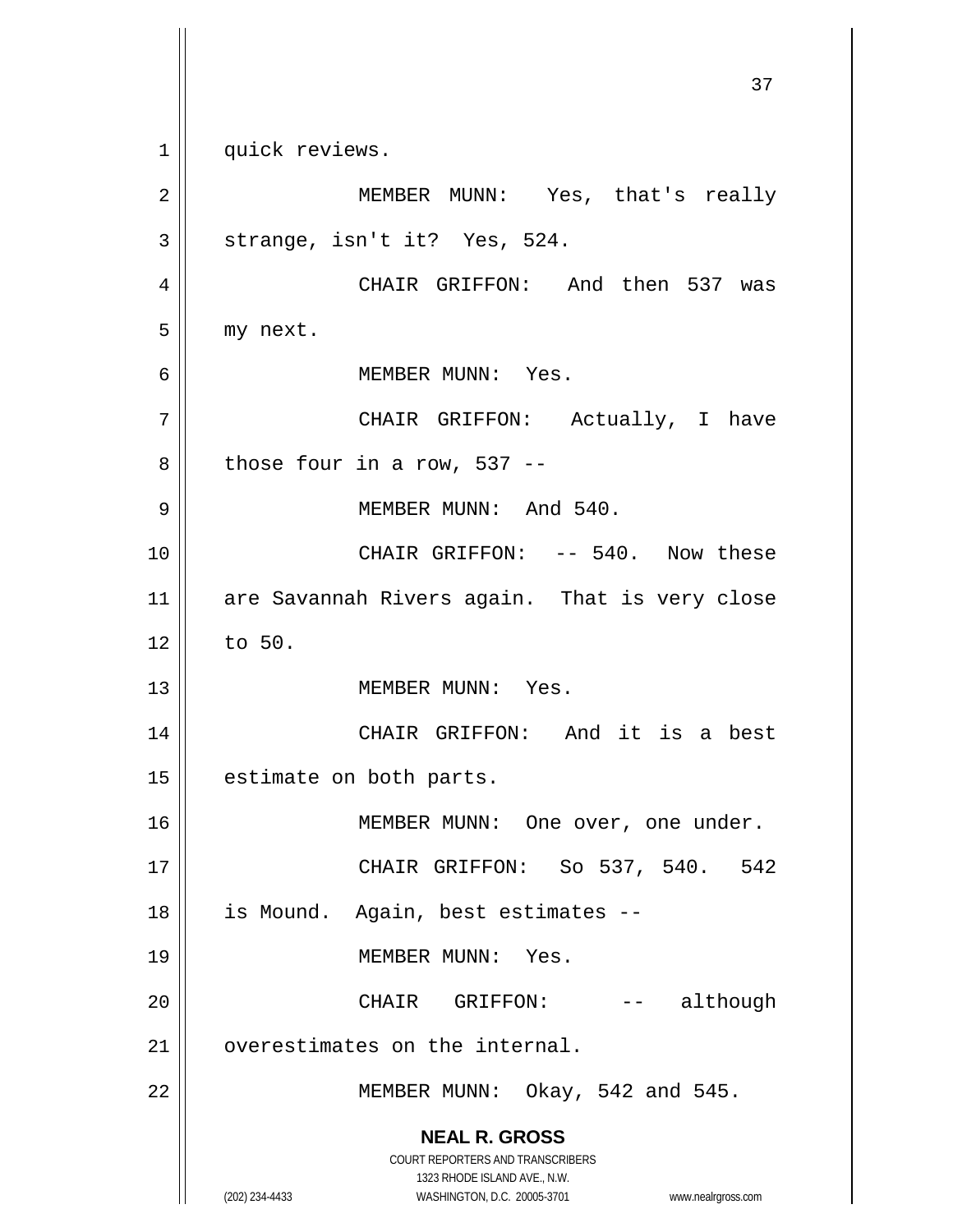|    | 38                                                                                               |
|----|--------------------------------------------------------------------------------------------------|
| 1  | CHAIR GRIFFON: And 545, yes.                                                                     |
| 2  | And that's it.                                                                                   |
| 3  | MEMBER MUNN: Yes.                                                                                |
| 4  | CHAIR GRIFFON: That gives us 47.                                                                 |
| 5  | Now that's a pretty good number.                                                                 |
| 6  | MEMBER MUNN: That's pretty good.                                                                 |
| 7  | CHAIR GRIFFON: Yes.                                                                              |
| 8  | Anything I missed, Mike? Did you                                                                 |
| 9  | have any others that I went by?                                                                  |
| 10 | MEMBER GIBSON: There was one,                                                                    |
| 11 | 535, the type of job, again, or what they did,                                                   |
| 12 | mixed resins and impregnated parts with                                                          |
| 13 | resins.                                                                                          |
| 14 | CHAIR GRIFFON: I know, and it is                                                                 |
| 15 | Pinellas. I don't think we've done many.                                                         |
| 16 | MEMBER GIBSON: Right.                                                                            |
| 17 | CHAIR GRIFFON: You know, if we                                                                   |
| 18 | have done any, we haven't done many.<br>All                                                      |
| 19 | right, 535.                                                                                      |
| 20 | Any others, Wanda?                                                                               |
| 21 | MEMBER MUNN: No. I think all                                                                     |
| 22 | that I had mentally set aside --                                                                 |
|    | <b>NEAL R. GROSS</b><br>COURT REPORTERS AND TRANSCRIBERS                                         |
|    | 1323 RHODE ISLAND AVE., N.W.<br>(202) 234-4433<br>WASHINGTON, D.C. 20005-3701 www.nealrgross.com |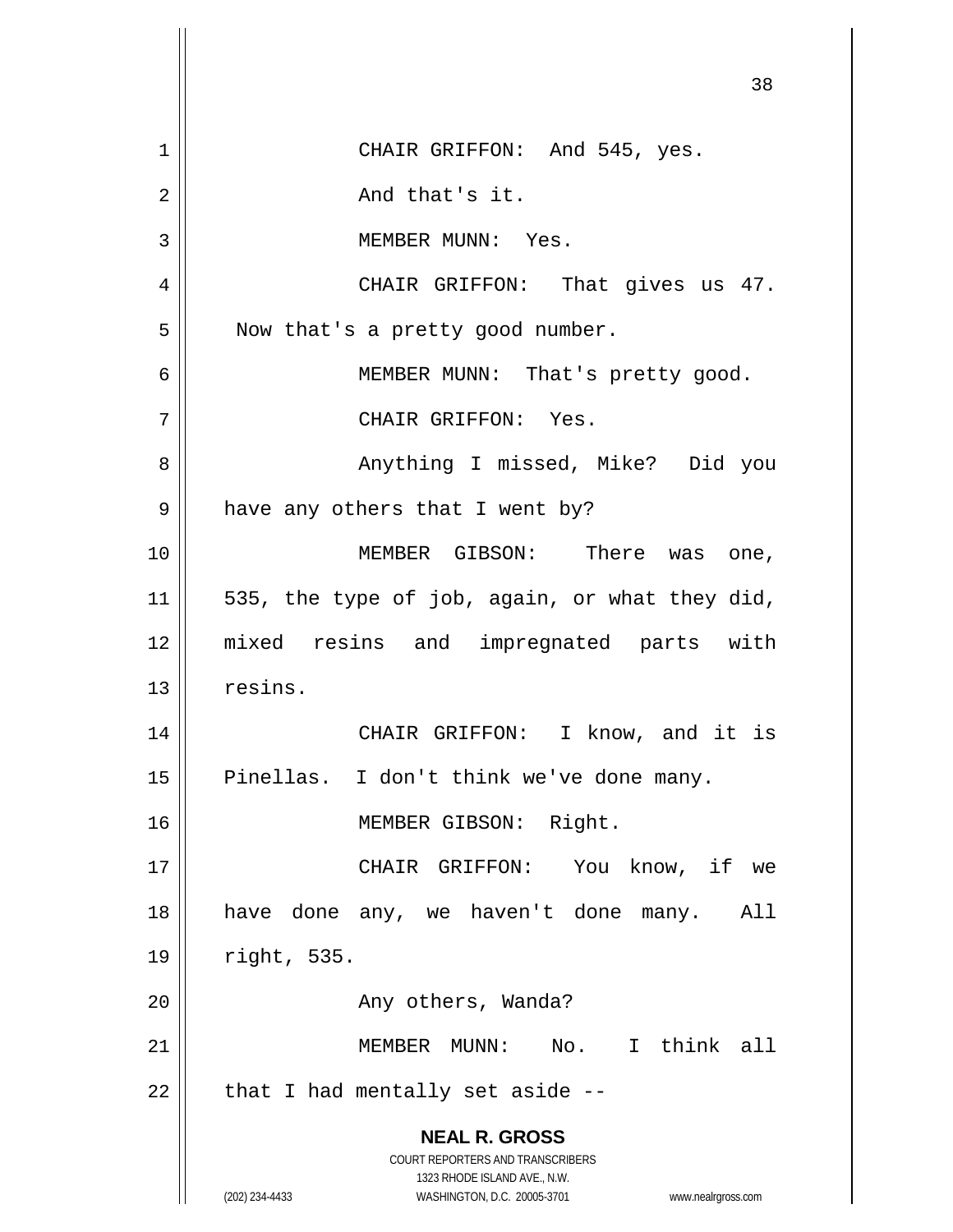**NEAL R. GROSS** COURT REPORTERS AND TRANSCRIBERS 1323 RHODE ISLAND AVE., N.W. (202) 234-4433 WASHINGTON, D.C. 20005-3701 www.nealrgross.com 1 || CHAIR GRIFFON: Okay. I think, if  $2 \parallel$  everybody is okay with that  $-$  is John on the 3 || line? Did he get on? No? 4 || If that is okay with the rest of  $5$  the Subcommittee, then I will make this --6  $\parallel$  well, we are voting on this right now. We are 7 Submitting this list to NIOSH, and pending 8 || DOL's review of the list, this will be turned  $9 \parallel$  over to SC&A as the task for the 12th set of  $10$  | cases, if that is okay with everyone. 11 MEMBER MUNN: It's fine with me. 12 CHAIR GRIFFON: No objections  $13$  | heard. I guess we'll pass that. 14 || I will give a report out on the 15 || next phone call meeting next week. But, if my 16 count was right, that is 48 cases, and 17 hopefully, we won't lose that many when DOL 18 || reviews them to see if any are in the appeals 19 process, or whatever. But we should have 20  $\parallel$  enough for SC&A, a good chunk for SC&A to work  $21 \parallel \quad \text{on.} \quad$  Doug's happy. 22 || (Laughter.)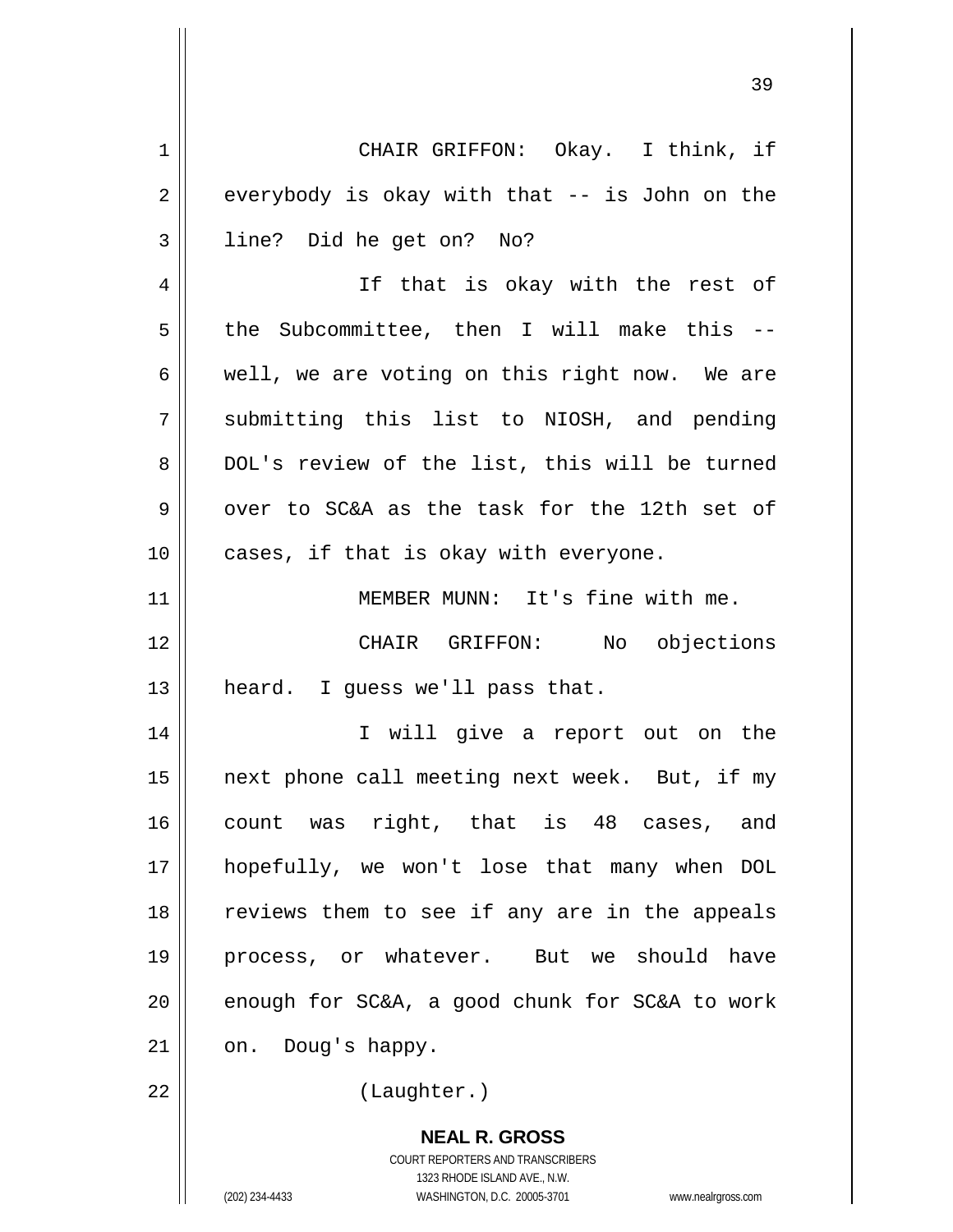|    | 40                                                                                                  |
|----|-----------------------------------------------------------------------------------------------------|
|    |                                                                                                     |
| 1  | MS. BEHLING: Excuse me, Mark.                                                                       |
| 2  | CHAIR GRIFFON: Yes.                                                                                 |
| 3  | MS. BEHLING: Just to answer, we                                                                     |
| 4  | are up to tab 258, and that would leave 42                                                          |
| 5  | remaining to get to 300. However, I believe                                                         |
| 6  | in the 9th set there were two cases that were                                                       |
| 7  | eliminated. So I believe we need 44, if I am                                                        |
| 8  | correct.                                                                                            |
| 9  | Is that correct, Doug?                                                                              |
| 10 | MR. FARVER: Yes, those two cases                                                                    |
| 11 | were eliminated.                                                                                    |
| 12 | CHAIR GRIFFON: Okay.                                                                                |
| 13 | MR. FARVER: I mean if we are                                                                        |
| 14 | trying to make 300.                                                                                 |
| 15 | CHAIR GRIFFON: So we should be                                                                      |
| 16 | perfect, actually.                                                                                  |
| 17 | MR. HINNEFELD: Very close.                                                                          |
| 18 | CHAIR GRIFFON:<br>Yes, very close,                                                                  |
| 19 | yes.                                                                                                |
| 20 | MR. HINNEFELD: Like I said, there                                                                   |
| 21 | could be cases on here that have been returned                                                      |
| 22 | since we selected them, pre-selected them.                                                          |
|    | <b>NEAL R. GROSS</b>                                                                                |
|    | COURT REPORTERS AND TRANSCRIBERS                                                                    |
|    | 1323 RHODE ISLAND AVE., N.W.<br>(202) 234-4433<br>WASHINGTON, D.C. 20005-3701<br>www.nealrgross.com |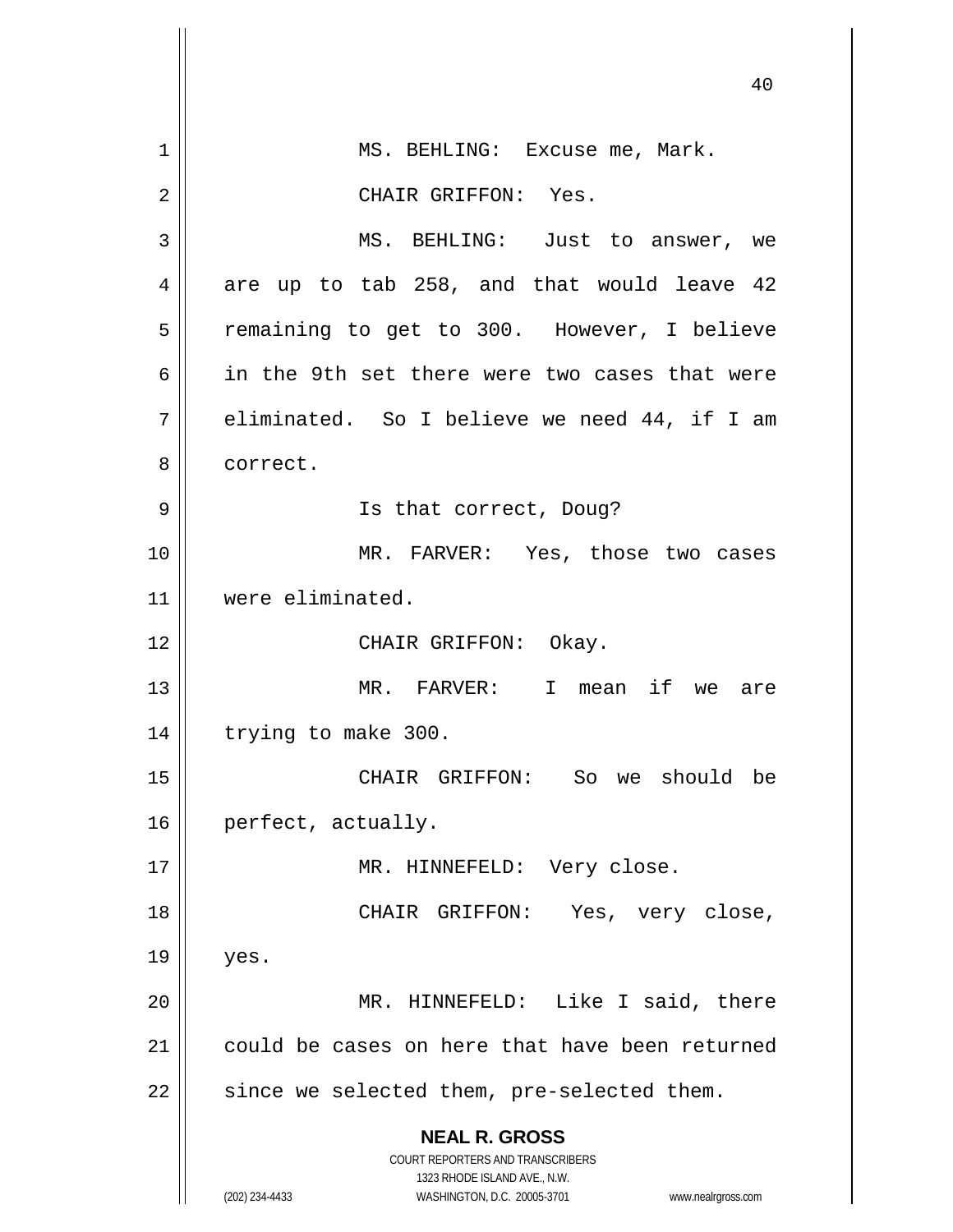**NEAL R. GROSS** COURT REPORTERS AND TRANSCRIBERS 1323 RHODE ISLAND AVE., N.W. (202) 234-4433 WASHINGTON, D.C. 20005-3701 www.nealrgross.com 41 1 || CHAIR GRIFFON: Right, right. 2 MR. HINNEFELD: Or there may be 3 cases where Labor has gotten like a post-4 | closure appeal and there is an opportunity it 5 | might reopen. 6 CHAIR GRIFFON: All right, thanks, 7 | Kathy. 8 || MS. BEHLING: You are welcome. 9 MR. HINNEFELD: Mark, I will send 10 || you the numbers I recorded. 11 || CHAIR GRIFFON: Okay. 12 MR. HINNEFELD: So you can  $13$  | verify  $-$ 14 CHAIR GRIFFON: We will cross- $15$  | check them again. 16 MR. HINNEFELD: -- and make sure I 17 | got them right. 18 || CHAIR GRIFFON: All right. 19 MR. HINNEFELD: Then I will just  $20$  || get the list out to Jeff. I just wanted to 21 || make sure I didn't miss any. 22 || CHAIR GRIFFON: Right. And we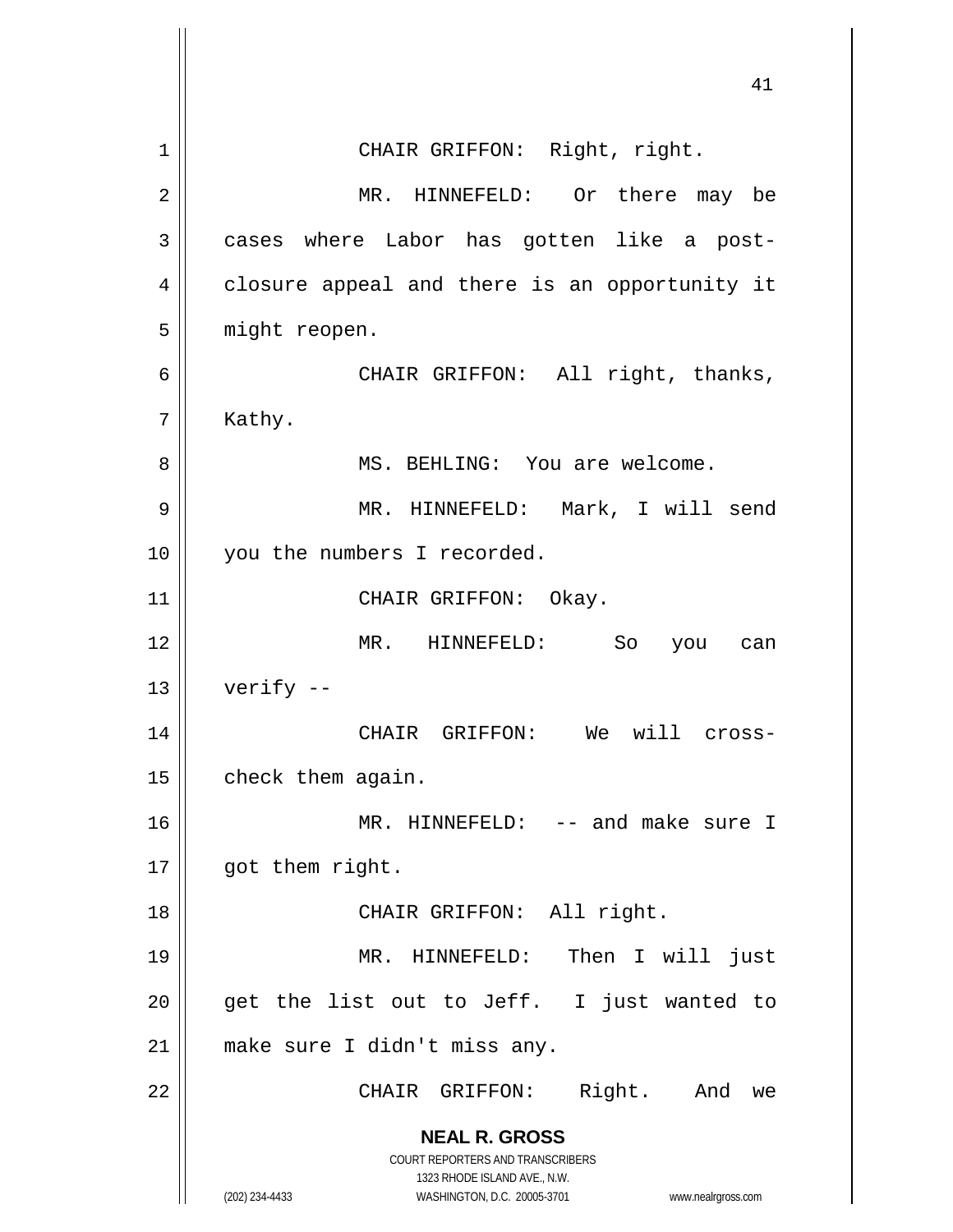$1 \parallel$  changed a couple of times there, yes.

2 || Chay. All right, that sounds  $3 \parallel$  good. Alright. I am just going to save this  $4 \parallel$  and then we can move on.

5 Okay. Now I want to go back to 6 the 6th set of cases, the matrix, and we did 7 work on all these in the April meeting. 8 Unfortunately, I can't seem to find the 9 updated matrix from April. So I have all the 10 || entered actions from the 3/12, the March 12th 11 meeting.

12 So as we go through these, my 13 matrix may be a little out-of-date. So if 14 || people have other notes saying that we closed 15 || something that I still have open, you know, we 16 will have to just correct that. It shouldn't 17 be too hard, though, because the 6th and 7th 18 || sets are near completion.

19 || So does everybody have that matrix  $20$  || open, the latest version that they have, or 21 || their notes from the last meeting?

22 MEMBER GIBSON: That was dated in

**NEAL R. GROSS** COURT REPORTERS AND TRANSCRIBERS 1323 RHODE ISLAND AVE., N.W.

(202) 234-4433 WASHINGTON, D.C. 20005-3701 www.nealrgross.com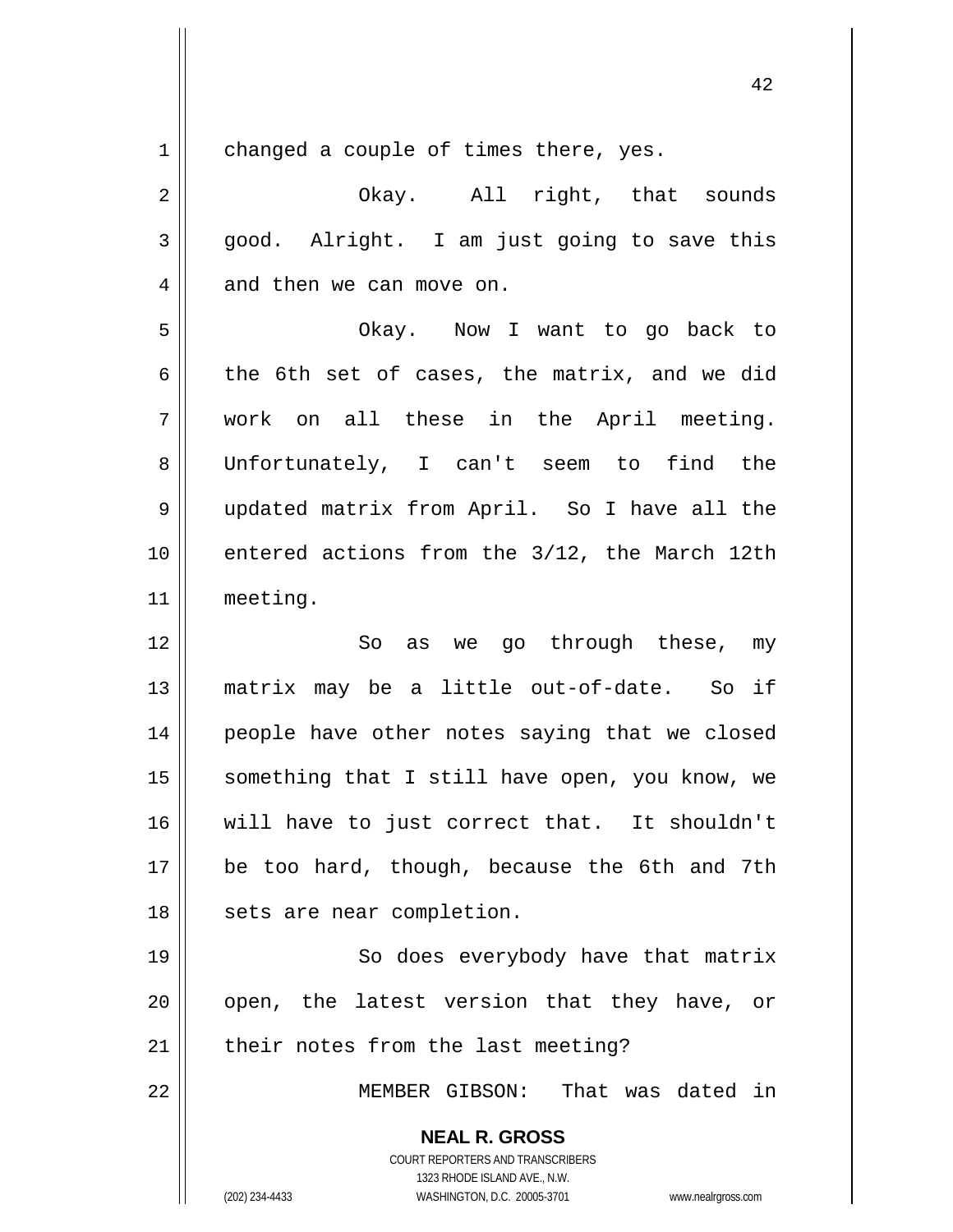$1 \parallel$  April, you say?

| $\overline{2}$ | CHAIR GRIFFON: Well, the one I                                                                                                                                  |
|----------------|-----------------------------------------------------------------------------------------------------------------------------------------------------------------|
| 3              | have is dated March 12th, '09. It's 6 <sup>th</sup> 20                                                                                                          |
| 4              | case matrix, March 12th, '09.                                                                                                                                   |
| 5              | Do you have an April 15th file?                                                                                                                                 |
| 6              | MEMBER MUNN: The title is $6th$ 20                                                                                                                              |
| 7              | case matrix, December -- NIOSH, April 15, '09.                                                                                                                  |
| 8              | Updates, but I don't see -- everything I am                                                                                                                     |
| 9              | seeing is -- oh, I see.                                                                                                                                         |
| 10             | CHAIR GRIFFON: The yellow should                                                                                                                                |
| 11             | be the remaining actions, at least in my                                                                                                                        |
| 12             | version of it. The yellow highlighted actions                                                                                                                   |
| 13             | are the ones that remain open, I think.                                                                                                                         |
| 14             | And the first one I have is 104.7.                                                                                                                              |
| 15             | MEMBER MUNN: That is to provide                                                                                                                                 |
| 16             | the concentration of transuranics?                                                                                                                              |
| $17$           | CHAIR GRIFFON: Yes, this is the                                                                                                                                 |
| 18             | transuranic question, the recycled uranium                                                                                                                      |
| 19             | transuranic question.                                                                                                                                           |
| 20             | Stu, I see a note on 12/8 that you                                                                                                                              |
| 21             | are going to look into that, and then there's                                                                                                                   |
| 22             | a 3/12 follow-up that it remains active.<br>$\mathbf I$                                                                                                         |
|                | <b>NEAL R. GROSS</b><br>COURT REPORTERS AND TRANSCRIBERS<br>1323 RHODE ISLAND AVE., N.W.<br>(202) 234-4433<br>WASHINGTON, D.C. 20005-3701<br>www.nealrgross.com |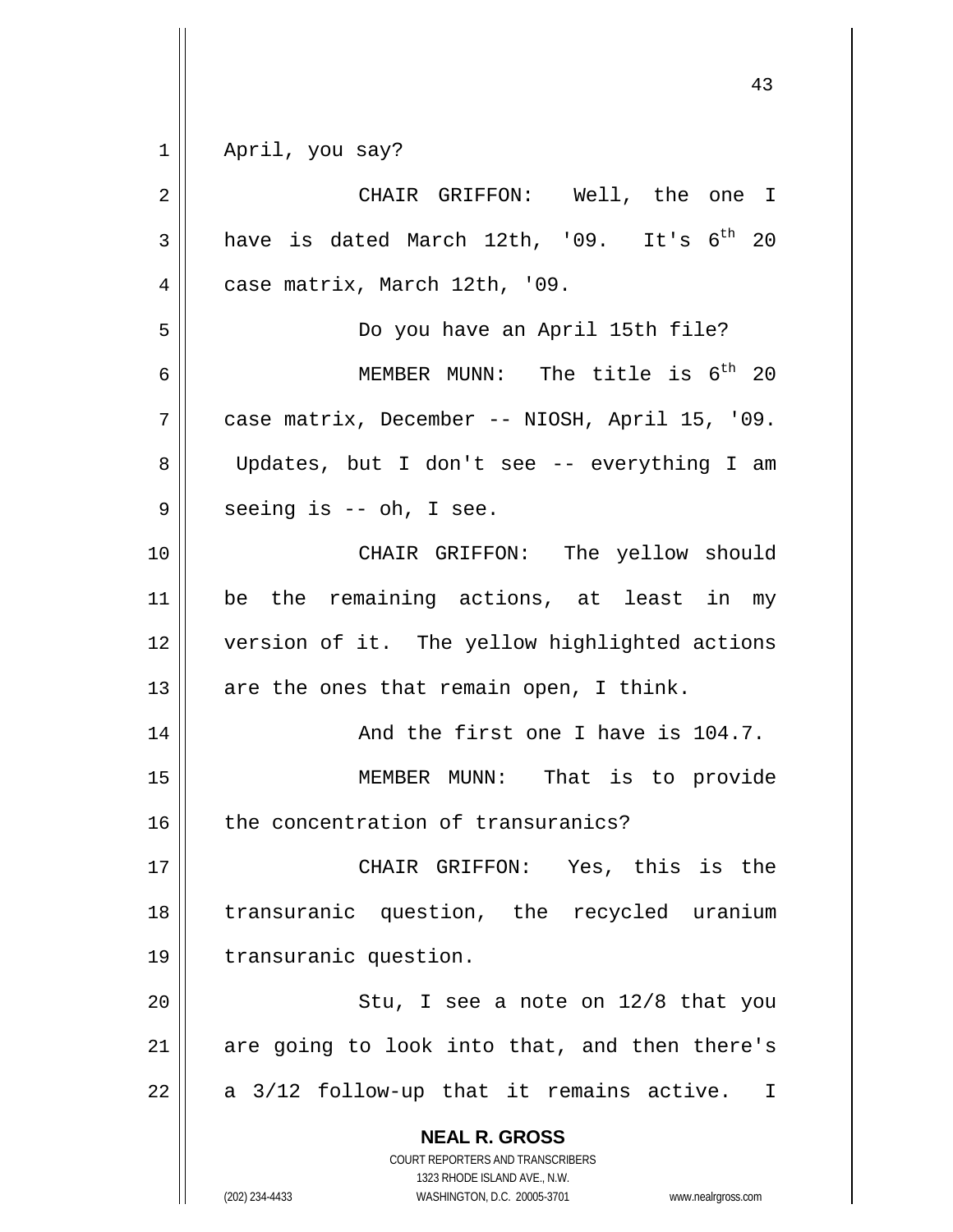**NEAL R. GROSS** COURT REPORTERS AND TRANSCRIBERS 1323 RHODE ISLAND AVE., N.W. (202) 234-4433 WASHINGTON, D.C. 20005-3701 www.nealrgross.com 1 | don't know if you have any other notes on  $2 \parallel$  that. 3 MR. HINNEFELD: I don't have  $4 \parallel$  anything newer than that. 5 CHAIR GRIFFON: Do you have that  $6 \parallel$  in your --7 MR. HINNEFELD: Yes, I have the  $8$  || file from the staff meeting. 9 CHAIR GRIFFON: Okay. Maybe just 10 || corroborate that with your handwritten note, 11 if you will go back to your notes from the 12 April meeting, because I don't think we 13 | resolved that. 14 MR. HINNEFELD: Yes, it is in my  $15$  || notes, and I have no note about resolving it. 16 Which site is this? Does anybody 17 || remember? 18 || CHAIR GRIFFON: A good question. 19  $\vert$  104.7, do you have the case? 20 || MR. FARVER: Probably. 21 MR. HINNEFELD: I mean I can find  $22$  || it. It will take me quite a while the way my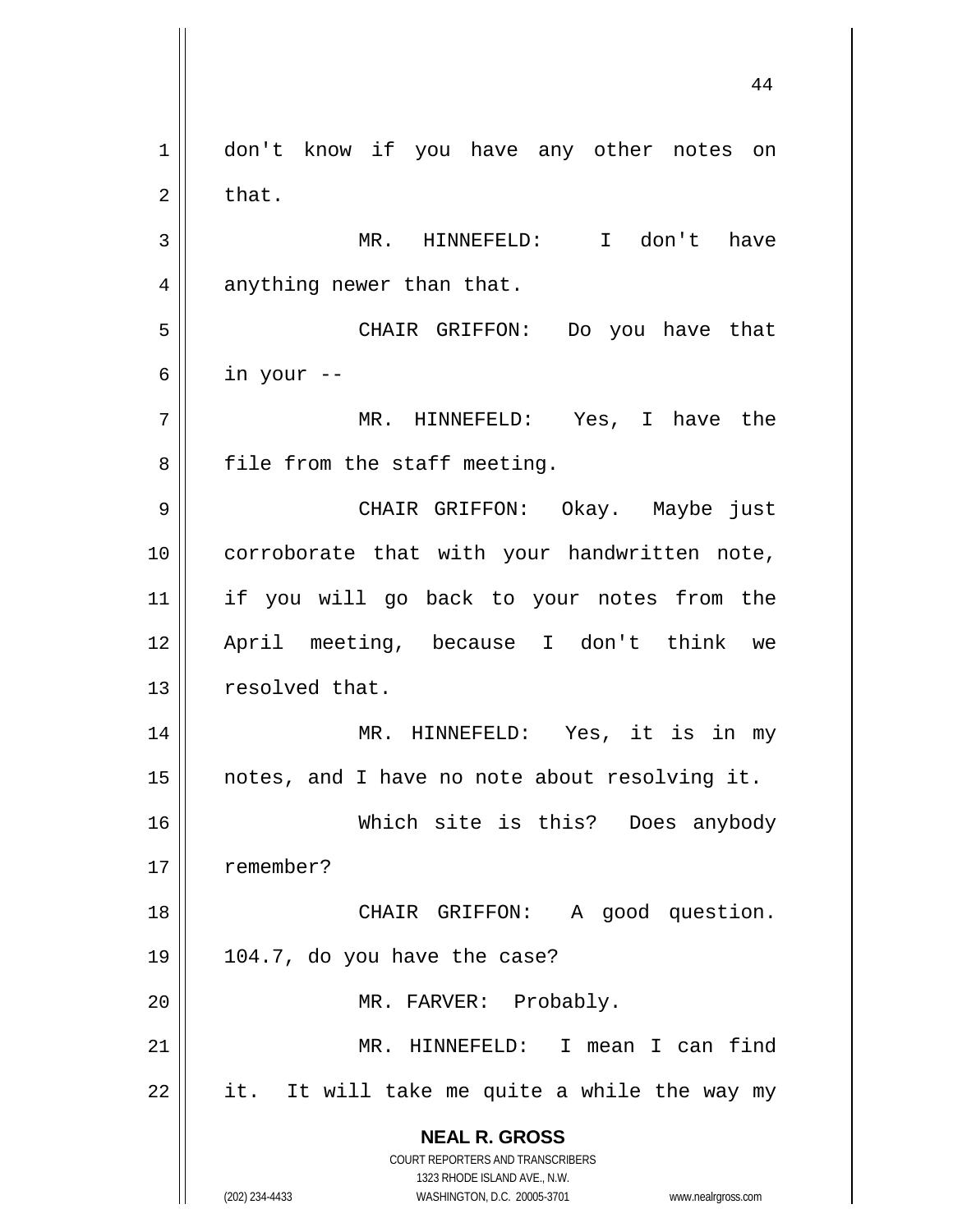**NEAL R. GROSS** COURT REPORTERS AND TRANSCRIBERS 1323 RHODE ISLAND AVE., N.W. (202) 234-4433 WASHINGTON, D.C. 20005-3701 www.nealrgross.com 45 1 computer is running. 2 CHAIR GRIFFON: The next one I  $3 \parallel$  have, while they are looking up the site, the 4 next action -- 5 MR. FARVER: Superior Steel. 6 CHAIR GRIFFON: Oh, Superior  $7 \parallel$  Steel, yes, that's right. 8 MR. HINNEFELD: One oh four? 9 MR. FARVER: Yes. 10 CHAIR GRIFFON: Yes. 11 MR. HINNEFELD: I can tell you  $12$  | briefly what's gone on on that recycle work. 13 || CHAIR GRIFFON: Okay. 14 MR. HINNEFELD: We were thinking  $15$  | OTIB-0053 would be the one that would explain 16 || everything and it turns out it didn't explain 17 || much of anything. It didn't really tell us to 18 | do anything different. 19 || So we still need to compile the  $20$  research that kind of backed up OTIB-0053, 21 which the draft version we got didn't really  $22$  | elucidate on very much. We need to make sure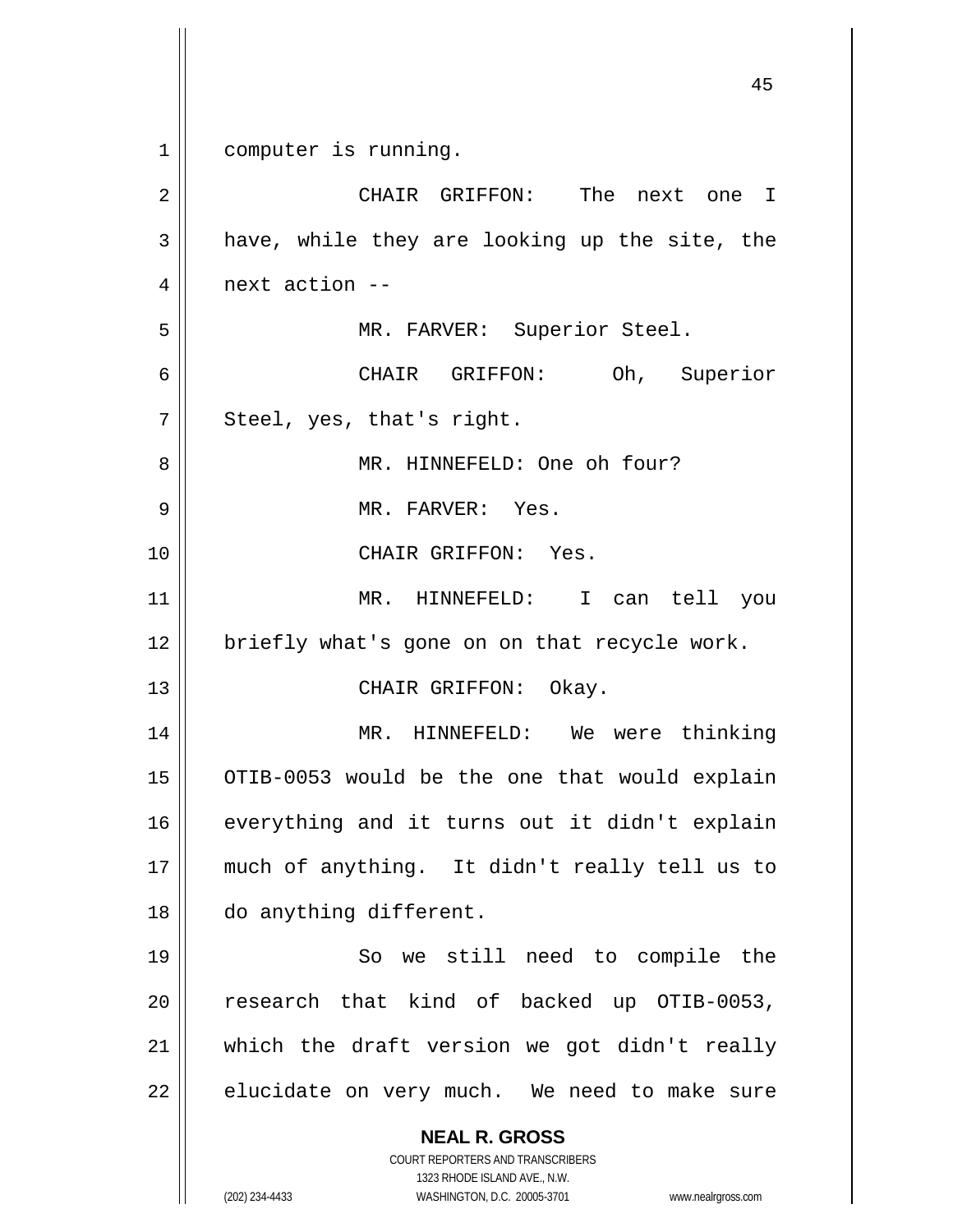$1 \parallel$  we are okay on that.

| 2  | The whole issue is one that I feel             |
|----|------------------------------------------------|
| 3  | pretty good about, that the numbers we are     |
| 4  | selecting on some of these sites are pretty    |
| 5  | good. Some sites are more complicated, but     |
| 6  | when you're talking about an AWE and getting   |
| 7  | some recycled metal.                           |
| 8  | CHAIR GRIFFON: So OTIB-0053 is                 |
| 9  | the general recycled uranium TIB?              |
| 10 | MR. HINNEFELD: It was, and, you                |
| 11 | know, we got this and we said, hey, it doesn't |
| 12 | explain things as well as we had hoped, and    |
| 13 | the explanation it does doesn't really give us |
| 14 | much -- change anything, and it kind of refers |
| 15 | you to site-specific information and things    |
| 16 | like that.                                     |
| 17 | I don't know that we are even<br>So            |
| 18 | going to issue 53, but the issue still remains |
| 19 | what evidence do we have, which was not stated |
| 20 | clearly in that draft for a site, you know,    |
| 21 | for -- in general, for general use, especially |
| 22 | things like AWE. So I will have to see what    |

**NEAL R. GROSS** COURT REPORTERS AND TRANSCRIBERS 1323 RHODE ISLAND AVE., N.W. (202) 234-4433 WASHINGTON, D.C. 20005-3701 www.nealrgross.com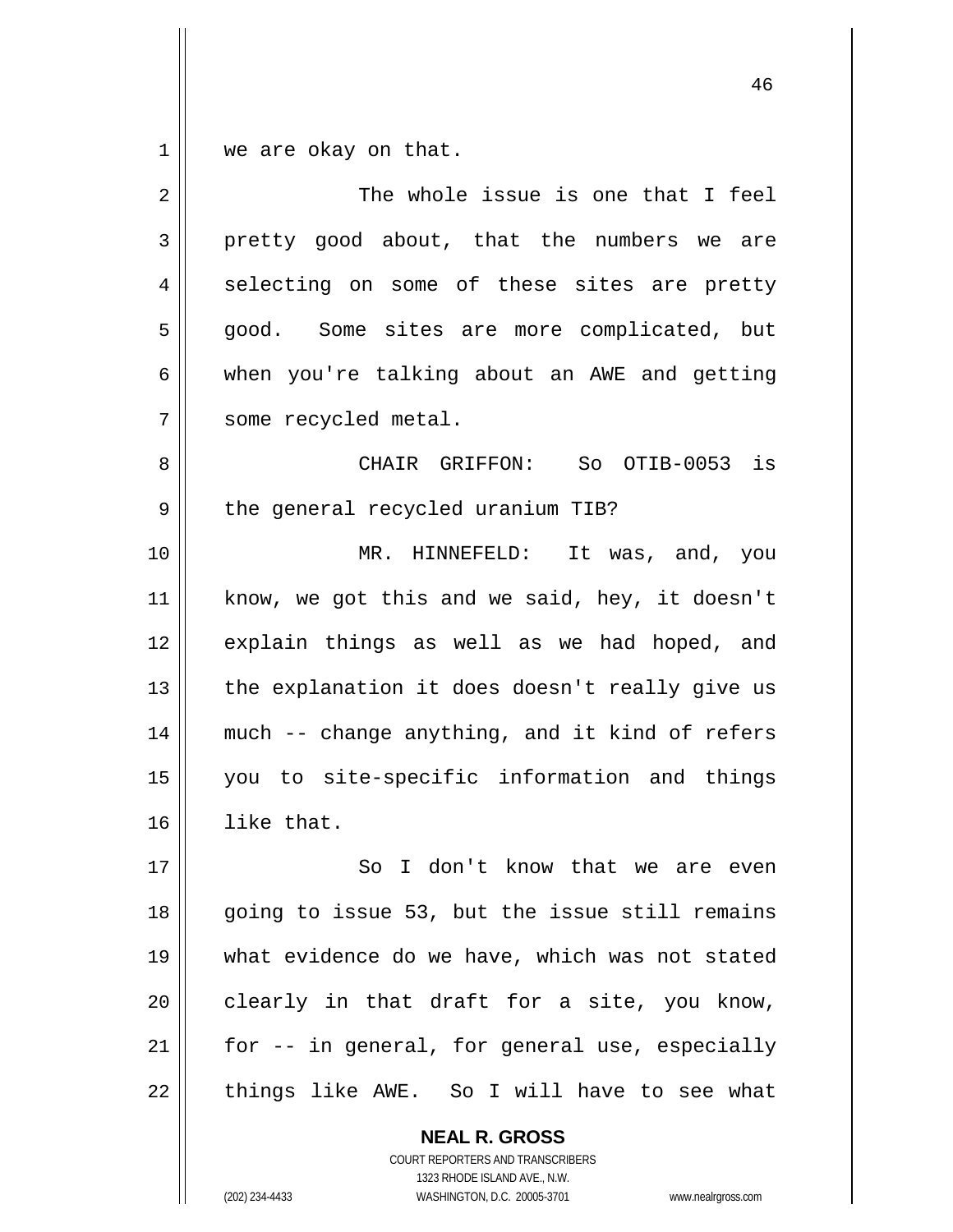$1 \parallel$  we have got.

| $\overline{2}$ | CHAIR GRIFFON: Yes, the issue is                                                                                                                                |
|----------------|-----------------------------------------------------------------------------------------------------------------------------------------------------------------|
| 3              | evidence to support the numbers that you                                                                                                                        |
| 4              | selected, the ratios that we selected, right?                                                                                                                   |
| 5              | MR. HINNEFELD: Yes.                                                                                                                                             |
| 6              | CHAIR GRIFFON: Now I am updating                                                                                                                                |
| 7              | this for this meeting live.                                                                                                                                     |
| 8              | The next one I have is 107.4.                                                                                                                                   |
| 9              | And the note I have for $3/12$ ,                                                                                                                                |
| 10             | while I guess you guys are reading, if you                                                                                                                      |
| 11             | have the same copy of the matrix I have, it                                                                                                                     |
| 12             | says that NIOSH provided a response indicating                                                                                                                  |
| 13             | that modeling exposure differently would not                                                                                                                    |
| 14             | affect the outcome. But it says the                                                                                                                             |
| 15             | Subcommittee had remaining concerns about the                                                                                                                   |
| 16             | general guidelines used for this                                                                                                                                |
| 17             | determination, and NIOSH was<br>investigating                                                                                                                   |
| 18             | this and will report back to the Subcommittee.                                                                                                                  |
| 19             | MEMBER MUNN:<br>Oh, boy.                                                                                                                                        |
| 20             | CHAIR GRIFFON: I've got to admit,                                                                                                                               |
| 21             | you know, I've got to refresh my memory on                                                                                                                      |
| 22             | this one.                                                                                                                                                       |
|                | <b>NEAL R. GROSS</b><br>COURT REPORTERS AND TRANSCRIBERS<br>1323 RHODE ISLAND AVE., N.W.<br>(202) 234-4433<br>WASHINGTON, D.C. 20005-3701<br>www.nealrgross.com |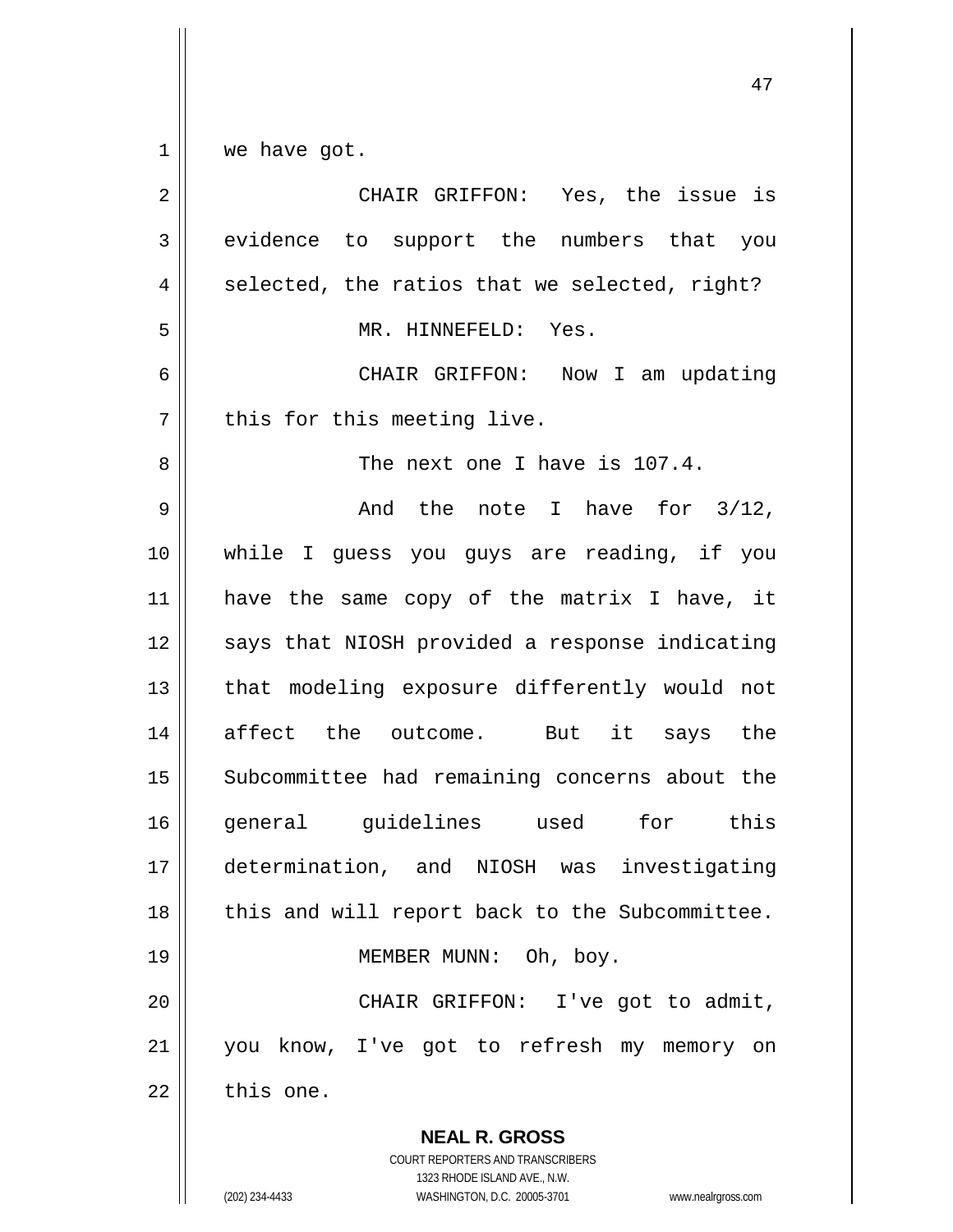| 1  | MR. HINNEFELD: This<br>an<br>was                                    |
|----|---------------------------------------------------------------------|
| 2  | internal dosimetry finding where the dose                           |
| 3  | reconstruction modeled the bioassay data by a                       |
| 4  | chronic exposure, and the comment in the                            |
| 5  | finding was that, what about a series of                            |
| 6  | acutes? I believe it is because the job                             |
| 7  | classification --                                                   |
| 8  | CHAIR GRIFFON: That's right.                                        |
| 9  | MR. HINNEFELD: -- fed into that,                                    |
| 10 | that a series of acutes may be a better model                       |
| 11 | for this.                                                           |
| 12 | CHAIR GRIFFON: Right.                                               |
| 13 | MR. HINNEFELD: And would they be                                    |
| 14 | more favorable?                                                     |
| 15 | our action, which, again, I<br>So                                   |
|    |                                                                     |
| 16 | have not provided anything on yet, is can we                        |
| 17 | provide additional basis for why we chose the                       |
| 18 | chronic versus a series of acutes. What other                       |
| 19 | analyses did we look at?                                            |
| 20 | My actual note was, could<br>we                                     |
| 21 | include in the dose reconstruction record an                        |
| 22 | explanation of why we chose chronic versus                          |
|    | <b>NEAL R. GROSS</b>                                                |
|    | COURT REPORTERS AND TRANSCRIBERS                                    |
|    | 1323 RHODE ISLAND AVE., N.W.                                        |
|    | (202) 234-4433<br>WASHINGTON, D.C. 20005-3701<br>www.nealrgross.com |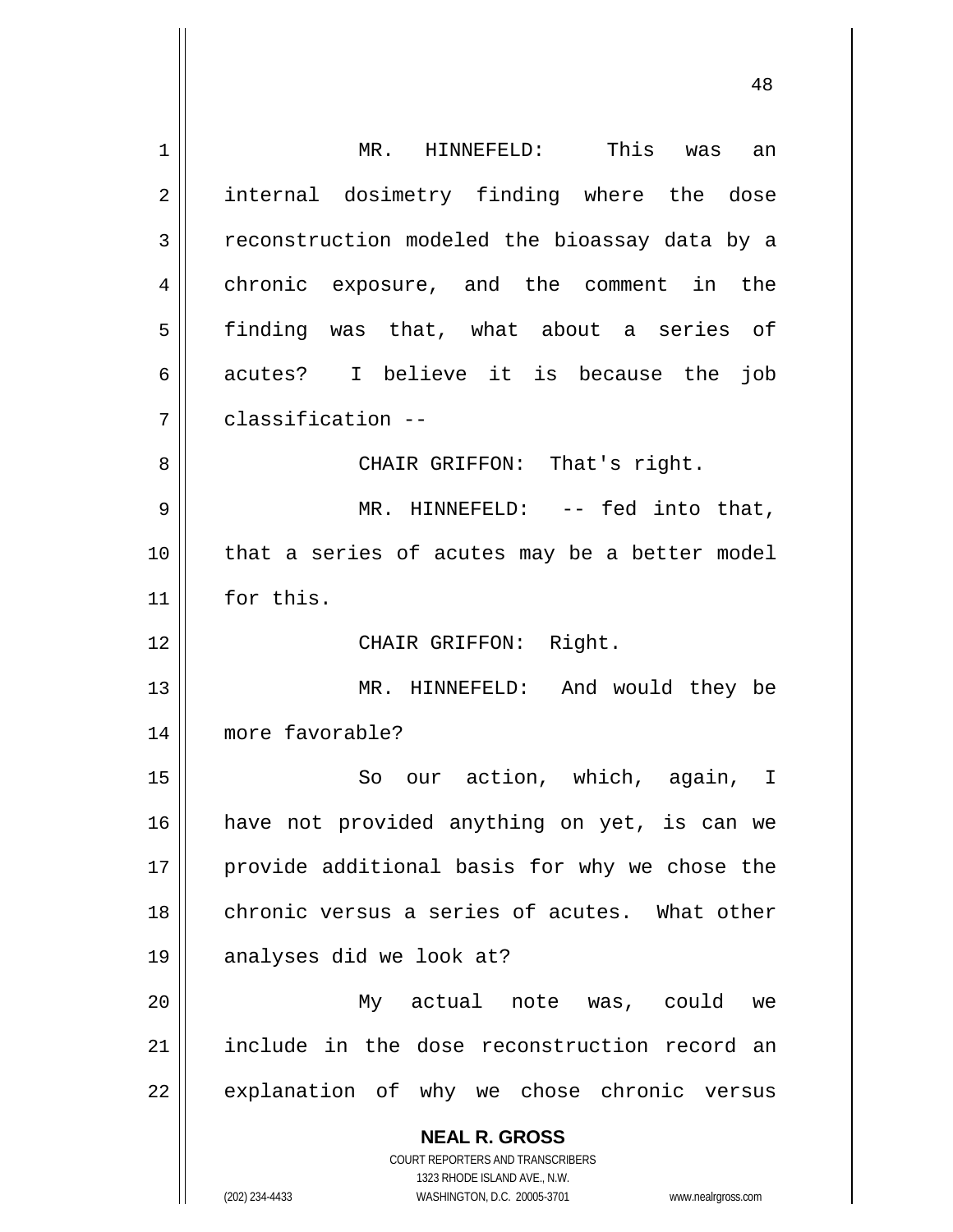**NEAL R. GROSS** COURT REPORTERS AND TRANSCRIBERS 1323 RHODE ISLAND AVE., N.W. 49 1 || serial acute. 2 || CHAIR GRIFFON: Right. 3 MEMBER MUNN: Do you have the  $4 \parallel$  April 15th note that says --5 || CHAIR GRIFFON: No. 6 MEMBER MUNN: -- the file, SC&A  $7 \parallel$  6th set, 107.4, ORAU response, April 15, '09? 8 || In quotes: describe the guidance  $9$  | that is used for cases like this. 10 CHAIR GRIFFON: No, I don't have  $11$  that. 12 MEMBER MUNN: I have that over in 13 || the original NIOSH response column, instead of 14 || in the NIOSH resolution column. I don't know  $15 \parallel$  why I do. 16 CHAIR GRIFFON: So the note says 17  $\vert$  -- can you read that again, Wanda? I'm sorry. 18 || MEMBER MUNN: It's dated April 15,  $19 \parallel 2009.$ 20 || CHAIR GRIFFON: Right. 21 || MEMBER MUNN: It says the file, 22 | quote, SC&A6thset107-40RAUresponseAPR15\_09,

(202) 234-4433 WASHINGTON, D.C. 20005-3701 www.nealrgross.com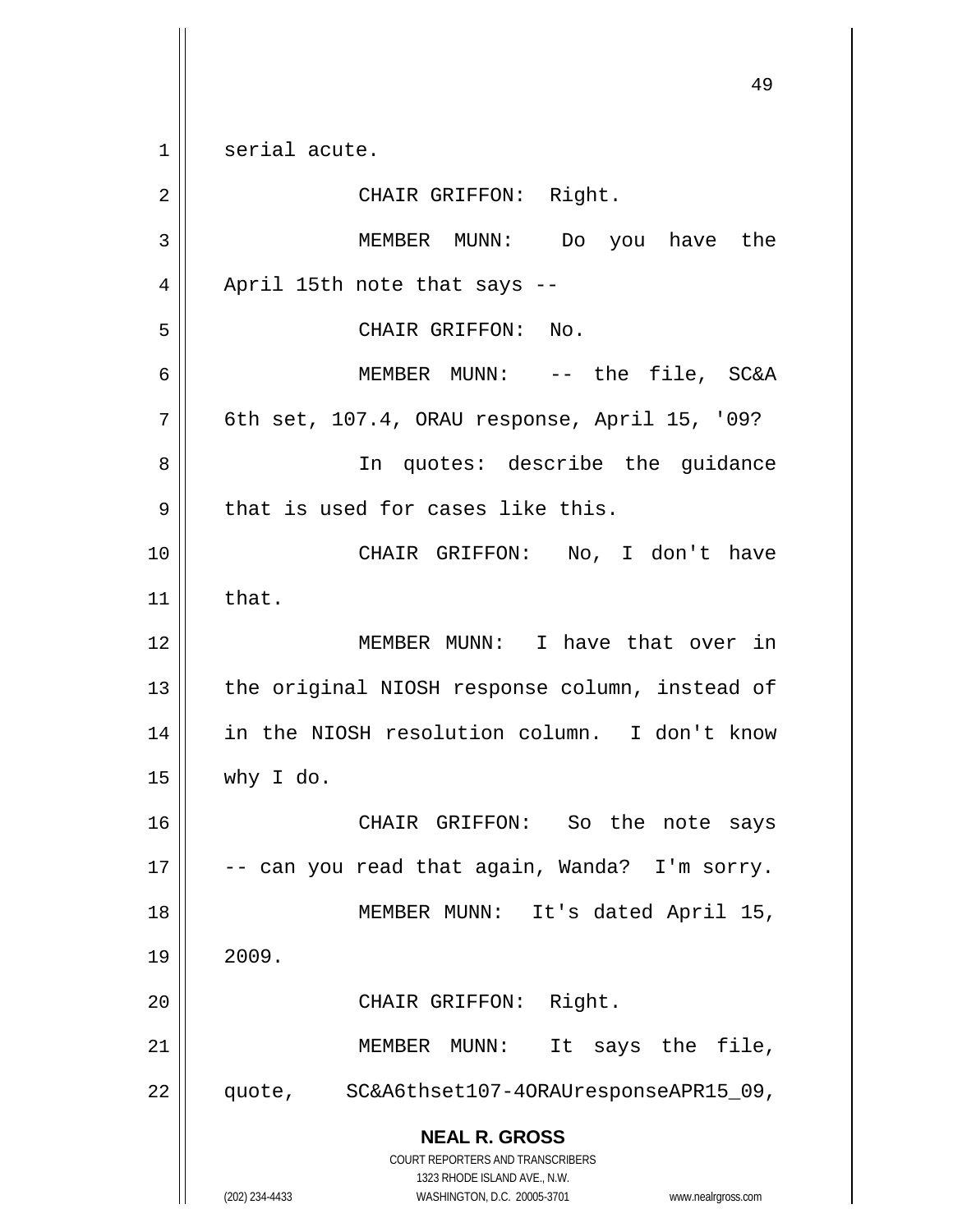**NEAL R. GROSS** COURT REPORTERS AND TRANSCRIBERS 1323 RHODE ISLAND AVE., N.W. (202) 234-4433 WASHINGTON, D.C. 20005-3701 www.nealrgross.com 1 because it's April 15th, describes the  $2 \parallel$  guidance that is used for cases like this. 3 CHAIR GRIFFON: Do you have that 4 document? Do we have that document? 5 MR. HINNEFELD: I am sending it  $6 \parallel$  now. 7 MR. FARVER: I believe you sent it  $8 \parallel$  before, but it was a while before. 9 MR. HINNEFELD: I think I did send 10 it, but I am sending it now. So let me try to 11 || get everybody on here. I've got all the Board 12 || members. I've got Doug and Kathy, Emily. 13 || CHAIR GRIFFON: Doug, what I am 14 going to ask is that you look at that, right? 15 | That will be our action. 16 MR. FARVER: Okay. I am reading 17 it now. 18 || CHAIR GRIFFON: Oh, you got it?  $19 \parallel$  Okay. 20 MR. FARVER: I found it. 21 CHAIR GRIFFON: I don't find it in  $22$  || my --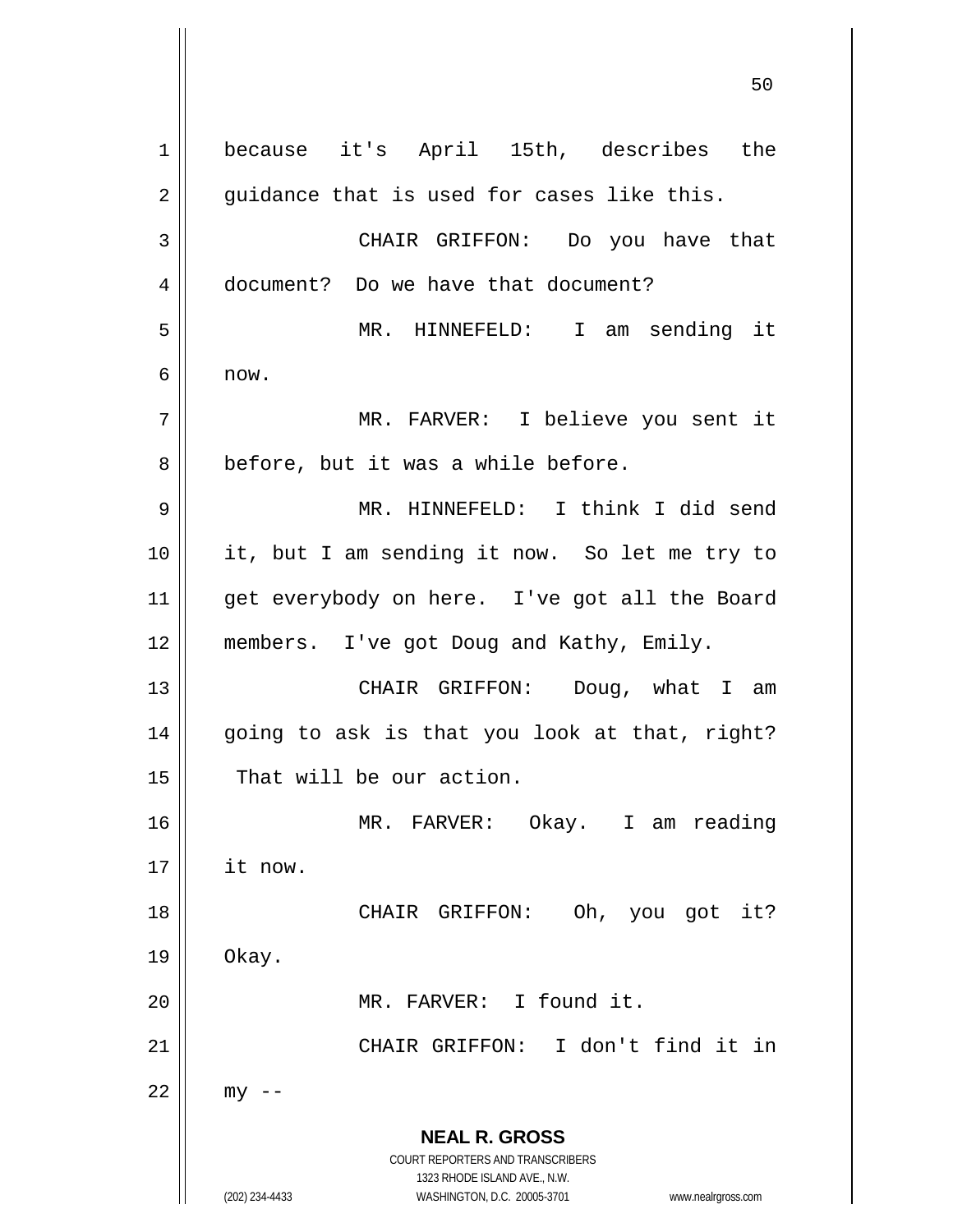**NEAL R. GROSS** COURT REPORTERS AND TRANSCRIBERS 1323 RHODE ISLAND AVE., N.W. (202) 234-4433 WASHINGTON, D.C. 20005-3701 www.nealrgross.com 1 || MR. FARVER: I believe we've gone  $2 \parallel$  over this before. It could be an acute,  $3 \parallel$  several acutes; it could be a chronic. How do 4 you know which one is best? Is it the one  $5 \parallel$  that gives the highest dose that is more 6 claimant-favorable? Especially like in this 7 case, I think it was two data points over 30 8 | years. 9 CHAIR GRIFFON: Yes. 10 || MR. FARVER: Now the guidance that  $11$  Stu is sending, really it is pretty generic. 12 CHAIR GRIFFON: Yes, this sounds 13  $\parallel$  like a familiar discussion that we had before,  $14 \parallel$  yes. 15 || MR. FARVER: Sure. 16 CHAIR GRIFFON: Yes. 17 || MR. HINNEFELD: Well, actually, 18 I'm trying to find it, figure out if I've got 19 that folder. I've got one that almost reads  $20 \parallel$  that. 21 CHAIR GRIFFON: Was this case,  $22$  || what was the PoC on this case? Do you recall?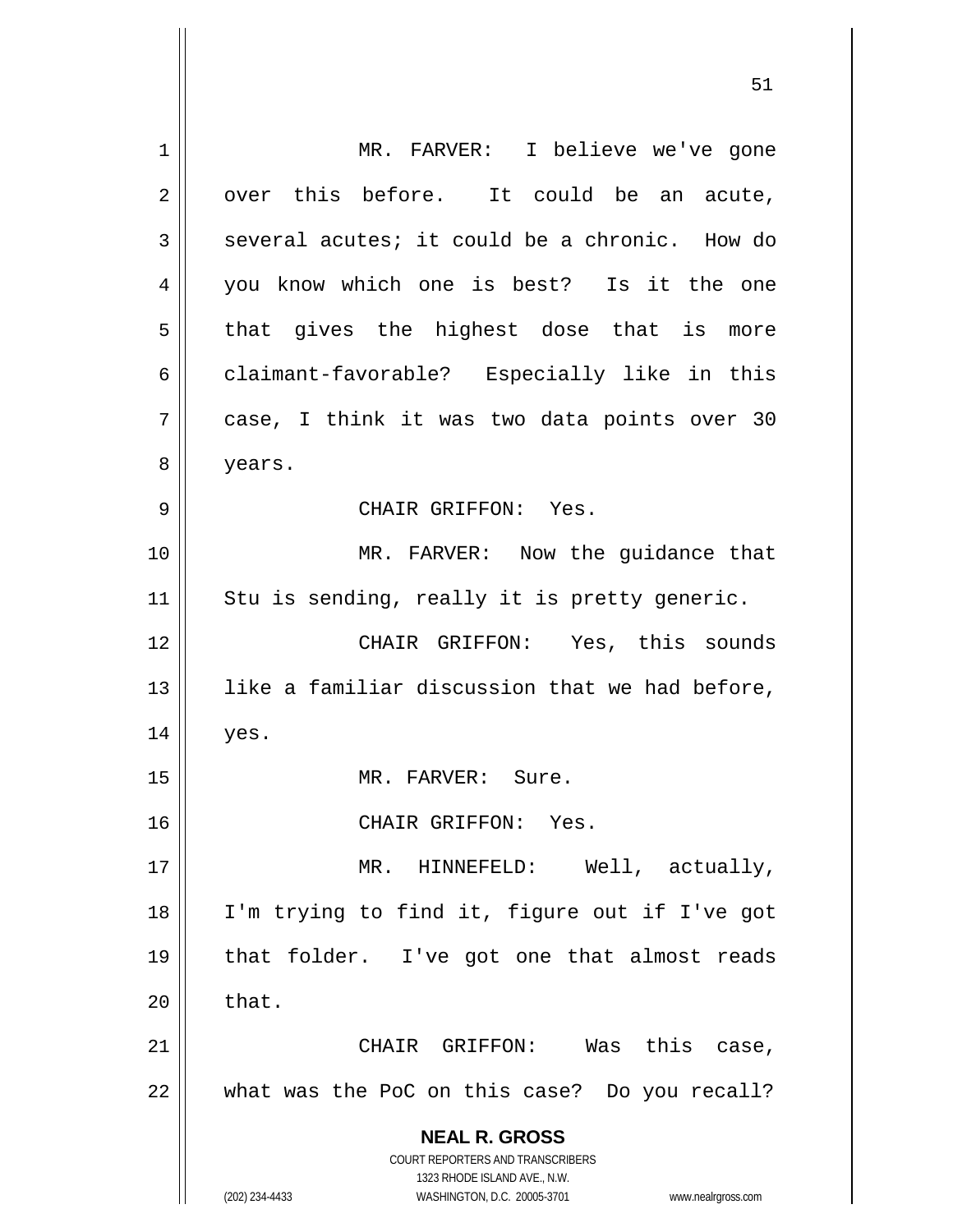|    | 52                                                                  |
|----|---------------------------------------------------------------------|
| 1  | MR. FARVER: I can find out.                                         |
| 2  | MEMBER MUNN: The short message                                      |
| 3  | that I have doesn't go back far enough.                             |
| 4  | CHAIR GRIFFON: No, it doesn't.                                      |
| 5  | MR. FARVER: Thirty-five point                                       |
| 6  | five.                                                               |
| 7  | MR. HINNEFELD: Actually, I hope I                                   |
| 8  | can find that easily.                                               |
| 9  | MR. FARVER: I think I agreed that                                   |
| 10 | it could be done either way. It is just a                           |
| 11 | matter of how you determine that --                                 |
| 12 | CHAIR GRIFFON: Right, right.                                        |
| 13 | MR. FARVER: -- when you have                                        |
| 14 | similar data.                                                       |
| 15 | CHAIR GRIFFON: Yes.                                                 |
| 16 | MR. FARVER: And this was a person                                   |
| 17 | who is a security quard. His position really                        |
| 18 | hadn't changed over that time period. Is it                         |
| 19 | more likely for a security guard to have one                        |
| 20 | lung acute or multiple chronic? I don't know.                       |
| 21 | CHAIR GRIFFON: Right, right.                                        |
| 22 | MR. FARVER: If it was<br>a                                          |
|    | <b>NEAL R. GROSS</b>                                                |
|    | COURT REPORTERS AND TRANSCRIBERS<br>1323 RHODE ISLAND AVE., N.W.    |
|    | (202) 234-4433<br>WASHINGTON, D.C. 20005-3701<br>www.nealrgross.com |

 $\mathbb{I}$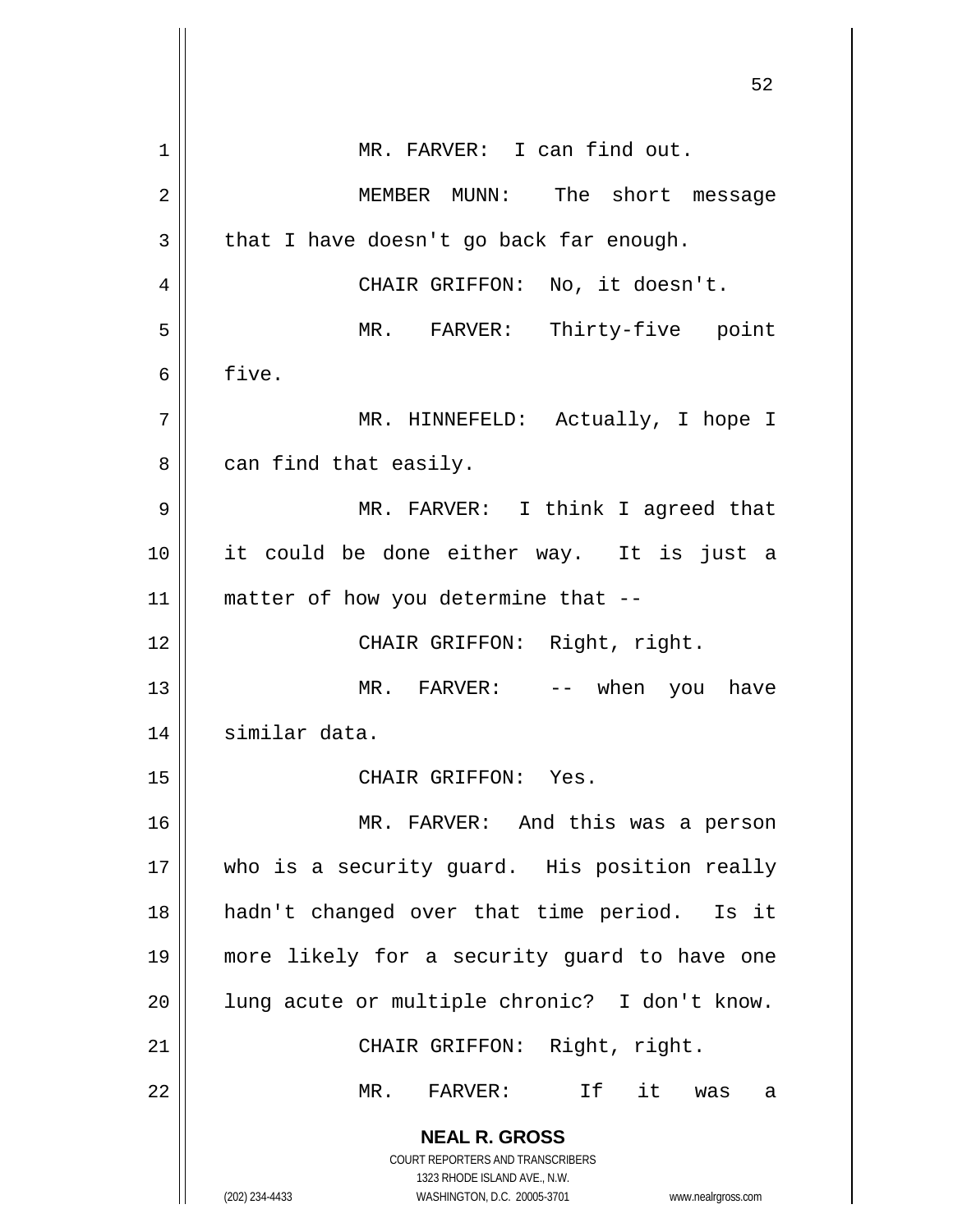**NEAL R. GROSS** COURT REPORTERS AND TRANSCRIBERS 1323 RHODE ISLAND AVE., N.W. (202) 234-4433 WASHINGTON, D.C. 20005-3701 www.nealrgross.com 1 | production worker, I would say it is more  $2 \parallel$  likely they are just going to have chronics.  $3 \parallel$  But if it is a security quard, I don't think  $4 \parallel$  they would be exposed to everything. 5 CHAIR GRIFFON: What does NIOSH's 6 guidance say? They're pretty generic, right? 7 MR. FARVER: Yes. It's true, it 8 should be as simple as possible; no more 9 | complexity than necessary should be applied. 10 If a quick and simple over- or underestimate 11 can be performed using bioassay data, no 12 || further fittings should be tried. 13 CHAIR GRIFFON: Yes. 14 MR. FARVER: But if you're going  $15$  | for a best fit, how do you determine what is 16  $\parallel$  the best fit when you've got -- almost have no 17 data? 18 CHAIR GRIFFON: So was this one of 19 | those cases? 20 MR. FARVER: Two data points over  $21 \parallel 30 \text{ years}.$ 22 || CHAIR GRIFFON: Yes, yes.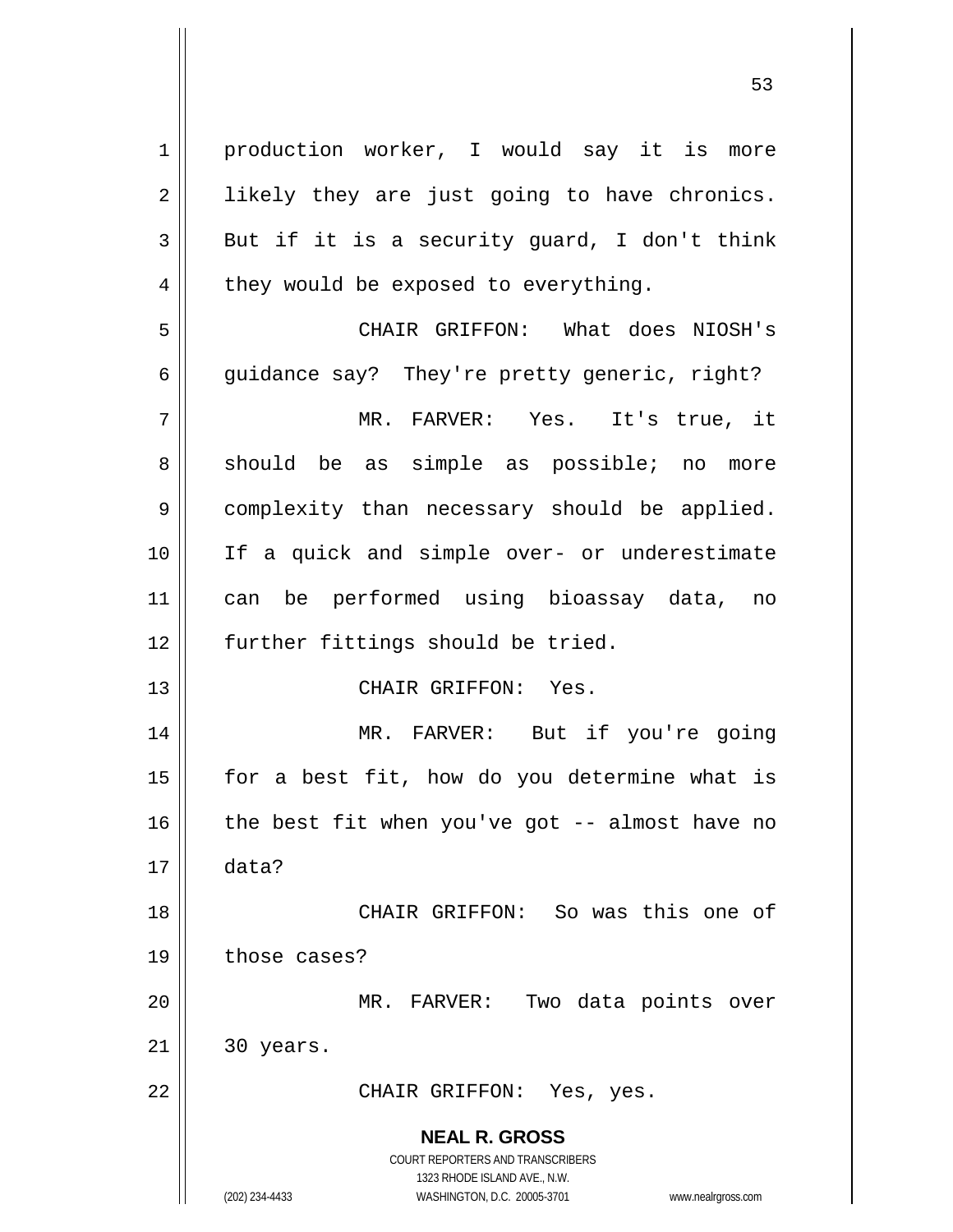**NEAL R. GROSS** COURT REPORTERS AND TRANSCRIBERS 1323 RHODE ISLAND AVE., N.W. (202) 234-4433 WASHINGTON, D.C. 20005-3701 www.nealrgross.com 1 MR. FARVER: So how do we know 2 | what happened in between? 3 | MEMBER MUNN: By the same token, 4 || he's on the security force. 5 CHAIR GRIFFON: Yes. 6 MEMBER MUNN: Was highly unlikely  $7$  to be subject to chronic exposure --8 MR. FARVER: Well, I don't know. 9 || If you talk to security people, they'll say,  $10$  | no, they were even out quite a bit. 11 MEMBER MUNN: But lieutenants 12 don't. I don't know this site. 13 || CHAIR GRIFFON: Yes, and you don't 14 || know if he was lieutenant the whole time, 15 either. 16 MEMBER MUNN: It's a normal 17 || process of hierarchy. No security force that  $18$  | I know of would expect that kind of  $-$ -19 CHAIR GRIFFON: Yes, I am just 20 || wondering whether we can take this one, too.  $21$  | That is what I'm trying to figure out. 22 || MEMBER MUNN: Well, how much will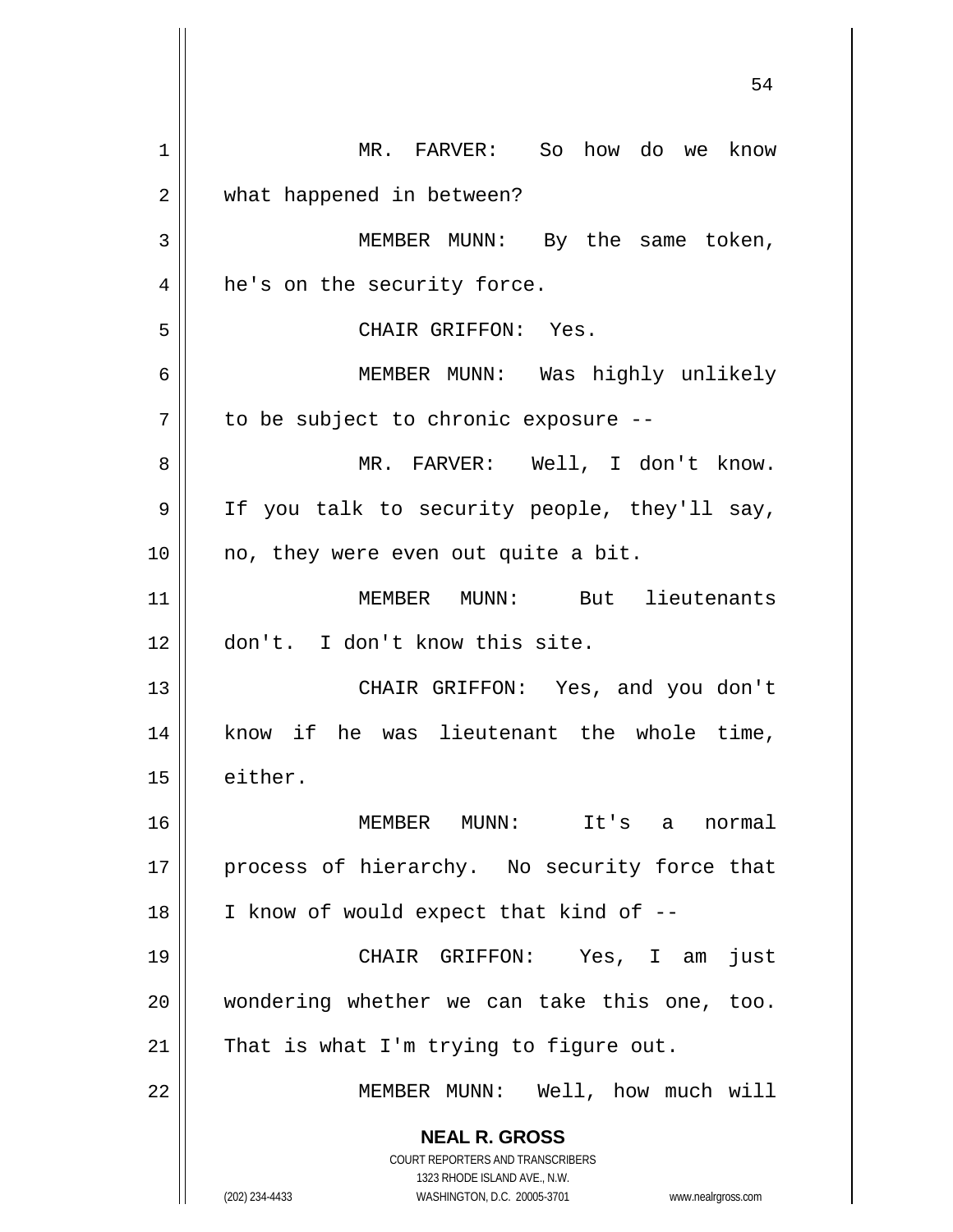$1 \parallel$  it change anything if we do?

| 2  | MR. FARVER: Well, maybe it is                  |
|----|------------------------------------------------|
| 3  | more dependent upon the work or<br>the         |
| 4  | occupation, or it depends also on<br>the       |
| 5  | occupation, and not just assign a quick        |
| 6  | chronic.                                       |
| 7  | CHAIR GRIFFON: Not just the data,              |
| 8  | right.                                         |
| 9  | MR. FARVER: Yes.                               |
| 10 | MR. HINNEFELD: But in this case,               |
| 11 | there's two data points and they are separated |
| 12 | by multiple years. So, I mean, your typical    |
| 13 | approach, if you were going to place an acute  |
| 14 | in here, it is the midpoint between -- is an   |
| 15 | acute exposure at that midpoint, in order to   |
| 16 | hit that second bioassay data, or just miss it |
| 17 | if it was less than detectable. There's going  |
| 18 | to be this enormous acute intake.              |
| 19 | How likely is that to happen                   |
| 20 | without some other indicator that this was a   |
| 21 | pretty significant event that this person was  |
| 22 | exposed to? And therefore, there would be      |
|    | <b>NEAL R. GROSS</b>                           |

 $\mathsf{I}$ 

1323 RHODE ISLAND AVE., N.W. (202) 234-4433 WASHINGTON, D.C. 20005-3701 www.nealrgross.com

COURT REPORTERS AND TRANSCRIBERS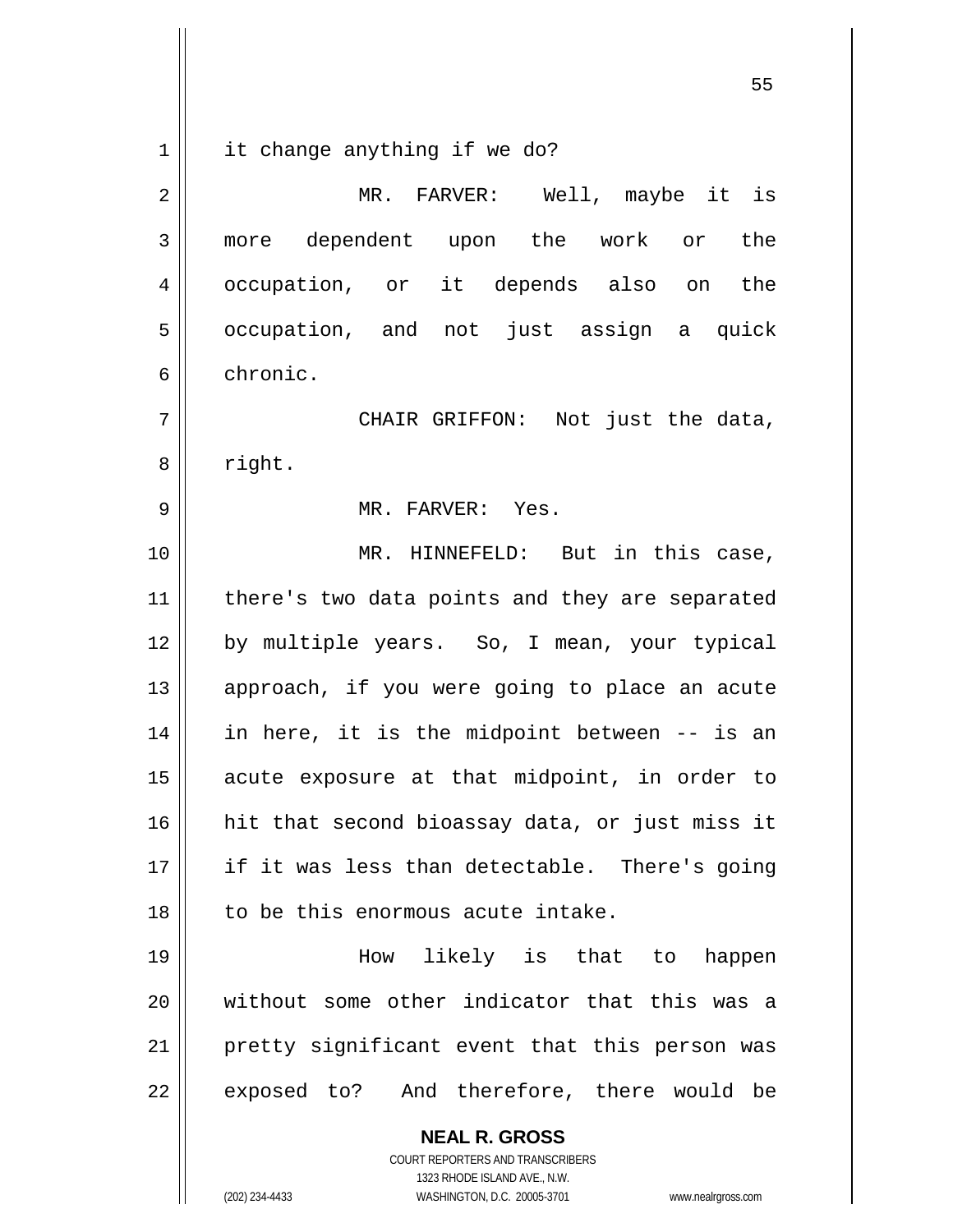**NEAL R. GROSS** COURT REPORTERS AND TRANSCRIBERS 1323 RHODE ISLAND AVE., N.W. (202) 234-4433 WASHINGTON, D.C. 20005-3701 www.nealrgross.com 1 some follow-up or there would be some other  $2 \parallel$  records of some kind of an event like that. 3 || T mean at some point you've got to 4 decide which one you're going to do. Are you 5 going to give it a chronic exposure and say  $6 \parallel$  that periodic acute exposure is pretty well 7 approximated by a chronic exposure, which in 8 || most cases a chronic exposure is more 9 || favorable than periodic acutes with the same 10 | bioassay data. 11 || So you've just got to kind of 12 decide what you are going to do. I mean there 13 || is no real scientific explanation. 14 MR. FARVER: I guess one way to do 15 || it would be to bound it by the  $-$ - I won't say 16 the maximum intakes at Savannah River. 17 MR. HINNEFELD: Yes, but the 18 | higher ones? 19 MR. FARVER: Yes, or percentage,  $20$  | the higher ones. 21 MR. HINNEFELD: Yes. 22 MR. FARVER: It will give you a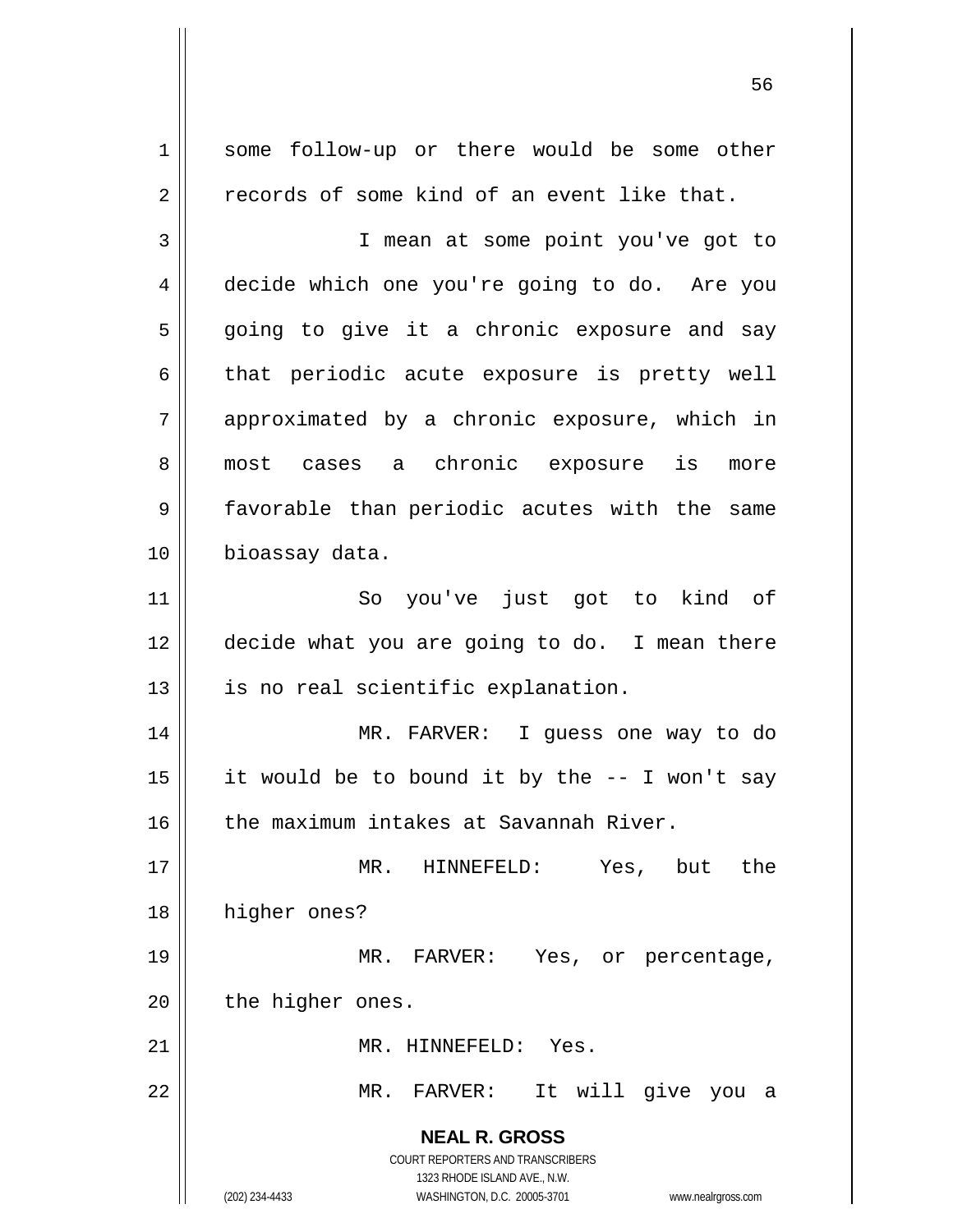$1 \parallel$  bounding anyway.

| $\overline{2}$ | MEMBER MUNN: Since we<br>have                                                                                                                                   |
|----------------|-----------------------------------------------------------------------------------------------------------------------------------------------------------------|
| 3              | clearly talked about this many times before,                                                                                                                    |
| 4              | and since that strange note that I just read                                                                                                                    |
| 5              | from April 15th that says, the file, response                                                                                                                   |
| 6              | on April 15, describes the guidance that is                                                                                                                     |
| 7              | used in cases like this, I don't know what the                                                                                                                  |
| 8              | April 15th response was.                                                                                                                                        |
| 9              | CHAIR GRIFFON: I think that file                                                                                                                                |
| 10             | was the response, right? Yes, that was the                                                                                                                      |
| 11             | response.                                                                                                                                                       |
| 12             | MEMBER MUNN: But it describes the                                                                                                                               |
| 13             | guidance, and there's no agreement on the                                                                                                                       |
| 14             | guidance? Is that what I'm hearing?                                                                                                                             |
| 15             | MR. FARVER: Oh, no,<br>no, the                                                                                                                                  |
| 16             | guidance is fine, except it is pretty general                                                                                                                   |
| 17             | guidance.                                                                                                                                                       |
| 18             | CHAIR GRIFFON: It is a little too                                                                                                                               |
| 19             | generic. Or that's your opinion?                                                                                                                                |
| 20             | MR. FARVER: Yes.                                                                                                                                                |
| 21             | MEMBER MUNN: So we are back where                                                                                                                               |
| 22             | we started?                                                                                                                                                     |
|                | <b>NEAL R. GROSS</b><br>COURT REPORTERS AND TRANSCRIBERS<br>1323 RHODE ISLAND AVE., N.W.<br>(202) 234-4433<br>WASHINGTON, D.C. 20005-3701<br>www.nealrgross.com |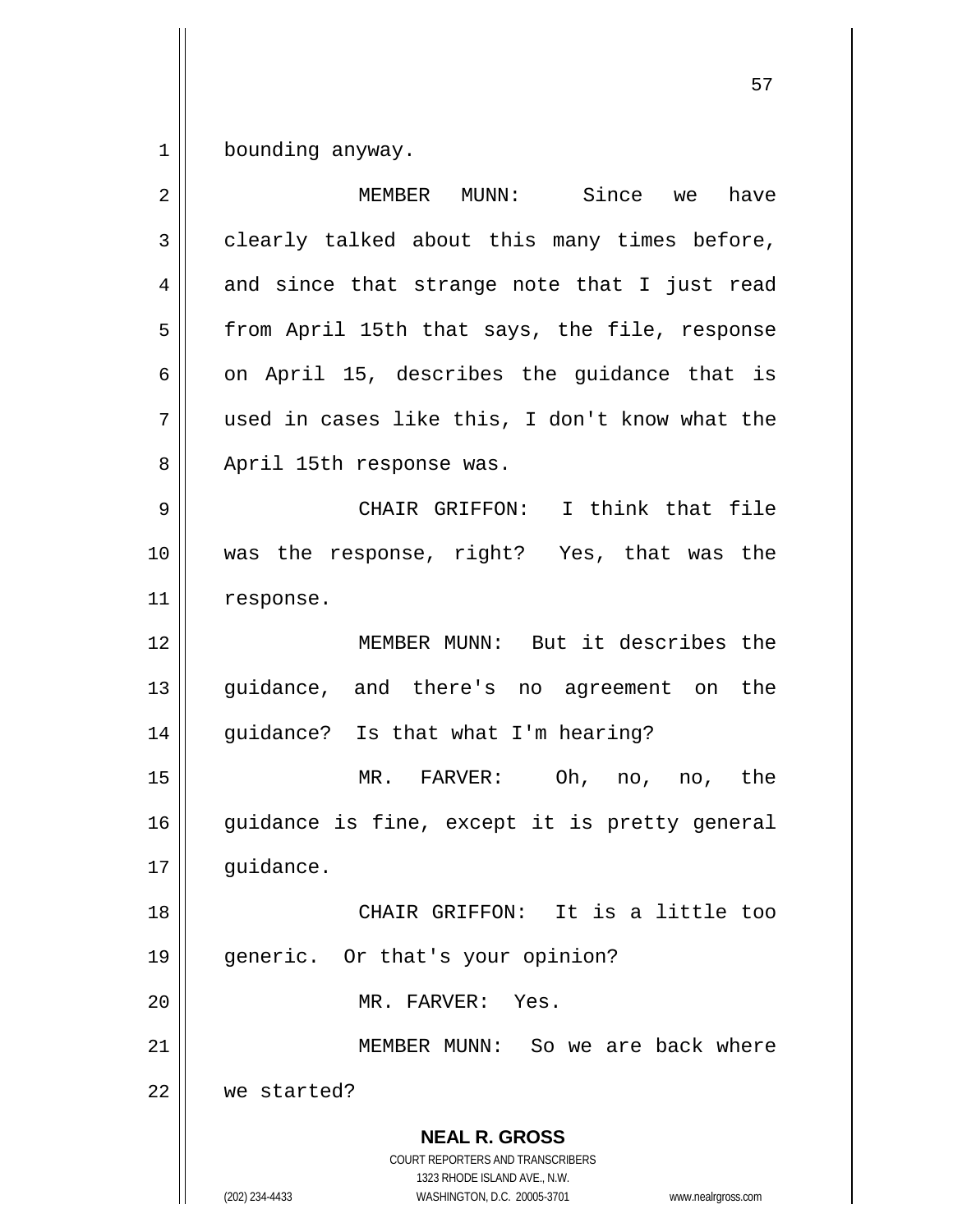**NEAL R. GROSS** COURT REPORTERS AND TRANSCRIBERS 1323 RHODE ISLAND AVE., N.W. 1 || CHAIR GRIFFON: Right and I don't  $2 \parallel$  know that we are going to come --3 MR. FARVER: I just wanted to 4 || bring up the difference in this case where it  $5 \parallel$  could be many small or one chronic. In this  $6 \parallel$  case, it probably doesn't matter or it may not 7 matter. 8 CHAIR GRIFFON: Although with two 9 | separated that far, like what you said, if you 10 || really take the midpoint and assume an acute,  $11$  | it may be that the acutes --12 MR. FARVER: And if you look at  $13 \parallel$  that  $-$ 14 CHAIR GRIFFON: -- bounding 15 || situation, I don't know. 16 || MR. FARVER: -- you say that the 17 intake that that would produce is six times  $18$  || the maximum we have observed at the site, and 19 is unlikely, then you can go back and say -- 20 CHAIR GRIFFON: Or you can say 21 || it's so high that alarms clearly would have  $22$  | been going off.

(202) 234-4433 WASHINGTON, D.C. 20005-3701 www.nealrgross.com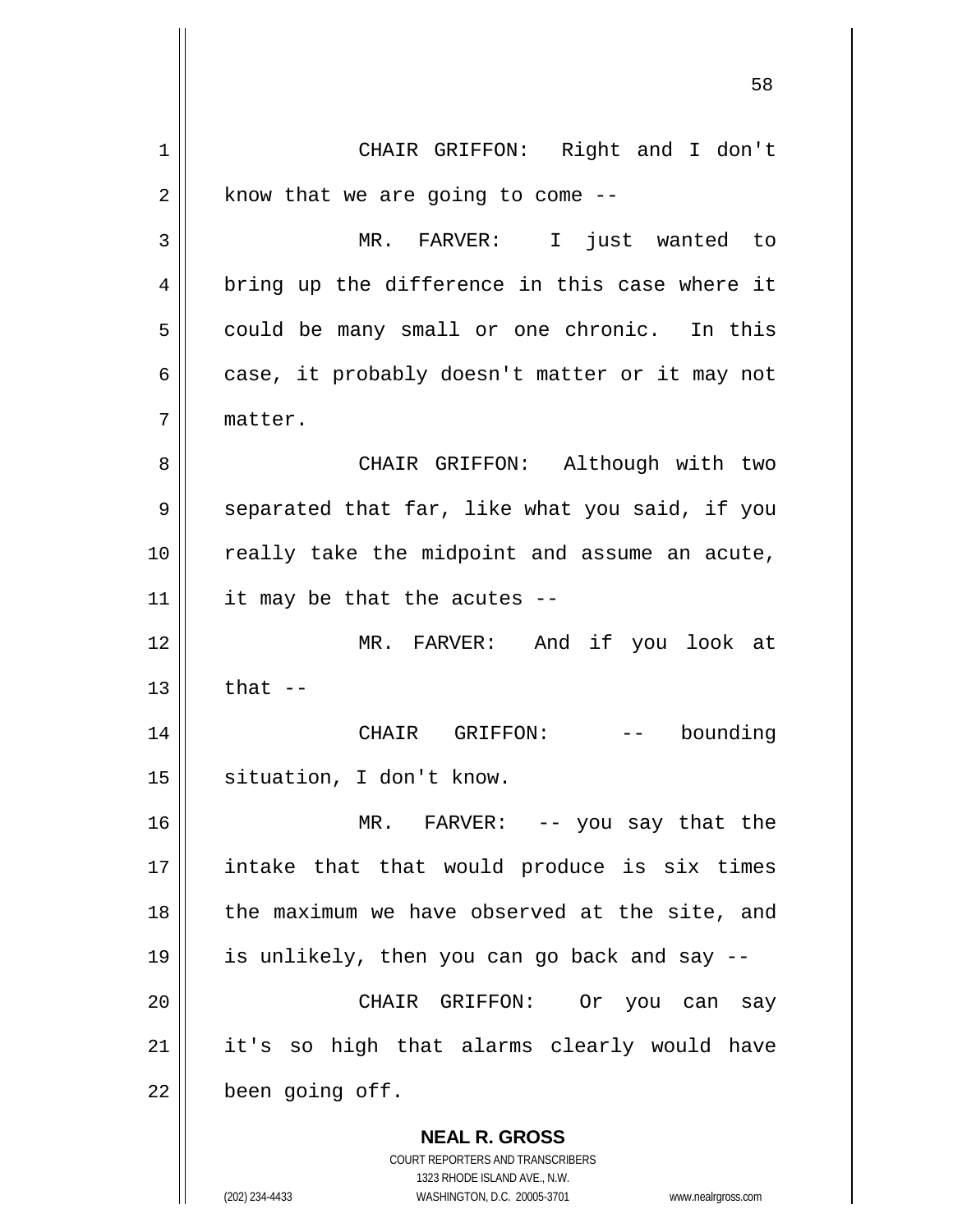**NEAL R. GROSS** COURT REPORTERS AND TRANSCRIBERS 1323 RHODE ISLAND AVE., N.W. (202) 234-4433 WASHINGTON, D.C. 20005-3701 www.nealrgross.com 1 | MR. FARVER: We are going to use 2 | the chronic. 3 CHAIR GRIFFON: Yes. It is out of  $4 \parallel$  the realm of reasonable, yes. 5 Stu, did you examine it to that 6 extent? I can't remember. 7 MR. HINNEFELD: I don't remember. 8 || It's been too long since I thought about it 9 | very much. 10 MEMBER MUNN: But the bottom line  $11$  | is we need a response to NIOSH, right? 12 CHAIR GRIFFON: If I could ask you  $13$  | for that response, that specific one, examine  $14$  | the acute versus chronic. You might have done 15 this already, but just to justify the 16 || selection of chronic in this case. We've got  $17$  | the general guidance. 18 MR. FARVER: And if it were a 19 production worker, it probably wouldn't even  $20$  | be a question. 21 | CHAIR GRIFFON: Right. Yes. 22 || MR. FARVER: So maybe there needs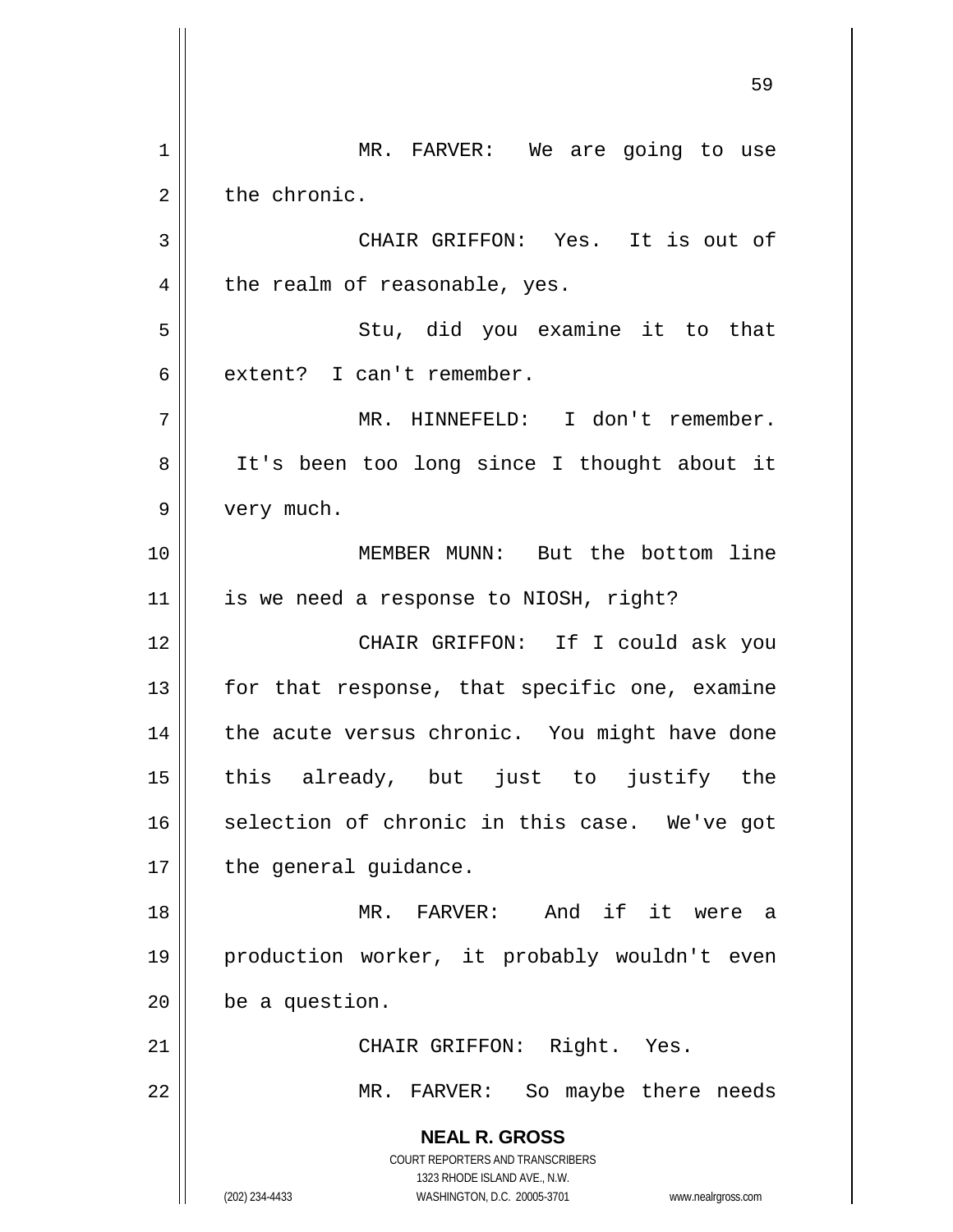**NEAL R. GROSS** COURT REPORTERS AND TRANSCRIBERS 1323 RHODE ISLAND AVE., N.W. (202) 234-4433 WASHINGTON, D.C. 20005-3701 www.nealrgross.com 1 | to be certain occupations identified that are 2 || more likely acute than chronic. I don't know. 3 MR. HINNEFELD: Well, I did find 4 || the message I sent on April 15th. I can just 5 || resend it. I'm resending that to Board 6 members and Emily and Ted. Do you want it, 7 Doug? 8 MR. FARVER: No, I've got it here. 9 CHAIR GRIFFON: So I will leave 10 || that part as an action, okay, Stu? 11 | MR. HINNEFELD: Yes. 12 CHAIR GRIFFON: Is that clear? 13 | Alright. 14 || That might be it. 15 I have 118.1. I don't know what  $16$  site this is. INEL. There it is, yes, INEL. 17 MR. FARVER: We do agree. We 18 || accept the interpretation of reported dose. 19 It has to do with linearity, and a response 20 would be type of film used. 21 CHAIR GRIFFON: This may be one  $22$   $\parallel$  that we could track.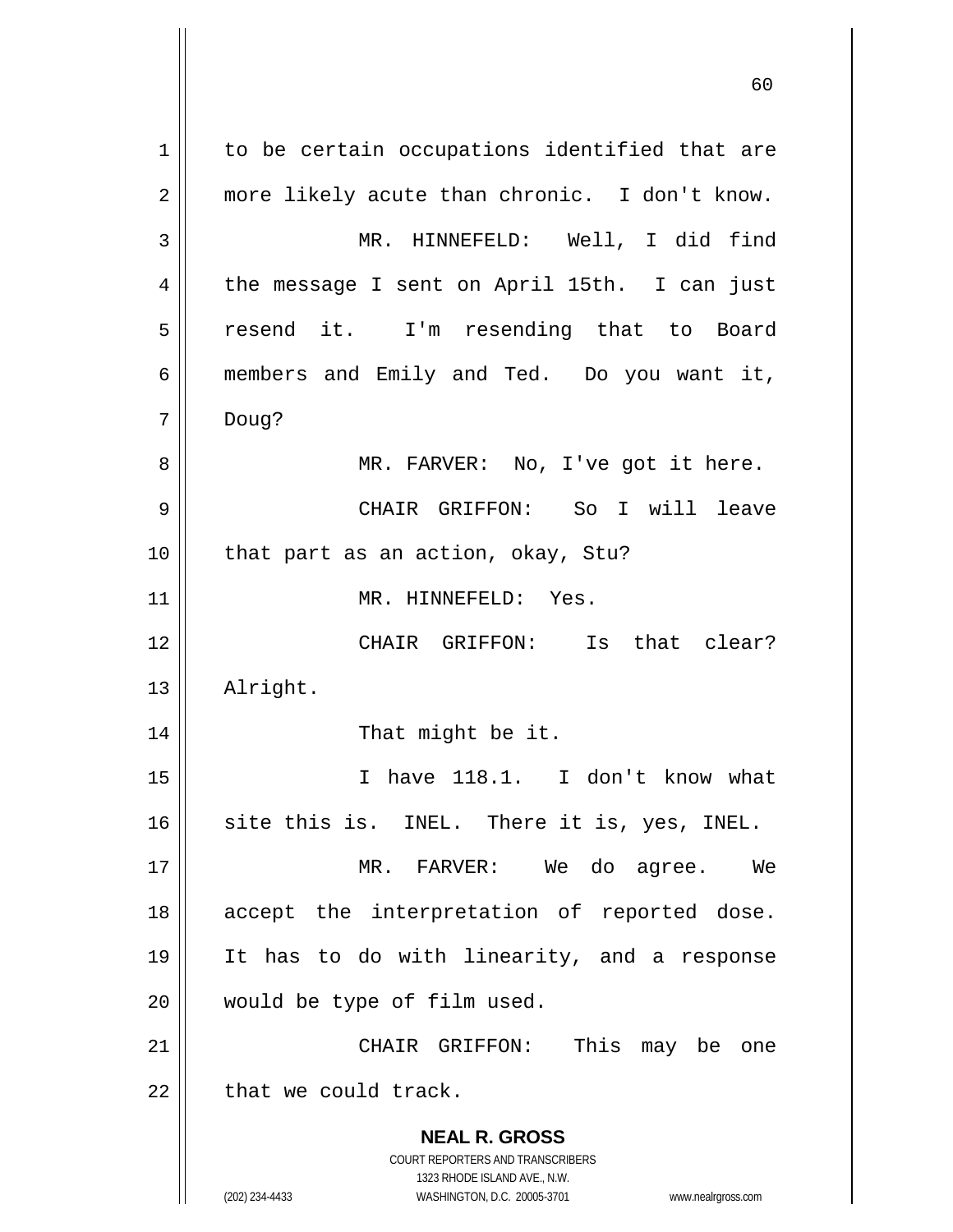| $\mathbf 1$ | MR. FARVER: It would be                                                                             |
|-------------|-----------------------------------------------------------------------------------------------------|
| 2           | appropriate for that dose range in question.                                                        |
| 3           | MEMBER MUNN: My note says no                                                                        |
| 4           | further action.                                                                                     |
| 5           | CHAIR GRIFFON: Okay.                                                                                |
| 6           | MR. FARVER: I believe we resolved                                                                   |
| 7           | this at the last meeting.                                                                           |
| 8           | CHAIR GRIFFON: Yes, this is one                                                                     |
| 9           | that was resolved. We met on it.                                                                    |
| 10          | MR. HINNEFELD: We sent it April                                                                     |
| 11          | 15th. What I think was that, even though it                                                         |
| 12          | resolved that case, there's still this                                                              |
| 13          | outstanding issue of linearity of that                                                              |
| 14          | dosimeter in the range we were talking about.                                                       |
| 15          | I believe that was the note I took, even                                                            |
| 16          | though it was off that case.                                                                        |
| 17          | MR. FARVER: Correct.                                                                                |
| 18          | MR. HINNEFELD: So on the message                                                                    |
| 19          | I just forwarded there's two files attached.                                                        |
| 20          | There's the one that specifically was 107.4,                                                        |
| 21          | but there was also a matrix attached that                                                           |
| 22          | included some additional response.<br>It was                                                        |
|             | <b>NEAL R. GROSS</b>                                                                                |
|             | <b>COURT REPORTERS AND TRANSCRIBERS</b>                                                             |
|             | 1323 RHODE ISLAND AVE., N.W.<br>(202) 234-4433<br>WASHINGTON, D.C. 20005-3701<br>www.nealrgross.com |

 $\mathsf{I}$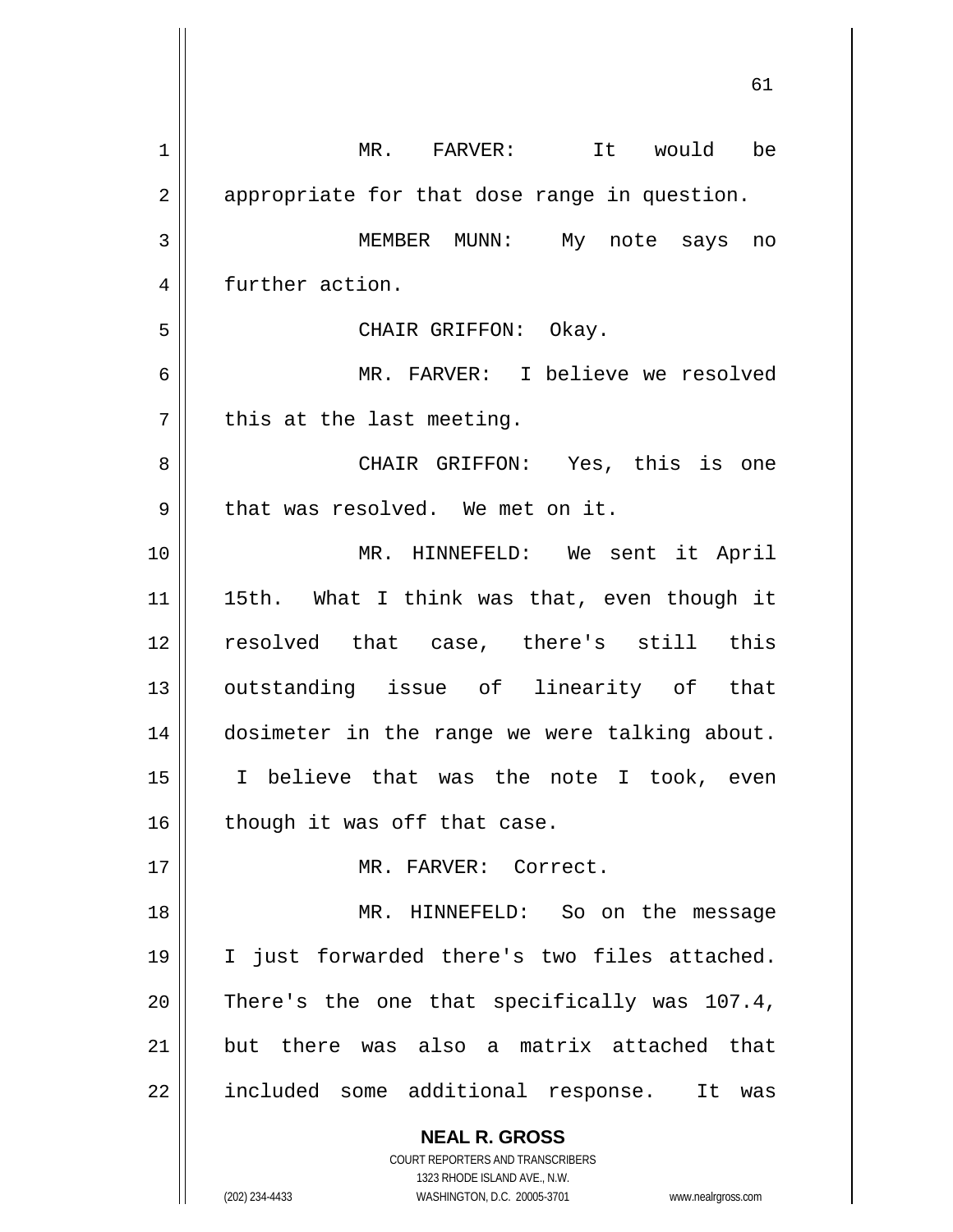**NEAL R. GROSS** COURT REPORTERS AND TRANSCRIBERS 1323 RHODE ISLAND AVE., N.W. (202) 234-4433 WASHINGTON, D.C. 20005-3701 www.nealrgross.com 1 what Wanda read when she said it was filed 2 | under such-and-such. 3 || This 118.1 includes that April 4 || 15th of 2009 response from us as well. It 5 refers to a document in SRDB about the INEL 6 dosimeter. 7 MR. FARVER: I don't have that 8 || file. Was it like a Word file? 9 MR. HINNEFELD: Yes, it is a 10 matrix. It's the matrix. It is a file called  $11$  sixth -- it's the sixth 20-case matrix. 12 || MR. FARVER: Okay. 13 || MR. HINNEFELD: December 8th, `08, 14 || and then there is a response from NIOSH, April 15 15th, 2009. 16 MR. FARVER: I've got that file, I 17 believe. 18 || MR. HINNEFELD: And then, again, 19 this is over in our -- same column as our 20 | initial response. 21 || MR. FARVER: Okay. All right, I  $22 \parallel$  have it.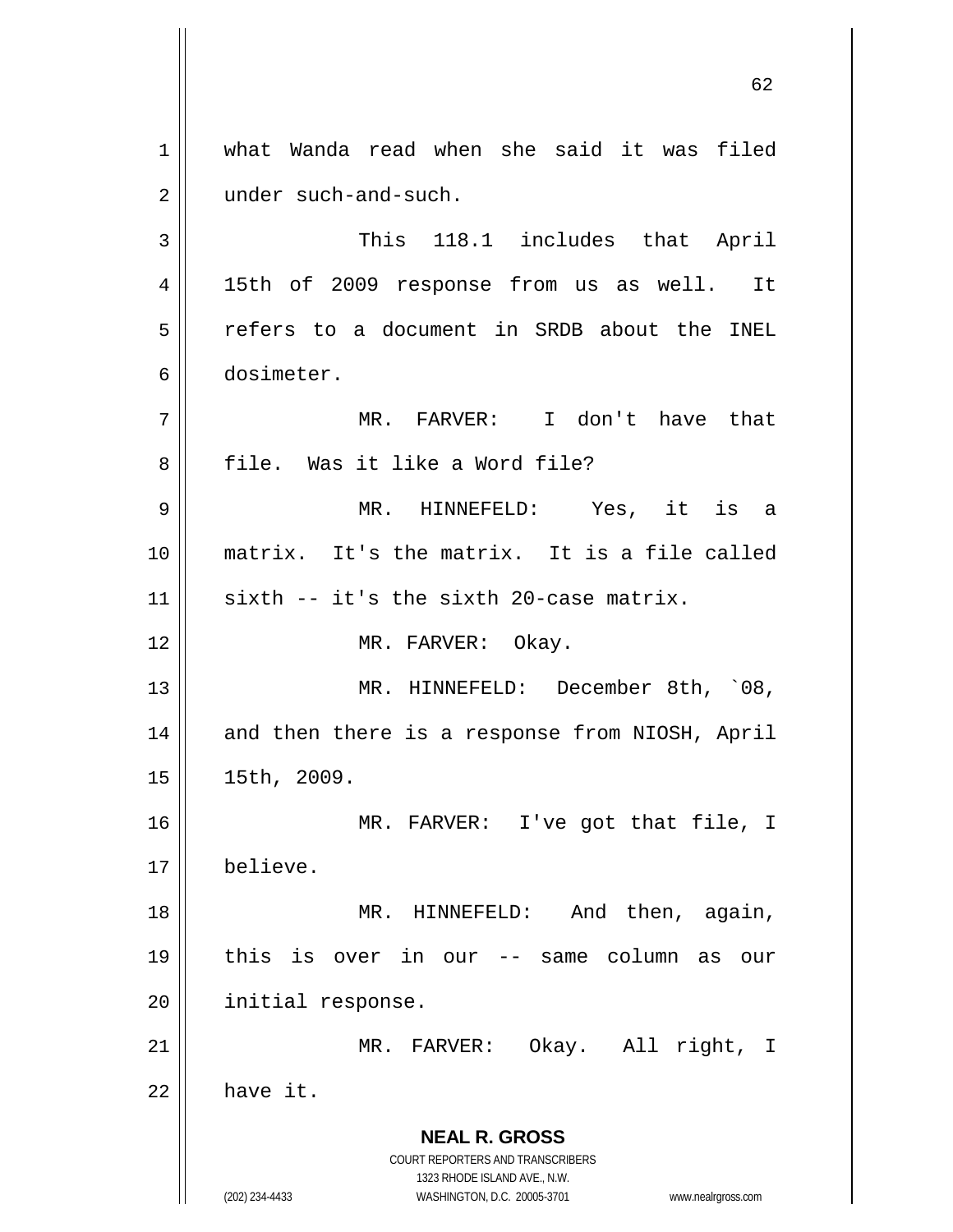**NEAL R. GROSS** COURT REPORTERS AND TRANSCRIBERS 1323 RHODE ISLAND AVE., N.W. (202) 234-4433 WASHINGTON, D.C. 20005-3701 www.nealrgross.com 1 || MR. HINNEFELD: It is not 2 || particularly relevant to this particular  $3 \parallel$  claim. 4 || CHAIR GRIFFON: Right. 5 MR. HINNEFELD: If we decide it 6 || wasn't relevant, we can move on. 7 CHAIR GRIFFON: So you added a 8 || response in the mail? I'm not sure I have  $9 \parallel$  that. 10 MR. HINNEFELD: It is on the email 11 I just forwarded. 12 || CHAIR GRIFFON: Oh, okay. 13 || MR. HINNEFELD: It is on there, 14 along with the file that was specifically 15 about 107.4. 16 CHAIR GRIFFON: All right. I'll 17 || check that at the break. 18 || But, basically, for this case, 19 it's closed, there's no further action? 20 MR. HINNEFELD: That's my 21 | recollection. 22 || CHAIR GRIFFON: I think Stu is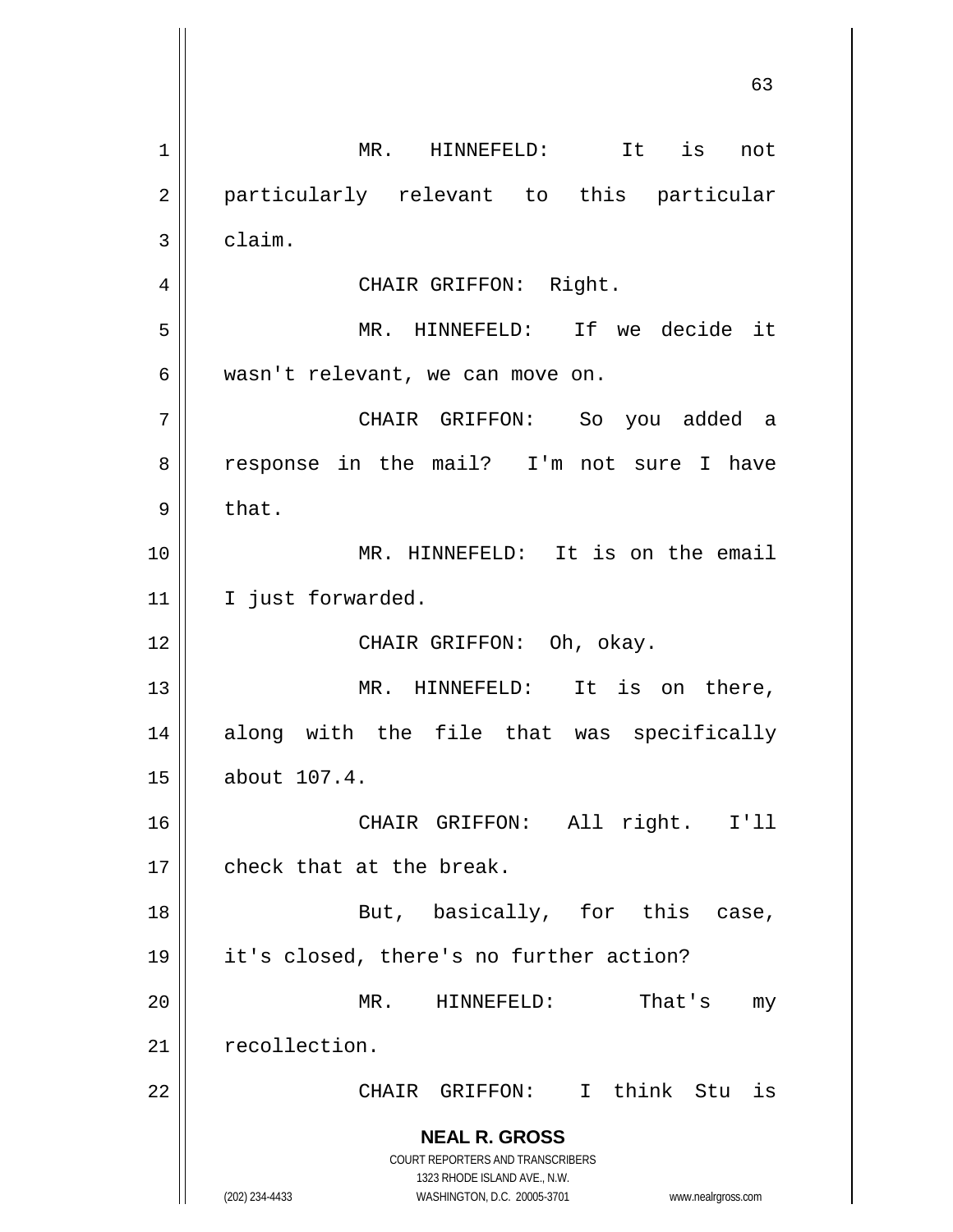**NEAL R. GROSS** COURT REPORTERS AND TRANSCRIBERS 1323 RHODE ISLAND AVE., N.W. (202) 234-4433 WASHINGTON, D.C. 20005-3701 www.nealrgross.com 64 1 agreeing with that. 2 MR. HINNEFELD: Yes. Yes, I  $3 \parallel$  always agree with closing. 4 | (Laughter.) 5 MR. FARVER: And it appears that  $6 \parallel$  it is appropriate for their range. 7 || MR. HINNEFELD: That is based  $8 \parallel$  on  $-$ 9 MR. FARVER: Based on that 10 document. 11 || MR. HINNEFELD: -- these documents 12 | that were cited here. 13 MR. FARVER: Yes, I think we 14 | closed that last time. 15 MEMBER MUNN: I think we were 16 | trying to. 17 || CHAIR GRIFFON: Yes, yes. 18 Alright. So I'm considering that 19 closed, if I don't hear anything otherwise. 20 || Alright. Look at that; we did  $21 \parallel$  one. 22 | (Laughter.)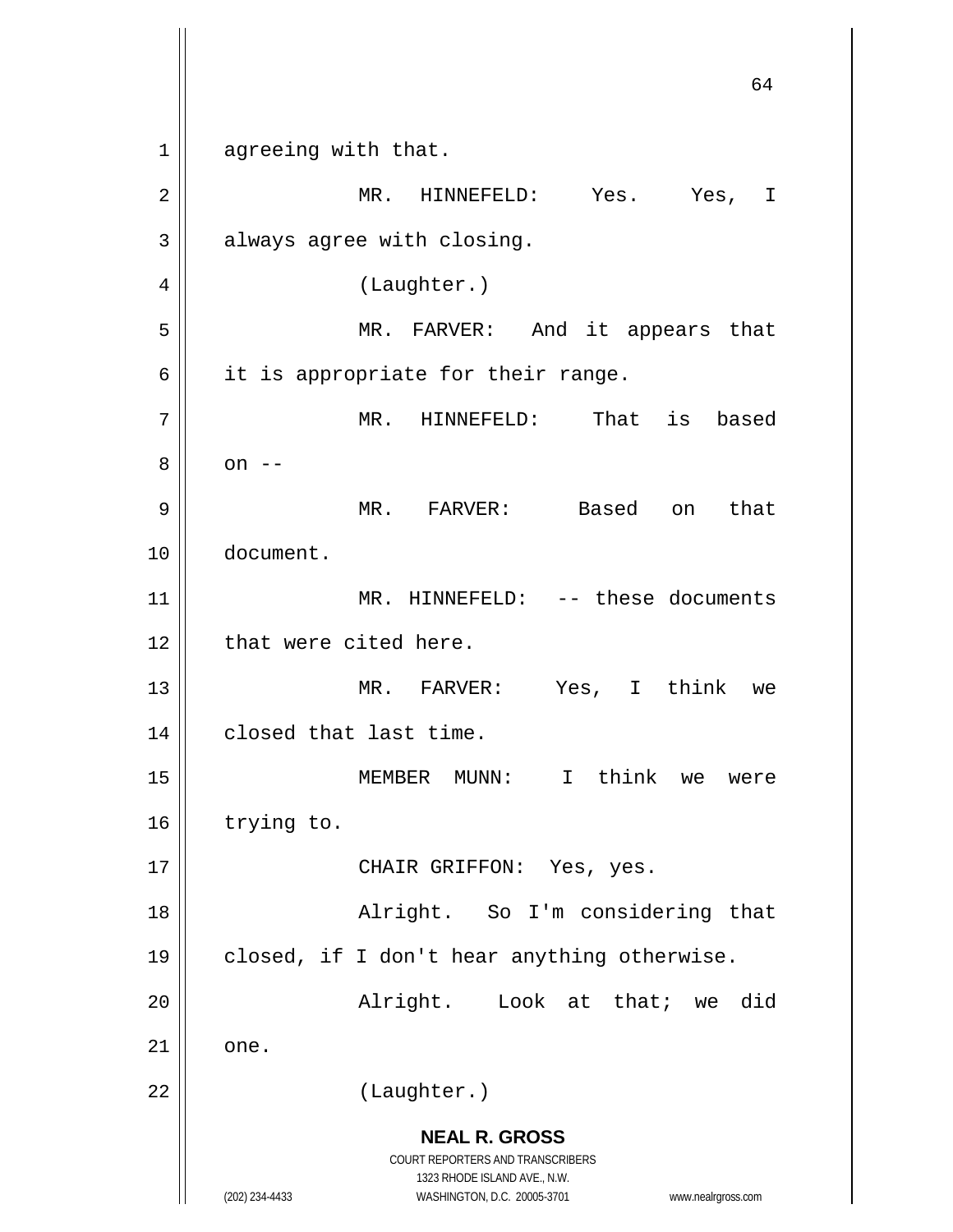**NEAL R. GROSS** COURT REPORTERS AND TRANSCRIBERS 1323 RHODE ISLAND AVE., N.W. (202) 234-4433 WASHINGTON, D.C. 20005-3701 www.nealrgross.com 65 1 All right, progress. Almost as 2 | much as the Procedures Subcommittee, right? 3 || All right, 118.6. I actually have 4 || this closed. I still had some highlighted 5 notes. 6 SC&A agrees with NIOSH's  $7$   $\parallel$  evaluation. No further action. 8 All right, that was an old 9 | highlight. 10 MEMBER MUNN: What about 118.1? 11 | Is that closed? 12 CHAIR GRIFFON: Yes, I just said  $13 \parallel 118.1.$ 14 || MEMBER MUNN: Oh, I thought you 15 || said 118.6. Sorry. 16 CHAIR GRIFFON: 118.1 was the one 17 || we were just discussing, and then 118.6 I had,  $18$  | but it is closed according to my notes anyway. 19 || Then 118.7, the same thing, that  $20$  should be closed. I have highlighting left on  $21$  | there from the previous meeting.  $22$  ||  $\blacksquare$  And that's all I have. Is that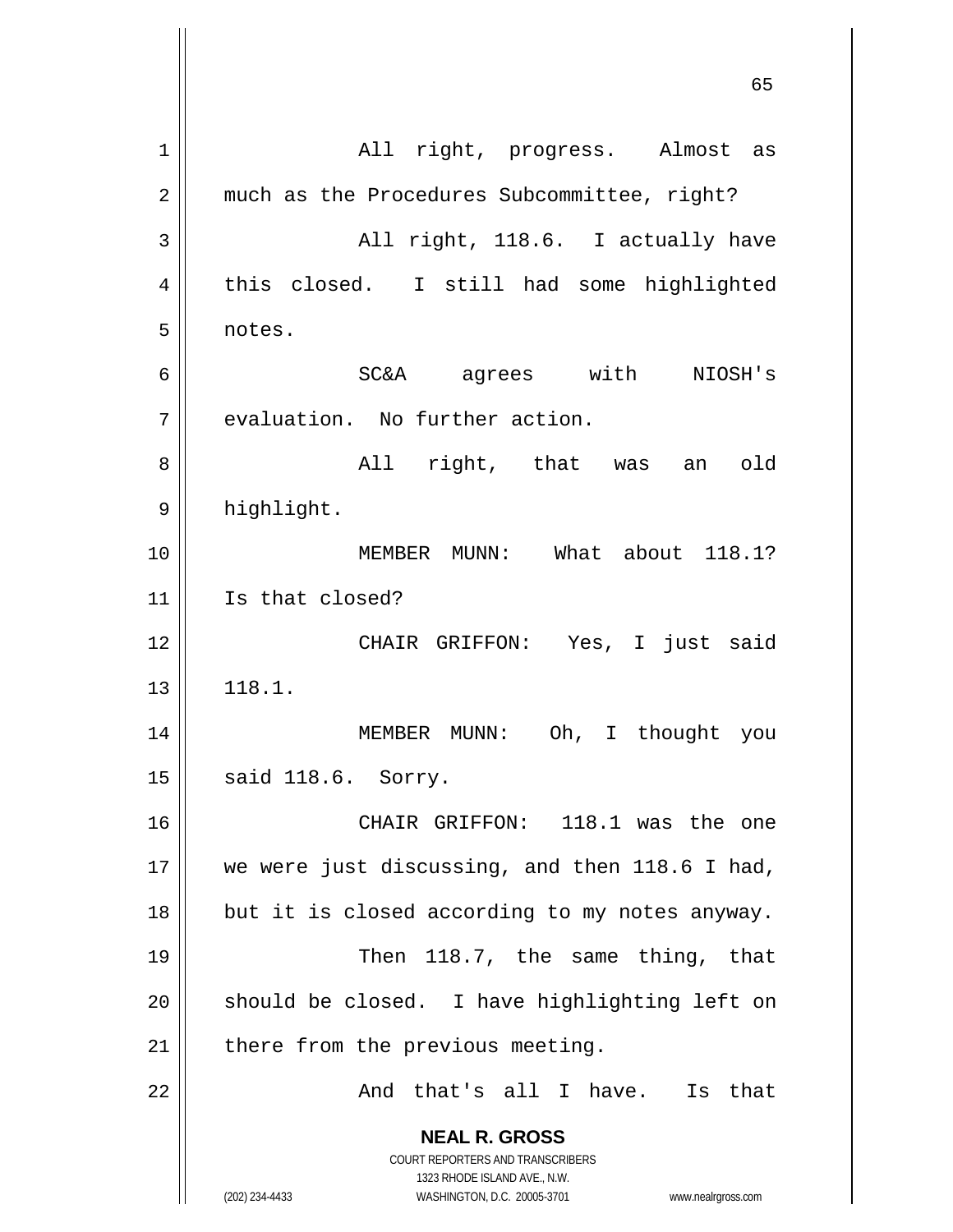**NEAL R. GROSS** COURT REPORTERS AND TRANSCRIBERS 1323 RHODE ISLAND AVE., N.W. (202) 234-4433 WASHINGTON, D.C. 20005-3701 www.nealrgross.com 66  $1 \parallel$  all you guys have? 2 || MR. HINNEFELD: That's all I've  $3 \parallel$  qot as well. 4 CHAIR GRIFFON: So we have two  $5 \parallel$  left, 104.7. That is the transuranic question 6 with Superior Steel. And 107.4 check out the  $7 \parallel$  acute versus chronic for this particular case. 8 We've got the general guidance. And that's  $9 \parallel$  it, right? 10 MEMBER MUNN: So 118.7 is closed? 11 CHAIR GRIFFON: Do you have 12 | something on 118.7? 13 || MEMBER MUNN: Well, it just says, 14 well, last year, last December, action, NIOSH 15 | and SC&A to further review. 16 CHAIR GRIFFON: Yes, from 17 || December, but then the 3/12 note said that it 18 was closed. 19 MEMBER MUNN: Okay. I don't have  $20$  | the  $3/12$  note. 21 || CHAIR GRIFFON: I just forgot to  $22$  || un-highlight it, yes. The  $3/12$  note that I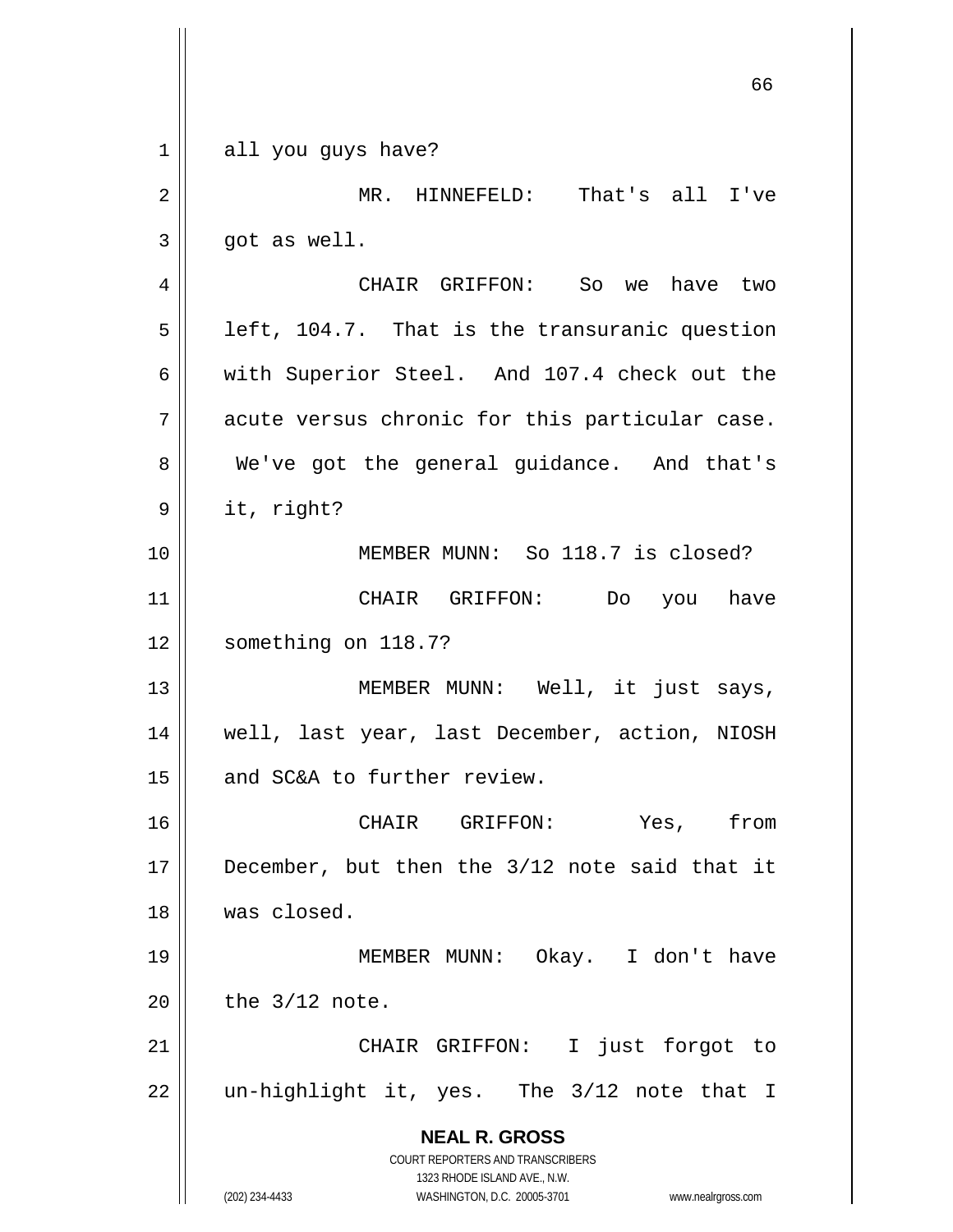**NEAL R. GROSS** COURT REPORTERS AND TRANSCRIBERS 1323 RHODE ISLAND AVE., N.W. (202) 234-4433 WASHINGTON, D.C. 20005-3701 www.nealrgross.com 1 || had said, SC&A agrees with NIOSH's  $2 \parallel$  reevaluation. No further action. 3 MR. HINNEFELD: Yes, the 4 | complication here, Wanda, is that we wrote,  $5$  the additional information that we submitted, 6  $\parallel$  we wrote on a version before --7 CHAIR GRIFFON: That's right. 8 MR. HINNEFELD: -- the version  $9$  || that Mark sent --10 || CHAIR GRIFFON: That's right. 11 || MR. HINNEFELD: -- for the April 12 meeting. You kind of have got to open them  $13 \parallel$  both and go back and forth. 14 CHAIR GRIFFON: Right, right. I 15 | remember that now. 16 MEMBER MUNN: Okay. I just didn't 17 || have the note. Okay. Great. Thank you. 18 CHAIR GRIFFON: So do you want to 19 take five minutes? Let's take five minutes. 20 We will take five minutes and then we will 21 work through until lunch. 22 MR. HINNEFELD: I can use all the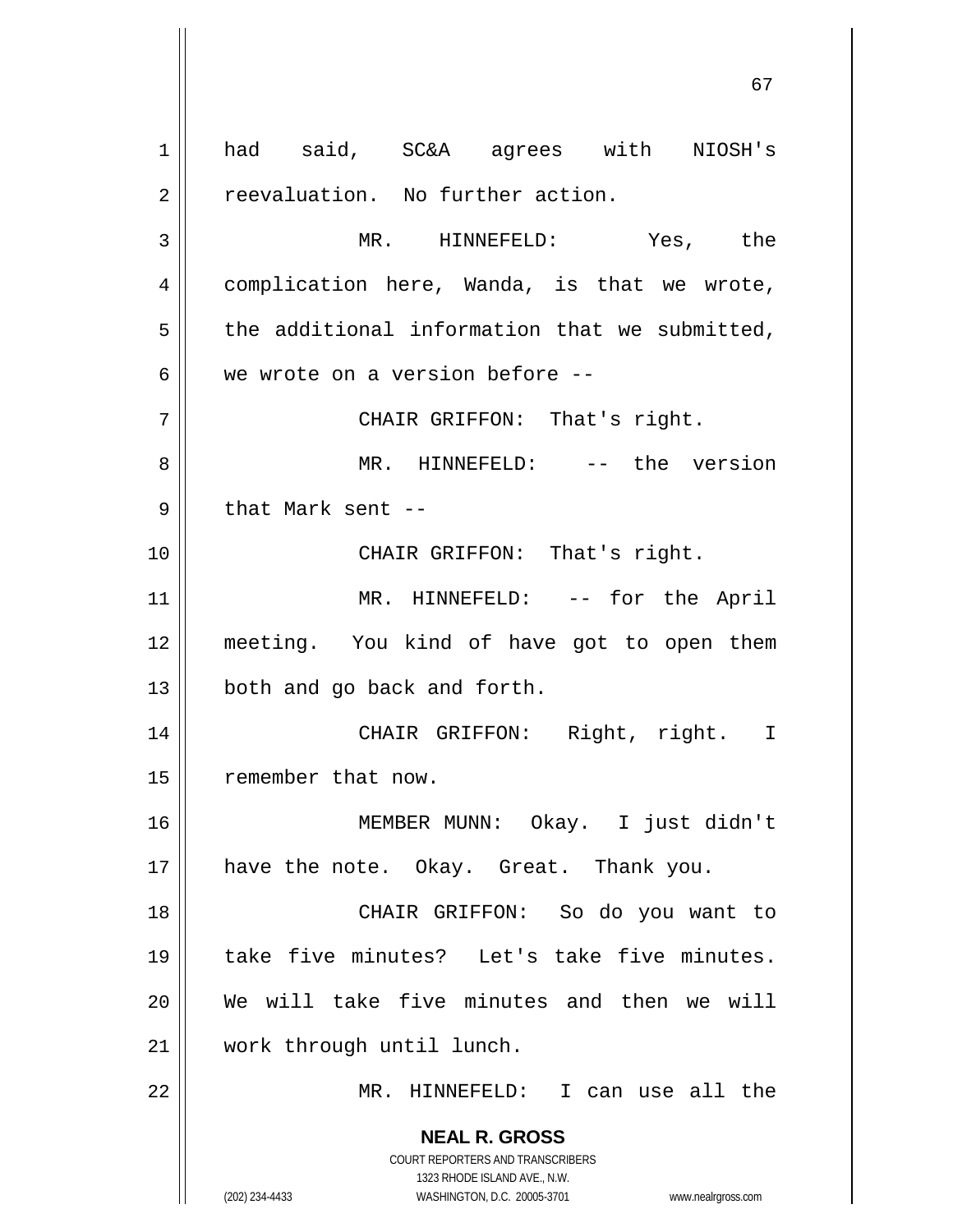1 || breaks I can get.

**NEAL R. GROSS** COURT REPORTERS AND TRANSCRIBERS 1323 RHODE ISLAND AVE., N.W. (202) 234-4433 WASHINGTON, D.C. 20005-3701 www.nealrgross.com 2 CHAIR GRIFFON: Yes. Stretch. 3 Okay, we're on break. Everybody  $4 \parallel$  on the phone, we are going to take --5 MR. KATZ: Five minutes. 6 CHAIR GRIFFON: -- five minutes. 7 (Whereupon, the above-entitled 8 matter went off the record at 11:07 a.m. and  $9 ||$  resumed at  $11:16$  a.m.) 10 MR. KATZ: We are back again, the 11 || Dose Reconstruction Subcommittee, Advisory 12 Committee on Radiation and Worker Health. 13 CHAIR GRIFFON: All right, we are 14 || moving on to the 7th set. 15 || Kathy, are you out there? 16 MS. BEHLING: I am still here. 17 CHAIR GRIFFON: Yes, all right.  $18$  || This is your wake-up call. No. 19 Okay, we're on the 7th set. 20 Again, I think we should be able to get 21 || through this before lunch. We have some  $22$  | remaining items, and I will go down my list.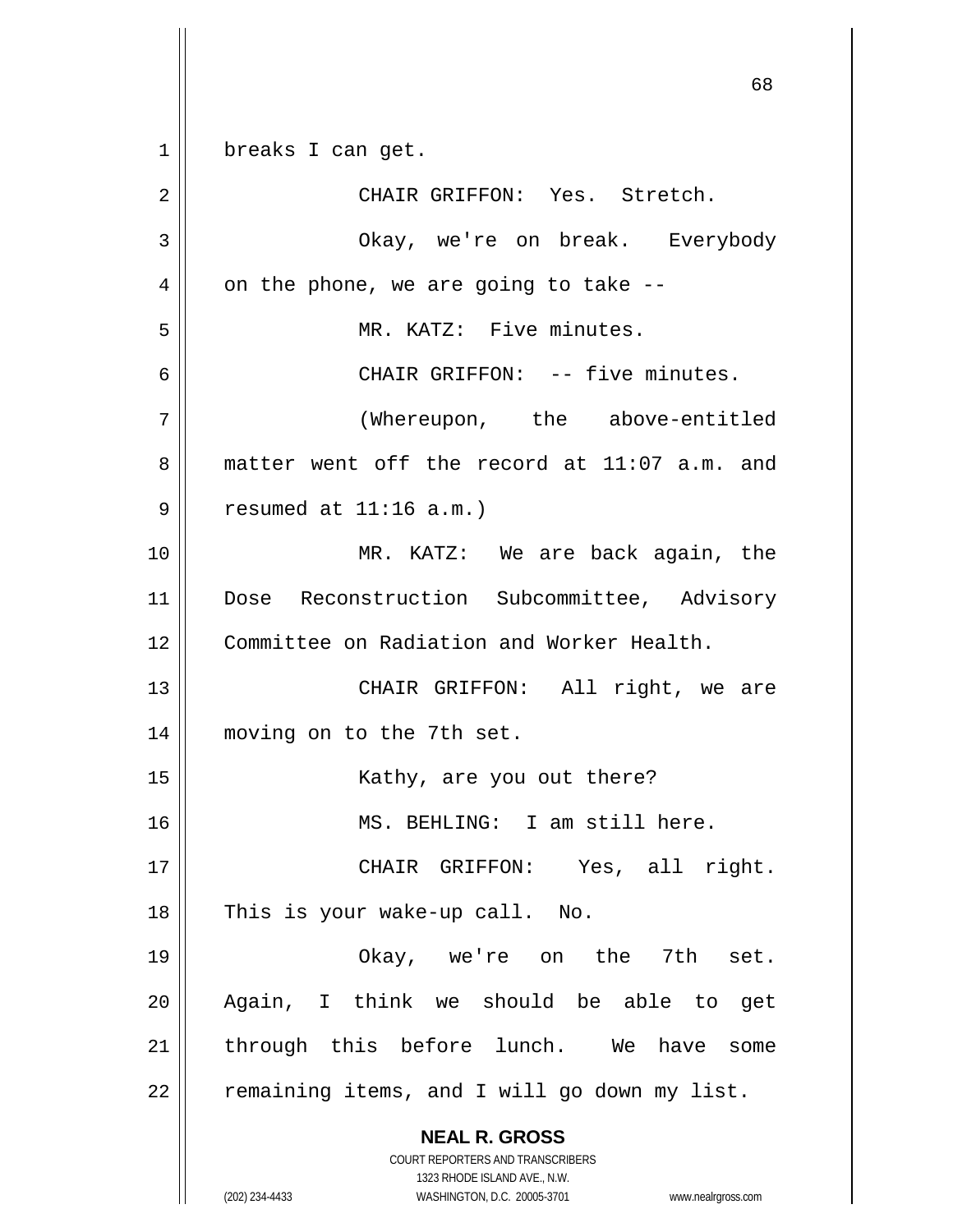**NEAL R. GROSS** COURT REPORTERS AND TRANSCRIBERS 1323 RHODE ISLAND AVE., N.W. (202) 234-4433 WASHINGTON, D.C. 20005-3701 www.nealrgross.com 1 | Like I said, apparently my matrix 2 | is going back to March instead of April. So I  $3 \parallel$  apologize if we have already resolved some of  $4 \parallel$  these. There might be a little redundancy,  $5$  || but it shouldn't take too long. 6 || The first one I have is 149.1, the  $7 \parallel$  first one on the matrix. I have a note, NIOSH 8 || to review SC&A's analysis of badge data as 9 compared to NIOSH model. No effect on the 10 || case since the case was compensable. 11 MR. HINNEFELD: Let me see what  $12 \parallel$  I've got. I did, in fact --13 MR. FARVER: We're on the 8th set? 14 CHAIR GRIFFON: I am on the 7th  $15$  set. 16 MEMBER MUNN: And the number? 17 || CHAIR GRIFFON: The number, 149.1. 18 MR. HINNEFELD: That is the 8th  $19 \parallel$  set. 20 || CHAIR GRIFFON: Oh, that's the 8th  $21 \parallel$  set? 22 MR. HINNEFELD: That is the 8th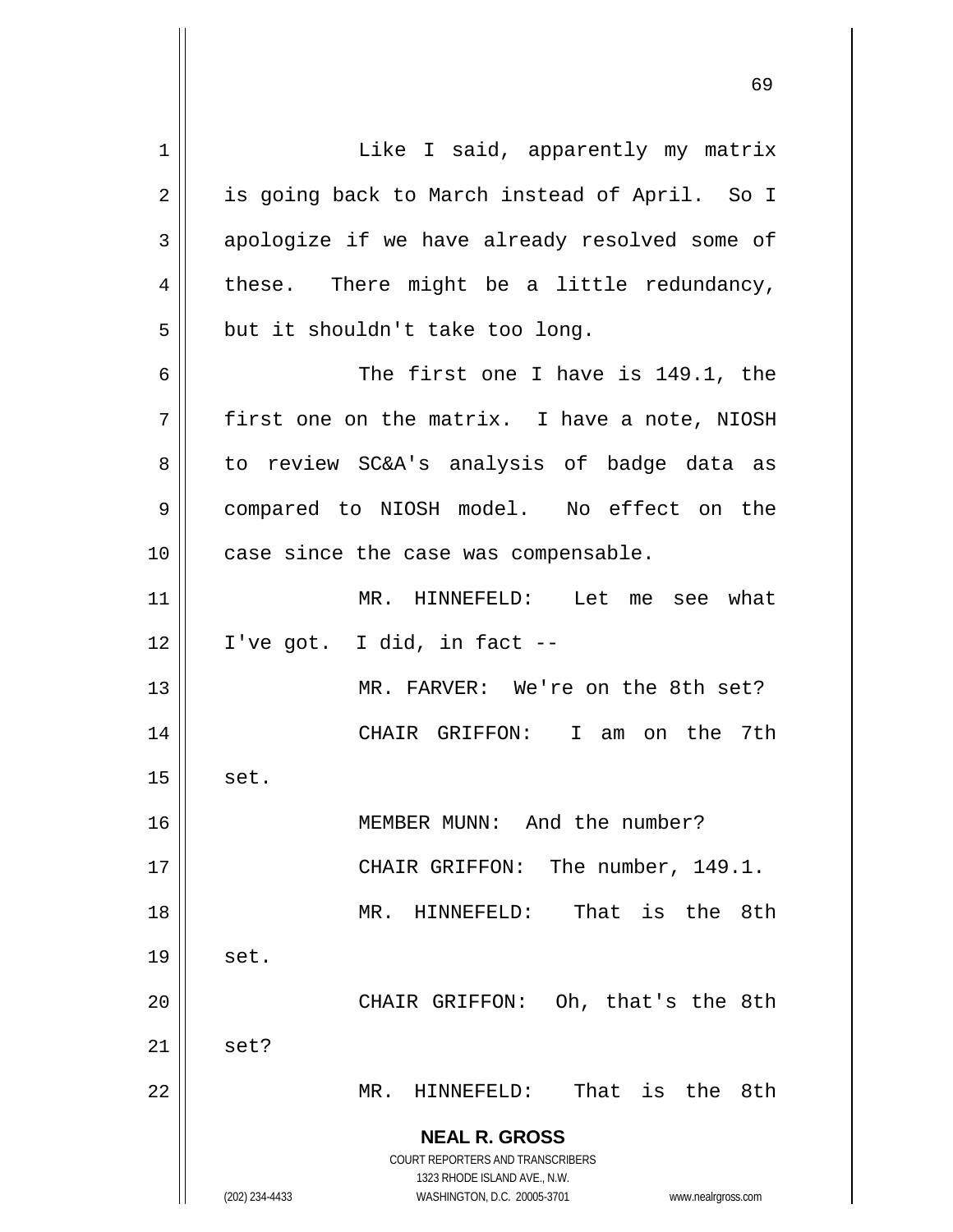**NEAL R. GROSS** COURT REPORTERS AND TRANSCRIBERS 1323 RHODE ISLAND AVE., N.W. (202) 234-4433 WASHINGTON, D.C. 20005-3701 www.nealrgross.com 70  $1 \parallel$  set. 2 || CHAIR GRIFFON: All right, let me  $3 \parallel$  go to the 7th. Sorry. I'll try that again. 4 || How about 121.1? I have a note on  $5 \parallel 3/4/09$ ; this remains an outstanding item for 6 NIOSH. 7 MR. HINNEFELD: Yes, now let me 8 || see what I've got. I sent something on April  $9 \parallel$  15th. 10 || CHAIR GRIFFON: Oh, okay, you were 11 going to look at TIB-0070 and TIB-6000 versus 12 || the approach used in this case which was  $13$  originally done earlier in the notice. 14 MR. HINNEFELD: And it appears  $15$  | that I didn't send anything. 16 MEMBER MUNN: I've got another one 17 | of those read-only files. 18 || MR. HINNEFELD: I have nothing new  $19$  on that. 20 || CHAIR GRIFFON: So this remains an 21 | open item? 22 || MR. HINNEFELD: Right.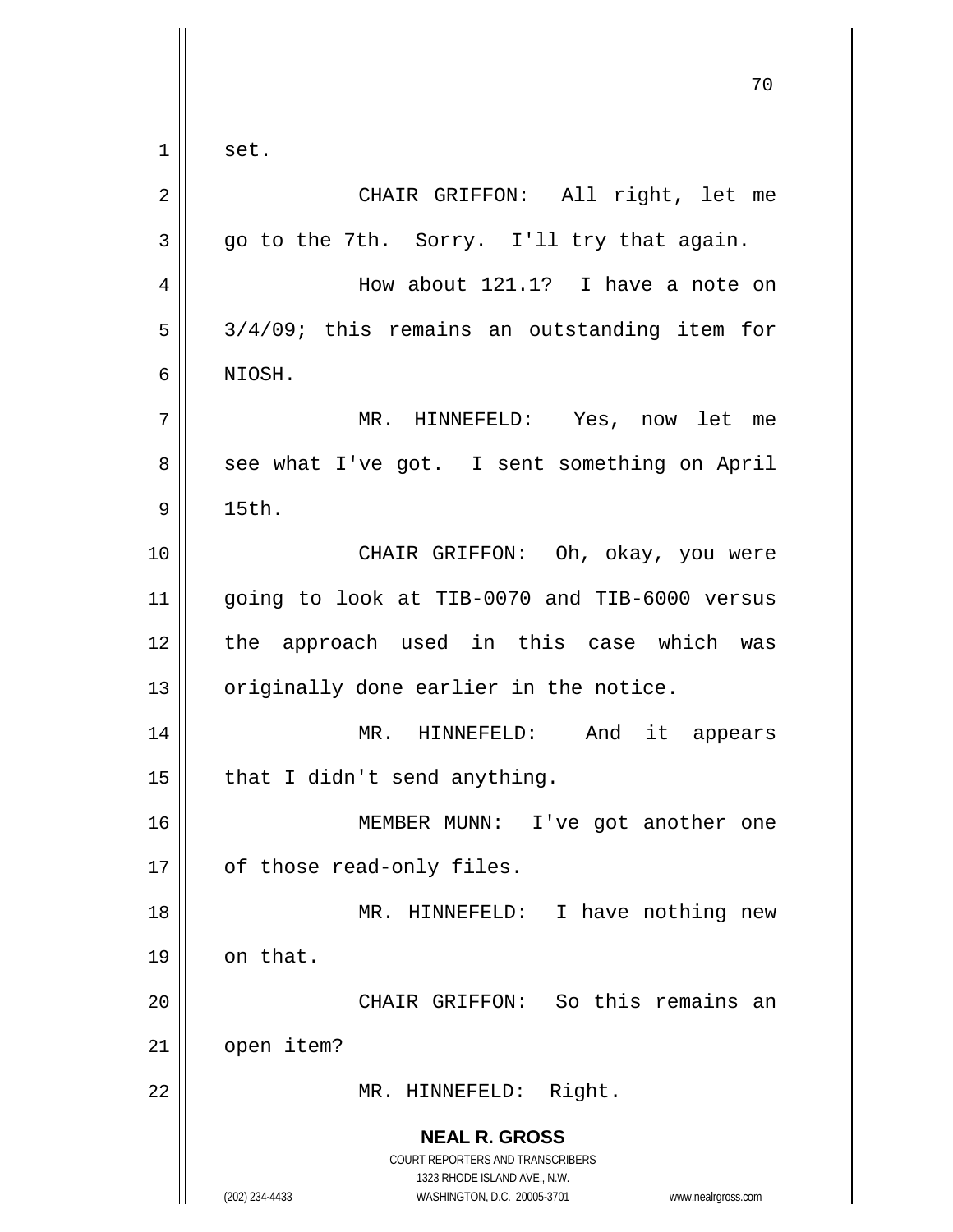| 71                                                                                                                                                                     |
|------------------------------------------------------------------------------------------------------------------------------------------------------------------------|
| CHAIR GRIFFON: Okay. 121.2, this                                                                                                                                       |
| may be the same thing. Yes, it is the same                                                                                                                             |
| thing.                                                                                                                                                                 |
| MEMBER MUNN: Yes.                                                                                                                                                      |
| CHAIR GRIFFON: Okay.                                                                                                                                                   |
| MEMBER MUNN: It is the Y-12 case,                                                                                                                                      |
| right?                                                                                                                                                                 |
| CHAIR GRIFFON: I'm not sure. Is                                                                                                                                        |
| this Y-12?                                                                                                                                                             |
| MR. HINNEFELD: I wouldn't think                                                                                                                                        |
| 121 would be Y-12. We are talking about using                                                                                                                          |
| OTIB-6000.                                                                                                                                                             |
| CHAIR GRIFFON: No, right, 6000.                                                                                                                                        |
| And 121.3, it is still open.<br>I                                                                                                                                      |
| mean I think these are all the same issue,                                                                                                                             |
| right? Will consider TIB-0070 as it pertains                                                                                                                           |
| to this case, is what my note says.                                                                                                                                    |
| MEMBER MUNN: Appropriate data and                                                                                                                                      |
| appropriate method.                                                                                                                                                    |
| CHAIR GRIFFON: Some of these are                                                                                                                                       |
| all the same follow-up for you really, Stu.                                                                                                                            |
| MEMBER MUNN: Yes.                                                                                                                                                      |
| <b>NEAL R. GROSS</b><br><b>COURT REPORTERS AND TRANSCRIBERS</b><br>1323 RHODE ISLAND AVE., N.W.<br>(202) 234-4433<br>WASHINGTON, D.C. 20005-3701<br>www.nealrgross.com |
|                                                                                                                                                                        |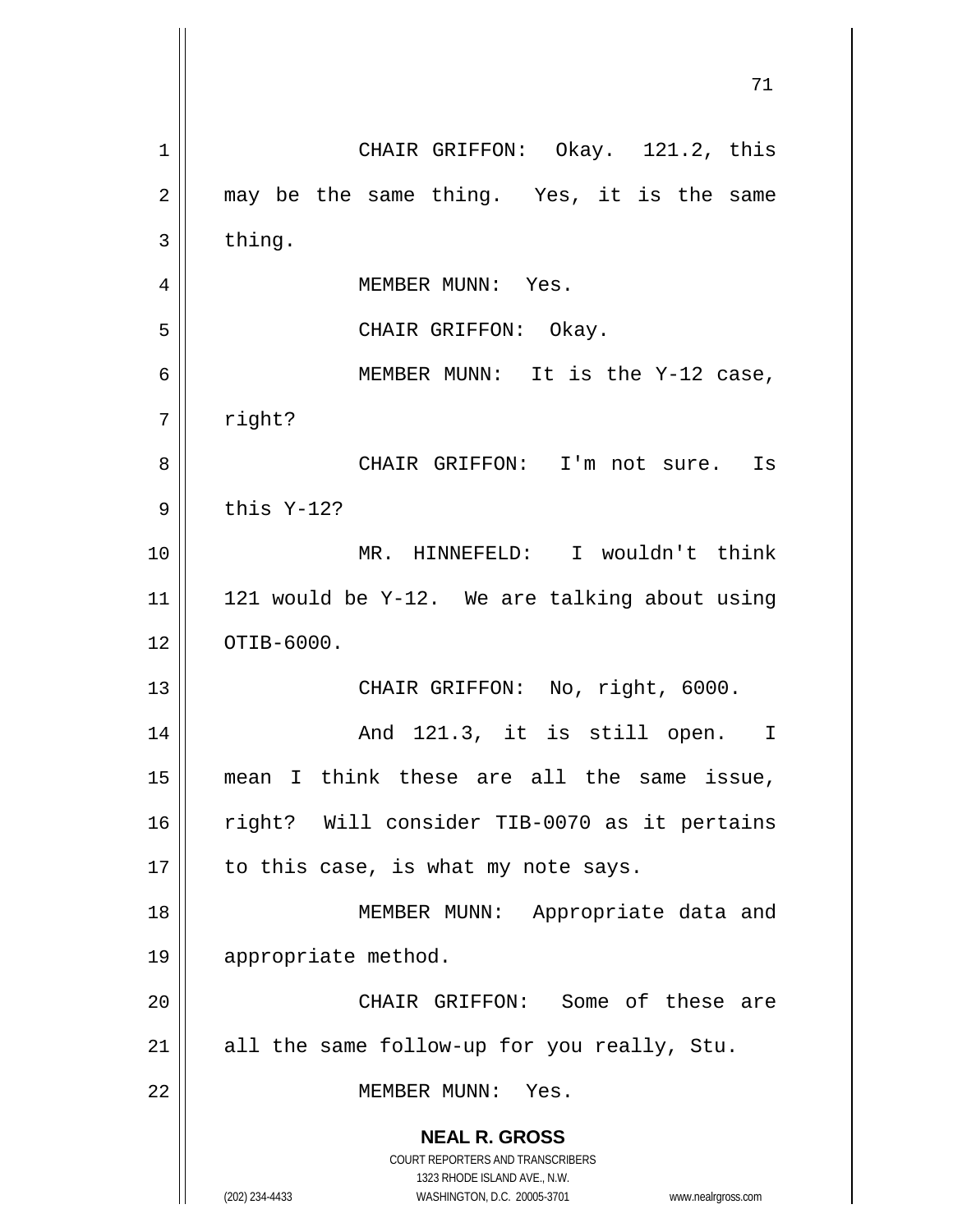|                | 72                                                                  |
|----------------|---------------------------------------------------------------------|
| 1              | MR. HINNEFELD: On 121.3?                                            |
| $\overline{2}$ | CHAIR GRIFFON: Yes.                                                 |
| 3              | MR. HINNEFELD: Which file? Oh,                                      |
| $\overline{4}$ | wait a minute. Wait a minute. Let's get the                         |
| 5              | right one.                                                          |
| 6              | MEMBER MUNN: Well, it appears the                                   |
| 7              | whole 121.                                                          |
| 8              | CHAIR GRIFFON: Yes, 121.1, 2, and                                   |
| 9              | 3.                                                                  |
| 10             | MEMBER MUNN: Yes, and all the                                       |
| 11             | rest of them.                                                       |
| 12             | CHAIR GRIFFON: No. Some of                                          |
| 13             | these, I have SC&A agreeing.                                        |
| $14\,$         | MEMBER MUNN: Yes, one or two, but                                   |
| 15             | the issue is all the same pretty much.                              |
| 16             | MR. HINNEFELD: Yes, I see that                                      |
| 17             | now. I've got that file open, and I see what                        |
| 18             | you are doing there.                                                |
| 19             | CHAIR GRIFFON: Okay.                                                |
| 20             | MEMBER MUNN: They are questioning                                   |
| 21             | the adequacy of your choice of method or                            |
| 22             | choice of data.                                                     |
|                | <b>NEAL R. GROSS</b><br><b>COURT REPORTERS AND TRANSCRIBERS</b>     |
|                | 1323 RHODE ISLAND AVE., N.W.                                        |
|                | (202) 234-4433<br>WASHINGTON, D.C. 20005-3701<br>www.nealrgross.com |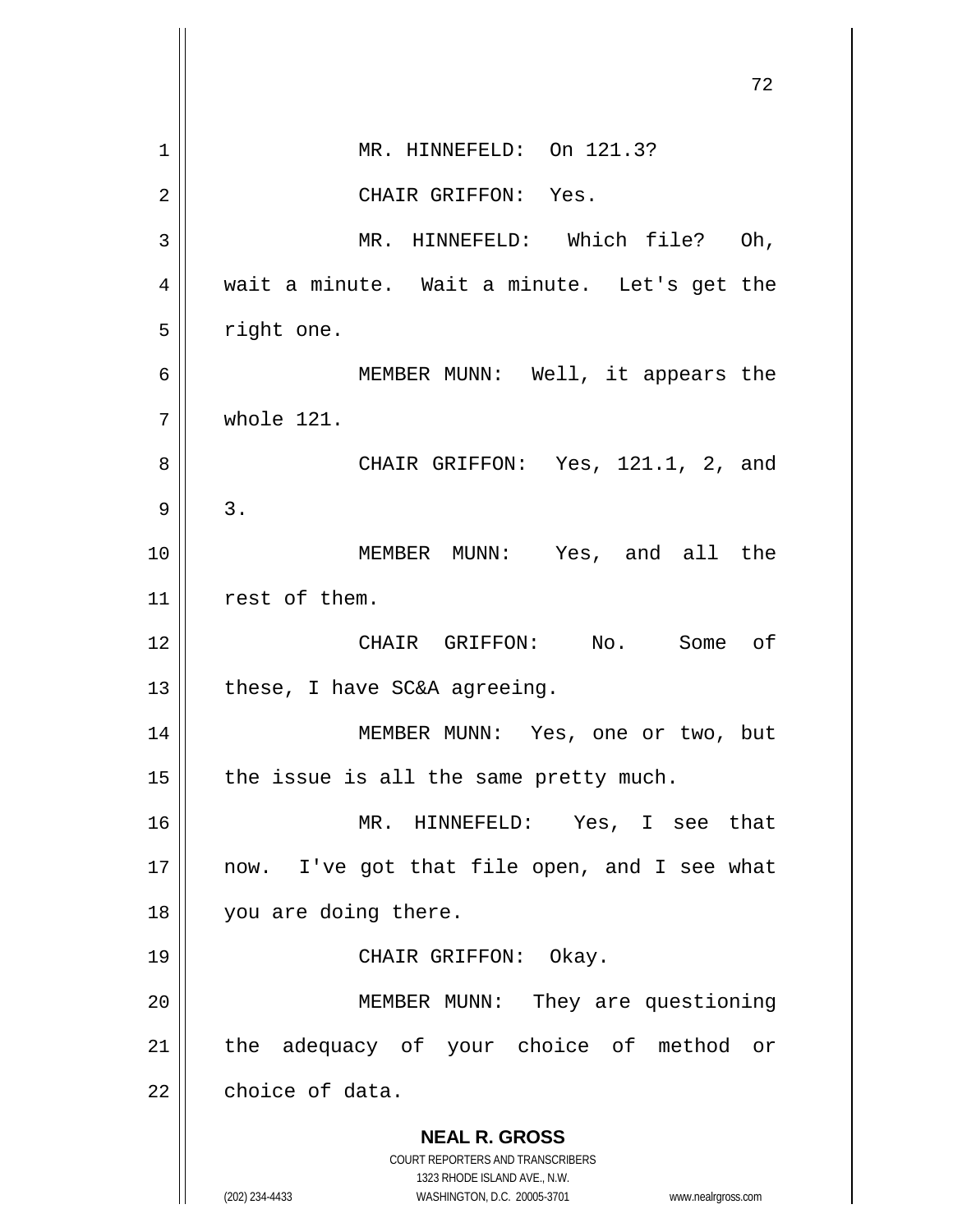**NEAL R. GROSS** COURT REPORTERS AND TRANSCRIBERS 1323 RHODE ISLAND AVE., N.W. 1 || CHAIR GRIFFON: Okay, the next one  $2 \parallel$  I have is 122.1. This is this job-related 3 | question, validity of the approach, given the 4 || particular job on this case. 5 I think, is this an AWE one also? 6 MR. FARVER: Yes. 7 CHAIR GRIFFON: Yes. I think it 8 was this job title that sort of suggested a 9 || high level of exposure and did the 95th still 10 down this person. 11 || MR. HINNEFELD: I think I remember  $12$   $\parallel$  this one. 13 CHAIR GRIFFON: Yes. Yes. 14 MR. HINNEFELD: I think this was 15  $\parallel$  the comment that, since it was an AWE, John 16 would have done the review. 17 || CHAIR GRIFFON: Right. 18 MR. HINNEFELD: And the comment 19 was, for this person's job, we don't think 20 || that this could be decided. You're using the 21 distribution in this dose model. For this job  $22$  | title, we don't think the rate of distribution

(202) 234-4433 WASHINGTON, D.C. 20005-3701 www.nealrgross.com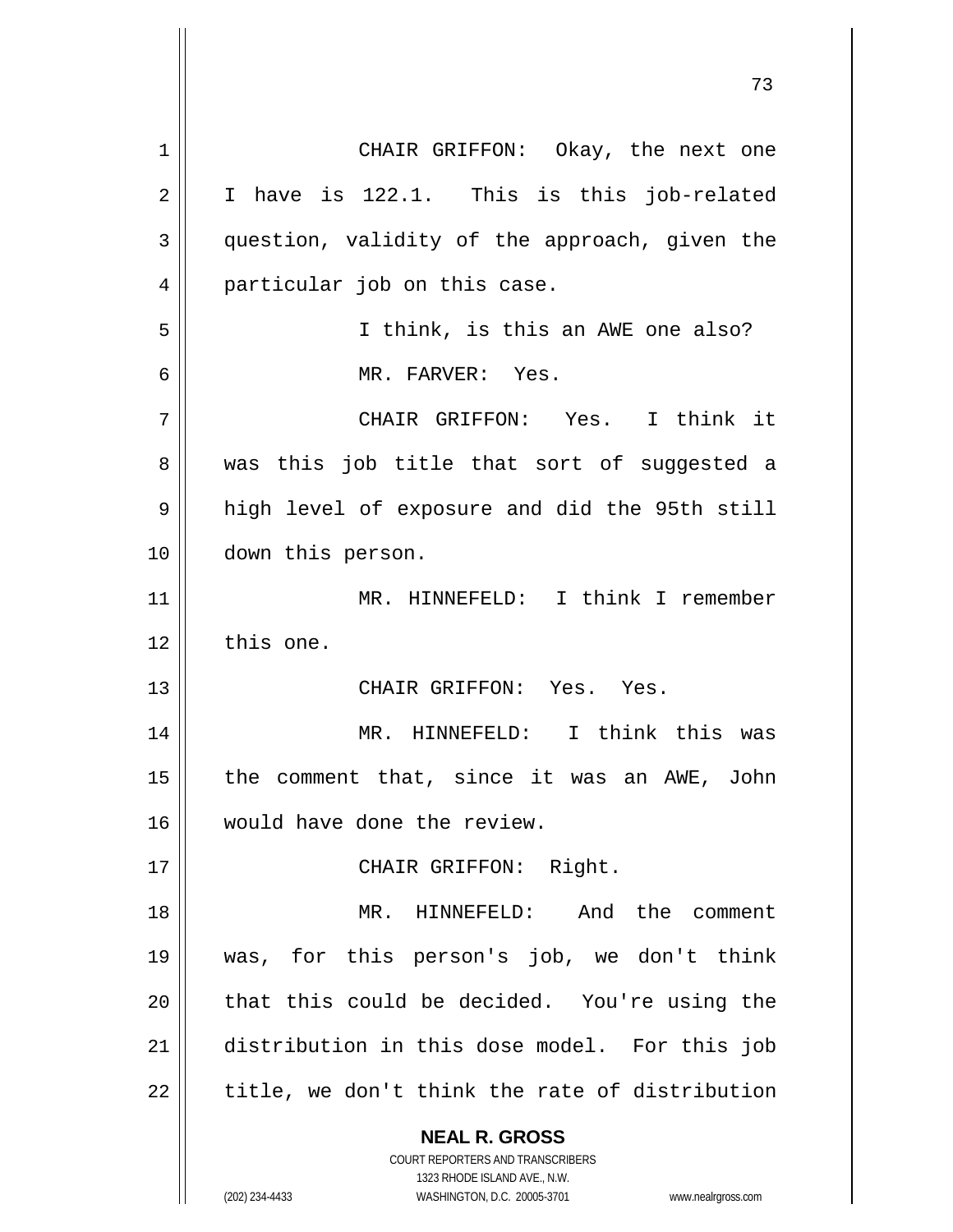**NEAL R. GROSS** 1 | is correct. Because he is more highly exposed  $2 \parallel$  than most, he should be at the top end. 3 || CHAIR GRIFFON: Right. 4 MR. HINNEFELD: Our initial take  $5 \parallel$  on that is, the way this model was built, the 6 distribution is so high anyway, we think the 7 distribution bounds the most highly-exposed 8 people. 9 He says, well, it's not really 10 expressed that way. You know, you present 11 this distribution. There is a median or a 12 mean, a median probably or a most probable; it 13 might be a most probable, in the 95th 14 || percentile, and you built it that way. 15 So from that, a lot of the 16 || conclusion is some people are appropriately 17 approximated by the full distribution, but  $18$  | certain job titles would be at the high end. 19 So it may be a matter of even just  $20$   $\parallel$  restructuring the site profile, as you do in a 21 | dose reconstruction, to see if it is, in fact, 22 || really convincing that the dose we would

> COURT REPORTERS AND TRANSCRIBERS 1323 RHODE ISLAND AVE., N.W.

(202) 234-4433 WASHINGTON, D.C. 20005-3701 www.nealrgross.com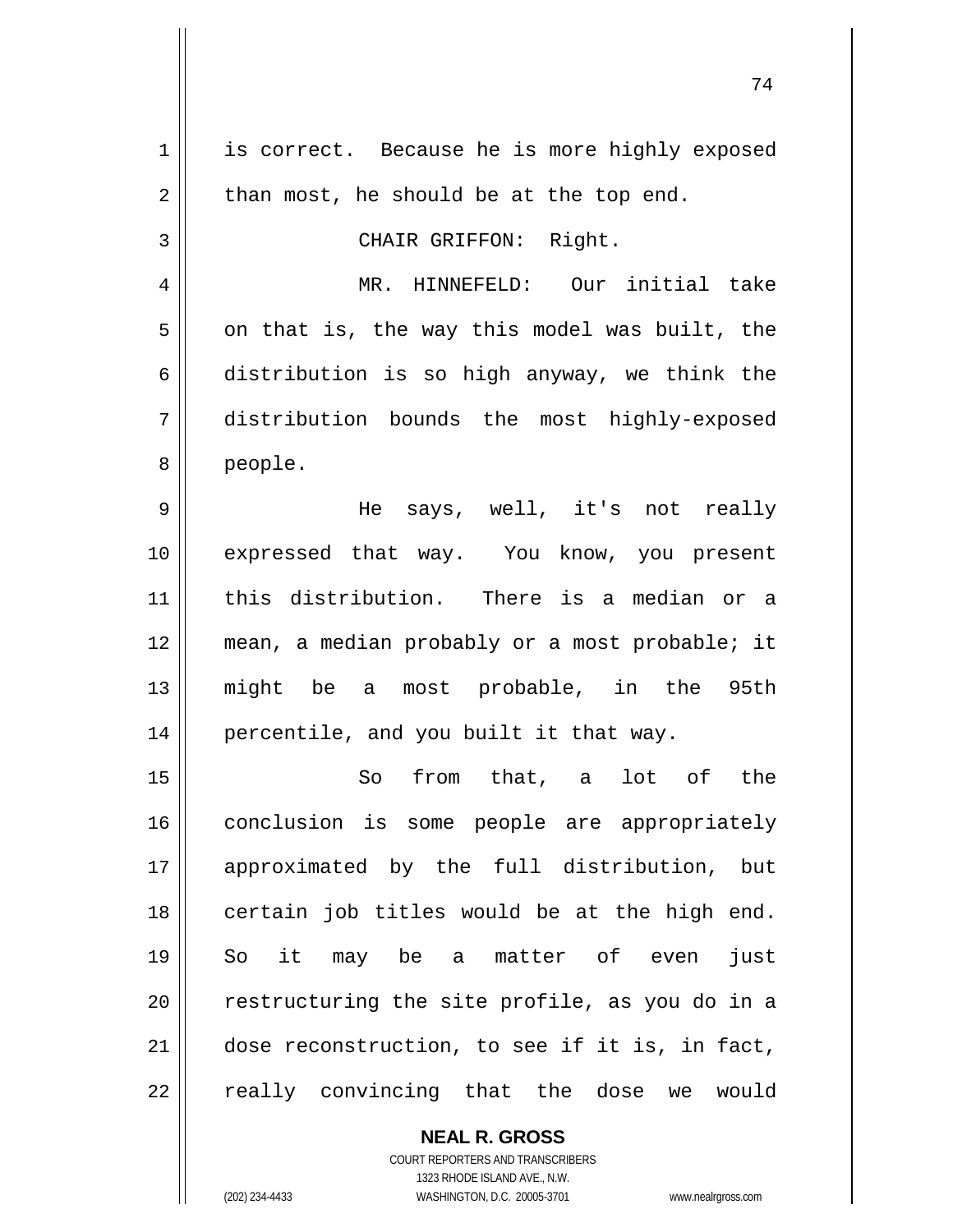1 assign by that midpoint is so high that it 2 || bounds the most highly exposed people. Then 3 we would just want to restructure the site 4 profile to more clearly state what we intended  $5$   $\parallel$  to build when we built that.

6 || Because my argument at the time -- $7 \parallel$  I remember this -- my argument at the time was  $8 \parallel$  we built the distribution with the idea that 9 || it will bound the most highly exposed people,  $10$  and it doesn't really say in the site profile.  $11$  So that is the issue, as I recall that.

 CHAIR GRIFFON: So it is a little different than -- I'm trying to recollect, too  $\parallel$  -- I think it is a little different than some | of the sites where you have a lot of data from 16 || probably less-exposed people. In this case, I 17 || think they only modeled the highly exposed, || and therefore  $-$ 

 MR. HINNEFELD: If this is the one I am thinking of, it was built, the distribution was built by proximity to a uranium source.

> **NEAL R. GROSS** COURT REPORTERS AND TRANSCRIBERS 1323 RHODE ISLAND AVE., N.W. (202) 234-4433 WASHINGTON, D.C. 20005-3701 www.nealrgross.com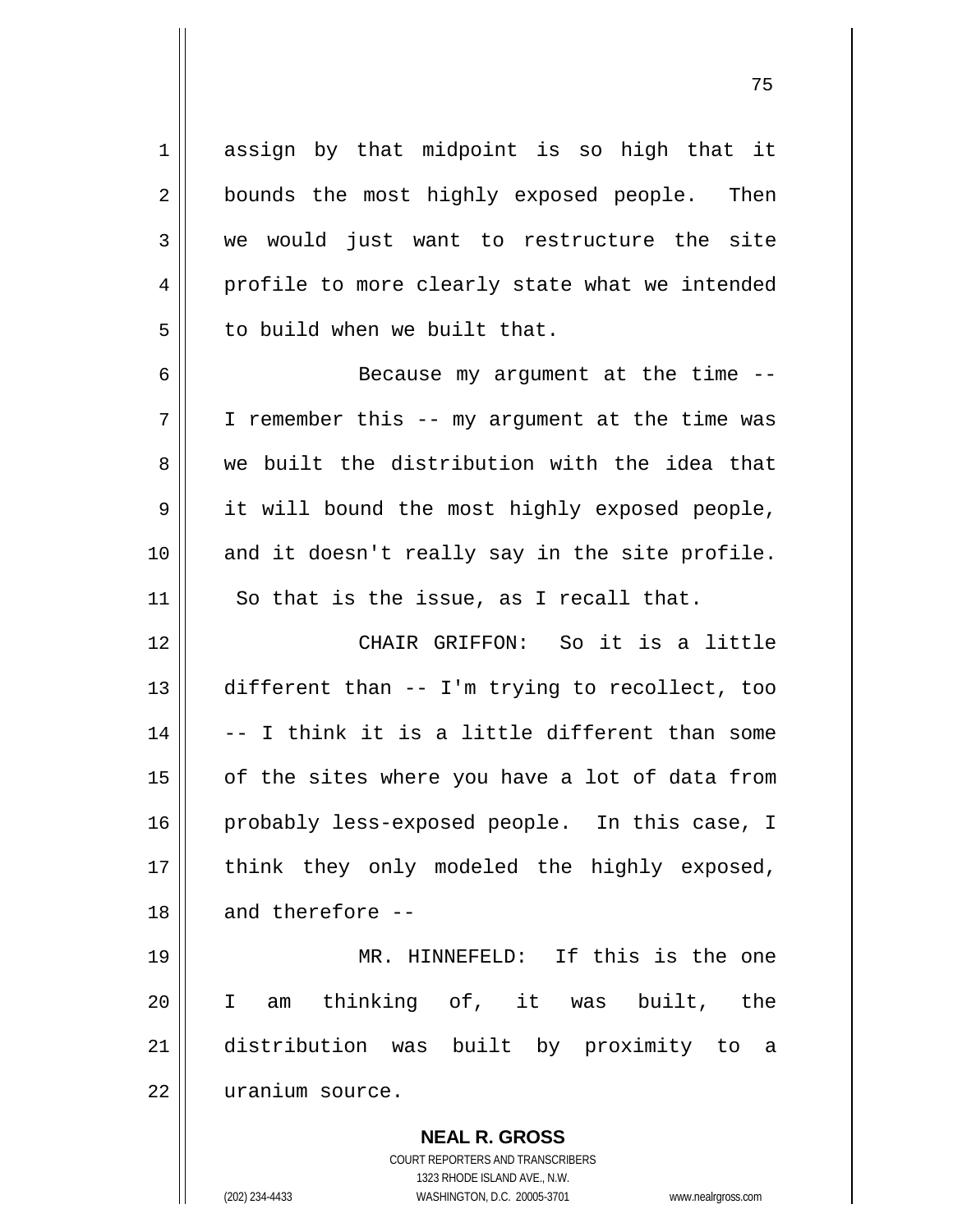|    | 76                                                                  |
|----|---------------------------------------------------------------------|
| 1  | MR. FARVER: A Simonds Saw case.                                     |
| 2  | MEMBER MUNN: Yes.                                                   |
|    |                                                                     |
| 3  | MR. HINNEFELD: Yes. So rather                                       |
| 4  | than having actually film data, we said let's                       |
| 5  | assume that at the midpoint the person was one                      |
| 6  | meter away for ten hours a week, or whatever                        |
| 7  | we said, eight hours a week                                         |
| 8  | CHAIR GRIFFON: Yes, okay.                                           |
| 9  | MR. HINNEFELD: And at the 95th                                      |
| 10 | percentile, they were one meter away for 40                         |
| 11 | hours a week.                                                       |
| 12 | CHAIR GRIFFON: Percentage, yes.                                     |
| 13 | MR. HINNEFELD: Those weren't the                                    |
| 14 | numbers, but it was like that.                                      |
| 15 | CHAIR GRIFFON: Yes.                                                 |
| 16 | So I think our<br>MR. HINNEFELD:                                    |
| 17 | thought process was that will bound the most                        |
|    |                                                                     |
| 18 | highly-exposed person.                                              |
| 19 | MR. FARVER: And this guy happens                                    |
| 20 | to be a furnace operator.                                           |
| 21 | MR. HINNEFELD: And this guy is a                                    |
| 22 | furnace operator, who was, quite likely, one                        |
|    | <b>NEAL R. GROSS</b>                                                |
|    | COURT REPORTERS AND TRANSCRIBERS<br>1323 RHODE ISLAND AVE., N.W.    |
|    | (202) 234-4433<br>WASHINGTON, D.C. 20005-3701<br>www.nealrgross.com |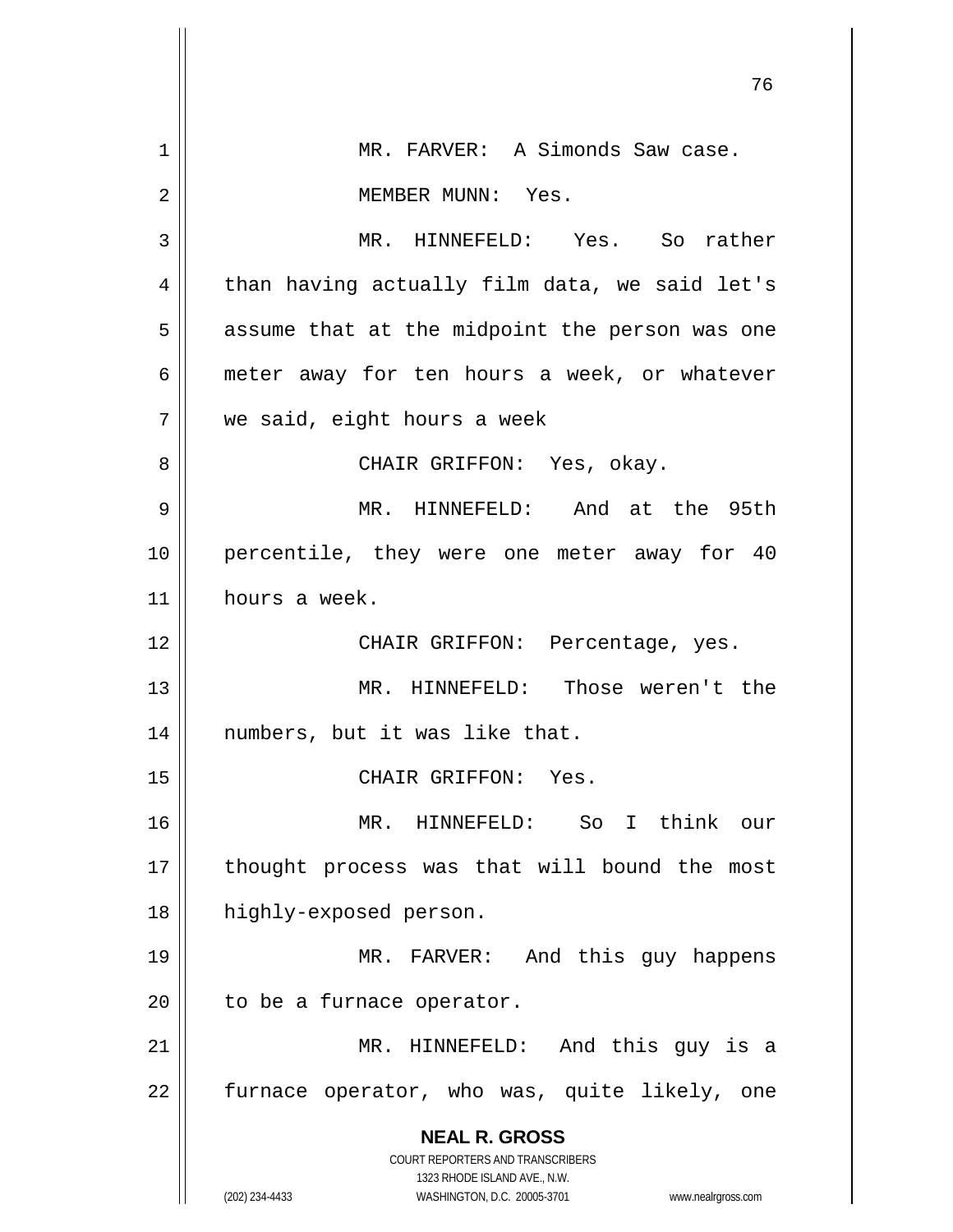**NEAL R. GROSS** COURT REPORTERS AND TRANSCRIBERS 1323 RHODE ISLAND AVE., N.W. (202) 234-4433 WASHINGTON, D.C. 20005-3701 www.nealrgross.com 1 | of the most highly exposed people. 2 || CHAIR GRIFFON: Right. 3 MR. HINNEFELD: Yes. So that is 4 | the evolution of the comment. So we've had  $5$  this discussion, but we have never really  $6 \parallel$  provided anything more in writing. 7 CHAIR GRIFFON: Yes, I do remember 8 the furnace-operator scenario that John 9 described, yes. 10 MEMBER MUNN: Yes, all we need, 11 || really and truly, is just your quick summary. 12 MR. HINNEFELD: Well, yes, if it's 13 | convincing. 14 || MEMBER MUNN: Yes. 15 || CHAIR GRIFFON: Right. 16 MR. HINNEFELD: You know, I never 17 || want to take for granted that I know exactly 18 || how to pose these things. 19 (Laughter.) 20 || CHAIR GRIFFON: Yes, yes. 21 || MR. HINNEFELD: Experience would  $22$  | indicate that I don't.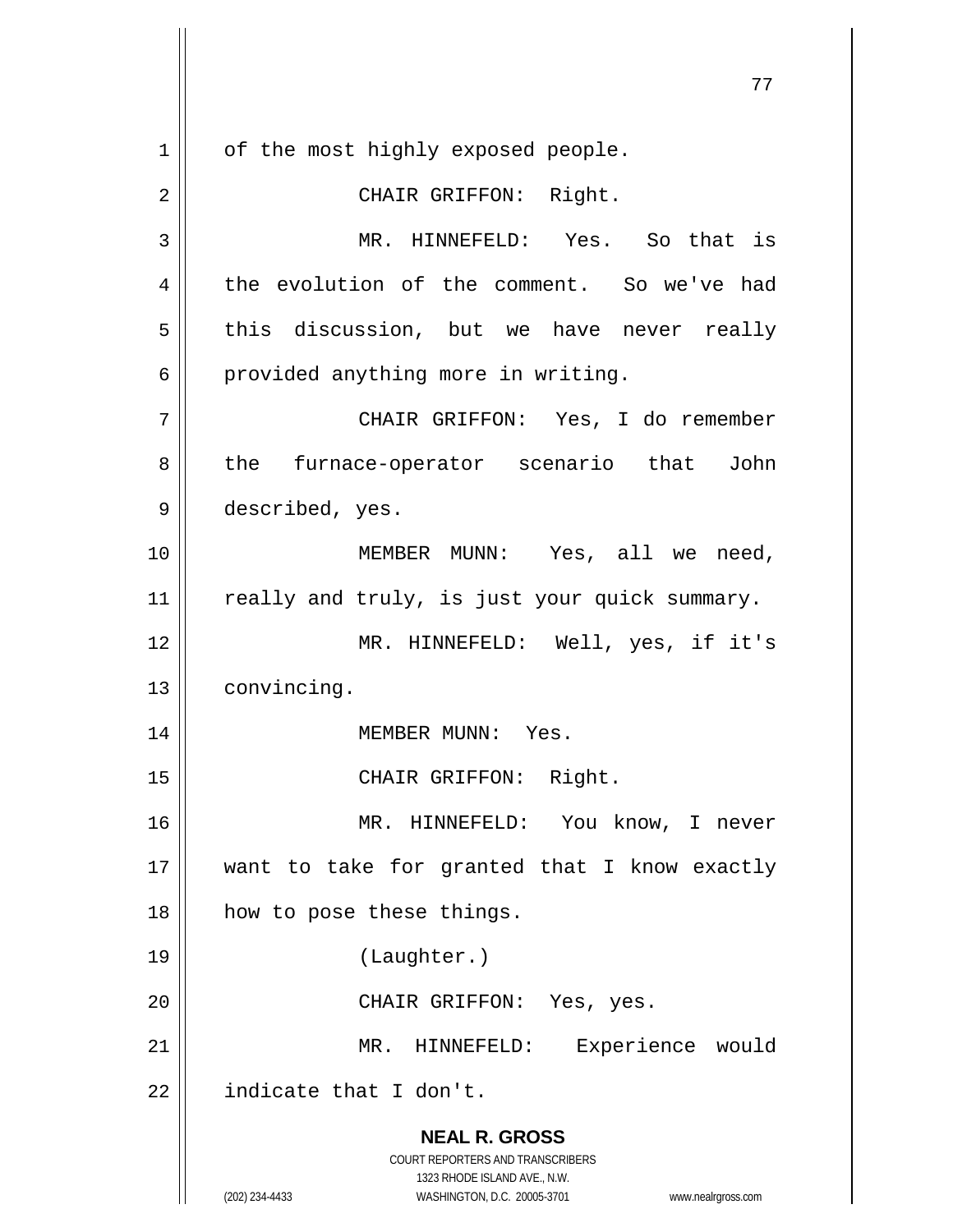|                | 78                                                                                                  |
|----------------|-----------------------------------------------------------------------------------------------------|
| 1              | (Laughter.)                                                                                         |
|                |                                                                                                     |
| $\overline{2}$ | CHAIR GRIFFON: Okay. Alright.                                                                       |
| 3              | Now is 122.3 a similar issue? No, this is                                                           |
| 4              | slightly different. It's not really talking                                                         |
| 5              | about the distribution; it is talking about                                                         |
| 6              | your --                                                                                             |
| 7              | MR. FARVER: And I still think it                                                                    |
| 8              | is going to pass with the job title --                                                              |
| 9              | MR. HINNEFELD: It seems pretty                                                                      |
| 10             | similar.                                                                                            |
| 11             | MEMBER MUNN: It turns out to be                                                                     |
| 12             | pretty much the same thing.                                                                         |
| 13             | MR. HINNEFELD: Although it is                                                                       |
| 14             | similar, but it more has to do with, again,                                                         |
| 15             | this person's job title would indicate that he                                                      |
| 16             | would not be exposed to this 50 percent of the                                                      |
| 17             | time to one, 50 percent to the other, but,                                                          |
| 18             | more likely, all of his exposure would be to                                                        |
| 19             | the higher dose.                                                                                    |
| 20             | CHAIR GRIFFON: Right.                                                                               |
| 21             | HINNEFELD: I believe it is<br>MR.                                                                   |
| 22             | similar, but it is not --                                                                           |
|                | <b>NEAL R. GROSS</b>                                                                                |
|                | COURT REPORTERS AND TRANSCRIBERS                                                                    |
|                | 1323 RHODE ISLAND AVE., N.W.<br>(202) 234-4433<br>WASHINGTON, D.C. 20005-3701<br>www.nealrgross.com |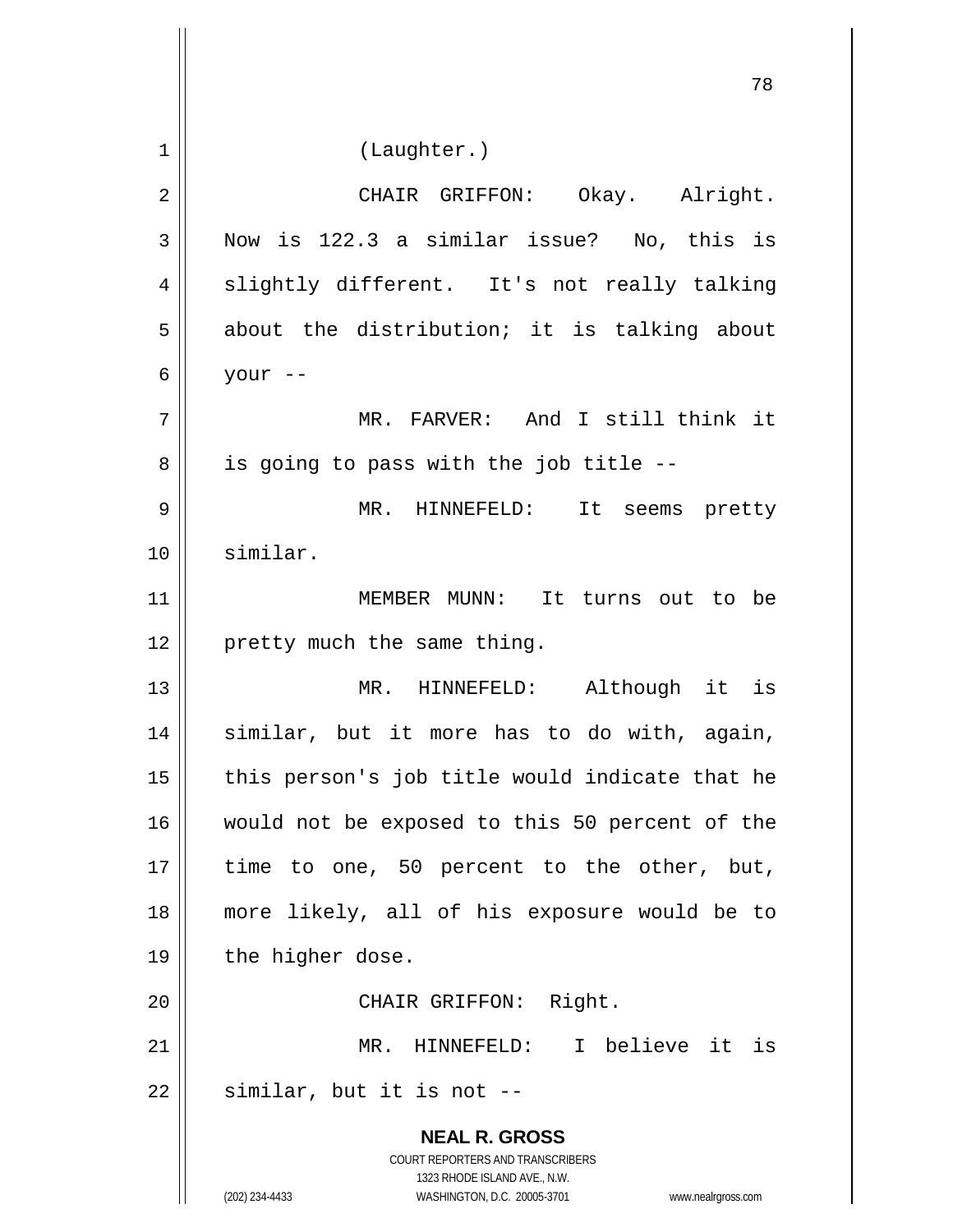**NEAL R. GROSS** COURT REPORTERS AND TRANSCRIBERS 1323 RHODE ISLAND AVE., N.W. (202) 234-4433 WASHINGTON, D.C. 20005-3701 www.nealrgross.com 79 1 | CHAIR GRIFFON: You could probably 2 weave your answers together for those two,  $3 \parallel$  yes. 4 MR. HINNEFELD: I would think so. 5 I would think so. 6 CHAIR GRIFFON: All right, 122.7 I  $7 \parallel$  have. 8 MR. FARVER: Yes, NIOSH entered a 9 || response on April 15th. 10 || CHAIR GRIFFON: Oh, they did give  $11$  us one? 12 MR. FARVER: Yes. That day, 13 || which is saying we have not gotten a chance to 14 | review the responses. 15 || CHAIR GRIFFON: Okay. 16 MR. FARVER: So that being said, 17 having looked at this, I'm going to forward 18 this to John because this has to do with the 19 thorium inhalation of the furnace operator.  $20$  || So I don't want to make a call on this. This 21 | is an SC&A action. 22 || CHAIR GRIFFON: Okay.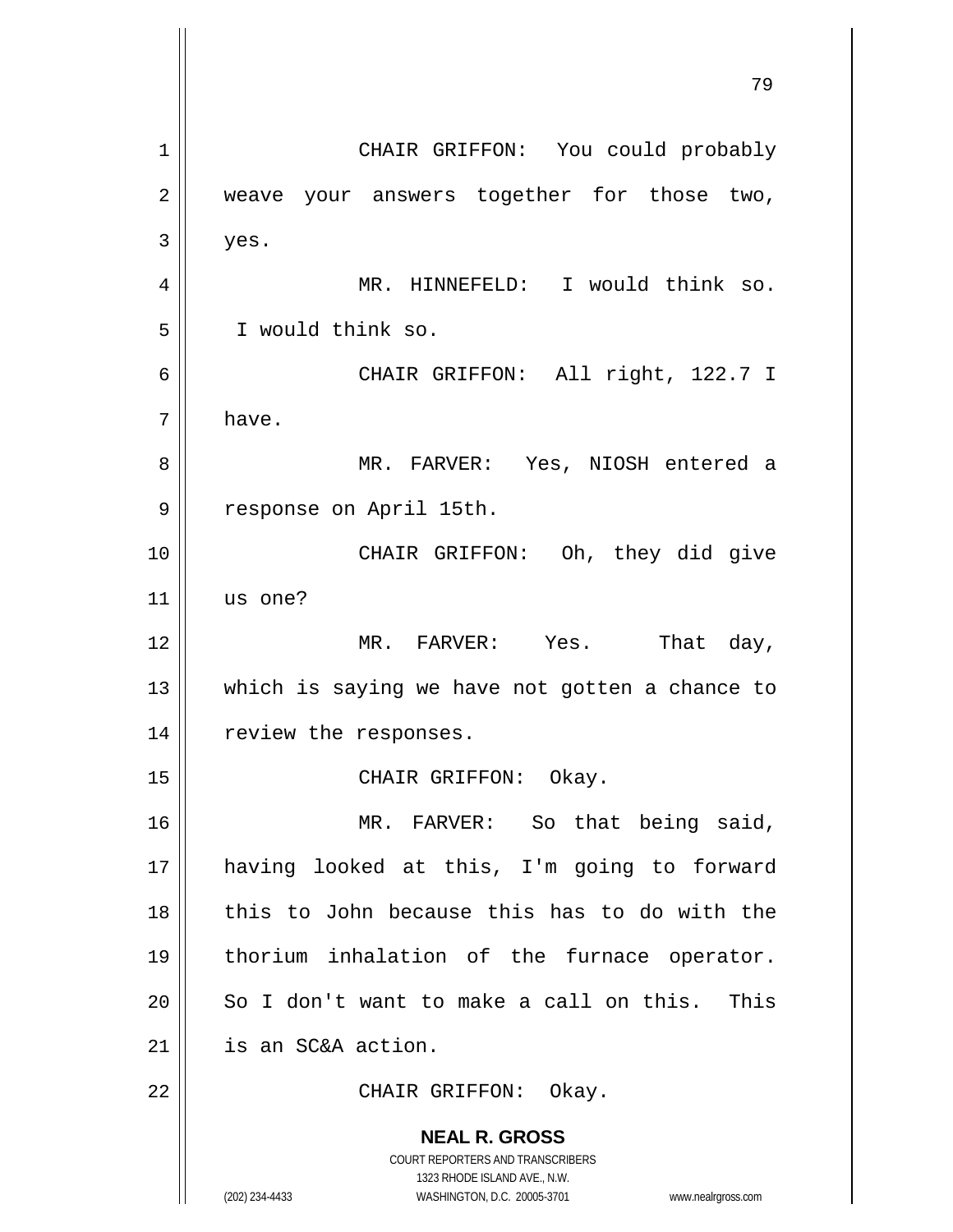|    | 80                                                                                                  |
|----|-----------------------------------------------------------------------------------------------------|
| 1  | MR. KATZ: Is that 122.7?                                                                            |
| 2  | MR. FARVER: Yes.                                                                                    |
| 3  | CHAIR GRIFFON: One twenty-two                                                                       |
| 4  | point seven, yes.                                                                                   |
| 5  | So the 4/15 response, Stu, you                                                                      |
| 6  | $recall --$                                                                                         |
| 7  | MR. HINNEFELD: I can work with                                                                      |
| 8  | you offline on this. At the break, I will                                                           |
| 9  | resend it. Because when I was looking for                                                           |
| 10 | that 6th set response, I sent a 6th set and I                                                       |
| 11 | sent three separate messages on 7th-set                                                             |
| 12 | responses on that same day.                                                                         |
| 13 | CHAIR GRIFFON: I can remember                                                                       |
| 14 | cutting and pasting these from your document                                                        |
| 15 | into my matrix, and I don't have that version                                                       |
| 16 | saved for some reason.                                                                              |
| 17 | HINNEFELD: I will resend<br>MR.                                                                     |
| 18 | those messages at the break on that 7th set.                                                        |
| 19 | CHAIR GRIFFON: Thank you.                                                                           |
| 20 | MR. HINNEFELD: For the 7th set.                                                                     |
| 21 | CHAIR GRIFFON: Okay, so that's an                                                                   |
| 22 | SC&A action.                                                                                        |
|    | <b>NEAL R. GROSS</b>                                                                                |
|    | COURT REPORTERS AND TRANSCRIBERS                                                                    |
|    | 1323 RHODE ISLAND AVE., N.W.<br>(202) 234-4433<br>WASHINGTON, D.C. 20005-3701<br>www.nealrgross.com |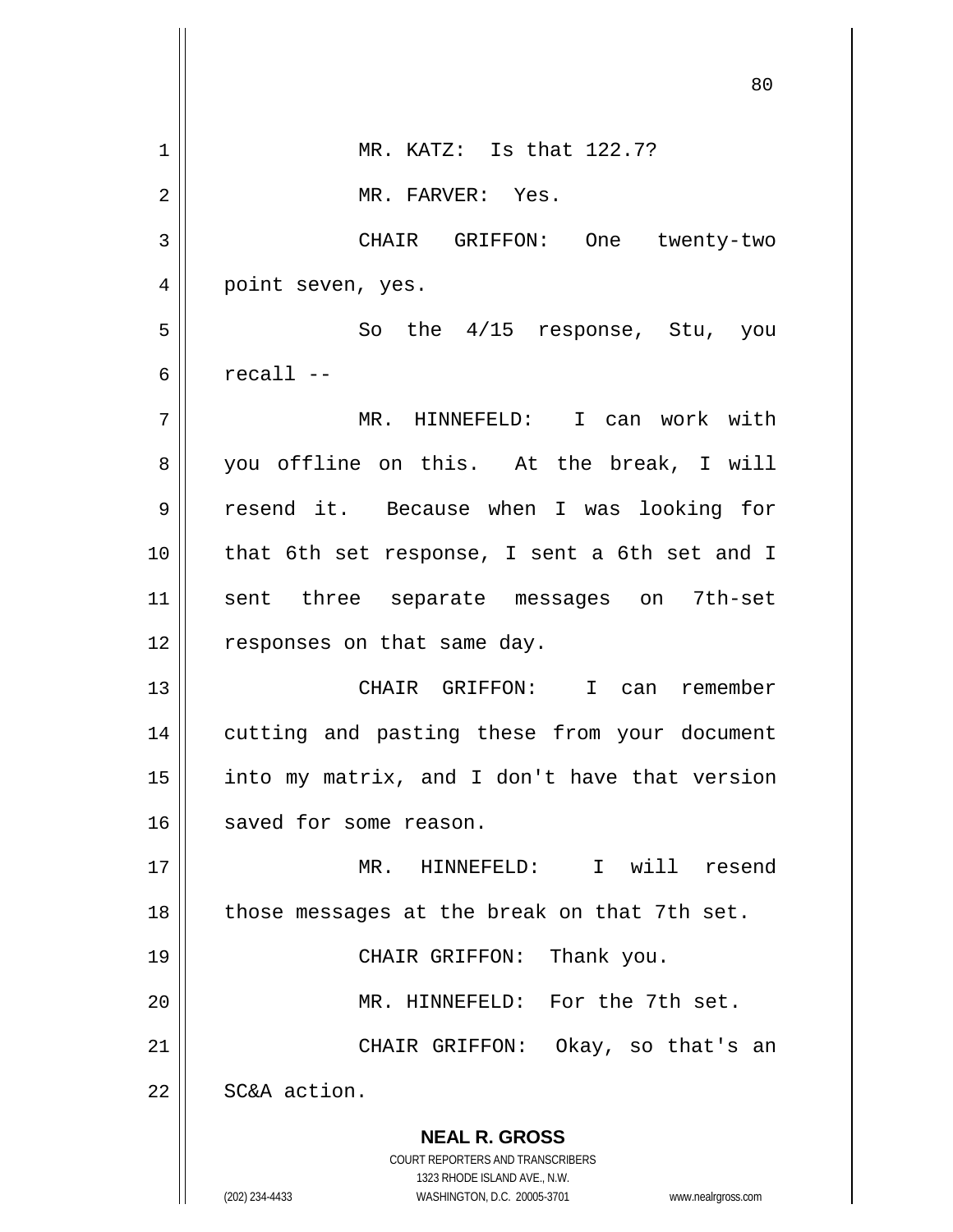**NEAL R. GROSS** COURT REPORTERS AND TRANSCRIBERS 1323 RHODE ISLAND AVE., N.W. (202) 234-4433 WASHINGTON, D.C. 20005-3701 www.nealrgross.com 1 Moving on -- 2 MEMBER MUNN: Those are the files 3 | I apparently received as read-only files. 4 MR. HINNEFELD: I don't know why 5 | we made them read-only. 6 MEMBER MUNN: Well, I just  $7 \parallel$  received -- it may be some way I saved them. 8 Who knows? 9 CHAIR GRIFFON: All right, 125.1 I 10 have. 11 || MEMBER MUNN: Before we leave 122, 12 || I was just going to ask, one of the actions 13 || preceding had been NIOSH was going to provide 14 a response in the form of a generic white 15 || paper. Do we have that white paper? 16 CHAIR GRIFFON: No, I don't think  $17 \parallel$  so. 18 || MEMBER MUNN: That's just one 19 | outstanding thing. 20 CHAIR GRIFFON: There are a couple  $21$  | of these white paper questions. 22 MEMBER MUNN: Yes.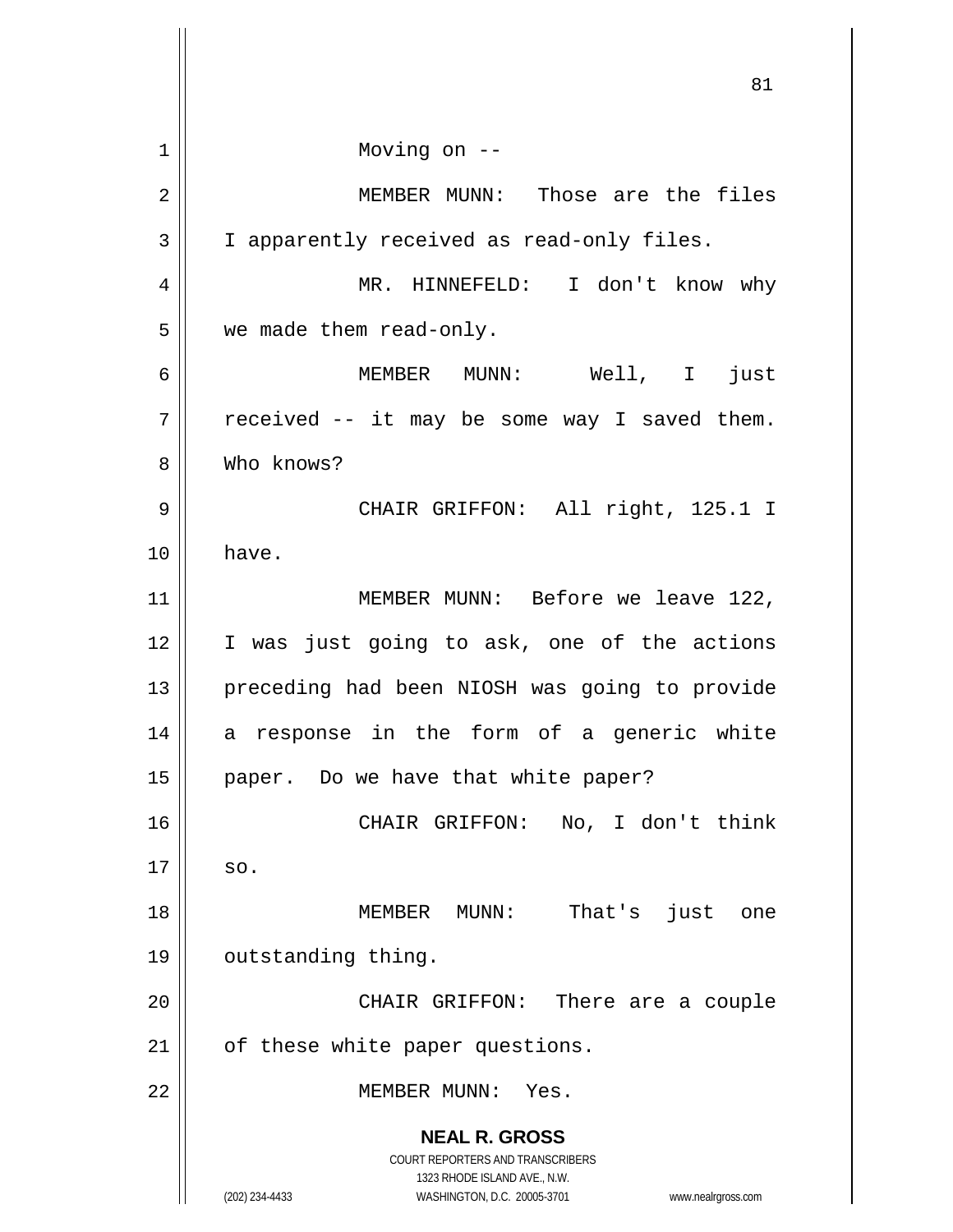**NEAL R. GROSS** COURT REPORTERS AND TRANSCRIBERS 1323 RHODE ISLAND AVE., N.W. (202) 234-4433 WASHINGTON, D.C. 20005-3701 www.nealrgross.com 82 1 | CHAIR GRIFFON: The ingestion  $2 \parallel$  approach, and this is the  $-$ -3 | MEMBER MUNN: Inhalation. 4 CHAIR GRIFFON: -- inhalation of  $5 \parallel$  resuspended --6 MR. HINNEFELD: This is 7 | resuspension. 8 || CHAIR GRIFFON: Yes, resuspension. 9 MEMBER MUNN: Yes, right. 10 || CHAIR GRIFFON: I believe those 11 are still hanging out there. 12 || MR. HINNEFELD: I believe they're 13 | still hanging out. 14 CHAIR GRIFFON: Yes, 125.1 then.  $15$  SC&A -- I have a note that says you couldn't 16 find the 1984 dose. 17 || MEMBER MUNN: Yes, but then that's  $18$  || one of the things that was answered in the 19 April 15th -- 20 CHAIR GRIFFON: Was this answered 21  $\parallel$  on April 15<sup>th</sup>? What was the --22 || MEMBER MUNN: Status. It appears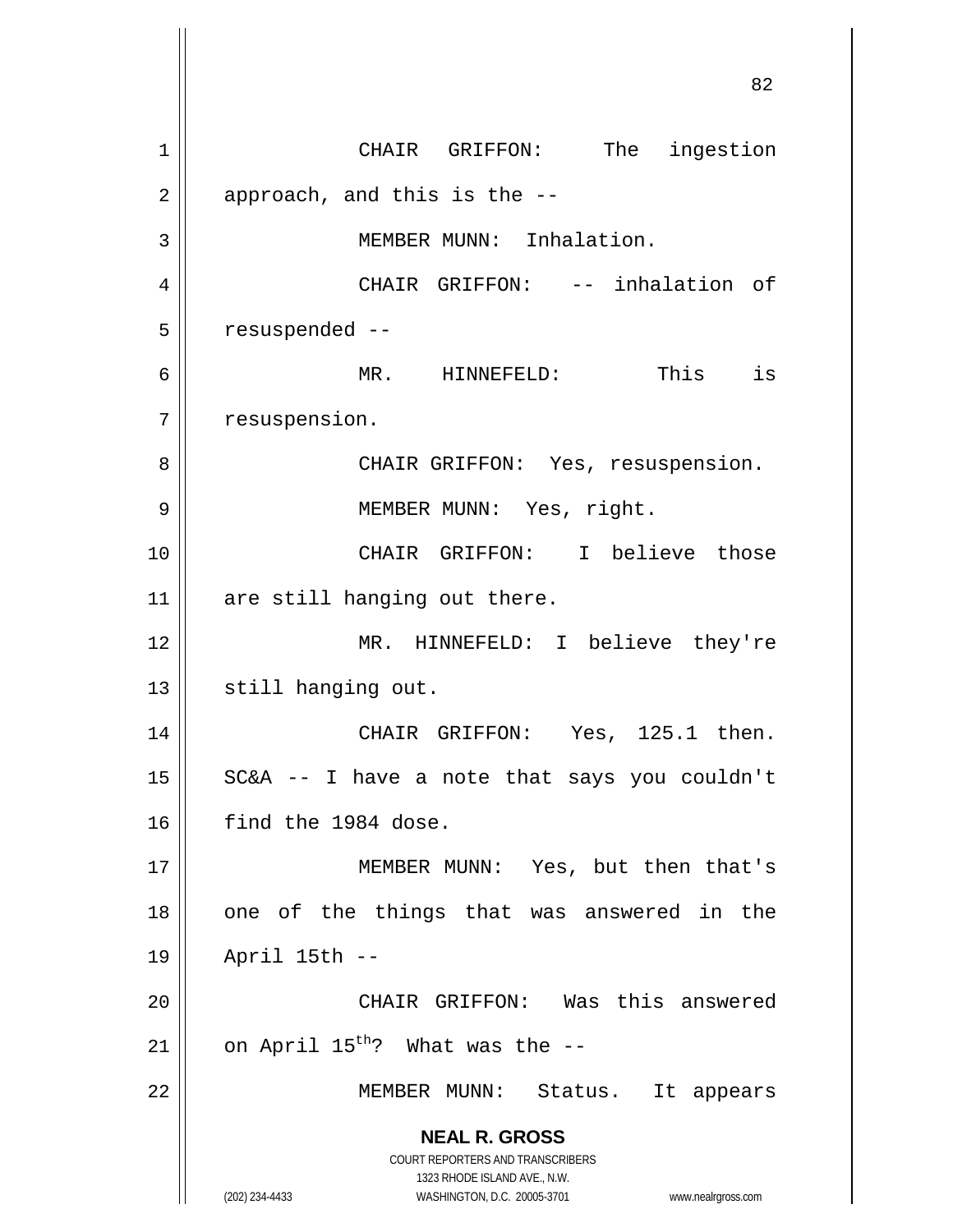**NEAL R. GROSS** COURT REPORTERS AND TRANSCRIBERS 1323 RHODE ISLAND AVE., N.W. (202) 234-4433 WASHINGTON, D.C. 20005-3701 www.nealrgross.com  $1$  that the QC file failed to enter annual dose 2 || for 1984. This was entered manually on the 3 input sheet. All suggested doses for this 4 claim from all comments neutron for 1961: 303 5 millirem, 1962: 1,446 millirem, and 1974: 40 6 millirem. Full-time dose for 1982: 30 7 millirem, 1952: 60 millirem, and 1984: 30 8 millirem, and the missed cesium-137 dose, 30 9 || millirem were added, which increased the dose 10 from 23.780 rem to 25.982 rem and PoC from 11 34.82 percent to 35.39 percent. The 12 || supporting files are attached. 13 CHAIR GRIFFON: Okay. So on 4/15, 14 NIOSH provided that response, right? 15 || MEMBER MUNN: That is correct. 16 CHAIR GRIFFON: And I will get  $17$  | that later. 18 || But then did SC&A look at that? 19 MR. FARVER: Yes. I don't know 20 what the original finding was. 21 | CHAIR GRIFFON: Yes. 22 MR. FARVER: I guess one of the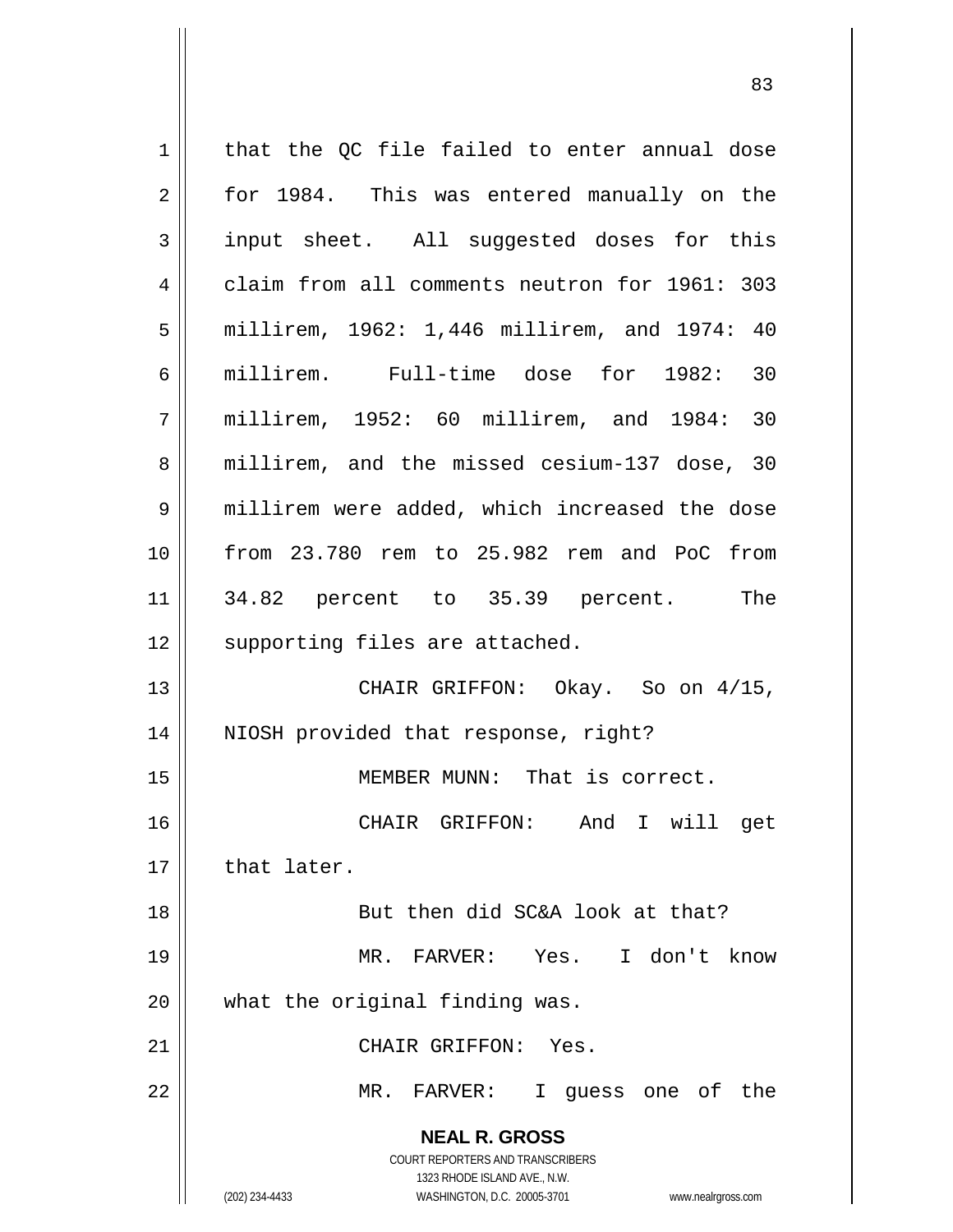**NEAL R. GROSS** COURT REPORTERS AND TRANSCRIBERS 1323 RHODE ISLAND AVE., N.W. (202) 234-4433 WASHINGTON, D.C. 20005-3701 www.nealrgross.com 1 | things I didn't understand about the response 2 was that I guess a 1984 dose really wasn't 3 | included? 4 || MR. HINNEFELD: That is correct. 5 MR. FARVER: Okay. So you were  $6 \parallel$  correct on the facts --7 MR. HINNEFELD: Correct on the  $8 \parallel$  facts of the findings, correct. 9 CHAIR GRIFFON: So you guys have 10 | changed the PoC slightly? 11 MR. HINNEFELD: Yes, plus several 12 || other things. There were other comments. You 13 || know what I'm saying? Incorporating the doses  $14$  | associated with all these comments, this is --15 MR. FARVER: Yes. 16 MEMBER MUNN: It doesn't change it 17 | even 1 percent. 18 CHAIR GRIFFON: It is minimal. 19 MR. FARVER: This is one of these  $20$  || small QC things. The dose just wasn't in the 21 files. 22 MEMBER MUNN: You missed 25.4,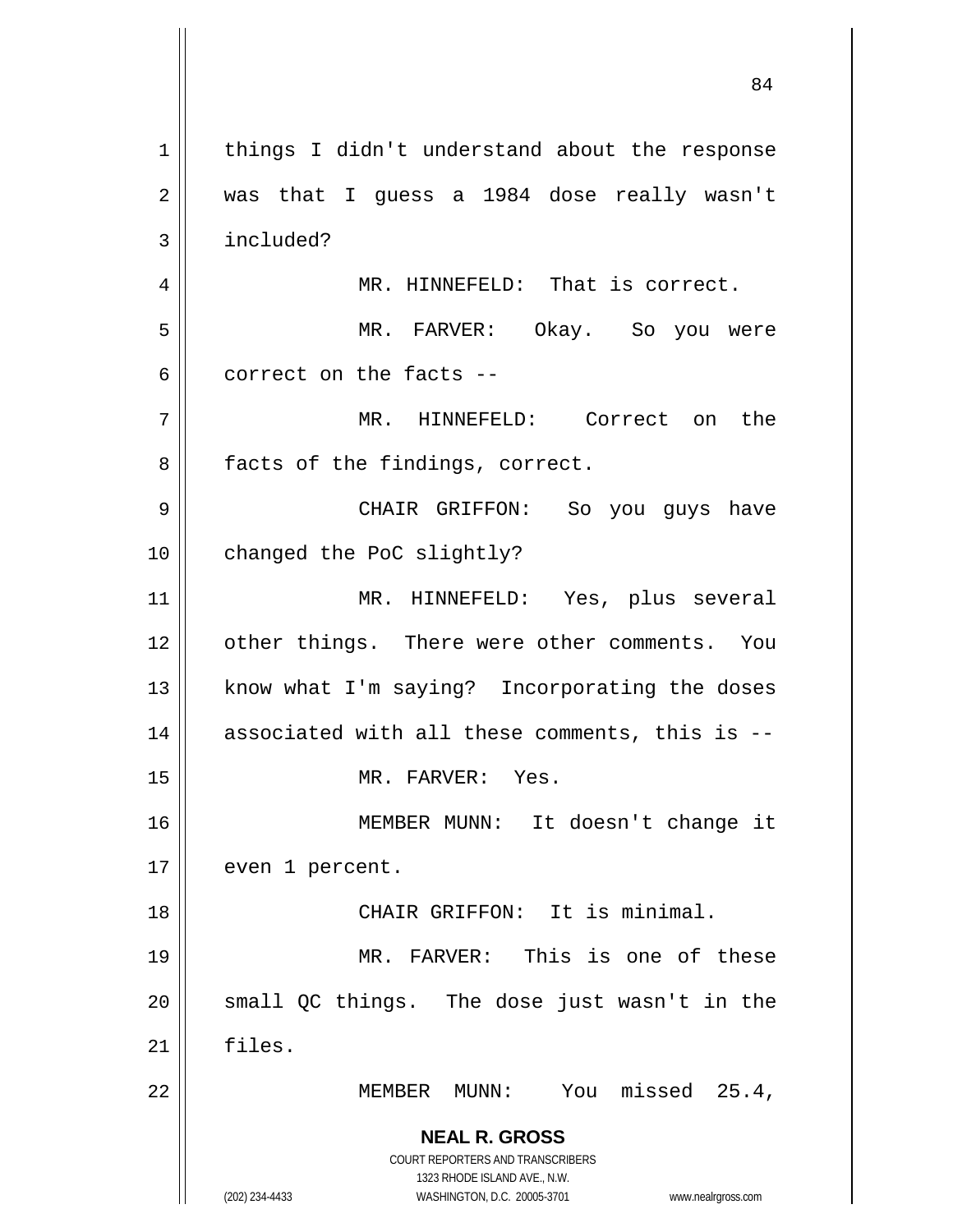$1 \parallel$  response --

**NEAL R. GROSS** COURT REPORTERS AND TRANSCRIBERS 1323 RHODE ISLAND AVE., N.W. (202) 234-4433 WASHINGTON, D.C. 20005-3701 www.nealrgross.com 2 | CHAIR GRIFFON: Wait a second.  $3 \parallel$  Let me just make a note that SC&A agrees with  $4 \parallel$  this response, just to close it out. Okay. 5 || MR. FARVER: Sure. 6 CHAIR GRIFFON: So that is closed. 7 | T'm sorry, Wanda, go ahead. 8 || MEMBER MUNN: Oh, no, that's quite  $9 \parallel$  all right. 10 || T was just saying, then, if you 11 don't have the April 15 information, you don't 12 || have what we got on 125.4, which is here. 13 CHAIR GRIFFON: Okay, and I'm 14 going to get these. But I will get Stu to  $15$  | email this to me. 16 || MEMBER MUNN: Okay. 17 CHAIR GRIFFON: That will be  $18$  || easier than trying to copy all that. 19 MEMBER MUNN: Since mine is read- $20$  |  $\omega$  only  $-$ 21 CHAIR GRIFFON: We didn't go over  $22 \parallel$  it. So, 4/15, NIOSH provided an additional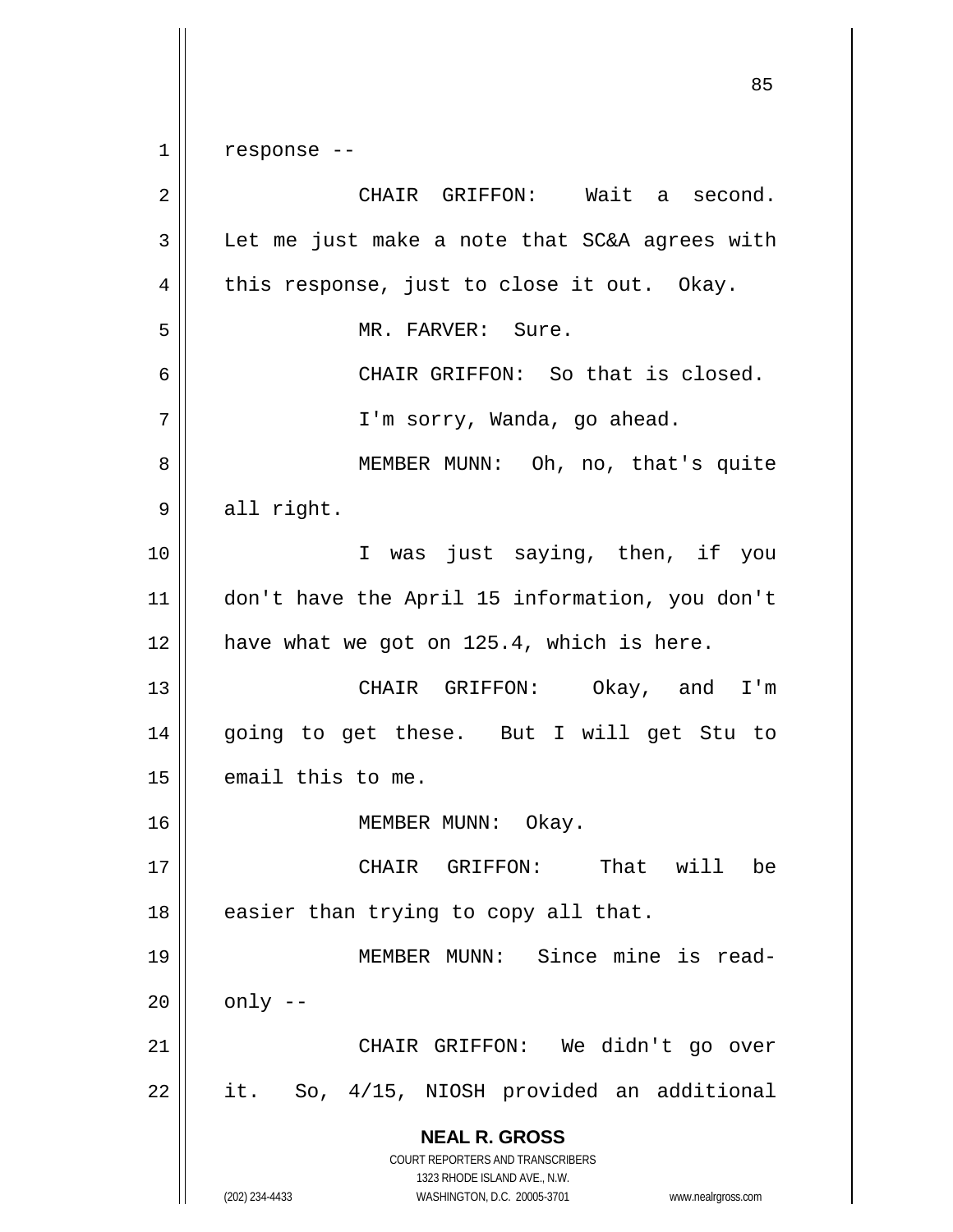1 || response.

**NEAL R. GROSS** COURT REPORTERS AND TRANSCRIBERS 2 || MEMBER MUNN: Yes. 3 CHAIR GRIFFON: And do you have  $4 \parallel$  any reaction to that? 5 MR. FARVER: Yes. We still 6 contend that it has to do with cesium whole- $7 \parallel$  body counts, and there is a table of predicted 8 fallout values. If the cesium body count  $9 \parallel$  exceeds those values, it should be assessed as 10 an occupational exposure. That is the gist of 11 | the process. 12 There is a whole-body count, and 13 you exceeded the fallout values, and it was 14 not assessed. So, really, they didn't follow  $15$  | their own guidance. 16 The NIOSH response says the doses 17 were a little less than a millirem, and these 18 || NCRP levels were not evaluated originally. 19 CHAIR GRIFFON: But does NIOSH 20 || agree that they should have procedurally done  $21$  | this, but it is a minimal effect, but, 22 || procedurally, they should have probably

1323 RHODE ISLAND AVE., N.W.

(202) 234-4433 WASHINGTON, D.C. 20005-3701 www.nealrgross.com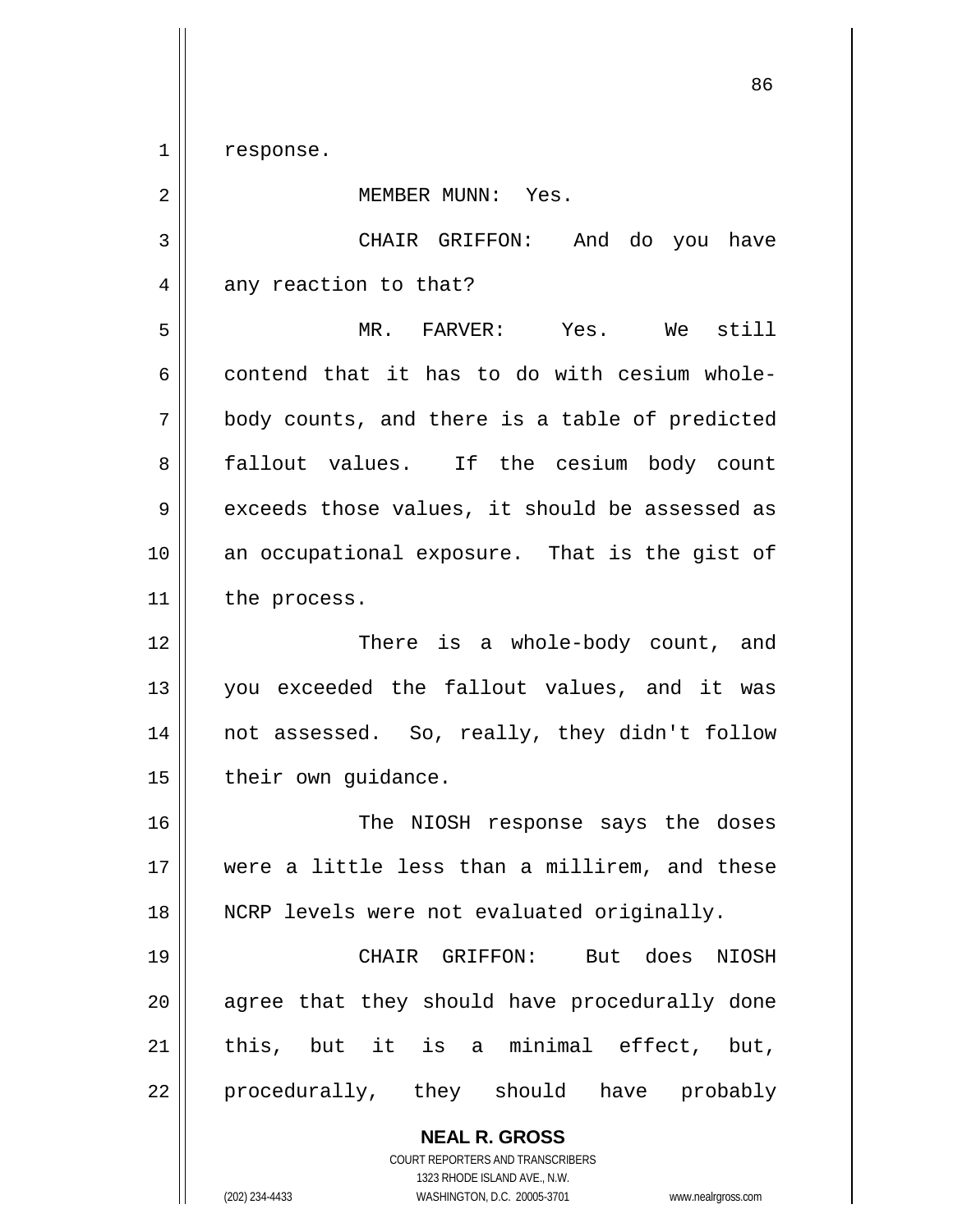$1 \parallel$  assessed this dose or no?

| $\overline{2}$ | I think,<br>MR. HINNEFELD:                                                                                                                                      |
|----------------|-----------------------------------------------------------------------------------------------------------------------------------------------------------------|
| $\mathfrak{Z}$ | procedurally, it should have been assessed                                                                                                                      |
| $\overline{4}$ | although, in a sense, the procedure says that                                                                                                                   |
| 5              | if it is above the fallout level, you should                                                                                                                    |
| 6              | evaluate it. But this is a fairly complicated                                                                                                                   |
| 7              | response. I'm trying to sort it out here.                                                                                                                       |
| 8              | It seems to say that when we did                                                                                                                                |
| 9              | that, you know, after that fact, now we have                                                                                                                    |
| 10             | gone and assessed it, and the dose is less                                                                                                                      |
| 11             | than 1 millirem, which we normally don't --                                                                                                                     |
| 12             | CHAIR GRIFFON: Which means you                                                                                                                                  |
| 13             | wouldn't assign --                                                                                                                                              |
| 14             | MR. HINNEFELD: We wouldn't put it                                                                                                                               |
| 15             | in the dose reconstruction anyway.                                                                                                                              |
| 16             | CHAIR GRIFFON:<br>Right. But you                                                                                                                                |
| 17             | hadn't evaluated --                                                                                                                                             |
| 18             | MR. HINNEFELD: But, again, the                                                                                                                                  |
| 19             | response that was on this day, you added the                                                                                                                    |
| 20             | dose from that, and we did that in 125.1. I                                                                                                                     |
| 21             | would have to find out whether that means                                                                                                                       |
| 22             | it says, if you do that, it would be 30                                                                                                                         |
|                | <b>NEAL R. GROSS</b><br>COURT REPORTERS AND TRANSCRIBERS<br>1323 RHODE ISLAND AVE., N.W.<br>(202) 234-4433<br>WASHINGTON, D.C. 20005-3701<br>www.nealrgross.com |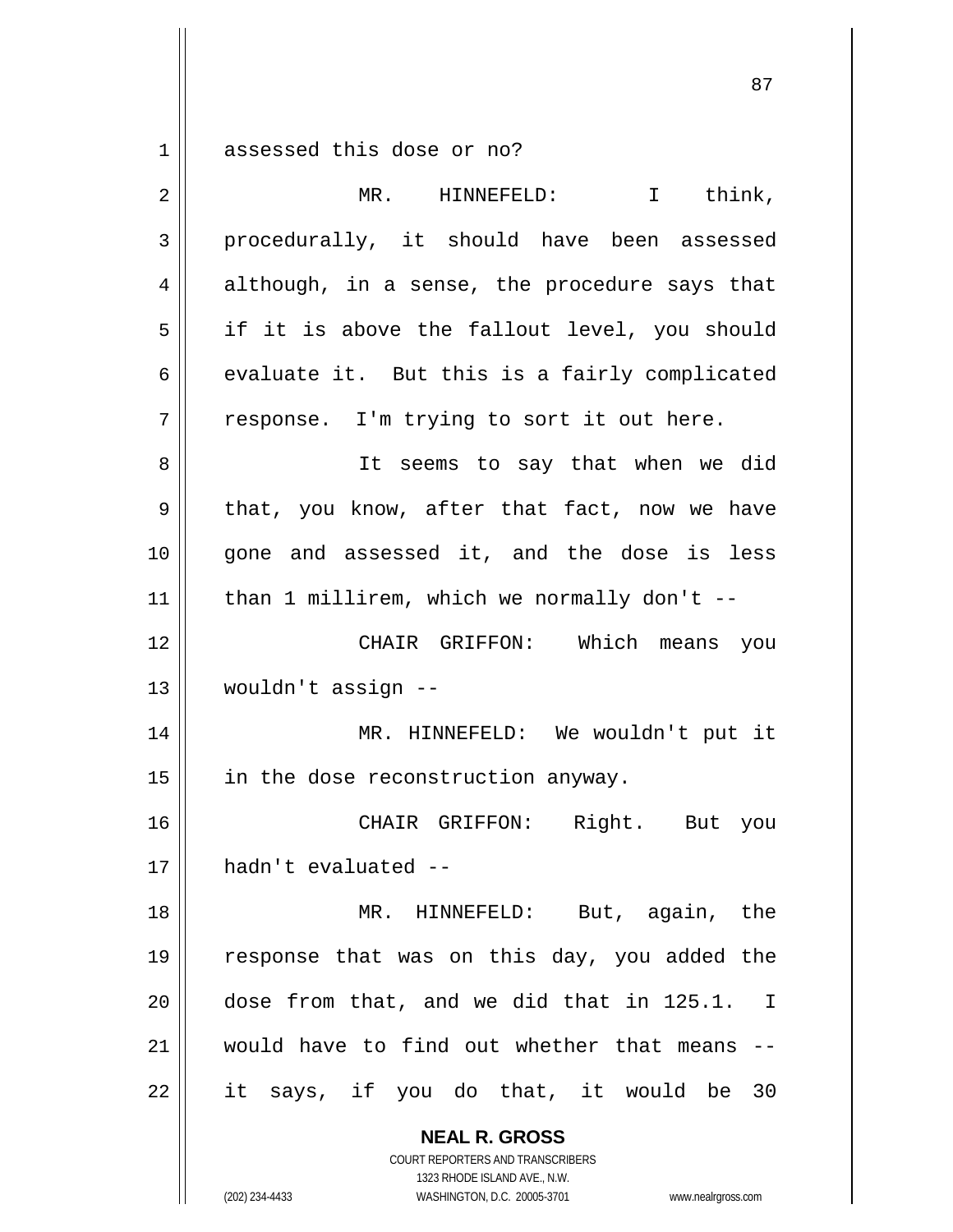1 millirems.

| 2      | So unless they are considering it,                                                                                                                                     |
|--------|------------------------------------------------------------------------------------------------------------------------------------------------------------------------|
| 3      | the entire result could be not considering any                                                                                                                         |
| 4      | background.                                                                                                                                                            |
| 5      | CHAIR GRIFFON: Right.                                                                                                                                                  |
| 6      | MR. HINNEFELD: You assess the                                                                                                                                          |
| 7      | entire amount, considering none of it fallout,                                                                                                                         |
| 8      | but all occupational exposure. It would then                                                                                                                           |
| 9      | be a 30 millirem.                                                                                                                                                      |
| 10     | Thirty millirem,<br>CHAIR GRIFFON:                                                                                                                                     |
| 11     | right.                                                                                                                                                                 |
| 12     | MR. HINNEFELD:<br>That is part of                                                                                                                                      |
| 13     | the numbers, that was one of the numbers they                                                                                                                          |
| 14     | included in the response to 125.1, and it had                                                                                                                          |
| 15     | that whole string of doses that were added.                                                                                                                            |
| 16     | CHAIR GRIFFON: Yes.                                                                                                                                                    |
| $17\,$ | MR. HINNEFELD: It was 30 millirem                                                                                                                                      |
| 18     | of cesium intake.                                                                                                                                                      |
| 19     | CHAIR GRIFFON: Yes.                                                                                                                                                    |
| 20     | it doesn't<br>HINNEFELD:<br>MR.<br>So                                                                                                                                  |
| 21     | affect the outcome of the claim. Even if you                                                                                                                           |
| 22     | assessed it as if there were no fallout, this                                                                                                                          |
|        | <b>NEAL R. GROSS</b><br><b>COURT REPORTERS AND TRANSCRIBERS</b><br>1323 RHODE ISLAND AVE., N.W.<br>(202) 234-4433<br>WASHINGTON, D.C. 20005-3701<br>www.nealrgross.com |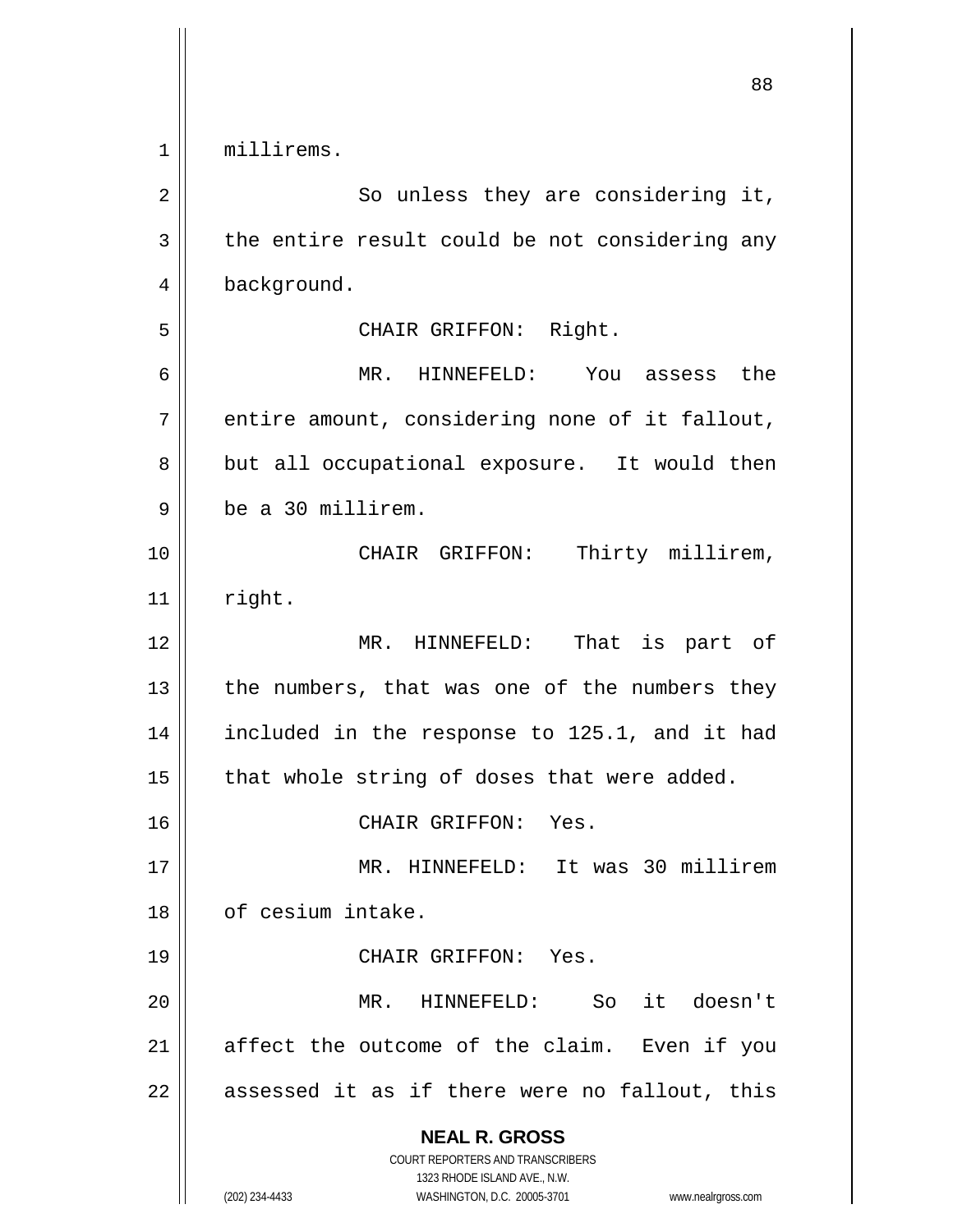**NEAL R. GROSS** COURT REPORTERS AND TRANSCRIBERS 1323 RHODE ISLAND AVE., N.W. 89 1 | would be the impact. 2 CHAIR GRIFFON: Yes. 3 MR. HINNEFELD: I think that is 4 || what the response says. 5 CHAIR GRIFFON: But I think we are  $6 \parallel$  all in agreement that it is a pretty low dose 7 being assigned. 8 MR. HINNEFELD: Yes. 9 CHAIR GRIFFON: It sounds like 10 || procedurally you should have done it. But you 11 couldn't know ahead of time that it was less 12 than one millirem without at least assessing  $13 \parallel$  it. 14 MR. HINNEFELD: Without doing the 15 | assessment. 16 || CHAIR GRIFFON: Right. Right. 17 || MR. FARVER: And going back to the 18 || original dose reconstruction report, it says 19 the EE had three whole-body counts in June 20 until the termination of employment. There 21 were no positive cesium-137, sodium-24, or  $22$  |  $\sigma$  zinc-65 bioassays during that period, which is

(202) 234-4433 WASHINGTON, D.C. 20005-3701 www.nealrgross.com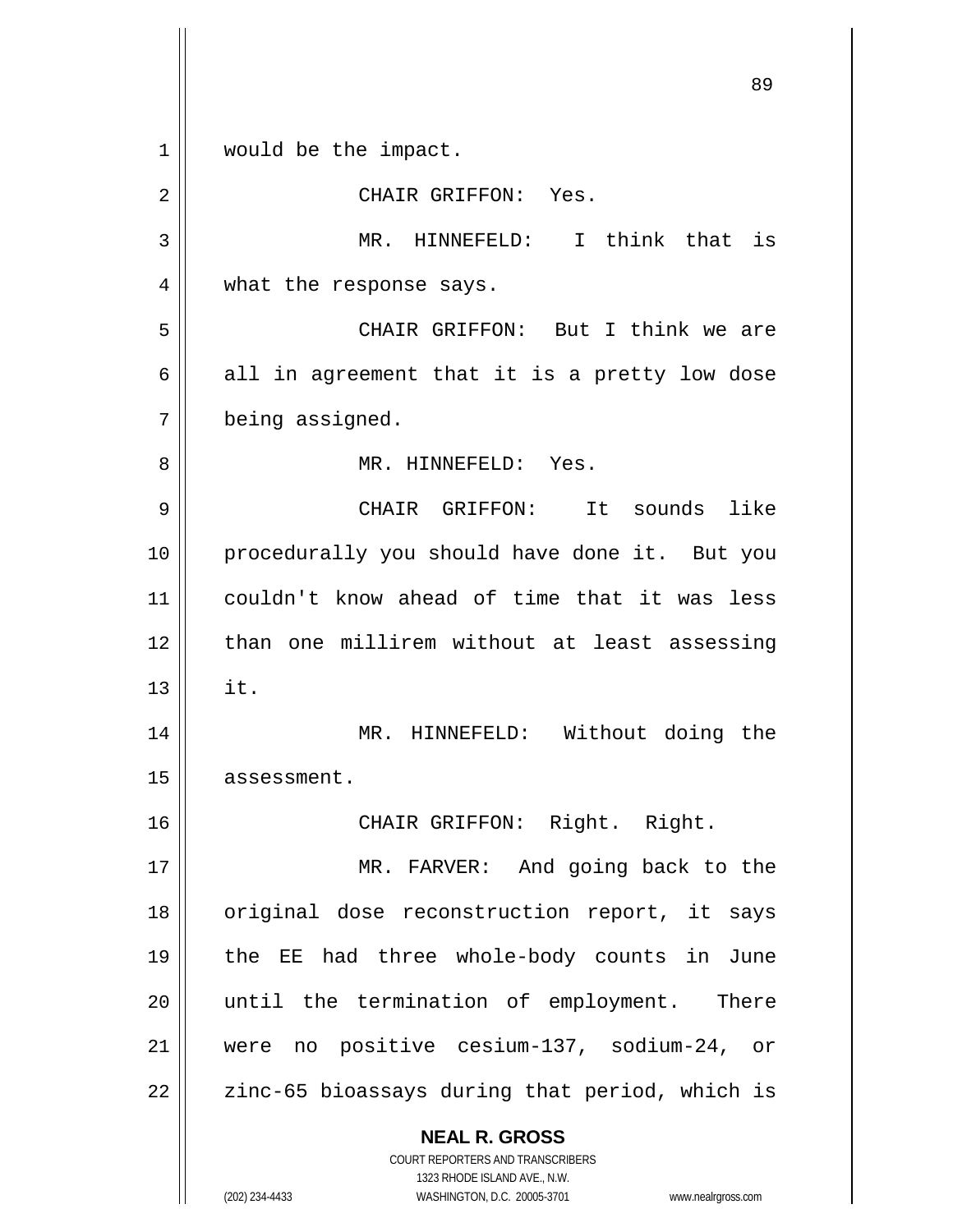**NEAL R. GROSS** COURT REPORTERS AND TRANSCRIBERS 1323 RHODE ISLAND AVE., N.W. (202) 234-4433 WASHINGTON, D.C. 20005-3701 www.nealrgross.com  $1 \parallel$  an incorrect statement because there was 8.4 2 nanocuries of cesium, which exceeded the 3 fallout level. Then later on there was a  $4 \parallel$  zinc-65 which exceeded the MDA and should have 5 been considered as a chronic ingestion in 6 drinking water. I'm assuming this is at 7 || Hanford, the Hanford site. 8 So, really, there were two that 9 || should have been considered. Actually three. 10 The other cesium also exceeded the fallout  $11 \parallel$  dose. 12 CHAIR GRIFFON: I guess I am  $13$  || trying to simplify all this. I think it is a 14 procedural -- I mean I think there is, making 15  $\parallel$  a decision, they should have done it, but --16 MR. FARVER: But, number one, the 17 || DR report says that there were no positives. 18 || CHAIR GRIFFON: Right. 19 MEMBER MUNN: That is incorrect. 20 || MR. FARVER: That is incorrect. 21 CHAIR GRIFFON: Okay, yes. 22 MEMBER MUNN: That's the biggie.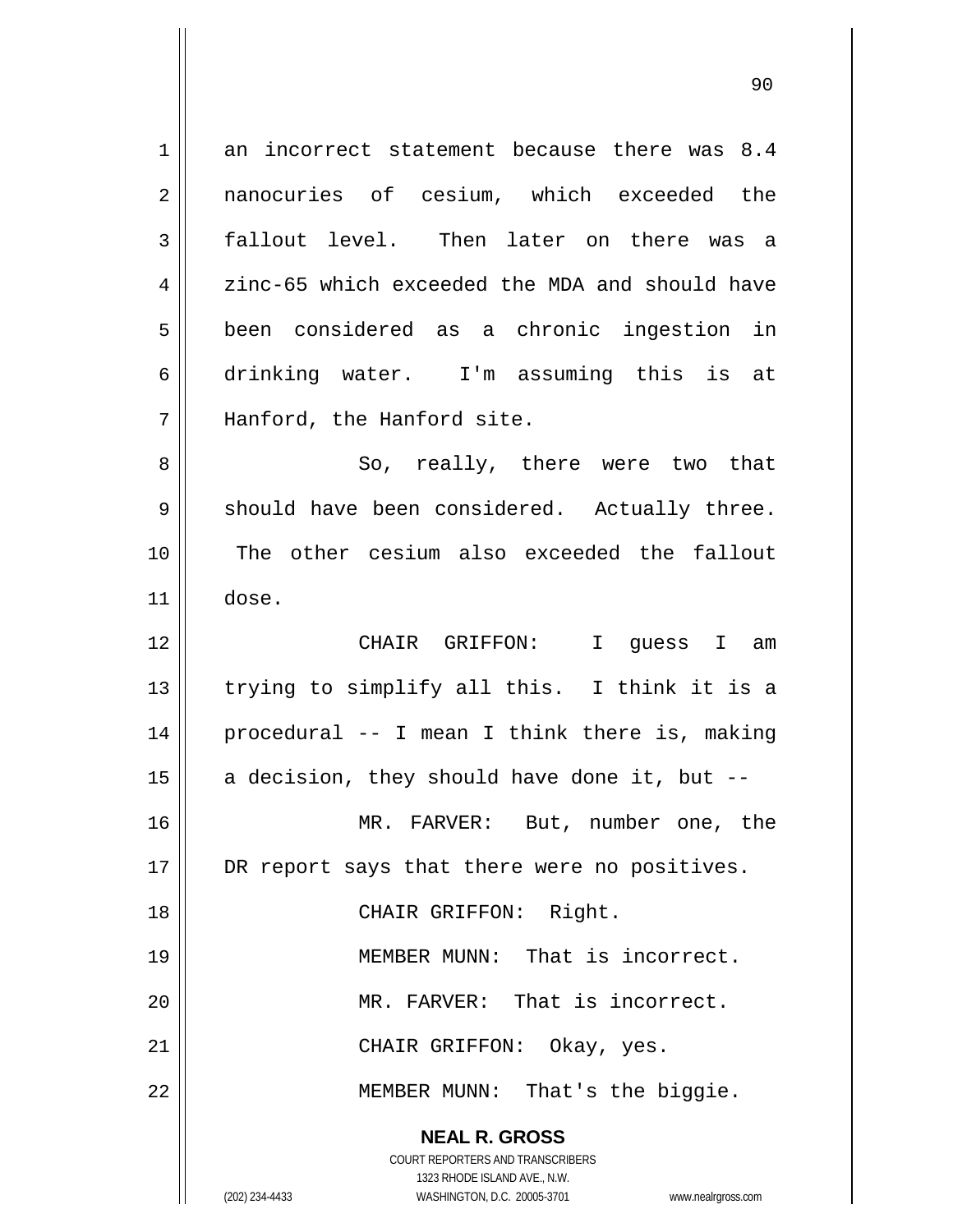| $\mathbf 1$ | MR. FARVER: Yes.                               |
|-------------|------------------------------------------------|
| 2           | CHAIR GRIFFON: Yes, that's true.               |
| 3           | Right. So there is more than just the one      |
| 4           | thing, yes.                                    |
| 5           | I'm just trying to think of how to             |
| 6           | -- I would like to close this out because I    |
| 7           | really don't want NIOSH to go back and try to  |
| 8           | reevaluate the dose. I don't think the dose    |
| 9           | is the issue. I think it is the other things   |
| 10          | that have been done.                           |
| 11          | MR. FARVER: I will say it again.               |
| 12          | This is QA concerns. When you were reviewing   |
| 13          | it, you should have looked at that and said,   |
| 14          | all of these exceed the fallout levels. We     |
| 15          | should do something.                           |
| 16          | CHAIR GRIFFON: So, I mean, that                |
| 17          | is my point. If NIOSH agrees that, based on    |
| 18          | the procedure, they should have assessed this  |
| 19          | dose and that there's a misstatement in the DR |
| 20          | report, then I think SC&A would be in          |
| 21          | agreement that we could close this. But I am   |
| 22          | not sure Stu is --                             |
|             | <b>NEAL R. GROSS</b>                           |

COURT REPORTERS AND TRANSCRIBERS 1323 RHODE ISLAND AVE., N.W.

 $\mathsf{II}$ 

(202) 234-4433 WASHINGTON, D.C. 20005-3701 www.nealrgross.com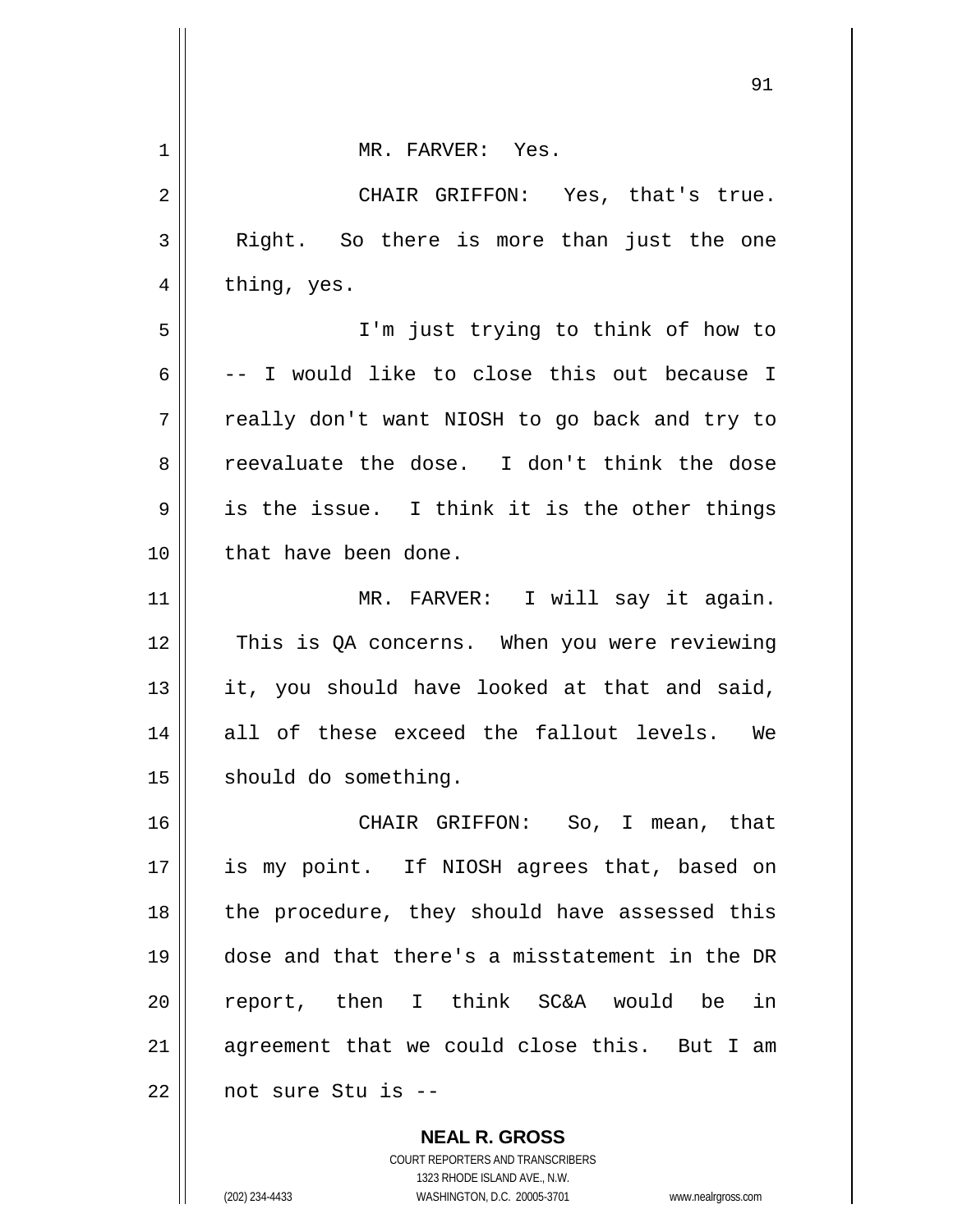**NEAL R. GROSS** COURT REPORTERS AND TRANSCRIBERS 1323 RHODE ISLAND AVE., N.W. (202) 234-4433 WASHINGTON, D.C. 20005-3701 www.nealrgross.com 1 MR. HINNEFELD: Well, I believe  $2 \parallel$  that is the case. 3 CHAIR GRIFFON: I don't want to  $4 \parallel$  put words -- you know, if you want time to --5 MR. HINNEFELD: I don't see the  $6 \parallel$  zinc actually included as one of the doses in  $7 || 125.1$ , but our response does say that if you 8 assess these things less than two millirem  $9 \parallel$  before 1961, and then one millirem later --10 MR. FARVER: I think the point was  $11$  | that it says they were all less than  $-$ - there 12 were no positive bioassays. That is not 13 || really a true statement. 14 || MEMBER MUNN: From the outset,  $15$  | before we even set this entire program up, one  $16$  of our primary concerns was QA. That is one  $17$  | of the things we expect SC&A to find for us, 18 is any QA issue and whether it is common or 19 not. 20 || That particular type of problem 21 has not come up in my memory quite that way. 22 MR. FARVER: It has come up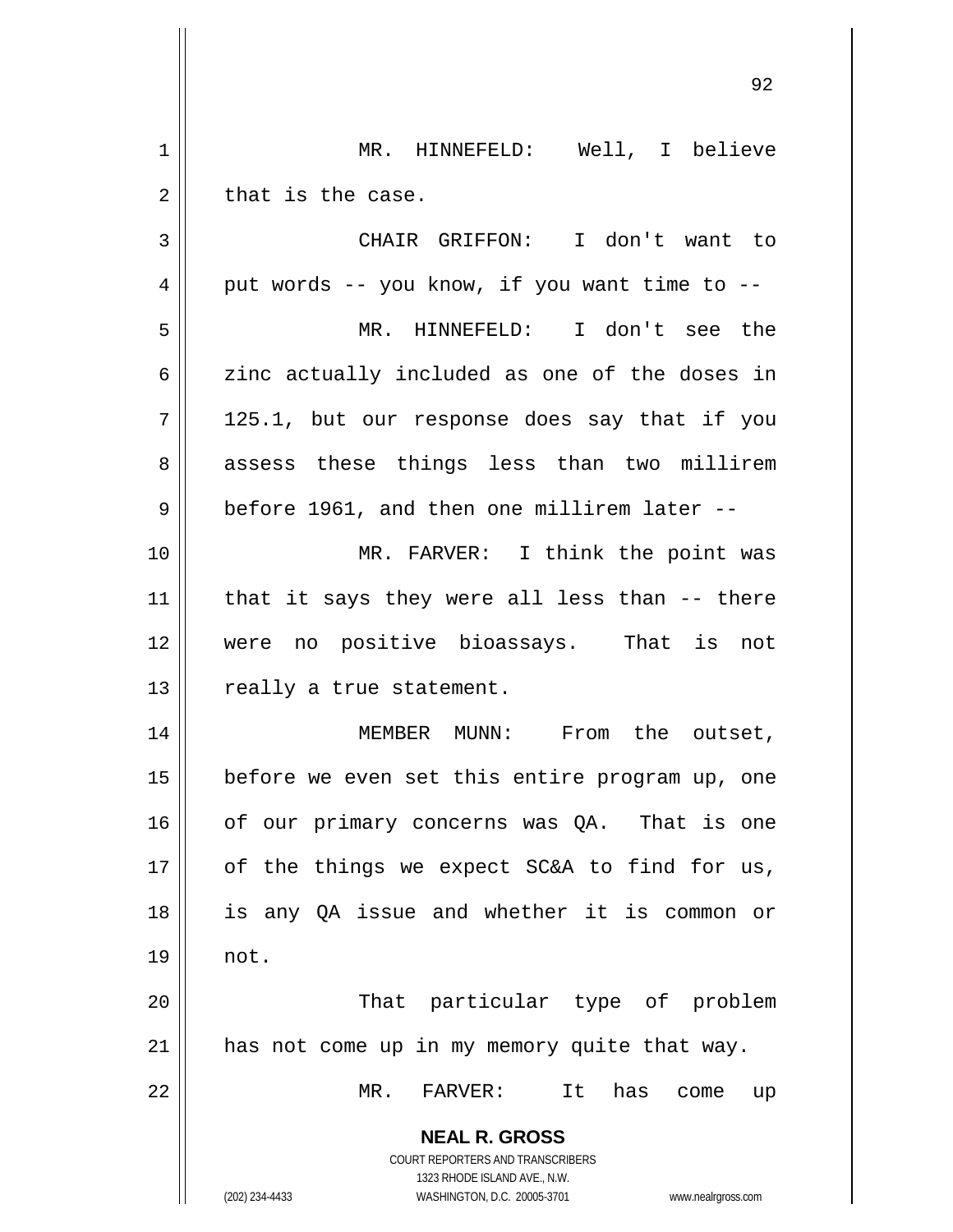1 | occasionally where the fallout value has been  $2 \parallel$  exceeded and not assessed.

3 MEMBER MUNN: Yes, but it's very  $4 \parallel$  rare that we have a -- I don't recall having  $5 \parallel$  encountered a statement like the one you just  $6 \parallel$  gave from the DR report.

7 MR. FARVER: Oh, where there were 8 || no positive bioassays.

9 MEMBER MUNN: No positive 10 bioassays when we did, in fact, have positive 11 | bioassays. That is an unusual finding.

12 MR. FARVER: I believe that is 13 unusual. It may have come up once before -- 14 CHAIR GRIFFON: Yes.

15 MR. FARVER: -- but I think that 16 is not usual.

17 || **MEMBER MUNN:** And, of course, that was our point in having people look at it, is to determine whether the findings were indicative of a trend or whether they were 21 || outliers. This appears to be an outlier, but | it is there.

> **NEAL R. GROSS** COURT REPORTERS AND TRANSCRIBERS

> > 1323 RHODE ISLAND AVE., N.W.

(202) 234-4433 WASHINGTON, D.C. 20005-3701 www.nealrgross.com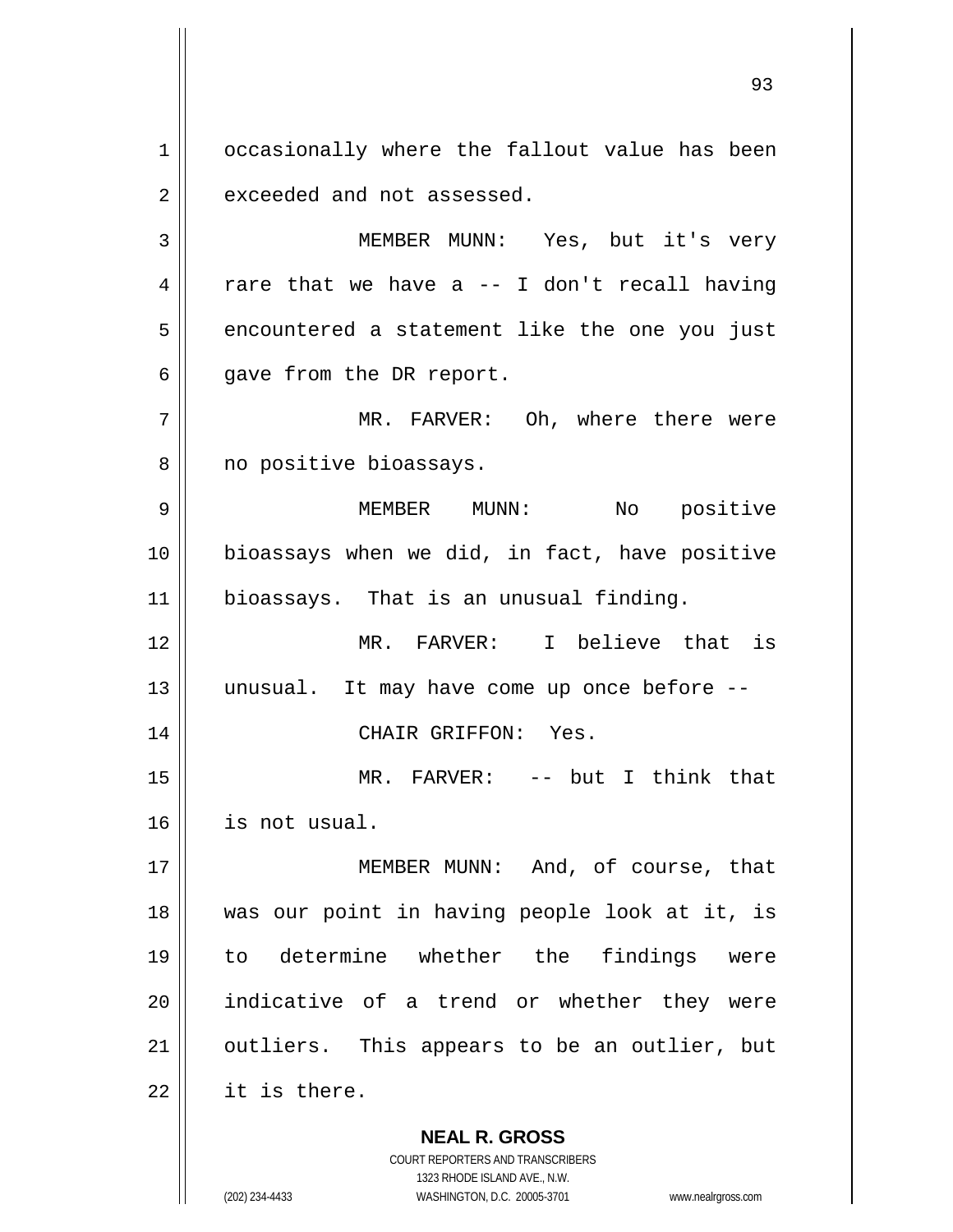**NEAL R. GROSS** COURT REPORTERS AND TRANSCRIBERS 1323 RHODE ISLAND AVE., N.W. 1 || MR. FARVER: Stu, is this 2 || something you would expect to catch on your 3 | reviews? 4 CHAIR GRIFFON: Stu, if you are  $5 \parallel$  ready to say -- I don't want to -- you know, 6 if you want to check back with this person  $7 \parallel$  that wrote the original response, or are you 8 comfortable saying that according to the 9 procedure, NIOSH should have evaluated this 10 || and there was a misstatement in the DR report, 11 but that the overall dose would have been 12 minimal? 13 MR. HINNEFELD: I think that's 14 pretty clear. I can interpret this pretty 15 well. I mean it is pretty clear that this  $16$  shouldn't have had this statement in there. 17 CHAIR GRIFFON: Yes. No, I mean I 18 just wanted to make sure that you are okay 19 with that. 20 MR. HINNEFELD: Yes. 21 CHAIR GRIFFON: Then we would  $22 \parallel$  close that thing.

(202) 234-4433 WASHINGTON, D.C. 20005-3701 www.nealrgross.com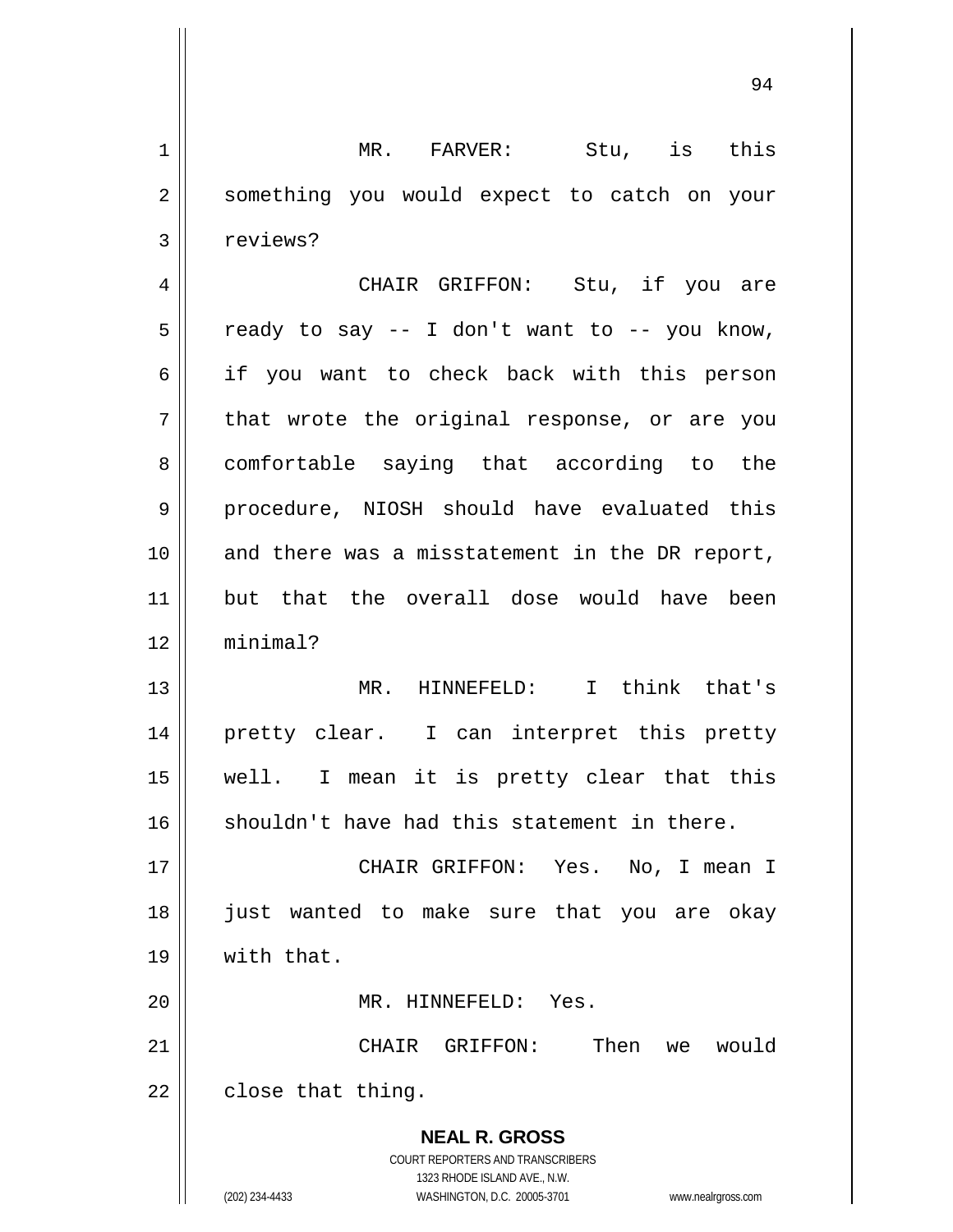**NEAL R. GROSS** COURT REPORTERS AND TRANSCRIBERS 1323 RHODE ISLAND AVE., N.W. (202) 234-4433 WASHINGTON, D.C. 20005-3701 www.nealrgross.com 1 || MR. HINNEFELD: For this 2 || particular finding, there's no additional  $3 \parallel$  thing to do, but there's the remaining issue  $4 \parallel$  of that, the language of the DR. 5 CHAIR GRIFFON: Right. 6 MR. HINNEFELD: It could be a case  $7 \parallel$  -- I mean we have seen other cases where the  $8 \parallel$  language in the DR, not this exact passage but 9 || language in the DR doesn't really match what 10 was done. The numbers are right, but the 11 || language in the DR doesn't match the numbers, 12 || which gets to an aspect of the quality of dose 13 || reconstruction. I mean it is right, but it 14 didn't say it right. 15 MR. FARVER: Is this segment of  $16$  | the DR, is this boilerplate? In other words, 17 do you select something and it puts this in? 18 MR. HINNEFELD: It could. See, I 19 don't know. 20 MR. FARVER: I know there's 21 | different templates out there --22 CHAIR GRIFFON: Yes, several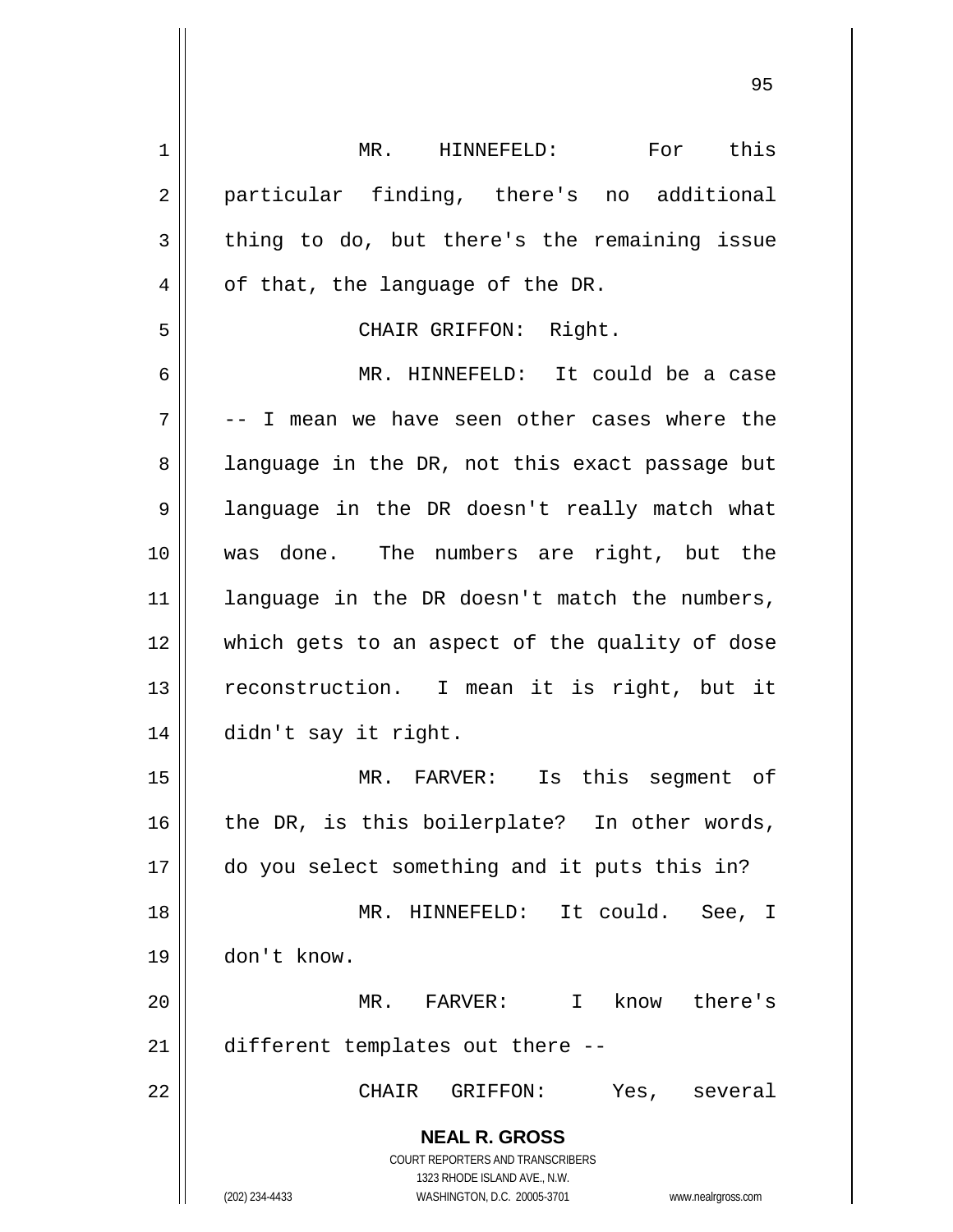**NEAL R. GROSS** COURT REPORTERS AND TRANSCRIBERS 1323 RHODE ISLAND AVE., N.W. (202) 234-4433 WASHINGTON, D.C. 20005-3701 www.nealrgross.com 1 | templates out there. 2 || MR. FARVER: -- depending on what  $3 \parallel$  the case is. 4 | MR. HINNEFELD: Yes. 5 MR. FARVER: And I don't know if  $6 \parallel$  they may have selected the wrong template. 7 MR. HINNEFELD: Yes. It would 8 || seem at some point, though, you shouldn't be  $9 \parallel$  saying there are no positive counts if there 10 || were, even if the doses were trivial. 11 | MEMBER MUNN: True. 12 MR. HINNEFELD: I mean I think  $13$   $\parallel$  that is clear. 14 CHAIR GRIFFON: So I worded it  $15$  | that way. 16 MR. HINNEFELD: Yes. 17 CHAIR GRIFFON: If that is the  $18$  | case, then I think we are in agreement here, 19 || so we can close this. SC&A agrees with that? 20 MR. FARVER: Yes. 21 || CHAIR GRIFFON: Okay. All right,  $22$  | so I have it closed out then.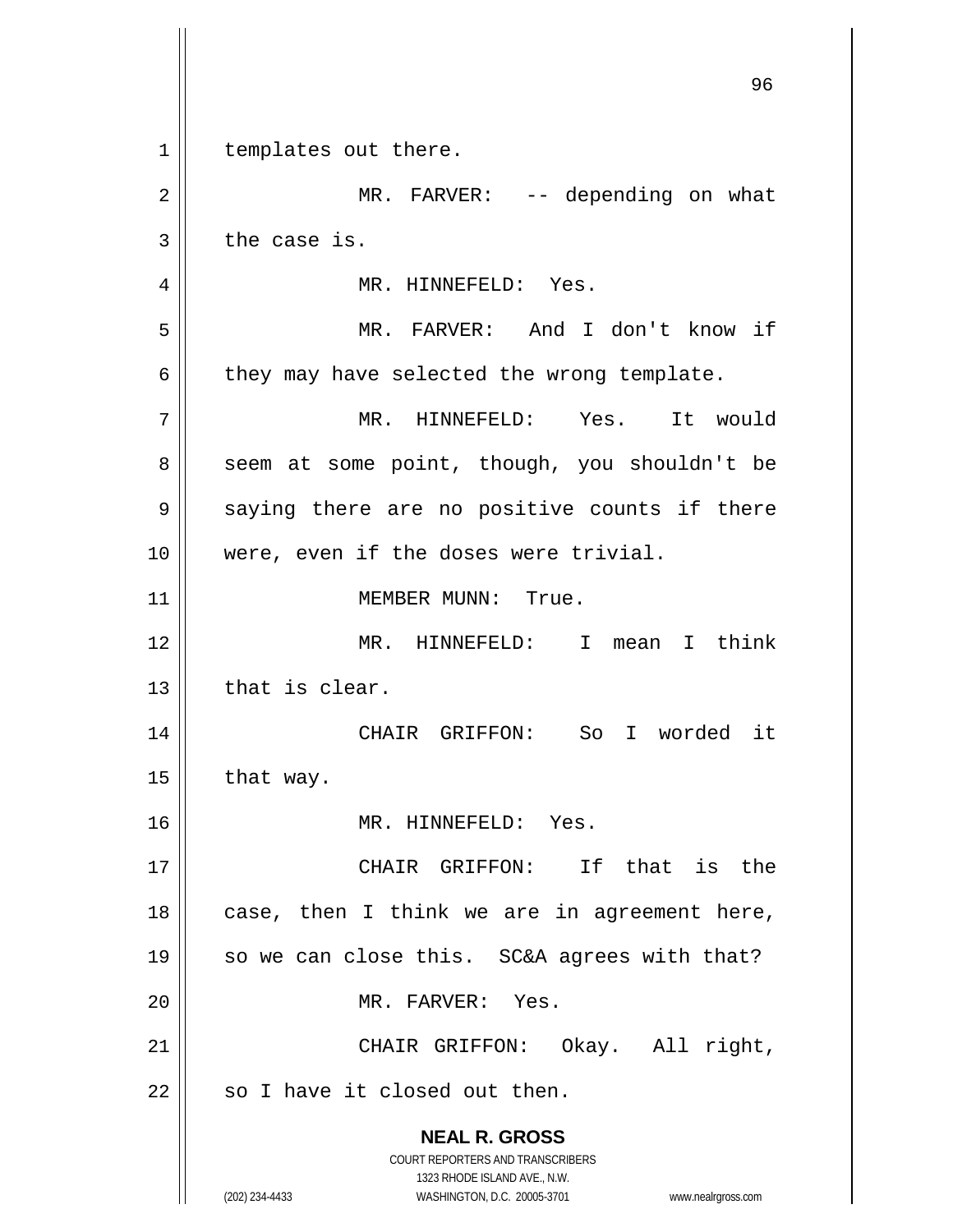**NEAL R. GROSS** COURT REPORTERS AND TRANSCRIBERS 1323 RHODE ISLAND AVE., N.W.  $1 \parallel$  The next one I have -- now, again,  $2 \parallel$  this doesn't have the April stuff in it  $3 \parallel$  probably, but 125.9. 4 || MR. FARVER: Well, there is 125.6. 5 This has to do with some dates that are 6 listed in the TBD. 7 CHAIR GRIFFON: Oh, okay, I have 8 | SC&A agrees based on current TBD. Remaining 9 question is documenting what approach was 10 used. 11 MR. FARVER: In other words, the 12 TBD doesn't really match what is in the DR, 13  $\parallel$  but this is where they will issue -- what are 14 || they called, DR notes? 15 || MR. HINNEFELD: Yes, or guides. 16 MR. FARVER: Guides or something 17 || like that. Apparently between revisions, one 18 || or two of these guides were put out, which 19 does have the correct dates in it. 20 This is where NIOSH provided that 21 document, and we reviewed it. It is in that 22 document.

(202) 234-4433 WASHINGTON, D.C. 20005-3701 www.nealrgross.com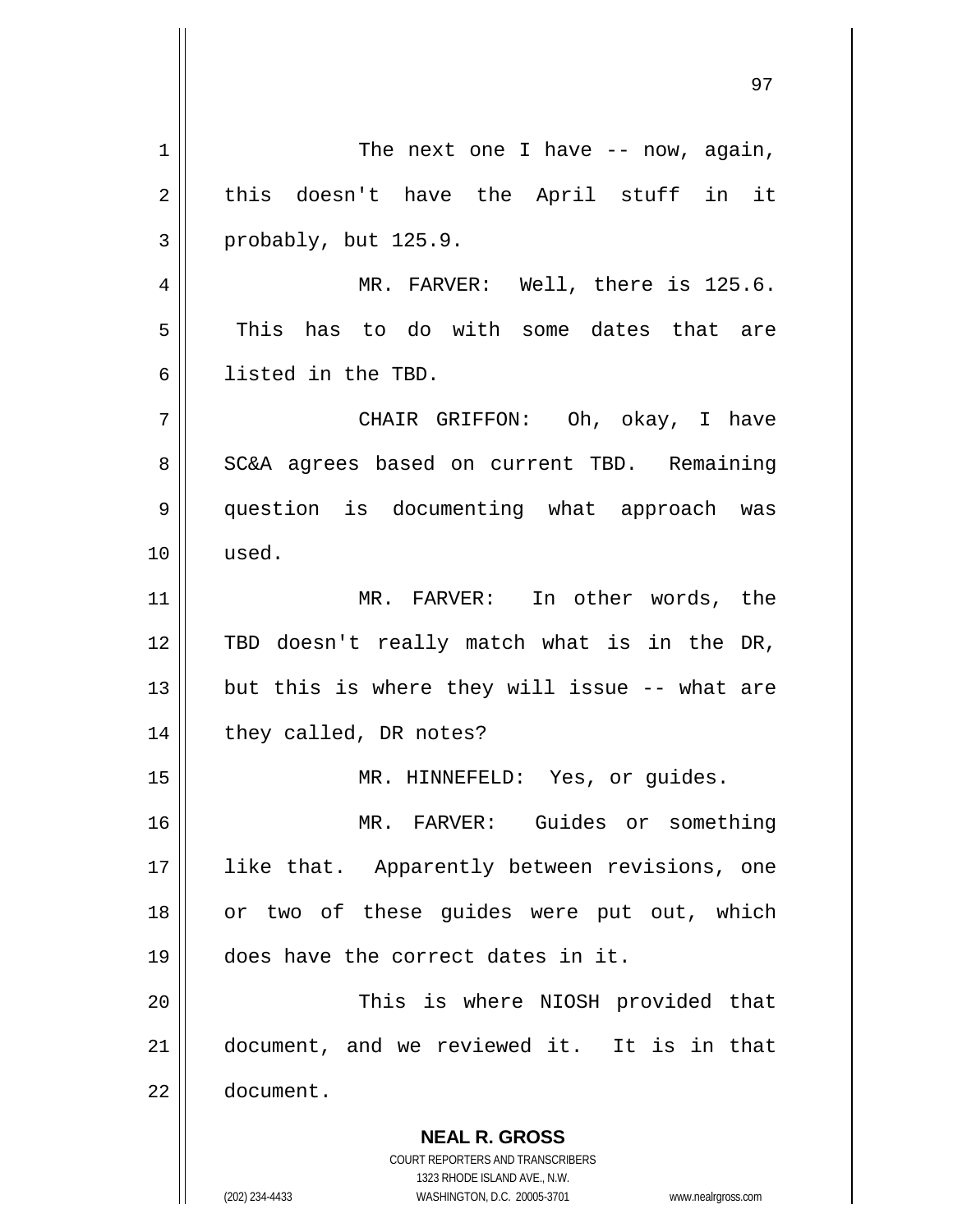**NEAL R. GROSS** COURT REPORTERS AND TRANSCRIBERS 1323 RHODE ISLAND AVE., N.W. (202) 234-4433 WASHINGTON, D.C. 20005-3701 www.nealrgross.com 1 || MR. HINNEFELD: Well, I think we 2 || have kind of addressed this by putting in  $3$  those applicable quides for the site, you 4 || know, those DR instructions. 5 What we are doing now, what we are  $6 \parallel$  supposed to be doing  $-$ 7 CHAIR GRIFFON: So in this case 8 || you went back and found --9 MR. HINNEFELD: We found it. We 10 went back and found it. 11 || CHAIR GRIFFON: Okay. 12 MR. HINNEFELD: But at this point 13 now, if there are instructions, DR 14 instructions, applicable to the site where the 15 dose reconstruction is from, they are putting  $16$  those in  $-$ 17 || MR. FARVER: Okay. 18 MR. HINNEFELD: -- into the file.  $19 \parallel$  That is what should be --20 CHAIR GRIFFON: So, for this, 21 || NIOSH provided the interim DR instructions,  $22$  | and SC&A agrees with it?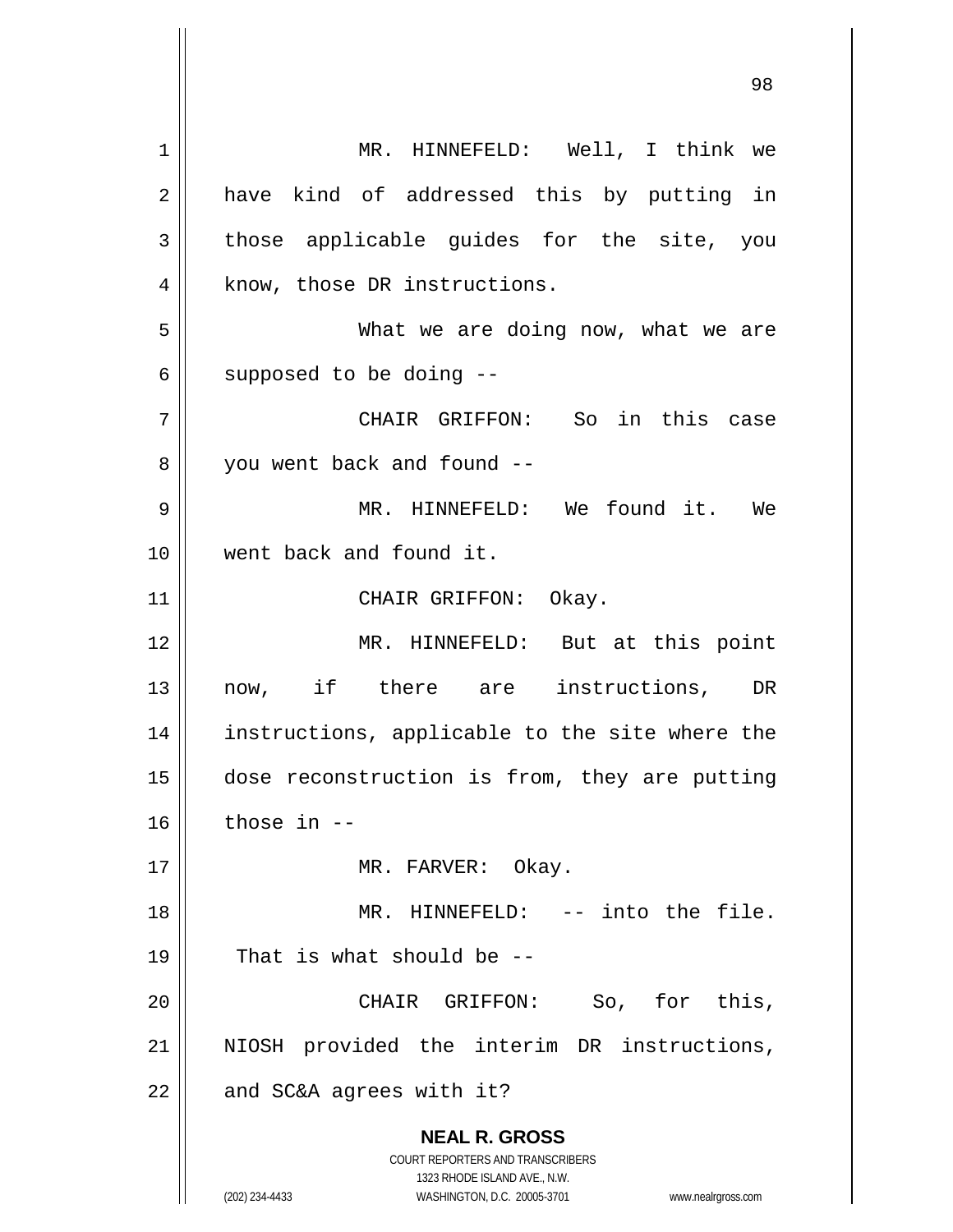**NEAL R. GROSS** COURT REPORTERS AND TRANSCRIBERS 1323 RHODE ISLAND AVE., N.W. (202) 234-4433 WASHINGTON, D.C. 20005-3701 www.nealrgross.com 99 1 || MR. FARVER: Yes. 2 CHAIR GRIFFON: Okay. 3 MEMBER MUNN: That was on the 4 | April 15th information, too. 5 CHAIR GRIFFON: Okay. Alright. I  $6 \parallel$  can't believe I missed the April 15th thing 7 somehow. 8 MEMBER MUNN: Yes. 9 CHAIR GRIFFON: It is somewhere on  $10$  | the computer, I'm sure. 11 || Okay, now 125.9, is that next? 12 || MEMBER MUNN: Yes, the next one is  $13$  || in the April 15th --14 CHAIR GRIFFON: Yes, in the 15 | response, okay. 16 MEMBER MUNN: Additional details 17 || on what to address here. 18 || CHAIR GRIFFON: That was April 19 15th? 20 MEMBER MUNN: April 15th. 21 || MR. FARVER: Did we give you that  $22$  | information back on the last meeting, Stu?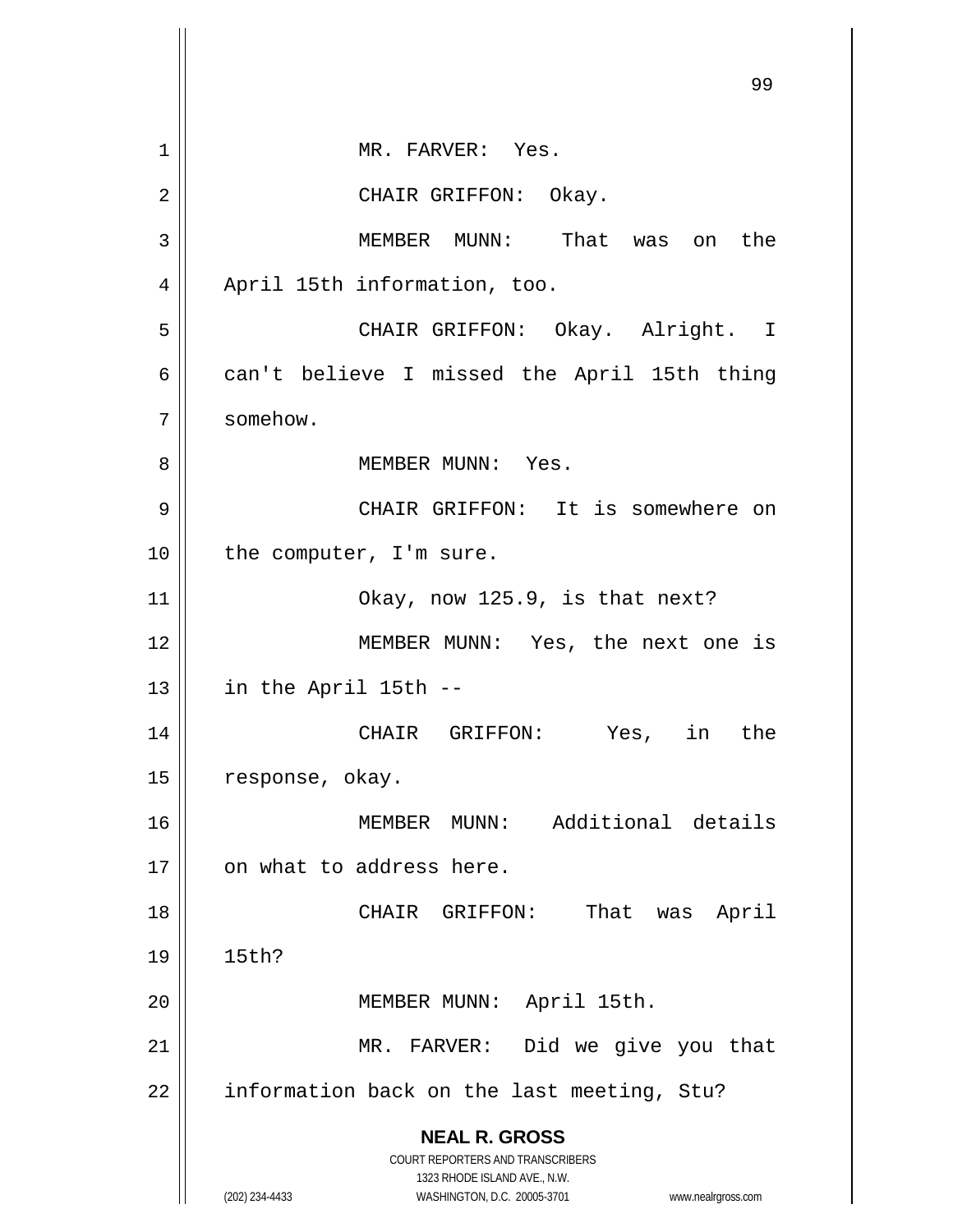| 1  | MR. HINNEFELD: I don't know.                                                                        |
|----|-----------------------------------------------------------------------------------------------------|
| 2  | MR. FARVER: Just to give you a                                                                      |
| 3  | little update on what this is about, once                                                           |
| 4  | again, this is Hanford. In the DOE documents,                                                       |
| 5  | there were four documented incidents. One was                                                       |
| 6  | a high dose rate and no bioassay requested.                                                         |
| 7  | Three others were potential, let's see,                                                             |
| 8  | elevated airborne, elevated airborne, positive                                                      |
| 9  | nasal smears. On each of those, it says                                                             |
| 10 | bioassay requested. These are in the form of                                                        |
| 11 | little pink slips that were present at the                                                          |
| 12 | time.                                                                                               |
| 13 | But the dates of the incidents and                                                                  |
| 14 | of the bioassay requested did not match any of                                                      |
| 15 | the bioassay data. So our concern was do you                                                        |
| 16 | have all the bioassay results.                                                                      |
| 17 | CHAIR GRIFFON: Okay.                                                                                |
| 18 | the<br>MR. HINNEFELD:<br>Okay. So                                                                   |
| 19 | bioassay request in the file, but<br>no                                                             |
| 20 | corresponding bioassay --                                                                           |
| 21 | MR. FARVER: As I recall, it was                                                                     |
| 22 | an incident form.                                                                                   |
|    | <b>NEAL R. GROSS</b>                                                                                |
|    | <b>COURT REPORTERS AND TRANSCRIBERS</b>                                                             |
|    | 1323 RHODE ISLAND AVE., N.W.<br>(202) 234-4433<br>WASHINGTON, D.C. 20005-3701<br>www.nealrgross.com |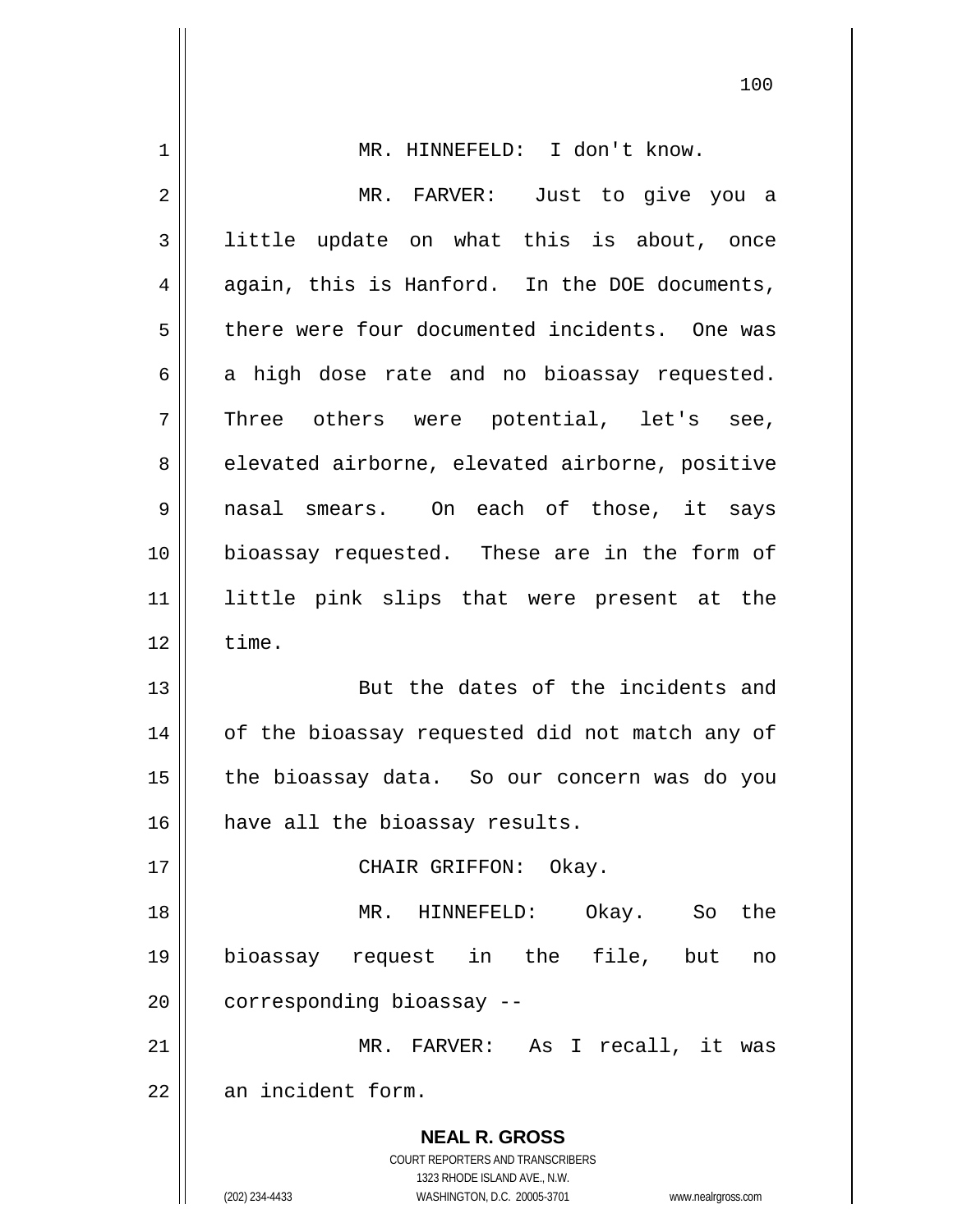|    | 101                                                                                                 |
|----|-----------------------------------------------------------------------------------------------------|
|    |                                                                                                     |
| 1  | MR. HINNEFELD: Yes.                                                                                 |
| 2  | MR. FARVER: And it had all those                                                                    |
| 3  | little boxes, bioassay requests --                                                                  |
| 4  | MR. HINNEFELD: Okay. So the                                                                         |
| 5  | person made this report, and one of the boxes                                                       |
| 6  | was bioassay, and he checked yes, and there                                                         |
| 7  | was no associated bioassay data.                                                                    |
| 8  | CHAIR GRIFFON: No data associated                                                                   |
| 9  | with it, right. Okay.                                                                               |
| 10 | MR. HINNEFELD: Okay? That seems                                                                     |
| 11 | clear to me.                                                                                        |
| 12 | CHAIR GRIFFON: All right.                                                                           |
| 13 | MR. HINNEFELD: Part of our                                                                          |
| 14 | response, though, was while there was not a                                                         |
| 15 | bioassay after those incidents, there was a                                                         |
| 16 | later bioassay. Is that true?                                                                       |
| 17 | MR. FARVER: That's true.                                                                            |
| 18 | MR. HINNEFELD: So there was an                                                                      |
| 19 | assessment, and your point is if that was, in                                                       |
| 20 | fact, an intake or just do we make another                                                          |
| 21 | request for bioassay data?                                                                          |
| 22 | MR. FARVER: I guess the question                                                                    |
|    | <b>NEAL R. GROSS</b>                                                                                |
|    | COURT REPORTERS AND TRANSCRIBERS                                                                    |
|    | 1323 RHODE ISLAND AVE., N.W.<br>(202) 234-4433<br>WASHINGTON, D.C. 20005-3701<br>www.nealrgross.com |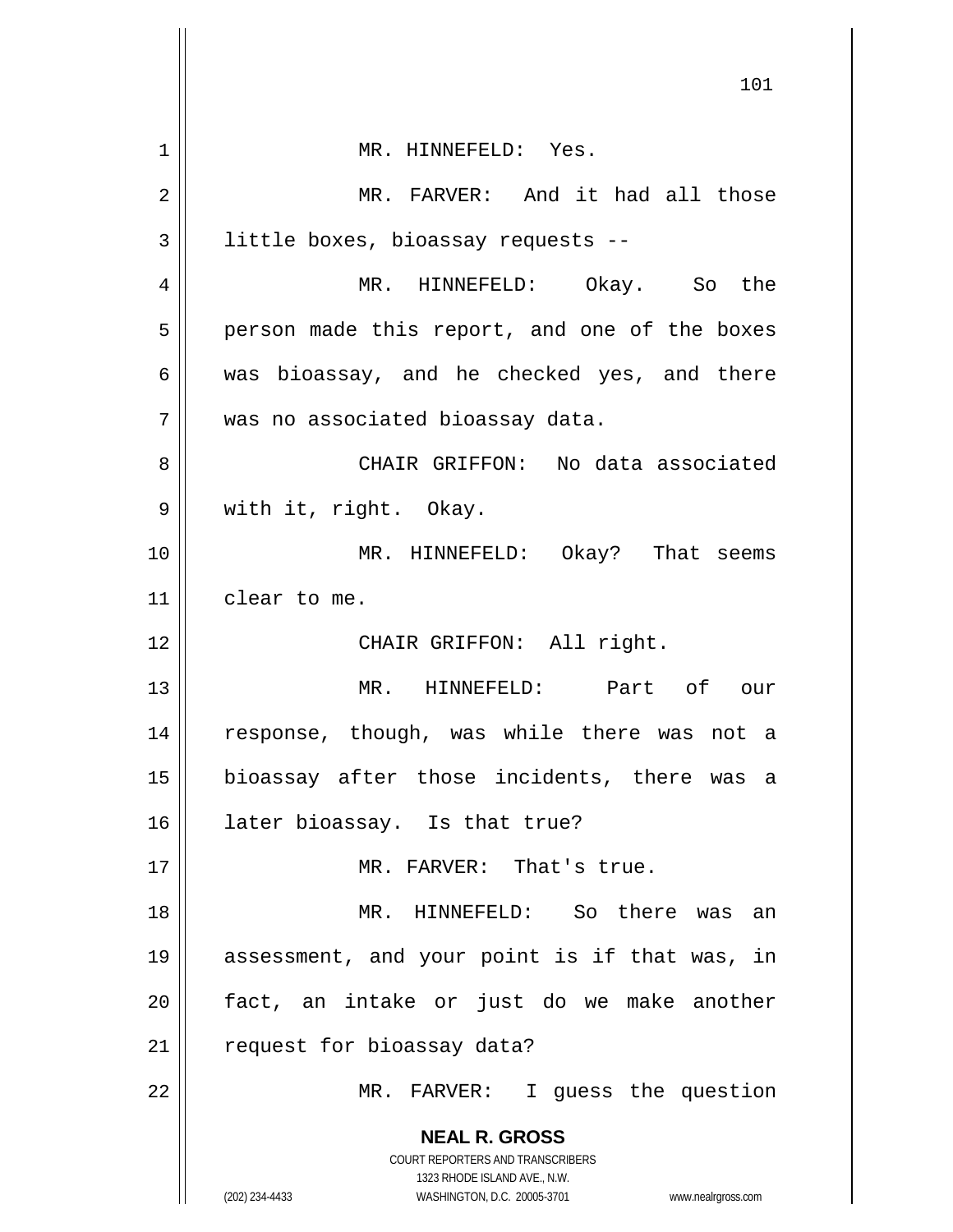| 1  | is what happened to the bioassay data.                                                              |
|----|-----------------------------------------------------------------------------------------------------|
| 2  | MR. HINNEFELD: Well, of course,                                                                     |
| 3  | we can't answer the question.                                                                       |
| 4  | MR. FARVER: No, no, I understand                                                                    |
| 5  | that. Typically, these workers remember when                                                        |
| 6  | they were involved in something and they                                                            |
| 7  | submit a sample.                                                                                    |
| 8  | MR. HINNEFELD: Well, if there's                                                                     |
| 9  | an incident report that says bioassay                                                               |
| 10 | requested and you don't get bioassay data, one                                                      |
| 11 | of two things happened. Either they didn't                                                          |
| 12 | get the bioassay sample or Hanford lost the                                                         |
| 13 | results.                                                                                            |
| 14 | Is that a Hanford case?                                                                             |
| 15 | MR. FARVER: Yes.                                                                                    |
| 16 | MR. HINNEFELD: So I don't know                                                                      |
| 17 | what else.                                                                                          |
| 18 | CHAIR GRIFFON: I mean it might be                                                                   |
| 19 | the broader question, too, of are you getting                                                       |
| 20 | all the data from Hanford? Could there be a                                                         |
| 21 | database of special bioassays? You know, some                                                       |
| 22 | of those sites have special bioassays --                                                            |
|    | <b>NEAL R. GROSS</b>                                                                                |
|    | COURT REPORTERS AND TRANSCRIBERS                                                                    |
|    | 1323 RHODE ISLAND AVE., N.W.<br>WASHINGTON, D.C. 20005-3701<br>(202) 234-4433<br>www.nealrgross.com |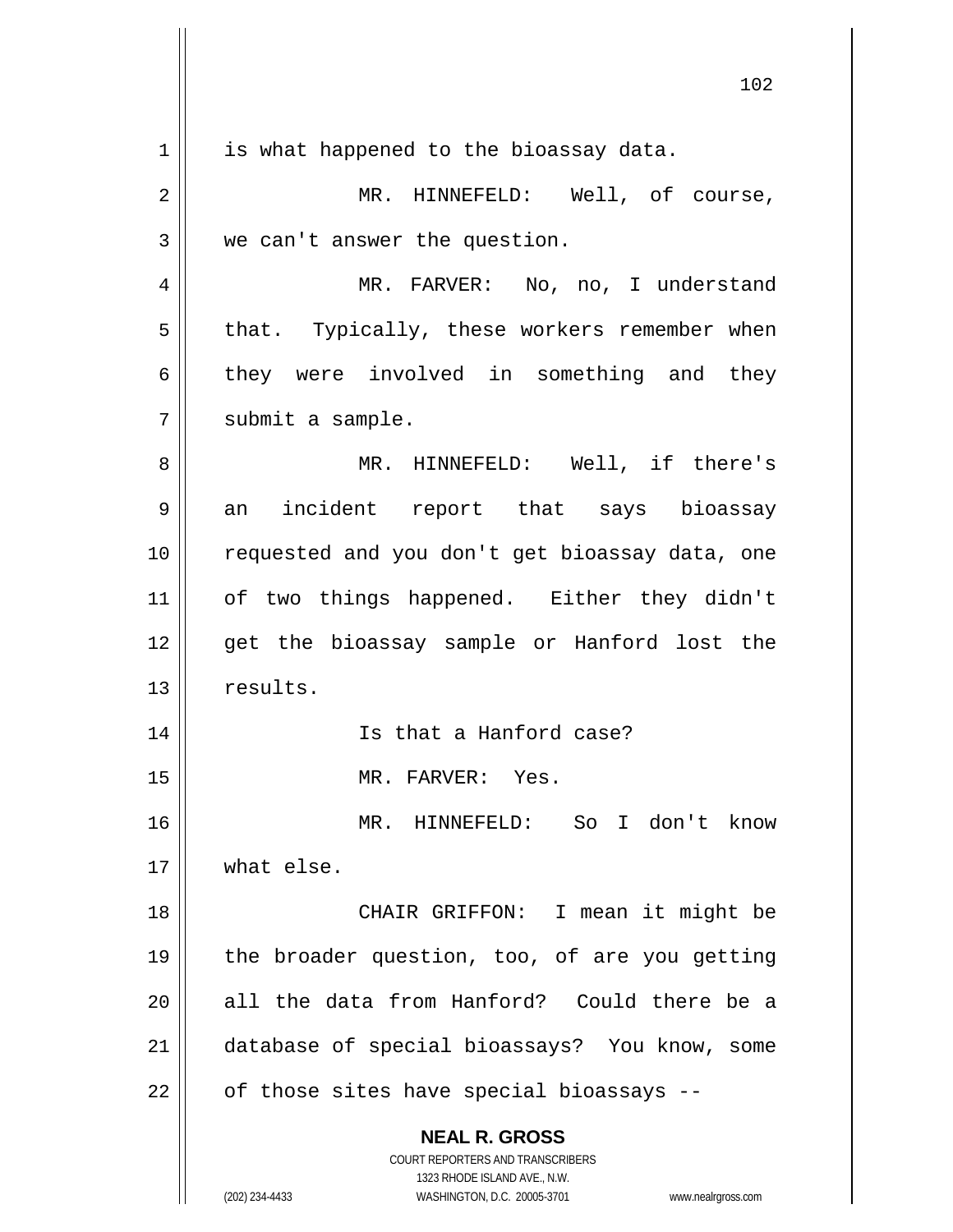|                | 103                                           |
|----------------|-----------------------------------------------|
| 1              | MR. HINNEFELD: This is true.                  |
| $\overline{2}$ | CHAIR GRIFFON: -- in a different              |
| 3              | place than their general, routine bioassays.  |
| 4              | MR. HINNEFELD:<br>Hanford's                   |
| 5              | reputation was this was very good. So it      |
| 6              | could be. I don't know.                       |
| 7              | CHAIR GRIFFON: But I think your               |
| 8              | position --                                   |
| 9              | MR. HINNEFELD: Our position was               |
| 10             | that $--$                                     |
| 11             | CHAIR GRIFFON: -- is that you got             |
| 12             | data afterwards, so you can still bound --    |
| 13             | MR. HINNEFELD:<br>The dose                    |
| 14             | reconstruction should still be valid because  |
| 15             | the assumption for that, the chronic          |
| 16             | assumption for the later bioassay data in     |
| 17             | virtually every case is more favorable than a |
| 18             | series of chronics -- or a series of acutes.  |
| 19             | Because when you run a series of acutes,      |
| 20             | you've got that one intake, but from then on, |
| 21             | that kind of dominates any subsequent -- we   |
| 22             | The tail on that first one<br>saw them.       |
|                | <b>NEAL R. GROSS</b>                          |

COURT REPORTERS AND TRANSCRIBERS 1323 RHODE ISLAND AVE., N.W.

 $\mathsf{II}$ 

(202) 234-4433 WASHINGTON, D.C. 20005-3701 www.nealrgross.com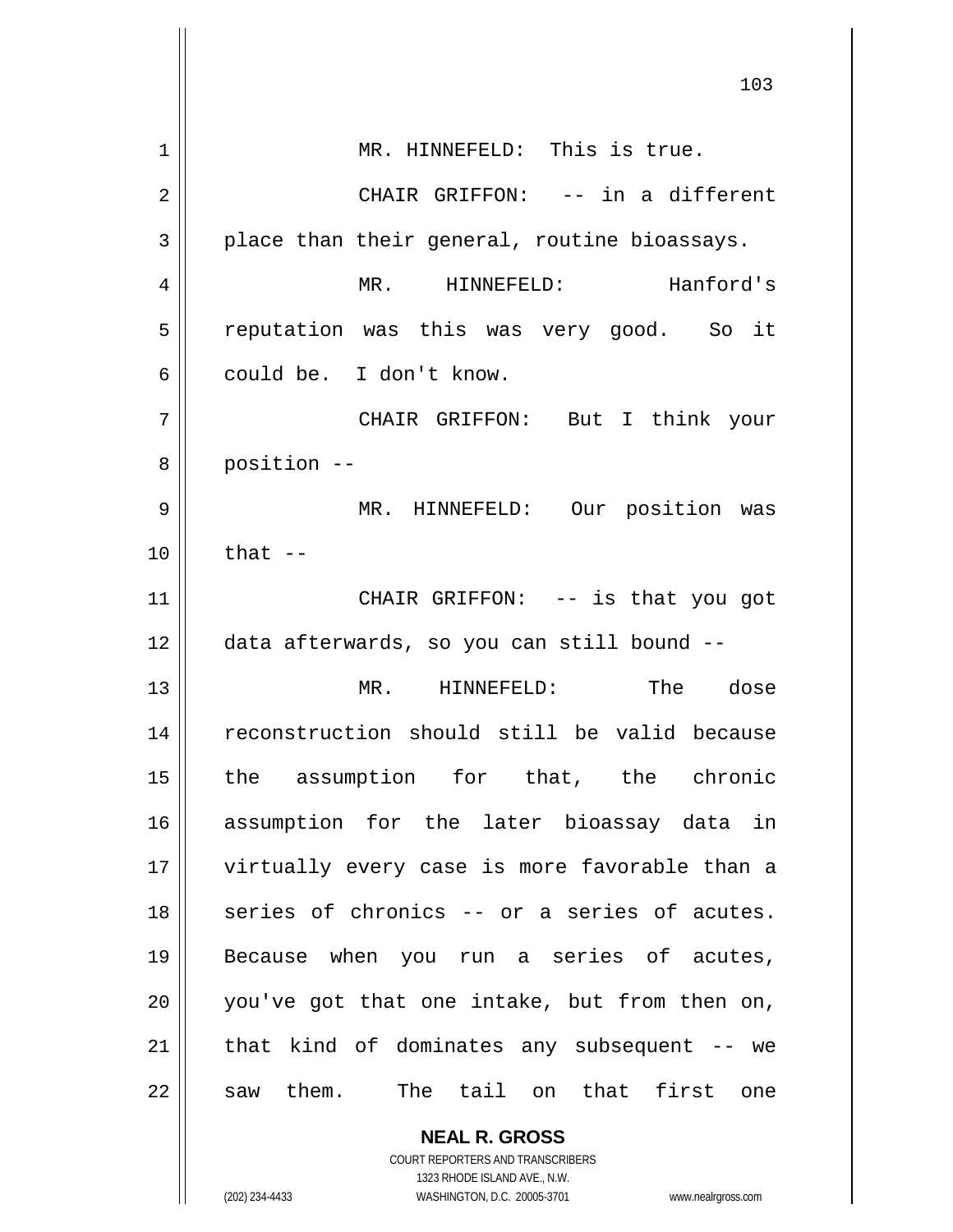**NEAL R. GROSS** 1 dominates what is later on. So the later ones 2 || become sort of vanishing and small with the  $3 \parallel$  bioassay, whereas the chronic usually gives 4 || you a total intake over the input period that 5 || is higher. I mean that is typically what  $6 \parallel$  happens. 7 CHAIR GRIFFON: Yes, right. 8 MR. HINNEFELD: How does that look 9 || on this case? I don't know. 10 CHAIR GRIFFON: I guess I was 11 looking at it more on the broader question, 12 || and maybe you have evidence that in most cases 13 || with Hanford cases you are getting the special  $14 \parallel$  data. 15 MR. HINNEFELD: Yes, we can check. 16 I mean, we do have a number of -- 17 CHAIR GRIFFON: That would be sort  $18$  || of the way I would look at it. If it is like 19 it sounds, I'm pretty convinced that if you've  $20$  || qot the data afterwards, you probably are able 21 to bound the internal dose. So on other 22 || people, on other situations, if you are

> COURT REPORTERS AND TRANSCRIBERS 1323 RHODE ISLAND AVE., N.W.

(202) 234-4433 WASHINGTON, D.C. 20005-3701 www.nealrgross.com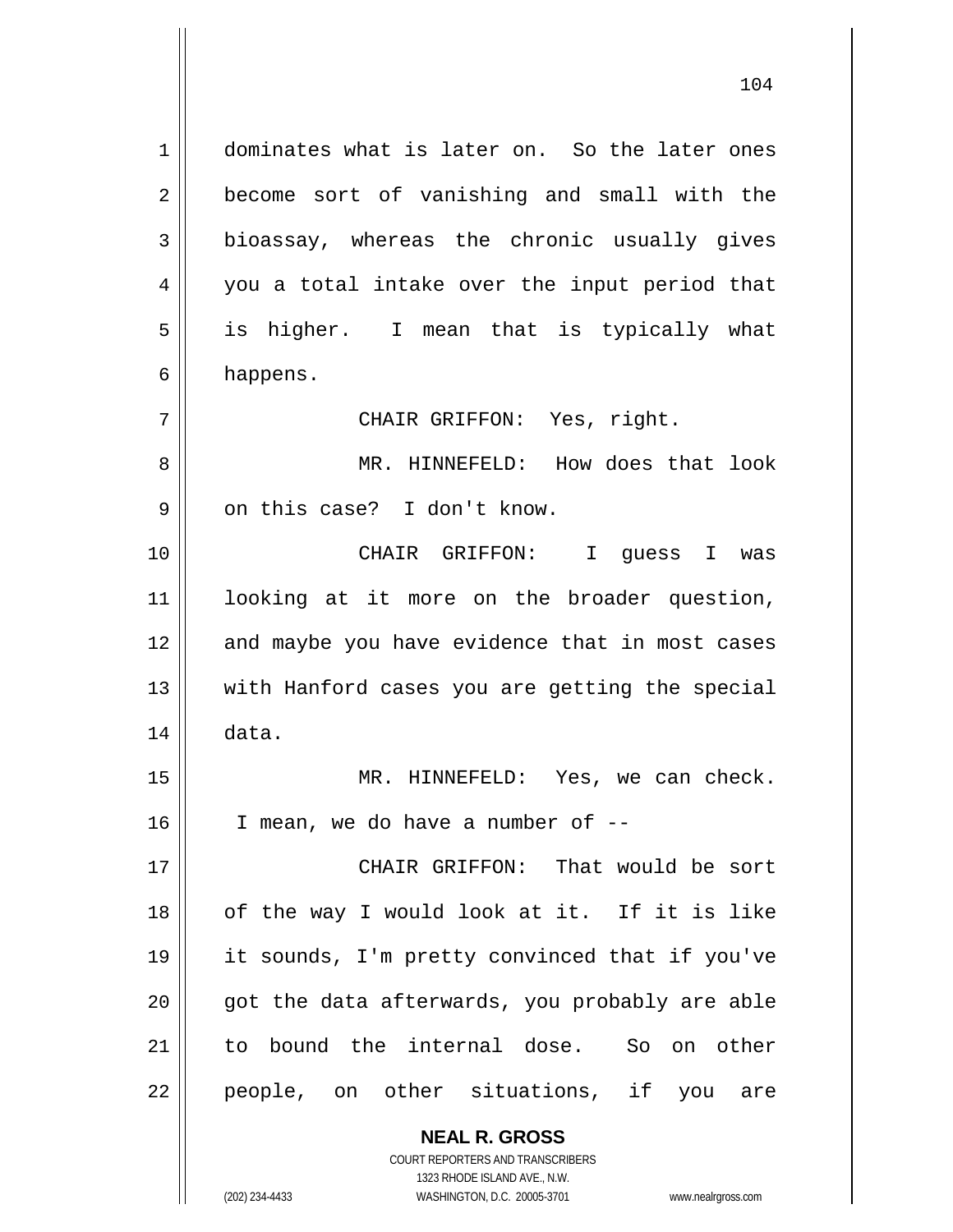**NEAL R. GROSS** 1 || missing all that data set, then it could be a 2 | problem. 3 MR. FARVER: Could you put 4 || something in your write-up that says the  $5 \parallel$  person was involved in incidents --6 CHAIR GRIFFON: Good point. 7 MR. FARVER: -- requested 8 | bioassay; that data was not located? 9 CHAIR GRIFFON: Yes, right. 10 Right. 11 MR. FARVER: But we found that  $12$  | this is -- we have before and after. 13 || CHAIR GRIFFON: Yes, that's a good 14 || point because you've got to remember who this  $15$  is going to, and they are going to say, I was 16 involved in three or four incidents that are 17 not even mentioned in this. 18 MR. FARVER: And they do say 19 something like that. They say there were 20 || instances found in the files of contamination  $21$  events that involved the EE. The EE was 22 monitored for more internal and external

> COURT REPORTERS AND TRANSCRIBERS 1323 RHODE ISLAND AVE., N.W.

(202) 234-4433 WASHINGTON, D.C. 20005-3701 www.nealrgross.com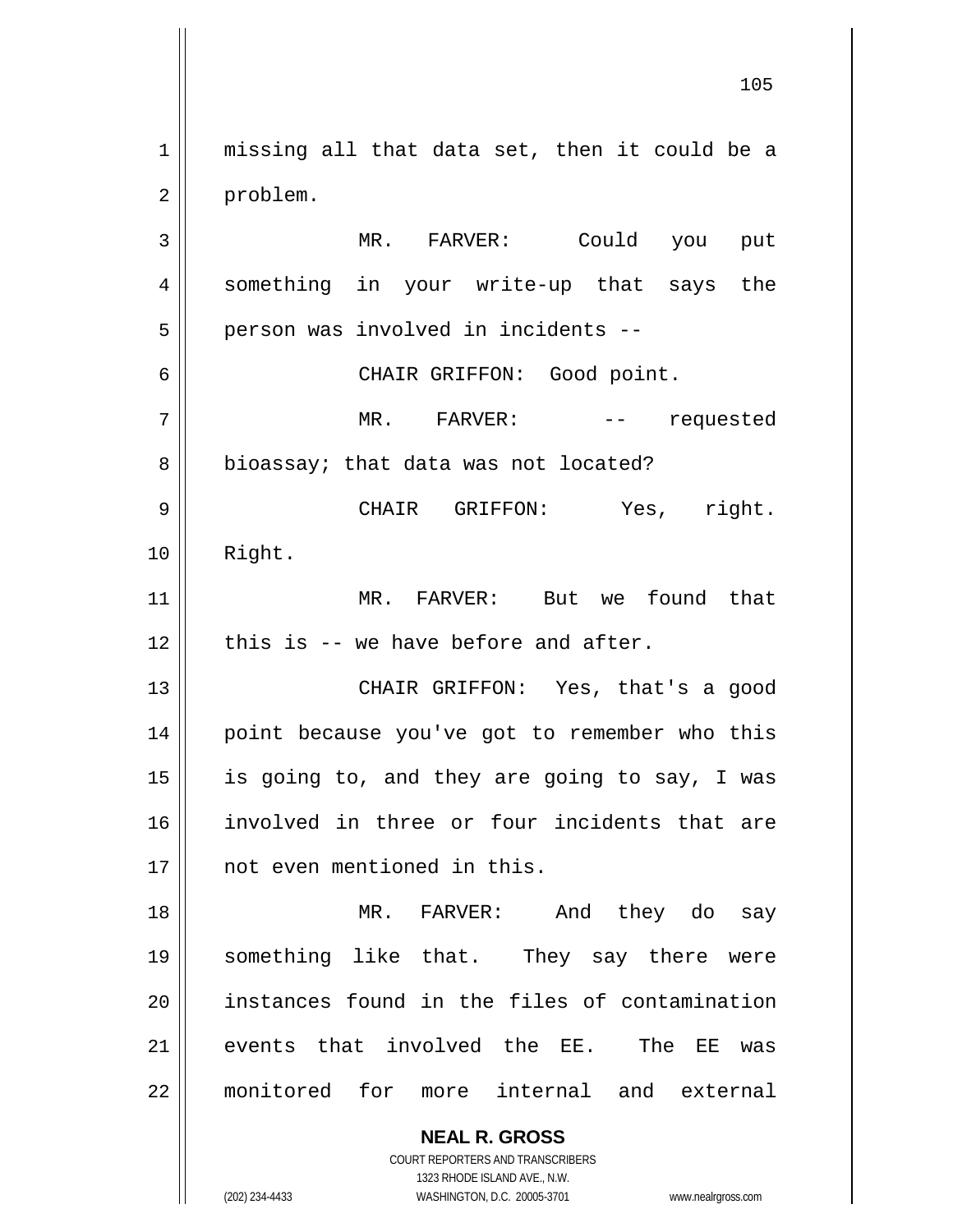**NEAL R. GROSS** COURT REPORTERS AND TRANSCRIBERS 1323 RHODE ISLAND AVE., N.W. (202) 234-4433 WASHINGTON, D.C. 20005-3701 www.nealrgross.com 1 || radiation. Exposure above the appropriate  $2 \parallel$  level of detection would have been measured by  $3 \parallel$  the dosimetry and bioassay methods at the  $4 \parallel$  time. 5 || So it might just be a little 6  $\parallel$  statement in between those two --7 CHAIR GRIFFON: Yes. 8 MR. FARVER: -- about that. Even 9 || though bioassay was requested in three 10 instances, it may not have been provided, or 11 | something like that. 12 CHAIR GRIFFON: Yes. 13 MR. FARVER: Because it should 14 || have been addressed, I believe. 15 MR. HINNEFELD: Yes, different 16 people would argue with that, but I can see 17 your point. 18 MR. FARVER: Yes. I could argue 19 | with myself. 20 (Laughter.) 21 MR. HINNEFELD: I do that 22 | sometimes with myself.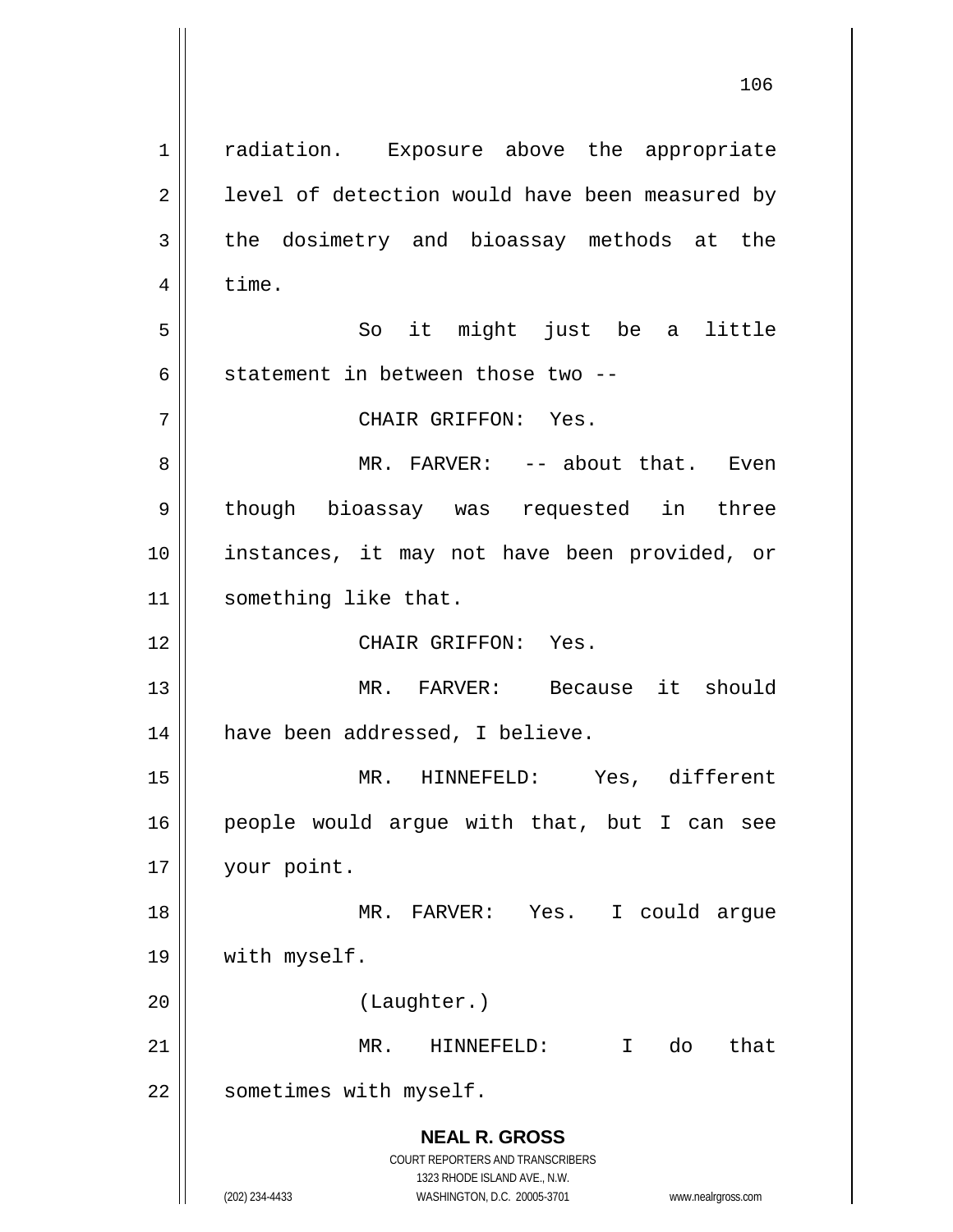|    | 107                                                                                                 |
|----|-----------------------------------------------------------------------------------------------------|
| 1  | MR. FARVER: I never win.                                                                            |
| 2  | (Laughter.)                                                                                         |
| 3  | MR. HINNEFELD: Or I always win,                                                                     |
| 4  | it depends on how you look at it.                                                                   |
| 5  | CHAIR GRIFFON: So where do we --                                                                    |
| 6  | I mean I understand both of your arguments.                                                         |
| 7  | Where do we go with this?                                                                           |
| 8  | MR. HINNEFELD: Well, our last                                                                       |
| 9  | response was we are not really sure what we                                                         |
| 10 | are being asked to respond to. I think I have                                                       |
| 11 | a little better idea now of what it is we are                                                       |
| 12 | responding to.                                                                                      |
| 13 | CHAIR GRIFFON: Okay. So you are                                                                     |
| 14 | going to follow up on it? Alright.                                                                  |
| 15 | MR. HINNEFELD: Yes. Yes, I                                                                          |
| 16 | intend, if it sticks in my memory long enough,                                                      |
| 17 | I intend to give some more clear direction to                                                       |
| 18 | the people who fill out these responses and                                                         |
| 19 | come up with something like, respond to these                                                       |
| 20 | questions.                                                                                          |
| 21 | The questions I have are, should                                                                    |
| 22 | we check with Hanford to see if incident data                                                       |
|    | <b>NEAL R. GROSS</b><br>COURT REPORTERS AND TRANSCRIBERS                                            |
|    | 1323 RHODE ISLAND AVE., N.W.<br>(202) 234-4433<br>WASHINGTON, D.C. 20005-3701<br>www.nealrgross.com |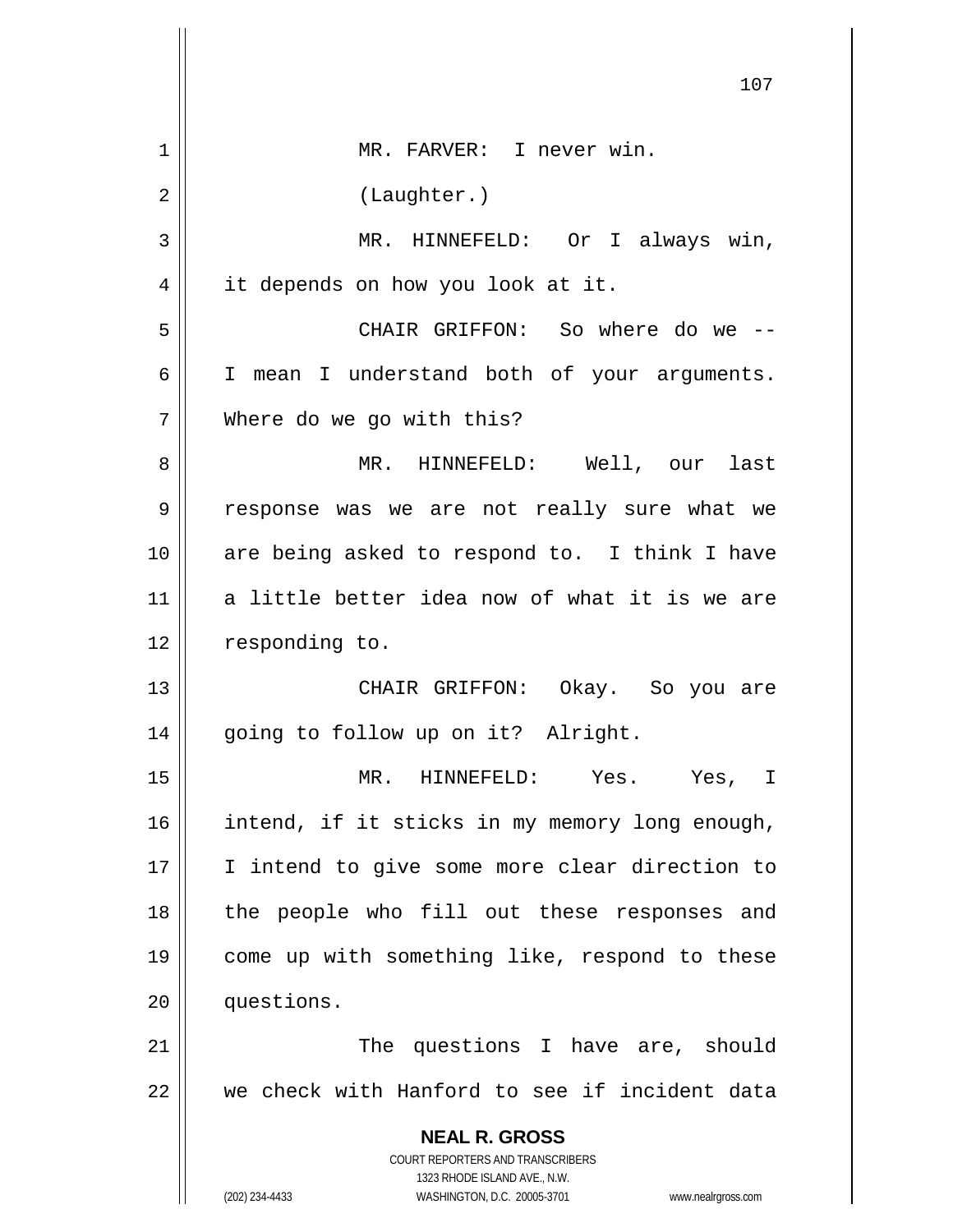**NEAL R. GROSS** 1 || might be somewhere else. I think they are  $2 \parallel$  going to tell us no, if it is related to an  $3 \parallel$  individual, it is in the records. I think  $4 \parallel$  that is what they are going to tell us. We  $5 \parallel$  can check. 6 and should the DR mention  $7$  || incidents that, you know, where bioassay was 8 || requested but the bioassay is missing, and are 9 we confident that our chronic assumption is, 10 in this case, bound -- what would be the acute 11 intake associated with -- 12 MR. FARVER: Well, not necessarily 13 mention in it in the DR report, but just a 14 note in the file -- 15 || MR. HINNEFELD: Okay. 16 || MR. FARVER: -- saying that there 17 were four incidents on such-and-such date, 18 requested bioassay on three of them. The 19 dates do not seem to match the available 20 bioassay data. Just a note in the file 21 | somewhere like that. 22 MR. HINNEFELD: An acknowledgment

> COURT REPORTERS AND TRANSCRIBERS 1323 RHODE ISLAND AVE., N.W.

(202) 234-4433 WASHINGTON, D.C. 20005-3701 www.nealrgross.com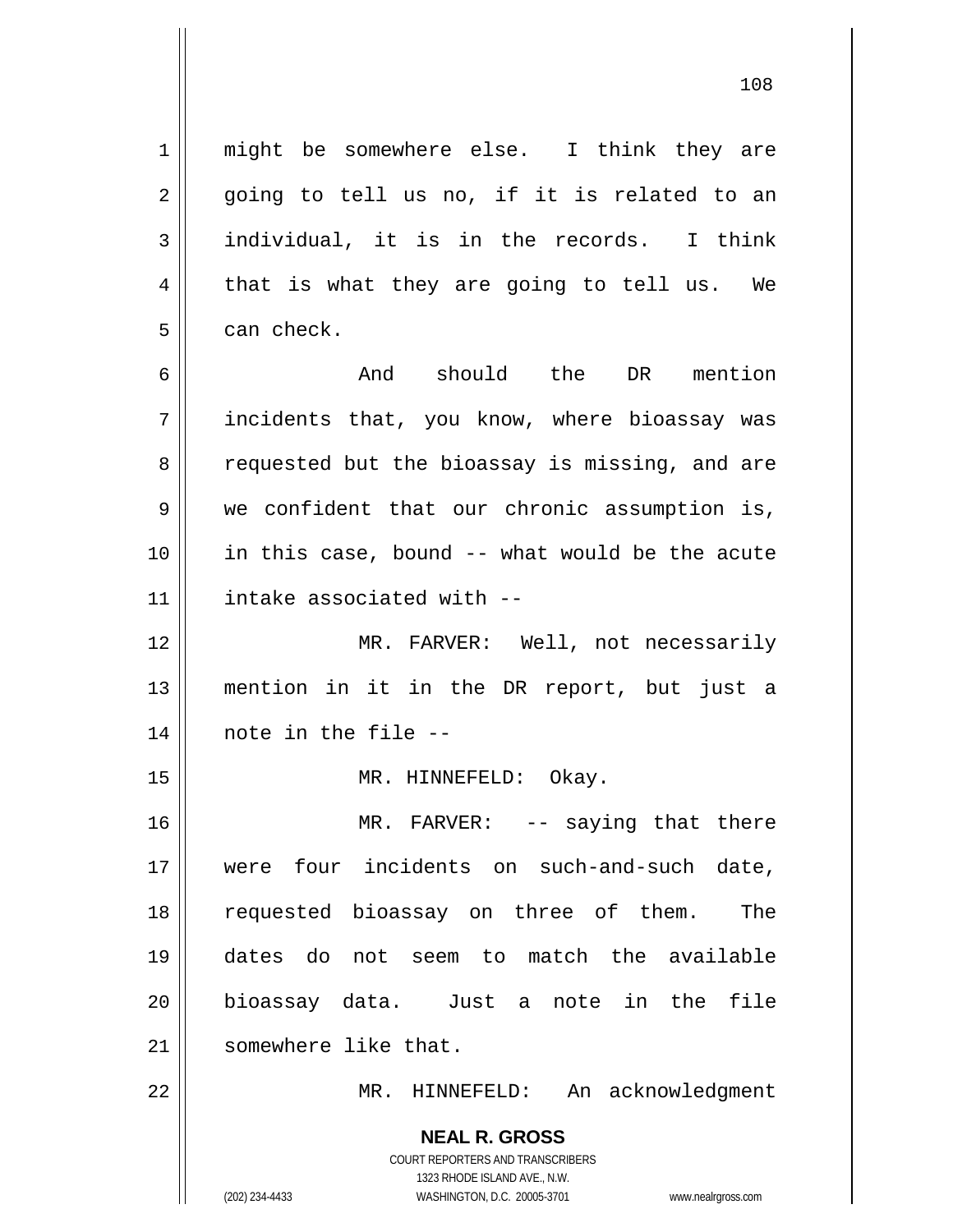**NEAL R. GROSS** COURT REPORTERS AND TRANSCRIBERS 1323 RHODE ISLAND AVE., N.W. (202) 234-4433 WASHINGTON, D.C. 20005-3701 www.nealrgross.com  $1$  that we noticed it and felt that we had done  $2 \parallel$  an adequate dose reconstruction --3 MR. FARVER: Right, because you 4 | would expect them to match. 5 MEMBER MUNN: Yes, you would. 6 MR. HINNEFELD: Yes, 7 | realistically, you would expect, if you ask 8 | for a bioassay, you would expect to be able to 9 find it. 10 MR. FARVER: Something within a 11 | day or two of that date. 12 MR. HINNEFELD: Yes. 13 || MR. FARVER: Or even a week. 14 || MR. HINNEFELD: Yes. 15 CHAIR GRIFFON: Okay. 126.2, do 16  $\parallel$  we have a 4/15 response on this? 17 || MEMBER MUNN: Not on my file. 18 || CHAIR GRIFFON: Not on this one? 19 MEMBER MUNN: No. 20 CHAIR GRIFFON: NIOSH to verify 21 based on work history, OTIB-0002 as  $22$  || appropriate, and the certainty that it is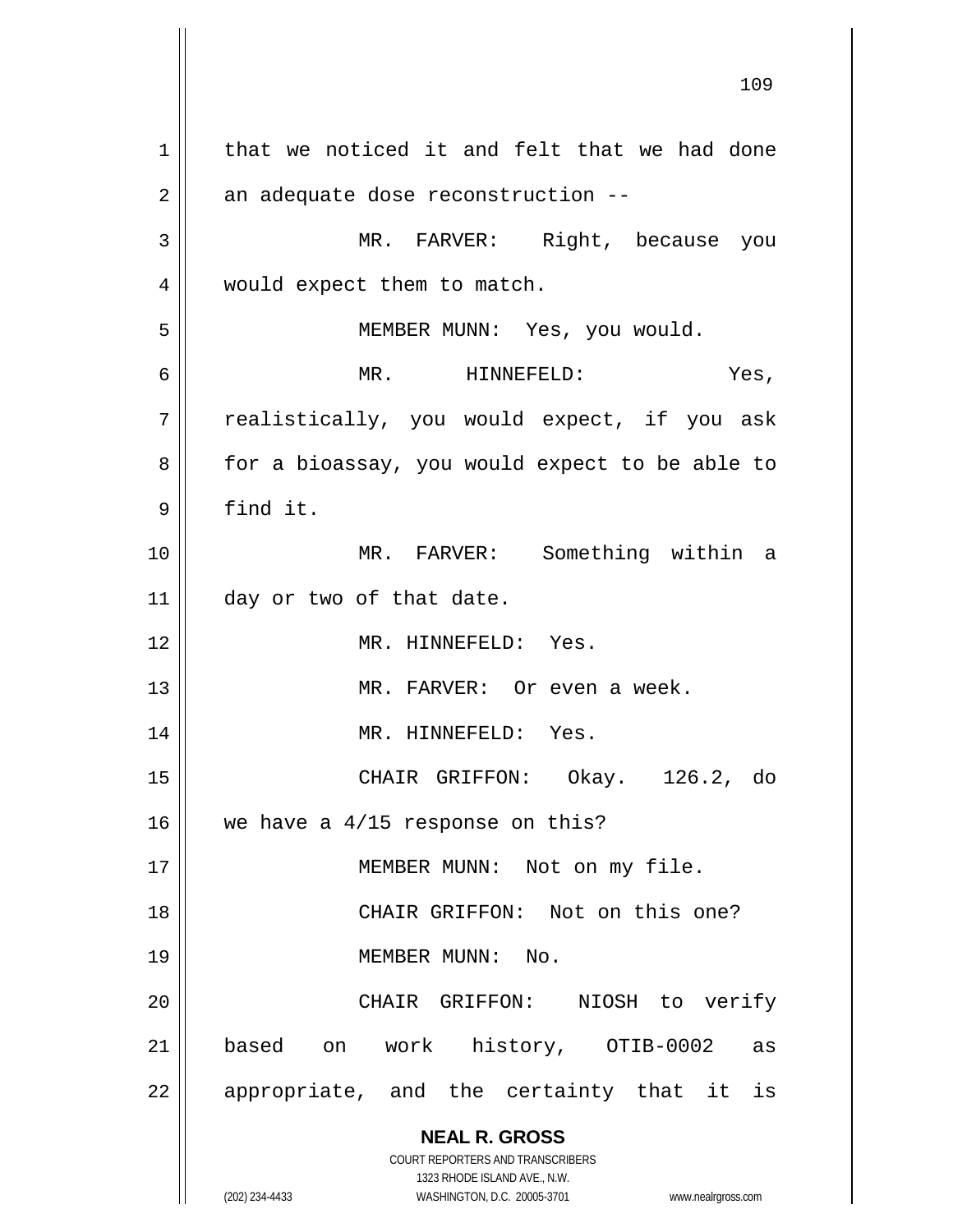**NEAL R. GROSS** COURT REPORTERS AND TRANSCRIBERS 1323 RHODE ISLAND AVE., N.W. (202) 234-4433 WASHINGTON, D.C. 20005-3701 www.nealrgross.com 110 1 bounding. 2 MR. HINNEFELD: Oh, you know what?  $3 \parallel$  I have a note in bold on that April 15th that  $4 \parallel$  says there are additional files. 5 MR. FARVER: Right, you sent a 6 bunch of files. 7 MR. HINNEFELD: Yes. 8 MR. FARVER: And I looked at them. 9 MR. HINNEFELD: They don't talk 10 about this? 11 MR. FARVER: I really couldn't 12 make heads or tails out of what was applied  $13 \parallel$  and why. 14 || MR. HINNEFELD: Yes, welcome to my 15 world. 16 MR. FARVER: This is probably one 17 || of those I need to get together with Scott or 18 || someone who provided this response. 19 MR. HINNEFELD: Yes, if you could  $20$  || call Scott directly --21 | MR. FARVER: Okay. 22 MR. HINNEFELD: Scott sends them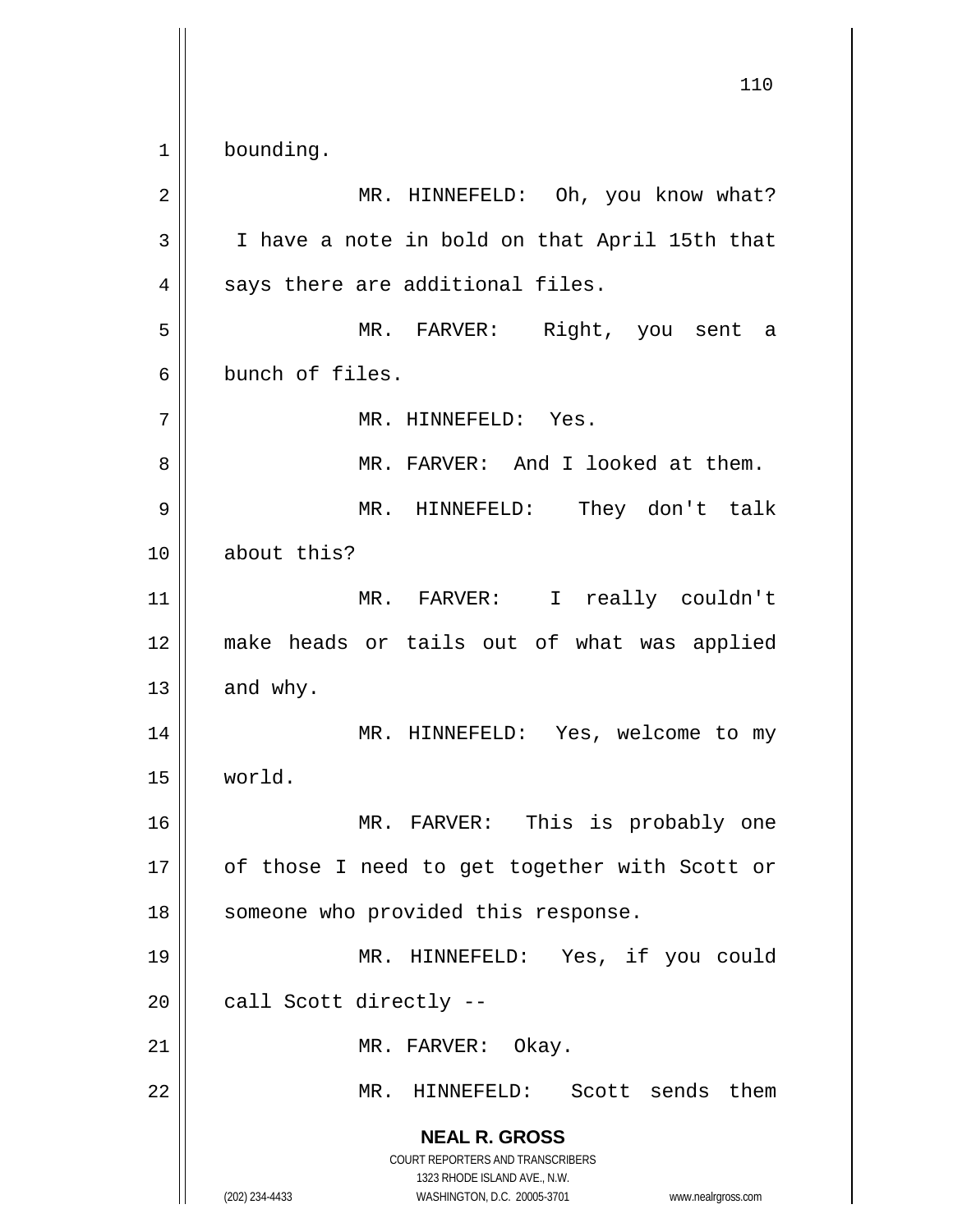**NEAL R. GROSS** COURT REPORTERS AND TRANSCRIBERS 1323 RHODE ISLAND AVE., N.W. (202) 234-4433 WASHINGTON, D.C. 20005-3701 www.nealrgross.com  $1 \parallel$  to me. I'm not sure, he may have to check --2 || MR. FARVER: I have to find my 3 | notes here. 4 | MR. HINNEFELD: Okay. 5 MR. FARVER: Get with Scott. 6 CHAIR GRIFFON: Okay. 7 MEMBER MUNN: The response, which 8 || was short, wasn't dated. Please see file 9 || SCA125, 126, 127, 130, 135, 136, and 144-10 additionalresponses.doc. 11 || CHAIR GRIFFON: Got it. 12 || MEMBER MUNN: Yes, I thought you  $13$  did. 14 || (Laughter.) 15 || CHAIR GRIFFON: 127.1. 16 || MEMBER MUNN: There is an April 15 17 | response. 18 || CHAIR GRIFFON: Okay. 19 MS. BEHLING: This is Kathy  $20$  || Behling. I think I can take care of this one.  $21$  |  $127.1$ , this was a Hanford PNNL site, and the 22 || individual worked in both the 100 and 300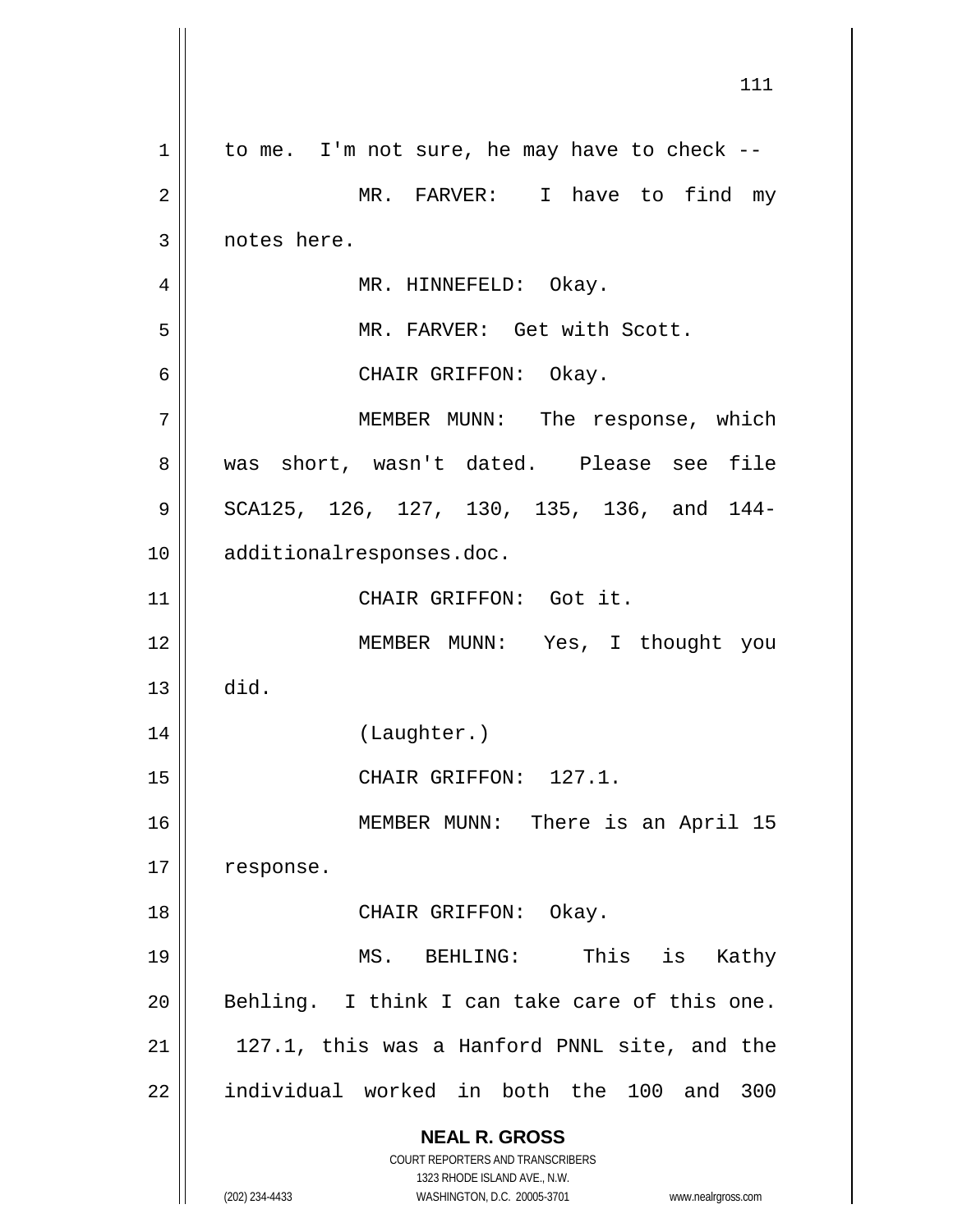1 areas. NIOSH did acknowledge that.

2 However, for this particular case,  $3 \parallel$  they assigned the EE strictly to the 300 area. 4 We initially questioned that because of the 5 information she had provided on the CATI 6 || report and the information we found in the 7 files, along with the fact that this was 8 actually a revised '03 construction report 9 because of an additional cancer that had been 10 added.

11 || In the original dose reconstruction, NIOSH had included both the 100 and the 300 areas and considered the potential for neutron doses. But in their April 15th response, which I did review and I did go into the files, they indicated that  $-$ - and this file is a three-ring binder file 18 || thickness, very large -- but it did indicate,  $\parallel$  they did indicate that on the X-ray records it 20 || looks as if she had been in Building 108 and also worked in the laboratory and then, 22 | ultimately, in Building 1713.

## **NEAL R. GROSS**

COURT REPORTERS AND TRANSCRIBERS 1323 RHODE ISLAND AVE., N.W. (202) 234-4433 WASHINGTON, D.C. 20005-3701 www.nealrgross.com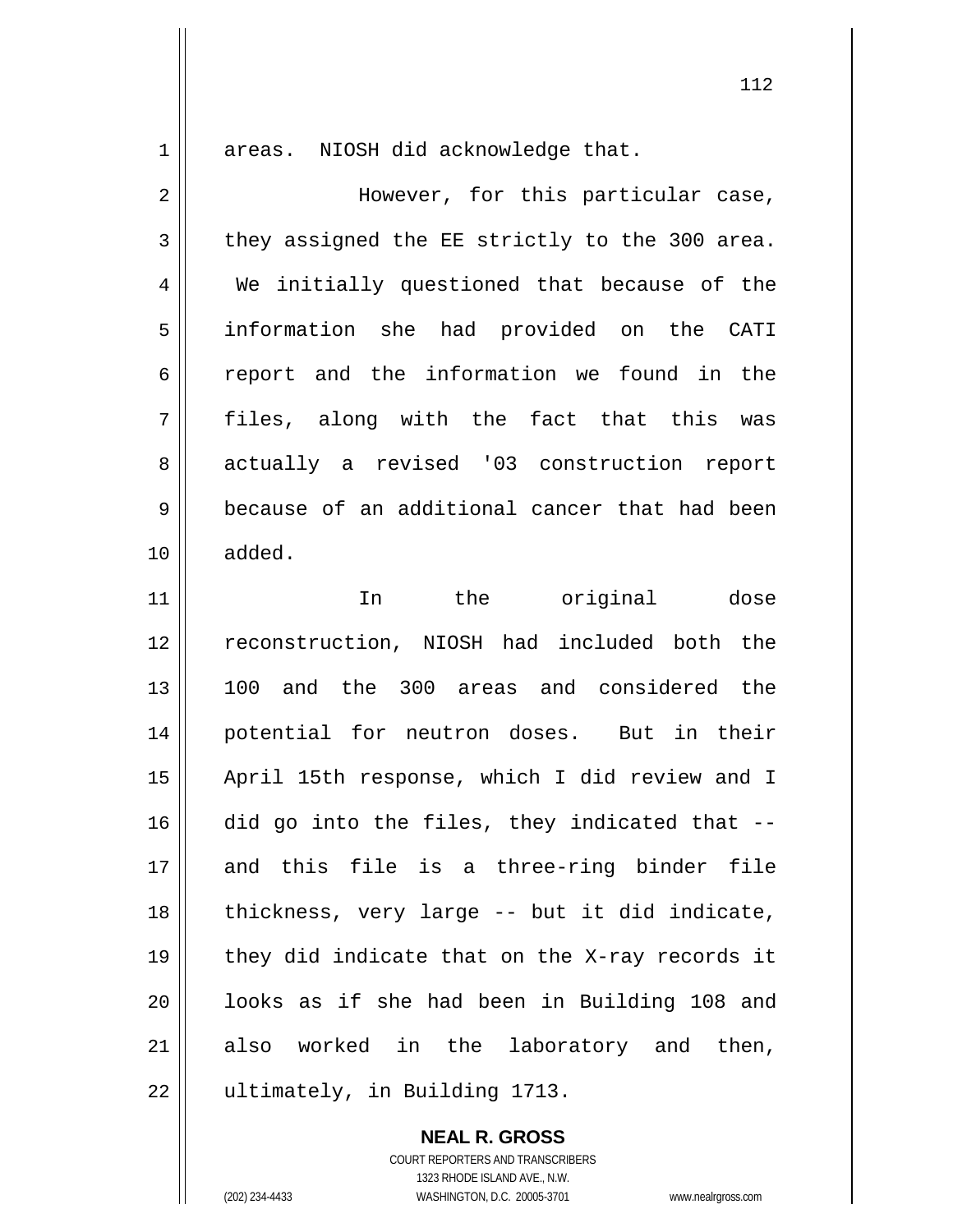**NEAL R. GROSS** COURT REPORTERS AND TRANSCRIBERS 1323 RHODE ISLAND AVE., N.W. (202) 234-4433 WASHINGTON, D.C. 20005-3701 www.nealrgross.com 1 || I was able to confirm that. 2 || Looking at the Hanford records, it doesn't  $3 \parallel$  appear that there would be a significant 4 || potential for neutron doses in those areas.  $5 \parallel$  So I do agree with NIOSH's response here. 6 MEMBER MUNN: That's true, there 7 would not be a neutron exposure there, except 8 || under extremely unusual circumstances. I 9 | can't imagine. 10 CHAIR GRIFFON: Okay, so we have 11 agreement on that, and that will be closed  $12 \parallel$  then. 13 MR. FARVER: Yes. 14 || CHAIR GRIFFON: 127.5. 15 MR. FARVER: That also relates  $16$  | back to the --17 MR. HINNEFELD: That is where the 18 person worked, 108. I think 117.1 would be  $19$  | relevant  $-$ 20 || CHAIR GRIFFON: The same. 21 MR. HINNEFELD: -- to that 22 | finding.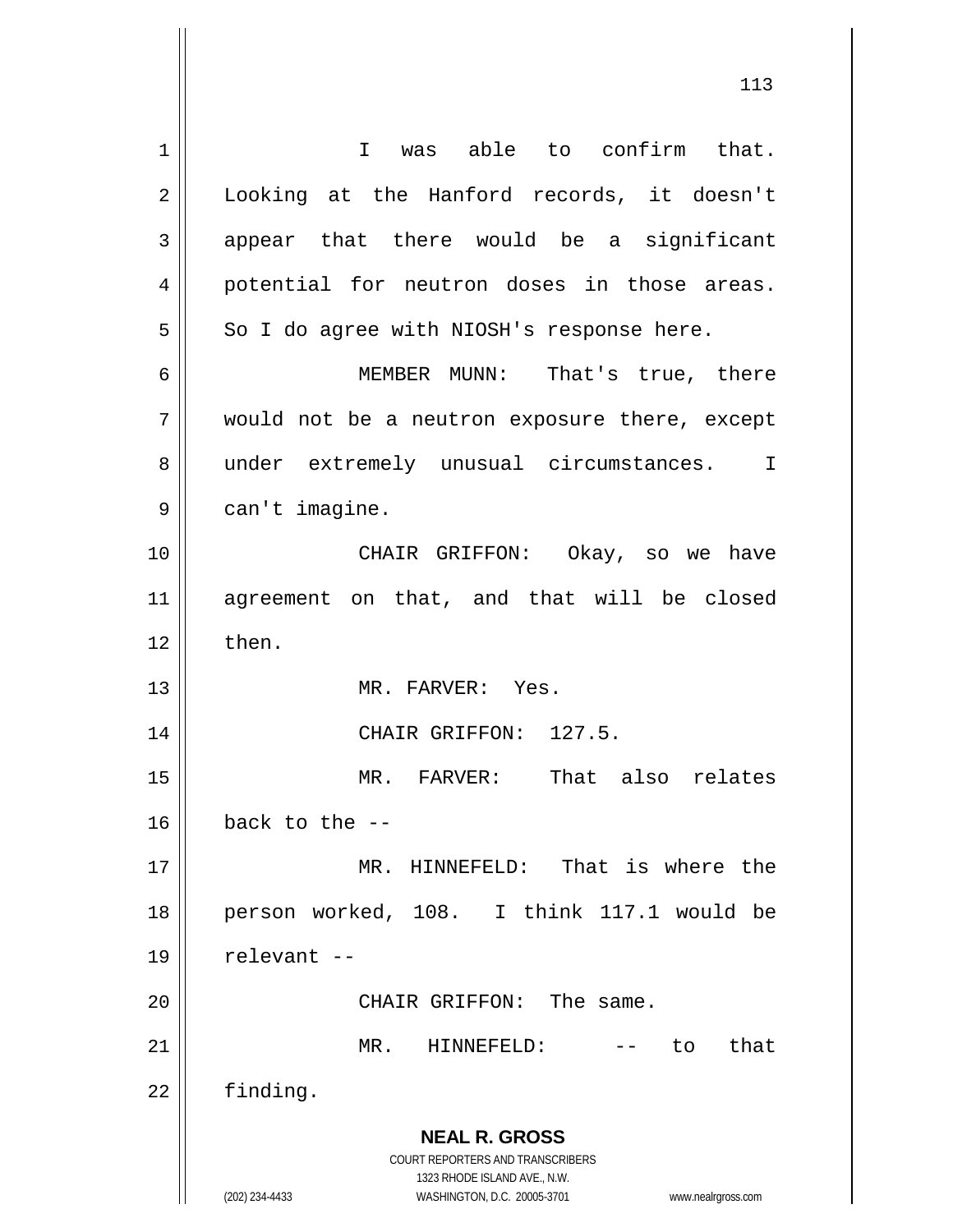**NEAL R. GROSS** COURT REPORTERS AND TRANSCRIBERS 1323 RHODE ISLAND AVE., N.W. (202) 234-4433 WASHINGTON, D.C. 20005-3701 www.nealrgross.com 114 1 | MEMBER MUNN: It would. 2 || CHAIR GRIFFON: All right. 3 Okay, 127.8, I think you have 4 probably provided this, but I had NIOSH just  $5 \parallel$  send a response. 6 MR. HINNEFELD: We sent it on 7 April 15th. 8 CHAIR GRIFFON: Yes. 9 || MEMBER MUNN: April 15, yes. 10 MR. FARVER: Kathy, have you had a 11 chance to look at 127.8? 12 || MS. BEHLING: No, I haven't. 13 || MR. FARVER: Okay. 14 || MS. BEHLING: Sorry about that. 15 I'm going to have to keep this one open. 16 MR. FARVER: That's okay. I 17 believe this is partly the long-standing 18 | fission products. 19 MR. HINNEFELD: I think it is.  $20$  | From reading it, that's what it sounds like. 21 | MEMBER MUNN: Yes. 22 MR. FARVER: And that's why I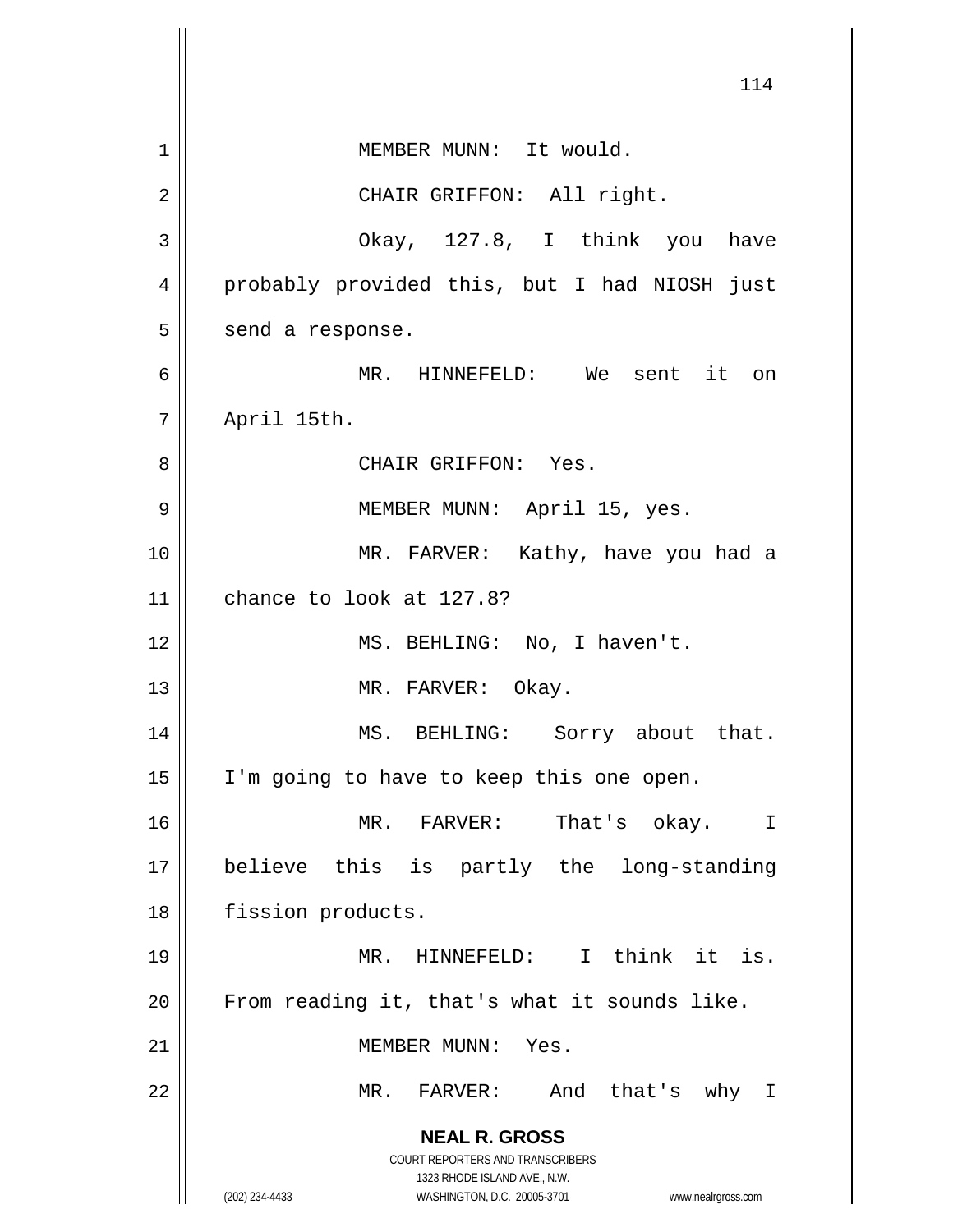**NEAL R. GROSS** COURT REPORTERS AND TRANSCRIBERS 1323 RHODE ISLAND AVE., N.W. (202) 234-4433 WASHINGTON, D.C. 20005-3701 www.nealrgross.com 1 || would prefer Kathy look at this because it  $2 \parallel$  predates me. 3 || MS. BEHLING: Is this one of those 4 || issues that you were going to provide a white 5 | paper on? 6 MR. HINNEFELD: Yes. There is  $7 \parallel$  kind of, what we call, a global issue. I  $8 \parallel$  think the fission-product approach is sort of 9 a global issue, and it may already be 10 identified somewhere as a global issue, if  $11$  | this is a part of that issue. 12 || I say there's a global issue about 13 fission product internal doses, but I'm not 14 || sure that everything that everyone has ever 15 commented on fission product internal doses is 16 captured. I guess we try to capture 17 || everything that anybody has ever commented on 18 in that, whatever we put together. As you can 19 imagine, it is complicated. 20 MEMBER MUNN: You have 1954, '39.  $21$   $\parallel$  There's a lot more out there now. 22 || CHAIR GRIFFON: Okay, 127.10.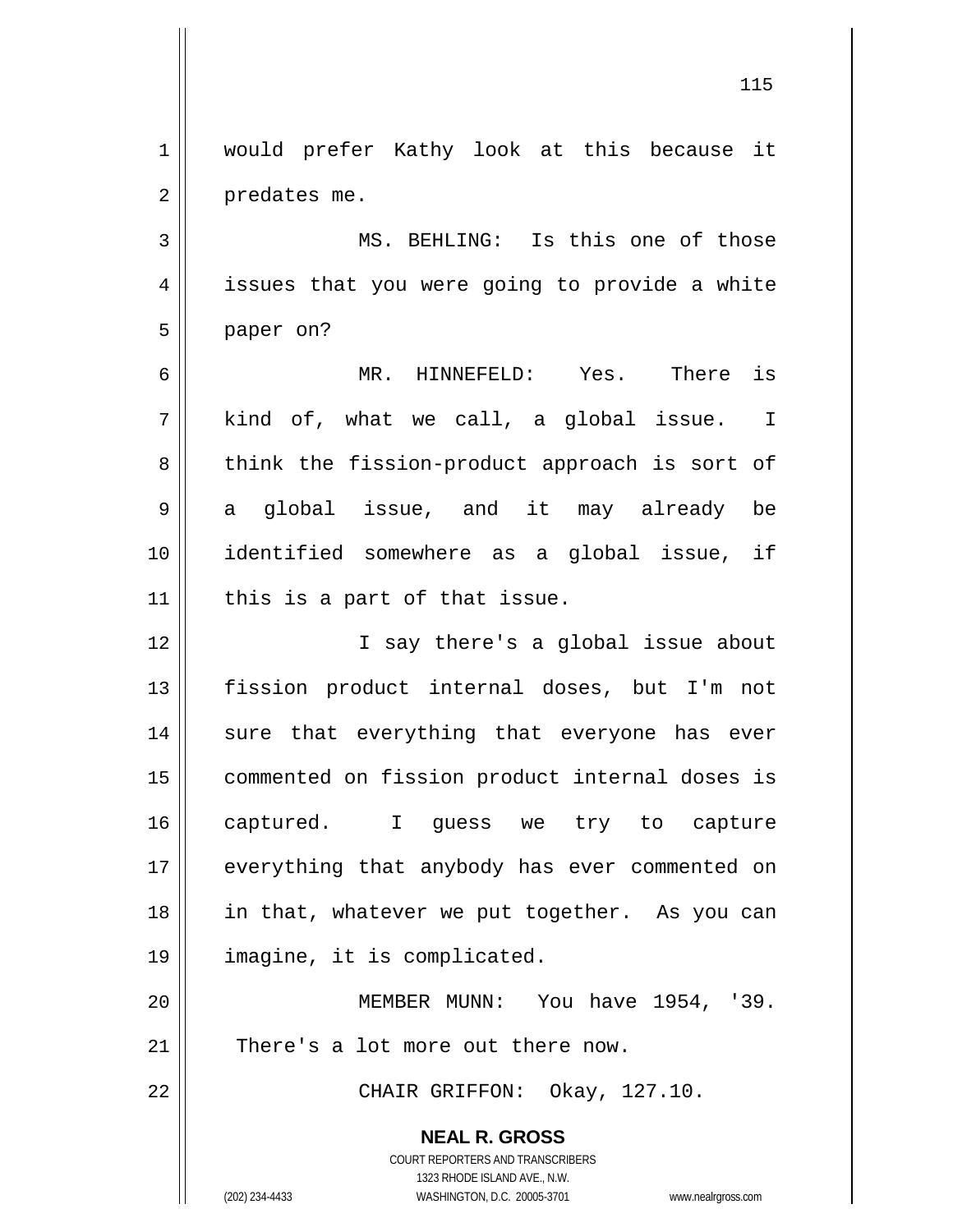**NEAL R. GROSS** COURT REPORTERS AND TRANSCRIBERS 1323 RHODE ISLAND AVE., N.W. (202) 234-4433 WASHINGTON, D.C. 20005-3701 www.nealrgross.com 116 1 | MEMBER MUNN: April 15th response. 2 CHAIR GRIFFON: This is also an 3 | April 15th response? 4 MEMBER MUNN: Yes. 5 CHAIR GRIFFON: And did SC&A 6 | review that? 7 MR. FARVER: I don't have the 8 | response. 9 || MS. BEHLING: I was going to say I 10 didn't review it because I don't think I have  $11$  | it. 12 || CHAIR GRIFFON: Oh, really? 13 || MEMBER MUNN: I have it. 14 || CHAIR GRIFFON: Wanda has it. 15 MR. FARVER: I wonder where the 16 response is. I do not have that one for  $17 \parallel 127.10.$ 18 MR. HINNEFELD: Well, I am 19 confident it was an email I sent on the 15th.  $20$  || So I will send that to everybody. 21 || CHAIR GRIFFON: Okay. 22 MR. HINNEFELD: When I have a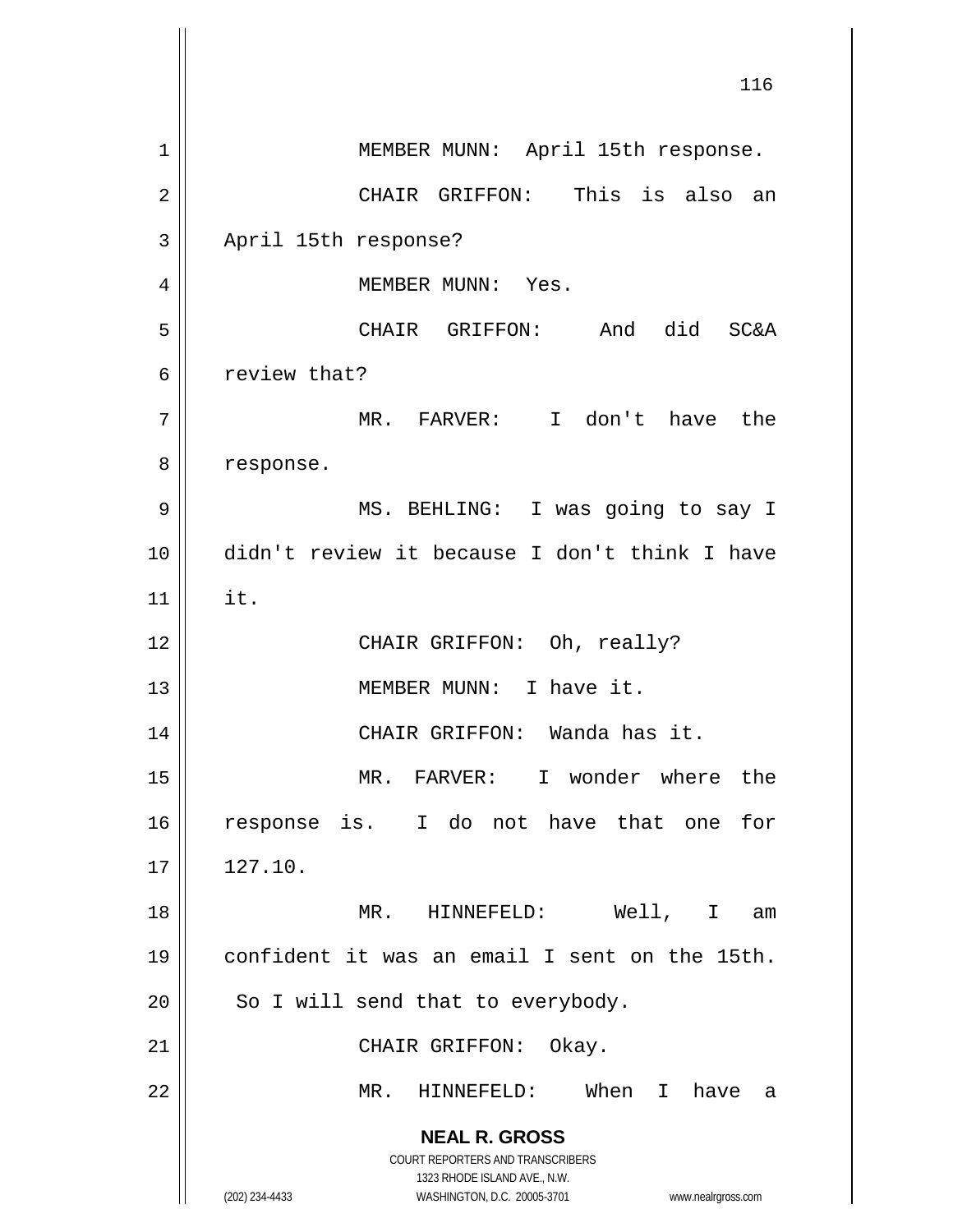**NEAL R. GROSS** COURT REPORTERS AND TRANSCRIBERS 1323 RHODE ISLAND AVE., N.W. (202) 234-4433 WASHINGTON, D.C. 20005-3701 www.nealrgross.com 1 || break, I will send the emails I sent. 2 || CHAIR GRIFFON: All right. 3 MR. HINNEFELD: I think it must be  $4 \parallel$  there. I can't imagine how else the matrix  $5$  || came to be in my inbox. 6 MEMBER MUNN: You or I could read 7 it to them. 8 MR. HINNEFELD: Oh, gosh, really? 9 || MEMBER MUNN: Well, it's a short  $10 \parallel$  one. 11 || MR. HINNEFELD: Well, relatively 12 | speaking. 13 CHAIR GRIFFON: Do you want go  $14$  ahead and read it, or do you want to send it? 15 It doesn't matter to me. 16 MR. HINNEFELD: I can read it. 17 || CHAIR GRIFFON: Yes. 18 MR. HINNEFELD: As discussed in 19 the response to finding 127.8, which is the  $20$  || fission products claim we have talked about, 21 undetected internal doses from radionuclides  $22$  || typically detected by in vitro bioassay,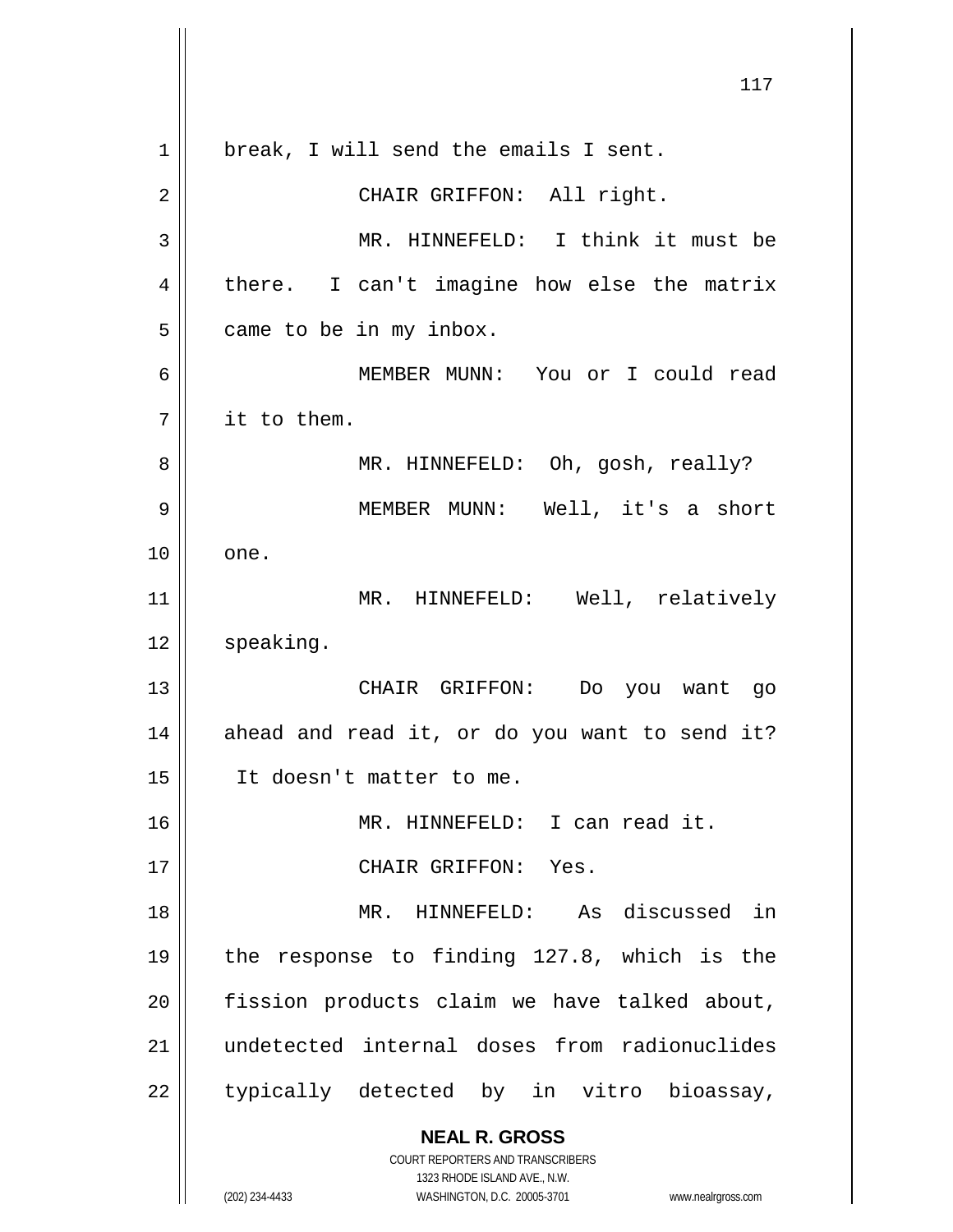**NEAL R. GROSS** COURT REPORTERS AND TRANSCRIBERS 1323 RHODE ISLAND AVE., N.W. 1 including strontium-90, carbon-14, and 2 || phosphorus-32, have been bounded in accordance  $3 \parallel$  with ORAU-TKBS-65, which is a Hanford internal  $4 \parallel$  Rev 1 -- I think it is Hanford, whatever site 5 we are talking about internal -- by the 6 assignment of an inhalation intake of 1300  $7 \parallel$  picocuries per day and an ingestion intake of 8 || 40 picocuries per day of ruthenium-106 type F. 9 So I mean it speaks to the 10 approach of pick the fission product that is 11 || the worst, put the credible total activity for 12 fission products into that radionuclide, and 13 you have bounded the dose. I mean that's 14 || supposed to be the approach. 15 || So that is what it says, but I  $16$  think it must be attached to all those emails. 17 | Otherwise, I can't figure out where I got it. 18 MR. FARVER: Okay, we'll look at 19 || those two together then. 20 CHAIR GRIFFON: All right. And  $21$  | let's see, apparently, there still are some 22 more here. I don't know that we necessarily

(202) 234-4433 WASHINGTON, D.C. 20005-3701 www.nealrgross.com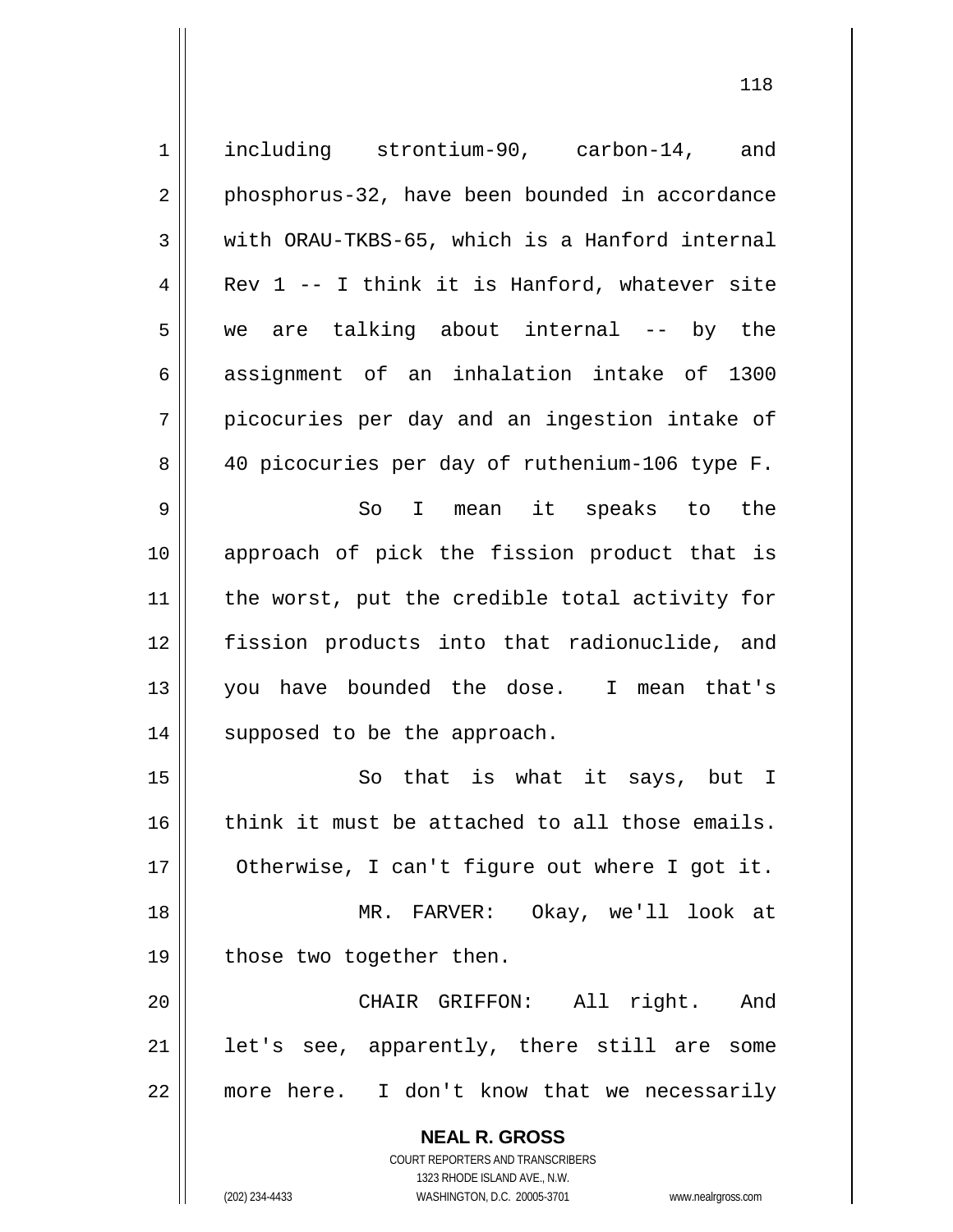|    | 119                                                                 |
|----|---------------------------------------------------------------------|
| 1  | have to finish this before lunch.                                   |
| 2  | But I will move to 129.5, and why                                   |
| 3  | don't we pick it up there after lunch? Is                           |
| 4  | that all right?                                                     |
| 5  | MR. FARVER: Yes.                                                    |
| 6  | CHAIR GRIFFON: I will try to get                                    |
| 7  | some of these loose ends during lunch, too.                         |
| 8  | I apologize for not having the                                      |
| 9  | April 15th updates on my latest version here,                       |
| 10 | but we will get up-to-speed.                                        |
| 11 | MEMBER MUNN: Well, I apologize                                      |
| 12 | for not having the full matrix, too.                                |
| 13 | MR. HINNEFELD: Well, I think one                                    |
| 14 | problem, though, is, again, we entered them on                      |
| 15 | probably the version before your 4/15 version.                      |
| 16 | So you have a $4/15$ version --                                     |
| 17 | CHAIR GRIFFON: Yes, yes.                                            |
| 18 | MR. HINNEFELD:<br>They crossed in                                   |
| 19 | the mail.                                                           |
| 20 | CHAIR GRIFFON: Yes, and I really                                    |
| 21 | think my updated versions are<br>on my other                        |
| 22 | computer.                                                           |
|    | <b>NEAL R. GROSS</b>                                                |
|    | COURT REPORTERS AND TRANSCRIBERS<br>1323 RHODE ISLAND AVE., N.W.    |
|    | (202) 234-4433<br>WASHINGTON, D.C. 20005-3701<br>www.nealrgross.com |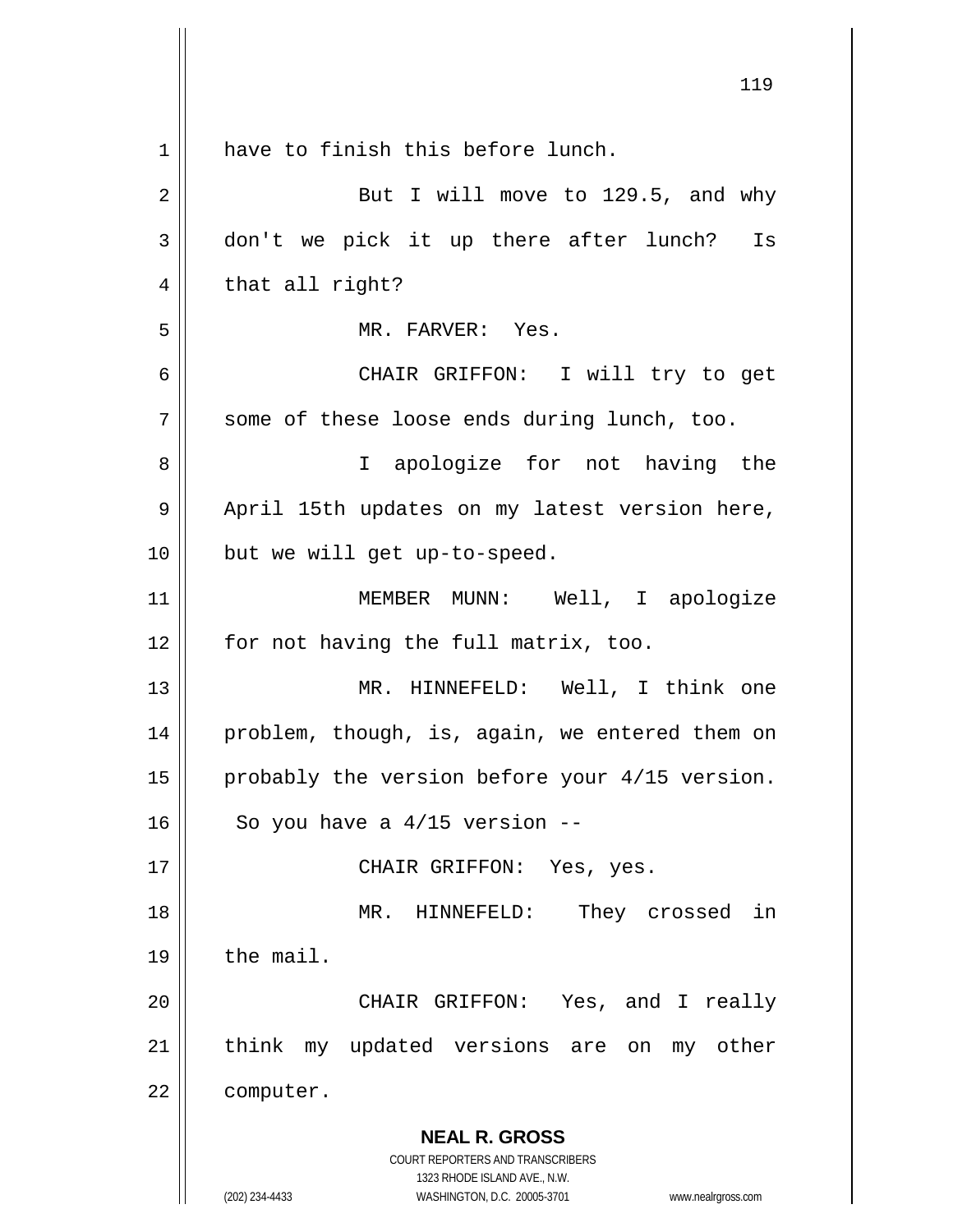|    | 120                                                                 |
|----|---------------------------------------------------------------------|
| 1  | MR. HINNEFELD: Okay.                                                |
| 2  | CHAIR GRIFFON: Anyway, we will                                      |
| 3  | work through it, though. We are getting                             |
| 4  | there.                                                              |
| 5  | So we will pick it up on 129.5                                      |
| 6  | after lunch.                                                        |
| 7  | MR. KATZ: Go ahead, Kathy.                                          |
| 8  | MS. BEHLING: Just one other                                         |
| 9  | question. I am thinking ahead to the 8th set                        |
| 10 | matrix. What version of that matrix are we                          |
| 11 | using?                                                              |
| 12 | (Laughter.)                                                         |
| 13 | CHAIR GRIFFON: The latest one I                                     |
| 14 | is 3/12. So I may, during the break,<br>have                        |
| 15 | look and see if we have a 4/15 one. We may be                       |
| 16 | in the same position of looking at either 3/12                      |
| 17 | or 4/15, would be the ones you should have.                         |
| 18 | MS. BEHLING: Okay. All right,                                       |
| 19 | thank you.                                                          |
| 20 | CHAIR GRIFFON: All right.                                           |
| 21 | MR. KATZ: So related to this,                                       |
| 22 | since you guys are now coming into OCAS                             |
|    | <b>NEAL R. GROSS</b>                                                |
|    | COURT REPORTERS AND TRANSCRIBERS<br>1323 RHODE ISLAND AVE., N.W.    |
|    | (202) 234-4433<br>WASHINGTON, D.C. 20005-3701<br>www.nealrgross.com |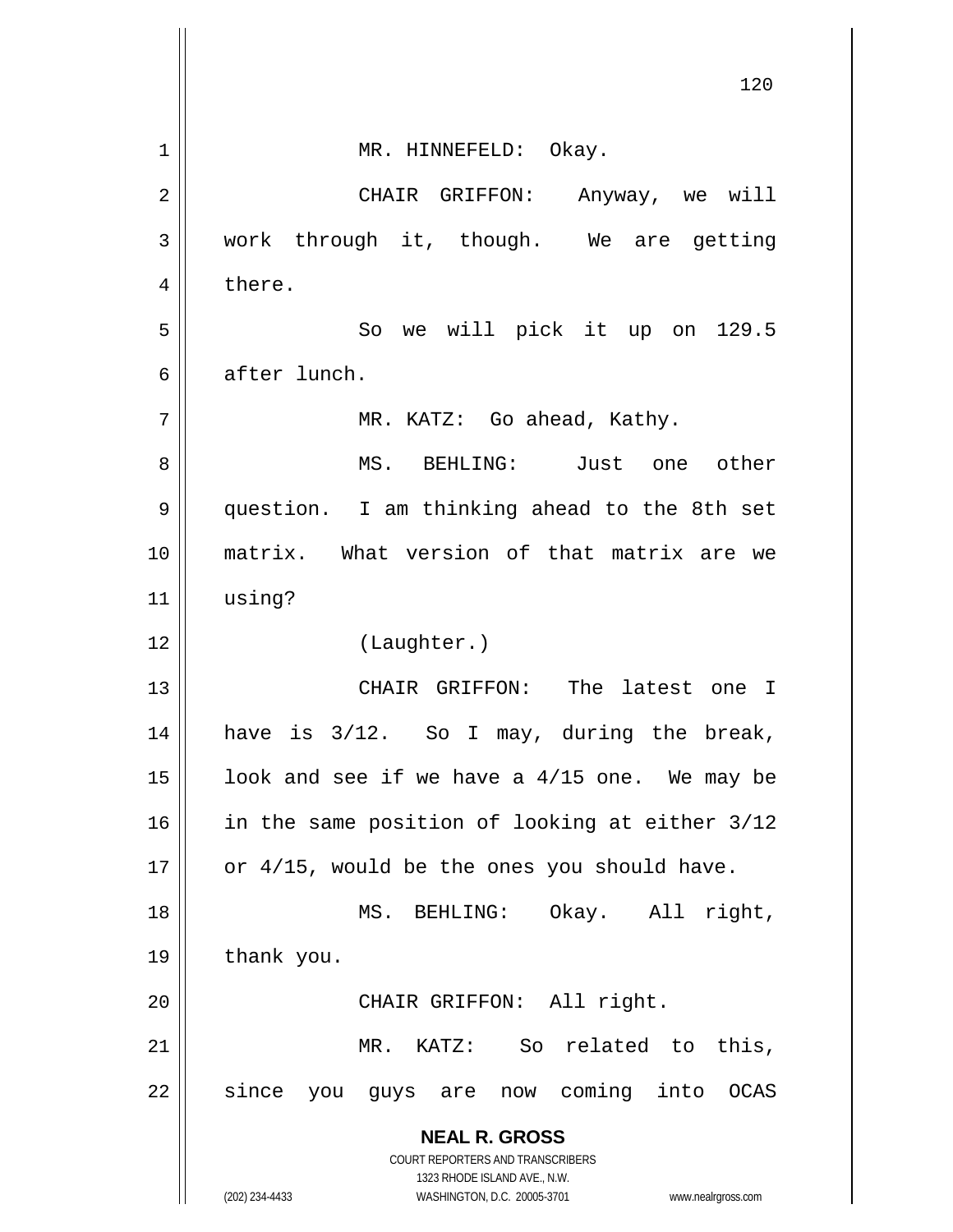**NEAL R. GROSS** COURT REPORTERS AND TRANSCRIBERS 1323 RHODE ISLAND AVE., N.W. (202) 234-4433 WASHINGTON, D.C. 20005-3701 www.nealrgross.com 1 directly, can't you just keep a master matrix? 2 MR. HINNEFELD: Yes, we have -- 3 MR. KATZ: I think if you just had  $4$  | a master matrix on the OCAS --5 MR. HINNEFELD: Yes, we can put -- 6 MR. KATZ: You could? 7 MR. HINNEFELD: I think we should 8 be able to use some business rules here to 9 make sure that we know. See, when you do 10 that, you've got to make sure that only one  $11$  | person tries to pull it up  $-$ 12 || CHAIR GRIFFON: That's right.  $13$  | Right. 14 || MR. HINNEFELD: So Word won't  $15 \parallel$  stop, I don't think. 16 MR. KATZ: Right. 17 MR. HINNEFELD: So we would have 18 to have some business rules about whose turn  $19$  || is it to write to it for this week. 20 || MR. KATZ: Right. 21 || MR. HINNEFELD: And then only that 22 | person writes to it.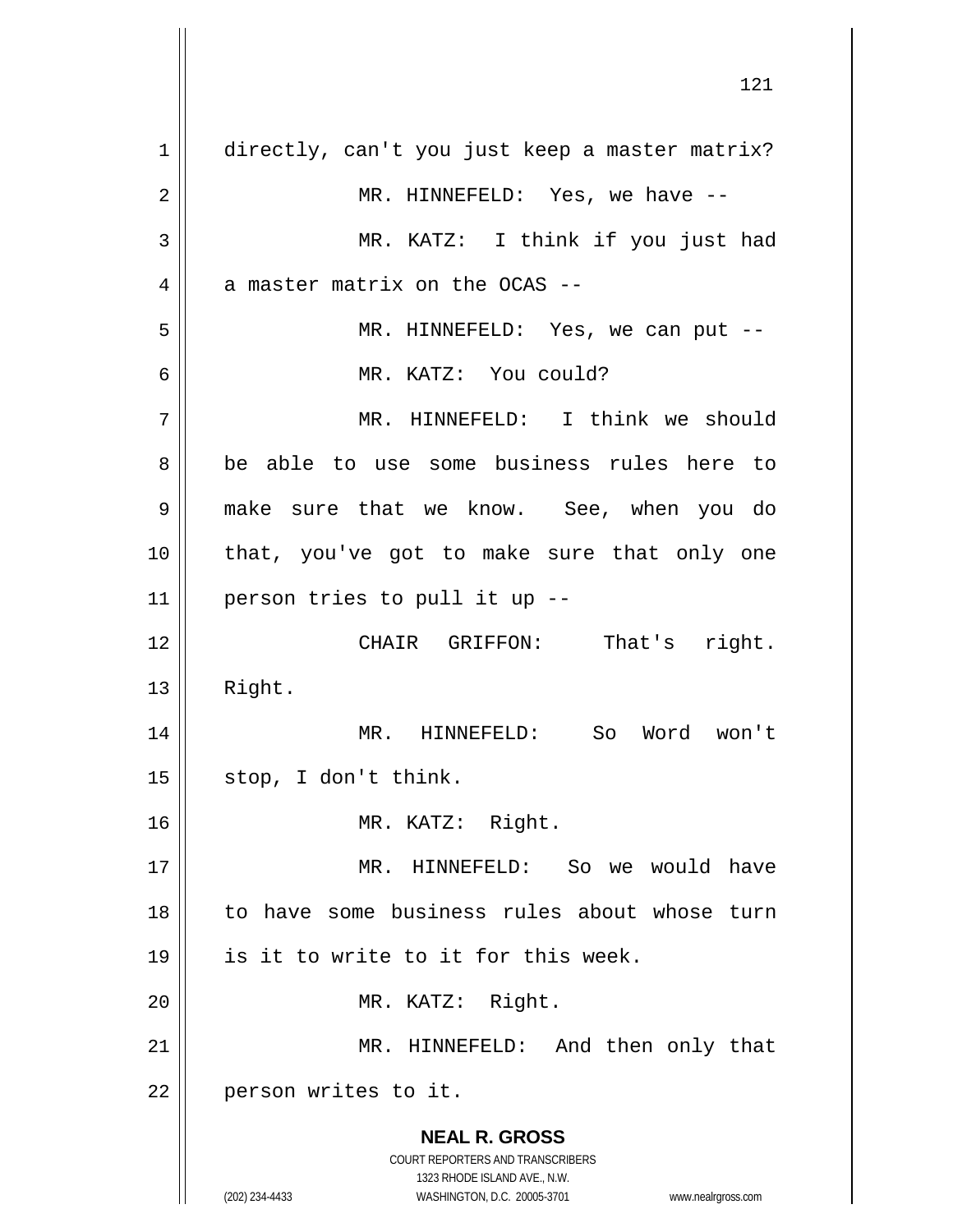|    | 122                                                                                                 |
|----|-----------------------------------------------------------------------------------------------------|
| 1  | MR. KATZ: But it would be handy.                                                                    |
| 2  | MR. HINNEFELD: But we could do                                                                      |
| 3  | that. It would be a place to put it.                                                                |
| 4  | MR. FARVER: You could just put                                                                      |
| 5  | the updated version up there, and you can                                                           |
|    |                                                                                                     |
| 6  | protect it.                                                                                         |
| 7  | MR. HINNEFELD: Yes, we need to                                                                      |
| 8  | use the read-only --                                                                                |
| 9  | CHAIR GRIFFON: For the read-only                                                                    |
| 10 | version we have.                                                                                    |
| 11 | MR. FARVER: That way, people can                                                                    |
| 12 | still see what's the most recent one, and what                                                      |
| 13 | actions they have.                                                                                  |
| 14 | MR. HINNEFELD: Yes, actually,                                                                       |
| 15 | you're right. Putting a read-only up like                                                           |
| 16 | that would be very similar to having like                                                           |
| 17 | maybe the access to DB.                                                                             |
| 18 | MR. KATZ: It would be very easy                                                                     |
| 19 | to do.                                                                                              |
| 20 | MR. HINNEFELD: And then people                                                                      |
| 21 | can look at it, and then however we want to                                                         |
| 22 | deal with updates. Mark, as the Chairperson,                                                        |
|    | <b>NEAL R. GROSS</b>                                                                                |
|    | COURT REPORTERS AND TRANSCRIBERS                                                                    |
|    | 1323 RHODE ISLAND AVE., N.W.<br>(202) 234-4433<br>WASHINGTON, D.C. 20005-3701<br>www.nealrgross.com |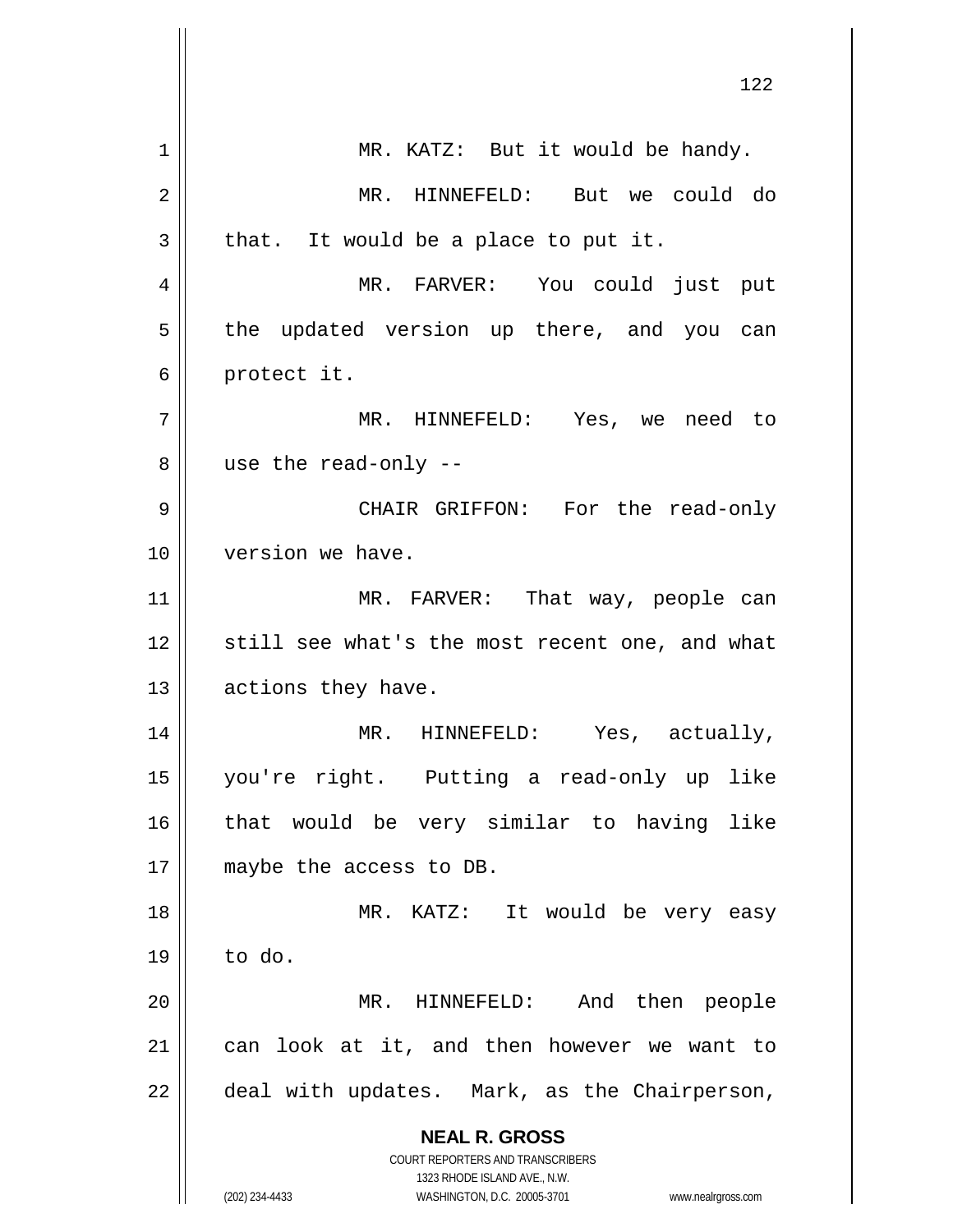1 | I guess would prepare the next version, put it  $2 \parallel$  out there.

**NEAL R. GROSS** COURT REPORTERS AND TRANSCRIBERS 1323 RHODE ISLAND AVE., N.W. (202) 234-4433 WASHINGTON, D.C. 20005-3701 www.nealrgross.com 3 CHAIR GRIFFON: We can do that.  $4 \parallel$  Kathy has developed a draft database, but --5 MR. HINNEFELD: Yes, and the SQL 6 version is there somewhere. In fact, I got an  $7 \parallel$  email from the developer today. So I, 8 apparently, have some more work to do with the 9 developer on the SQL version of the procedures 10 DB. 11 || CHAIR GRIFFON: Oh, the procedures  $12 \parallel$  DB, yes. We also have a draft --13 MR. HINNEFELD: Yes, we have a 14 draft. 15 CHAIR GRIFFON: -- for the DR, 16 which I still need to discuss with her a 17 little bit further. But in the meantime, we 18 || can do the read-only, yes. Yes, we can work 19  $\parallel$  through some rules on that. 20 MR. HINNEFELD: Yes. 21 MEMBER MUNN: We would hope that, 22 || even though the OCAS file was a read-only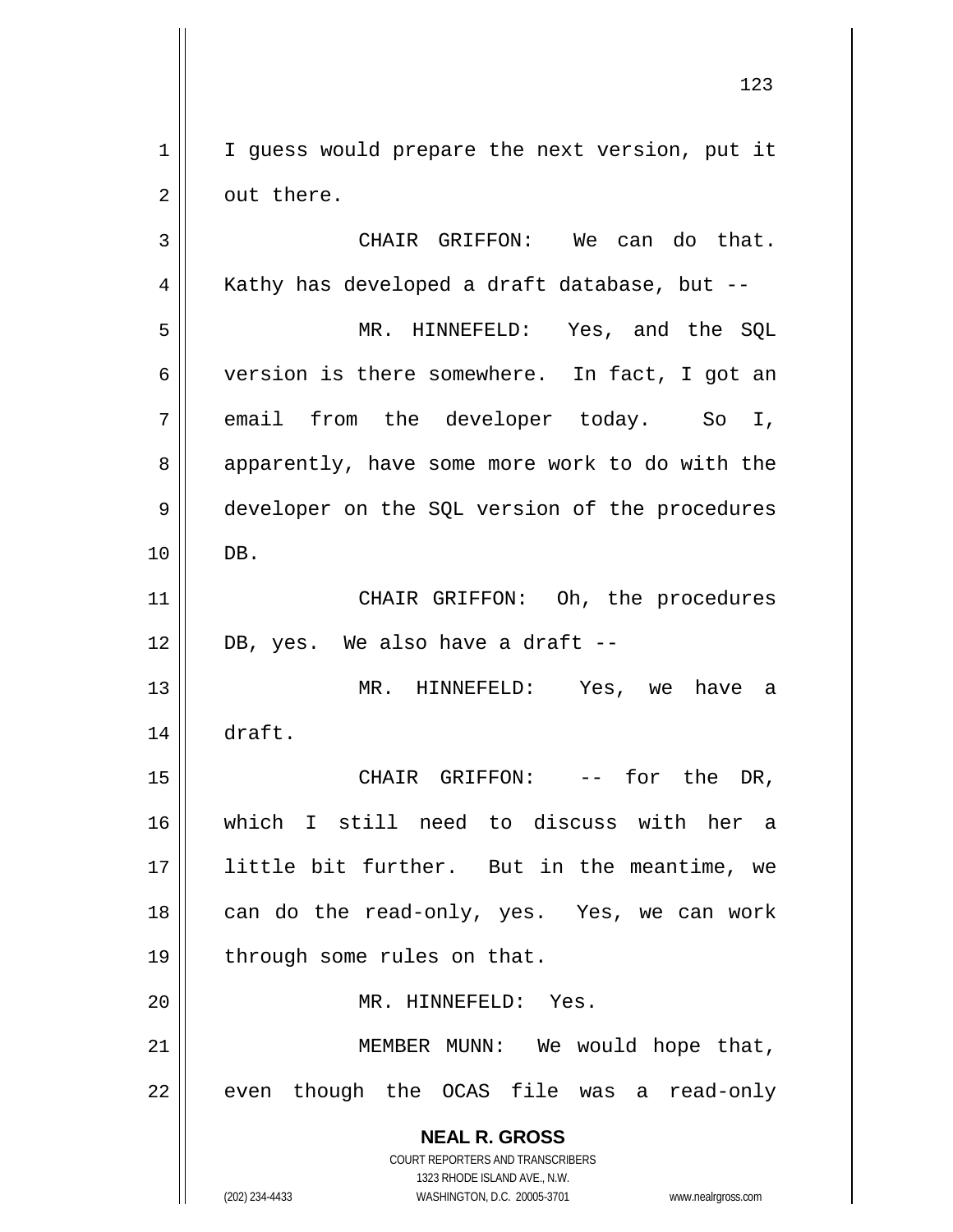**NEAL R. GROSS** COURT REPORTERS AND TRANSCRIBERS 1323 RHODE ISLAND AVE., N.W. 1 || file, anyone who downloaded it to their 2 | computer would be able to make personal notes  $3 \parallel$  on what they have, instead of getting what I  $4 \parallel$  get, which is this -- is a read-only file. 5 || You can't save the changes you have just made  $6 \parallel$  to it. 7 MR. HINNEFELD: I think there is a 8 || way. You open it up and save it to a 9 different name on your own computer. 10 || CHAIR GRIFFON: Yes, I know there  $11$  is a way. 12 MR. KATZ: Right. 13 || CHAIR GRIFFON: Save it and change  $14$  | the name. 15 MR. KATZ: You just change the  $16$   $\parallel$  name. 17 MR. HINNEFELD: Yes, change the 18 || name on your computer. 19 CHAIR GRIFFON: And you might have 20 || to change document properties, but it is  $21$  | pretty easy to get around that. 22 MR. HINNEFELD: Yes, you may have

(202) 234-4433 WASHINGTON, D.C. 20005-3701 www.nealrgross.com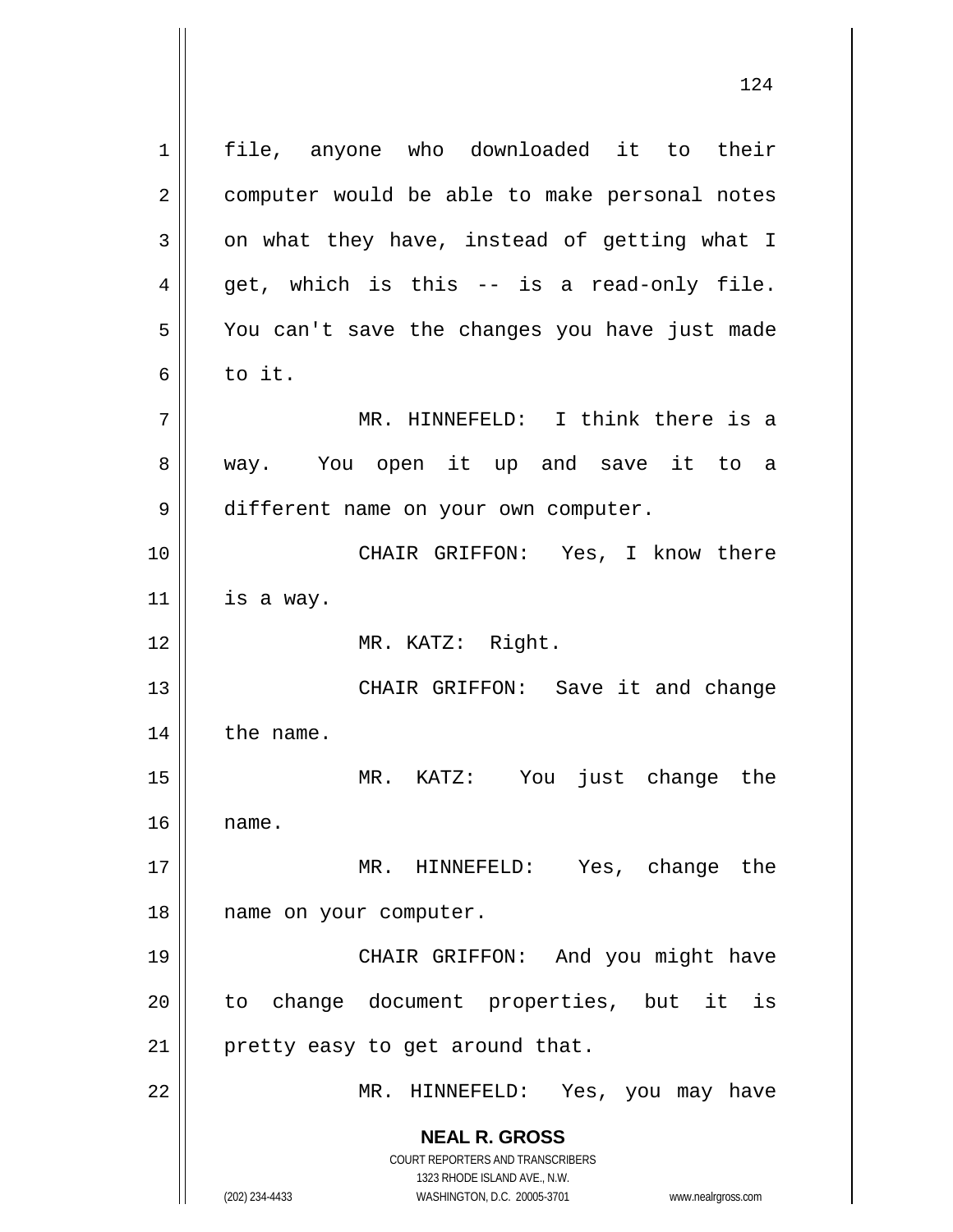**NEAL R. GROSS** COURT REPORTERS AND TRANSCRIBERS 1323 RHODE ISLAND AVE., N.W. (202) 234-4433 WASHINGTON, D.C. 20005-3701 www.nealrgross.com  $1 \parallel$  to go to the property dialog box and take off  $2 \parallel$  the read-only. 3 CHAIR GRIFFON: Take off the read- $4 \parallel$  only, yes. 5 MR. FARVER: I have already done 6 || it where you just select all and you copy and 7 || paste it into another document. 8 CHAIR GRIFFON: Yes, do a Save As. 9 MR. KATZ: If you change the name, 10 usually that strips it away. 11 CHAIR GRIFFON: Anyway, we can 12 work through this. Actually, I think our 13 || system was working pretty good until I lost my 14 4/15 updates. It has been a while since our 15 last meeting. So, anyway, we will work  $16$  | through that. 17 || I think we are ready to break for 18 || lunch. Kathy and Hans, you are probably the 19 || only ones hanging on. 20 MS. BEHLING: Yes, we're still 21 | here. Going off for lunch? 22 CHAIR GRIFFON: Yes, reconvene at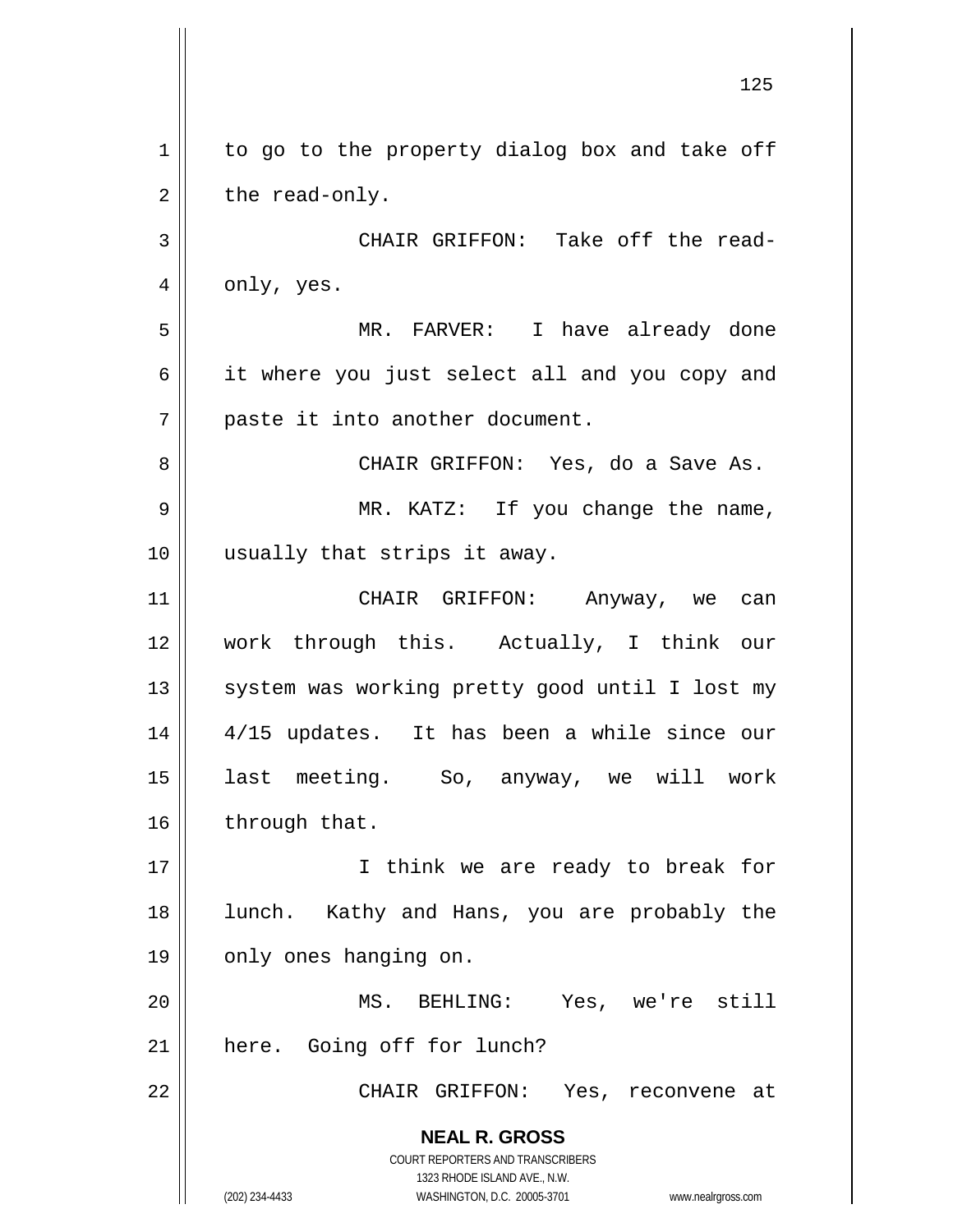**NEAL R. GROSS** COURT REPORTERS AND TRANSCRIBERS 1323 RHODE ISLAND AVE., N.W. (202) 234-4433 WASHINGTON, D.C. 20005-3701 www.nealrgross.com 126  $1 \parallel 1:00$ , I guess, or a few minutes after 1:00,  $2 \parallel$  yes.  $3 \parallel$  MR. KATZ: Five past 1:00. 4 | CHAIR GRIFFON: All right, thank  $5 \parallel$  you. 6 MR. KATZ: Thanks, you guys. 7 | (Whereupon, the above-entitled 8 matter went off the record for lunch at 12:09  $9 \parallel$  p.m. and resumed at 1:18 p.m.) 10 11 12 13 14 15 16 17 18 19 20 21  $\parallel$  A-F-T-E-R-N-O-O-N S-E-S-S-I-O-N  $22 \parallel$  1:18 p.m.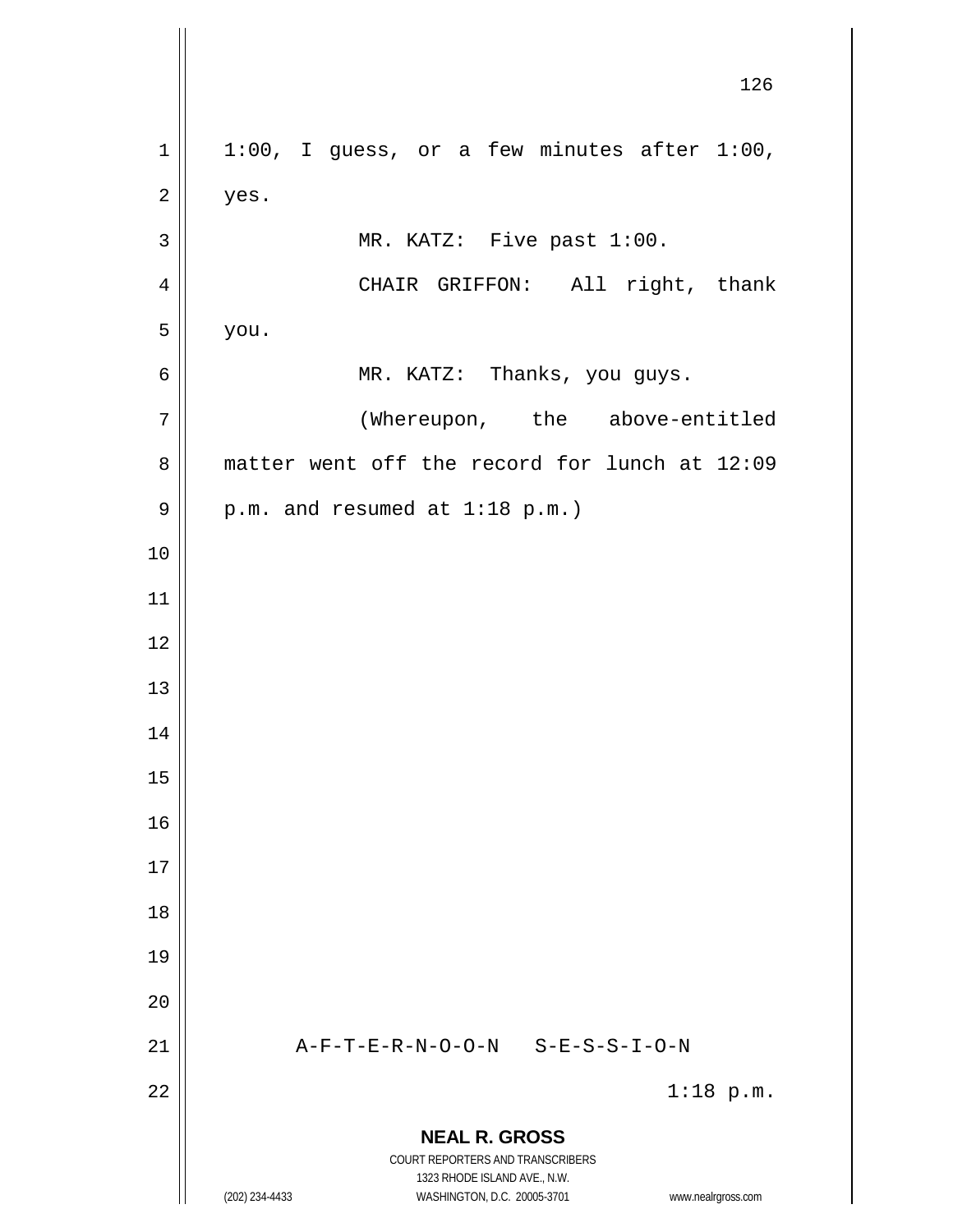**NEAL R. GROSS** COURT REPORTERS AND TRANSCRIBERS 1323 RHODE ISLAND AVE., N.W. (202) 234-4433 WASHINGTON, D.C. 20005-3701 www.nealrgross.com 127 1 || MR. KATZ: This is the 2 Subcommittee on Dose Reconstruction Reviews.  $3 \parallel$  We are reconvening after lunch. 4 Do we have the Behling's back with  $5 \parallel \quad \text{us?}$ 6 MS. BEHLING: Yes, we do. We're 7 here. 8 CHAIR GRIFFON: Okay. 9 MR. KATZ: Anyone else to check in 10 with? 11 || CHAIR GRIFFON: Good afternoon,  $12 \parallel$  Kathy. 13 (No response.) 14 || No, I don't think so. 15 MEMBER MUNN: Did Dr. Poston ever 16 show up? 17 MR. KATZ: I am sure John would  $18$  | have said so if he had joined us. 19 CHAIR GRIFFON: All right, we are  $20$  || back on the 7th set of cases, finding number  $21 \parallel 129.5.$ 22 || Again, I may have to do the same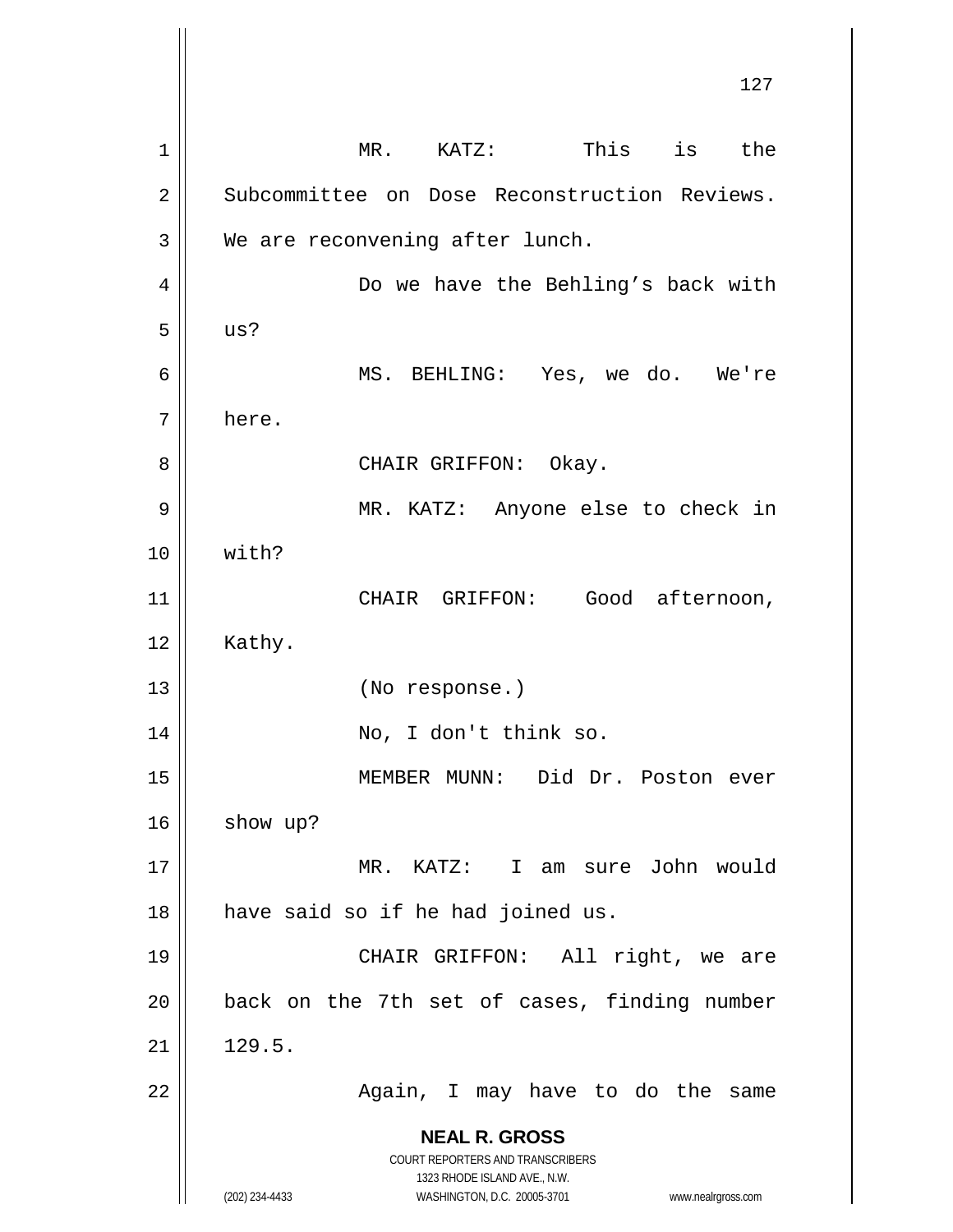**NEAL R. GROSS** COURT REPORTERS AND TRANSCRIBERS 1323 RHODE ISLAND AVE., N.W. (202) 234-4433 WASHINGTON, D.C. 20005-3701 www.nealrgross.com 128  $1$  thing with the April update. If there was an 2 | April update, I don't know about it. 3 MEMBER MUNN: I don't have one on 4 | my computer. 5 CHAIR GRIFFON: You don't have  $6 \parallel$  one? So I have a remaining action for NIOSH  $7 \parallel$  on this one. 8 || This is fission products stuff,  $9 \parallel$  actually, TIB-0054. 10 MEMBER MUNN: TIB-0054. 11 || CHAIR GRIFFON: NIOSH will compare 12 whole-body count results to the results from 13  $\parallel$  TIB-0054, I guess, that chronology. 14 MR. HINNEFELD: And we don't have 15 | anything to add right now. 16 CHAIR GRIFFON: Yes, okay. So it 17 || is just going to remain an open action. 18 || The next one I have is 130.6. 19 MEMBER MUNN: April 15th addition. 20 CHAIR GRIFFON: There is an 21 | addition? Okay. 22 || Can you summarize that in three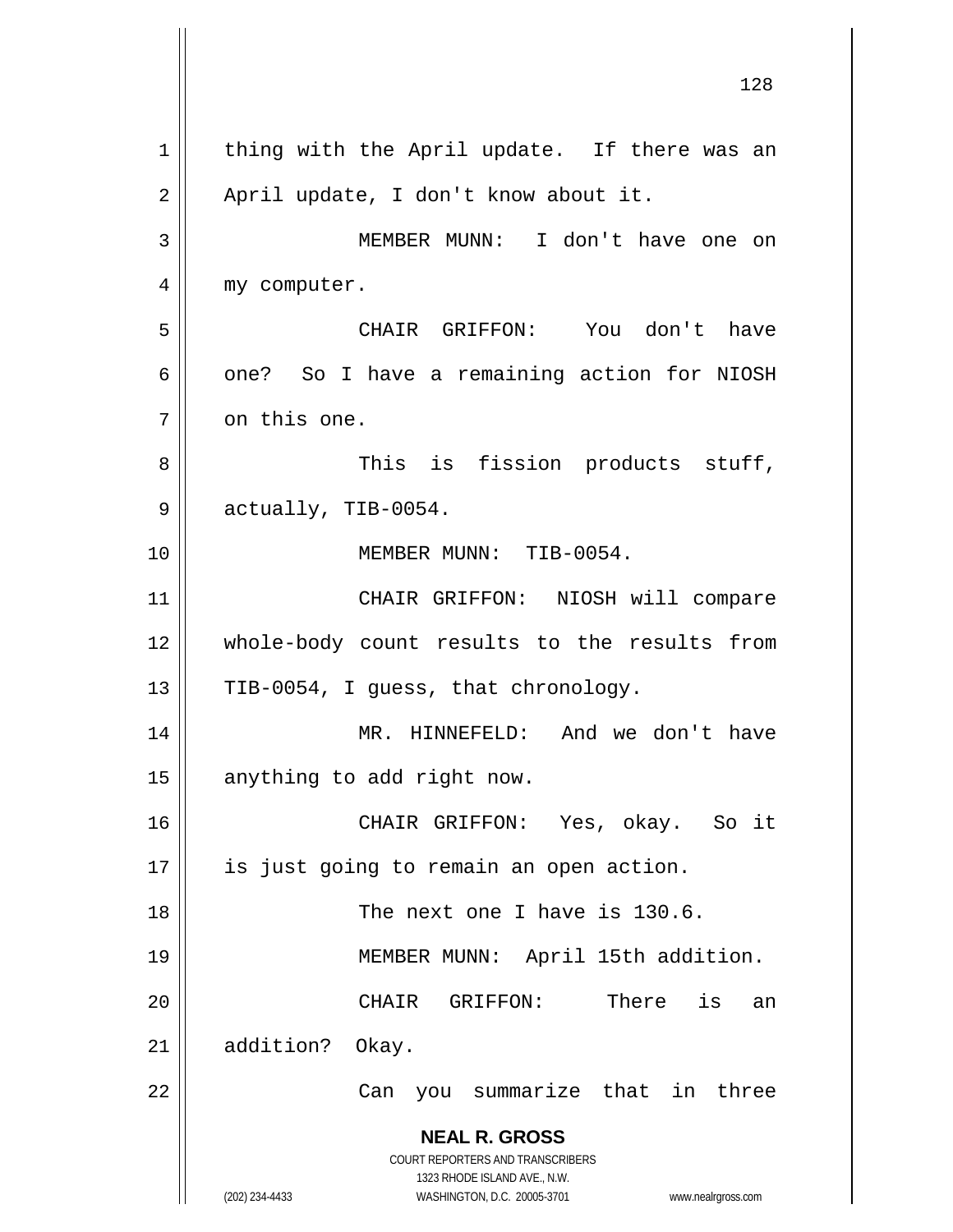1 words or less?

**NEAL R. GROSS** COURT REPORTERS AND TRANSCRIBERS 1323 RHODE ISLAND AVE., N.W. (202) 234-4433 WASHINGTON, D.C. 20005-3701 www.nealrgross.com 2 || MEMBER MUNN: Presumptive exposure  $3 \parallel$  to fission products that should be tied to 4 || reactor facility, and this one has bioassay 5 | monitoring records, different areas. 6 CHAIR GRIFFON: So this is a 7 question of where the person worked relative 8 || to fission product exposure. Is that the 9 issue here? 10 MEMBER MUNN: His external dose is 11 listed. Bioassay results, calculated whole-12 body dose, entered in quarterly. No film 13 | badge records would be expected for that time. 14 It is a Savannah River case. 15 CHAIR GRIFFON: Doug, did you get 16 this one? 17 MR. FARVER: I'm coming up to it 18 here. 19 || CHAIR GRIFFON: Okay. 20 MR. FARVER: Trying to find out 21 what the finding meant. Oh, yes, I remember  $22$  | looking at this now and getting confused by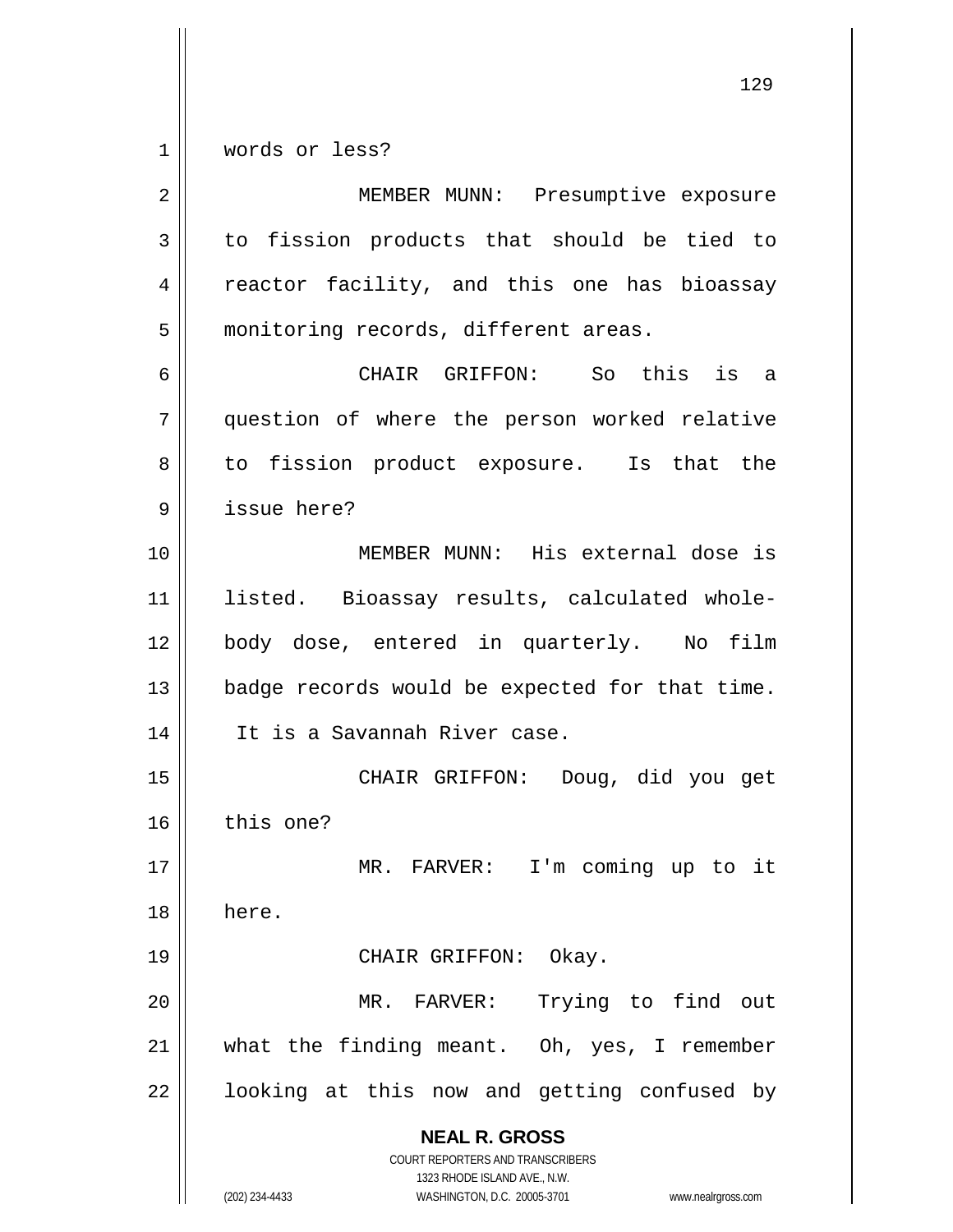**NEAL R. GROSS** COURT REPORTERS AND TRANSCRIBERS 1323 RHODE ISLAND AVE., N.W. (202) 234-4433 WASHINGTON, D.C. 20005-3701 www.nealrgross.com 130 1 || it. Yes, I would rather go back to square  $2 \parallel$  one, the data files. 3 CHAIR GRIFFON: Okay. So you've 4 || got their response, and you will have to look  $5 \parallel$  at it? 6 MR. FARVER: Yes. 7 CHAIR GRIFFON: You have to review 8 || it further? Alright. 9 MR. FARVER: It's for an action. 10 CHAIR GRIFFON: Okay. 131.4. 11 || MEMBER MUNN: My screen doesn't  $12 \parallel$  show anything new. 13 CHAIR GRIFFON: It says, NIOSH 14 will provide a sample characterization, is the 15 last thing I have for 3/12. I don't know if 16 || we got any further than that. 17 MR. HINNEFELD: I don't see 18 || anything additional here. 19 MR. FARVER: I couldn't find any 20 | sample calculations. 21 MR. HINNEFELD: I think that is  $22$  | still ours, though.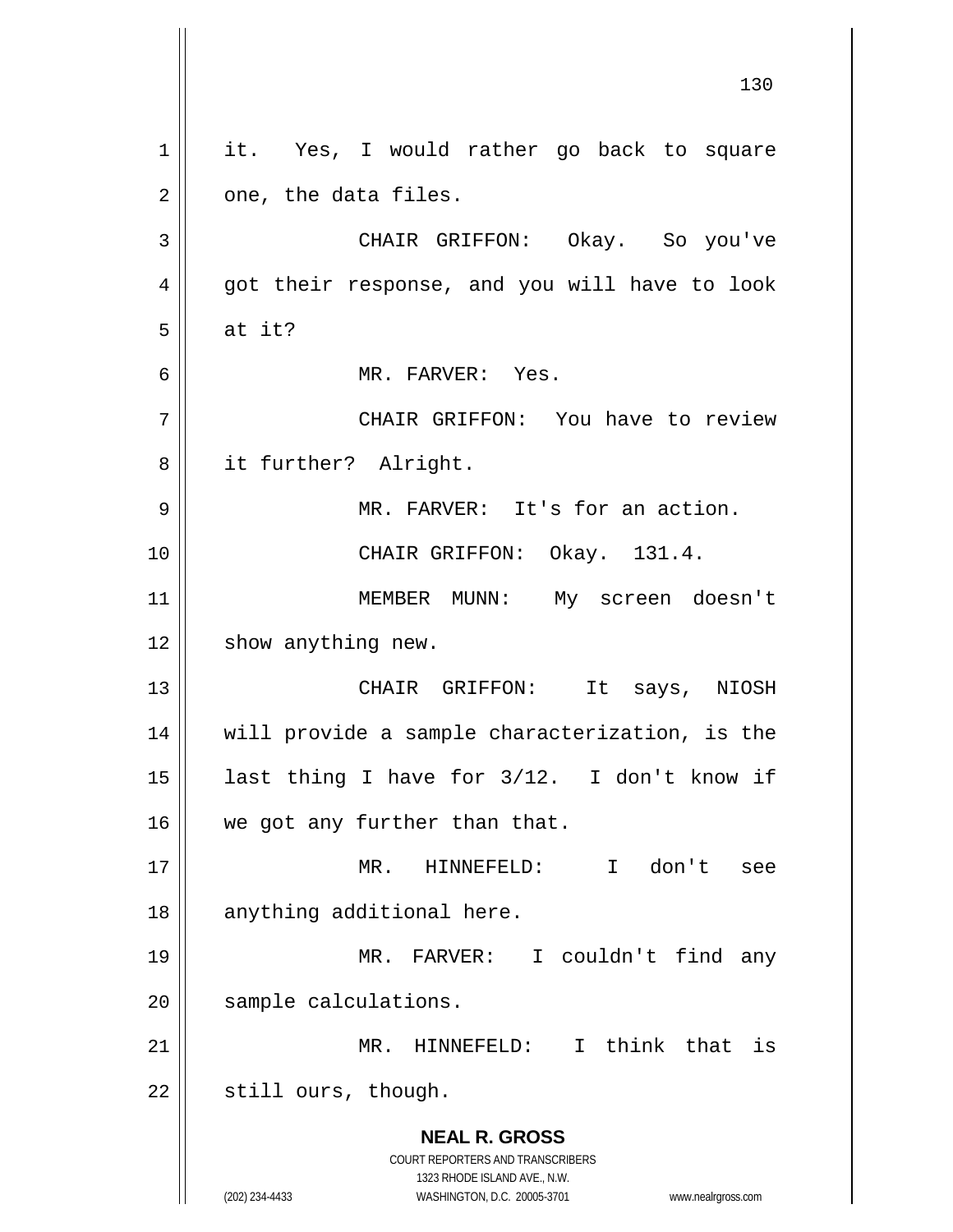**NEAL R. GROSS** COURT REPORTERS AND TRANSCRIBERS 1323 RHODE ISLAND AVE., N.W. (202) 234-4433 WASHINGTON, D.C. 20005-3701 www.nealrgross.com 131 1 || CHAIR GRIFFON: Okay. I will  $2 \parallel$  leave it as a remaining action for NIOSH.  $3 \parallel$  131.6. Was that updated at all? 4 MEMBER MUNN: I don't see anything 5 | in here on my list. 6 CHAIR GRIFFON: This says the same 7 | thing. NIOSH will compare the whole body  $8 \parallel$  counts to TIB-0054 result. That's the same as 9 || the last case. So I guess the same method was 10 used. 11 || MR. HINNEFELD: Which one were we 12 | just on? 13 CHAIR GRIFFON: 131.6 14 || MEMBER MUNN: It's the same thing,  $15$  | right? 16 || CHAIR GRIFFON: Yes, it's the same  $17 \parallel$  as 130.6, yes. 18 MEMBER MUNN: Yes, it is the same. 19 MR. FARVER: Well, it is the same  $20 \parallel$  as 129.5. 21 CHAIR GRIFFON: I'm sorry, yes. 22 Yes, 129.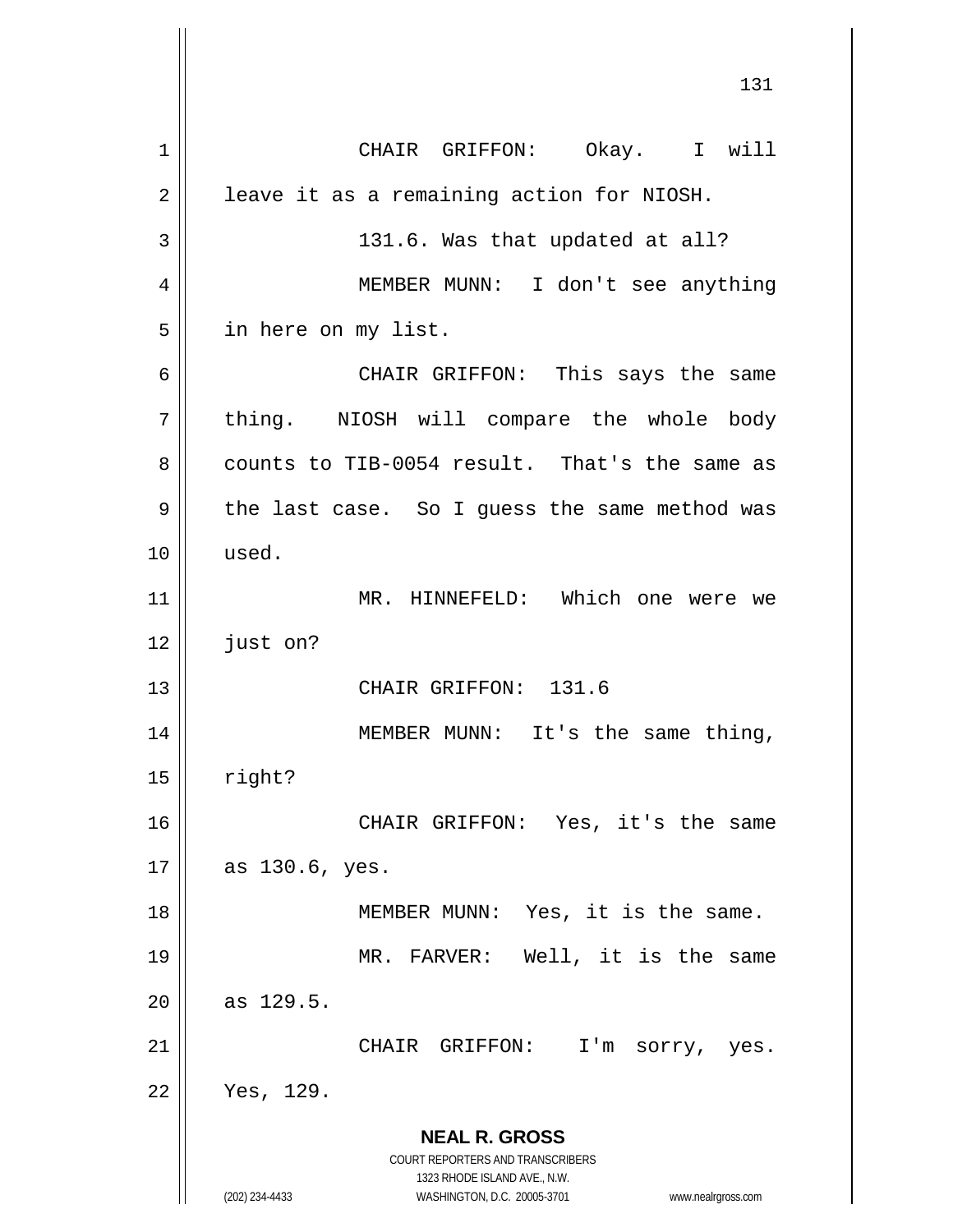**NEAL R. GROSS** COURT REPORTERS AND TRANSCRIBERS 1323 RHODE ISLAND AVE., N.W. (202) 234-4433 WASHINGTON, D.C. 20005-3701 www.nealrgross.com 1 || I'm assuming we haven't got an 2 || update on that, right? 3 || MR. FARVER: Right. 4 CHAIR GRIFFON: Okay. Moving  $5 \parallel$  right along, I'm down to 135.1. 6 MEMBER MUNN: April 15 update. 7 The worker was routinely monitored for 8 external radiation exposure throughout his 9 | career. Therefore, the revised doses were 10 base reported dose and missed dose based on 11 | actual badges. 12 CHAIR GRIFFON: Doug, had you 13 || received that before? 14 MR. FARVER: Yes. I'm trying to  $15$  see if we can find the original finding. 16 MS. BEHLING: Excuse me. This is  $17 \parallel$  Kathy. 18 I believe that this might have 19 been an issue of blanks in the record and how 20 we treat blanks, and whether they were 21 || actually considered missed or they just were 22 || not counted at all.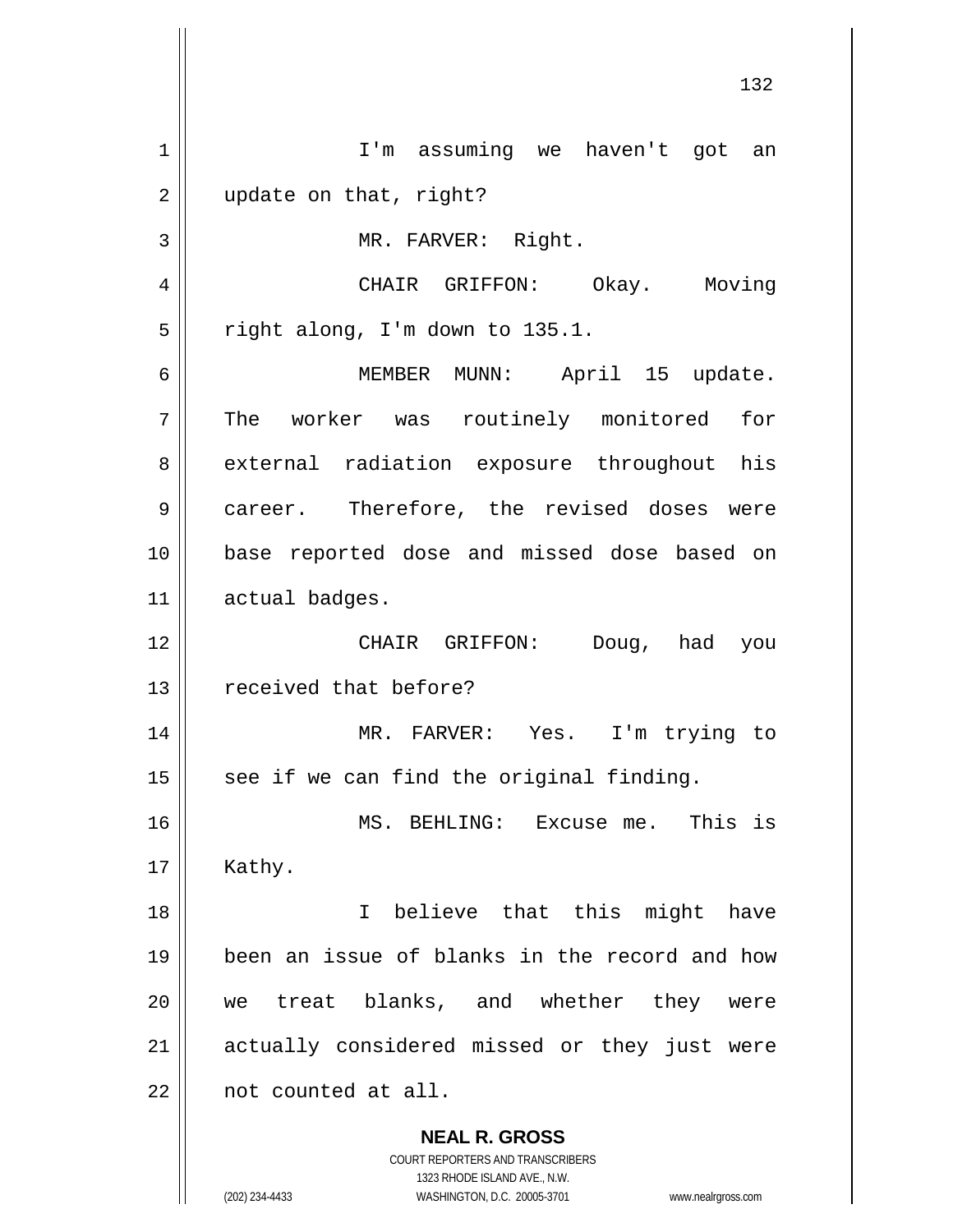**NEAL R. GROSS** COURT REPORTERS AND TRANSCRIBERS 1323 RHODE ISLAND AVE., N.W. (202) 234-4433 WASHINGTON, D.C. 20005-3701 www.nealrgross.com 1 || MEMBER MUNN: That's what it looks  $2 \parallel$  like. The language of the finding would lead  $3 \parallel$  that to be. 4 MS. BEHLING: This individual  $5$  | worked at Y-12 and K-25. 6 CHAIR GRIFFON: Doug, do you want  $7$  | a little more time on this? You don't need to  $8 \parallel$  be put on the spot here. 9 MR. FARVER: Yes, let me look at  $10 \parallel$  this. 11 || CHAIR GRIFFON: Yes. 12 MR. FARVER: I think it is just a 13 | real simple one. 14 || CHAIR GRIFFON: All right. 15 MR. FARVER: I'll take that 16 action. 17 MR. HINNEFELD: It looks like 18 || before we said, yes, valid comment. 19 || CHAIR GRIFFON: Yes. 20 MR. HINNEFELD: I don't know how 21 || we concluded the person was monitored. The  $22$  | response doesn't say how we concluded that.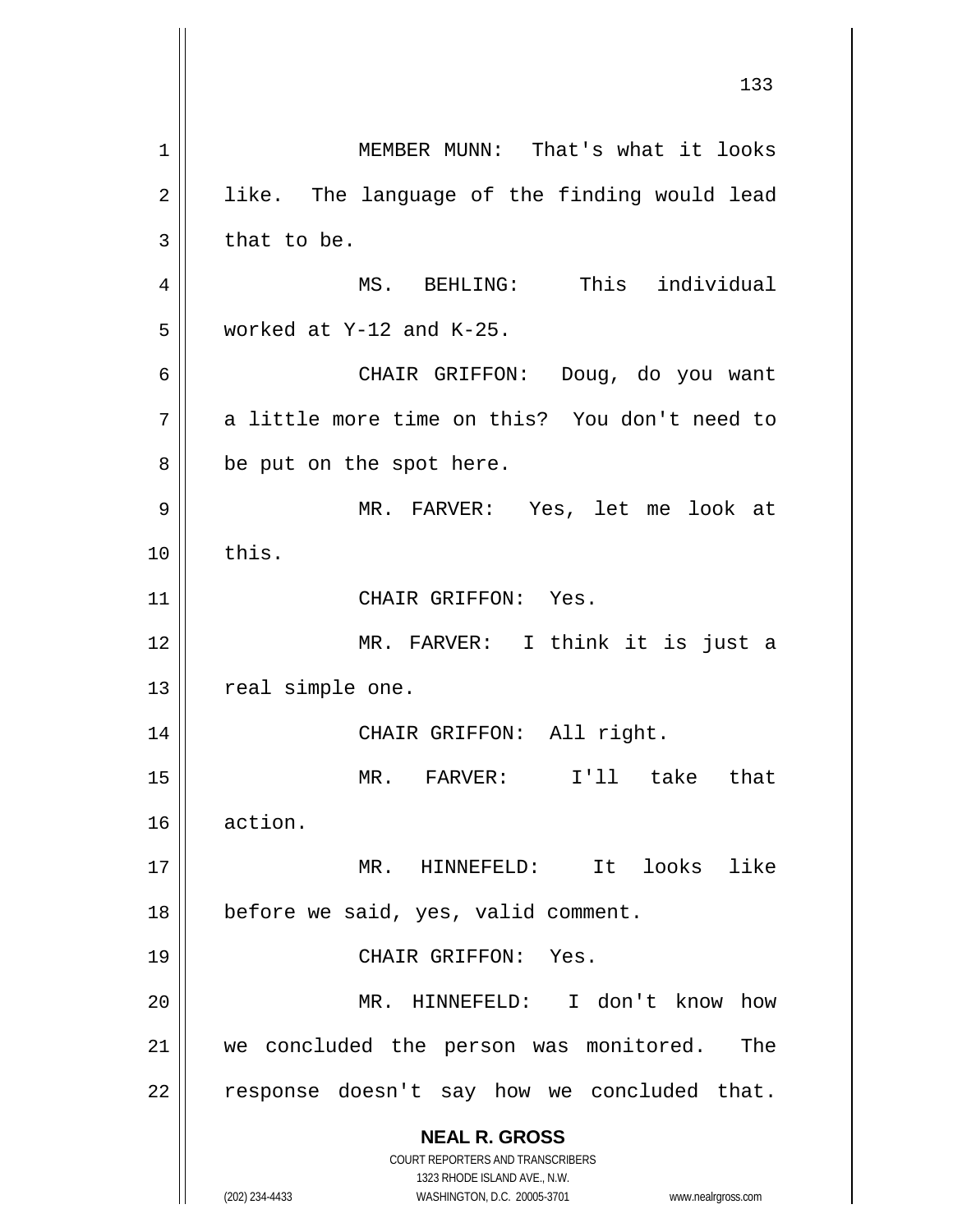**NEAL R. GROSS** COURT REPORTERS AND TRANSCRIBERS 1323 RHODE ISLAND AVE., N.W. (202) 234-4433 WASHINGTON, D.C. 20005-3701 www.nealrgross.com 1 So we had a mixture of blanks and zeroes in 2 l the record. 3 || CHAIR GRIFFON: Right. And if you 4 || just want to walk it through, that's fine, 5 || yes, just to make sure. 6 MR. FARVER: Yes, the part that 7 || threw me was their April response. I didn't 8 || understand that. 9 MR. HINNEFELD: The which? 10 MR. FARVER: Your April 15th 11 || response. It looks like it was about ready to 12 close or something from up above. We said it 13 || is a valid comment. Okay, well that should 14 have closed it, so I didn't understand. So  $15$  | that is what confused me. 16 CHAIR GRIFFON: Yes, okay. 17 MR. HINNEFELD: It seems like 18 || there was a question from the December 19 meeting, it looks like, about how was the dose 20 || assigned originally, and I didn't know. That 21 || looks like what it was. 22 || But it appears that in the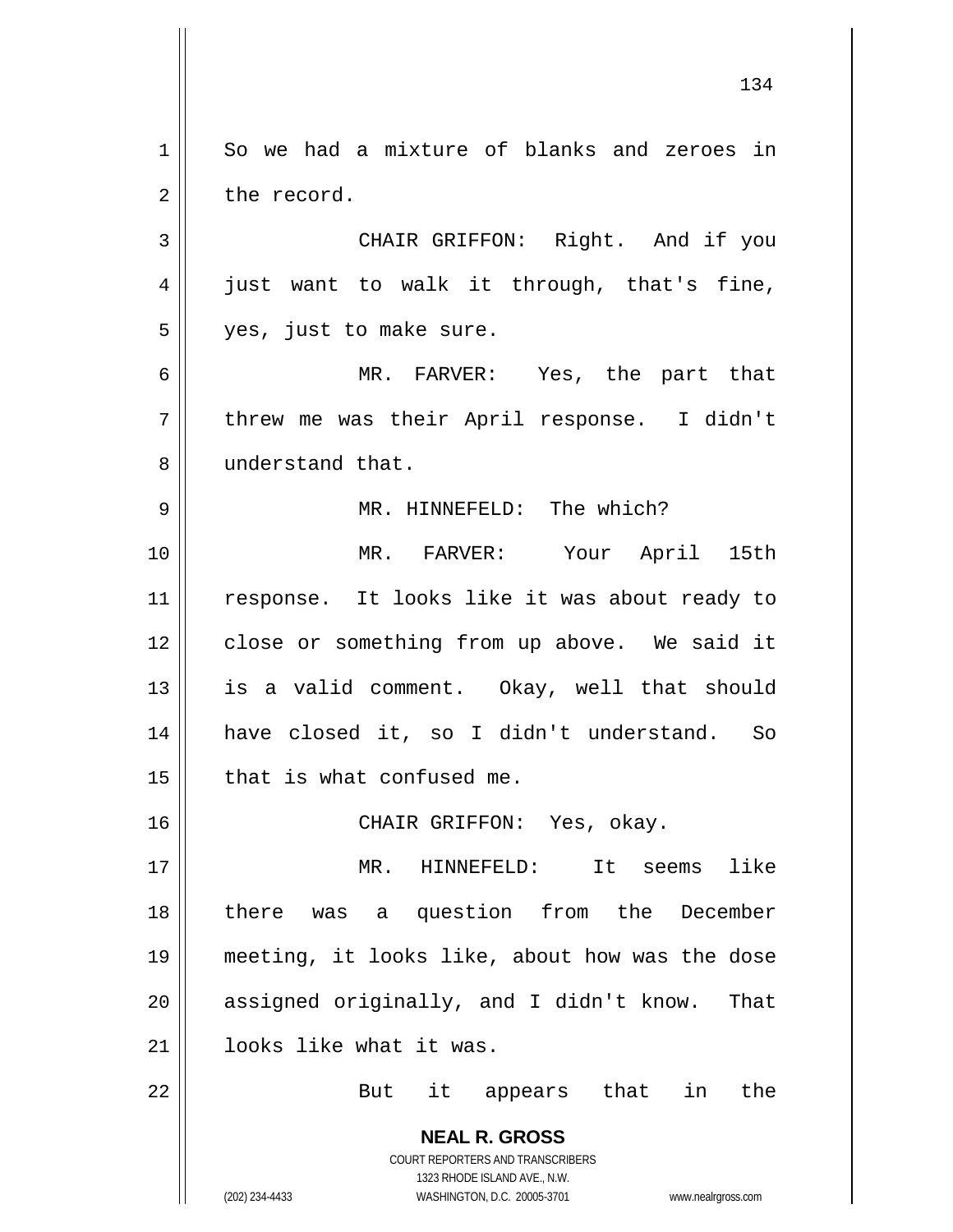**NEAL R. GROSS** COURT REPORTERS AND TRANSCRIBERS 1323 RHODE ISLAND AVE., N.W. 1 || original dose reconstruction a blank was 2 || treated as unmonitored. So the person was 3 given an ambient dose, whereas we have 4 concluded since then that they were monitored 5 the entire time. So ambient is not correct  $6 \parallel$  even though the record shows a blank. This  $7 \parallel$  should get a missed dose for that period as 8 || opposed to an ambient. 9 So that appears to be what the 10 || response says. 11 MR. FARVER: It seems to be the 12 || zeroes are blanks. 13 MR. HINNEFELD: Yes. 14 CHAIR GRIFFON: Yes. 15 MR. FARVER: I don't understand 16 why we didn't close it. That was all. 17 MEMBER MUNN: I don't either. 18 MR. FARVER: We are not going to 19 do any more on it. Let's close it. 20 CHAIR GRIFFON: Yes. 21 MEMBER MUNN: It makes sense based 22 || on recorded dose and missed dose. That is

(202) 234-4433 WASHINGTON, D.C. 20005-3701 www.nealrgross.com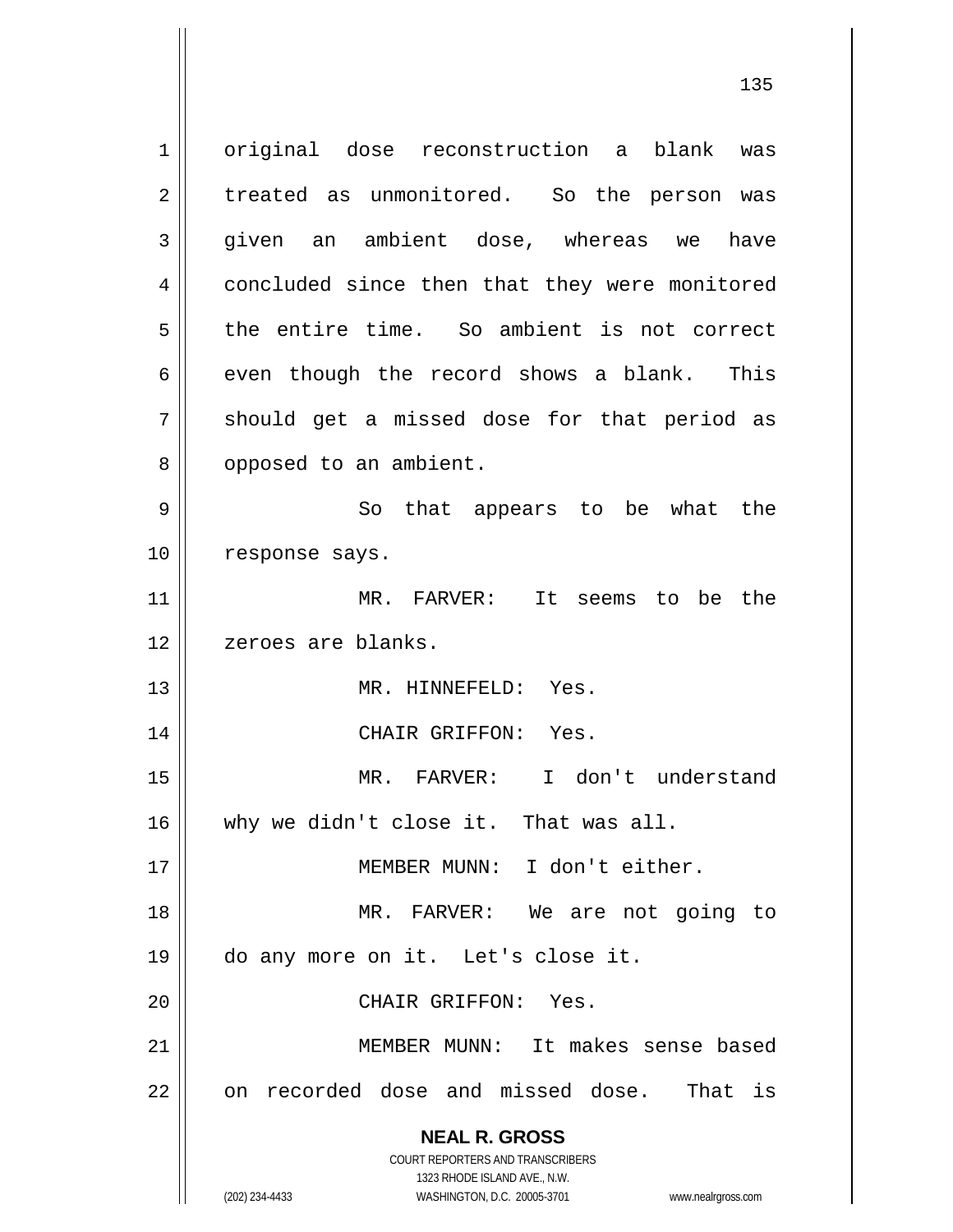| $\mathbf 1$  | what we anticipated should be done.                                 |
|--------------|---------------------------------------------------------------------|
| 2            | MS. BEHLING: I think we were                                        |
| $\mathbf{3}$ | questioning if it should be missed dose or co-                      |
| 4            | worker dose.                                                        |
| 5            | CHAIR GRIFFON: Co-worker dose,                                      |
| 6            | yes.                                                                |
| 7            | Why don't we just leave it open                                     |
| 8            | and let you review the record, just to make                         |
| 9            | sure we get it right? Because, yes, I agree                         |
| 10           | with Kathy, it was a question of missed or co-                      |
| 11           | worker. Since the person was monitored all                          |
| 12           | the time, when you fill in the gaps, it would                       |
| 13           | be simply a $-$                                                     |
| 14           | HINNEFELD: Then the question<br>MR.                                 |
| 15           | would become how do we know it was monitored                        |
| 16           | all the time?                                                       |
| 17           | CHAIR GRIFFON: Yes, that's true.                                    |
| 18           | Right, right.                                                       |
| 19           | MR. HINNEFELD: Because if<br>they                                   |
| 20           | weren't monitored all the time --                                   |
| 21           | CHAIR GRIFFON:<br>$\mathbf{I}$<br>quess that is                     |
| 22           | what we are asking.                                                 |
|              | <b>NEAL R. GROSS</b>                                                |
|              | COURT REPORTERS AND TRANSCRIBERS<br>1323 RHODE ISLAND AVE., N.W.    |
|              | (202) 234-4433<br>WASHINGTON, D.C. 20005-3701<br>www.nealrgross.com |

 $\mathsf{I}$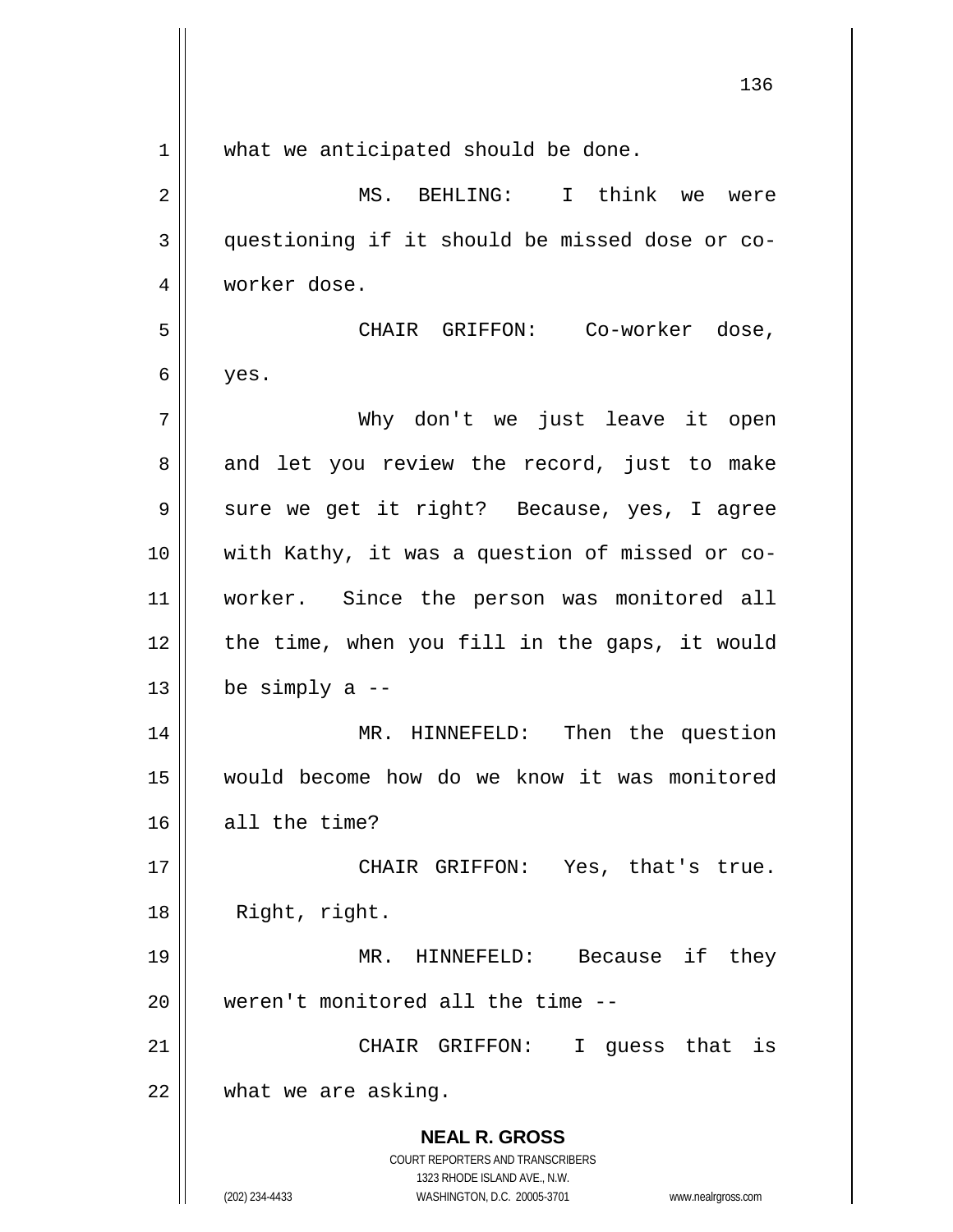|             | 137                                                                                                                                                                    |
|-------------|------------------------------------------------------------------------------------------------------------------------------------------------------------------------|
| $\mathbf 1$ | MR. HINNEFELD: Yes.                                                                                                                                                    |
| 2           | CHAIR GRIFFON: They could have                                                                                                                                         |
| 3           | not been monitored for good reason. They                                                                                                                               |
| 4           | could have left the location or whatever.                                                                                                                              |
| 5           | MR. HINNEFELD: Yes, or if they                                                                                                                                         |
| 6           | were monitored full-time and those records are                                                                                                                         |
| 7           | missing --                                                                                                                                                             |
| 8           | CHAIR GRIFFON: Right.                                                                                                                                                  |
| 9           | MR. HINNEFELD: -- well, then, how                                                                                                                                      |
| 10          | do you know missed is right? Should it be co-                                                                                                                          |
| 11          | worker for the period that is blanks?                                                                                                                                  |
| 12          | CHAIR GRIFFON: Right.                                                                                                                                                  |
| 13          | MR. HINNEFELD: That sounds like                                                                                                                                        |
| 14          | that is the issue. I'm going to ask how did                                                                                                                            |
| 15          | we conclude --                                                                                                                                                         |
| 16          | CHAIR GRIFFON: What set was this                                                                                                                                       |
| 17          | again?                                                                                                                                                                 |
| 18          | MR. FARVER: K-25 and Y-12.                                                                                                                                             |
| 19          | CHAIR GRIFFON: Oh, yes, okay.                                                                                                                                          |
| 20          | All right, I'm going to leave that open.                                                                                                                               |
| 21          | 135.4.                                                                                                                                                                 |
| 22          | HINNEFELD:<br>Okay, we haven't<br>MR.                                                                                                                                  |
|             | <b>NEAL R. GROSS</b><br><b>COURT REPORTERS AND TRANSCRIBERS</b><br>1323 RHODE ISLAND AVE., N.W.<br>(202) 234-4433<br>WASHINGTON, D.C. 20005-3701<br>www.nealrgross.com |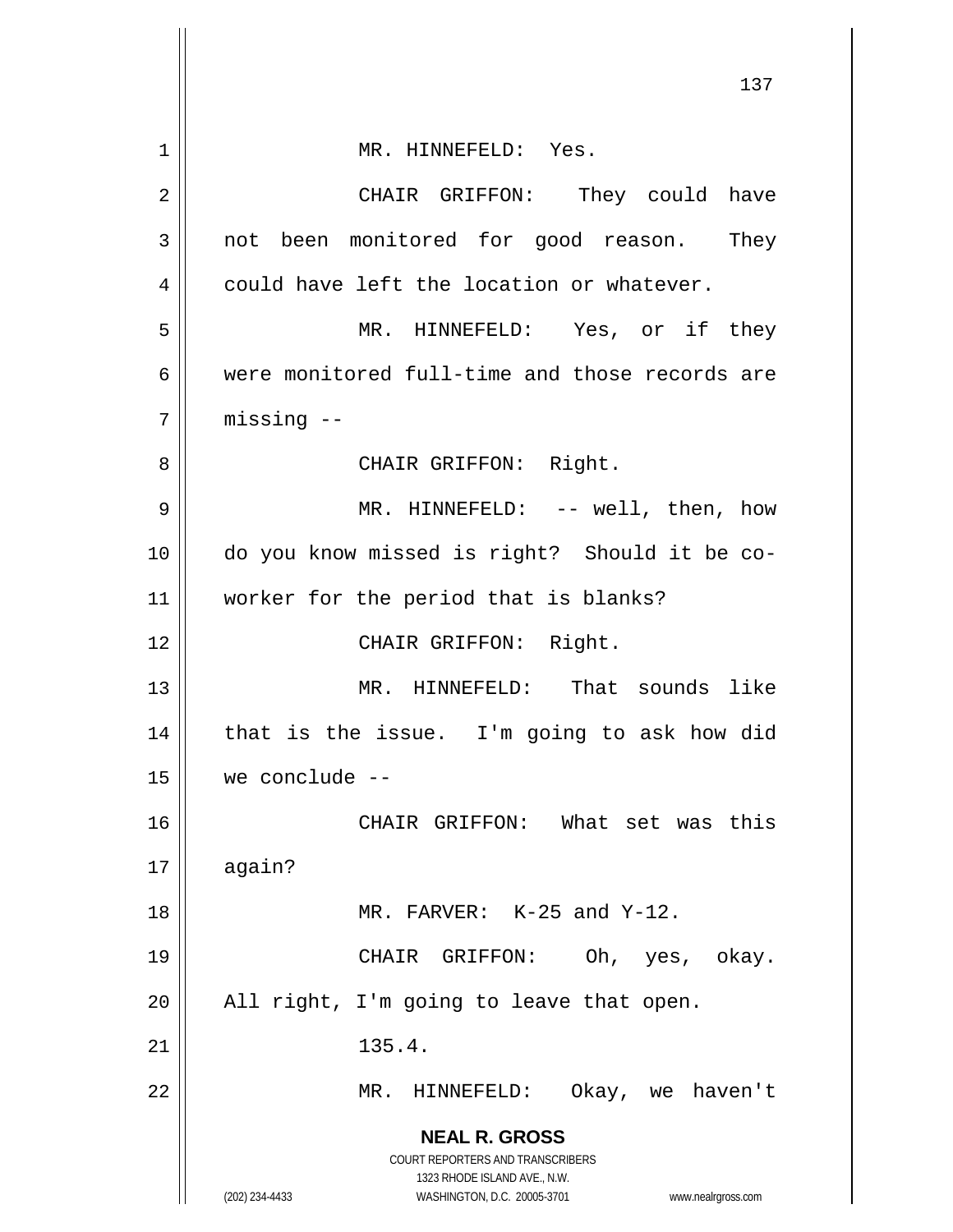**NEAL R. GROSS** COURT REPORTERS AND TRANSCRIBERS 1323 RHODE ISLAND AVE., N.W. (202) 234-4433 WASHINGTON, D.C. 20005-3701 www.nealrgross.com 1 | provided anything. 2 || CHAIR GRIFFON: This is potential  $3 \parallel$  tritium exposure at Y-12, right? 4 MEMBER MUNN: Yes. 5 CHAIR GRIFFON: That's the issue? 6 MEMBER MUNN: Correct. 7 CHAIR GRIFFON: Yes. There was no 8 || April update, was there? 9 MEMBER MUNN: No. 10 || CHAIR GRIFFON: Okay. 136.3. 11 MEMBER MUNN: That is one of those 12 where the NIOSH information that was sent out 13 April 15th says, please see the file on all  $14$  | these, 125, 126, et cetera, and additional 15 | responses. They sent a document out. 16 MR. FARVER: I didn't see anything 17 in that file that talked about X-ray 18  $\parallel$  frequency. That was the only thing. 19 CHAIR GRIFFON: So that file was 20 || sent out for April 15th? That was part of the 21 || April 15th? Okay. What site is this? 22 MR. FARVER: I don't know.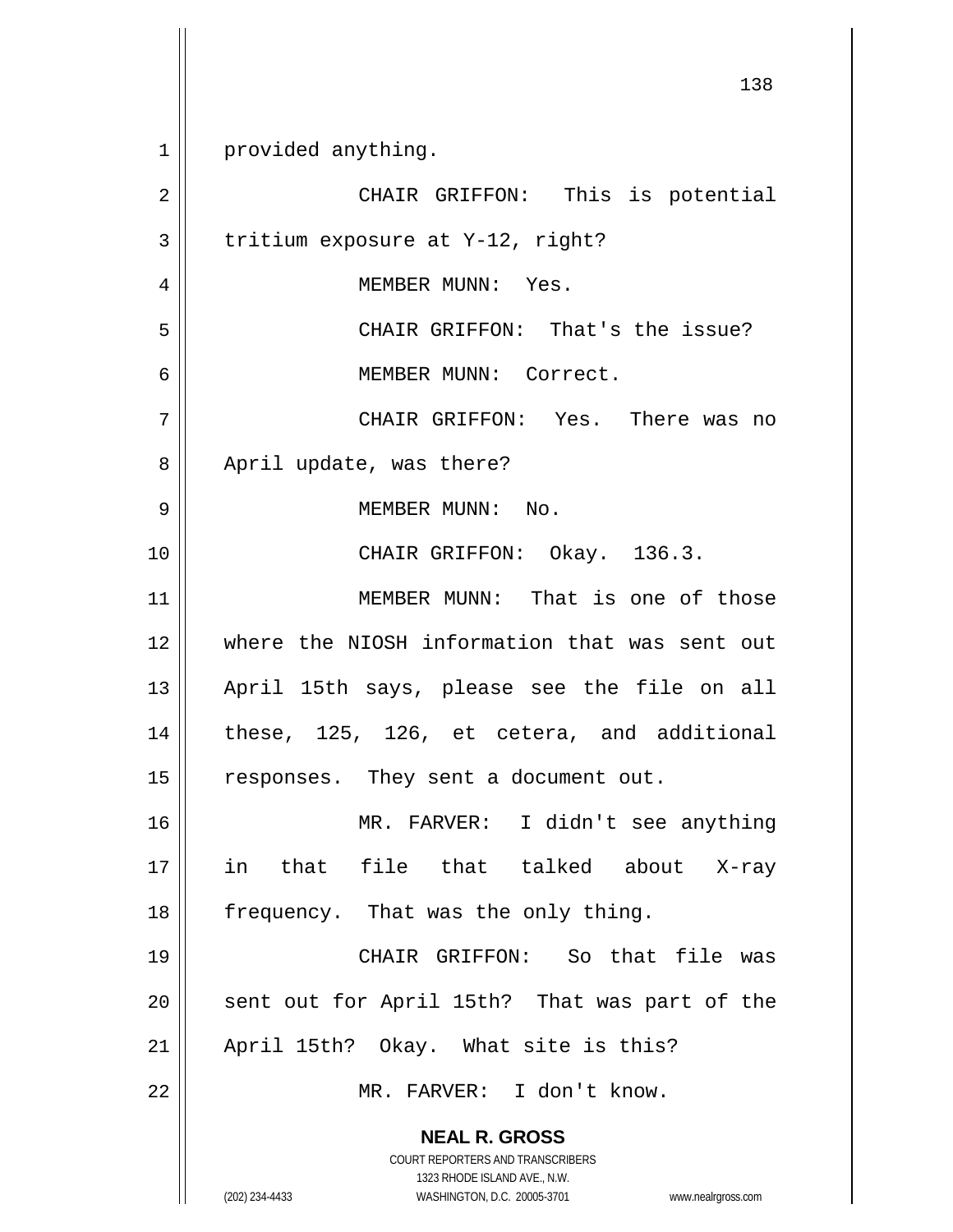|             | 139                                                                 |
|-------------|---------------------------------------------------------------------|
| $\mathbf 1$ | MS. BEHLING: Rocky Flats.                                           |
| 2           | MR. HINNEFELD: Oh, that's an                                        |
| 3           | interesting one. It appears that we                                 |
| 4           | originally did the dose reconstruction based                        |
| 5           | on the records we got. Is that what's                               |
| 6           | happened?                                                           |
| 7           | Yes. It says, however, in this                                      |
| 8           | claim, worker's X-ray records were provided.                        |
| 9           | So we subsequently found out that                                   |
| 10          | the records we were given, the X-ray records                        |
| 11          | from Rocky Flats, weren't necessarily                               |
| 12          | complete, that there is a secondary storage                         |
| 13          | that included the actual films at Rocky Flats.                      |
| 14          | Since then, we have gone and they                                   |
| 15          | have actually generated a record from those                         |
| 16          | films that has all of the films. So all of                          |
| 17          | the exams are there, but the record we were                         |
| 18          | getting was not necessarily the complete                            |
| 19          | record. It might have been, but it wasn't                           |
| 20          | necessarily.                                                        |
| 21          | So this, then, becomes a question                                   |
| 22          | of, now that we have retrieved those other                          |
|             | <b>NEAL R. GROSS</b>                                                |
|             | COURT REPORTERS AND TRANSCRIBERS<br>1323 RHODE ISLAND AVE., N.W.    |
|             | (202) 234-4433<br>WASHINGTON, D.C. 20005-3701<br>www.nealrgross.com |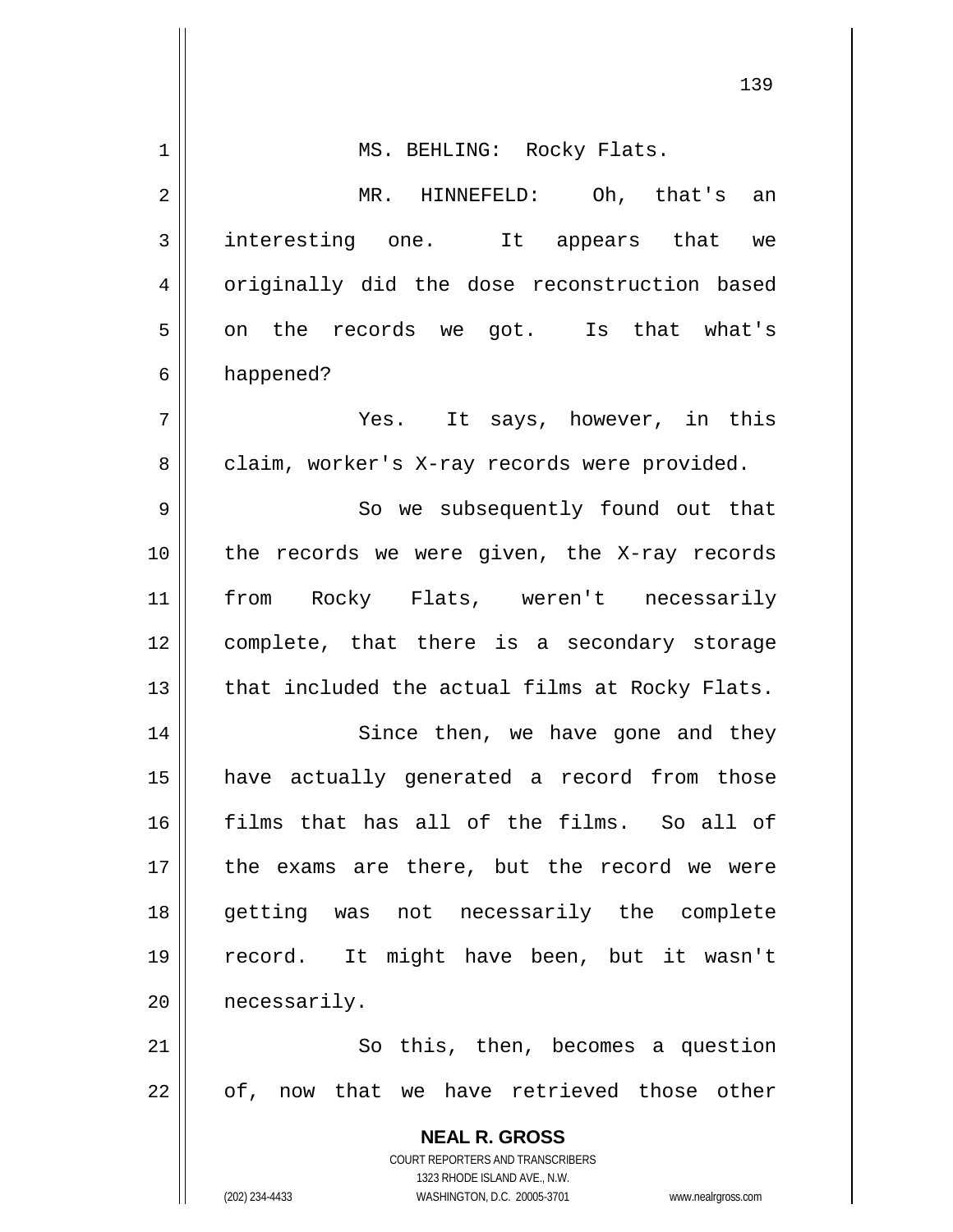|             | 140                                                              |
|-------------|------------------------------------------------------------------|
| $\mathbf 1$ | records, the complete set --                                     |
| 2           | CHAIR GRIFFON: You<br>have to                                    |
| 3           | reevaluate this?                                                 |
| 4           | MR. HINNEFELD: Yes.                                              |
| 5           | CHAIR GRIFFON: Yes.                                              |
| 6           | MR. HINNEFELD: I think that has                                  |
| 7           | been done. I think we evaluated each time                        |
| 8           | each of those cases when we got them.                            |
| 9           | CHAIR GRIFFON: Right.                                            |
| 10          | MR. HINNEFELD: But that would be                                 |
| 11          | the case here.                                                   |
| 12          | CHAIR GRIFFON: Above this it says                                |
| 13          | this case is under PER review anyway. It                         |
| 14          | might be for other parts of --                                   |
| 15          | MR. HINNEFELD: Yes, it could be                                  |
| 16          | under PER because it is Super S or something.                    |
| 17          | It could be under it for that.                                   |
| 18          | CHAIR GRIFFON: Right.                                            |
| 19          | MR. HINNEFELD: It's our action to                                |
| 20          | figure out where we are --                                       |
| 21          | CHAIR GRIFFON: All right.                                        |
| 22          | -- and what<br>$MR$ .<br>HINNEFELD:                              |
|             | <b>NEAL R. GROSS</b><br>COURT REPORTERS AND TRANSCRIBERS         |
|             | 1323 RHODE ISLAND AVE., N.W.                                     |
|             | (202) 234-4433<br>WASHINGTON, D.C. 20005-3701 www.nealrgross.com |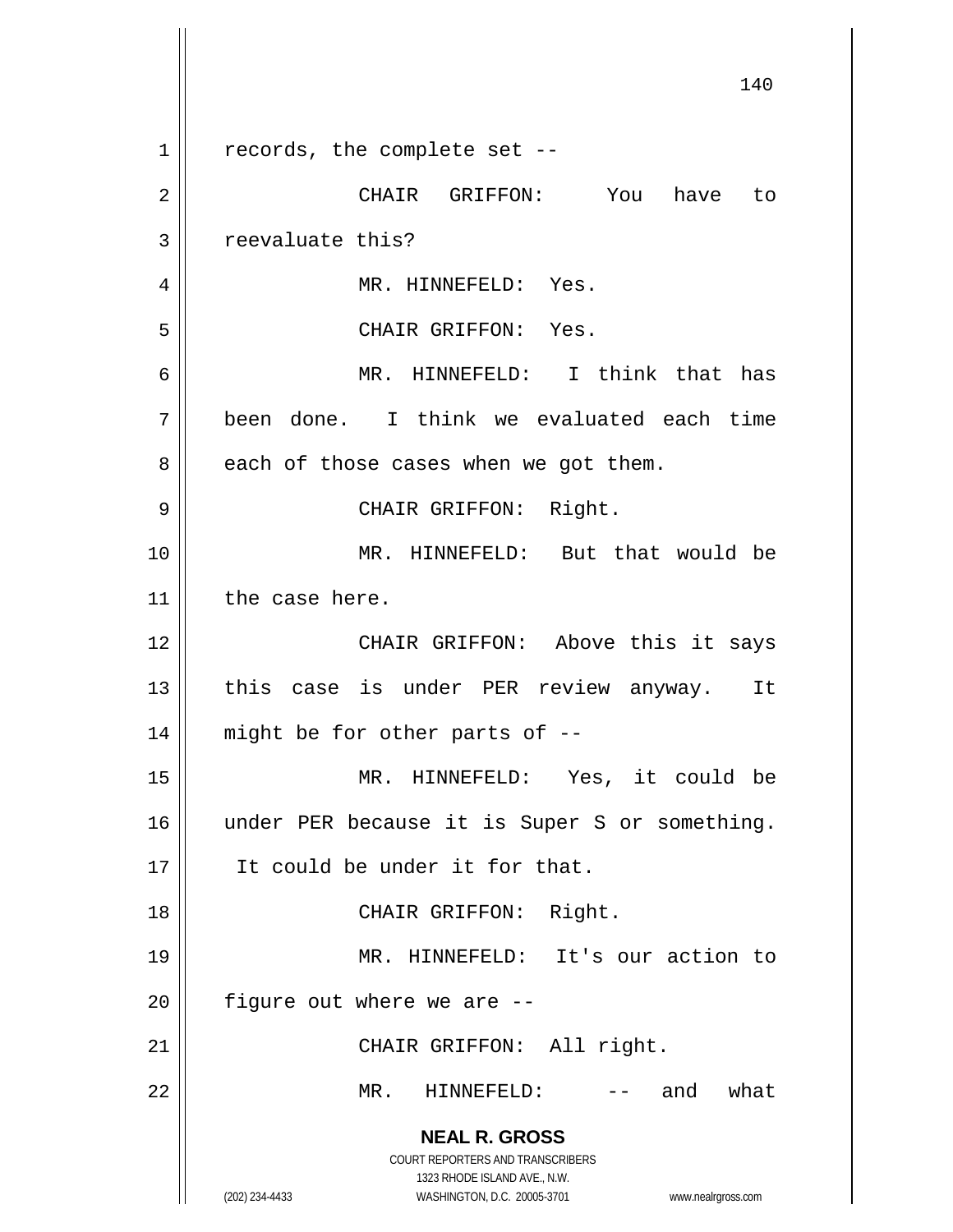$1 \parallel$  happened to it.

| $\overline{2}$ | Actually, well, it would take me                                                                                                                                |
|----------------|-----------------------------------------------------------------------------------------------------------------------------------------------------------------|
| 3              | too long. I might be able to find out what                                                                                                                      |
| 4              | happened to it, but it would take me too long.                                                                                                                  |
| 5              | CHAIR GRIFFON: All right. Now                                                                                                                                   |
| 6              | this doesn't necessarily carry through to the                                                                                                                   |
| 7              | other ones.                                                                                                                                                     |
| 8              | 136.4, this looks like --                                                                                                                                       |
| 9              | MEMBER MUNN: It says, see the                                                                                                                                   |
| 10             | files.                                                                                                                                                          |
| 11             | MR. FARVER: This is where they                                                                                                                                  |
| 12             | did send out many files.                                                                                                                                        |
| 13             | MEMBER MUNN: Many files. This                                                                                                                                   |
| 14             | one is '06.                                                                                                                                                     |
| 15             | CHAIR GRIFFON: Oh, yes, I do                                                                                                                                    |
| 16             | recall this one now.                                                                                                                                            |
| $17$           | MEMBER MUNN: One, two, three,                                                                                                                                   |
| 18             | four, five, six, seven files.                                                                                                                                   |
| 19             | CHAIR GRIFFON: So you shared the                                                                                                                                |
| 20             | IMBA runs?                                                                                                                                                      |
| 21             | MR. HINNEFELD: We shared the IMBA                                                                                                                               |
| 22             | runs, right.                                                                                                                                                    |
|                | <b>NEAL R. GROSS</b><br>COURT REPORTERS AND TRANSCRIBERS<br>1323 RHODE ISLAND AVE., N.W.<br>(202) 234-4433<br>WASHINGTON, D.C. 20005-3701<br>www.nealrgross.com |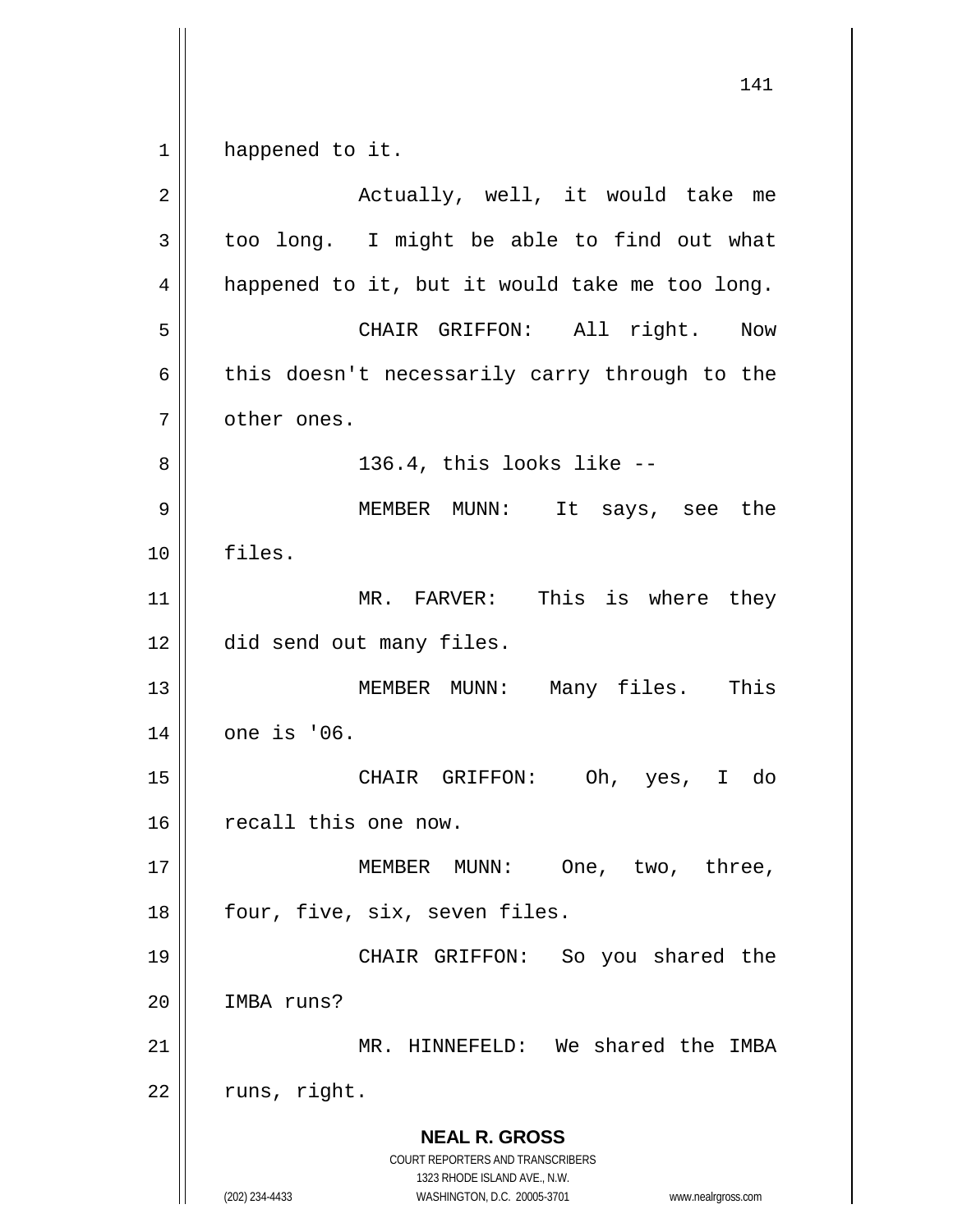| $\mathbf 1$ | CHAIR GRIFFON: Yes, right. And                                      |
|-------------|---------------------------------------------------------------------|
| 2           | what is the outcome of that? Any outcome?                           |
| 3           | MR. HINNEFELD: Well, I don't                                        |
| 4           | think we've talked about it.                                        |
| 5           | MR. FARVER: We haven't talked                                       |
| 6           | about it, and this is one of those where I                          |
| 7           | argue with myself on both sides. So I'm not                         |
| 8           | sure.                                                               |
| 9           | If you just look at the data and                                    |
| 10          | fit the data, there's many fits to the data                         |
| 11          | that look good. Now how do you show one is                          |
| 12          | better than the other? This is what we come                         |
| 13          | back to. When you are looking at a visual                           |
| 14          | fit, how do you determine one fits better than                      |
| 15          | the other? This has been brought up before.                         |
| 16          | That is the point I am struggling                                   |
| 17          | with. I want to go back and look at this and                        |
| 18          | see if I can come up with a way.                                    |
| 19          | CHAIR GRIFFON: And does NIOSH, I                                    |
| 20          | mean you don't procedurally address goodness                        |
| 21          | of fit in any fashion, do you, for your IMBA                        |
| 22          | runs?                                                               |
|             | <b>NEAL R. GROSS</b>                                                |
|             | COURT REPORTERS AND TRANSCRIBERS                                    |
|             | 1323 RHODE ISLAND AVE., N.W.                                        |
|             | (202) 234-4433<br>WASHINGTON, D.C. 20005-3701<br>www.nealrgross.com |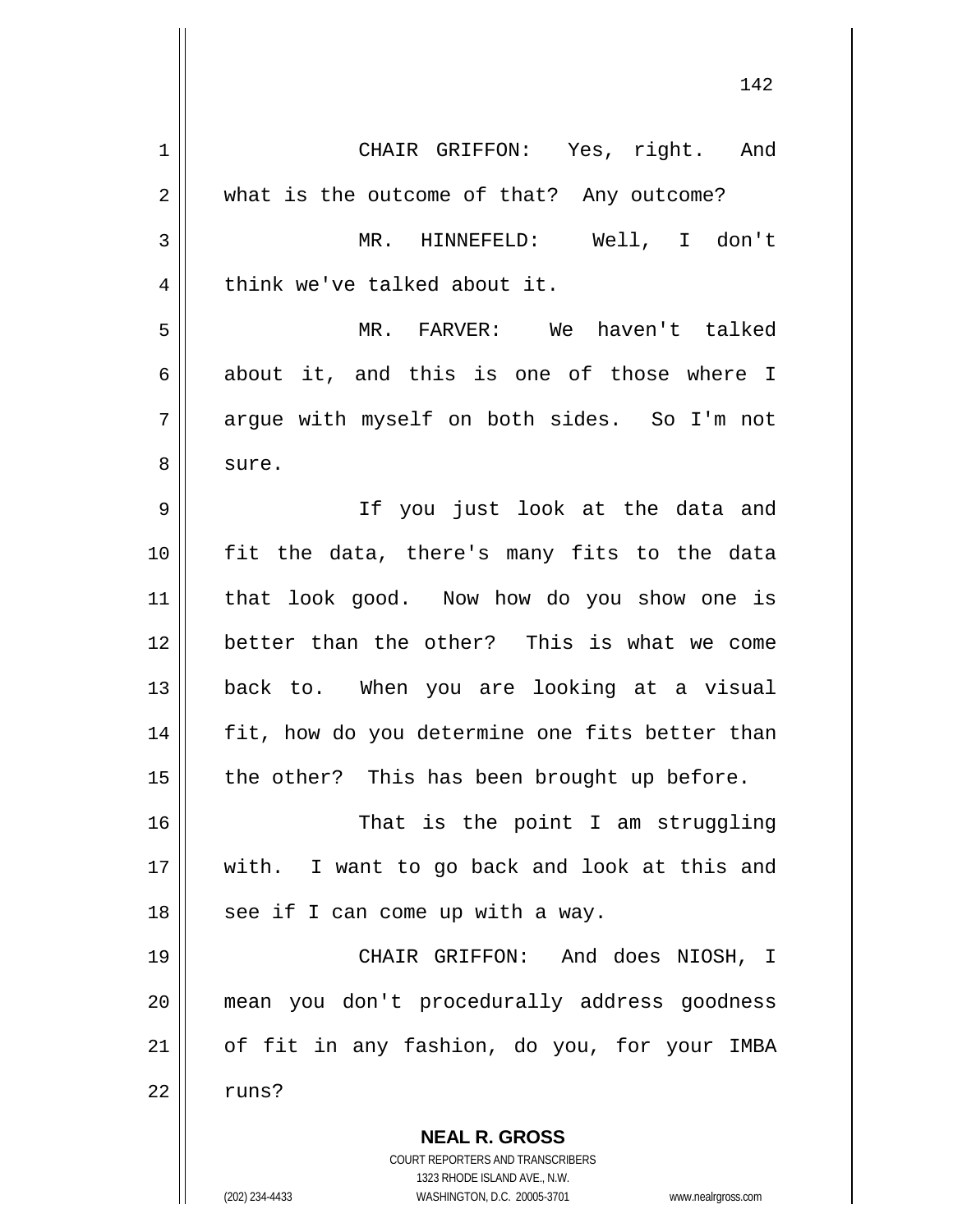**NEAL R. GROSS** COURT REPORTERS AND TRANSCRIBERS 1323 RHODE ISLAND AVE., N.W. (202) 234-4433 WASHINGTON, D.C. 20005-3701 www.nealrgross.com 143 1 MR. HINNEFELD: Well, I don't know 2 | for sure. 3 || CHAIR GRIFFON: Yes. 4 MR. FARVER: It has been talked  $5 \parallel$  about by  $-$ 6 MR. HINNEFELD: IMBA will do a 7 best fit. 8 CHAIR GRIFFON: This is a Liz 9 | question. 10 MR. HINNEFELD: Yes, it's a Liz 11 question. IMBA will do its best fit based on 12 || parameters that you give it. Essentially, the 13 || amount of error on each bioassay sample, 14 whether it is absolute or relative to the 15 result, what to do about less-than-detectable 16 values, how those are treated. All these  $17$  || things affect how IMBA is going to fit it. 18 || CHAIR GRIFFON: Right. 19 MR. HINNEFELD: So even using the 20 || data with existing bioassay points and even 21 using IMBA's automatic best fit, depending on  $22$  || what you tell it to do, it will fit it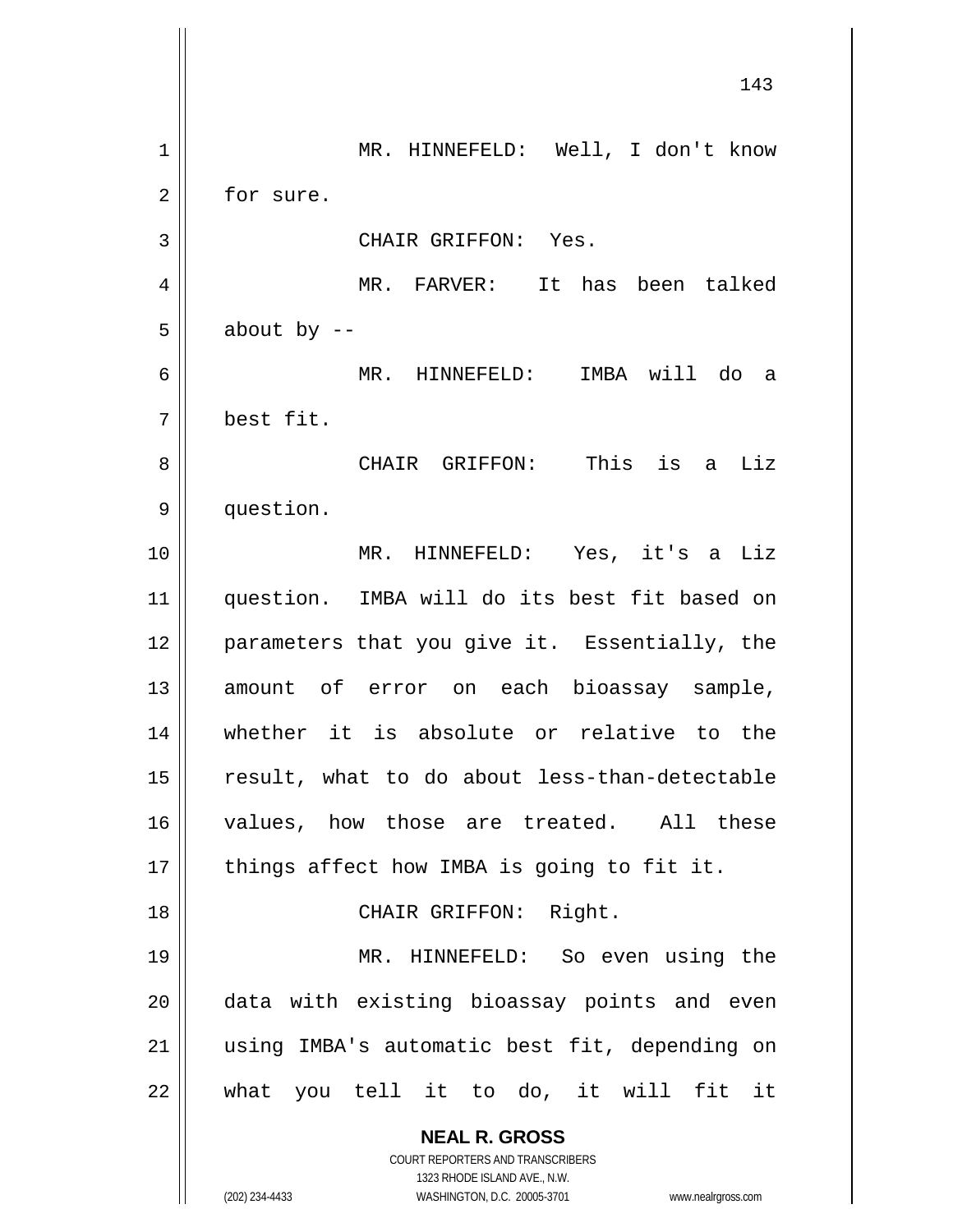**NEAL R. GROSS** COURT REPORTERS AND TRANSCRIBERS 144 1 differently, I think. I think that is a true 2 | statement. 3 || MR. FARVER: Yes. 4 || CHAIR GRIFFON: I'm pretty sure  $5 \parallel$  that's right. 6 MS. BRACKETT: This is Liz. I 7 heard someone say this is a Liz question. 8 || (Laughter.) 9 CHAIR GRIFFON: Liz, didn't know 10 || you were there. 11 || MR. FARVER: Liz is lurking. 12 CHAIR GRIFFON: Did you hear the 13 question? 14 MS. BRACKETT: Yes. It's a 15 || professional judgment, and IMBA does the fit. 16 You're right, it is not proceduralized, but 17 the basic guidance about the dose 18 reconstruction is that they should use 19 defaults when possible. If they are not in  $20$  || the general ballpark of it being close, you  $21$  know, 40 to 60, in that range, then they don't  $22$  | need to do anything more specific.

1323 RHODE ISLAND AVE., N.W.

(202) 234-4433 WASHINGTON, D.C. 20005-3701 www.nealrgross.com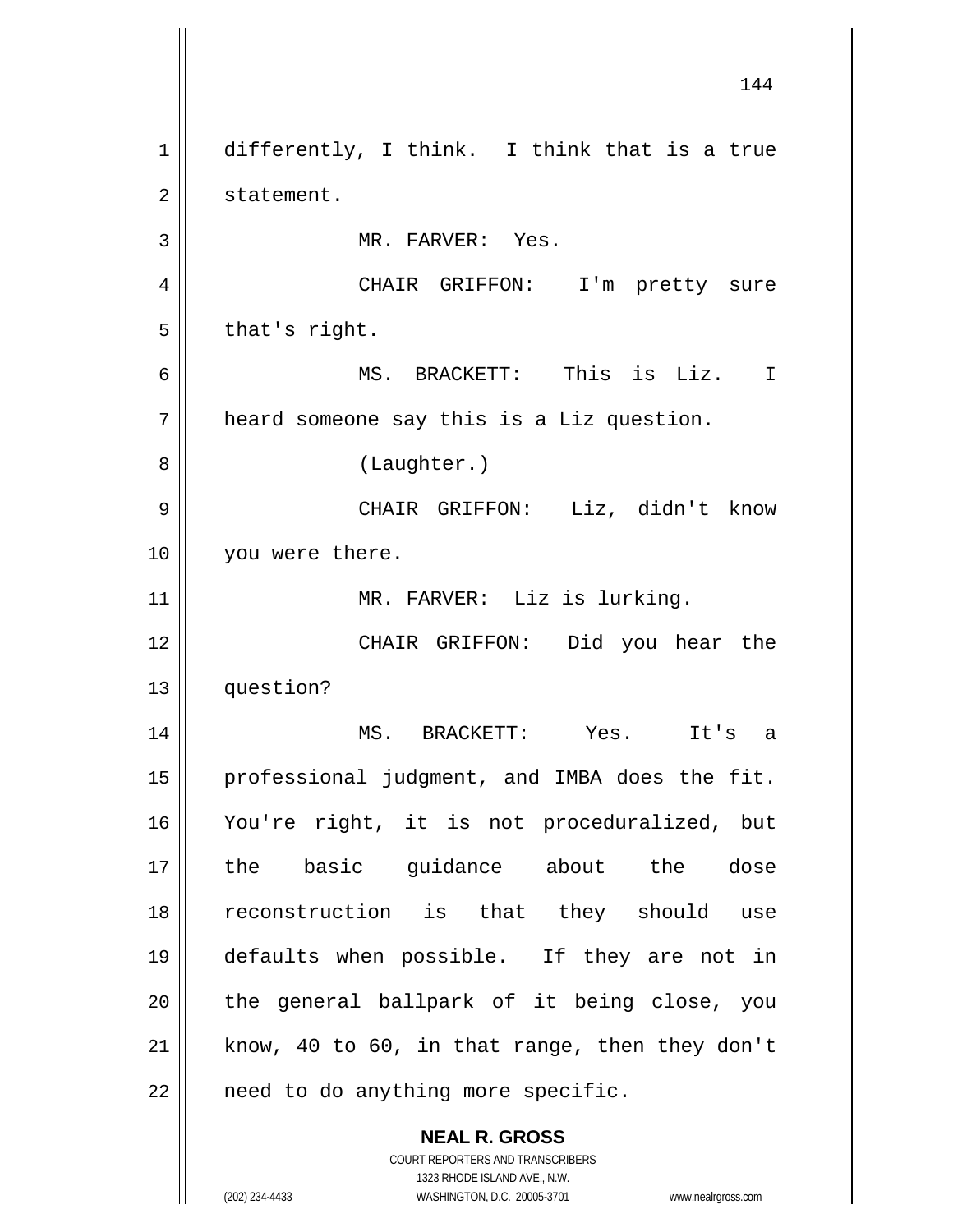**NEAL R. GROSS** COURT REPORTERS AND TRANSCRIBERS 1323 RHODE ISLAND AVE., N.W. (202) 234-4433 WASHINGTON, D.C. 20005-3701 www.nealrgross.com 1 || But as far as them trying to get a 2 || best estimate, it is open to professional 3 judgment. I am working on revising OTIB-0060, 4 which is the internal dosimetry '02 guidance 5 document. I'm trying to put in some details.  $6 \parallel$  But this is a really difficult thing because 7 different people have different ideas on what 8 || is the best fit. 9 CHAIR GRIFFON: Yes, that's why I 10 asked. 11 MR. FARVER: So for this 12 particular case it is probably not going to 13 matter because it is a PoC of about 36 14 percent. 15 CHAIR GRIFFON: That was my next 16 question. 17 MR. FARVER: And the dose we are 18 looking at is somewhere between -- I don't 19 || know, what did we say, 8 and maybe 30 rem. I 20 mean that is the range. I'm not even sure  $21$  | that is enough to kick it up. 22 CHAIR GRIFFON: Yes. So with all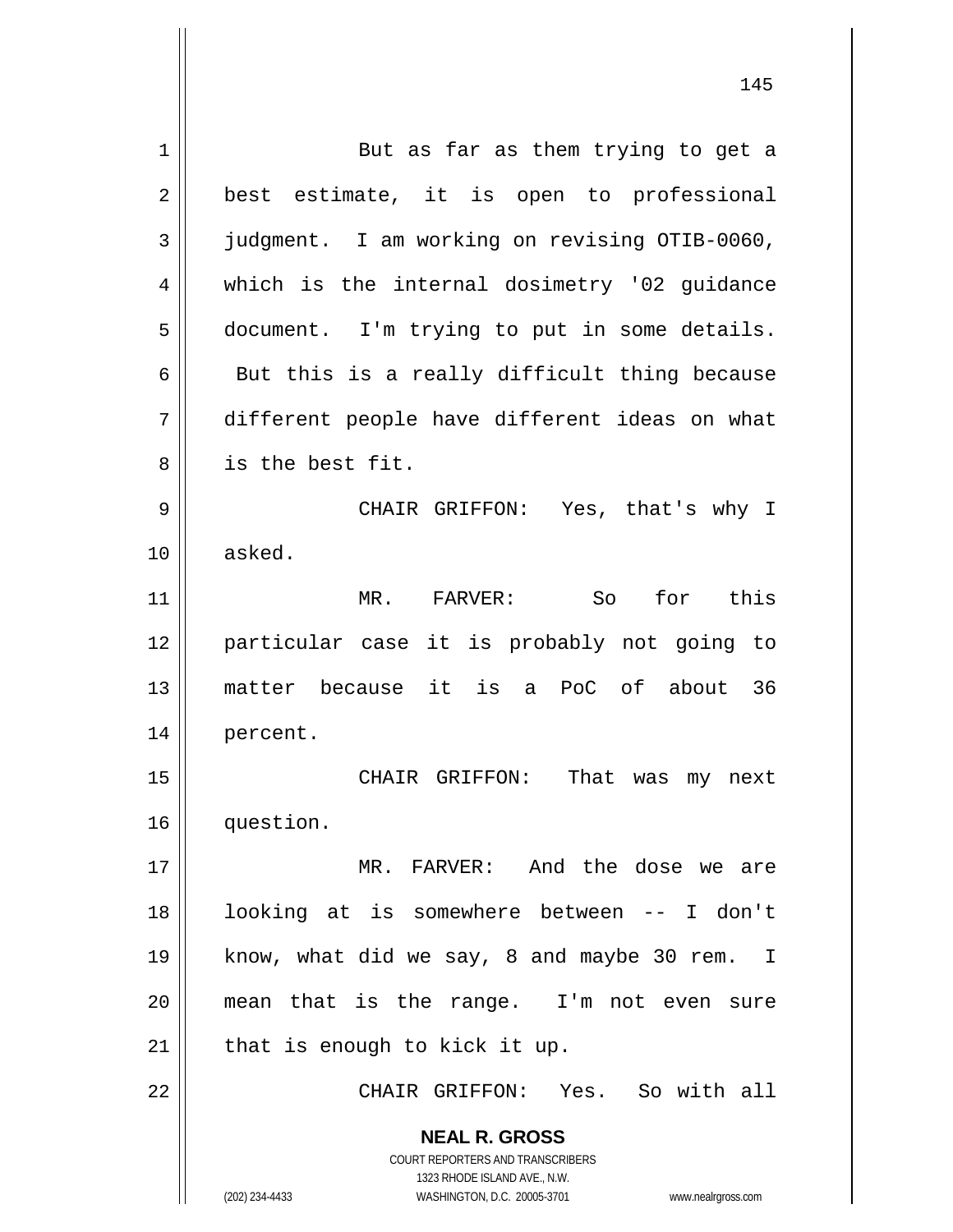**NEAL R. GROSS** COURT REPORTERS AND TRANSCRIBERS 1323 RHODE ISLAND AVE., N.W. 1 || the different variations on fit, the worst 2 case would still not affect this PoC  $3 \parallel$  significantly; is that what you're saying? 4 || MR. FARVER: I'm guessing that. 5 CHAIR GRIFFON: Yes. 6 MR. FARVER: I don't think it 7 would. 8 || CHAIR GRIFFON: Right, right. 9 MS. BRACKETT: And that's why I 10 || try to tell the dose reconstructors not to try 11 || to get maybe the very best fit for every case 12 because that would be very, very time-13  $\parallel$  consuming, if we did that on all cases. It is 14 more important that you spend the time on the  $15$  cases where it is going to make a difference  $16$  | than on the cases where it won't. 17 || So if the defaults don't look too 18 bad and they are not in the ballpark of it 19 making a difference, then they should not be  $20$  | qoing any further than that. 21 CHAIR GRIFFON: Yes, I'm asking  $22$  | for this particular case.

(202) 234-4433 WASHINGTON, D.C. 20005-3701 www.nealrgross.com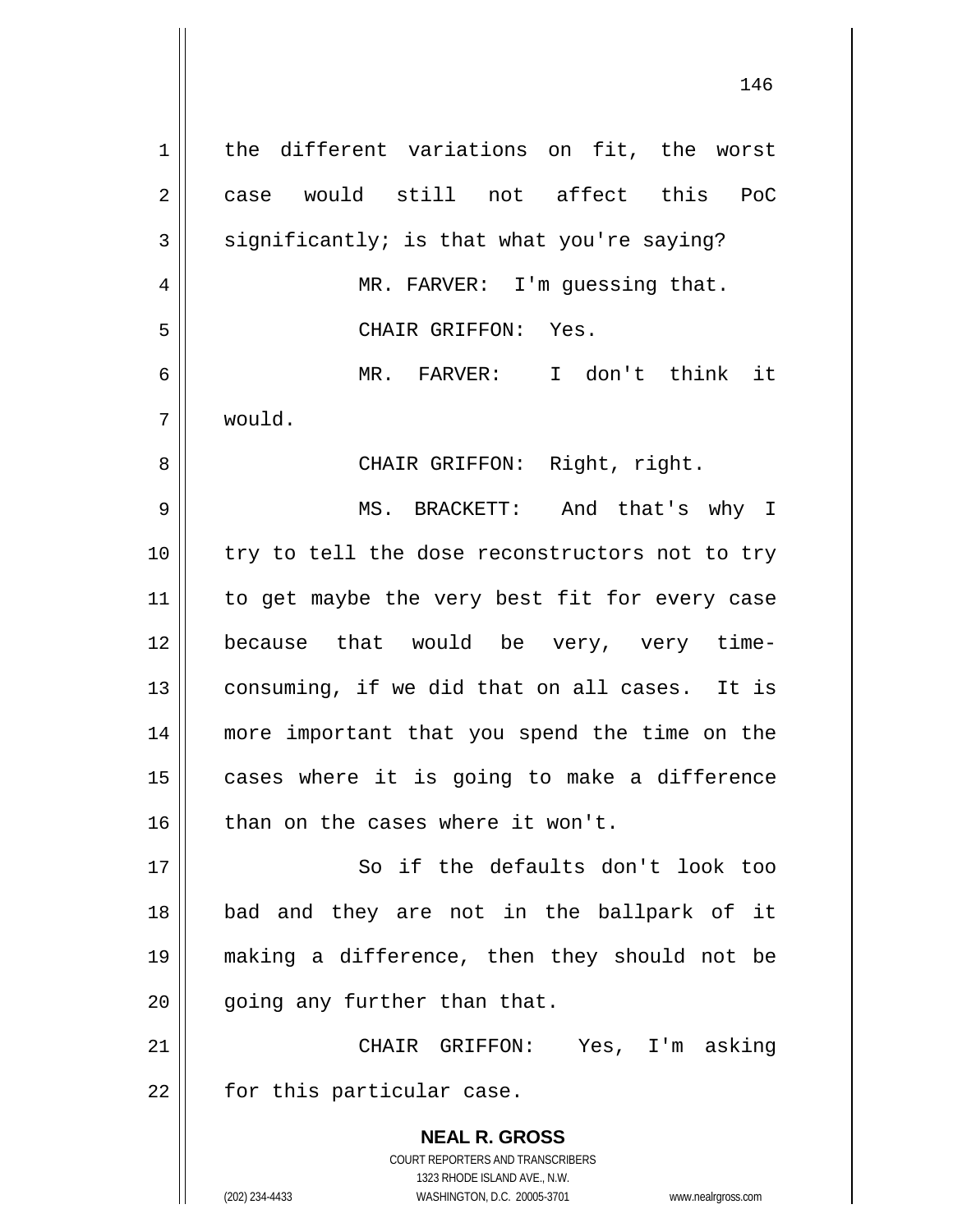1 || MS. BRACKETT: Right. I haven't  $2 \parallel$  looked at this one.

| 3              | MR. FARVER: It probably will not                                                                                                                                |
|----------------|-----------------------------------------------------------------------------------------------------------------------------------------------------------------|
| $\overline{4}$ | affect this case, but because we have this                                                                                                                      |
| 5              | other issue ongoing about the newness of                                                                                                                        |
| 6              | things, I mean, and professional judgment, and                                                                                                                  |
| 7              | because we have some real data here from this                                                                                                                   |
| 8              | case, I would like to look at it and see if                                                                                                                     |
| 9              | you went and did that for this case and tried                                                                                                                   |
| 10             | to do a really best fit, is there a way you                                                                                                                     |
| 11             | could actually quantify it?                                                                                                                                     |
| 12             | So let's just keep this open so we                                                                                                                              |
| 13             | know to discuss it.                                                                                                                                             |
| 14             | CHAIR GRIFFON: All right.                                                                                                                                       |
| 15             | MR. FARVER: And I will take the                                                                                                                                 |
| 16             | action to put something together.                                                                                                                               |
| 17             | MS. BRACKETT: Actually, I think                                                                                                                                 |
| 18             | the dose that we estimated was about 42 rem,                                                                                                                    |
| 19             | and the NIOSH dose was like 18.6 on this                                                                                                                        |
| 20             | particular case.                                                                                                                                                |
| 21             | MR.<br>FARVER:<br>Yes,<br>SO<br>you<br>are                                                                                                                      |
| 22             | looking at not too much difference, 20<br>rem.                                                                                                                  |
|                | <b>NEAL R. GROSS</b><br>COURT REPORTERS AND TRANSCRIBERS<br>1323 RHODE ISLAND AVE., N.W.<br>(202) 234-4433<br>WASHINGTON, D.C. 20005-3701<br>www.nealrgross.com |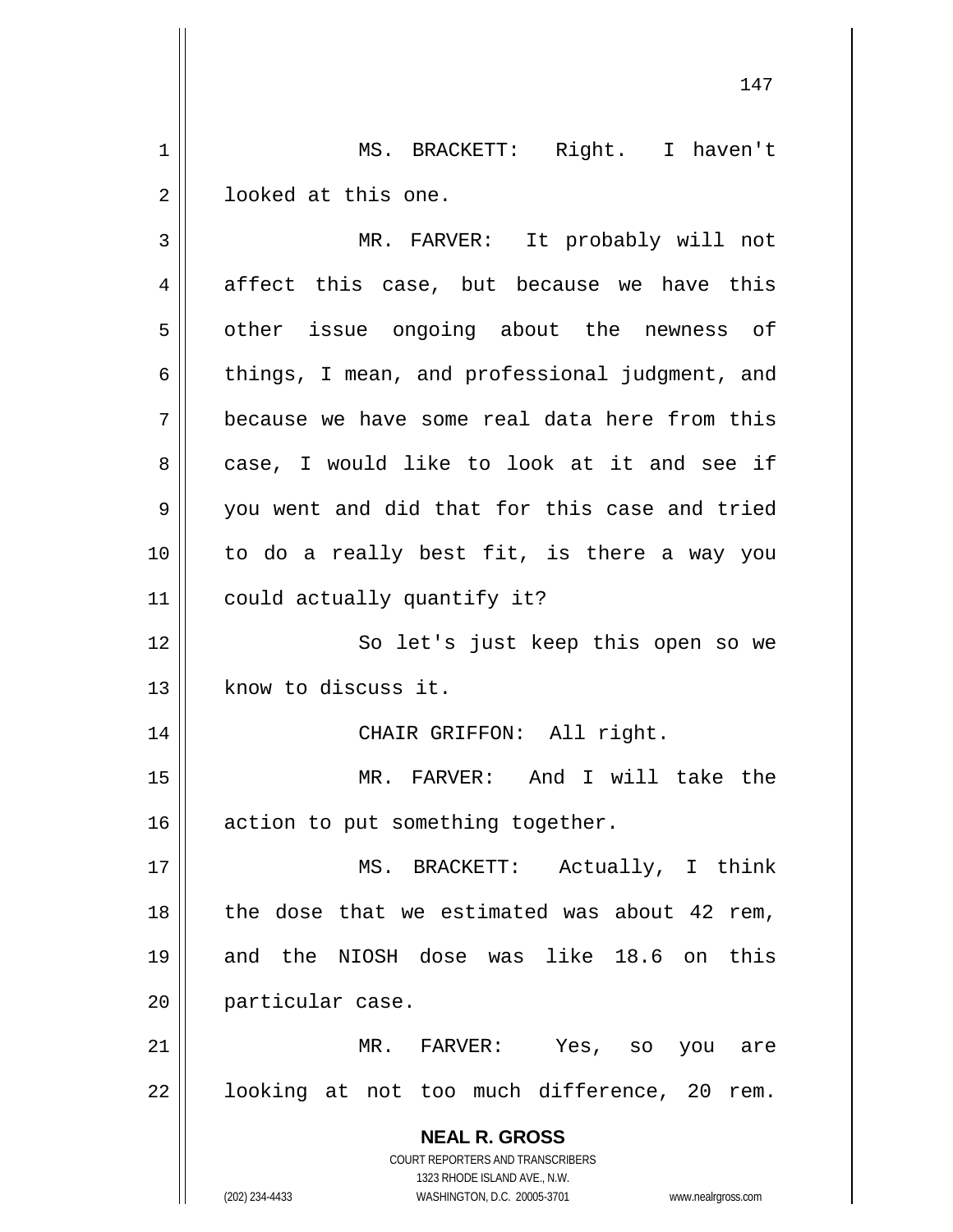**NEAL R. GROSS** COURT REPORTERS AND TRANSCRIBERS 1323 RHODE ISLAND AVE., N.W. (202) 234-4433 WASHINGTON, D.C. 20005-3701 www.nealrgross.com  $1 \parallel$  I'm not sure that that would kick it up from  $2 \parallel 35$  percent. 3 MEMBER MUNN: Probably not far  $4 \parallel$  enough. Well, it's a good test case to make 5 | the decision on. 6 MR. ELLIOTT: Yes, considering the 7 | circumstances of the claim. 8 MR. HINNEFELD: Yes, the 9 circumstances of the claim. 10 CHAIR GRIFFON: Yes, yes. All  $11$  | right, so it's worth --12 MR. ELLIOTT: But lung would be 13 different than bladder, of course. 14 CHAIR GRIFFON: Yes, yes, yes. 15 MR. HINNEFELD: Yes, it is kind of 16 an interesting case. 17 || CHAIR GRIFFON: Yes. 18 MR. HINNEFELD: Well, I won't get 19 into it. 20 || CHAIR GRIFFON: All right. 21 MR. HINNEFELD: I don't know all  $22$  | the specifics.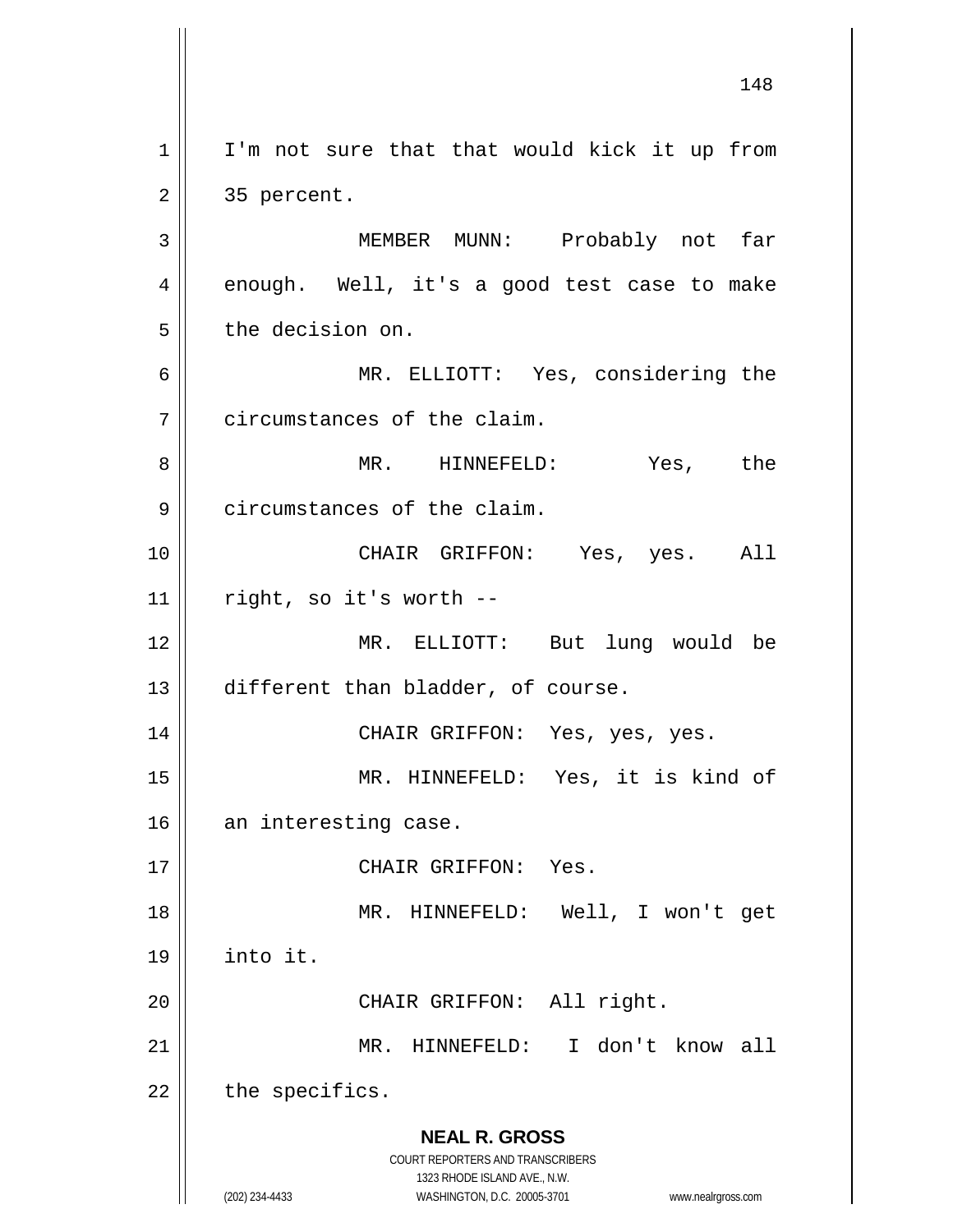**NEAL R. GROSS** COURT REPORTERS AND TRANSCRIBERS 1323 RHODE ISLAND AVE., N.W. (202) 234-4433 WASHINGTON, D.C. 20005-3701 www.nealrgross.com 149 1 || CHAIR GRIFFON: And 136.5 is the 2 || same conclusion, I think. It is going to 3 | remain open. 4 MEMBER MUNN: It says, we will be 5 || providing response next week. 6 CHAIR GRIFFON: All right. 7 MEMBER MUNN: That was in that 8 || list of things we got. 9 CHAIR GRIFFON: Is this more of a 10 question, though, is this exactly the same 11 issue or is this a little different? One  $12$  | thirty-six point five; it's a question on the 13 || CATI. So it is a question of where they 14 worked there. Yes, it is the workplace 15 issues. 16 MR. FARVER: This has to do with 17 || he worked in a building that caught fire. 18 || CHAIR GRIFFON: Right. 19 MR. FARVER: So you would expect 20 || more of a type S uranium probably. 21 CHAIR GRIFFON: But NIOSH says 22 || they -- NIOSH does agree the report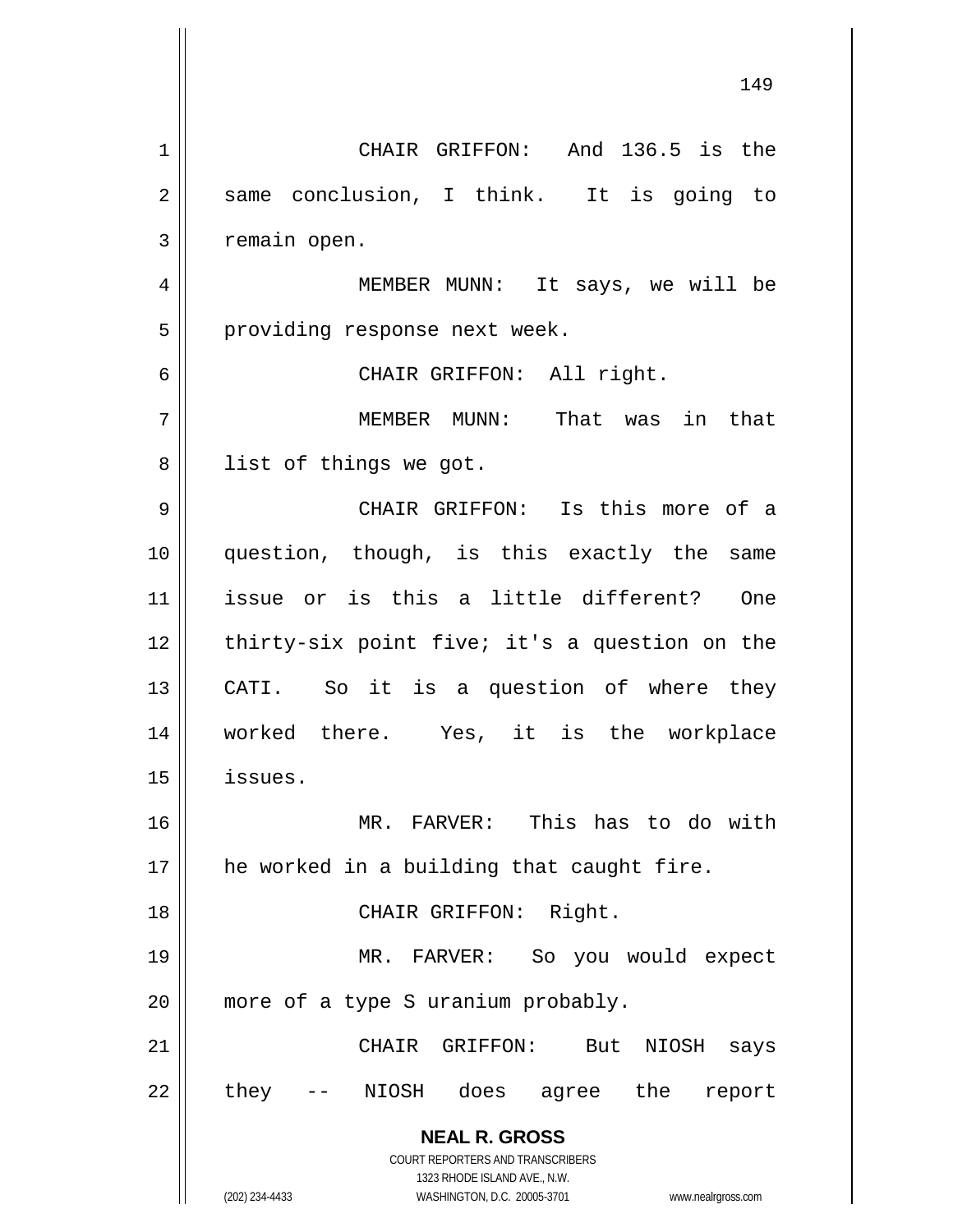**NEAL R. GROSS** COURT REPORTERS AND TRANSCRIBERS 1323 RHODE ISLAND AVE., N.W. 1 || incorrectly references his work and so -- not 2 || the fire. Right. But, apparently, that  $3 \parallel$  didn't affect the -- well, I don't know. Stu, 4 did that affect the assessment of intake or 5 | the assessment of dose? 6 You're saying that you agree. 7 || NIOSH does agree that the report incorrectly 8 || references his work, and somebody said it's 9 just not the fire in 444. I think you're 10 saying it wouldn't cause you to change the 11 model. 12 MR. HINNEFELD: Right, because  $13$  || there's an issue, I guess, with there is a 14 || fairly short latency on this period. It is 15 | oddball, but this one worked out. 16 CHAIR GRIFFON: Oh, okay. 17 || MR. HINNEFELD: The class, type M, 18 || actually gave a higher lung estimate than type 19 S. It's an oddball thing because it doesn't 20 || usually work that way. 21 MR. FARVER: Well, it has to do 22 || with fitting lung and urine data.

(202) 234-4433 WASHINGTON, D.C. 20005-3701 www.nealrgross.com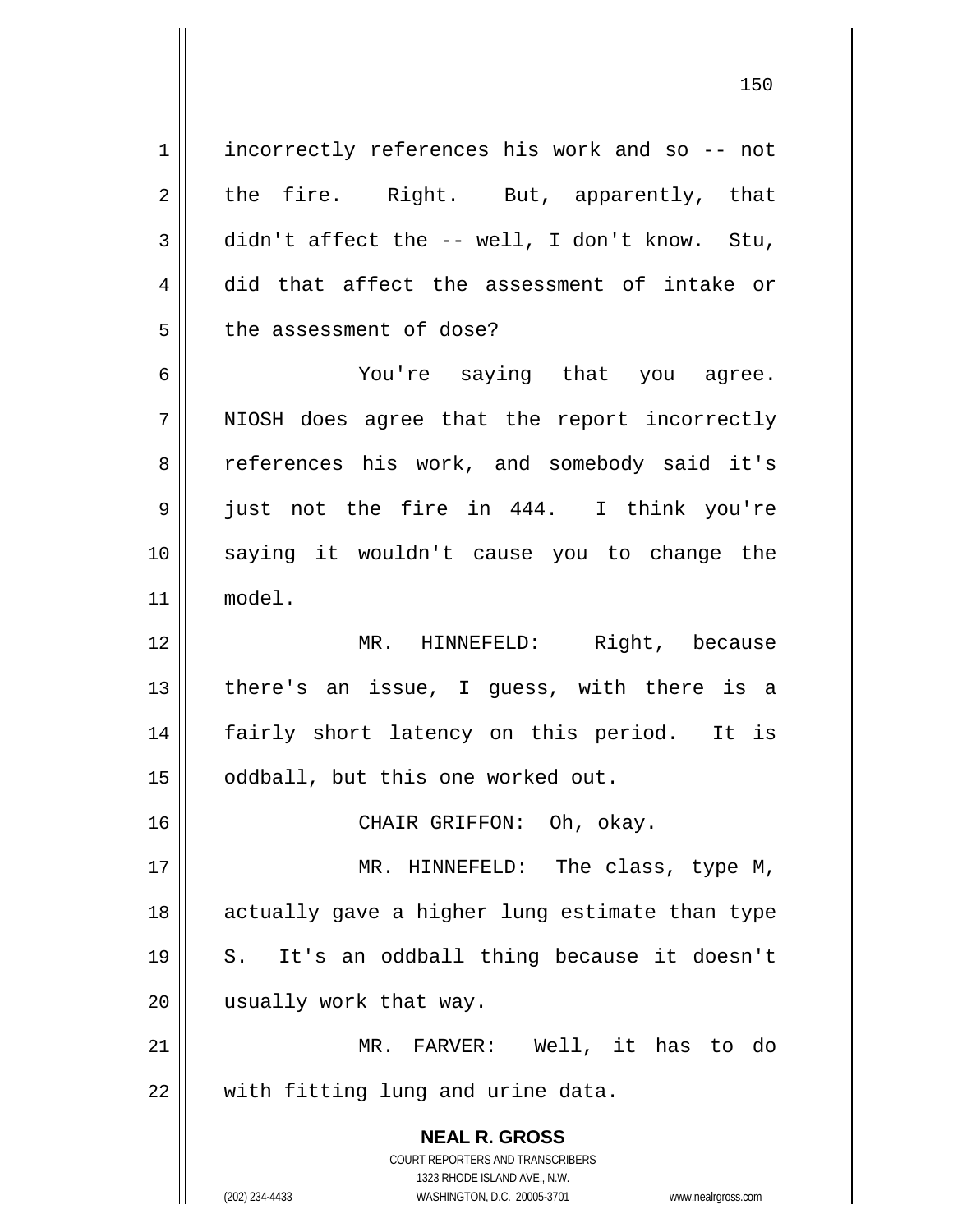**NEAL R. GROSS** COURT REPORTERS AND TRANSCRIBERS 1323 RHODE ISLAND AVE., N.W. (202) 234-4433 WASHINGTON, D.C. 20005-3701 www.nealrgross.com 1 MR. HINNEFELD: Yes, because  $2 \parallel$  you've got two sets of data. Anyway, I think  $3 \parallel$  it's similar. It's wrapped into it. 4 || In fact, it is tied to the CATI 5 | because the person mentioned the fire and the 6 CATI. 7 || CHAIR GRIFFON: Right, right. 8 MEMBER MUNN: There were two files 9 | that you transmitted about type S, which I now 10 | cannot open. 11 || MR. FARVER: I would say these two 12 | findings tie together. 13 CHAIR GRIFFON: Okay, so you're 14 || going to follow up on them? Yes. 15 MR. HINNEFELD: I just found a 16 || note that we may have something even more 17 | recently. 18 MEMBER MUNN: Yes, you did. You 19 || sent two, well, on 4/15, you sent two files on 20  $\parallel$  case 136, type S, but I cannot open them. 21 CHAIR GRIFFON: So you think there 22 || was something else sent, Stu?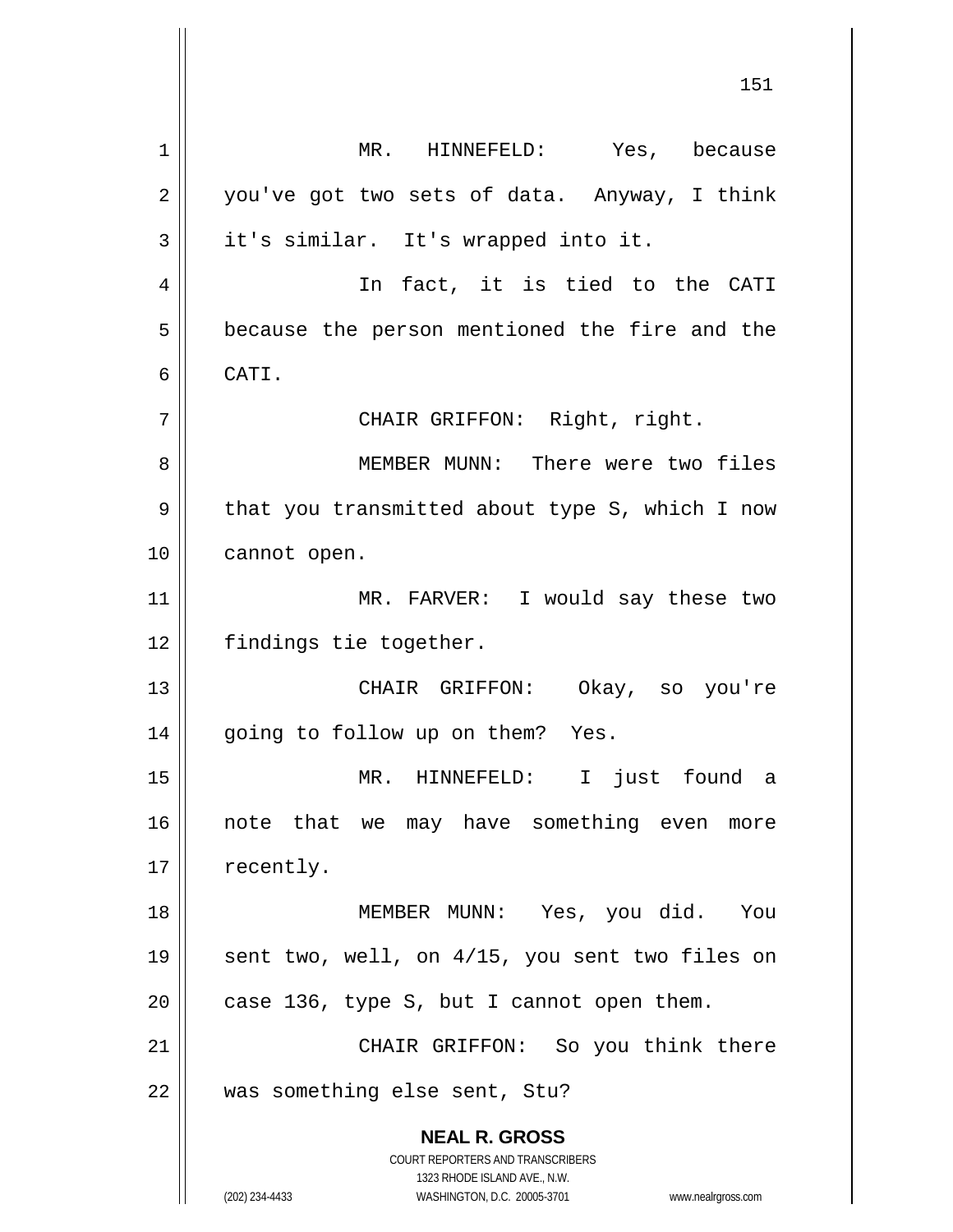**NEAL R. GROSS** COURT REPORTERS AND TRANSCRIBERS 1323 RHODE ISLAND AVE., N.W. (202) 234-4433 WASHINGTON, D.C. 20005-3701 www.nealrgross.com 1 || MR. HINNEFELD: Well, I think 2 || something else has been prepared, but it may 3 || not have been sent to the Subcommittee. 4 CHAIR GRIFFON: Oh, okay. 5 MR. HINNEFELD: It's what I'm 6 | figuring out now. 7 CHAIR GRIFFON: Well, I left it as 8 an SC&A action, but if you have more 9 | information, obviously --10 MR. HINNEFELD: If I have more, I 11 will get it to you. 12 CHAIR GRIFFON: Okay. Get it to  $13$  || all of us, and Doug especially, yes. 14 || The next one I have is 137.4. 15 This says, TIB-0017 does not deal with the 16 radionuclide location question or the 17 contamination question, and NIOSH will  $18$  | consider this as an overarching issue. 19 My last note says -- I'm trying to 20 || remember. Does anybody else have any notes on  $21$  this one? 22 MEMBER MUNN: No. I'm wondering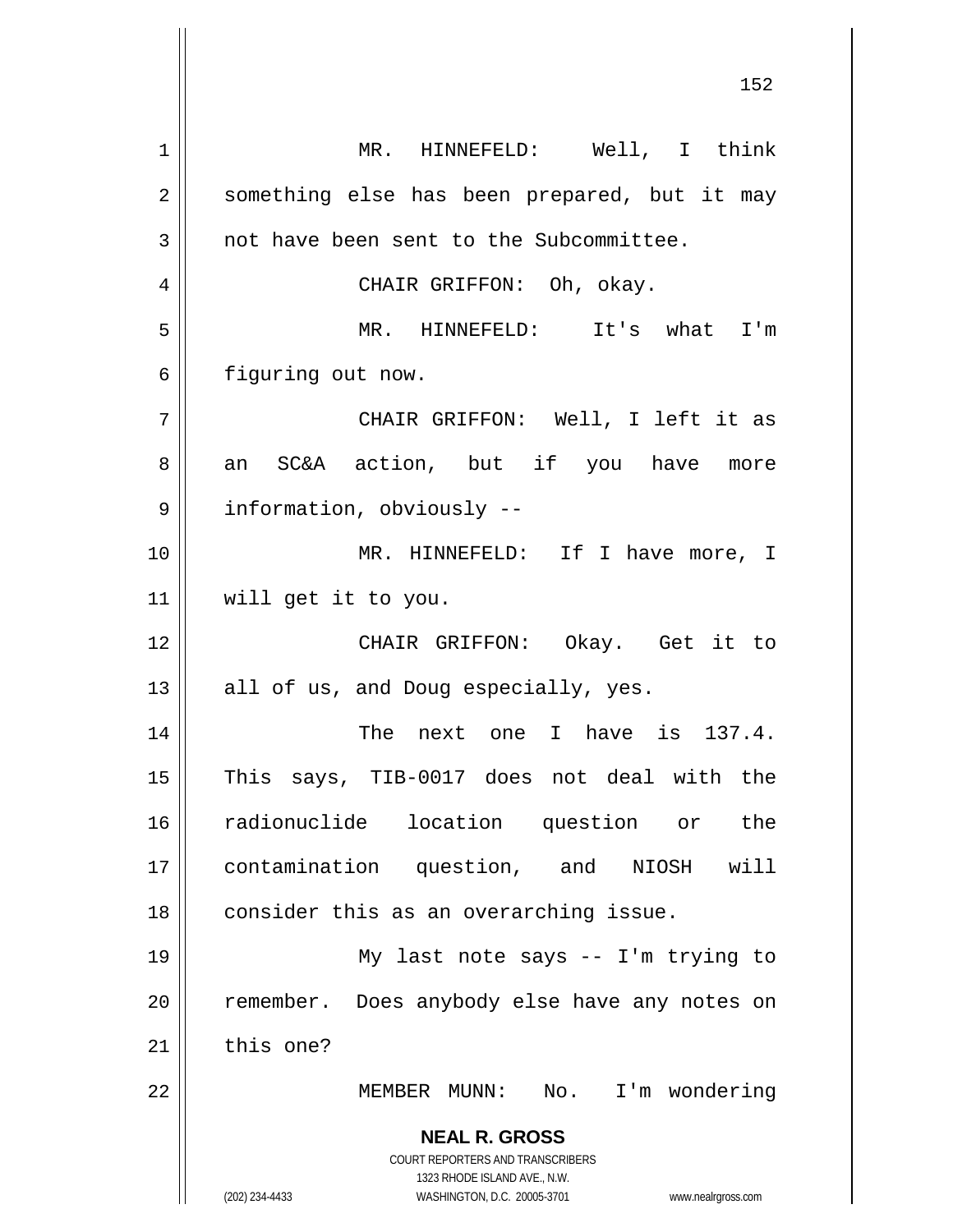**NEAL R. GROSS** COURT REPORTERS AND TRANSCRIBERS 1323 RHODE ISLAND AVE., N.W. (202) 234-4433 WASHINGTON, D.C. 20005-3701 www.nealrgross.com 1 || why we still had it. Because unless there is 2 a response from SC&A to NIOSH's original  $3 \parallel$  comment  $-$ 4 MR. HINNEFELD: Well, we have had 5 discussions. I don't know if this is part of  $6 \parallel$  it. We have had discussions before about, 7 what about undetected skin contaminations? 8 MEMBER MUNN: Yes. 9 CHAIR GRIFFON: That is what the 10 bottom says there of your May 30th, 2008 11 response. It was an evaluation of potential 12 dose to the skin from undetected skin 13 contamination. 14 || MEMBER MUNN: Right. 15 MR. FARVER: This says it has been 16 | properly addressed in OTIB-0017. 17 CHAIR GRIFFON: What is OTIB-0017? 18 I don't recall. 19 || MR. HINNEFELD: Shelter. 20 || CHAIR GRIFFON: Shelter? 21 MR. FARVER: But that doesn't 22 address the radionuclide location or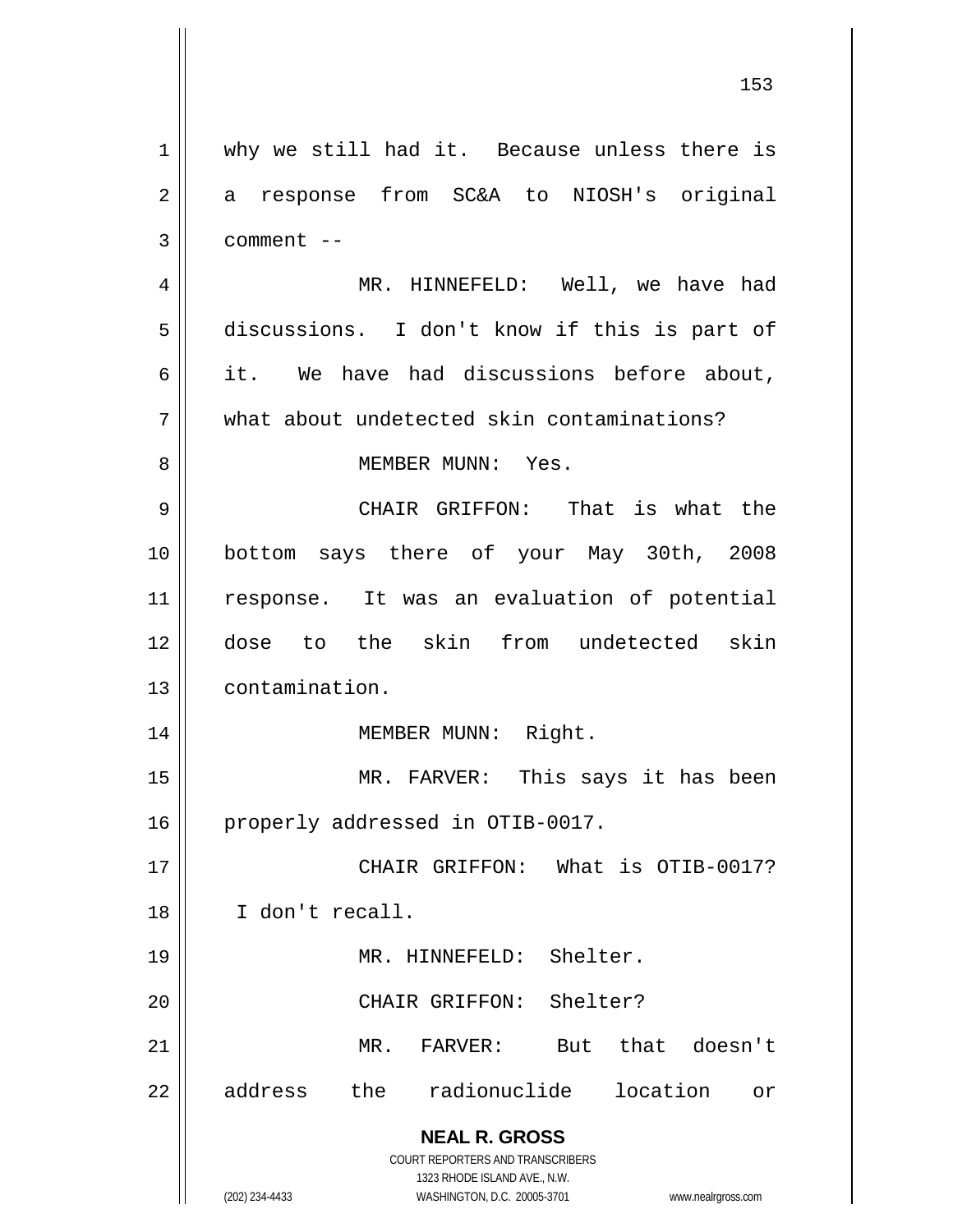1 contamination.

| $\overline{2}$ | MR. HINNEFELD: Well, I think                                                                                                                                    |
|----------------|-----------------------------------------------------------------------------------------------------------------------------------------------------------------|
| 3              | there are a couple. I think the two issues,                                                                                                                     |
| 4              | you know, radionuclide location I think                                                                                                                         |
| 5              | relates to sort of the directional -- it is                                                                                                                     |
| 6              | how you account for directional dependency of                                                                                                                   |
| 7              | a film badge to a beta source, you know, I                                                                                                                      |
| 8              | think.                                                                                                                                                          |
| 9              | Then the skin contamination                                                                                                                                     |
| 10             | question is what about unidentified at the                                                                                                                      |
| 11             | time skin contaminant issues?                                                                                                                                   |
| 12             | CHAIR GRIFFON: I think that is                                                                                                                                  |
| 13             | what we were talking about.                                                                                                                                     |
| 14             | MR. HINNEFELD: Yes. My position                                                                                                                                 |
| 15             | on that has been I don't know what to do with                                                                                                                   |
| 16             | that. You know, once you start speculating                                                                                                                      |
| 17             | that there was a skin contamination, why                                                                                                                        |
| 18             | didn't you do a response? Why did you stop                                                                                                                      |
| 19             | with one contamination? Why did you stop with                                                                                                                   |
| 20             | a particular period of time?                                                                                                                                    |
| 21             | Unless you decide as a policy for                                                                                                                               |
| 22             | certain sites you are going to say the policy                                                                                                                   |
|                | <b>NEAL R. GROSS</b><br>COURT REPORTERS AND TRANSCRIBERS<br>1323 RHODE ISLAND AVE., N.W.<br>(202) 234-4433<br>WASHINGTON, D.C. 20005-3701<br>www.nealrgross.com |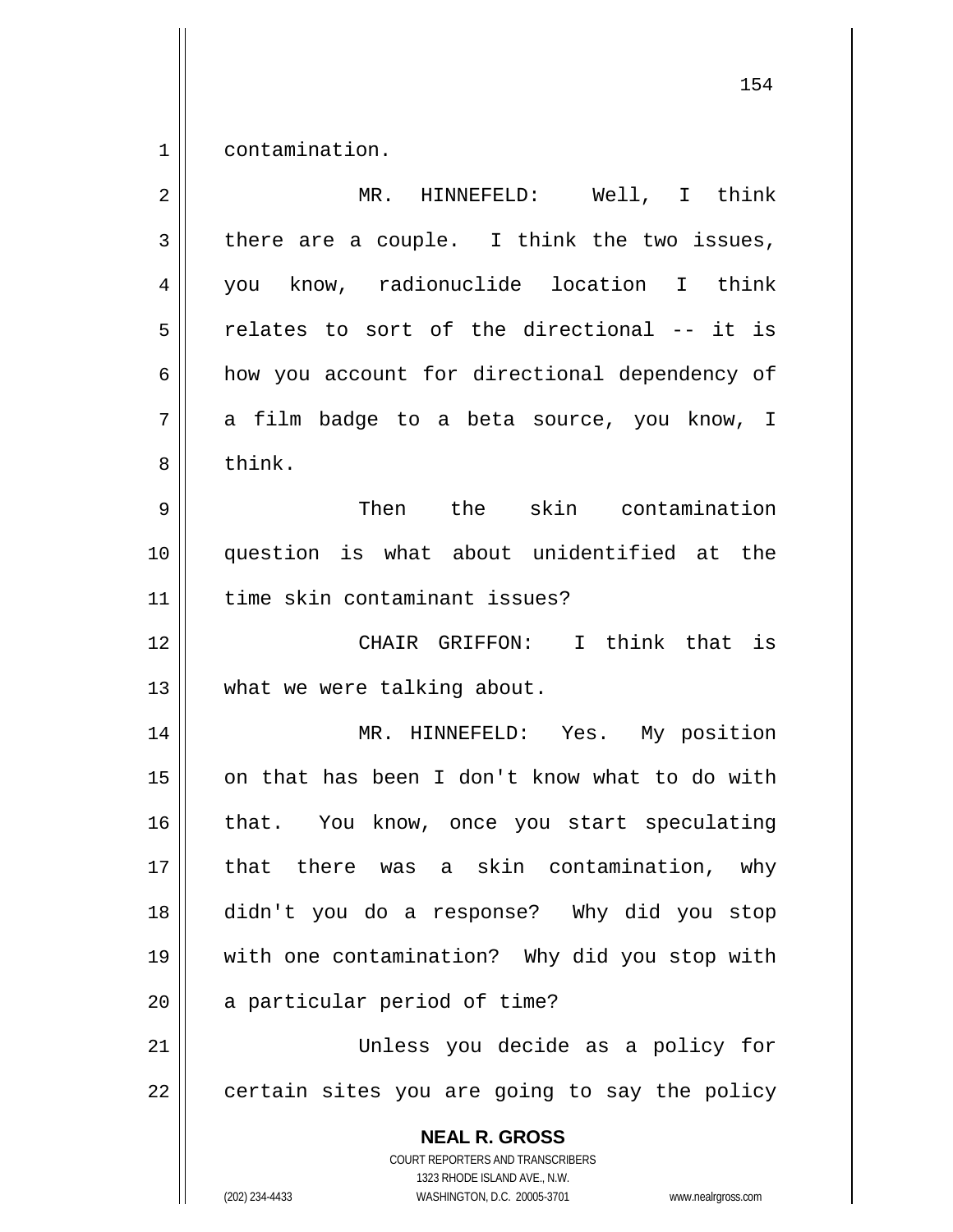| $\mathbf 1$    | is that we are going to say that the skin                                                           |
|----------------|-----------------------------------------------------------------------------------------------------|
| $\overline{2}$ | contaminations are this -- otherwise, there is                                                      |
| 3              | no other way that you can answer it.                                                                |
| 4              | MR. FARVER: True.                                                                                   |
| 5              | MR. HINNEFELD: So that is kind of                                                                   |
| 6              | where we left it. In subsequent discussions,                                                        |
| 7              | I don't know that there's a lot of stomach in                                                       |
| 8              | OCAS for trying to pursue a policy like that.                                                       |
| 9              | I think there will have to be other people                                                          |
| 10             | involved. If we are going to go down the                                                            |
| 11             | route, it would have to be maybe a discussion                                                       |
| 12             | strictly of that, and maybe some different                                                          |
| 13             | people.                                                                                             |
| 14             | CHAIR GRIFFON: And I'm not sure                                                                     |
| 15             | we say location question if we meant<br>when                                                        |
| 16             | location like physical location of the plant                                                        |
| 17             | or the badges.                                                                                      |
| 18             | MR. HINNEFELD: Oh, I don't know.                                                                    |
| 19             | CHAIR GRIFFON: Because it might                                                                     |
| 20             | be just -- I mean, I was thinking, when I read                                                      |
| 21             | it, I was thinking maybe such a policy for                                                          |
| 22             | certain areas or processes, you know, people                                                        |
|                |                                                                                                     |
|                | <b>NEAL R. GROSS</b>                                                                                |
|                | <b>COURT REPORTERS AND TRANSCRIBERS</b>                                                             |
|                | 1323 RHODE ISLAND AVE., N.W.<br>(202) 234-4433<br>WASHINGTON, D.C. 20005-3701<br>www.nealrgross.com |
|                |                                                                                                     |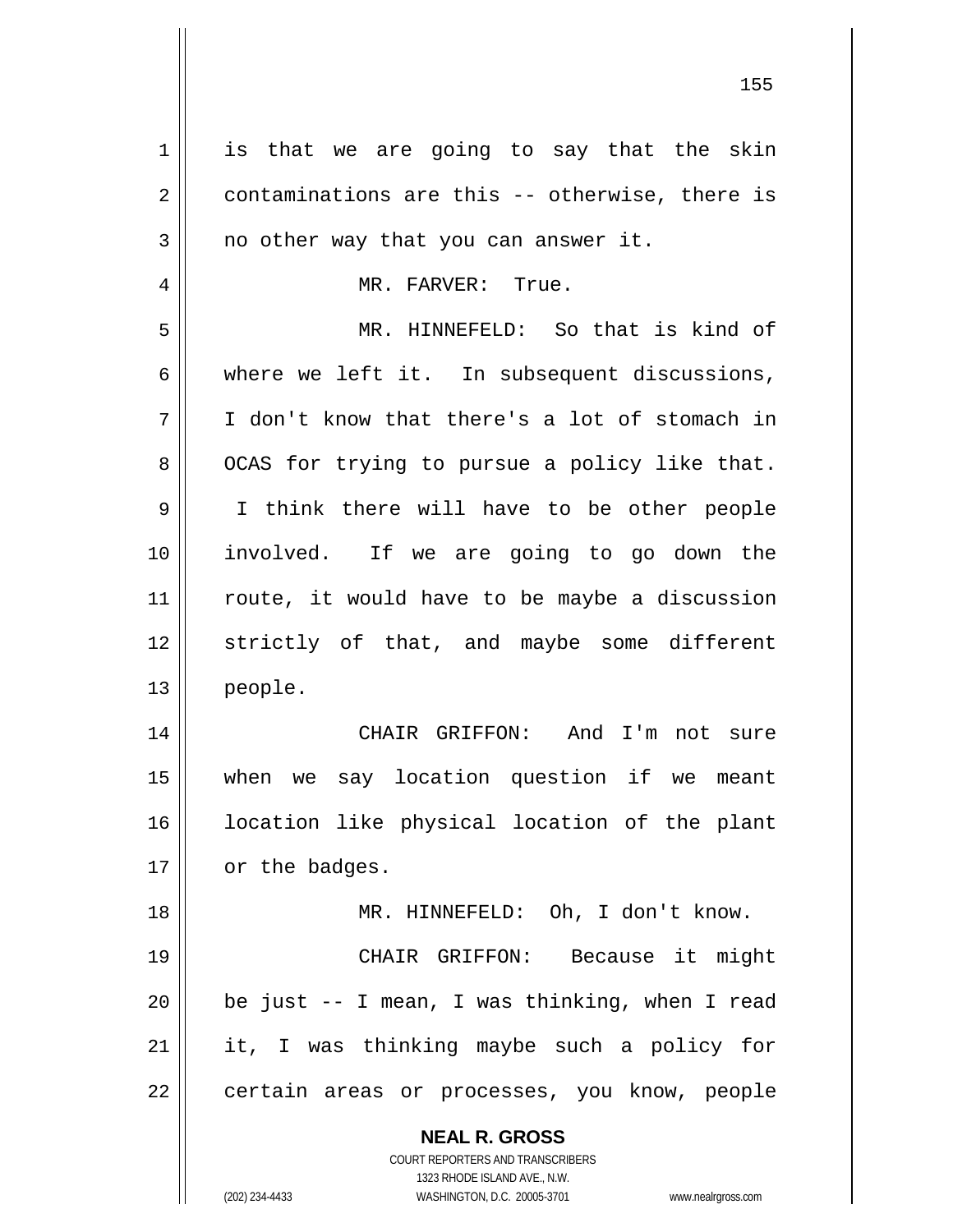**NEAL R. GROSS** COURT REPORTERS AND TRANSCRIBERS 1323 RHODE ISLAND AVE., N.W. (202) 234-4433 WASHINGTON, D.C. 20005-3701 www.nealrgross.com 1 || that worked in certain buildings because it 2 was known. 3 MR. HINNEFELD: Well, like 4 || Fernald. Say there was contamination around 5 | Fernald. 6 CHAIR GRIFFON: Right. 7 MR. HINNEFELD: A lot of the Oak 8 || Ridge operation plants that were essentially 9 uranium plants were treated like chemical 10 plants. 11 || CHAIR GRIFFON: Right. 12 MR. HINNEFELD: So if some of that  $13$  | stuff was laying around, so what? 14 CHAIR GRIFFON: Yes. 15 MR. HINNEFELD: So there are sort  $16$  of a handful of sites that you could say this 17 || might be an issue at. 18 || CHAIR GRIFFON: Right. 19 MR. HINNEFELD: But I think it is  $20$  | that same question. 21 || CHAIR GRIFFON: Yes, yes. 22 || MR. HINNEFELD: I think Kathy may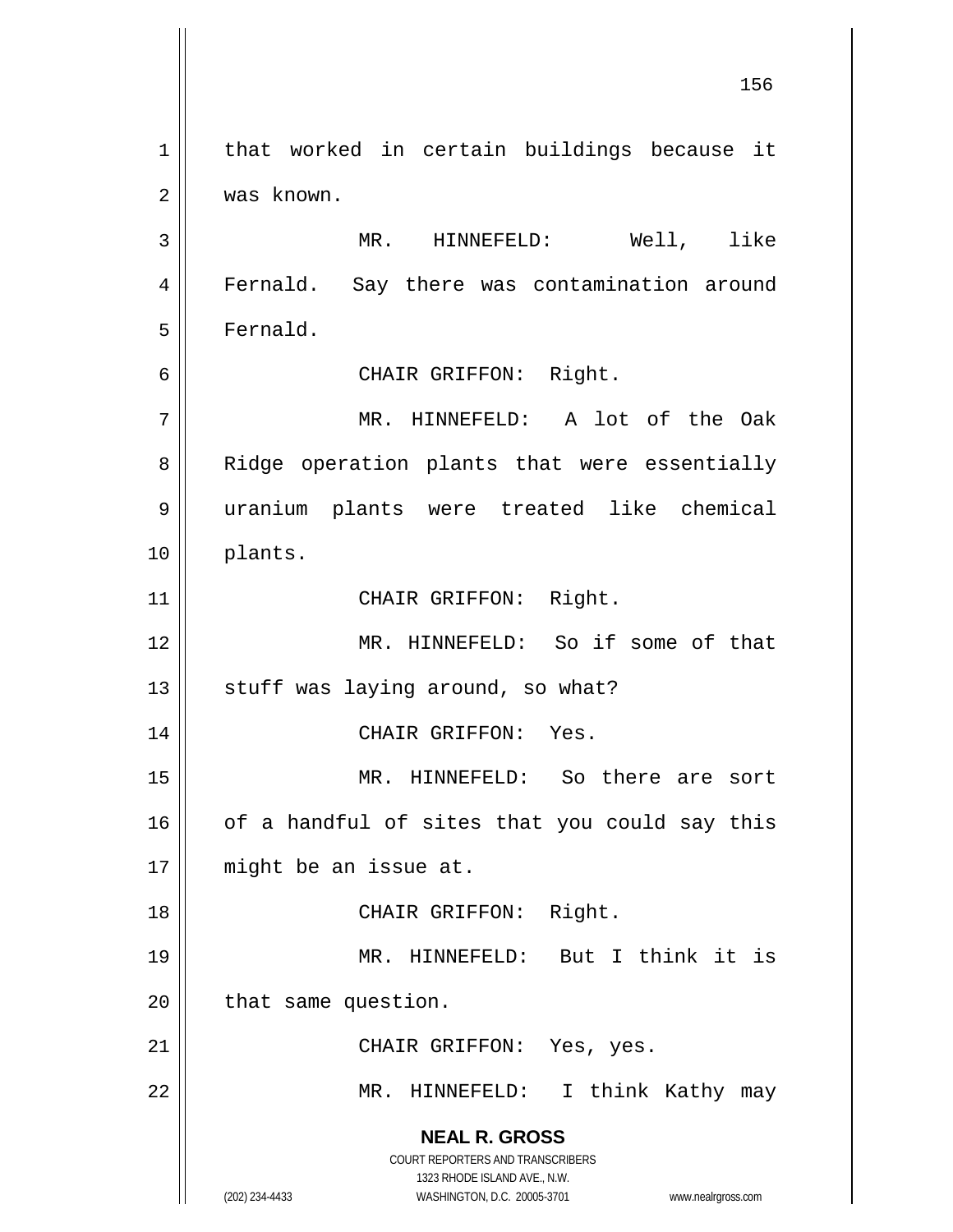**NEAL R. GROSS** COURT REPORTERS AND TRANSCRIBERS 1323 RHODE ISLAND AVE., N.W. (202) 234-4433 WASHINGTON, D.C. 20005-3701 www.nealrgross.com 1 be more familiar with this exact finding. 2 MS. BEHLING: Yes, this is a 3 || Paducah case. I believe when we refer to 4 | location we are referring to buildings because  $5 \parallel$  we specify certain buildings in here where  $6 \parallel$  this employee worked, and they were doing  $7$  | tech-99 recovery operations there. That is 8 | why we were questioning. 9 CHAIR GRIFFON: Yes, that's what I 10 || thought when I read location, yes. 11 MR. HINNEFELD: In fact, our 12 original response does say an evaluation of 13 potential skin dose from an undetected skin 14 contaminant. Well, it says it should be 15 included. 16 CHAIR GRIFFON: Yes. 17 || MR. HINNEFELD: Now we were 18 || planning to do that. 19 MEMBER MUNN: Could we put 20 workplace location in there if that is, in 21 | fact, the case? 22 CHAIR GRIFFON: Yes, I will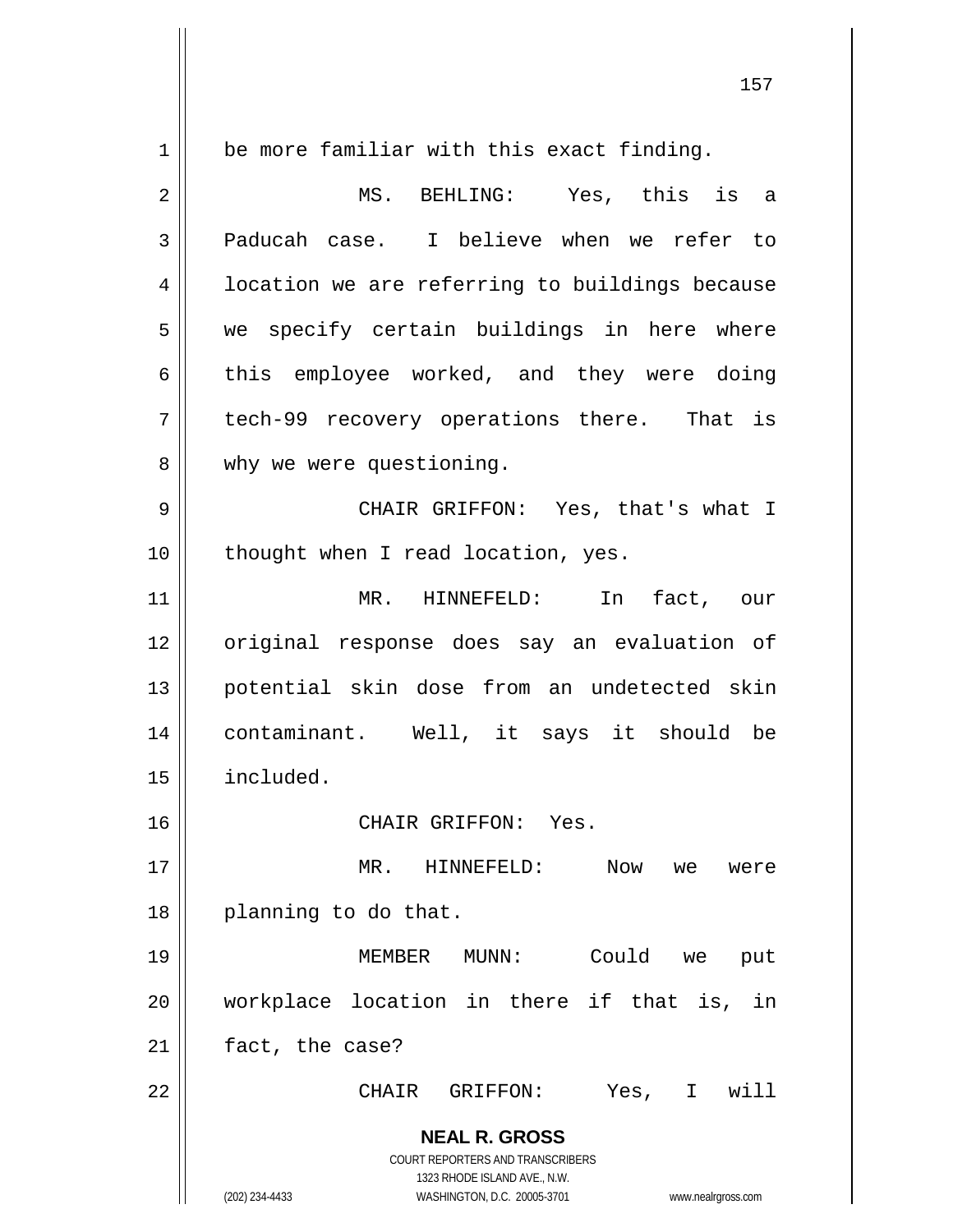$1 \parallel$  clarify that, yes.

**NEAL R. GROSS** COURT REPORTERS AND TRANSCRIBERS 1323 RHODE ISLAND AVE., N.W. (202) 234-4433 WASHINGTON, D.C. 20005-3701 www.nealrgross.com 2 || MEMBER MUNN: Because when I read  $3 \parallel$  that, to me, deal with the radionuclide 4 || location question, I instantly think is it on  $5 \parallel$  the shoulder of the clothing or is it in the  $6 \parallel$  eye? 7 CHAIR GRIFFON: Right. No, I can  $8 \parallel$  see how that was not clear. 9 MEMBER MUNN: In the nails or 10 what? 11 CHAIR GRIFFON: Yes. I would put 12 workplace location in there. 13 MS. BEHLING: This is another area 14 || I have written down that NIOSH might write a 15 white paper. I don't know why. 16 CHAIR GRIFFON: That is why this 17 || came up. It says, overarching issues. 18 || MS. BEHLING: Okay. 19 CHAIR GRIFFON: Which I guess is 20 where we left it, Stu that you said you knew  $21$  | it was kind of a policy question and you would  $22$  | have to go back and think about it more.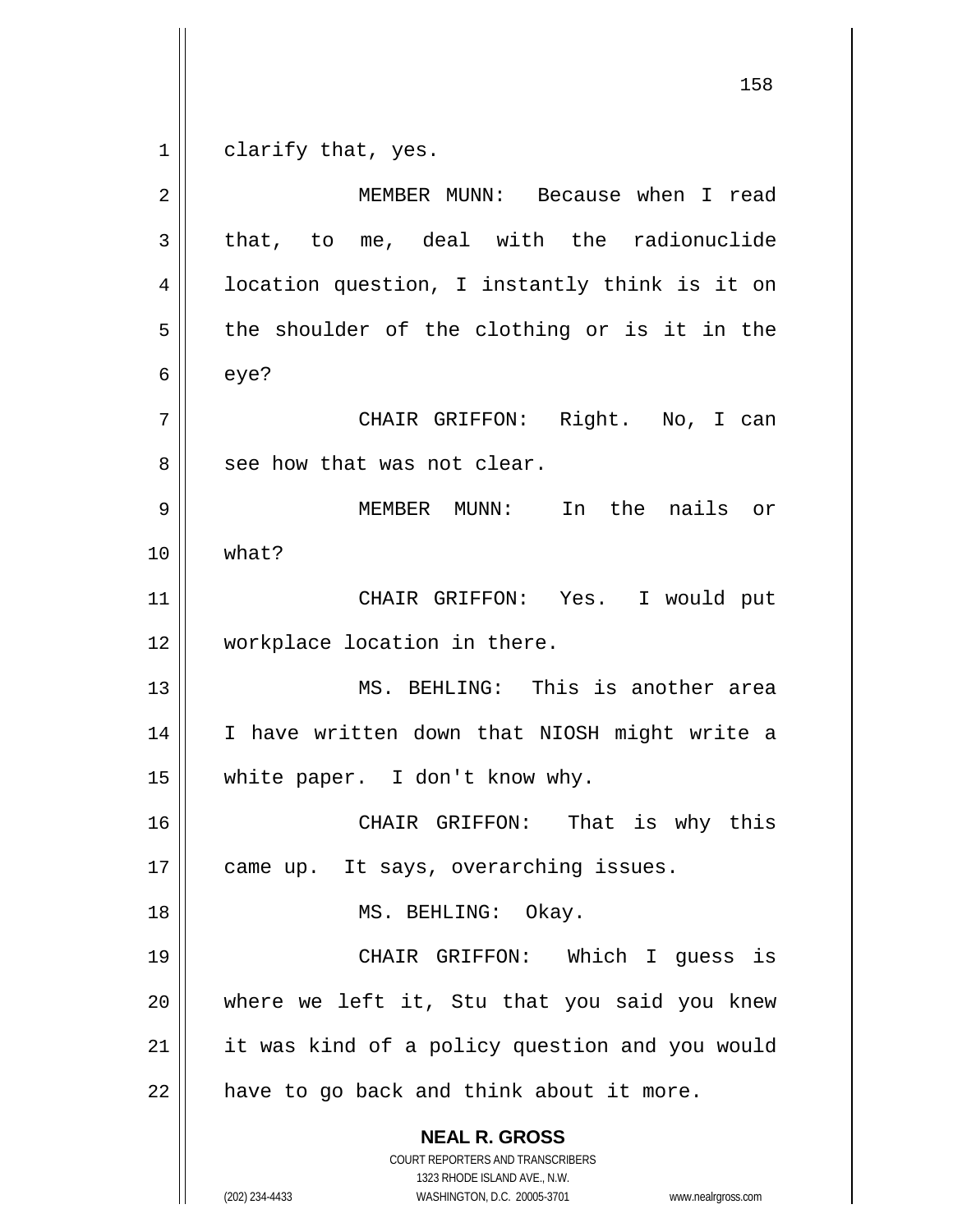| 1  | MR. HINNEFELD: Yes, and I would                                     |
|----|---------------------------------------------------------------------|
| 2  | have to say that I think we will have to give                       |
| 3  | this to some of the key people in the room                          |
| 4  | about how to proceed with this, if need be.                         |
| 5  | I'm certain I don't know how --                                     |
| 6  | CHAIR GRIFFON: Yes.                                                 |
| 7  | MR. HINNEFELD: I wouldn't want to                                   |
| 8  | make that call for OCAS.                                            |
| 9  | MEMBER MUNN: Well, have we                                          |
| 10 | captured the fact that this issue is being                          |
| 11 | addressed in overarching issues?                                    |
| 12 | MR. HINNEFELD: Well, see, I'm not                                   |
| 13 | even sure it is on that. You know, there is                         |
| 14 | sort of a list of overarching issues. I'm not                       |
| 15 | sure if this is on there yet.                                       |
| 16 | CHAIR GRIFFON: Yes, I am not sure                                   |
| 17 | this made the list yet.                                             |
| 18 | MR. HINNEFELD: Once it is there,                                    |
| 19 | you feel like you have got to do something,                         |
| 20 | and I am not so sure right now what to do. If                       |
| 21 | you are talking about unidentified skin                             |
| 22 | contamination, I don't know -- I mean most of                       |
|    | <b>NEAL R. GROSS</b>                                                |
|    | COURT REPORTERS AND TRANSCRIBERS                                    |
|    | 1323 RHODE ISLAND AVE., N.W.                                        |
|    | (202) 234-4433<br>WASHINGTON, D.C. 20005-3701<br>www.nealrgross.com |

 $\mathbf{I}$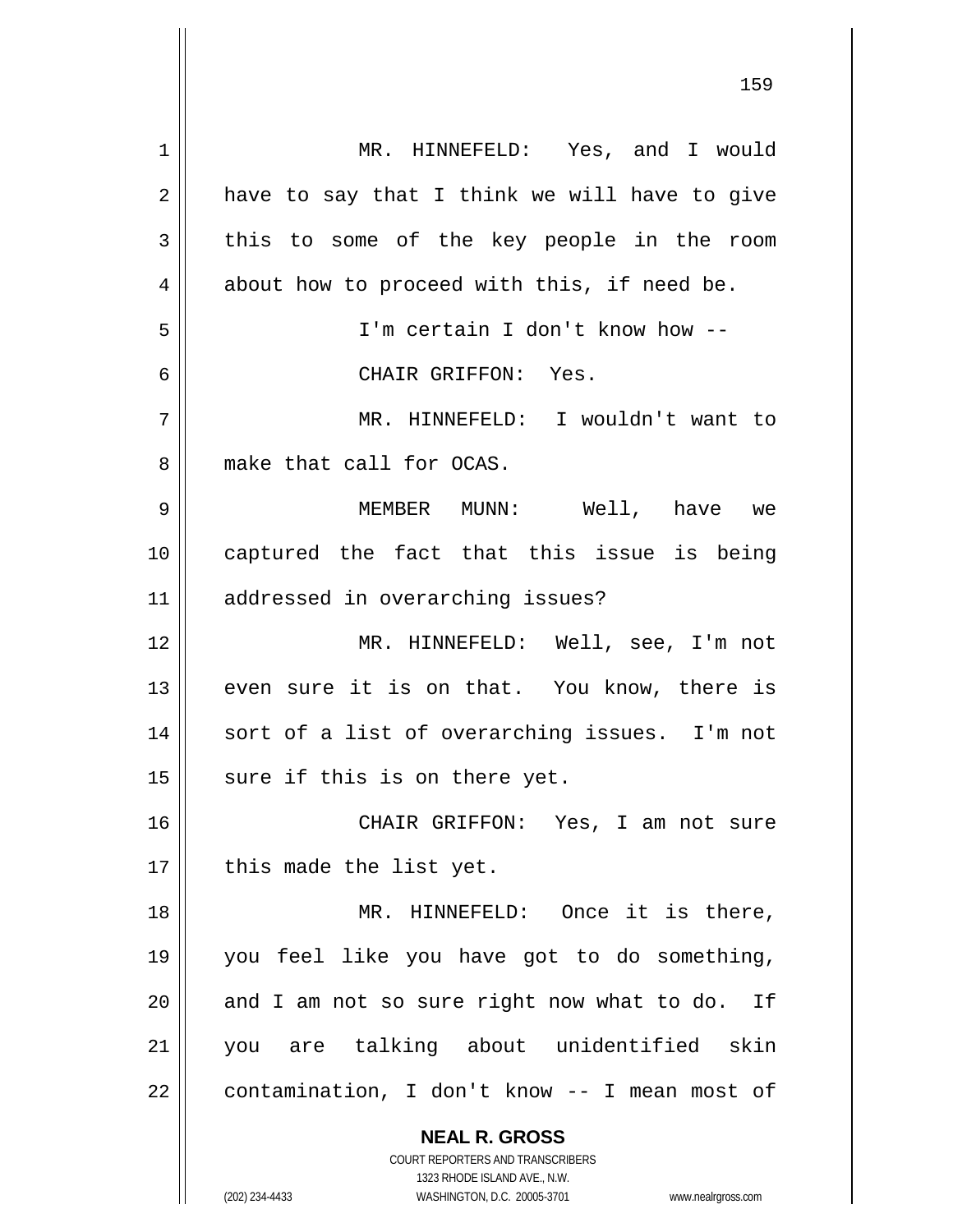**NEAL R. GROSS** COURT REPORTERS AND TRANSCRIBERS 1323 RHODE ISLAND AVE., N.W. (202) 234-4433 WASHINGTON, D.C. 20005-3701 www.nealrgross.com  $1$  the things on the overarching issues, we feel  $2 \parallel$  like there is a technical resolution. There  $3 \parallel$  is a way to resolve those kinds of cases. I  $4 \parallel$  don't know of a technical resolution to this. 5 CHAIR GRIFFON: Yes. I know you 6 are thinking of it globally, but I think this 7 came up specifically because of something in 8 || this case where the guy was involved in the 9 || tech-99 recovery. 10 MR. HINNEFELD: Tech-99, yes. 11 CHAIR GRIFFON: I don't know what 12 || the CATI said, but maybe it was something that 13 he alluded to that they weren't monitored or 14 whatever, you know. So maybe it is not -- I 15 don't know. I can see the reluctance to make 16 || some kind of global policy about it, but maybe 17 || it is more of a work site-specific issue, you  $18 \parallel$  know. 19 MEMBER MUNN: Or maybe even on an 20 | individual case. 21 || CHAIR GRIFFON: Right, right. 22 || MEMBER MUNN: Certainly, how many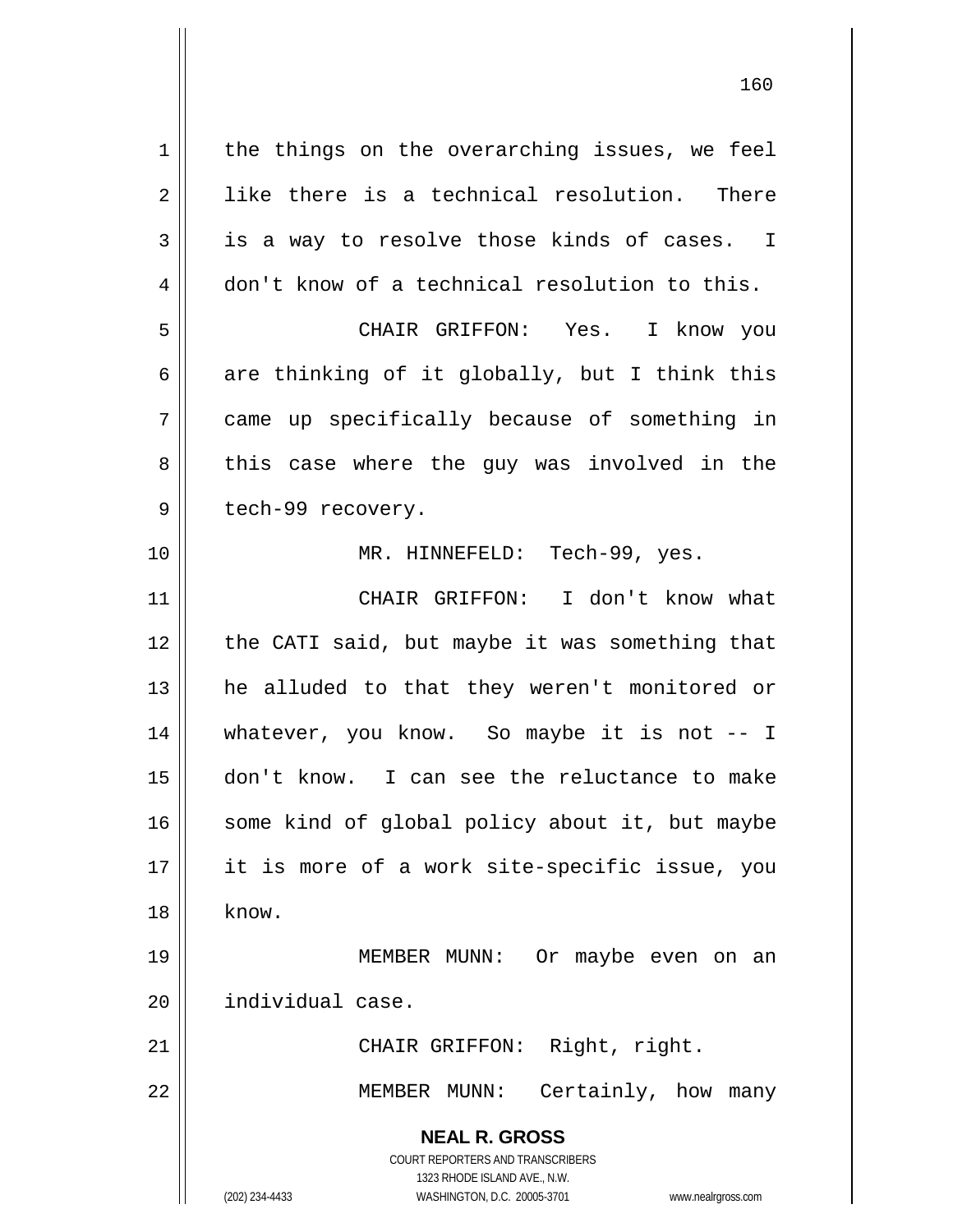1 | cases are you going to get where you have both 2 the technetium and thorium question about 3 potential contamination on skin and clothing? 4 | So how are we going to resolve it? 5 CHAIR GRIFFON: Well, NIOSH is  $6 \parallel$  going to follow up on it. 7 MR. HINNEFELD: We just need to  $8 \parallel$  sort it out. I need to start asking what did  $9 \parallel$  the finding actually say. 10 CHAIR GRIFFON: Right. 11 || MR. HINNEFELD: You know, what is 12 the basis of it? And what can we do about it? 13  $\parallel$  If it is strictly a matter of tech -- I mean 14 if it is a question of the person was in a 15 || radiation field, a beta radiation field that 16 || included some contribution of tech, and their 17 badge was calibrated for the thorium-234 beta, 18 which is a much higher energy, what are you 19 going to do about that? How do you deal with  $20$  || that? Which is some sort of assessment of the  $21$  | badge because probably it is going to be less  $22$  || responsive to the tech dose, in effect. It is

> **NEAL R. GROSS** COURT REPORTERS AND TRANSCRIBERS

1323 RHODE ISLAND AVE., N.W. (202) 234-4433 WASHINGTON, D.C. 20005-3701 www.nealrgross.com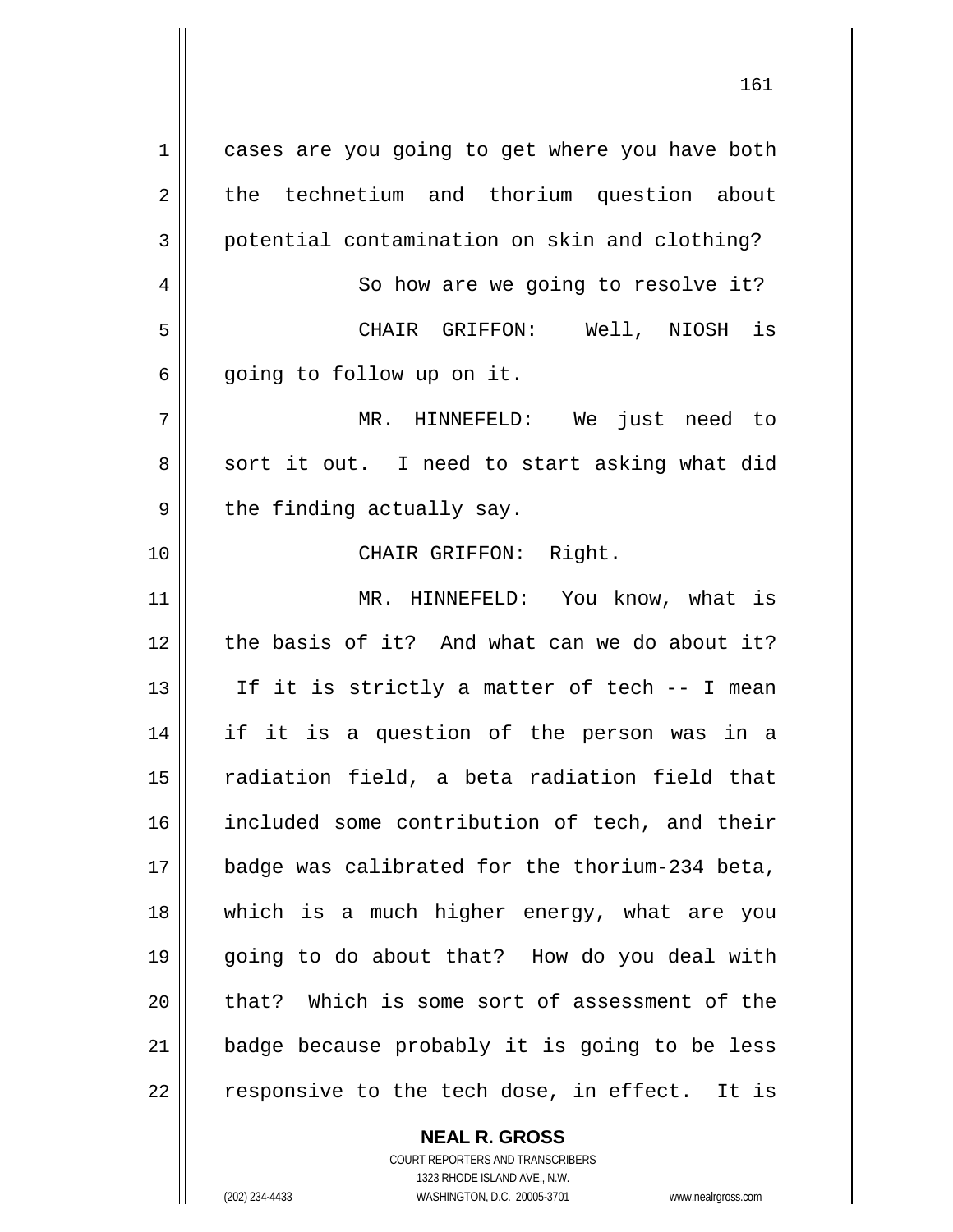**NEAL R. GROSS** COURT REPORTERS AND TRANSCRIBERS 1323 RHODE ISLAND AVE., N.W. (202) 234-4433 WASHINGTON, D.C. 20005-3701 www.nealrgross.com  $1 \parallel$  going to be hard to see a tech. 2 || MEMBER MUNN: Yes. 3 || CHAIR GRIFFON: Right. 4 MR. HINNEFELD: How do you deal  $5 \parallel$  with that? If it is an issue, if it is a 6 contamination issue, a skin contamination  $7$  || issue, that is a different issue. 8 || CHAIR GRIFFON: A different issue. 9 MEMBER MUNN: It is. 10 MR. HINNEFELD: So I just need to  $11$  | qo back and see what it is. 12 MR. FARVER: As we move on to the  $13$  || next, there's a couple more findings in this  $14$  | case that I was going to talk about now. 15 CHAIR GRIFFON: Yes, on 137.6 -- 16 MR. FARVER: So he was putting on  $17 \parallel \text{roots}.$ 18 MEMBER MUNN: This specific case 19 you're talking about now? 20 MR. FARVER: He was the 21 || groundskeeper, maintenance, and mechanic.  $22$  || Apparently, he had many jobs over the years.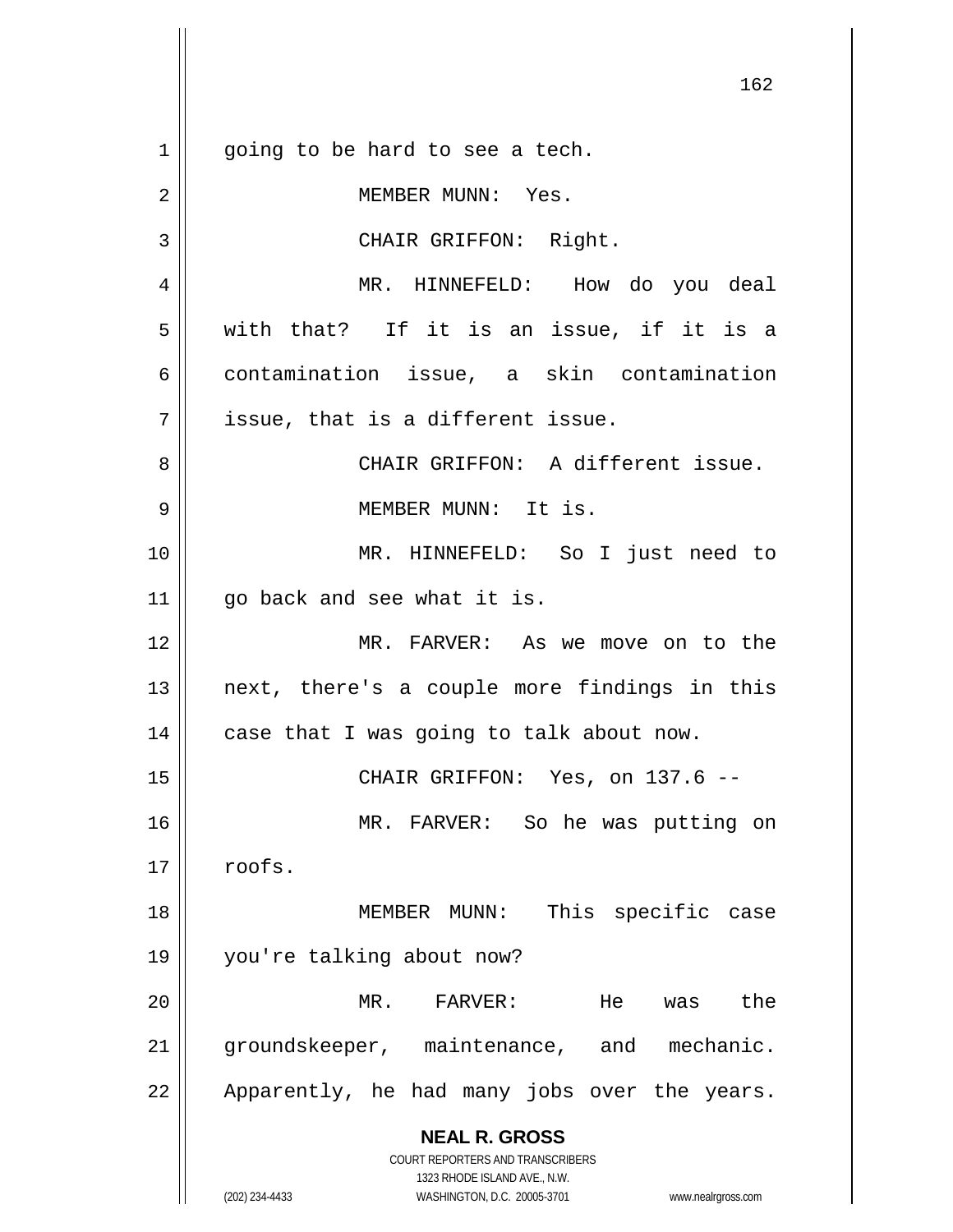**NEAL R. GROSS** COURT REPORTERS AND TRANSCRIBERS 1323 RHODE ISLAND AVE., N.W. (202) 234-4433 WASHINGTON, D.C. 20005-3701 www.nealrgross.com 1 | Cutting cells, mowing, sandblasting, wetting 2 | down roofs, and grinding them up, putting new 3 croofs in old buildings. So this guy was all  $4 \parallel$  around, which makes it even more difficult. 5 CHAIR GRIFFON: So he was a  $6 \parallel$  roofer? I'm sorry --7 MR. FARVER: Well, he was in  $8 \parallel$  everything  $-$ 9 CHAIR GRIFFON: We had a little 10 | sidebar going. 11 MR. HINNEFELD: It sounds like he 12 was a laborer because laborers are just doing 13 || everything. What did you say most of the  $14$  | stuff he was doing, you said  $-$ 15 || MR. FARVER: Everything from 16 mowing to cutting out cells, to wetting down 17 || roofs, grinding up the roofing when they put 18 on new roofs. 19 || CHAIR GRIFFON: Cutting out what? 20 || MR. FARVER: Cutting out cells. 21 || CHAIR GRIFFON: Cells? 22 MR. FARVER: Yes.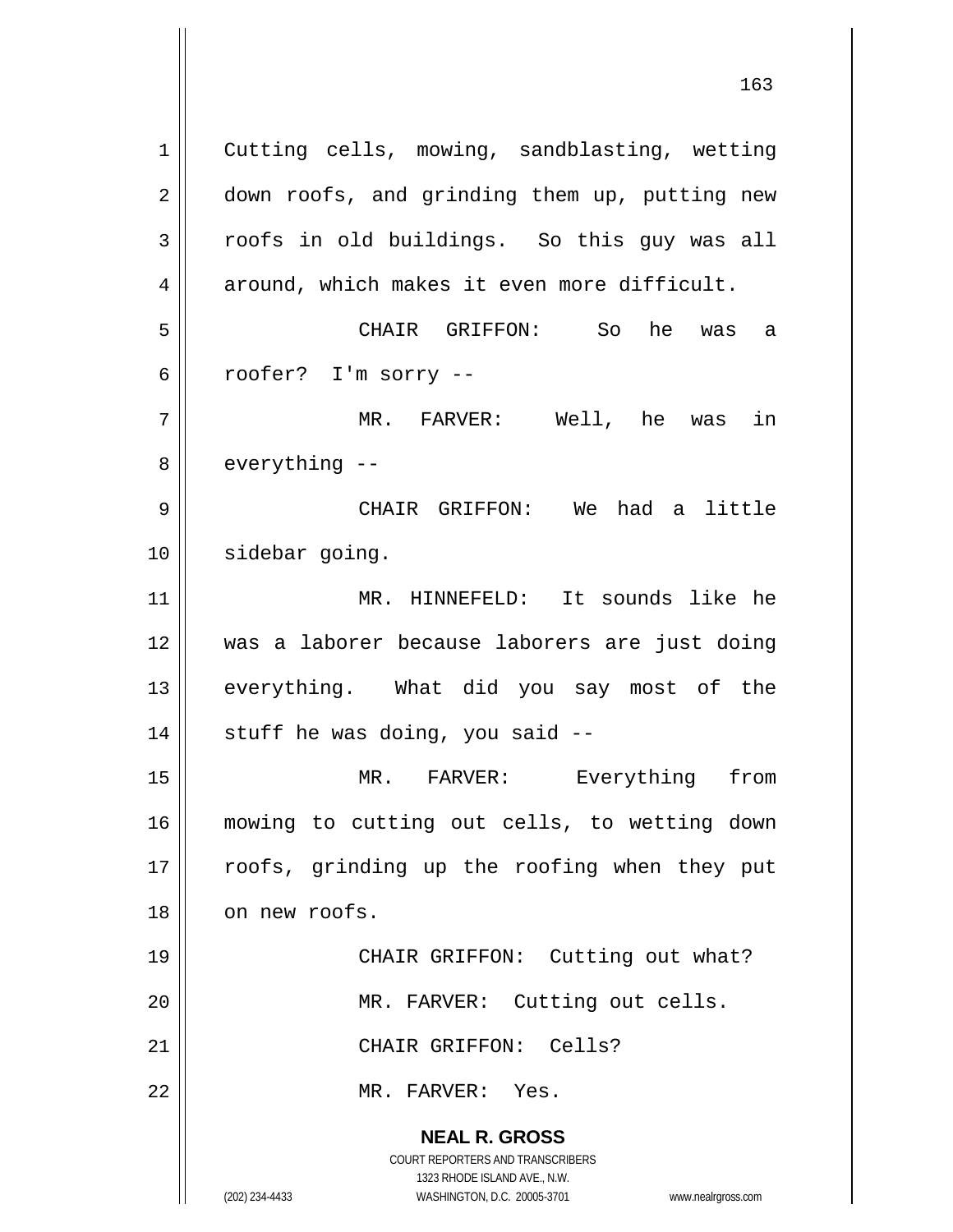**NEAL R. GROSS** COURT REPORTERS AND TRANSCRIBERS 1323 RHODE ISLAND AVE., N.W. (202) 234-4433 WASHINGTON, D.C. 20005-3701 www.nealrgross.com 164 1 CHAIR GRIFFON: Okay. Like cells  $2 \parallel$  on the gaseous diffusion. Yes, that is  $3$  | important for technetium, yes. 4 || I mean that's where they had a lot  $5 \parallel$  of the technetium was in the seals and stuff 6 with the - 7 MR. HINNEFELD: And it was in a 8 | cascade at different places. 9 CHAIR GRIFFON: But the seals, it 10 || tended to collect there. We know that issue. 11 MR. HINNEFELD: They would get 12 into it and didn't know they were into it 13 | sometimes. 14 || CHAIR GRIFFON: Right, right. 15 MR. ELLIOTT: And the seal would  $16$  | pull out, and there would be those, what they 17 | call, puffs and great smoke. 18 CHAIR GRIFFON: Yes, yes. 19 MR. ELLIOTT: Just a puff. 20 MR. FARVER: This is more of a 21 | unique case. 22 || CHAIR GRIFFON: Right.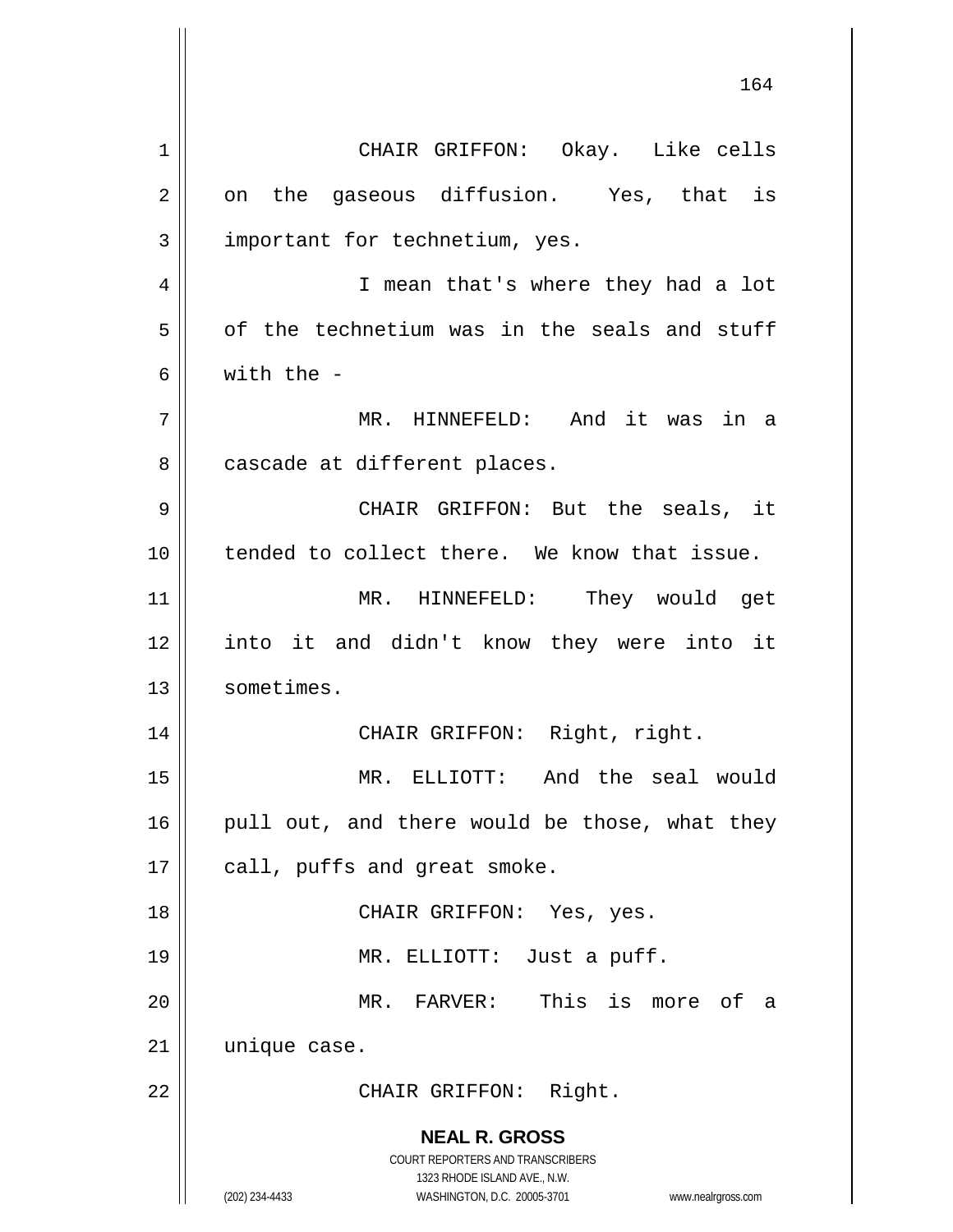| $\mathbf 1$ | So when you look at it, Stu,                                                                        |
|-------------|-----------------------------------------------------------------------------------------------------|
| 2           | definitely think about is that a case-specific                                                      |
| 3           | thing or maybe it's not a global issue here                                                         |
| 4           | per se.                                                                                             |
| 5           | So does it still apply on 137.6?                                                                    |
| 6           | MR. HINNEFELD: I think it is the                                                                    |
| 7           | same thing. Our action was, we have to look                                                         |
| 8           | at a program.                                                                                       |
| 9           | CHAIR GRIFFON: I mean this is for                                                                   |
| 10          | the internal dose, the appropriateness of                                                           |
| 11          | solubility.                                                                                         |
| 12          | MEMBER MUNN: Well, yes, and they                                                                    |
| 13          | responded about solubility.                                                                         |
| 14          | CHAIR GRIFFON: Oh, you did?                                                                         |
| 15          | MEMBER MUNN: They determined on                                                                     |
| 16          | April 15th about evaluating potential types                                                         |
| 17          | and choosing which results result in the                                                            |
| 18          | highest internal dose.                                                                              |
| 19          | Is that $4/15$ ?<br>CHAIR GRIFFON:                                                                  |
| 20          | Okay, yes.                                                                                          |
| 21          | Did you see this response, Doug?                                                                    |
| 22          | MR. FARVER:<br>I saw the response.                                                                  |
|             | <b>NEAL R. GROSS</b>                                                                                |
|             | <b>COURT REPORTERS AND TRANSCRIBERS</b>                                                             |
|             | 1323 RHODE ISLAND AVE., N.W.<br>(202) 234-4433<br>WASHINGTON, D.C. 20005-3701<br>www.nealrgross.com |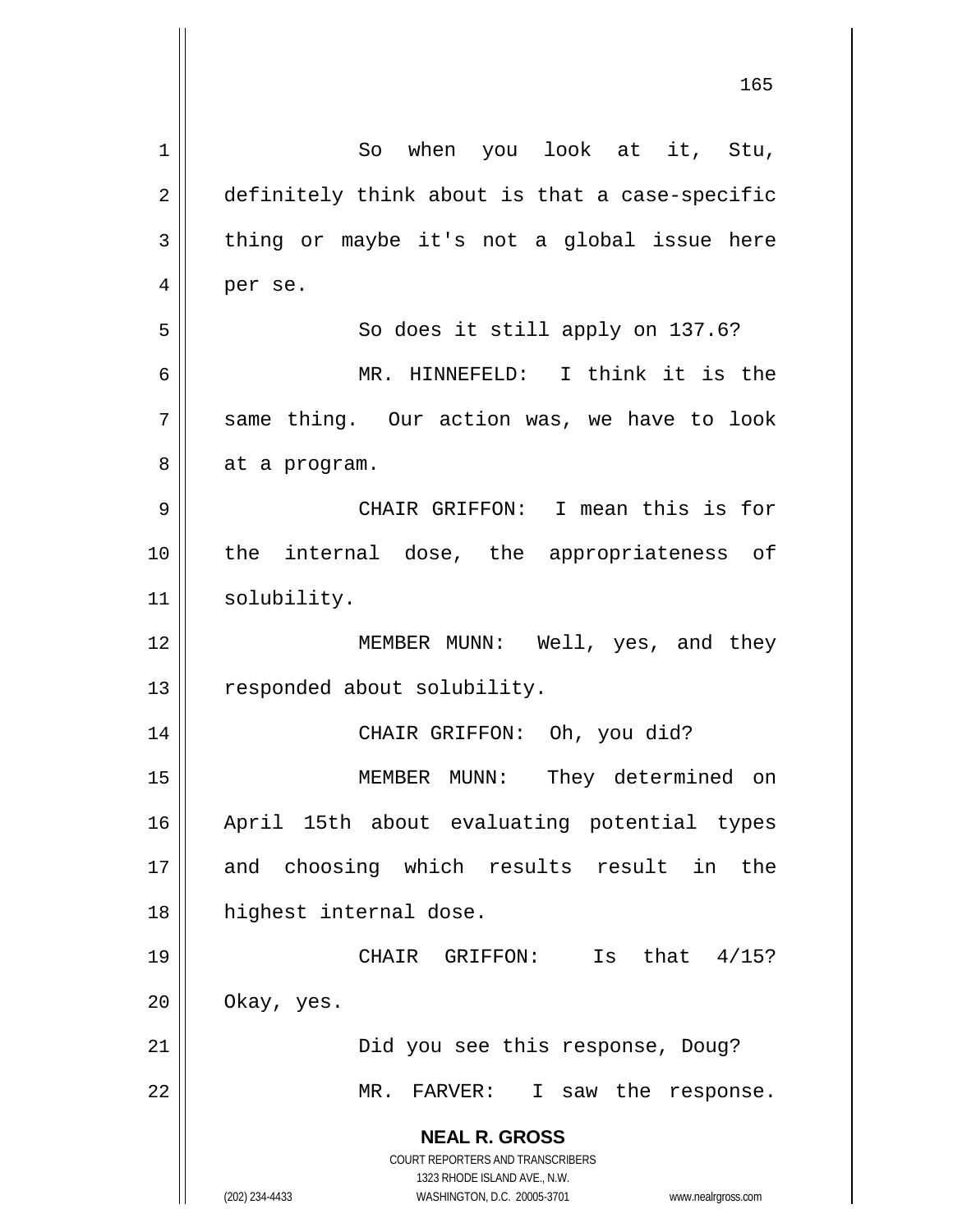**NEAL R. GROSS** COURT REPORTERS AND TRANSCRIBERS 1323 RHODE ISLAND AVE., N.W. (202) 234-4433 WASHINGTON, D.C. 20005-3701 www.nealrgross.com  $1 \parallel$  I didn't see -- well, I don't know if there  $2 \parallel$  were any files for this one that were sent. I 3 don't believe so. So it is going to have to 4 || go back to the original data. So I will look 5 | at this one. 6 CHAIR GRIFFON: The IMBA runs 7 weren't in -- were there any IMBA runs or 8 || maybe it wasn't done? 9 MEMBER MUNN: In another case, 10 | 137. 11 || CHAIR GRIFFON: Yes, 137.6. 12 || MR. HINNEFELD: Well, I mean, 13 chances are it would include the IMBA run that 14 was used, but not necessarily another -- I 15 will decide if it will be able to run. 16 || CHAIR GRIFFON: Right, right. 17 MR. FARVER: I mean that is kind  $18$  || of what it says in the finding, that there was 19 no real basis for selecting F. It really 20 wasn't shown in the records why F was 21 selected. 22 CHAIR GRIFFON: So, SC&A, you are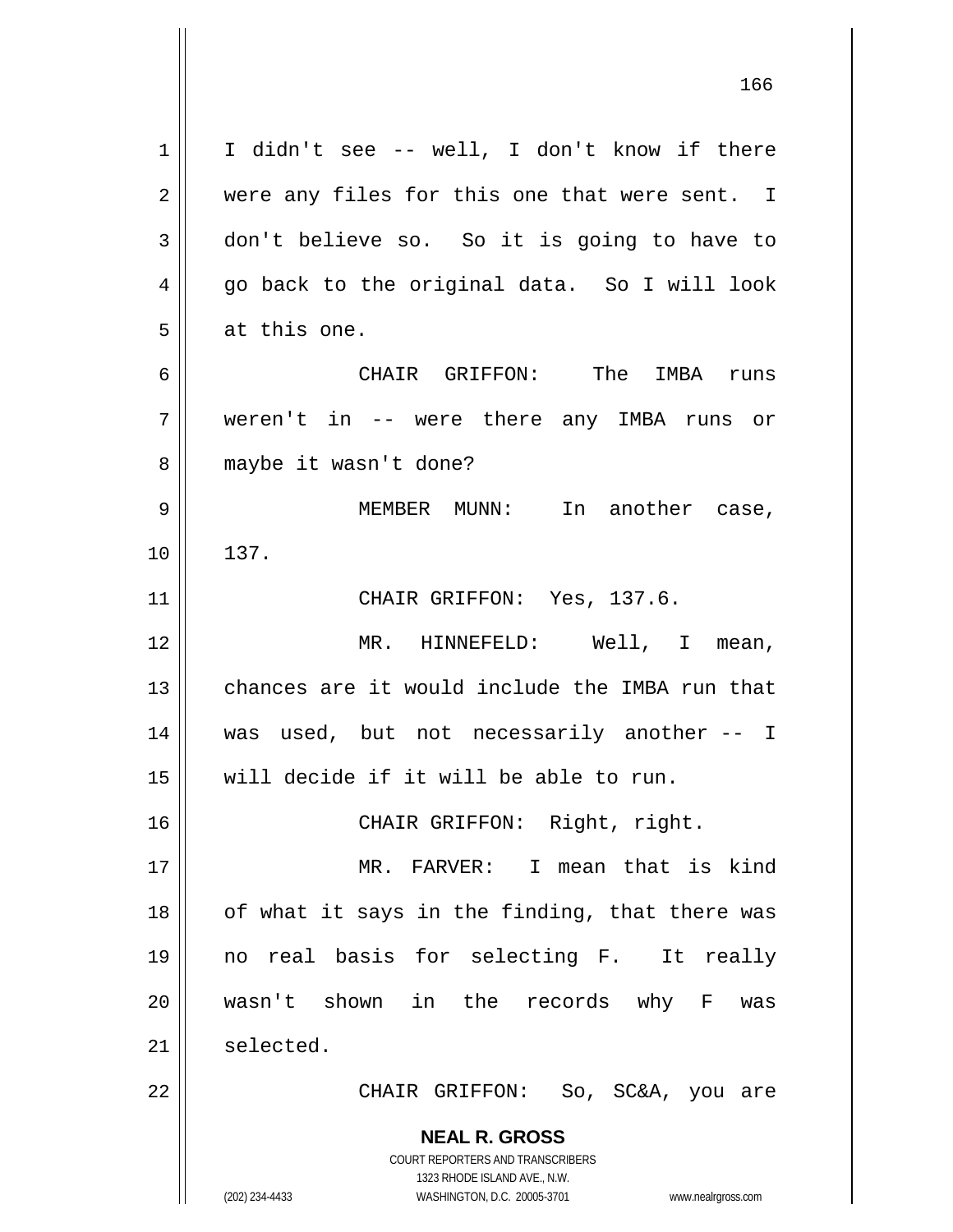**NEAL R. GROSS** COURT REPORTERS AND TRANSCRIBERS 1323 RHODE ISLAND AVE., N.W. (202) 234-4433 WASHINGTON, D.C. 20005-3701 www.nealrgross.com 167 1 || going to review this? 2 || MR. FARVER: I am going to have to 3 look it up. 4 || MR. HINNEFELD: Is this systemic  $5 \parallel$  or does the cancer --6 CHAIR GRIFFON: We are just 7 | talking beta dose. 8 MR. HINNEFELD: But that really  $9 \parallel$  only enters into uranium. 10 MR. FARVER: Skin. 11 || MR. HINNEFELD: It's skin? 12 MR. FARVER: Skin. 13 CHAIR GRIFFON: Yes. 14 MR. HINNEFELD: So internal would 15 have to be systemic. It would have to be 16 || systemic. You get a skin dose from internal.  $17$  || So there's usually not a lot of difference. 18 || CHAIR GRIFFON: Right. 19 || MR. HINNEFELD: If it's systemic,  $20$  || it's systemic, and it's a certain amount. 21 || MR. FARVER: No, this question 22 || just went back to how do you know you are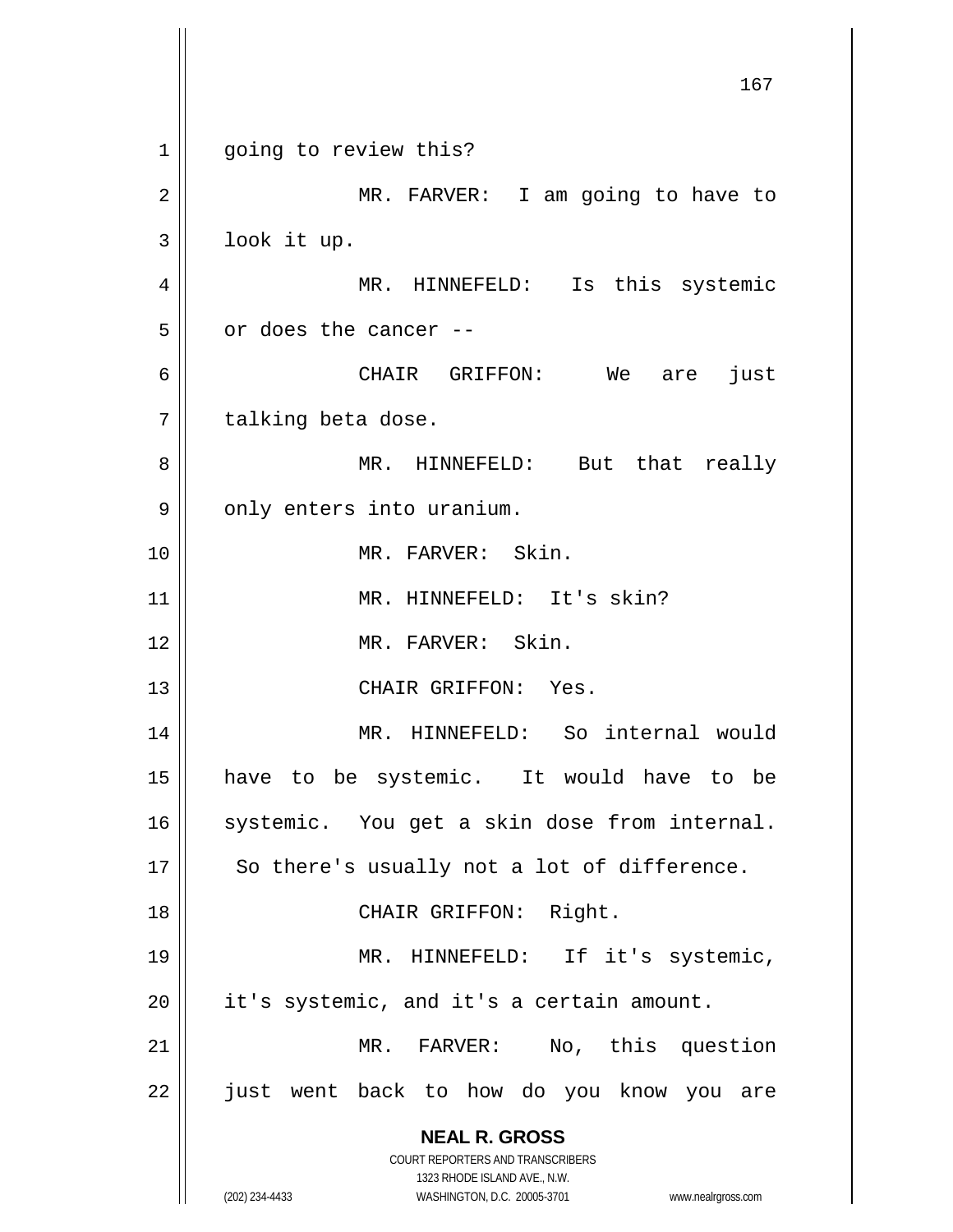**NEAL R. GROSS** COURT REPORTERS AND TRANSCRIBERS 1323 RHODE ISLAND AVE., N.W. (202) 234-4433 WASHINGTON, D.C. 20005-3701 www.nealrgross.com 1 selecting the most claimant-favorable  $2 \parallel$  solubility class if it is not shown? We have  $3$  | had that discussion before. 4 MR. HINNEFELD: Yes, but, I mean, 5 || if you are doing a dose, if it is based on 6 bioassays, you know, the urine data  $-$  I don't  $7 \parallel$  know what it is based on, but if it's based on 8 urine data -- 9 CHAIR GRIFFON: It's probably 10 based on urine data at Paducah, I would think,  $11$  right? 12 || MR. HINNEFELD: I would think so. 13 || A particular set of bioassay data, urine data 14 translates into a particular systemic data. 15 It is systemic uranium, which is going to be 16 distributed in the same manner. So there's 17 || really not much difference, given the amount  $18$  || systemic is going to be and what it is. 19 MR. FARVER: I'll go back and look  $20$  | at that. 21 || MR. HINNEFELD: Okay. 22 || MR. FARVER: It's probably --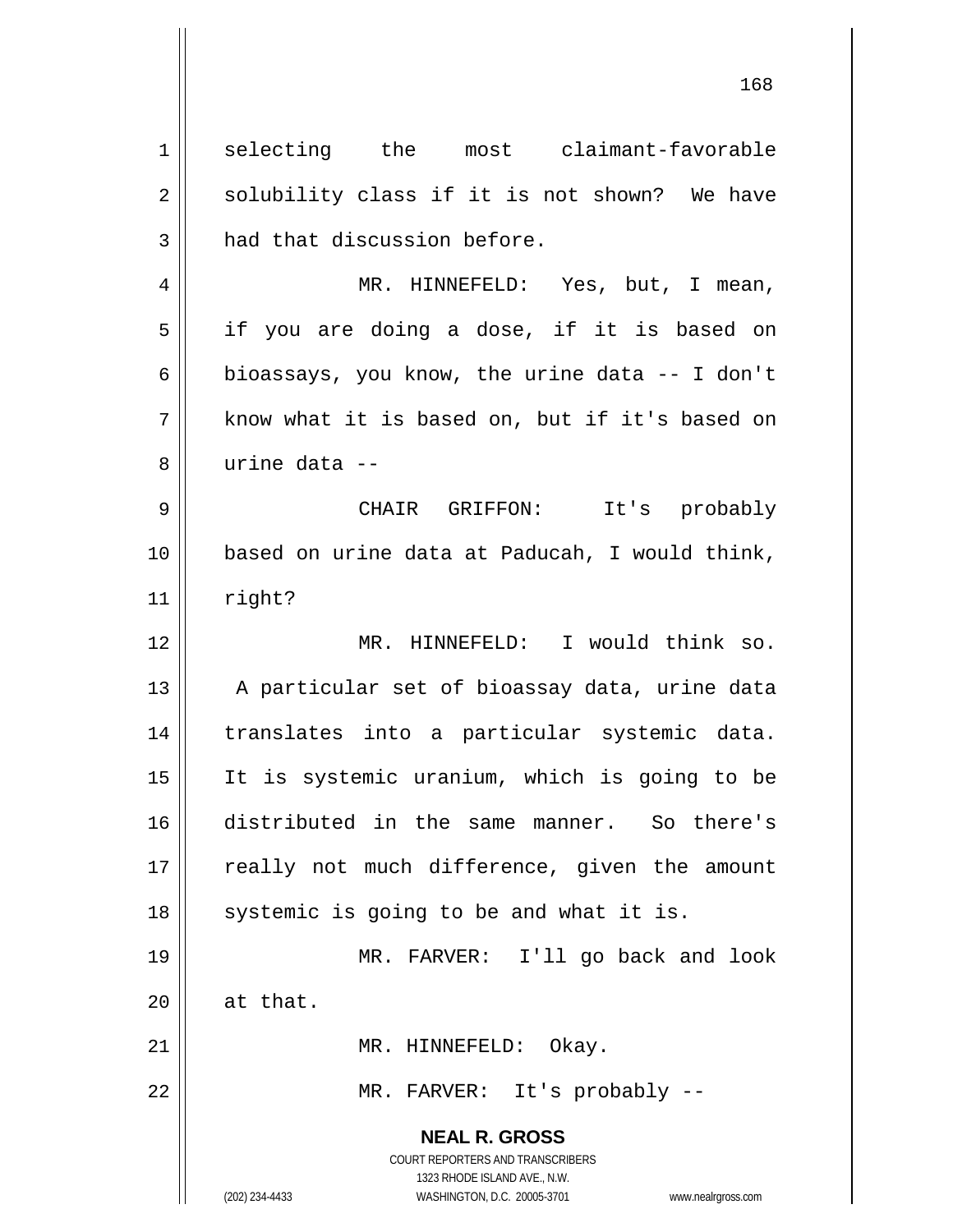**NEAL R. GROSS** COURT REPORTERS AND TRANSCRIBERS 1323 RHODE ISLAND AVE., N.W. 169 1 || CHAIR GRIFFON: The original 2 || question really was relative really to showing  $3 \parallel$  the different --4 MR. FARVER: Between F and M. 5 CHAIR GRIFFON: -- different runs, 6  $\parallel$  right. I mean, yes, this is kind of how it  $7 \parallel$  came up. 8 MR. FARVER: I'll just go back and  $9 \parallel$  then run type N and compare the doses. 10 CHAIR GRIFFON: Okay, yes. Yes. 11 | That's fine. 12 All right, 137.7, internal dose 13 | from fission products. 14 MEMBER MUNN: It also has an April 15 15th. 16 || CHAIR GRIFFON: Okay. 17 MR. FARVER: I do have a question 18 about this one. The question is, I couldn't 19 find anything in the Y-12 technical basis 20  $\parallel$  about their mobile counter. Is it in the Y-12 21 technical basis or is it in the -- I didn't  $22$  || find it in the Paducah one, either.

(202) 234-4433 WASHINGTON, D.C. 20005-3701 www.nealrgross.com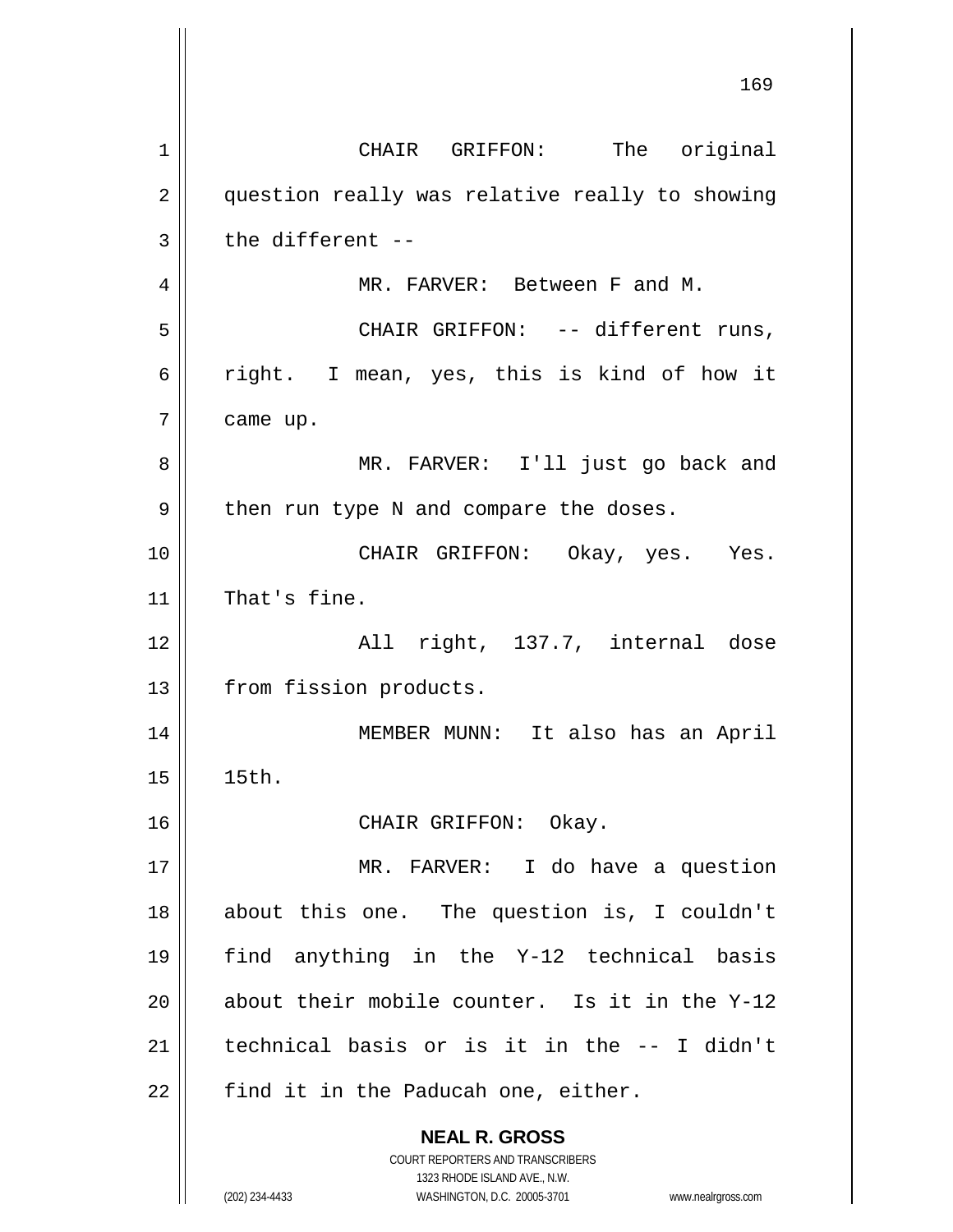**NEAL R. GROSS** COURT REPORTERS AND TRANSCRIBERS 1323 RHODE ISLAND AVE., N.W. (202) 234-4433 WASHINGTON, D.C. 20005-3701 www.nealrgross.com 1 CHAIR GRIFFON: Well, yes, I don't  $2 \parallel$  know where it is, but it's  $-$ 3 MR. FARVER: I'm sure it is 4 | somewhere. 5 CHAIR GRIFFON: Yes, they 6 definitely had the unit go to Paducah, yes. 7 MR. HINNEFELD: Well, I would bet  $8 \parallel$  that this isn't our site profile. I would bet 9 this was the Y-12 technical basis document. I 10 would bet that's what that is. 11 MR. FARVER: Okay. So is there  $12$  | any documentation of the Y-12 counter? 13 MR. HINNEFELD: We should have. I 14 mean it should be referred to. 15 || CHAIR GRIFFON: Yes. 16 MR. HINNEFELD: We can look. I 17 || can try to find if it is in SRDB and what the 18 reference number is. 19 MR. FARVER: No, I just couldn't 20 || find it. I mean I'm not saying that your  $21$  response is wrong. It is just that I couldn't  $22$   $\parallel$  find it.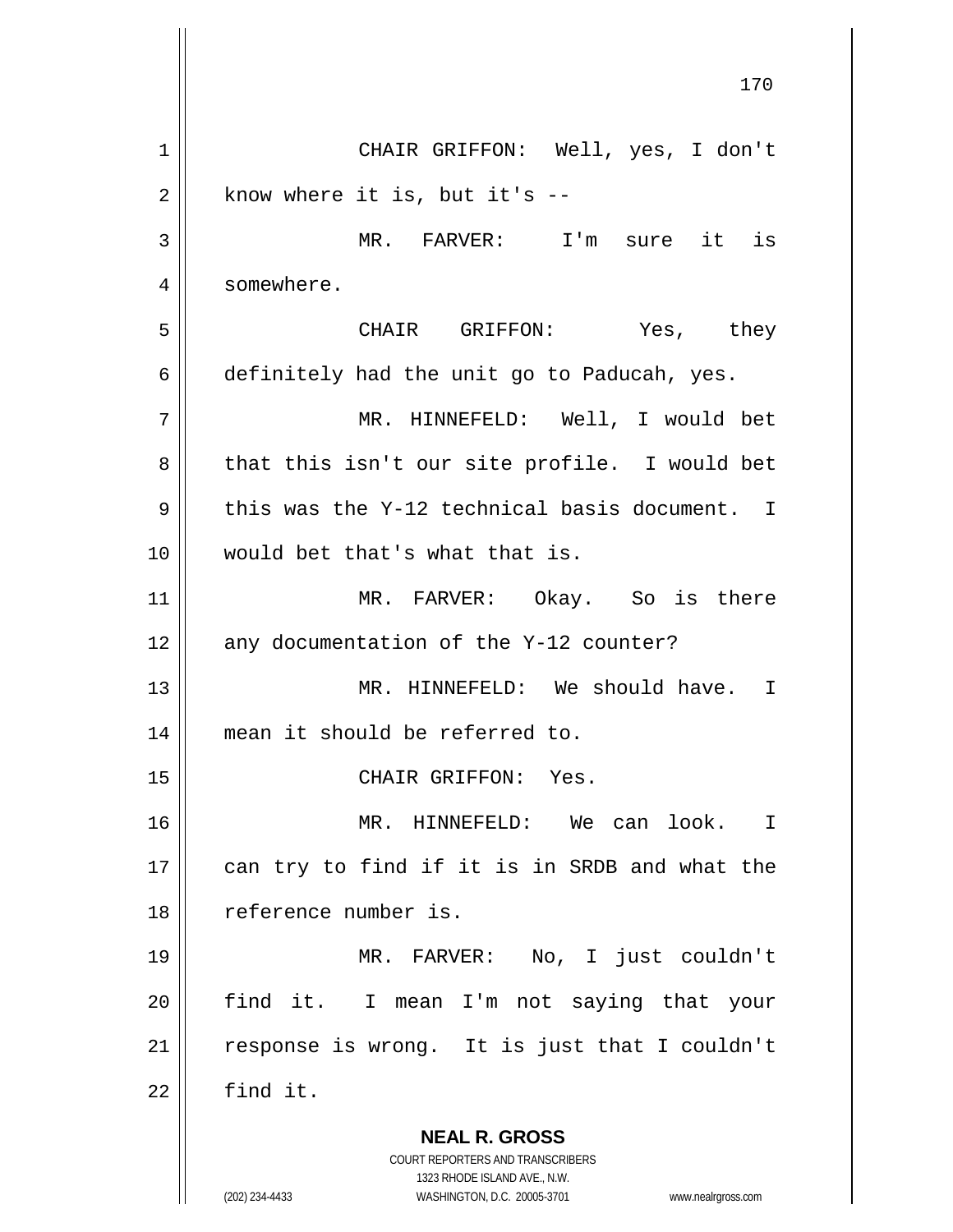**NEAL R. GROSS** COURT REPORTERS AND TRANSCRIBERS 1323 RHODE ISLAND AVE., N.W. (202) 234-4433 WASHINGTON, D.C. 20005-3701 www.nealrgross.com 1 || MR. HINNEFELD: I am just quessing  $2 \parallel$  here that the Y-12 internal dose, that the 3 | technical basis document we referred to in our 4 || April 15th response is not the section of the  $5$  site profile because DOE sites wrote things  $6$   $\parallel$  called technical basis documents. 7 MR. FARVER: Sure. 8 CHAIR GRIFFON: Oh, I see. Yes,  $9 \parallel$  yes. 10 MR. HINNEFELD: And I suspect 11 that's what it is talking about because that 12 is where Y-12 would be likely to talk about  $13 \parallel$  that. 14 MR. FARVER: But is it talked 15 || about in any of the NIOSH documentation that 16 has been written? 17 MR. HINNEFELD: That we have 18 written? 19 MR. FARVER: Yes. The mobile 20 | counter. 21 MR. HINNEFELD: We wouldn't have a  $22$  TIB or anything about it. I don't know that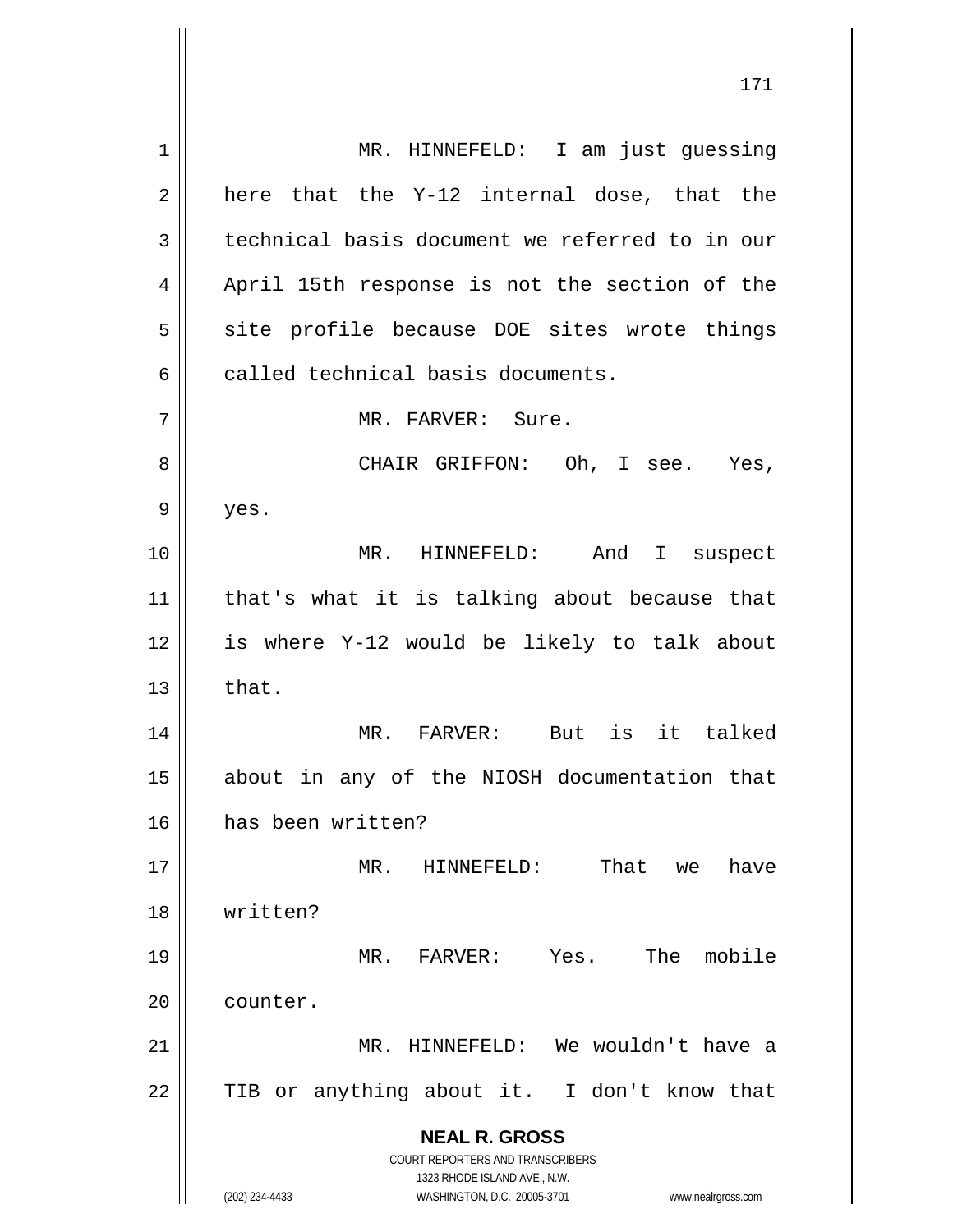**NEAL R. GROSS** COURT REPORTERS AND TRANSCRIBERS 1323 RHODE ISLAND AVE., N.W. 1 | we have written anything about it. But we  $2 \parallel$  should have, I would think we would have  $3 \parallel$  copies of those documents that we're referring  $4 \parallel$  to. That would then allow us to  $-$  it should 5 be in SRDB with a reference number that we  $6 \parallel$  could look at it and see it. 7 MR. FARVER: Okay. 8 MR. HINNEFELD: I'm relatively 9 familiar with it. I mean I just printed out  $10$  || this whole, big, long list of radionuclides. 11 MR. FARVER: So when you do a DR  $12$  | then, does that show up in the references? 13 MR. HINNEFELD: Well, do you mean  $14$  | would the  $-$ 15 MR. FARVER: Would the normal 16 | counter reference show up in a DR report? 17 || MR. HINNEFELD: Probably not. 18 | Probably not. 19 MR. FARVER: Okay. I am just 20 wondering how you would get back to that  $21$   $\parallel$  reference. 22 MR. ELLIOTT: Would it be in the

(202) 234-4433 WASHINGTON, D.C. 20005-3701 www.nealrgross.com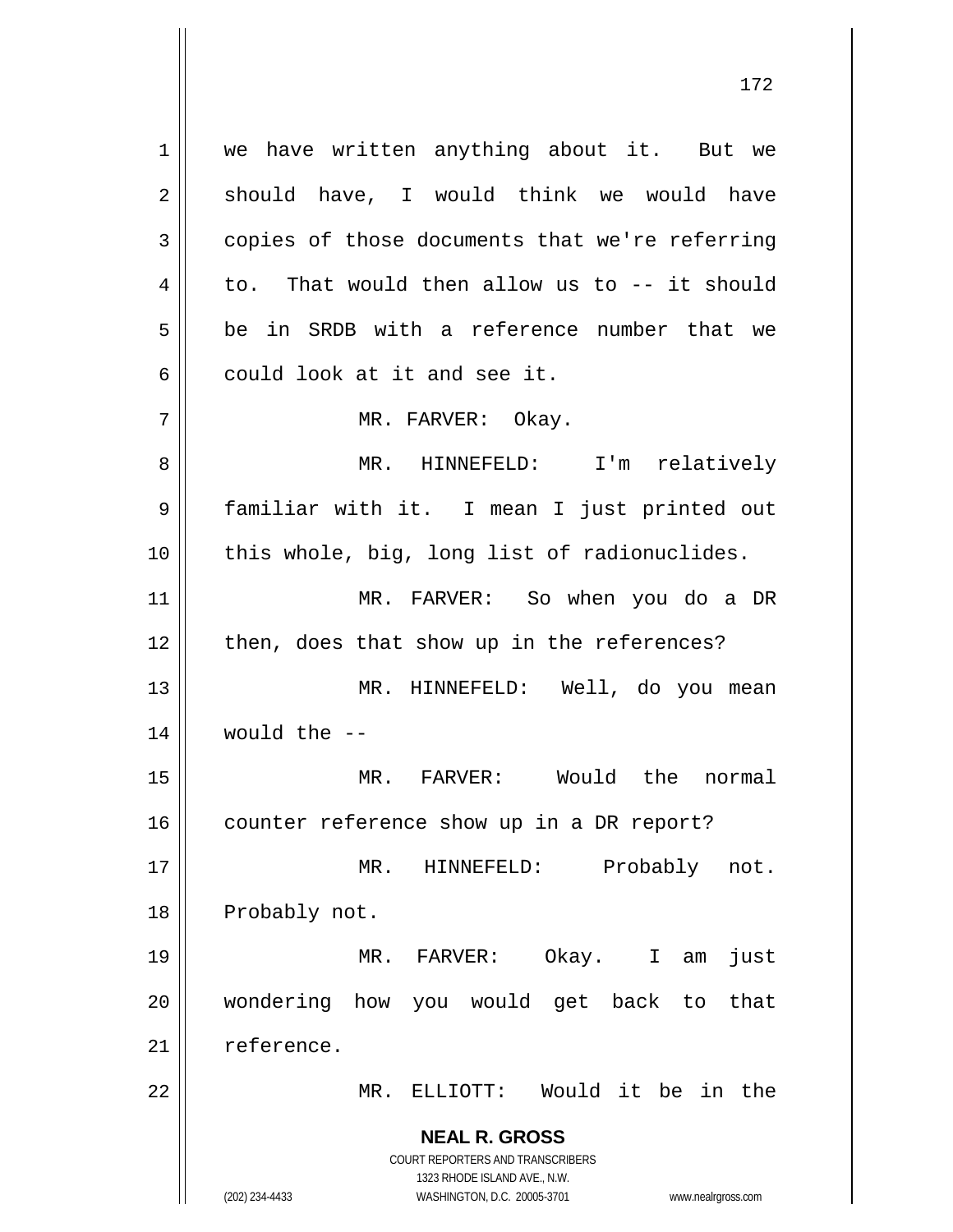1 dose information we've got?

| $\overline{2}$ | MR. HINNEFELD: Well, I mean the               |
|----------------|-----------------------------------------------|
| 3              | printout. It is in the printout of the data   |
| 4              | reported, the in vivo. It could be in the DOE |
| 5              | response, in part of the file. It could be.   |
| 6              | It wouldn't necessarily be. It depends on how |
| 7              | the site is providing it.                     |
| 8              | The in vivo counter, the global in            |
| $\mathsf 9$    | vivo counter printed out, quote, activity for |
| 10             | all these different radionuclides based on a  |
| 11             | region of interest. No matter what the counts |
| 12             | were in there, it printed it out with no      |
| 13             | indication of what the background is, you     |
| 14             | know, what the background of the body and the |
| 15             | chamber is, none of that.                     |
| 16             | So it just would print out an                 |
| 17             | activity. Some sites may have recorded all of |
| 18             | those into a person's dose record. Some may   |
| 19             | have just said, well, we only have uranium    |
| 20             | here, or only uranium and thorium here. I     |
| 21             | will only record those numbers into the       |
| 22             | record.                                       |

**NEAL R. GROSS**

COURT REPORTERS AND TRANSCRIBERS 1323 RHODE ISLAND AVE., N.W. (202) 234-4433 WASHINGTON, D.C. 20005-3701 www.nealrgross.com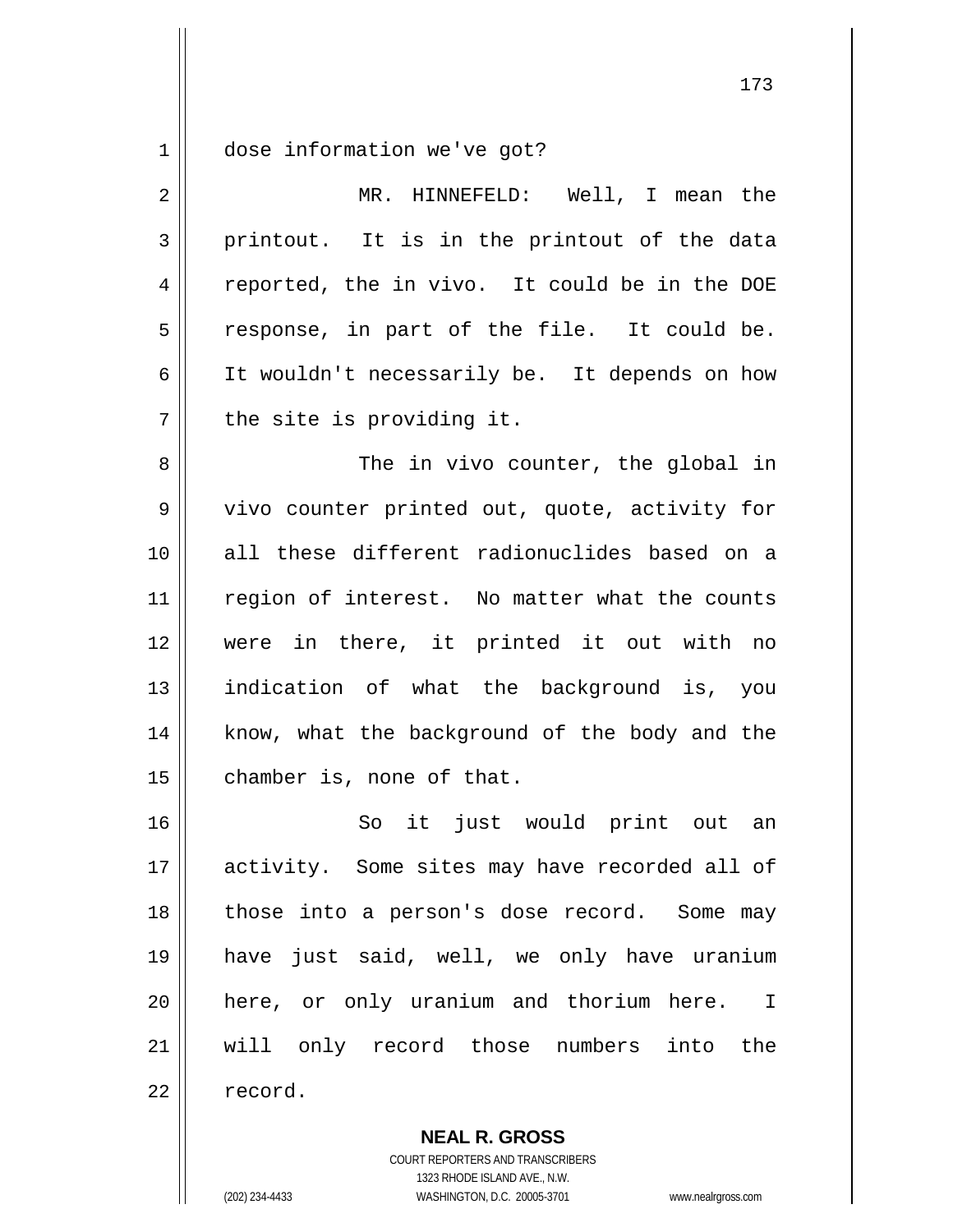**NEAL R. GROSS** COURT REPORTERS AND TRANSCRIBERS 1323 RHODE ISLAND AVE., N.W. 1 CHAIR GRIFFON: The ones of 2 | interest, right. 3 || MR. HINNEFELD: Some sites may 4 || have taken that printout from the in vivo  $5 \parallel$  counter and put it in the employees' files, in  $6 \parallel$  which case you would have a whole long list of  $7 \parallel$  them. 8 So it is hard. You know, each 9 | site's recordkeeping would indicate --10 MR. FARVER: Well, that's what I 11 was asking. Is it discussed in the Paducah  $12$  | technical basis, what they did? 13 || MR. HINNEFELD: Now when you say, 14 technical basis, do you mean -- 15 || MR. FARVER: No, a site profile. 16 MR. HINNEFELD: I don't know. I 17 don't know. 18 MR. FARVER: Okay. I didn't see 19 it. That is why it would be nice to have a 20  $\parallel$  little blurb in there saying they used a Y-12 21 mobile counter. 22 MR. HINNEFELD: And here's a

(202) 234-4433 WASHINGTON, D.C. 20005-3701 www.nealrgross.com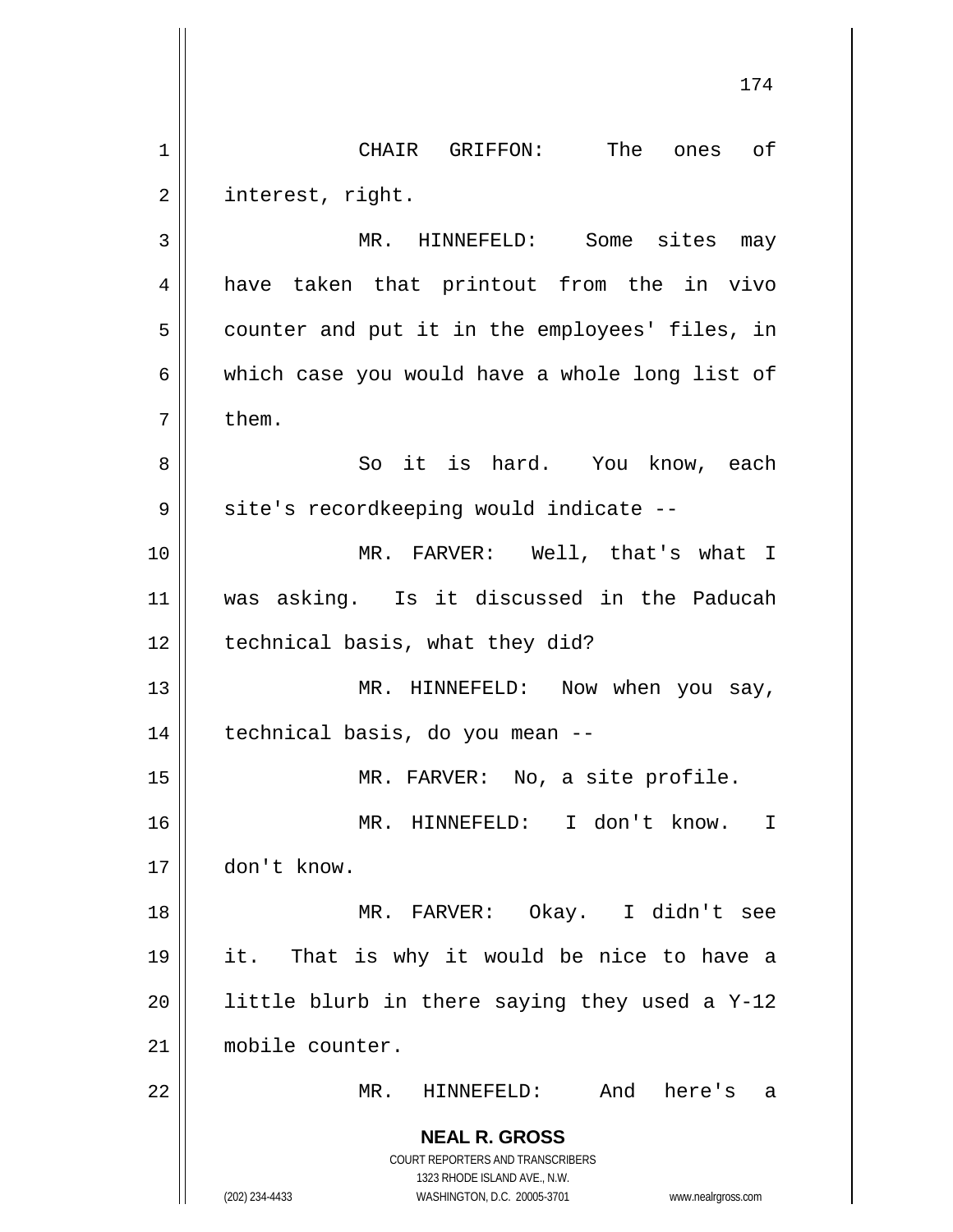| $\mathbf 1$ | reference to find some more information.                                                            |
|-------------|-----------------------------------------------------------------------------------------------------|
| 2           | MR. FARVER: Yes, the reference                                                                      |
| 3           | would be to the site profile.                                                                       |
| 4           | MR. HINNEFELD: Yes.                                                                                 |
| 5           | MR. FARVER: I was just wondering                                                                    |
| 6           | how you could trace it back, and that would be                                                      |
| 7           | the way.                                                                                            |
| 8           | MR. HINNEFELD: I don't know. I                                                                      |
| 9           | can find out. I think, certainly, it would be                                                       |
| 10          | worthwhile. I would think that the technical                                                        |
| 11          | basis -- I'm sorry -- the site profile would                                                        |
| 12          | say in vivo counting during these years was                                                         |
| 13          | performed with the Y-12 in vivo counter. I                                                          |
| 14          | would think that it would say that.                                                                 |
| 15          | Now whether or not it would then                                                                    |
| 16          | include a reference that would give the                                                             |
| 17          | technical description of its capabilities, I                                                        |
| 18          | don't know if it would say that or not. I                                                           |
| 19          | would think that the site profile would have                                                        |
| 20          | said that. That's the way it works.                                                                 |
| 21          | CHAIR GRIFFON: Well, maybe you                                                                      |
| 22          | can talk offline about the reference, get back                                                      |
|             | <b>NEAL R. GROSS</b>                                                                                |
|             | COURT REPORTERS AND TRANSCRIBERS                                                                    |
|             | 1323 RHODE ISLAND AVE., N.W.<br>(202) 234-4433<br>WASHINGTON, D.C. 20005-3701<br>www.nealrgross.com |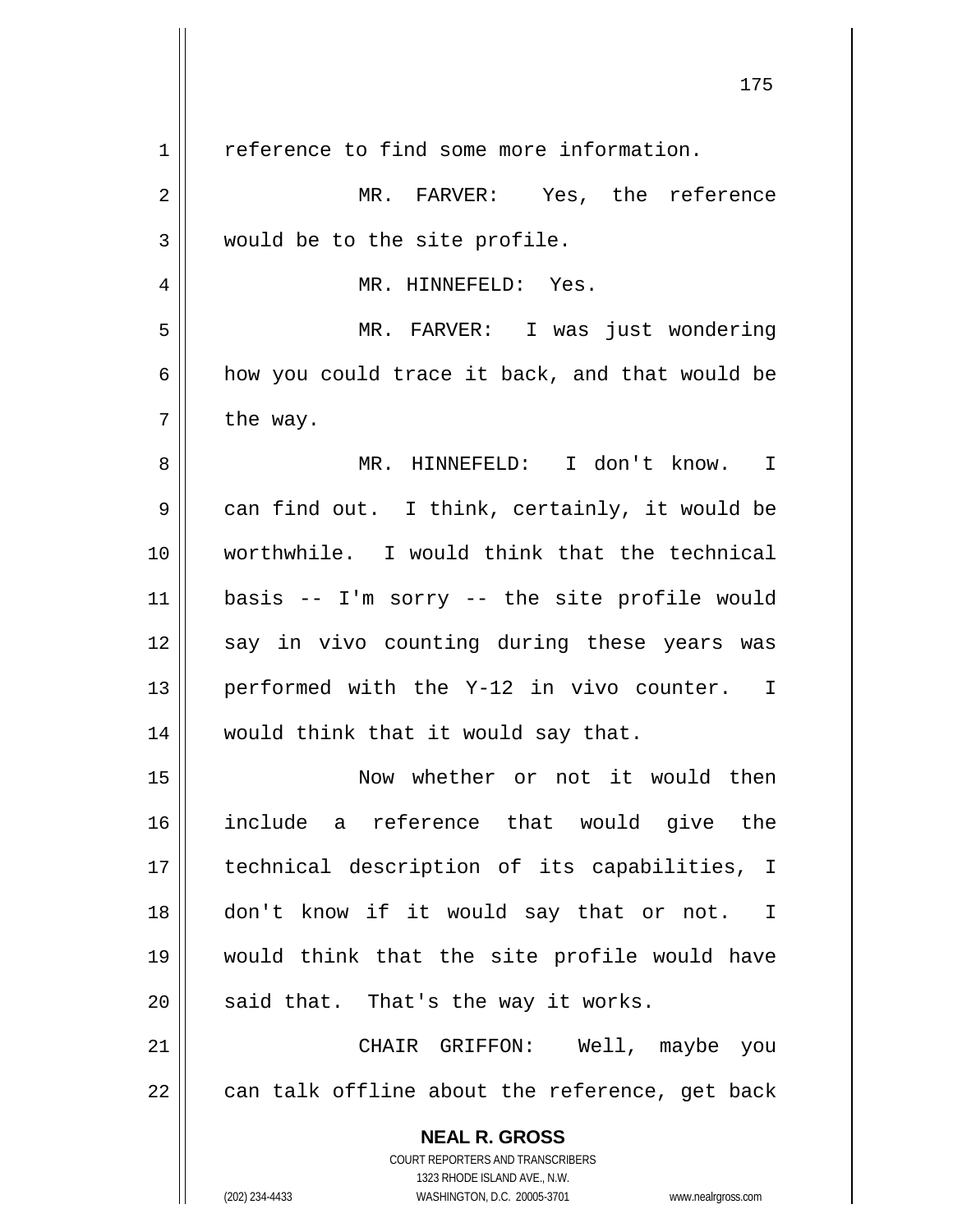**NEAL R. GROSS** 176 1 | to Doug on the reference, and you can follow 2 || up on this finding. 3 | MR. HINNEFELD: Yes. 4 CHAIR GRIFFON: Or the NIOSH 5 | response. 6 MR. HINNEFELD: And I can take it  $7 ||$  back to us, look, how can we improve the trail 8 for technical information on the in vivo --9 CHAIR GRIFFON: And that may be 10 || the only outcome of this, but I guess, at 11 || least for now, let Doug see the reference. 12 MS. BEHLING: Now we're still on 13 finding 137.7? 14 CHAIR GRIFFON: Yes. 15 || MS. BEHLING: Okay. I thought in 16 || this individual's file, the DOE file, we had 17 both in vivo and in vitro monitoring for 18 fission products. That is why we were 19 questioning because, typically, when the 20 || individual is monitored, there is some missed 21 dose calculated. In this case, it was both in  $22$  | vivo and in vitro. So I think they would have

> COURT REPORTERS AND TRANSCRIBERS 1323 RHODE ISLAND AVE., N.W. (202) 234-4433 WASHINGTON, D.C. 20005-3701 www.nealrgross.com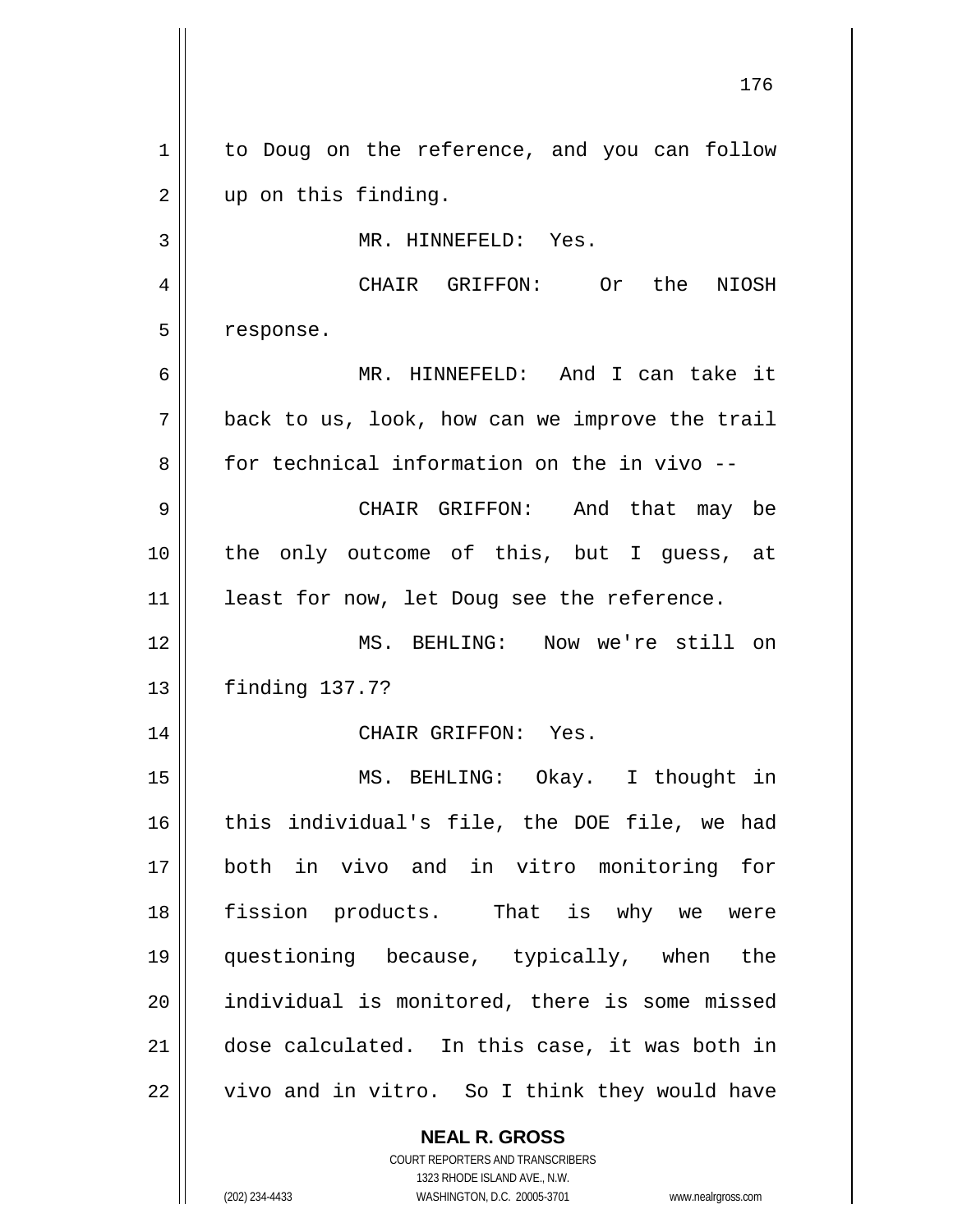$1 \parallel$  gone out also.

| $\overline{2}$ | MR. HINNEFELD: Really?                                                                                                                                          |
|----------------|-----------------------------------------------------------------------------------------------------------------------------------------------------------------|
| 3              | MR. FARVER: It says that there                                                                                                                                  |
| 4              | was both in vivo and in vitro monitoring.                                                                                                                       |
| 5              | MEMBER MUNN: Yes, that's what it                                                                                                                                |
| 6              | says in the response from NIOSH.                                                                                                                                |
| 7              | MS. BEHLING: I mean, if we are                                                                                                                                  |
| 8              | going to be consistent with what we do in                                                                                                                       |
| 9              | other cases, generally, even if it's less than                                                                                                                  |
| 10             | the MDA value, usually, because he was                                                                                                                          |
| 11             | monitored, they will still calculate a missed                                                                                                                   |
| 12             | dose.                                                                                                                                                           |
| 13             | I don't know how relevant it is                                                                                                                                 |
| 14             | going to be, you know, dose to this case, but                                                                                                                   |
| 15             | it is more, I thought, something more of a                                                                                                                      |
| 16             | procedural issue.                                                                                                                                               |
| $17\,$         | CHAIR GRIFFON: Yes. So that is                                                                                                                                  |
| 18             | sort of a second with respect to this, right?                                                                                                                   |
| 19             | Actually, that is<br>MR. FARVER:                                                                                                                                |
| 20             | part of the primary aspect.                                                                                                                                     |
| 21             | CHAIR GRIFFON: That's a primary                                                                                                                                 |
| 22             | aspect, yes.                                                                                                                                                    |
|                | <b>NEAL R. GROSS</b><br>COURT REPORTERS AND TRANSCRIBERS<br>1323 RHODE ISLAND AVE., N.W.<br>(202) 234-4433<br>WASHINGTON, D.C. 20005-3701<br>www.nealrgross.com |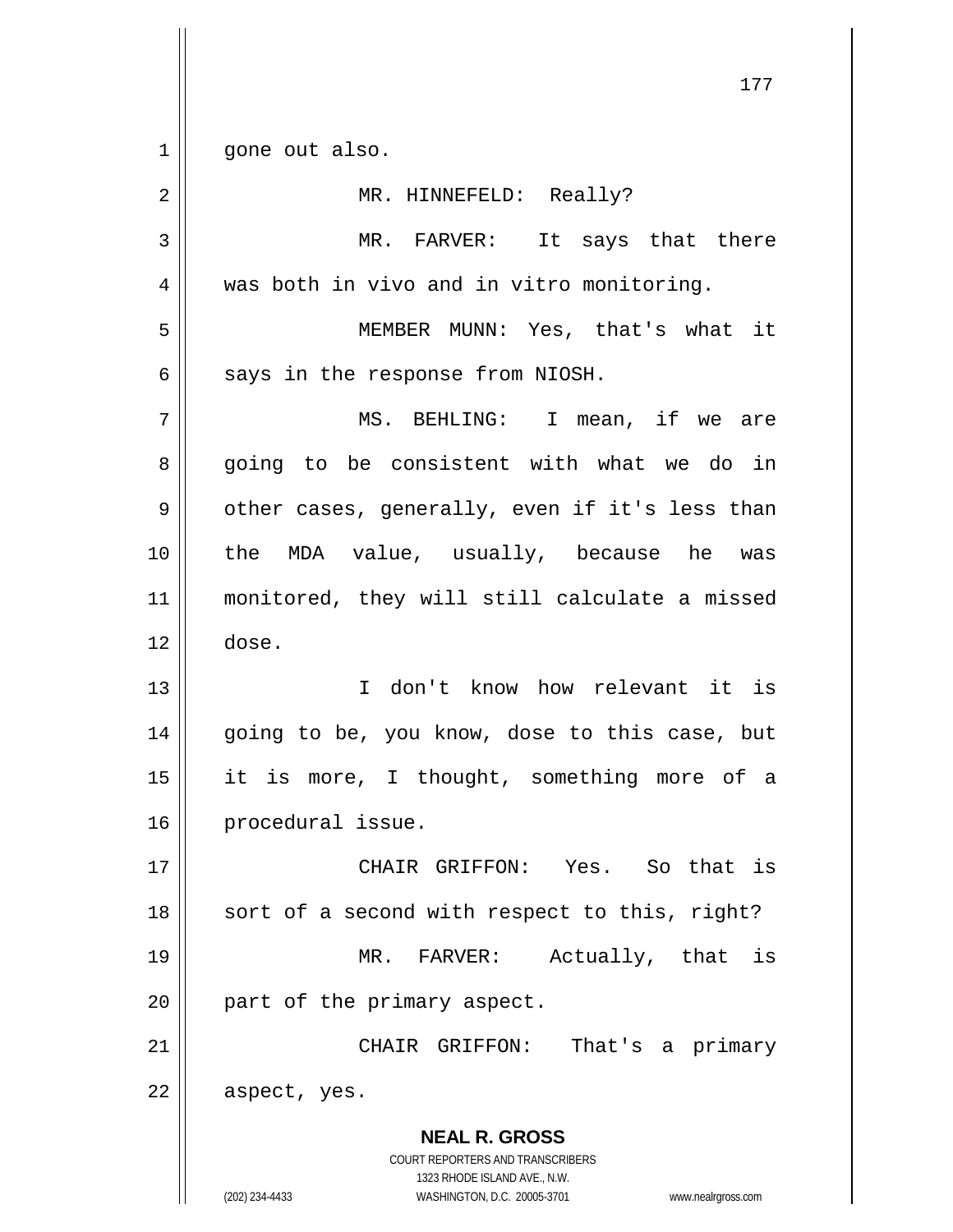| 1  | MR. FARVER: I think the secondary                                   |
|----|---------------------------------------------------------------------|
| 2  | one is if you want to talk about the Y-12                           |
| 3  | global counter, you know, if you want to                            |
| 4  | discuss all that somewhere, about them only                         |
| 5  | recording certain nuclides. I would suggest                         |
| 6  | it go in a little blurb in a site profile.                          |
| 7  | CHAIR GRIFFON: The 4/15 response,                                   |
| 8  | that address the urinalysis question?<br>does                       |
| 9  | No?                                                                 |
| 10 | MR. HINNEFELD: I don't think so.                                    |
| 11 | CHAIR GRIFFON:<br>No?<br>So<br>maybe                                |
| 12 | there's like a dual follow-up here. I mean,                         |
| 13 | is this the same question that we had before,                       |
| 14 | that there are results that appear to be                            |
| 15 | positive results that weren't assessed as far                       |
| 16 | as dose, even though they might be fairly                           |
| 17 | small?                                                              |
| 18 | MR. HINNEFELD: Well, in vitro                                       |
| 19 | bioassays, whether it was positive or not,                          |
| 20 | when you do in vitro for fission products,                          |
| 21 | then that argues against the conclusion that                        |
| 22 | the cesium in vivo data is only there because                       |
|    | <b>NEAL R. GROSS</b>                                                |
|    | COURT REPORTERS AND TRANSCRIBERS                                    |
|    | 1323 RHODE ISLAND AVE., N.W.                                        |
|    | (202) 234-4433<br>WASHINGTON, D.C. 20005-3701<br>www.nealrgross.com |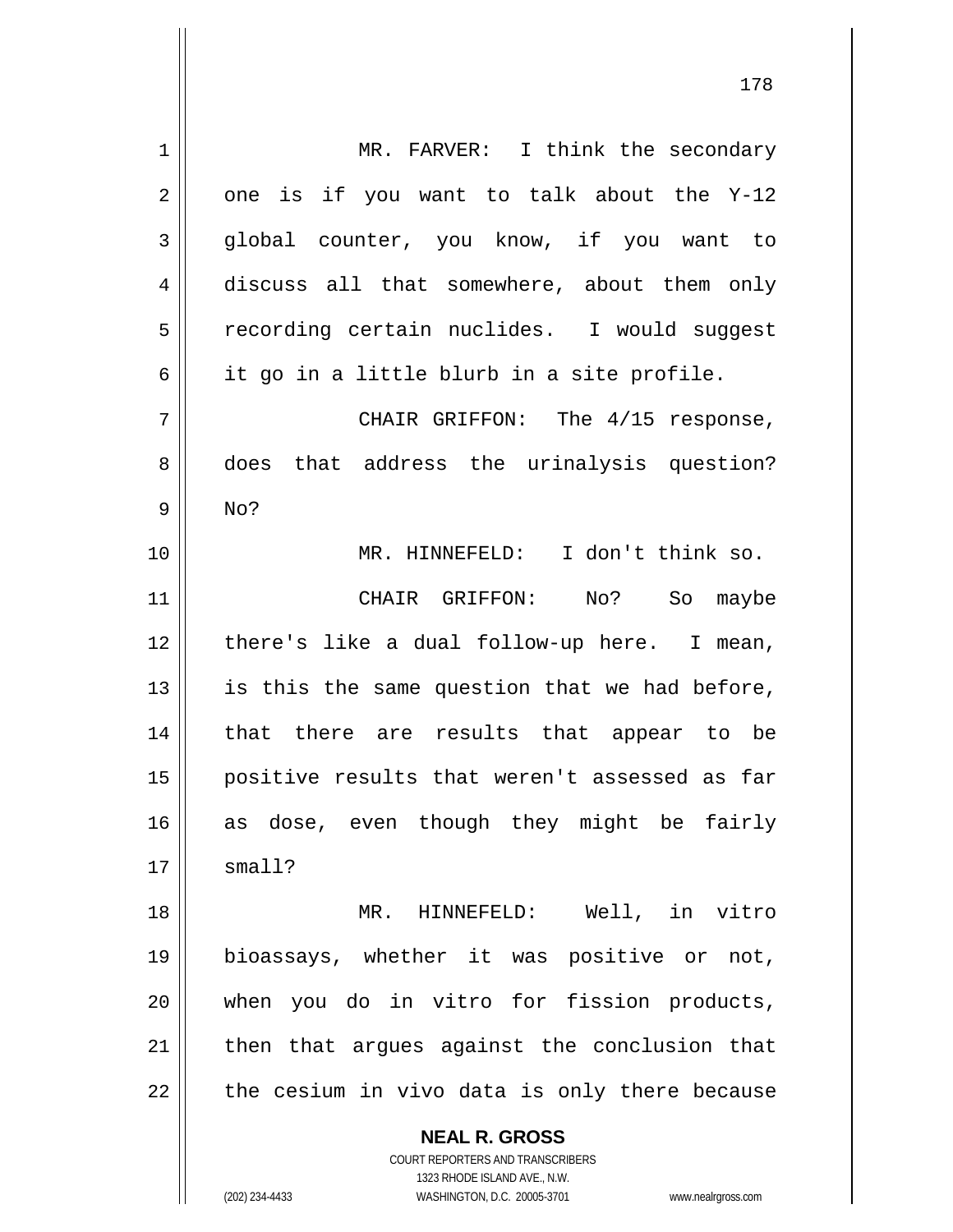**NEAL R. GROSS** COURT REPORTERS AND TRANSCRIBERS 1323 RHODE ISLAND AVE., N.W. (202) 234-4433 WASHINGTON, D.C. 20005-3701 www.nealrgross.com  $1$  the mobile counter spit it out. 2 CHAIR GRIFFON: Right. Yes, yes. 3 || So I will put a NIOSH follow-up on  $4 \parallel$  that as well. 5 Okay, we're getting there. 137.8. 6 MEMBER MUNN: An April 15th  $7$  | response. 8 CHAIR GRIFFON: There is an April 9 || 15th response? 10 MEMBER MUNN: Yes. 11 || CHAIR GRIFFON: Okay. 12 || MEMBER MUNN: A significant one. 13 CHAIR GRIFFON: Did you look at 14 || this response, Doug? 15 MR. FARVER: Yes. The concern is  $16$  | that the CATI report, the individual indicates 17 || he had to wet down the roofs of the buildings 18 || and grind them up, put new roofing on the 19 buildings, and when he did this job, his face  $20$  || and arms got burned because the dust got into  $21$  | the pores of his skin. 22 || So the concern here is low-energy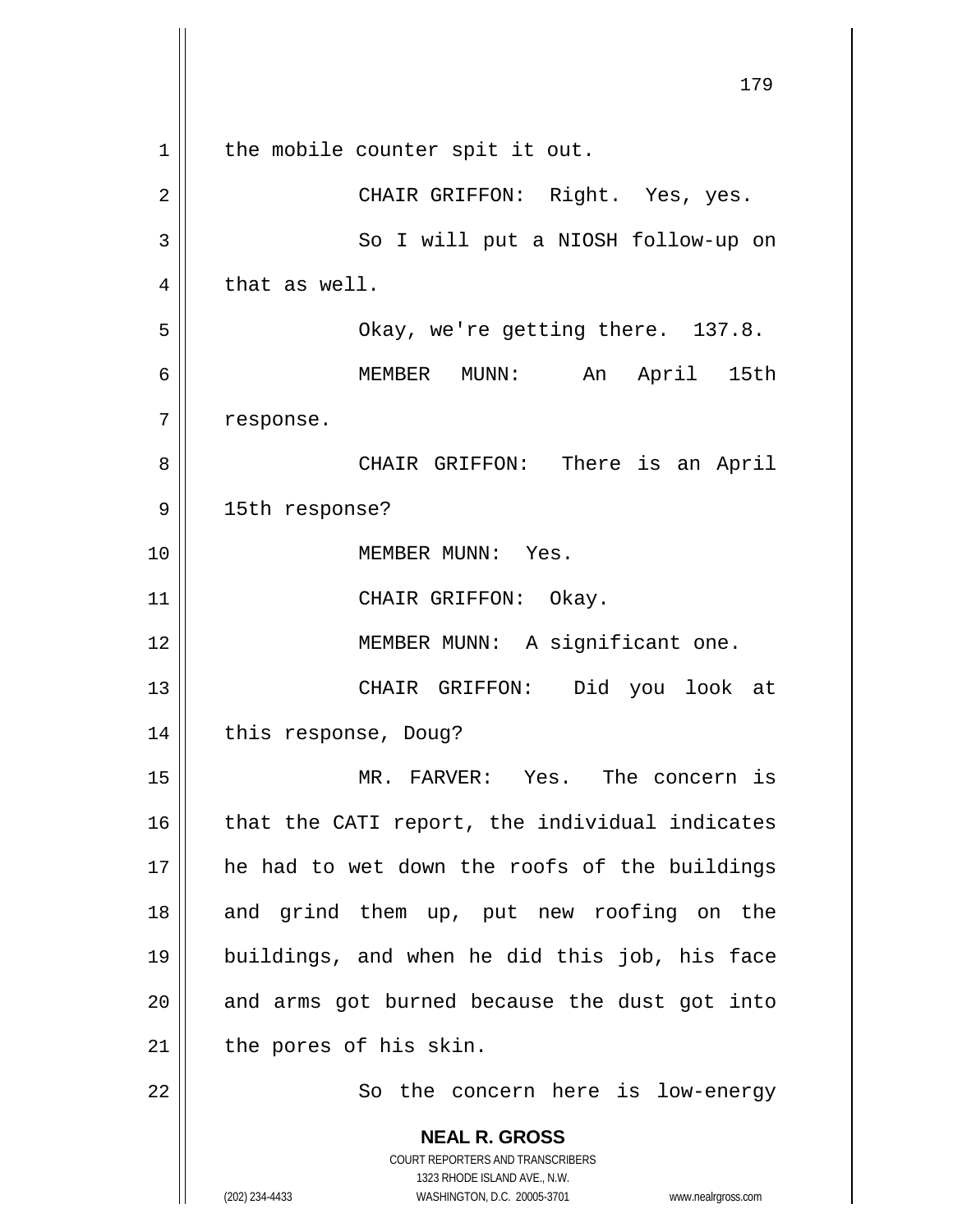1<sup>1</sup> beta radiation since we have a skin cancer 2 case.

3 || So what do you do about it? 4 || Should there be some calculations done? It is  $5 \parallel$  probably not going to be caught up in the  $6 \parallel$  routine dosimetry a person is wearing, which 7 was a statement that was made in the DR 8 | report.

9 Dosing would have been received, 10 || and these incidents would have been reported 11 || in the dosimetry records. Probably not.

12 CHAIR GRIFFON: Do we have any 13 || information on the location of the cancer, the 14 || skin cancer? Was it on his face?

15 || MS. BEHLING: On his face.

16 CHAIR GRIFFON: Yes, okay. So 17 || it's definitely relevant.

 MR. FARVER: I read the response, and they talk about cutting out cells and || things. But, still, maybe it does need to be assessed somehow, and then that comes back to, | okay, how do you do that?

> **NEAL R. GROSS** COURT REPORTERS AND TRANSCRIBERS 1323 RHODE ISLAND AVE., N.W. (202) 234-4433 WASHINGTON, D.C. 20005-3701 www.nealrgross.com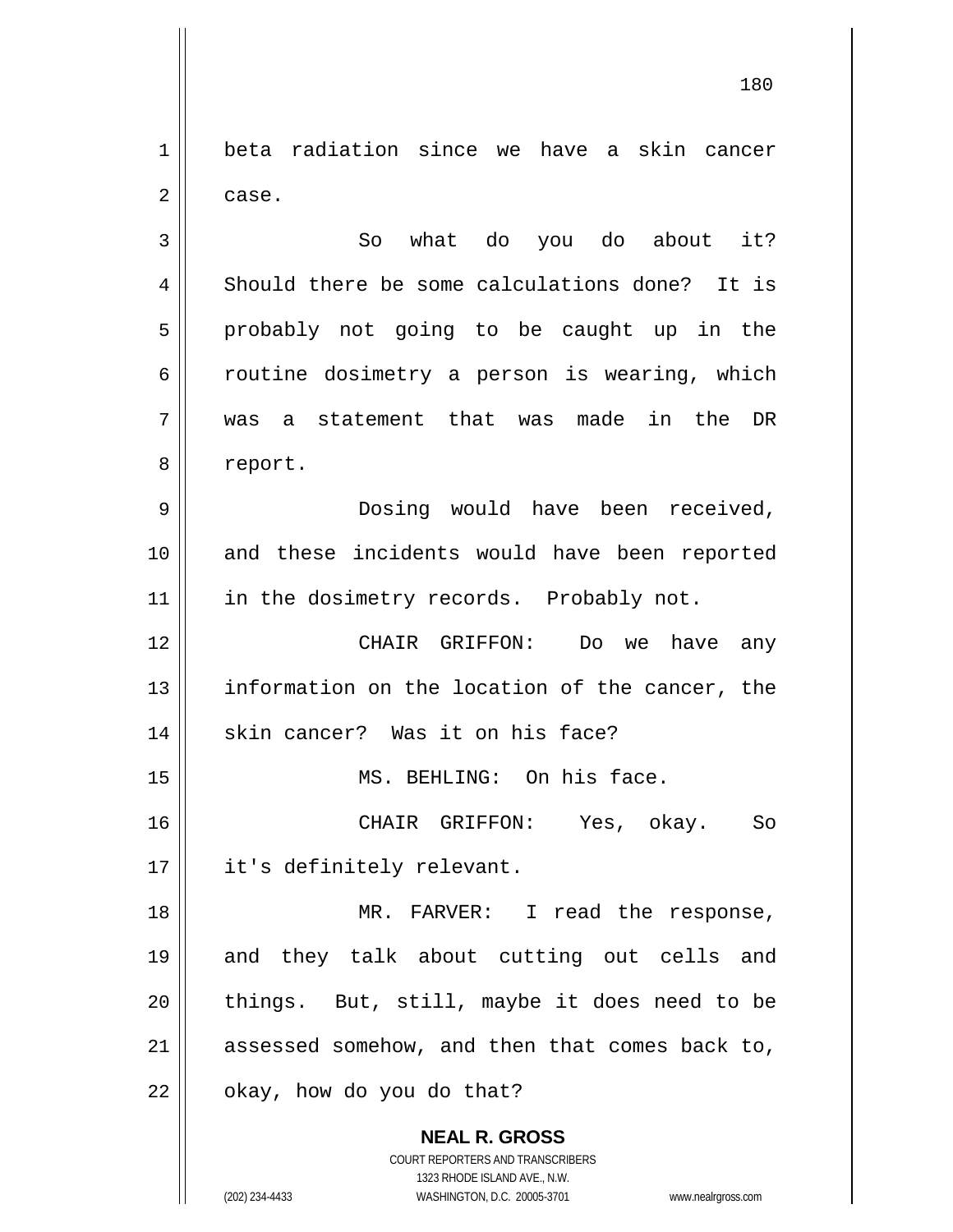1 CHAIR GRIFFON: Right. 2 MEMBER MUNN: Well, the NIOSH 3 | response then says, a direct and unmonitored  $4 \parallel$  skin contamination dose could be concluded 5 || appropriate since no specific information is  $6 \parallel$  available that exactly meet the criteria. 7 Whether it is performed work or was it 8 involved in an incident? With the technetium 9 || recovery areas, during the appropriate time 10 period, the work cutting up the cells was

11 discussed in the report, but it was assumed 12 || that the employee's monitoring was adequate.

13 The report would have been 14 || stronger if it had contained an evaluation of 15 the potential for unmonitored skin 16 contamination as it relates to the work and 17 || the cell maintenance work.

18 MR. FARVER: Well, I mean, if he 19 was doing roofing, were there any Tc releases 20 | he would have gotten on the roof?

21 MEMBER MUNN: As I was  $22 \parallel$  interpreting what I just read, it says there

> **NEAL R. GROSS** COURT REPORTERS AND TRANSCRIBERS 1323 RHODE ISLAND AVE., N.W. (202) 234-4433 WASHINGTON, D.C. 20005-3701 www.nealrgross.com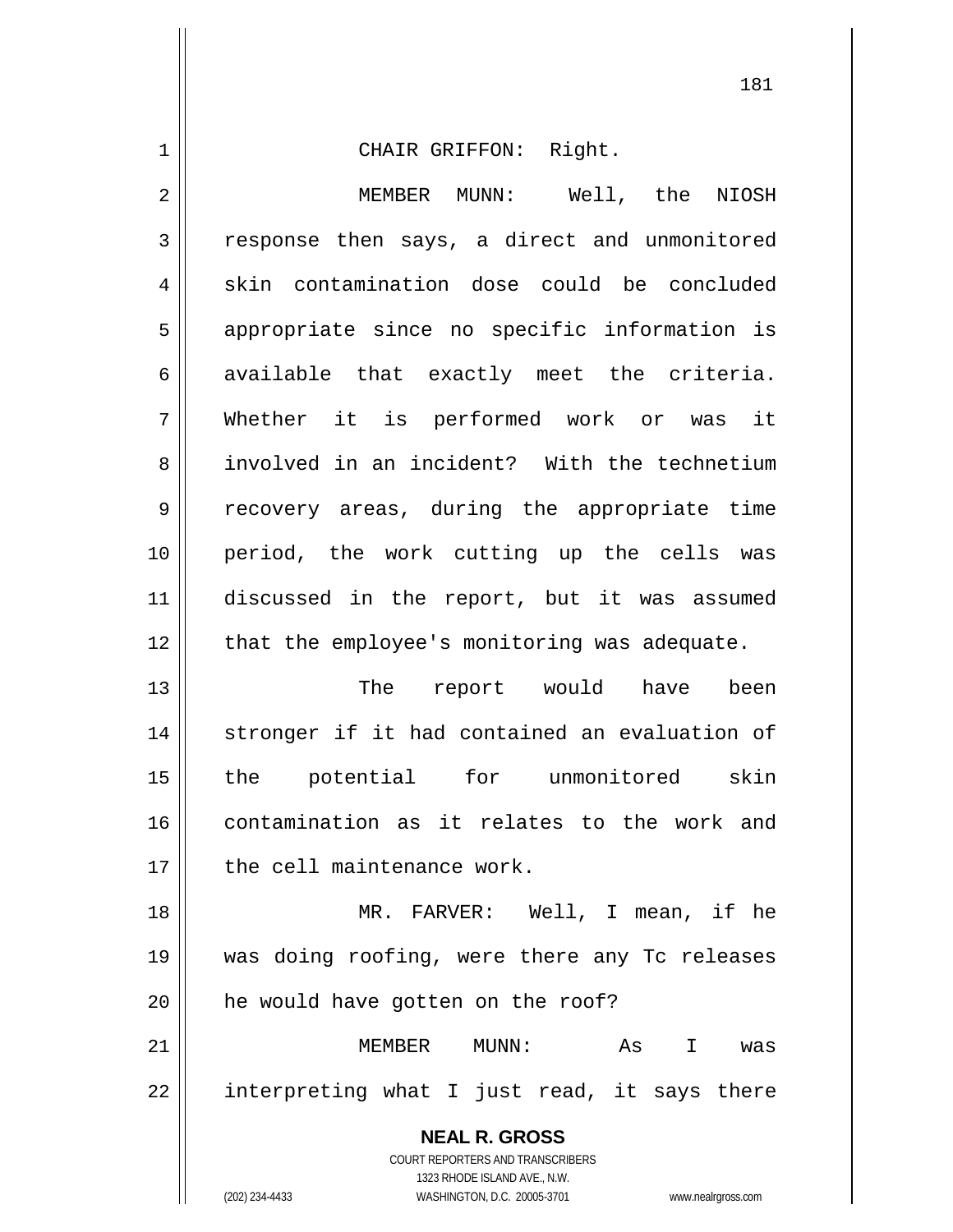**NEAL R. GROSS** COURT REPORTERS AND TRANSCRIBERS 1323 RHODE ISLAND AVE., N.W. (202) 234-4433 WASHINGTON, D.C. 20005-3701 www.nealrgross.com 1<sup>1</sup> is no information that indicates that there 2 || was any kind of technetium incident recovery 3 during the time periods that were appropriate.  $4 \parallel$  It says so. 5 MR. HINNEFELD: Okay. Is the 6  $\parallel$  basis for this the statement in the CATI that  $7$  | he was removing this  $-2$ ? 8 MR. FARVER: Yes, that's what 9 | triggered it. 10 CHAIR GRIFFON: Yes. 11 MR. HINNEFELD: And then he 12 || replaced the roof and the skin on his face was  $13$  || burned because that got on his skin? 14 || MR. FARVER: That's what triggered  $15$   $\parallel$  it. 16 MR. HINNEFELD: We're not really 17 || talking about radiation burn to the skin, are 18 we? 19 || MR. FARVER: Possibly not. 20 MR. HINNEFELD: I mean you're 21 || talking about over 100 rads or something for  $22 \parallel$  that.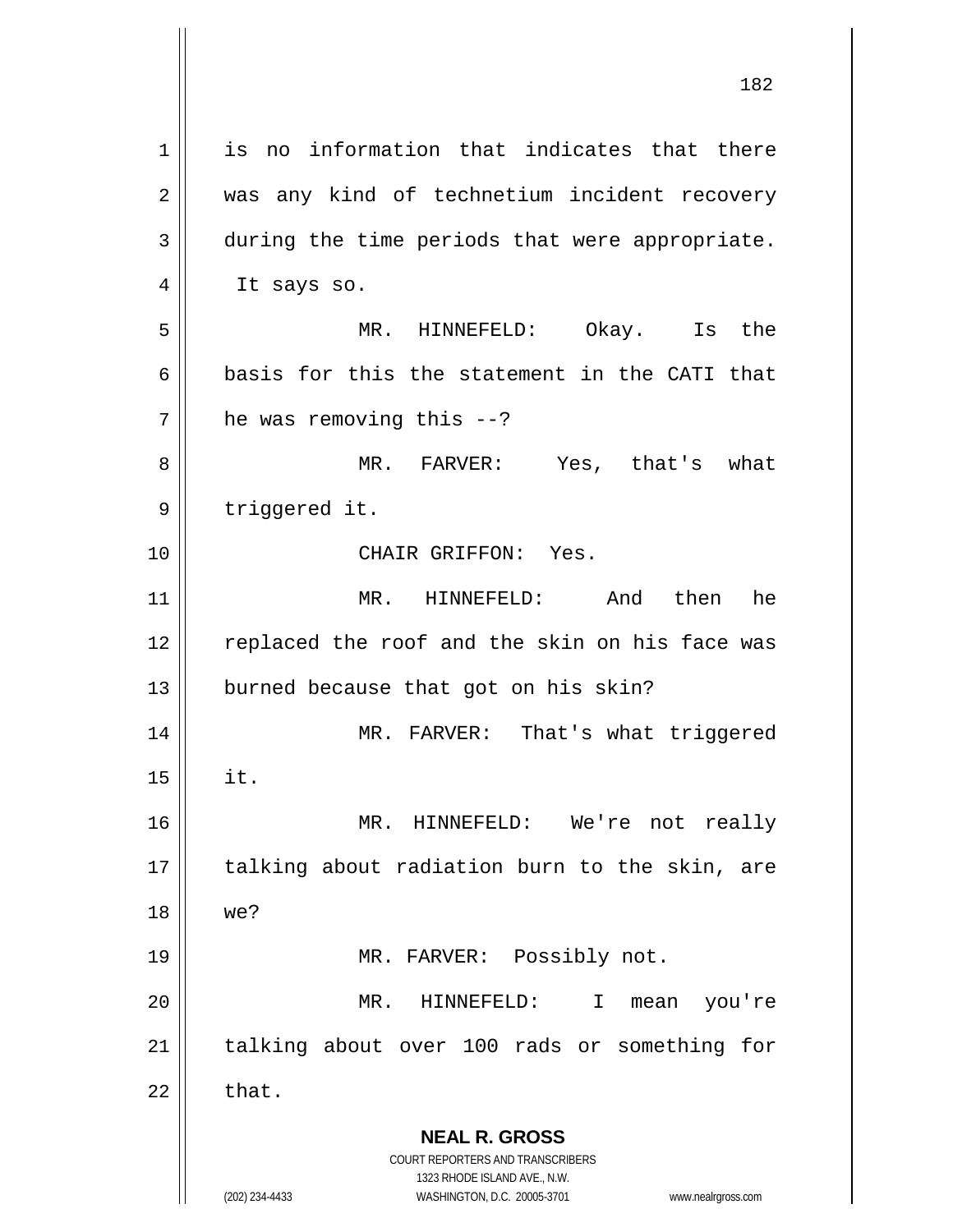**NEAL R. GROSS** COURT REPORTERS AND TRANSCRIBERS 1323 RHODE ISLAND AVE., N.W. (202) 234-4433 WASHINGTON, D.C. 20005-3701 www.nealrgross.com 183 1 MEMBER MUNN: Yes. Yes, I don't 2 | think so. 3 MR. HINNEFELD: I mean there are 4 | chemicals or something like that that could  $5 \parallel$  have been introduced, I would think. 6 CHAIR GRIFFON: Right, but he may 7 be correct about being contaminated in his 8 face. 9 MR. HINNEFELD: It would seem to 10 me that a mixture of stuff -- 11 MR. ELLIOTT: It would burn 12 | exposed skin. 13 || MEMBER MUNN: Yes. 14 MR. HINNEFELD: It would seem to 15 || me that there is probably a better chance for  $16$  || getting into that than  $-$ 17 MR. FARVER: I know, but how do 18 you handle it when a person makes statements 19 like this? I mean I know the roofs at K-25 20 || were contaminated when they went to replace  $21$   $\parallel$  them. 22 | CHAIR GRIFFON: Yes. Yes, sure.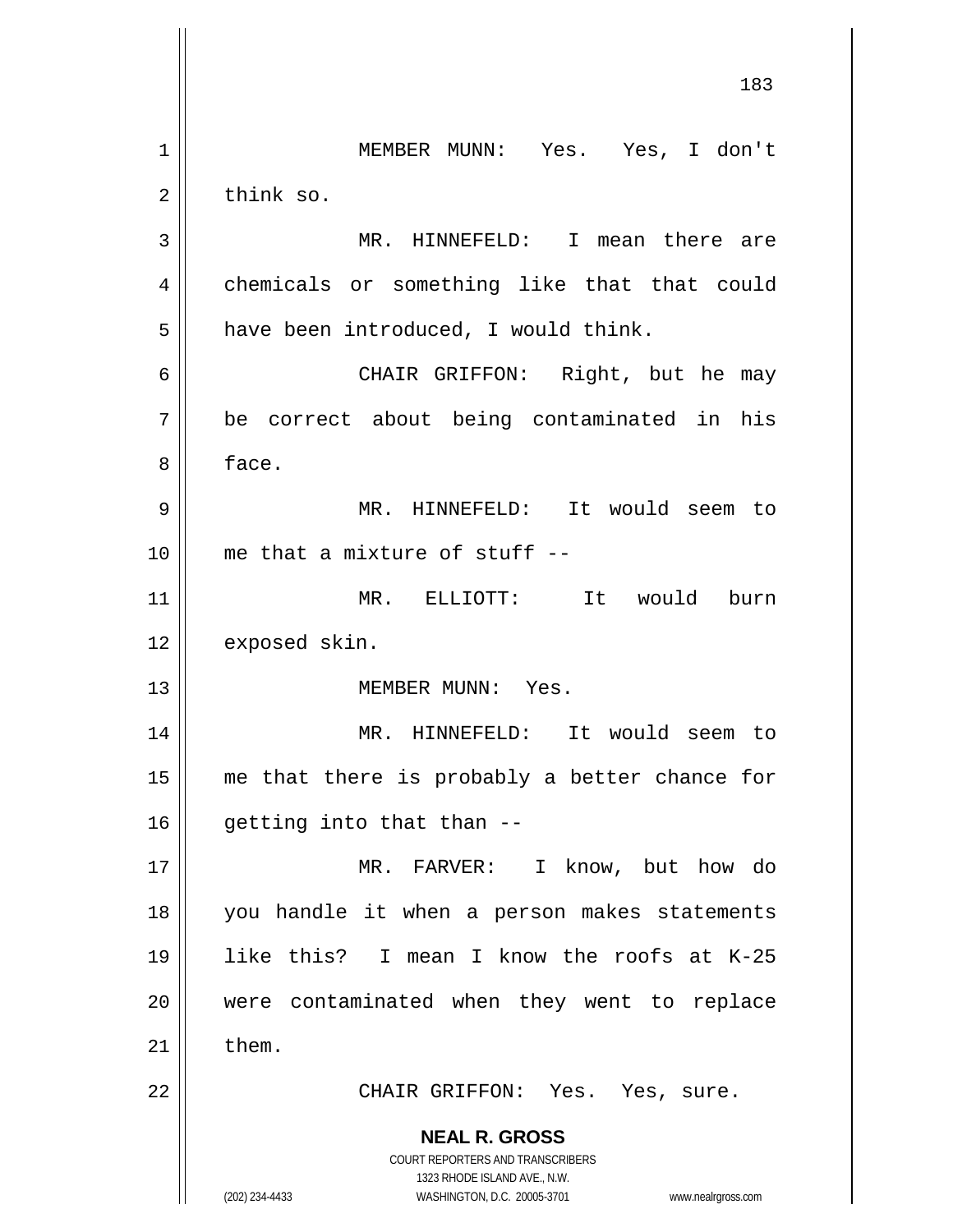|    | 184                                                                     |
|----|-------------------------------------------------------------------------|
| 1  | MR. HINNEFELD: Yes, Fernald's                                           |
| 2  | were, too.                                                              |
| 3  | MR. FARVER: So these people have                                        |
| 4  | worked around that.                                                     |
| 5  | CHAIR GRIFFON: Yes, I mean, aside                                       |
| 6  | from the burn part, I think that the person's                           |
| 7  | account of getting a lot of dust in his face                            |
| 8  | is probably accurate. Now did it result in a                            |
| 9  | significant skin dose? Who knows?                                       |
| 10 | MR. HINNEFELD: I don't know where                                       |
| 11 | we go. I don't know where we go.                                        |
| 12 | CHAIR GRIFFON: Yes.                                                     |
| 13 | MR. HINNEFELD: Again, to me, this                                       |
| 14 | sounds a lot like not being undetected skin                             |
| 15 | contaminants, which we were talking about                               |
| 16 | earlier -- I don't know where you go with it.                           |
| 17 | CHAIR GRIFFON: Right, right.                                            |
| 18 | MS. BEHLING: And I guess it does                                        |
| 19 | go back to Finding 137.4, where we previously                           |
| 20 | detected. But we also pulled a few sentences                            |
| 21 | out of the Technical Basis Document that                                |
| 22 | specifically say some skin contamination                                |
|    | <b>NEAL R. GROSS</b>                                                    |
|    | <b>COURT REPORTERS AND TRANSCRIBERS</b><br>1323 RHODE ISLAND AVE., N.W. |
|    | (202) 234-4433<br>WASHINGTON, D.C. 20005-3701<br>www.nealrgross.com     |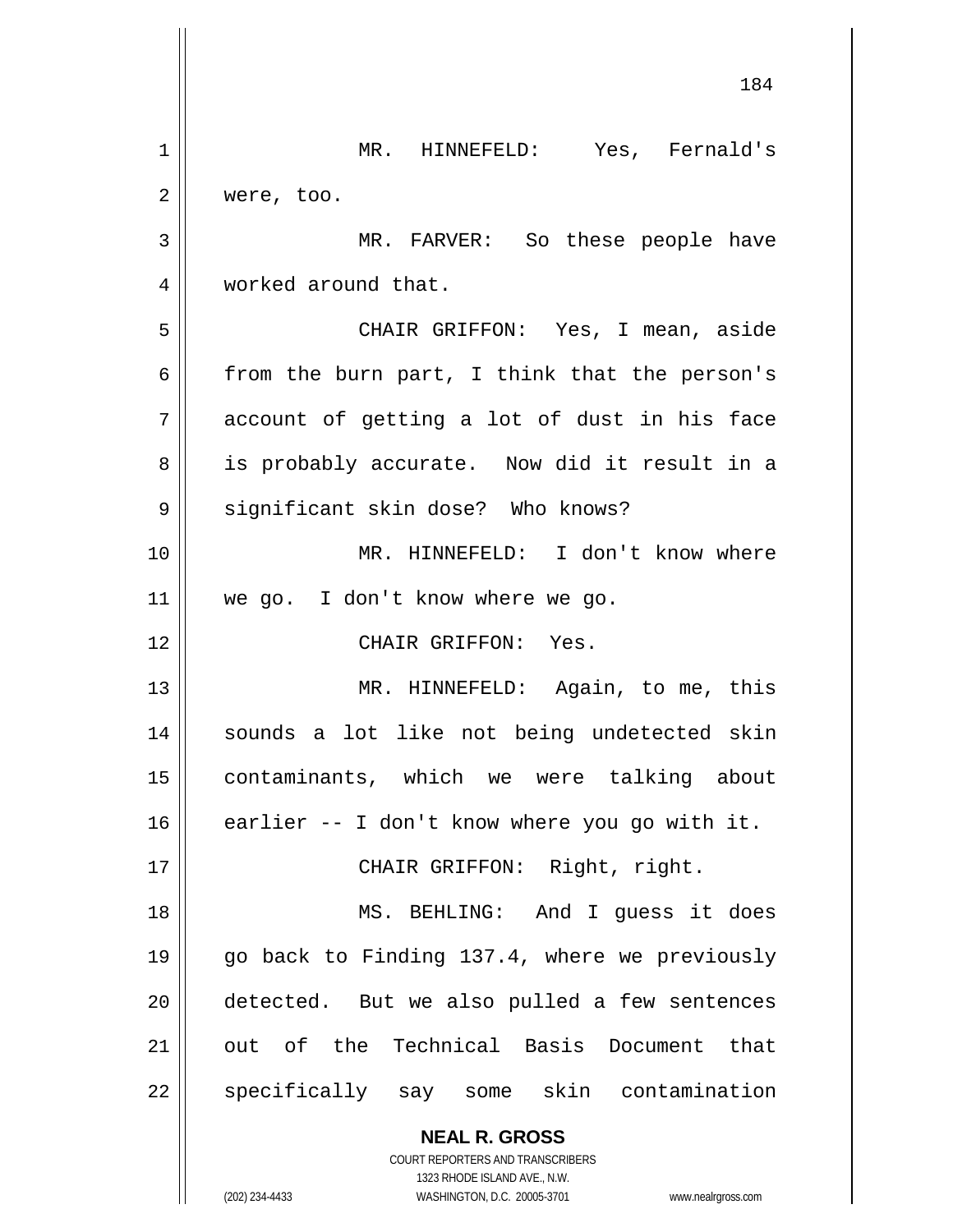1 || events on tech-99 could have occurred without  $2 \parallel$  being detected at the time.

3 Now I don't know what time frame 4 we are talking about here. So I would have to  $5 \parallel$  go back. But we do have some quotes in here  $6 \parallel$  from the TBD that also support our finding.

7 CHAIR GRIFFON: Well, this is the 8 whole issue of tech-99 really wasn't 9 | recognized at the site for a while, and then 10 it became a hot issue after a certain time 11 period.

 I don't know if Larry knows  $\parallel$  exactly the date and stuff, but that might be the time period referenced there in your || quote.

16 MEMBER MUNN: Yes.

17 CHAIR GRIFFON: But this could 18 || have happened after that time period. So I 19 don't know.

20 || MEMBER MUNN: The whole business 21 || of saying something could have happened 22 || somewhere at some time is far, far too

> **NEAL R. GROSS** COURT REPORTERS AND TRANSCRIBERS

1323 RHODE ISLAND AVE., N.W. (202) 234-4433 WASHINGTON, D.C. 20005-3701 www.nealrgross.com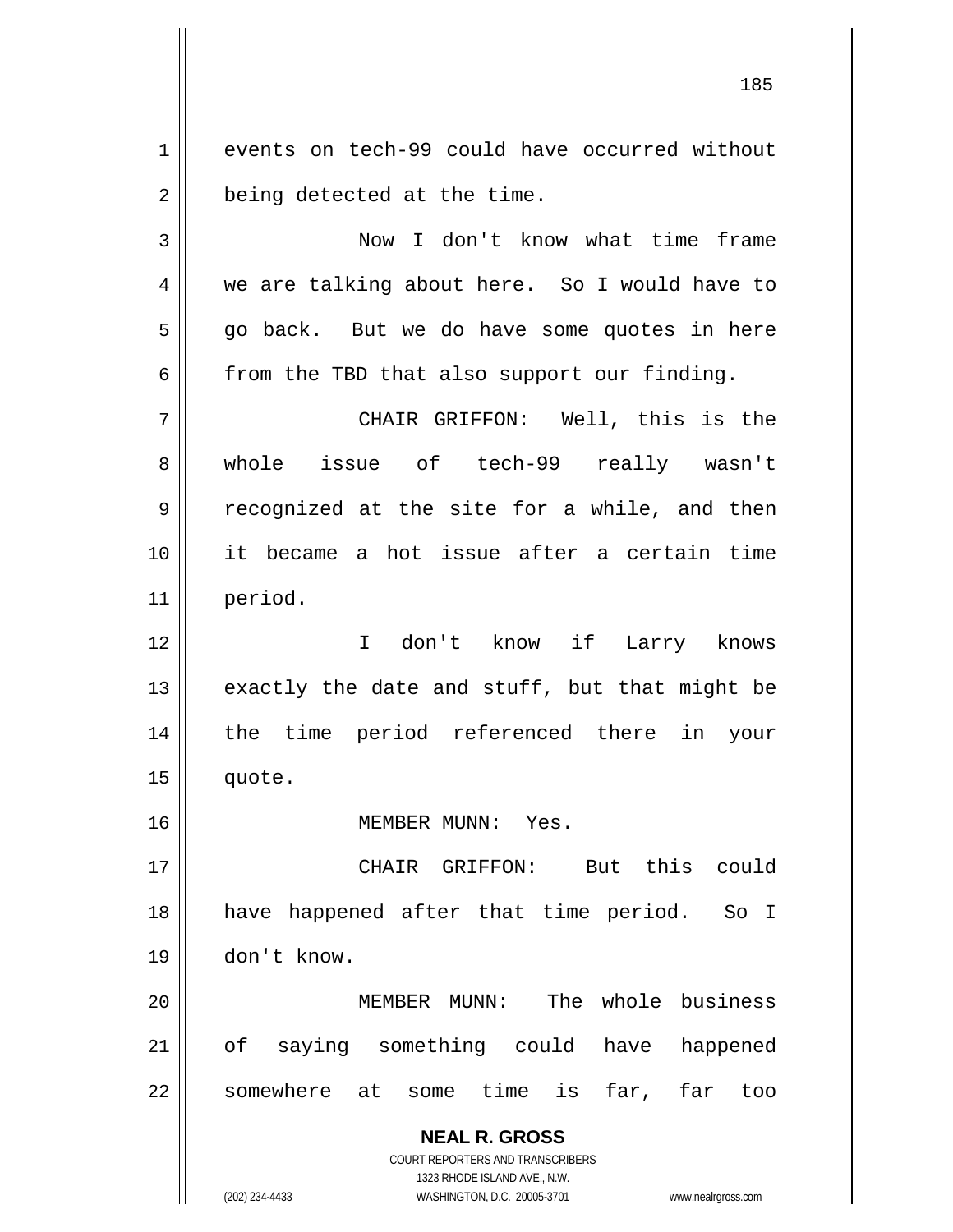1 amorphous to try to attach a, yes, in that  $2 \parallel$  case, therefore, statement.

3 CHAIR GRIFFON: But it sounds like 4 || he is being fairly specific. I think we need  $5 \parallel$  to go back and say, if this was in 1990 on the 6  $\parallel$  roof, at that time period, you might be able  $7 \parallel$  to say measures were in place that would make  $8$  | this highly unlikely.

 MR. HINNEFELD: The best you could hope for would be to have a time frame when, 11 || for instance, once it was there, but before it was particularly recognized in the work --

13 || CHAIR GRIFFON: Exactly.

 MR. HINNEFELD: If you had the 15 || time frame and if you were to have something based on some experience and some indications  $\parallel$  that this is a reasonable event --

18 || CHAIR GRIFFON: Right. MR. HINNEFELD: -- to me that is | the best you would hope for. But, again, that is policy; there is no technical argument to

 $22$  be made.

**NEAL R. GROSS** COURT REPORTERS AND TRANSCRIBERS

1323 RHODE ISLAND AVE., N.W. (202) 234-4433 WASHINGTON, D.C. 20005-3701 www.nealrgross.com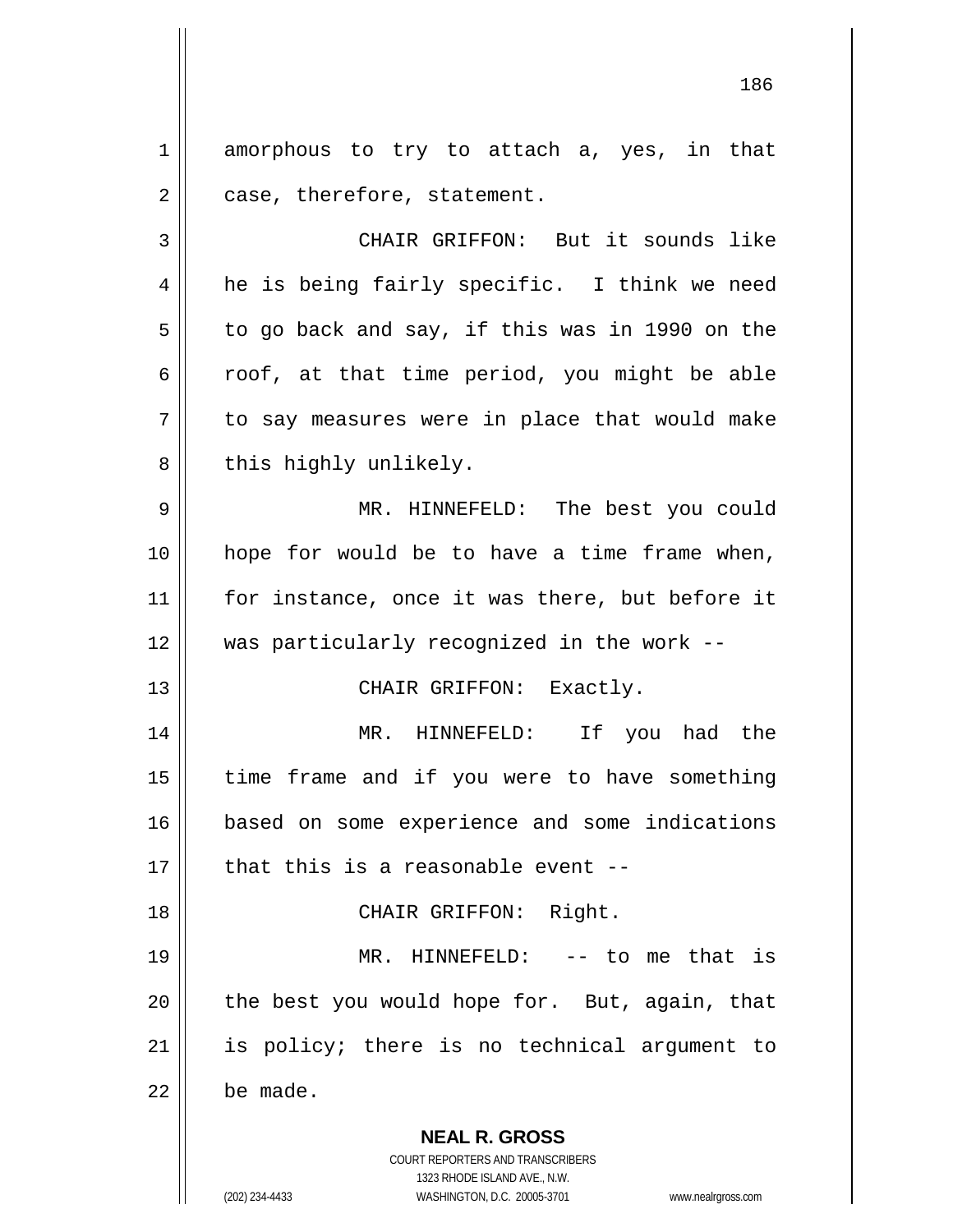**NEAL R. GROSS** COURT REPORTERS AND TRANSCRIBERS 1323 RHODE ISLAND AVE., N.W. 187 1 || CHAIR GRIFFON: No, right. I  $2 \parallel$  know. I know. 3 || MEMBER MUNN: No. 4 MR. ELLIOTT: What's the PoC? 5 MR. FARVER: Forty-three percent.  $6 \parallel$  Oh, no, let's see if I'm on the right one. 7 CHAIR GRIFFON: I mean the 8 exposure, well, who knows, but the CATI says  $9 \parallel$  in the face, and the cancer was on the face. 10 MS. BEHLING: Forty-three percent. 11 You're correct, Doug. 12 || MR. FARVER: Forty-three percent. 13 MR. ELLIOTT: So could you come at 14 || it with a calculation trying to figure out how 15 much technetium exposure you would have to  $16$  have  $-$ 17 MR. HINNEFELD: Well, you might be  $18$  || able to do that, I mean if you go through it 19 || case by case. But, then, what do you get when  $20$  | you get to a 49.4 percent one? 21 || MR. FARVER: The employment period  $22$  | is 1974 through present.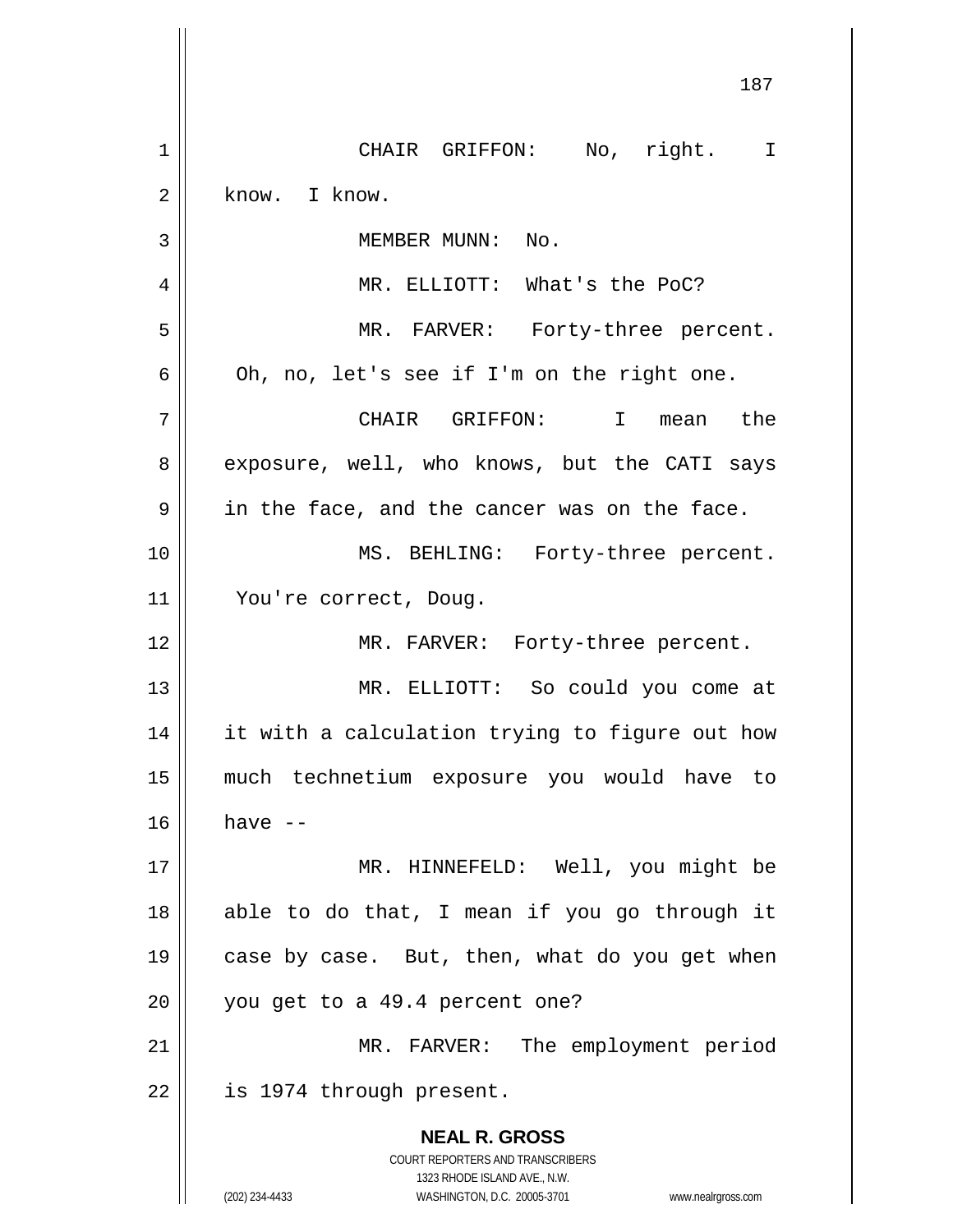**NEAL R. GROSS** COURT REPORTERS AND TRANSCRIBERS 1323 RHODE ISLAND AVE., N.W. (202) 234-4433 WASHINGTON, D.C. 20005-3701 www.nealrgross.com 188 1 | MEMBER MUNN: So the key really  $2 \parallel$  and truly is --3 || CHAIR GRIFFON: 1974, it might 4 | have been there, yes. 5 || MEMBER MUNN: What was the time? 6 MR. ELLIOTT: When he did this 7 activity. 8 CHAIR GRIFFON: When he did the 9 | roofing stuff. 10 MEMBER MUNN: If it occurred much  $11$  | later, then  $-$ 12 || CHAIR GRIFFON: It is unlikely. 13 || MEMBER MUNN: -- it is unlikely. 14 || MR. HINNEFELD: To have that much 15 | of a concentration. 16 MEMBER MUNN: Yes. 17 MR. HINNEFELD: The roofing 18 doesn't seem like that good of a candidate to 19 || have the concentrate of tech. 20 CHAIR GRIFFON: At that time,  $21$  right. 22 || MR. HINNEFELD: There might be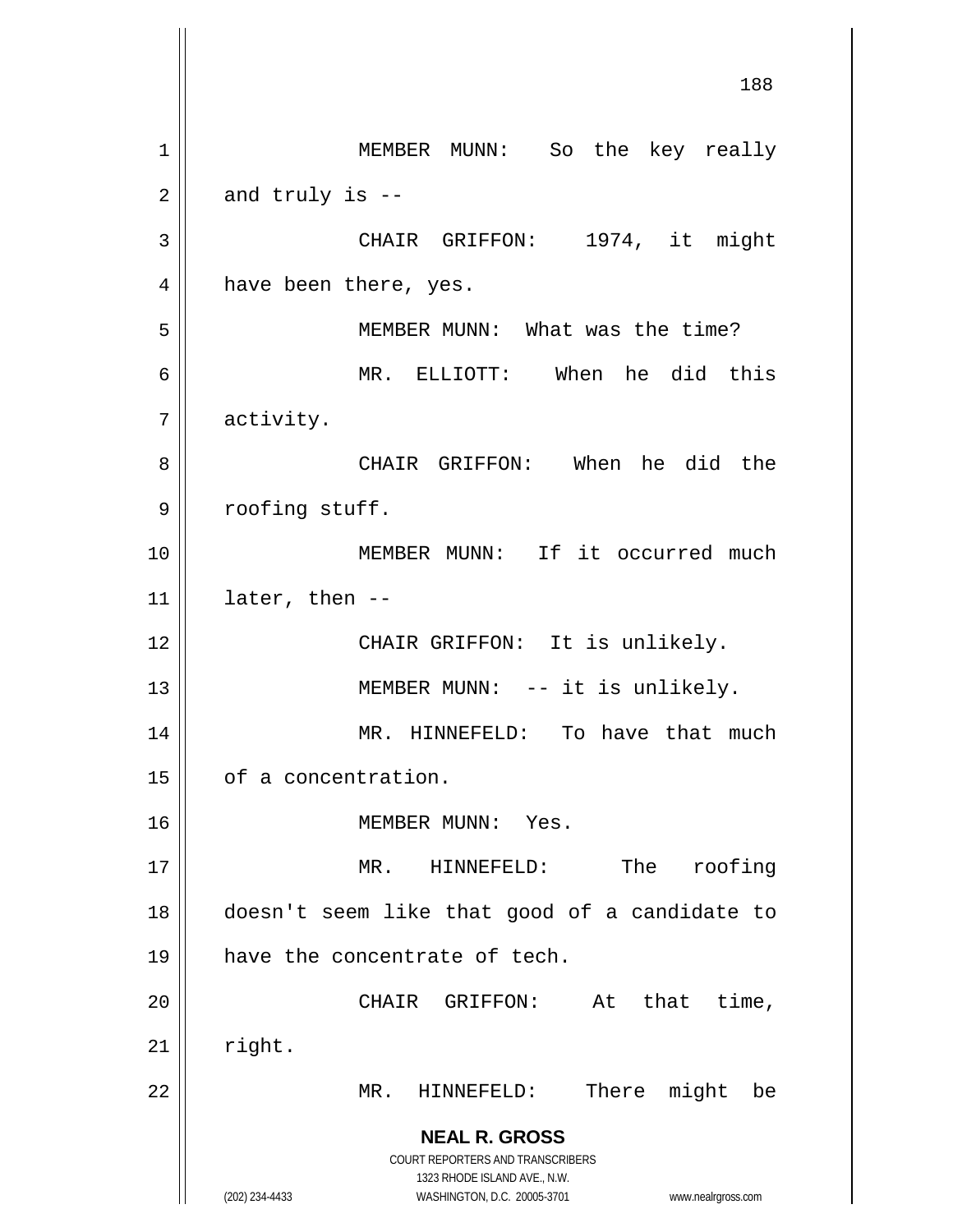**NEAL R. GROSS** COURT REPORTERS AND TRANSCRIBERS 1323 RHODE ISLAND AVE., N.W. 1 || some tech along with uranium, but I would  $2 \parallel$  think you would have mainly uranium, and that  $3 \parallel$  the concentrate of tech exposure would be more 4 || likely to occur in cascade work. That would  $5 \parallel$  be my take. 6 CHAIR GRIFFON: The cutting of the 7 cells. Yes. 8 MR. HINNEFELD: I don't know. To 9 || me, it is a fun, philosophical discussion, but 10 || I don't know where you end up. 11 MR. FARVER: And I am not familiar 12 with the buildings at the Paducah, C-420, and  $13 \parallel C-410.$ 14 MR. HINNEFELD: No, I don't know  $15$   $\parallel$  those. 16 CHAIR GRIFFON: Is he saying C-410 17 and 20? 18 || MR. FARVER: Yes, the C buildings. 19 || Those are process buildings? 20 CHAIR GRIFFON: Some of the 21 nastiest buildings there, but I don't know  $22$  || whether they had tech in them as much.

(202) 234-4433 WASHINGTON, D.C. 20005-3701 www.nealrgross.com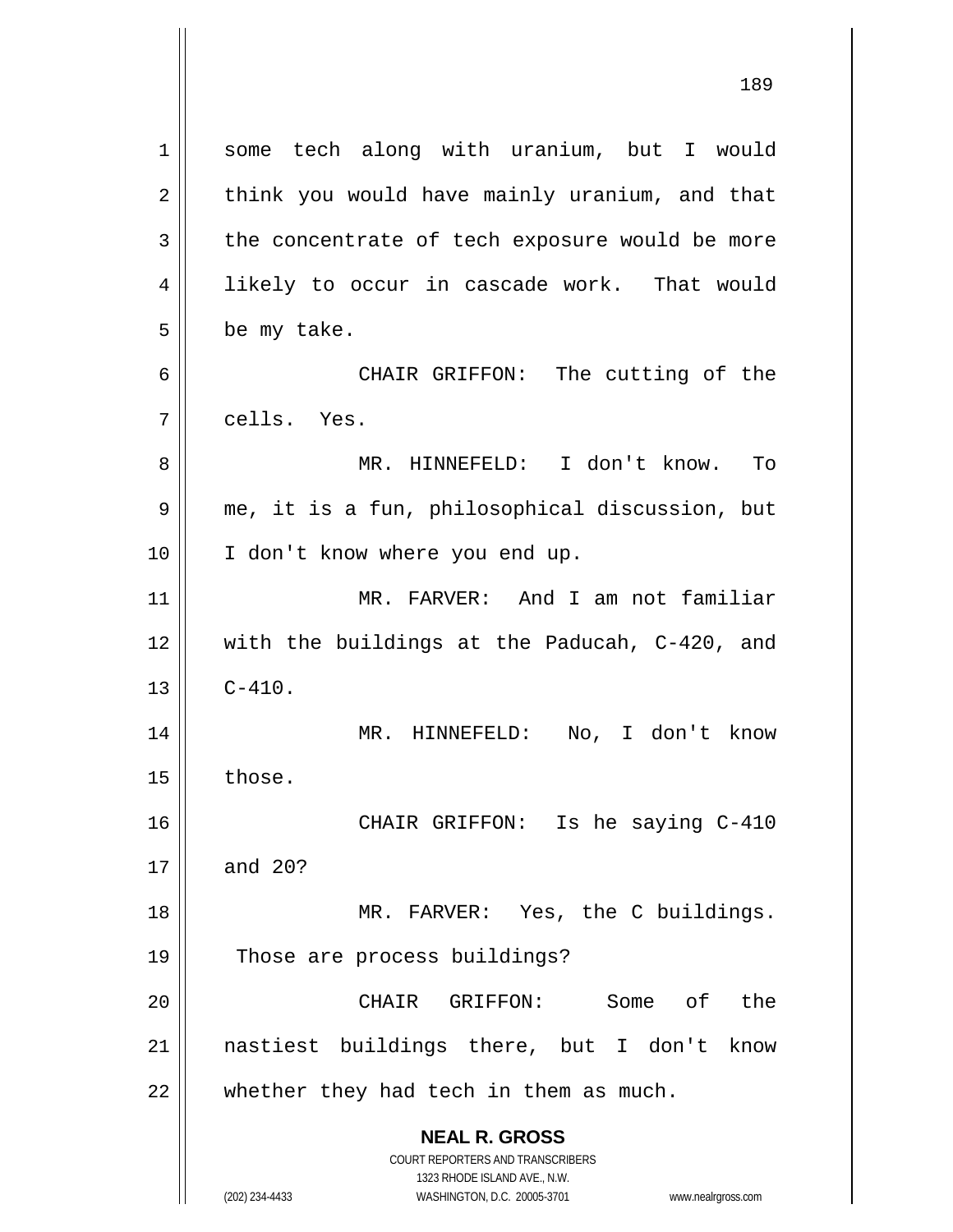**NEAL R. GROSS** COURT REPORTERS AND TRANSCRIBERS 1323 RHODE ISLAND AVE., N.W. (202) 234-4433 WASHINGTON, D.C. 20005-3701 www.nealrgross.com 190 1 MEMBER MUNN: Well, 340, 412, 410,  $2 \parallel 600.$ 3 CHAIR GRIFFON: Yes, 410 and 420 4 || were the fluorination buildings. 5 MR. HINNEFELD: Oh, no. 6 CHAIR GRIFFON: Yes. 7 MR. HINNEFELD: I had a bad 8 | experience with steam plant ash which came out  $9 \parallel$  of fluorine. A major portion of my life for a 10 | couple of years. 11 CHAIR GRIFFON: Oh, the ash from 12 || Paducah, yes. Yes, you know that stuff, yes. 13 || MR. FARVER: Even though the dose 14 || reconstructor may understand some of these 15 || concerns, there is not a lot of records or no 16 || notes to follow. In other words, if he could 17 look at that and say, well, his employment 18 period during this time of the roofing was 19 such-and-such a date, and therefore, we do  $20$   $\parallel$  consider it --21 | CHAIR GRIFFON: Yes. 22 || MR. FARVER: -- then all of this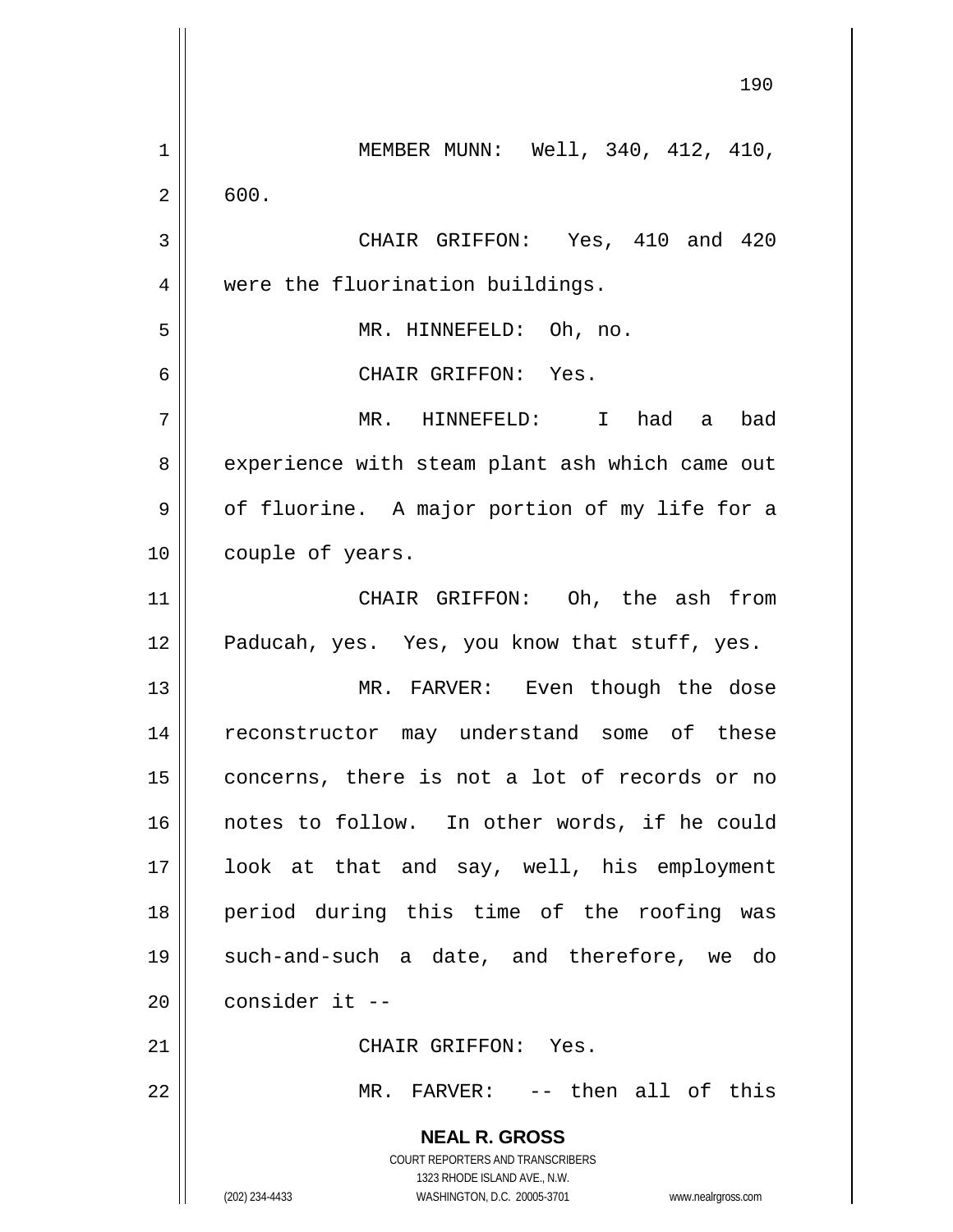$1 \parallel$  would go away.

| $\overline{2}$ | CHAIR GRIFFON: Yes. For me, I                                                                                                                                   |
|----------------|-----------------------------------------------------------------------------------------------------------------------------------------------------------------|
| 3              | think this deserves a little more examination                                                                                                                   |
| 4              | of the specifics of the guy's job, time                                                                                                                         |
| 5              | period, et cetera, before we just dismiss it.                                                                                                                   |
| 6              | That's my opinion.                                                                                                                                              |
| 7              | MR. FARVER: Yes.                                                                                                                                                |
| 8              | CHAIR GRIFFON: I'm curious, I                                                                                                                                   |
| 9              | don't have the case in front of me, but if                                                                                                                      |
| 10             | there were any incident reports at all in his                                                                                                                   |
| 11             | file. I know this is all out of the CATI, but                                                                                                                   |
| 12             | was there any actual, you know, reported                                                                                                                        |
| 13             | incidents or whatever? Probably not, but I'm                                                                                                                    |
| 14             | just curious.                                                                                                                                                   |
| 15             | MR. FARVER: Gee, I don't know. I                                                                                                                                |
| 16             | don't have the files here.                                                                                                                                      |
| 17             | CHAIR GRIFFON: Anyway, so we have                                                                                                                               |
| 18             | a NIOSH response.                                                                                                                                               |
| 19             | Is this a NIOSH follow-up or kind                                                                                                                               |
| 20             | of both follow-up?                                                                                                                                              |
| 21             | Well, I<br>MR.<br>HINNEFELD:<br>am                                                                                                                              |
| 22             | including it in what we're -- we have<br>some                                                                                                                   |
|                | <b>NEAL R. GROSS</b><br>COURT REPORTERS AND TRANSCRIBERS<br>1323 RHODE ISLAND AVE., N.W.<br>(202) 234-4433<br>WASHINGTON, D.C. 20005-3701<br>www.nealrgross.com |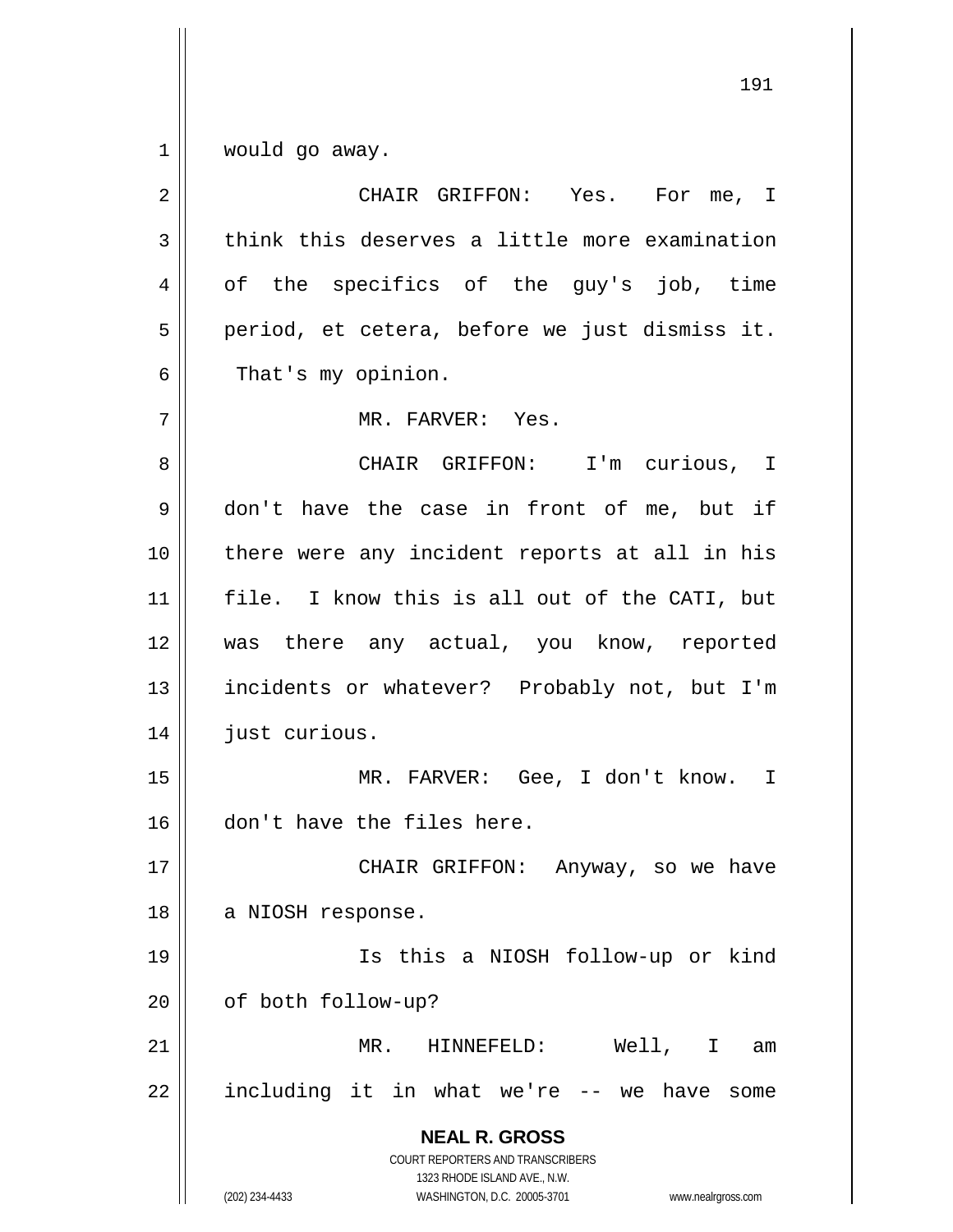**NEAL R. GROSS** COURT REPORTERS AND TRANSCRIBERS 1323 RHODE ISLAND AVE., N.W. (202) 234-4433 WASHINGTON, D.C. 20005-3701 www.nealrgross.com 192 1 | other things to look into on 137. 2 || CHAIR GRIFFON: Right. 3 MR. HINNEFELD: I'm including it 4 || in that. 5 CHAIR GRIFFON: Yes. 6 MR. HINNEFELD: If there is more  $7 \parallel$  we can do here, particularly in terms of the  $8 \parallel$  timing, potential timing, of the exposure. 9 CHAIR GRIFFON: The timing of 10 these exposures was relevant to radiological 11 policies, yes, seriously. 12 MR. HINNEFELD: I don't know where  $13$  | else to go with it. 14 CHAIR GRIFFON: All right. Yes, I  $15 \parallel$  know. I agree. 16 MR. FARVER: Yes, I think this 17 || goes back to the inadvertent skin exposure. 18 What do you do? And how do you determine it? 19 MR. HINNEFELD: Yes. 20 || MR. FARVER: It just almost seems 21 like, when they make specific statements in  $22$  || there like that, that somehow it should be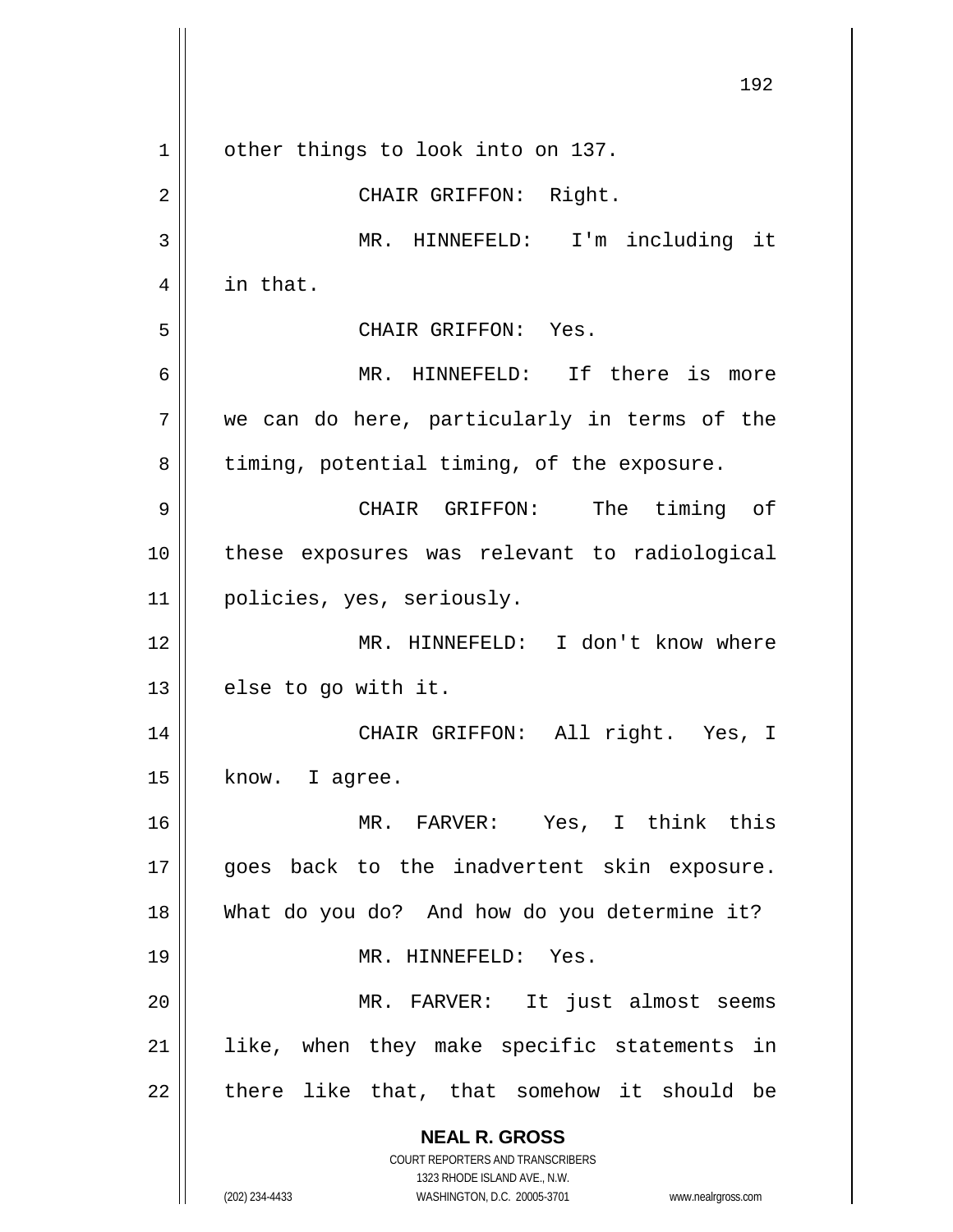**NEAL R. GROSS** COURT REPORTERS AND TRANSCRIBERS 1323 RHODE ISLAND AVE., N.W. (202) 234-4433 WASHINGTON, D.C. 20005-3701 www.nealrgross.com  $1 \parallel$  addressed --2 | CHAIR GRIFFON: Yes. 3 MR. FARVER: -- because they are 4 | going to know what statements they made. 5 MR. HINNEFELD: To that extent,  $6 \parallel$  that's a good point. I made this statement in  $7$  | the CATI, and they ignored it, if you don't  $8 \parallel$  say anything back to them. 9 || MR. FARVER: Yes. 10 CHAIR GRIFFON: Okay, let's see, I 11 am down to 144.2. We're almost at the end of  $12$  | this matrix, Larry. I'm sorry. 13 Was there a 4/15 response on 14 144.2? 15 MEMBER MUNN: No. I was just 16 looking at 143.1. 17 CHAIR GRIFFON: Oh, is there 18 | something I missed? 19 MEMBER MUNN: Let's see. What 20 | follow-up? 21 || CHAIR GRIFFON: 143.1? 22 MR. HINNEFELD: 143.1, Mark's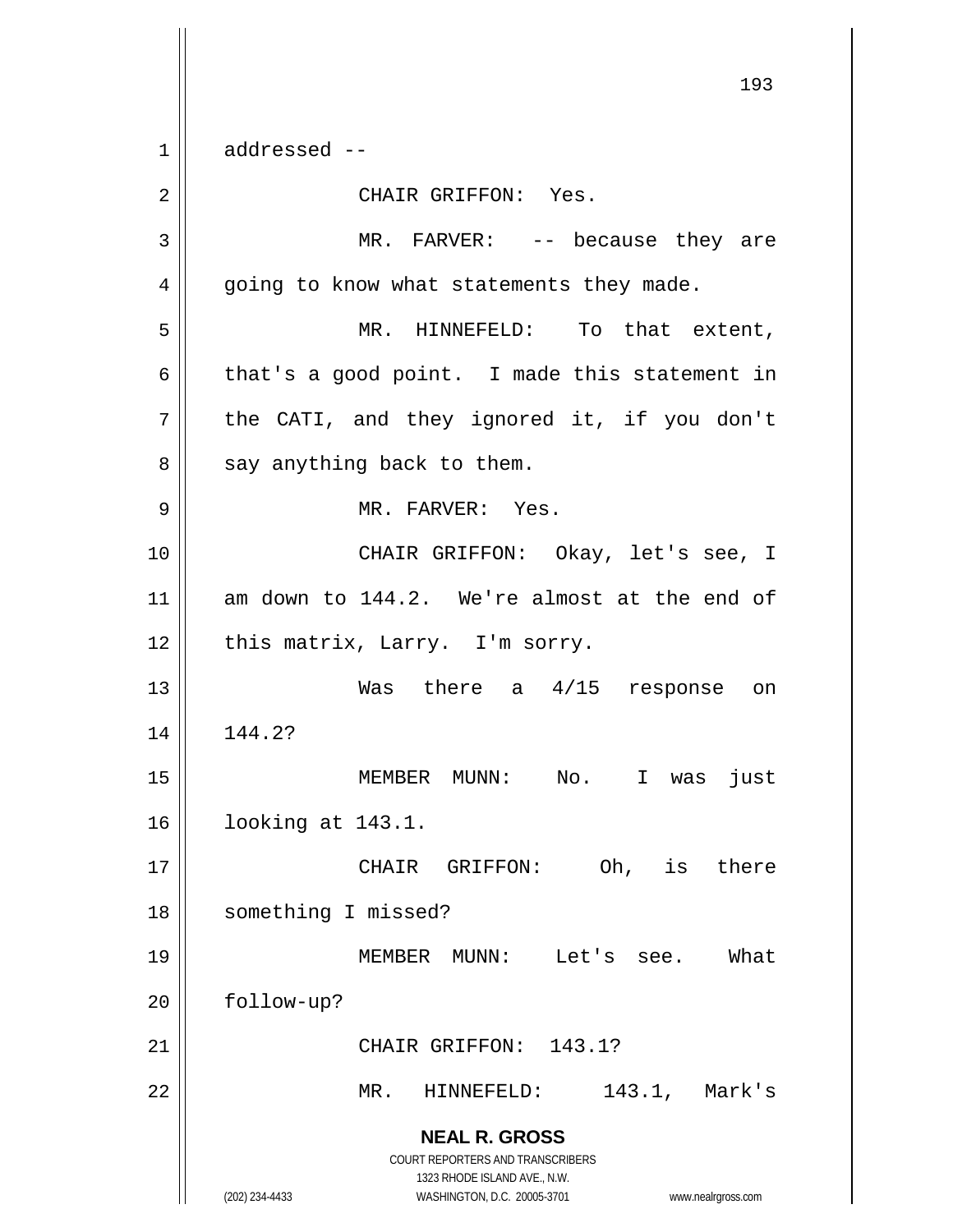| 1  | version and our comments were not written on                                                        |
|----|-----------------------------------------------------------------------------------------------------|
| 2  | it, is that it is closed because it falls in                                                        |
| 3  | the SEC class.                                                                                      |
| 4  | CHAIR GRIFFON: Yes.                                                                                 |
| 5  | MEMBER MUNN: Thank you.                                                                             |
| 6  | CHAIR GRIFFON: Right, NIOSH                                                                         |
| 7  | agreed, but then there was no further action                                                        |
| 8  | because it falls in the SEC class anyway.                                                           |
| 9  | Okay.                                                                                               |
| 10 | So now I'm up to 144. -- What was                                                                   |
| 11 | it? $-- 144.2.$                                                                                     |
| 12 | MEMBER MUNN: Apparently, in .1 we                                                                   |
| 13 | said SC&A is going to review the whole case.                                                        |
| 14 | CHAIR GRIFFON: Oh, did we?                                                                          |
| 15 | MEMBER MUNN: I thought.                                                                             |
| 16 | CHAIR GRIFFON: Well, I have, on                                                                     |
| 17 | 3/12, for 144.1, SC&A reviewed the NIOSH                                                            |
| 18 | calculations and agreed that it was done in                                                         |
| 19 | accordance with TIB-0017. That was 144.1.                                                           |
| 20 | MEMBER MUNN: Yes.                                                                                   |
| 21 | CHAIR GRIFFON: So I left that as                                                                    |
| 22 | no further action. Is that right?                                                                   |
|    | <b>NEAL R. GROSS</b>                                                                                |
|    | COURT REPORTERS AND TRANSCRIBERS                                                                    |
|    | 1323 RHODE ISLAND AVE., N.W.<br>(202) 234-4433<br>WASHINGTON, D.C. 20005-3701<br>www.nealrgross.com |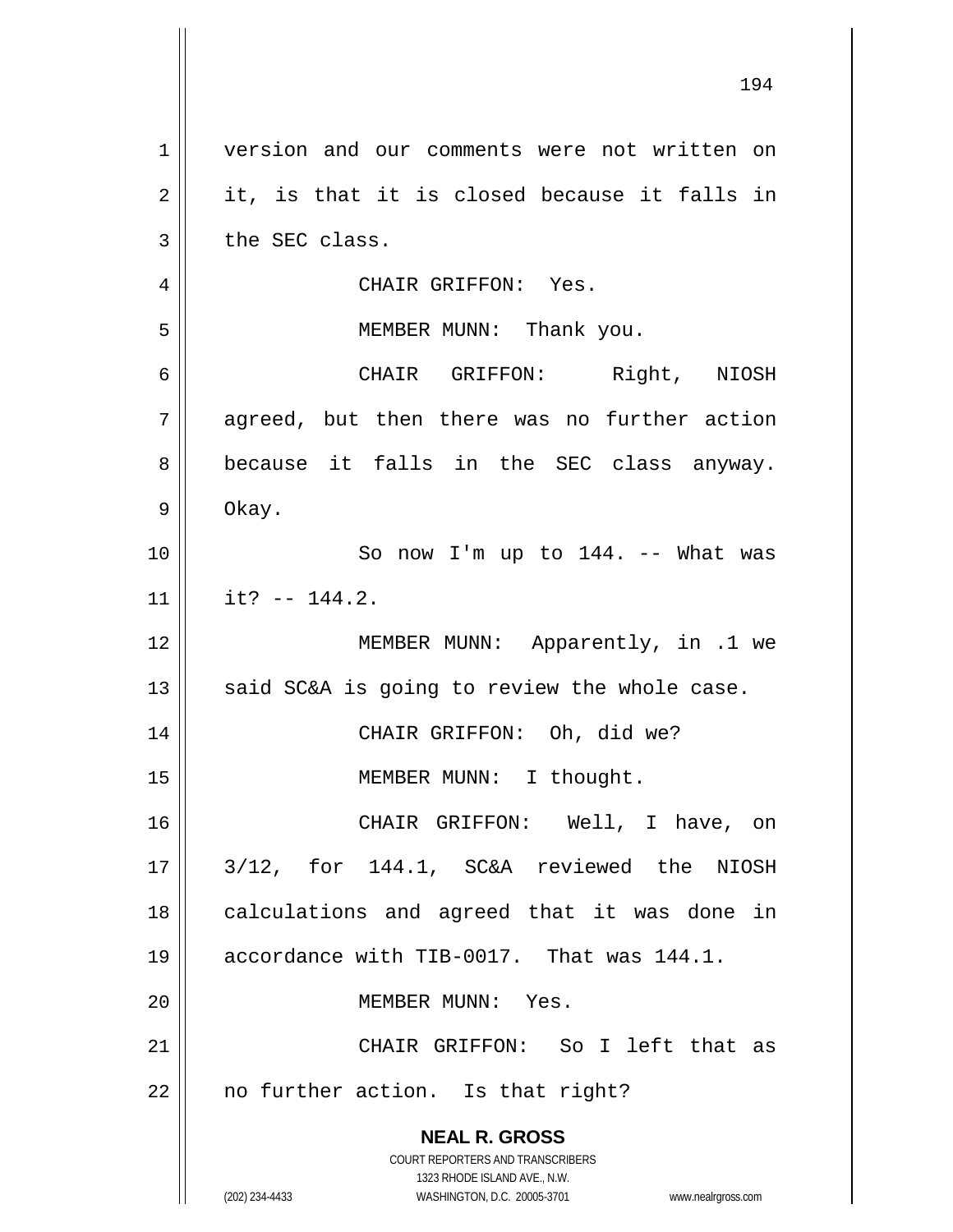**NEAL R. GROSS** COURT REPORTERS AND TRANSCRIBERS 1323 RHODE ISLAND AVE., N.W. (202) 234-4433 WASHINGTON, D.C. 20005-3701 www.nealrgross.com 195 1 || MR. FARVER: Yes. 2 || CHAIR GRIFFON: Yes. 3 MEMBER MUNN: Yes, there is an 4 | April 15th response on 144.2. 5 CHAIR GRIFFON: Right. Okay, 6 there is. So 144.2, there was an April 7 | response. 8 Doug, did you look into that? 9 MR. FARVER: Yes. 10 || CHAIR GRIFFON: Okay. 11 || MR. FARVER: Yes. Apparently,  $12$  | they needed to modify or change their tables. 13 It has to do with the maximum doses. Relies  $14$  on the ambient dose, and Table 4-225 -- the 15 maximum for each row and the maximum for the  $16$  | table was used. 17 || So I went back and looked, and  $18$  || then they said they are going to correct it in 19 the next revision to the TBD. So that is  $20$   $\parallel$  fine. 21 CHAIR GRIFFON: So SC&A is in 22 | agreement?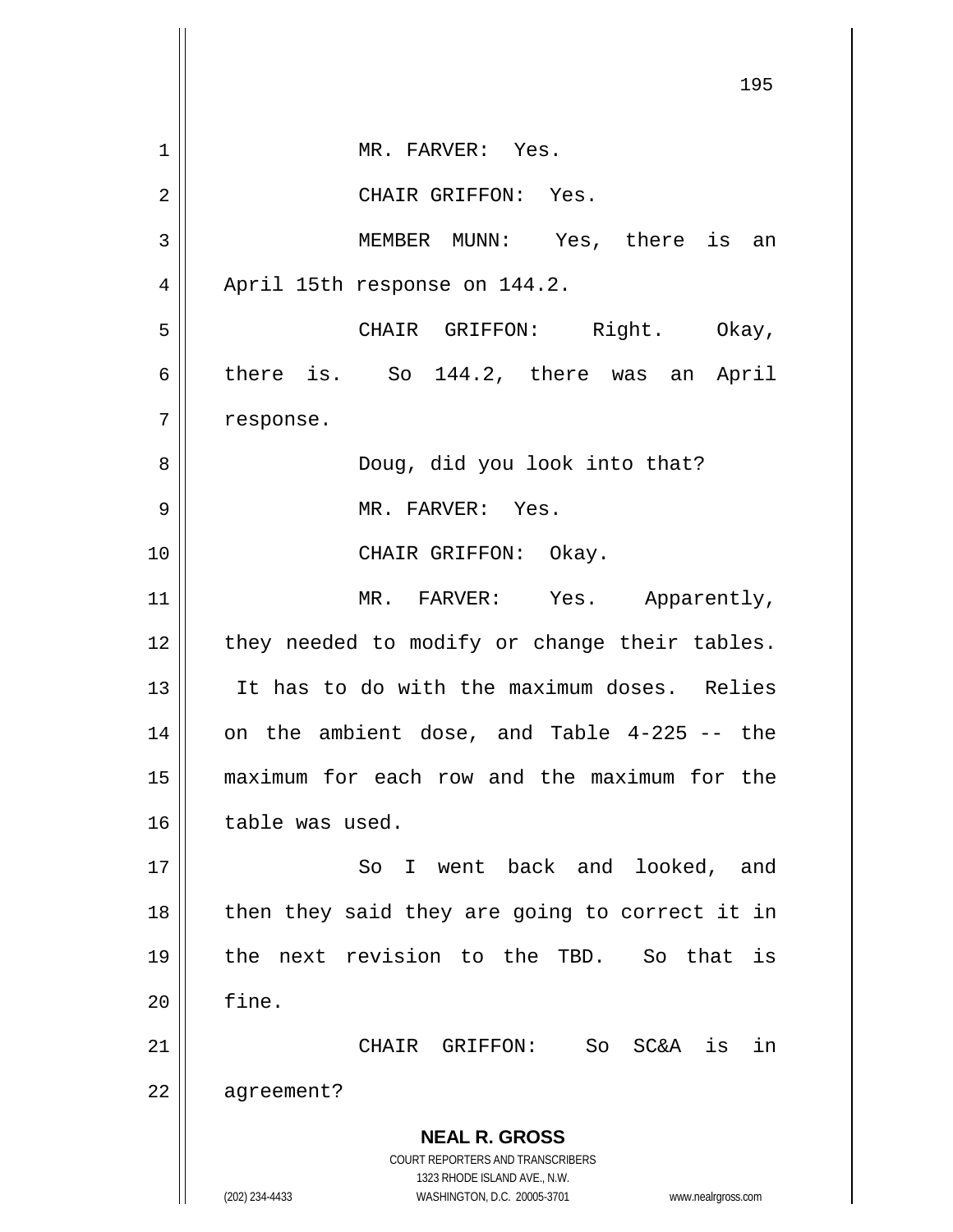|    | 196                                                                 |
|----|---------------------------------------------------------------------|
| 1  | MR. FARVER: Yes.                                                    |
| 2  | CHAIR GRIFFON: So that one is                                       |
| 3  | closed. Okay.                                                       |
| 4  | And that's it, right?                                               |
| 5  | MR. HINNEFELD: Yes.                                                 |
| 6  | MEMBER MUNN: Yes.                                                   |
| 7  | CHAIR GRIFFON: All right, we made                                   |
| 8  | it. Everybody looks so chipper.                                     |
| 9  | (Laughter.)                                                         |
| 10 | Well, let's see, I wanted to move                                   |
| 11 | up on the agenda this topic because Larry has                       |
| 12 | been patient all day waiting for us, and                            |
| 13 | really here for probably one primary topic of                       |
| 14 | interest, which is the discussion of the                            |
| 15 | Summary Findings in our First Hundred Cases                         |
| 16 | Report, and what further we can do with this                        |
| 17 | Summary Findings, what the Board can say about                      |
| 18 | those Summary Findings.                                             |
| 19 | I thought we would at least<br>So                                   |
| 20 | have an initial discussion here on that, and                        |
| 21 | I'm not sure we are going to finish today with                      |
| 22 | a recommendation to bring back to the Board,                        |
|    | <b>NEAL R. GROSS</b>                                                |
|    | COURT REPORTERS AND TRANSCRIBERS<br>1323 RHODE ISLAND AVE., N.W.    |
|    | (202) 234-4433<br>WASHINGTON, D.C. 20005-3701<br>www.nealrgross.com |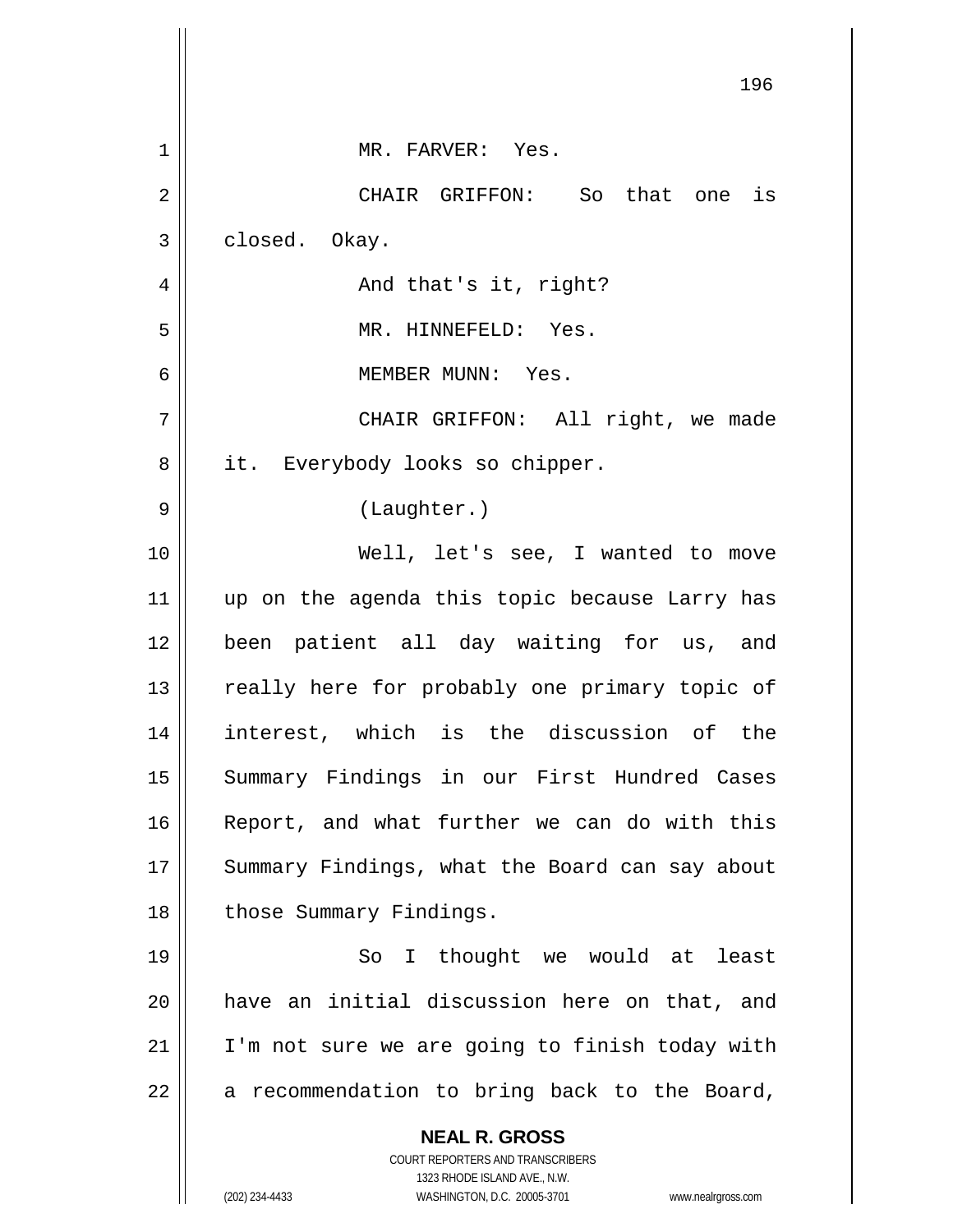**NEAL R. GROSS** COURT REPORTERS AND TRANSCRIBERS 1 but at least have some initial dialoque on  $2 \parallel$  that. 3 || I actually would love to have John  $4 \parallel$  on the phone for this, too, but I don't think  $5$  he has joined us yet. 6 Anyway, I would actually like, 7 Larry, if you wouldn't mind, sort of 8 Tefreshing us from what we said at the Board 9 meeting. I guess the action that came back to 10 || the Subcommittee was we put this report out on 11 the first hundred cases and we made some -- I  $12$  | quess the next challenge was, you know, well, 13 what exactly does this mean relative to the 14 NIOSH program? Have they been making the 15 grade, basically? Is this an excellent job,  $16 \parallel$  good job, fair job? 17 Go ahead. 18 || MR. KATZ: My memory of this, but 19 it could be faulty because I didn't look at 20 || this part. I have looked at some of the  $21$  | transcript, but I didn't come across this when  $22 \parallel$  I was.

1323 RHODE ISLAND AVE., N.W.

(202) 234-4433 WASHINGTON, D.C. 20005-3701 www.nealrgross.com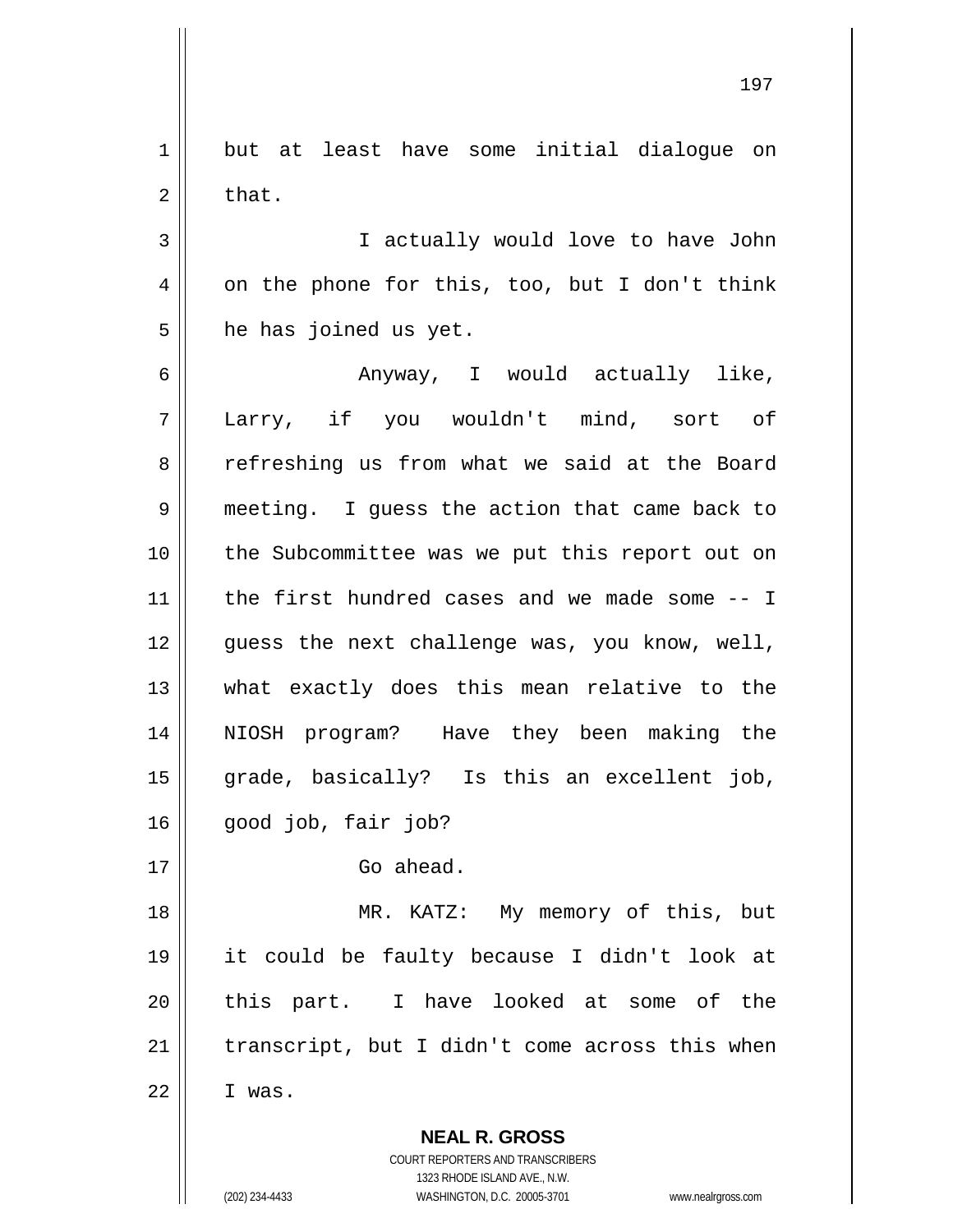**NEAL R. GROSS** COURT REPORTERS AND TRANSCRIBERS 1323 RHODE ISLAND AVE., N.W. (202) 234-4433 WASHINGTON, D.C. 20005-3701 www.nealrgross.com 1 || My memory was that the remaining 2 issue which was kicked off at the Board 3 meeting with a presentation from Stu, I think, 4 was really to just go a little bit further 5 || into what changes have been implemented by  $6 \parallel$  OCAS in response to those issues. Stu gave a  $7 \parallel$  big summary to that. 8 MR. ELLIOTT: A short summary. 9 MR. KATZ: A short summary to 10 || that. A broad summary to that, I meant. 11 || Then the thing was just to go into 12 a little more detail, to have a good 13 understanding for what positive progress has 14 been in improving sort of procedures or 15 quality assurance, depending on what the 16 finding was in relation to that work of the 17 Board. 18 || But that is my rough memory of it. 19 CHAIR GRIFFON: Yes. I think one  $20$  || thing was what changes have been made as a 21 || result of the DR review process? 22 || But the one that keeps coming back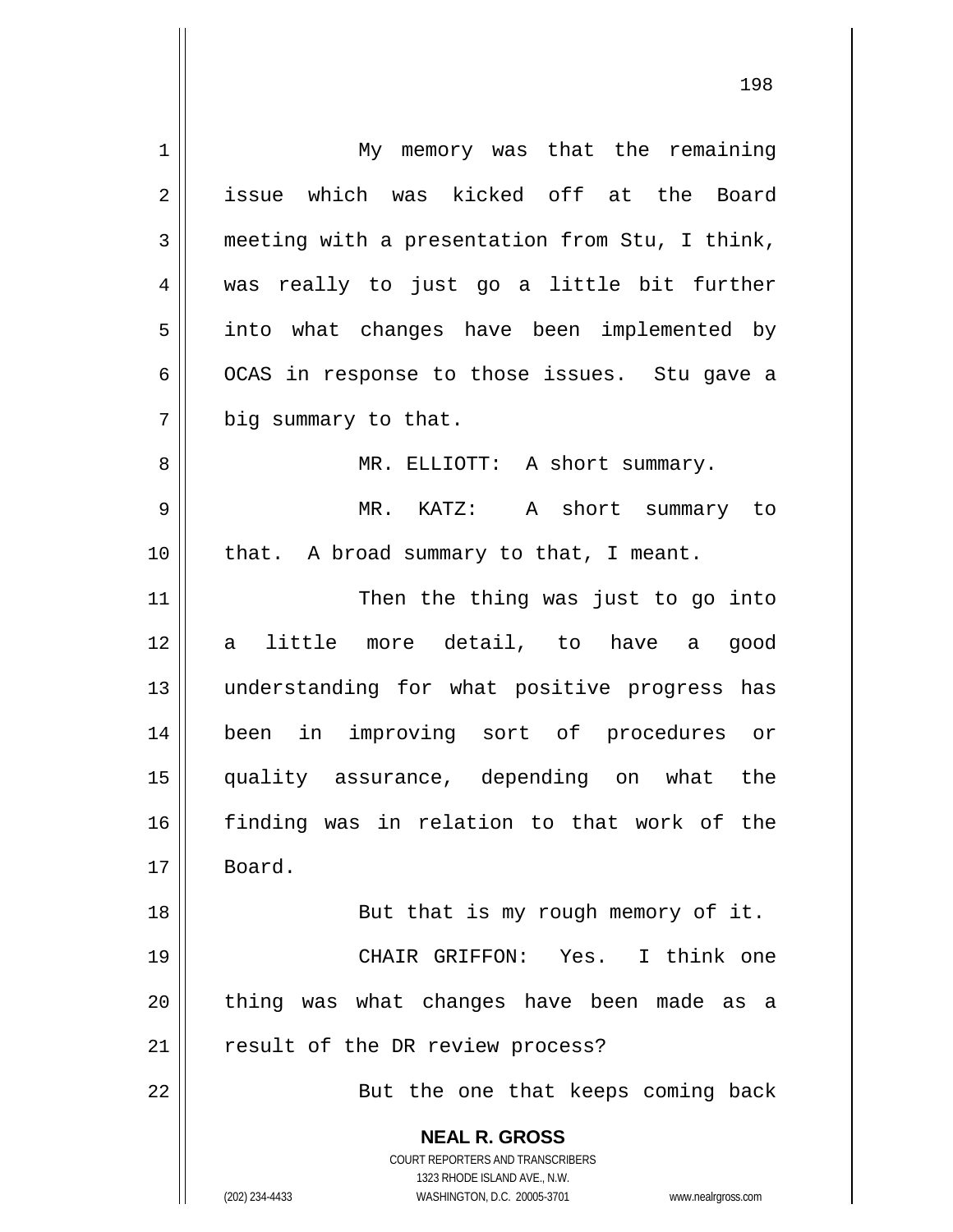**NEAL R. GROSS** COURT REPORTERS AND TRANSCRIBERS 1 || to my mind is the quality assurance question. 2 || I know this came up in our discussion at the 3 Board meeting, and there are some of these 4 findings that end up being, yes, we missed  $5 \parallel$  this, but it would have resulted in 1 millirem  $6 \parallel$  or something, or 2 millirem, and would have  $7$  | had hardly any effect on the PoC. 8 || So, at the end of the day, we got  $9 \parallel$  the decision right, and that is what we are 10 || worried about, is getting the decision right. 11 || Then I'm talking about -- and that 12 || is why I initially included that sort of case-13 || specific and then program-wide ranking of my 14 findings or our findings. Then the question  $15$  | becomes, if you have a bunch of these quality  $16$   $\vert$  -- sort of under the topic of quality control 17 findings, what does that mean. Is it 18 important? What's acceptable? 19 || Stu and I were talking before the 20 meeting started, you know, what level is  $21$  acceptable in the program. I guess, from my  $22$  || standpoint, it gets a little more nuanced than

1323 RHODE ISLAND AVE., N.W.

199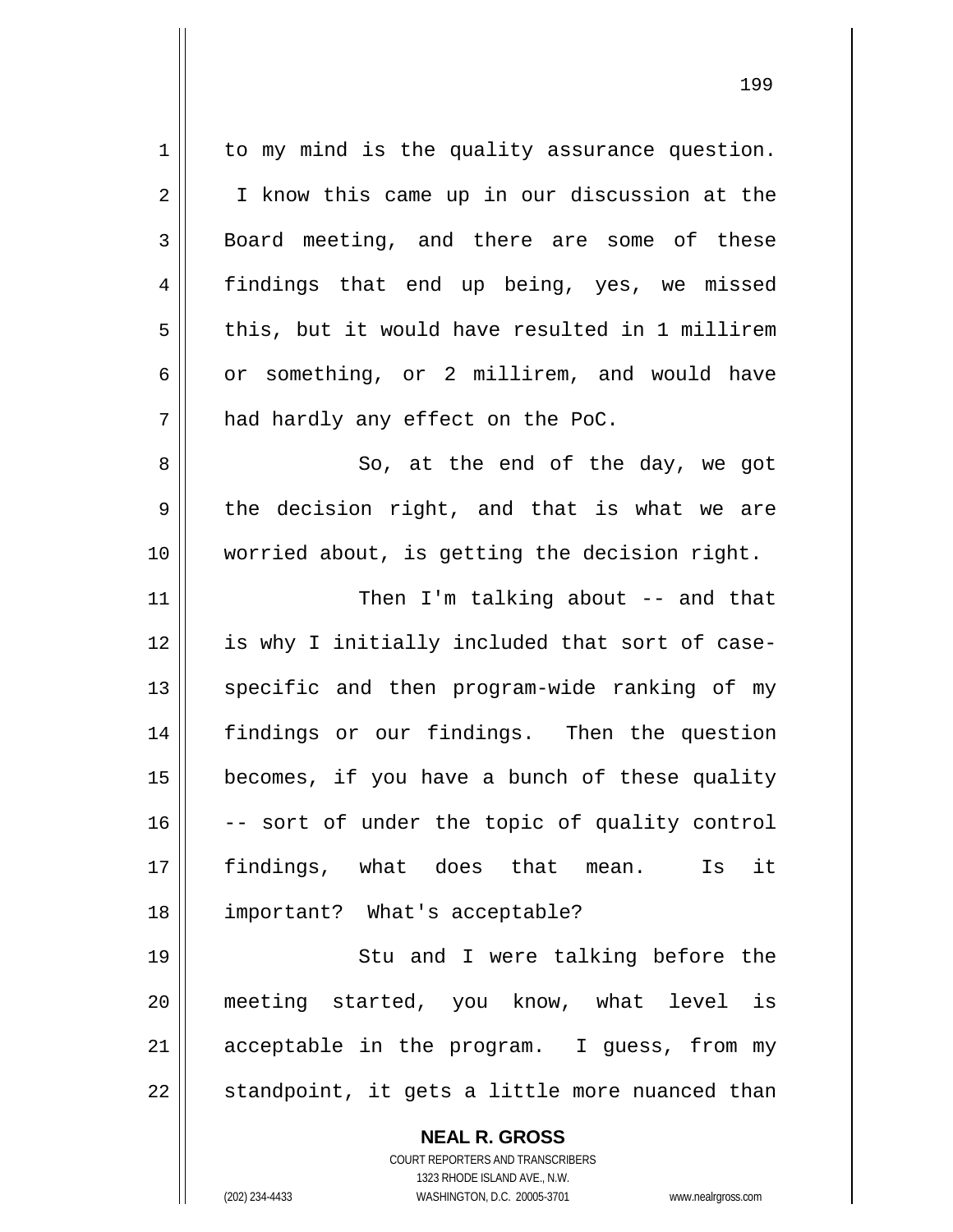**NEAL R. GROSS** COURT REPORTERS AND TRANSCRIBERS 1323 RHODE ISLAND AVE., N.W.  $1 \parallel$  that even, in that I can see a certain level  $2 \parallel$  of acceptance for the sort of overestimating 3 cases or underestimating cases as opposed to 4 the best estimate cases. Then your QC grade  $5 \parallel$  might have to be a little higher. You know, 6 the level of errors should be much smaller on  $7$  | those kinds of cases. 8 MR. ELLIOTT: If you do a thorough  $9 \parallel$  job. 10 CHAIR GRIFFON: Yes, yes. I guess  $11$  | that is what we want to sort of wrestle with, 12 || is, how do we evaluate that? From the Board's 13 || standpoint, how do we evaluate that? How has 14 || NIOSH performed in that regard? 15 I don't know if we are ready to 16 make sort of some conclusion on that, but at 17 least just to think about how we evaluate it, 18 || so we have some sort of metrics outlined as we 19 | go forward. 20 In addition to what Ted said, I 21  $\parallel$  think that is an important thing, is what has  $22$  || been changed as a result of this process. I

(202) 234-4433 WASHINGTON, D.C. 20005-3701 www.nealrgross.com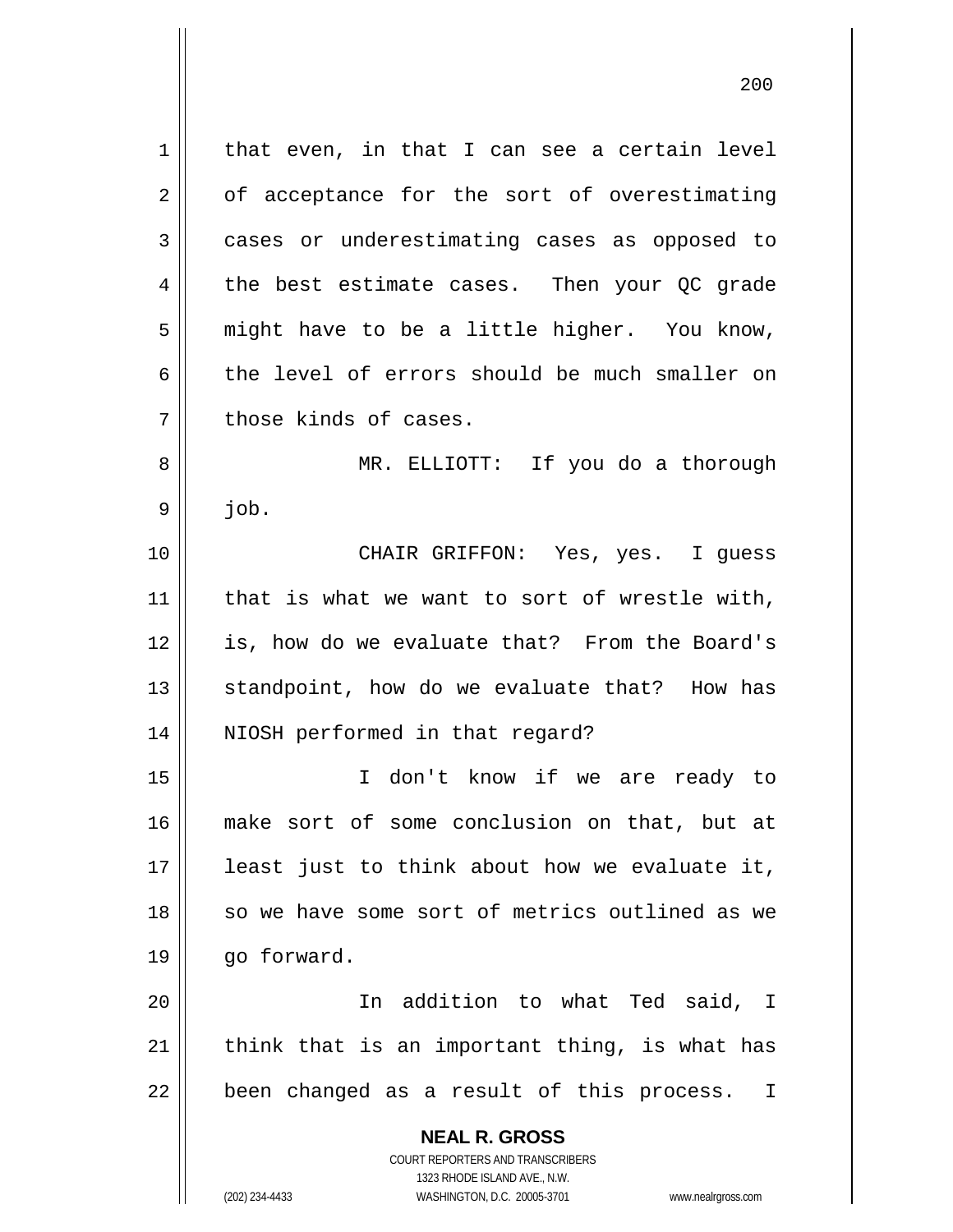$1 \parallel$  think we also have to discuss -- we've got, as 2 || Larry, I think you pointed out in our 3 discussion of this, you've got a boatload of 4 || findings, and somebody comes and says, look at  $5 \parallel$  all these findings, but a lot of them are  $6 \parallel$  almost the same finding repeated many times.  $7 \parallel$  The argument can be made of kind of a minute 8 | finding, you know, not very significant.

9 MEMBER MUNN: That is one of the 10 reasons I think that we were very careful in 11 || our early establishment of what criteria were 12 || qoing to be included in our quality assurance 13 || process, and making sure that there was a 14 differentiation made between low-impact, 15 medium-impact, and large-impact, which SC&A 16 has used consistently throughout this entire 17 || review process, and which we have paid very 18 little attention to in this forum here.

19 We have taken each finding 20 || individually and given each one almost the 21 || kind of individual scrutiny that we would have 22 || anticipated from high-impact findings at all

> **NEAL R. GROSS** COURT REPORTERS AND TRANSCRIBERS 1323 RHODE ISLAND AVE., N.W.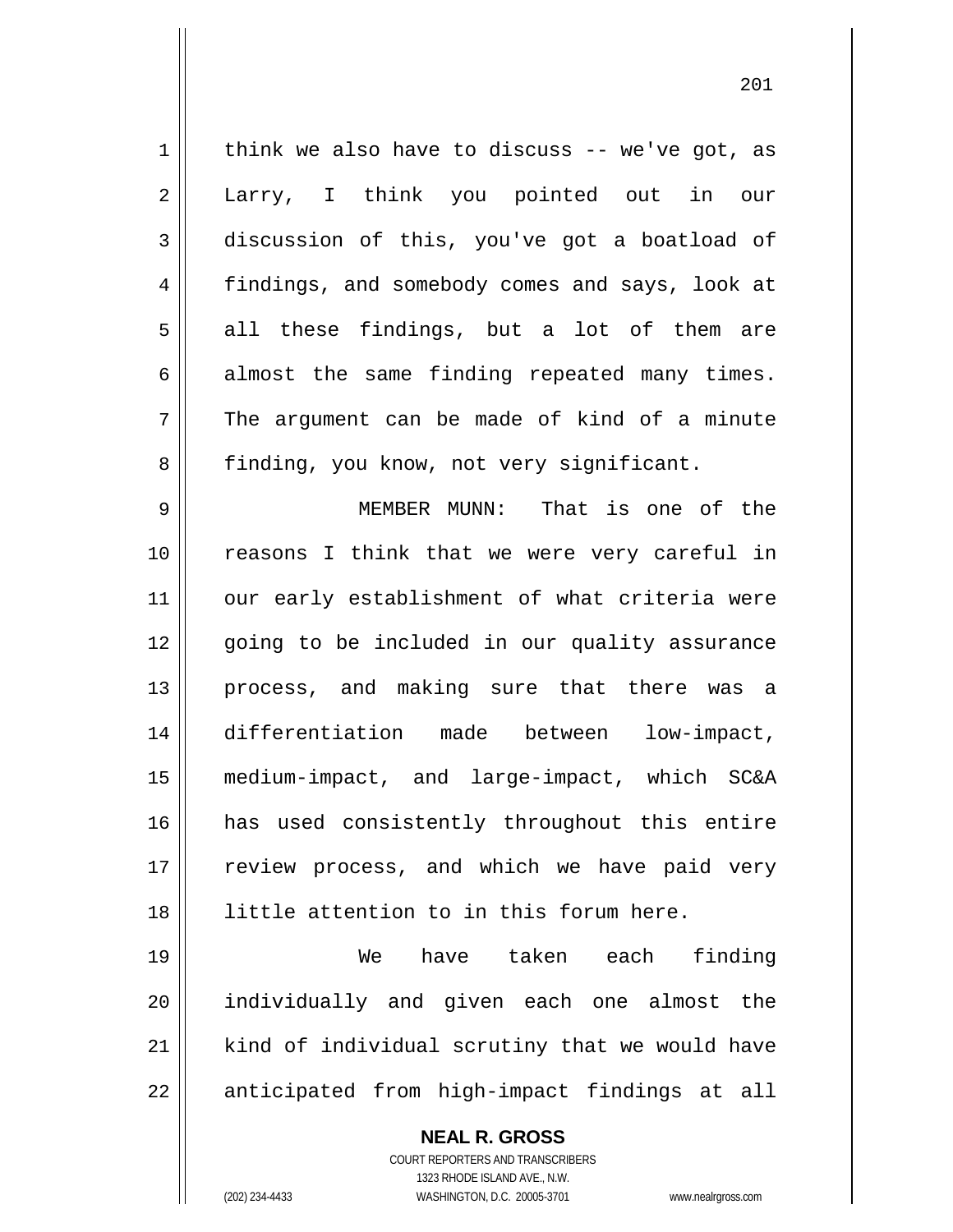$1 \parallel$  times.

| $\overline{2}$ | have debated the<br>So<br>issues<br>we                                                                                                                          |
|----------------|-----------------------------------------------------------------------------------------------------------------------------------------------------------------|
| 3              | surrounding low-level issues quite strongly,                                                                                                                    |
| 4              | and how we, therefore, would quantify these                                                                                                                     |
| 5              | issues of impact. It is very difficult for me                                                                                                                   |
| 6              | to try to get my hands around. I can't                                                                                                                          |
| 7              | imagine, absent a significant data-capture                                                                                                                      |
| 8              | program of some sort that compares the types                                                                                                                    |
| 9              | of findings and the level of findings, I don't                                                                                                                  |
| 10             | know how we would quantify it.                                                                                                                                  |
| 11             | I think we have to make any                                                                                                                                     |
| 12             | assessment that we make in thoroughly positive                                                                                                                  |
| 13             | terms.                                                                                                                                                          |
| 14             | CHAIR GRIFFON: I know one thing.                                                                                                                                |
| 15             | $\mathbf{I}$<br>mean, you are correct about our                                                                                                                 |
| 16             | subcommittee meetings in general. We don't                                                                                                                      |
| 17             | get into those. We debate each finding on                                                                                                                       |
| 18             | almost equal merit, or whatever.                                                                                                                                |
| 19             | But our roll-up reports do attempt                                                                                                                              |
| 20             | to include --                                                                                                                                                   |
| 21             | MEMBER<br>MUNN:<br>Yes.<br>They                                                                                                                                 |
| 22             | identify --                                                                                                                                                     |
|                | <b>NEAL R. GROSS</b><br>COURT REPORTERS AND TRANSCRIBERS<br>1323 RHODE ISLAND AVE., N.W.<br>WASHINGTON, D.C. 20005-3701<br>(202) 234-4433<br>www.nealrgross.com |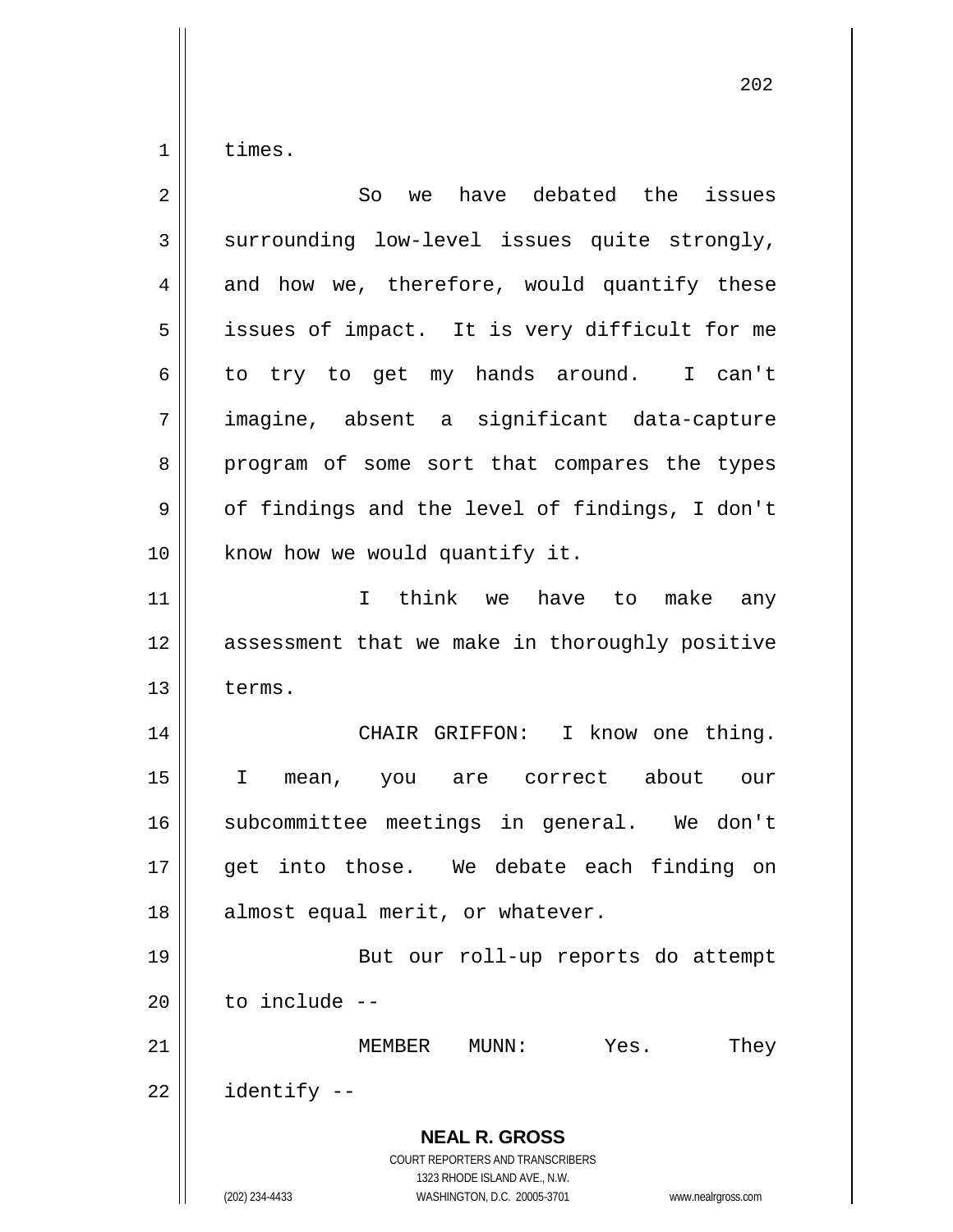| $\mathbf 1$    | CHAIR GRIFFON: I mean, some of                                      |
|----------------|---------------------------------------------------------------------|
| $\overline{2}$ | the criteria was, for instance, if something                        |
| 3              | -- I'm trying to think -- like<br>was in                            |
| 4              | TIB-0004. That was one of the ones that came                        |
| 5              | up on several cases, and it also potentially                        |
| 6              | affected a large number of claimants. So then                       |
| 7              | it was viewed as a higher-level program-wide                        |
| 8              | finding because it could have impact on more                        |
| 9              | than just that case potentially.                                    |
| 10             | MEMBER MUNN: Yes.                                                   |
| 11             | CHAIR GRIFFON: Then we had some                                     |
| 12             | that were like site-wide, so they were medium                       |
| 13             | or high because they could have affected a lot                      |
| 14             | more people, that sort of thing.                                    |
| 15             | Then there's the whole quality                                      |
| 16             | A lot of them on the case level<br>question.                        |
| 17             | were fairly low-level findings, but then when                       |
| 18             | you see a pattern, then you question whether                        |
| 19             | it had a higher ranking as far as program-                          |
| 20             | wide. Was it more significant than we view on                       |
| 21             | an individual case?                                                 |
| 22             | mean the questions that I had<br>I                                  |
|                | <b>NEAL R. GROSS</b><br><b>COURT REPORTERS AND TRANSCRIBERS</b>     |
|                | 1323 RHODE ISLAND AVE., N.W.                                        |
|                | WASHINGTON, D.C. 20005-3701<br>(202) 234-4433<br>www.nealrgross.com |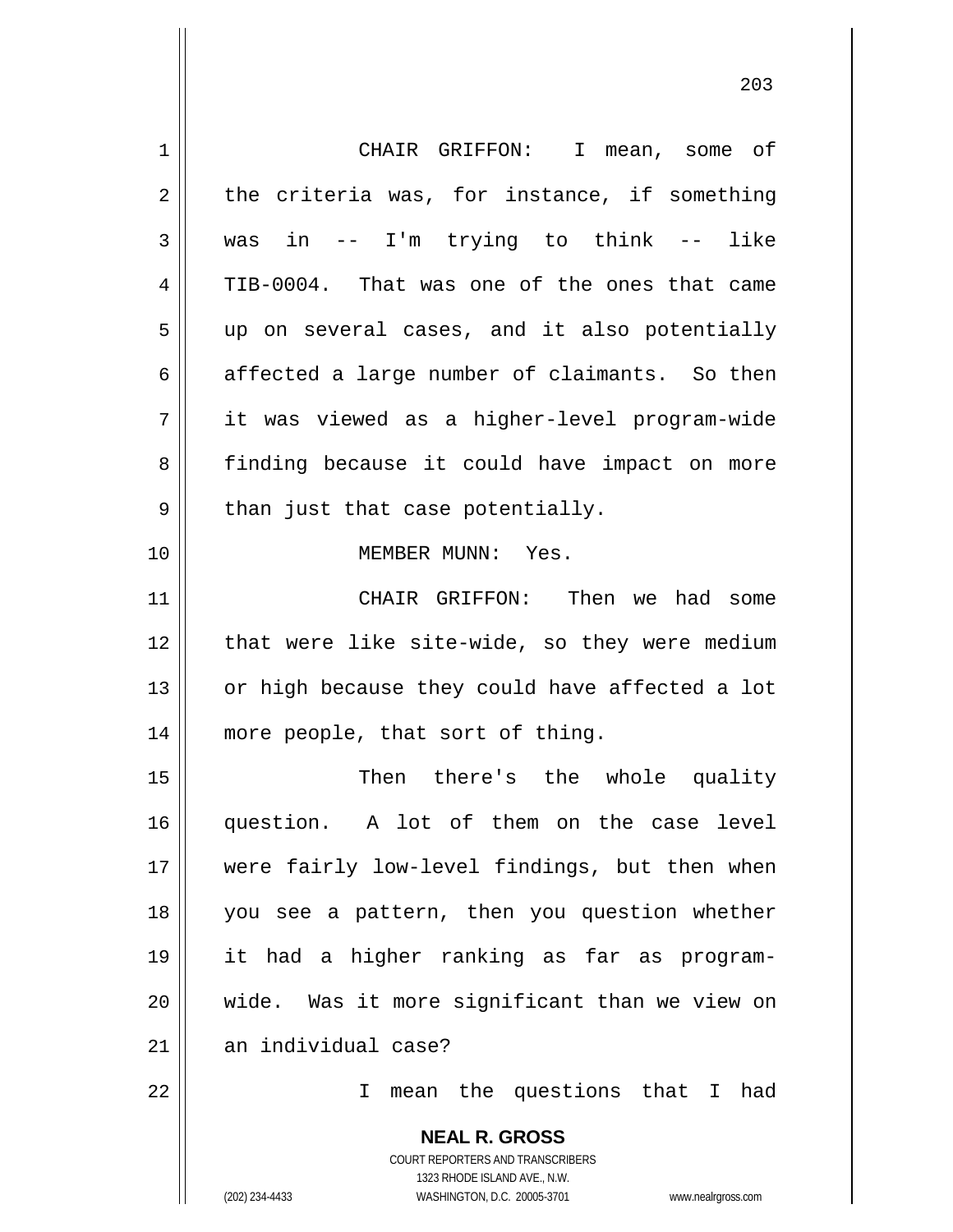1 || had about the peer-reviewed stuff, I think it 2 was at the last meeting when Doug was  $3 \parallel$  discussing one of the cases, and we were kind 4 | of going through the findings one by one and 5 || saying, well, NIOSH agrees, but it wouldn't 6 have affected anything on this case; no 7 further action.

 And we went down that way like two 9 | or three times, and Doug says, I don't want to make a big issue out of any one of these findings. However, collectively, I'm a little concerned that peer review didn't get any of these, or it's not documented in the case file, anyway.

15 || That may be another question of 16 || just how some of these things may not require 17 a dose reconstruction to be reassessed by the 18 || original dose reconstructor, but a peer review 19 might note that there is a discrepancy; 20 however, no need to reevaluate because it is a 21 minimal discrepancy or, you know, it would not  $22$   $\parallel$  affect the outcome.

> COURT REPORTERS AND TRANSCRIBERS 1323 RHODE ISLAND AVE., N.W. (202) 234-4433 WASHINGTON, D.C. 20005-3701 www.nealrgross.com

**NEAL R. GROSS**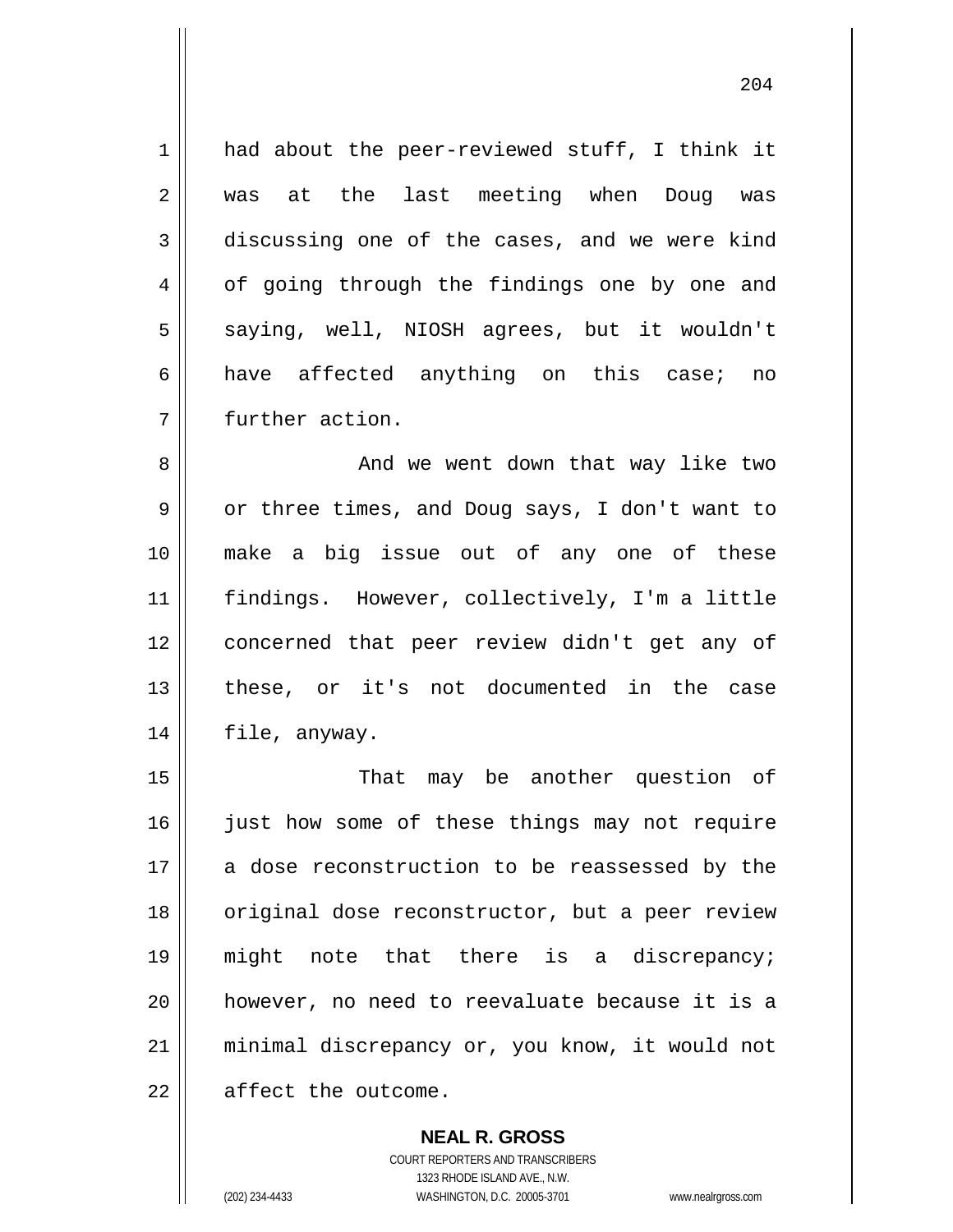**NEAL R. GROSS** COURT REPORTERS AND TRANSCRIBERS 1323 RHODE ISLAND AVE., N.W. 1 | But those weren't included in the 2 case files. So that was some of the ones we  $3 \parallel$  have talked about, and I will let Larry talk 4 | to some of this now. 5 MR. ELLIOTT: Okay. There are  $6 \parallel$  several things I would like to say. 7 First of all, let me start by 8 saying that the Advisory Board and its 9 || process, and this Subcommittee's efforts, I 10 || think demonstrate a very thorough review, very 11 | thorough. 12 || So, with that in mind, though, I 13 would offer that we perhaps come from 14 different places on what the acceptable level 15 || of quality is in a dose reconstruction. I 16  $\parallel$  think our, he starts from a place that says we 17 || need to make sure that we get our work done to 18 assure that the answer given to the claimant  $19 \parallel$  by DOL is the correct answer. 20 || So we also start from the position  $21$  | that perfect is the enemy of good. If we  $22$   $\parallel$  strive to be perfect in all aspects of a dose

(202) 234-4433 WASHINGTON, D.C. 20005-3701 www.nealrgross.com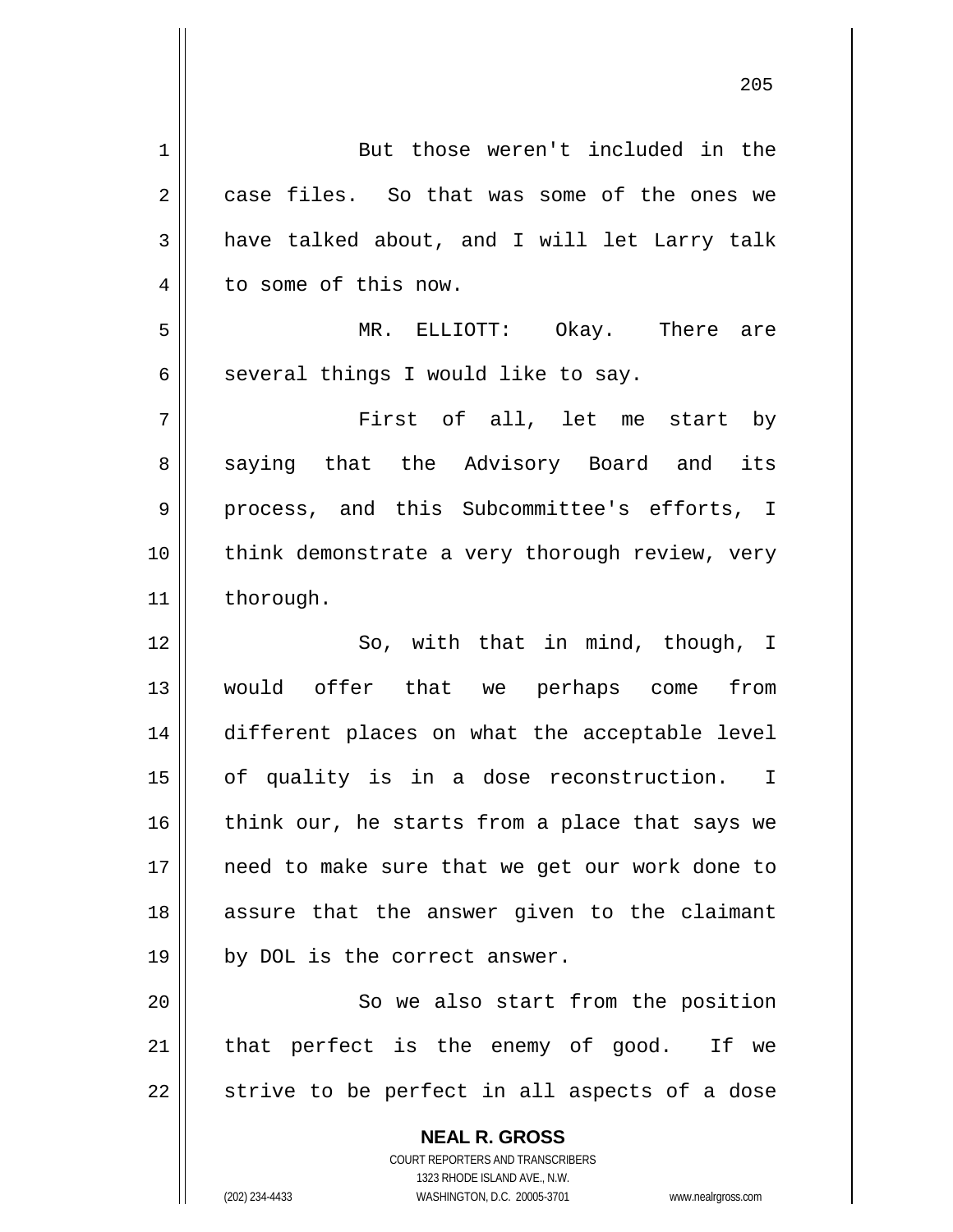1 | reconstruction report for each individual, we 2 certainly wouldn't have been able to get  $3 \parallel 25,700$  done in the amount of time that we have

5 Nevertheless, Stu's review of  $6 \parallel$  changes that we have adopted or incorporated, 7 based upon this Subcommittee's review of dose 8 || reconstructions, was very general, as we 9 talked -- heard about a moment ago. On the 10 || outside, it probably seemed -- and I had a 11 couple of people ask me about this -- doesn't  $12$  seem like we have made many changes at all. 13 Is it that NIOSH OCAS doesn't see any real 14 || value from the Subcommittee's reviews, and I'm  $15$  saying, no, that's not the case.

4 | done them.

16 Again, we start from different 17 || places when we approach this. So that has 18 || helped others understand.

19 || But my ears pick up and I start 20 listening very attentively and red flags go 21 || off in my mind when I hear things about 22 || quality control and, yes, Doug's point is well

> **NEAL R. GROSS** COURT REPORTERS AND TRANSCRIBERS 1323 RHODE ISLAND AVE., N.W. (202) 234-4433 WASHINGTON, D.C. 20005-3701 www.nealrgross.com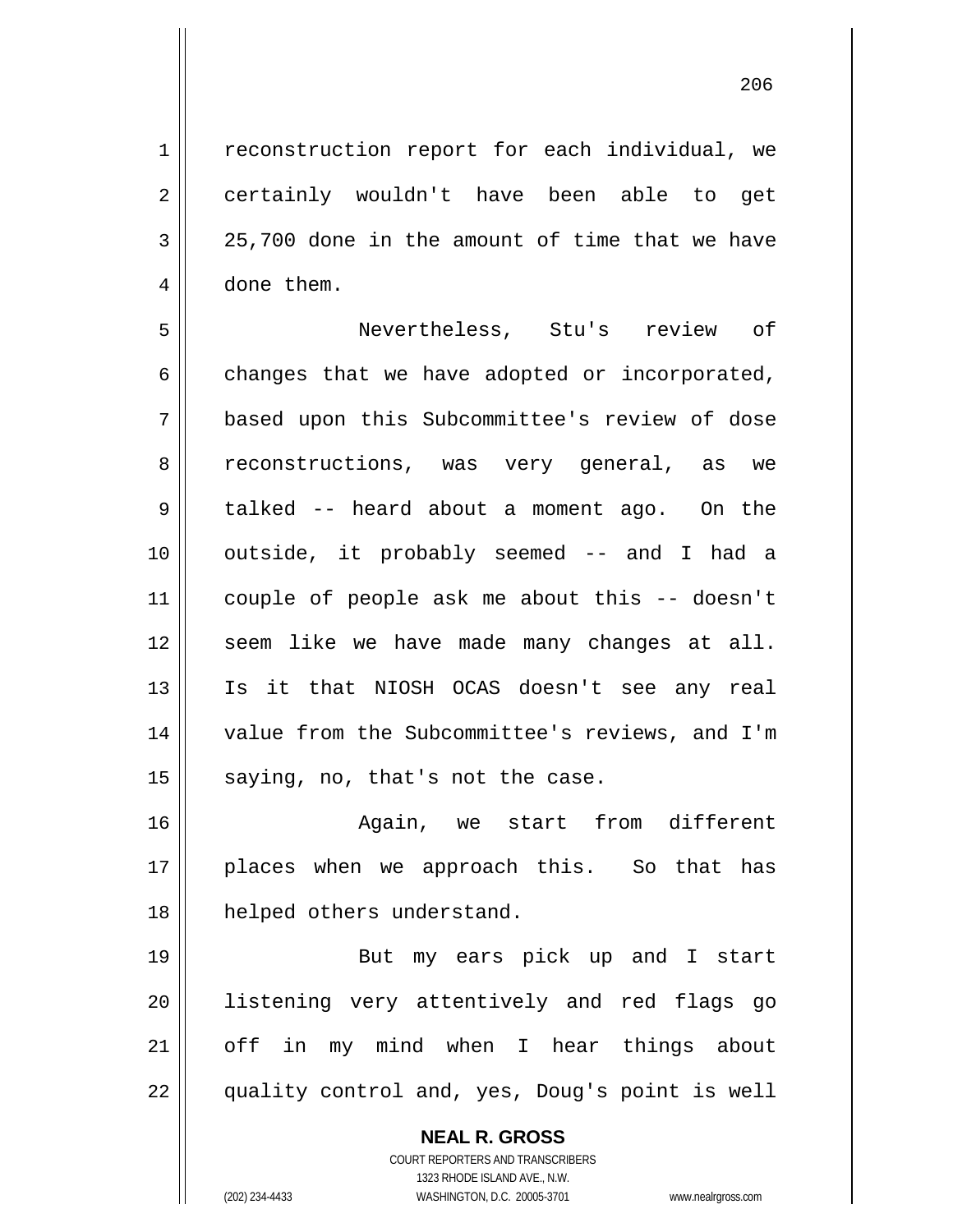1 || made. If we see all of these little bitty deficiencies, nits, it leads one to think,  $3 \parallel$  well, if they're not worried about that, what  $4 \parallel$  are they worried about? How good is the work  $5 \parallel$  that they are doing? Again, I often say we are trying to make sure we get the right answer as 8 quickly as we can. And I have said at Board meetings that there are warts -- I think that's one of the terms and euphemisms I have used, analogies I have used -- there's warts | on these things. They are not perfect. 13 || They are perfect in a sense that we are trying to get the right answer, but

 | they are not perfect in the sense that we have correctly perhaps addressed everything we should have.

 What I find most disconcerting is when we hear something in the CATI and we don't speak to it in a DR. Anything that goes to responding to claimants' concerns, || clarifying for a claimant, and providing a

> **NEAL R. GROSS** COURT REPORTERS AND TRANSCRIBERS 1323 RHODE ISLAND AVE., N.W.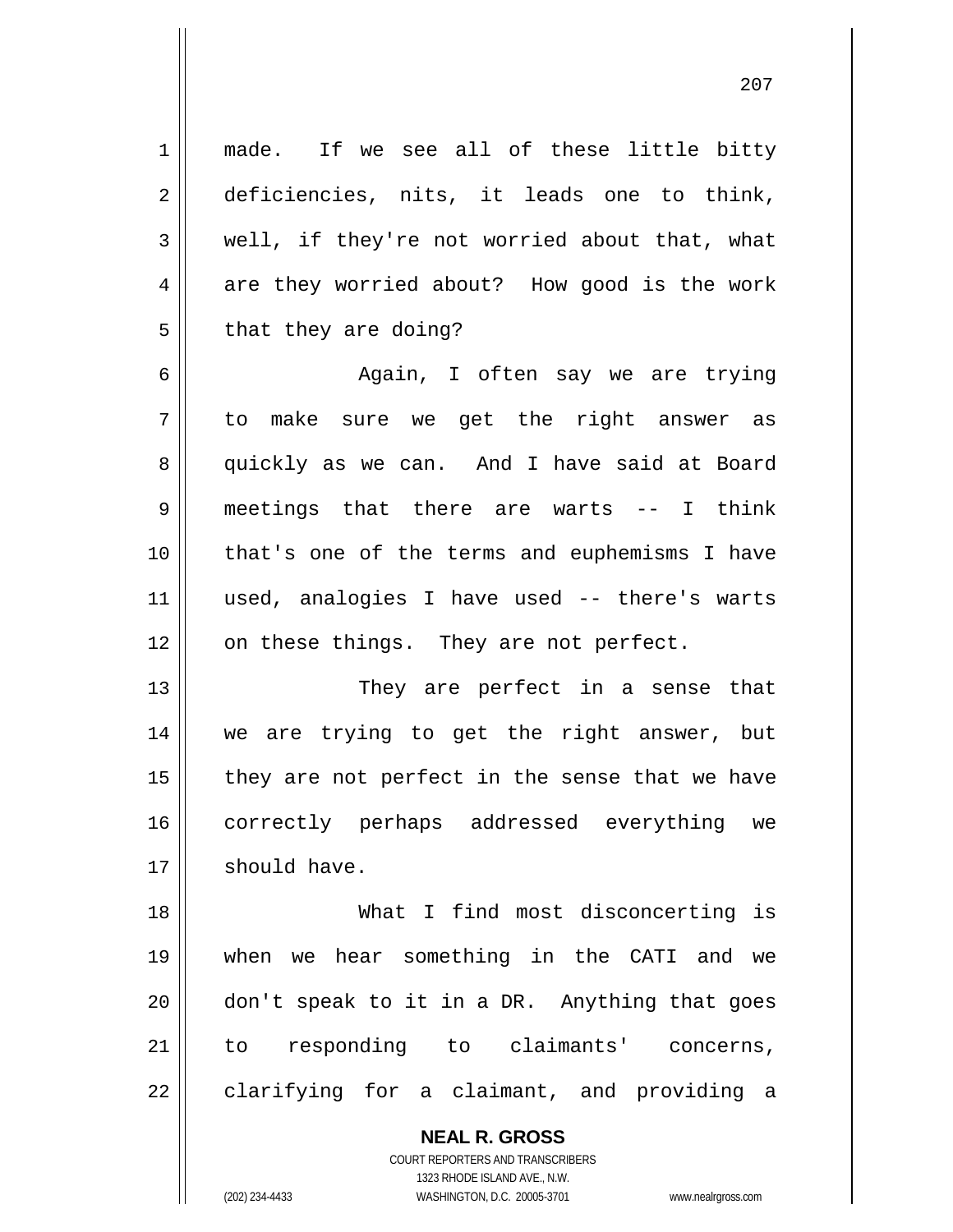1 better understanding of how we treated their 2 information is bothersome to me. Because 3 whether or not we got the answer right or 4 || wrong, we owe that person, we are obliged to  $5$  treat that person, that set of claimants, as  $6 \parallel$  compassionately and as fully and thoroughly as 7 we can.

 So I don't want to see us disregard or not speak to certain items that they bring up. I think that is when my 11 || stomach starts turning, and I start worrying about how well we are reporting out our work 13 || in dose reconstruction reports.

14 || I am not going to preach here, but 15 I just want everybody to understand that we 16 kind of come at this from a different 17 || perspective. You do a very thorough review, 18 and I appreciate that. We are looking very 19 hard at what comes out of these reviews.

20 || It probably doesn't appear that we  $21$  || are making changes, but when and where we feel  $22 \parallel$  that it is appropriate for a program concern

> **NEAL R. GROSS** COURT REPORTERS AND TRANSCRIBERS 1323 RHODE ISLAND AVE., N.W. (202) 234-4433 WASHINGTON, D.C. 20005-3701 www.nealrgross.com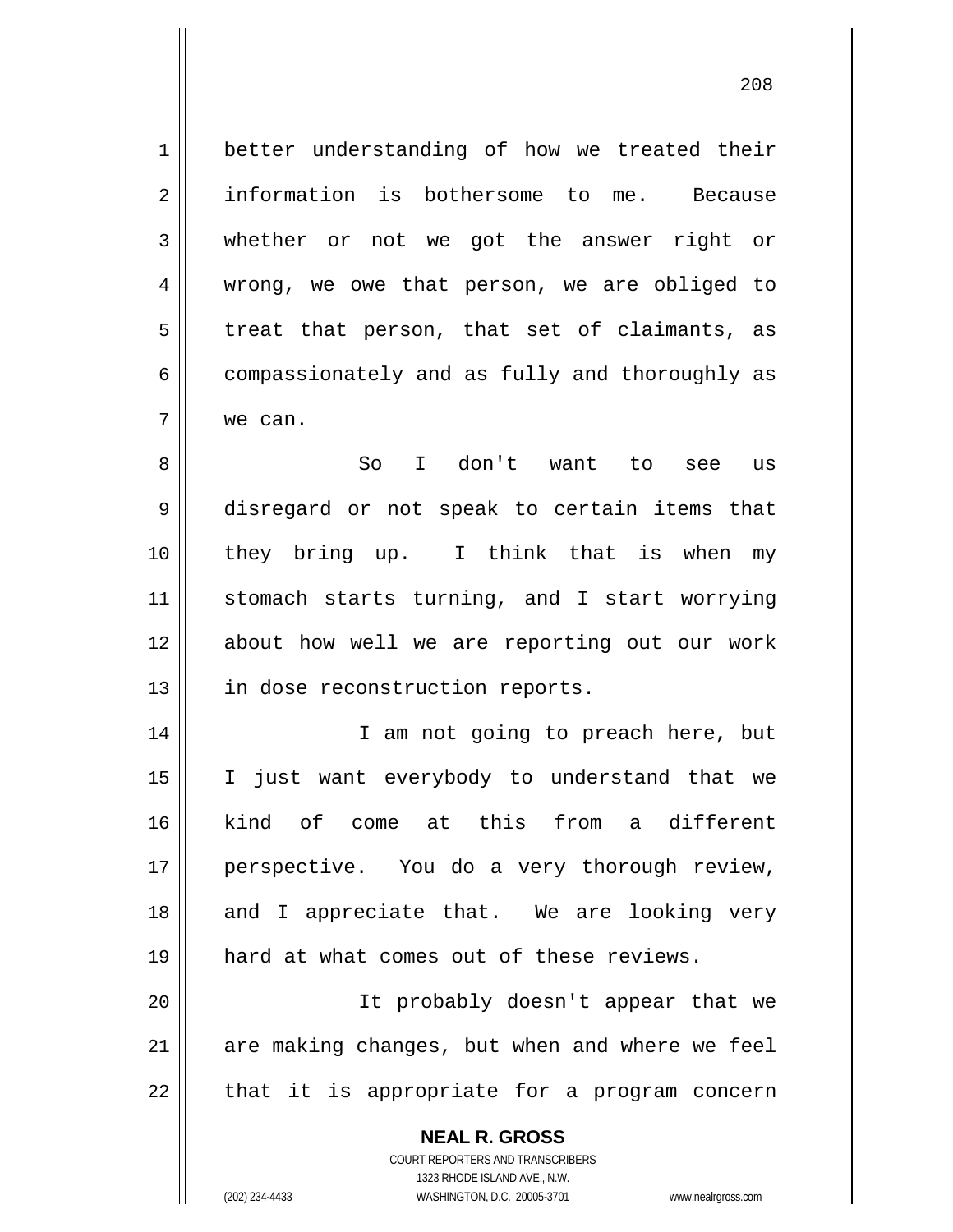1 or an individual situation, we take action. I 2 guess we would be hard-pressed to keep that 3 documented and put it in front of you at all 4 | times.

5 || But I had hoped what would come 6  $\parallel$  out of a discussion about this among the Work 7 Group members and the Board itself is, if we 8 can identify certain deficiencies or 9 categories of deficiencies that you view as 10 critical, and we can talk about those, and if 11 || we come to agreement and consensus that they 12 are critical, then those are the things we 13 || should make sure we do tackle, make sure that 14 | we do modify our reports and our behavior.

 Maybe we can come out of that with also an agreement on, well, what isn't so  $\parallel$  critical. That is the other side of the coin, you know. That may save SC&A some time. It may save the Subcommittee some time.

20 Because, at some point, I would  $21$  | hope that you would all agree that, if we have 22 || heard the same issue over and over and over

> **NEAL R. GROSS** COURT REPORTERS AND TRANSCRIBERS

> > 1323 RHODE ISLAND AVE., N.W.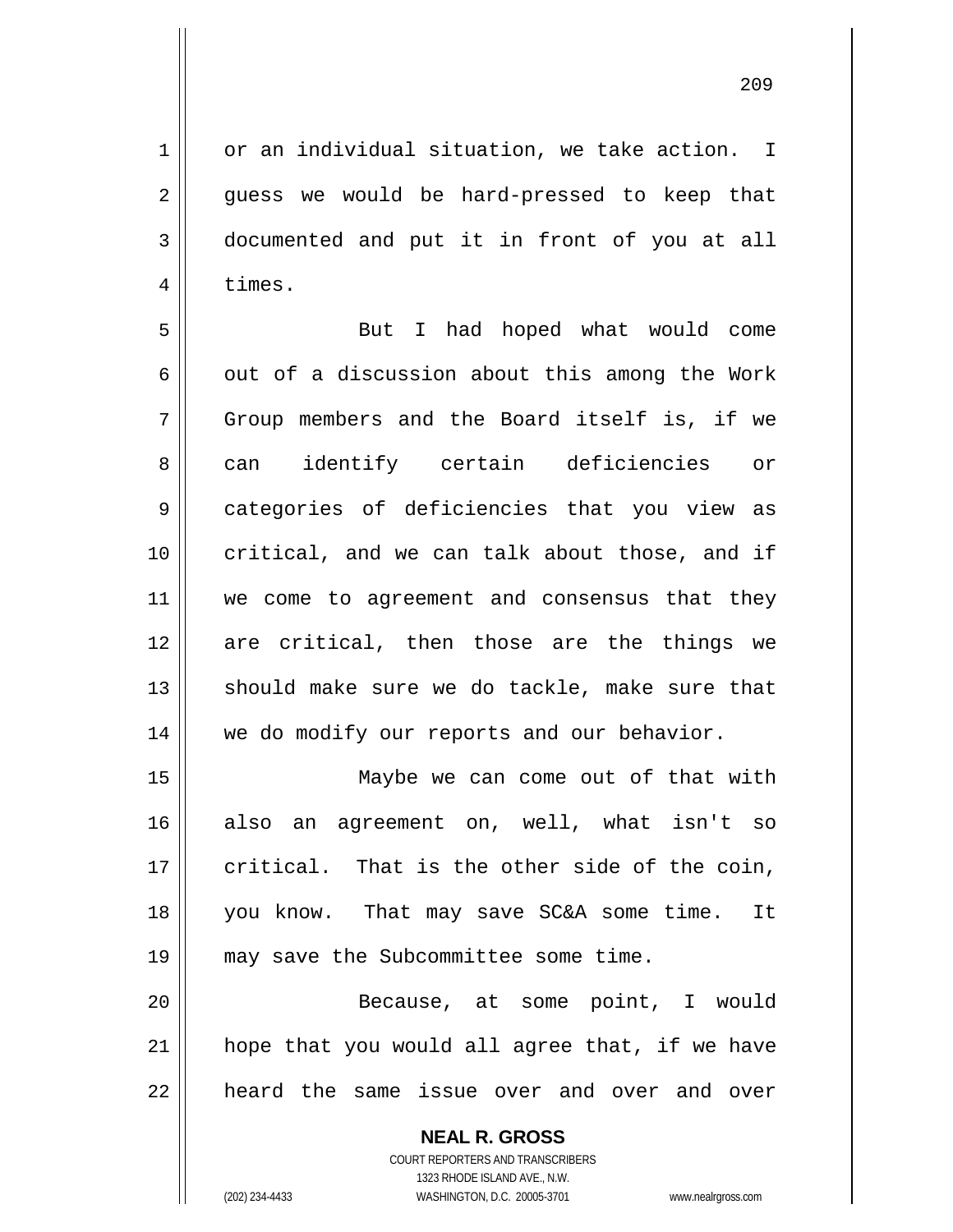**NEAL R. GROSS** COURT REPORTERS AND TRANSCRIBERS 1323 RHODE ISLAND AVE., N.W. 1 again, and we are not taking action, you  $2 \parallel$  should beat us up. Or, if we hear a spot 3 || issue here and a spot issue there, maybe we 4 | don't need to spend our time on those, and we  $5 \parallel$  can agree about that, and not have to hear  $6 \parallel$  those come out again.  $7$   $\parallel$  But that's all I've got to say. I  $8 \parallel$  just felt that I wanted to speak to that that 9 || way at this meeting. 10 I don't know if Stu has other 11 || thoughts beyond that, but we struggle all the 12 || time with, where are we at on our quality 13 || assurance, quality control, and what is our 14 || acceptance criteria.  $15 \parallel$  Stu? 16 || MR. HINNEFELD: Nothing more, 17 || other than that, I guess the key question to 18 me is, what is an acceptable dose 19 || reconstruction. We even talk about what needs  $20$  || are a little bit, Mark and Larry and I. 21 || In a QA program, where there was a 22 QA program that I was familiar with, there

(202) 234-4433 WASHINGTON, D.C. 20005-3701 www.nealrgross.com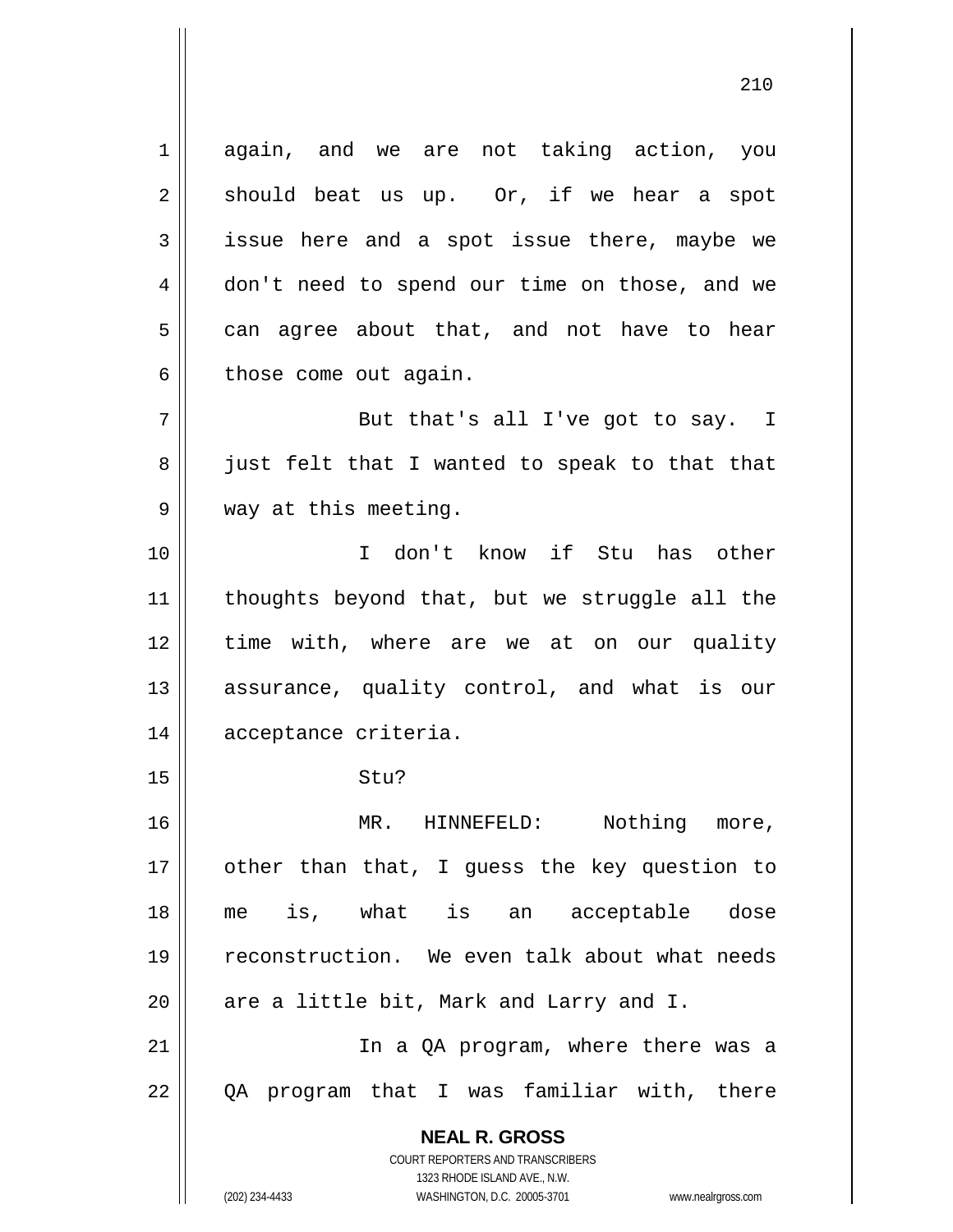**NEAL R. GROSS** COURT REPORTERS AND TRANSCRIBERS 1323 RHODE ISLAND AVE., N.W.  $1 \parallel$  will be a disposition of a deficiency that is  $2 \parallel$  accept as is. In that case, though, the 3 deficiency is noted. There is a record 4 generated of it, and you decide that this 5 || isn't serious enough that I'm going to make  $6 \parallel$  this guy rework the part or anything like  $7 \parallel$  that. We are just going to accept it as is. 8 || I guess that is QC because of the inspection 9 | element. 10 MR. ELLIOTT: Deviation. 11 || MR. HINNEFELD: Yes. 12 MR. ELLIOTT: It's a deviation 13 | report. 14 MR. HINNEFELD: Yes, a deviation 15 || corrective action report, is what we called  $16$   $\parallel$  it. 17 || So, if we were to build something 18 || like that, we could then note when we observe 19 these deviations and say that this one is not  $20$  || going to matter, so we are going to improve 21 || it. That, then, provides a record for the  $22$  reviewers to see that, okay, that was noted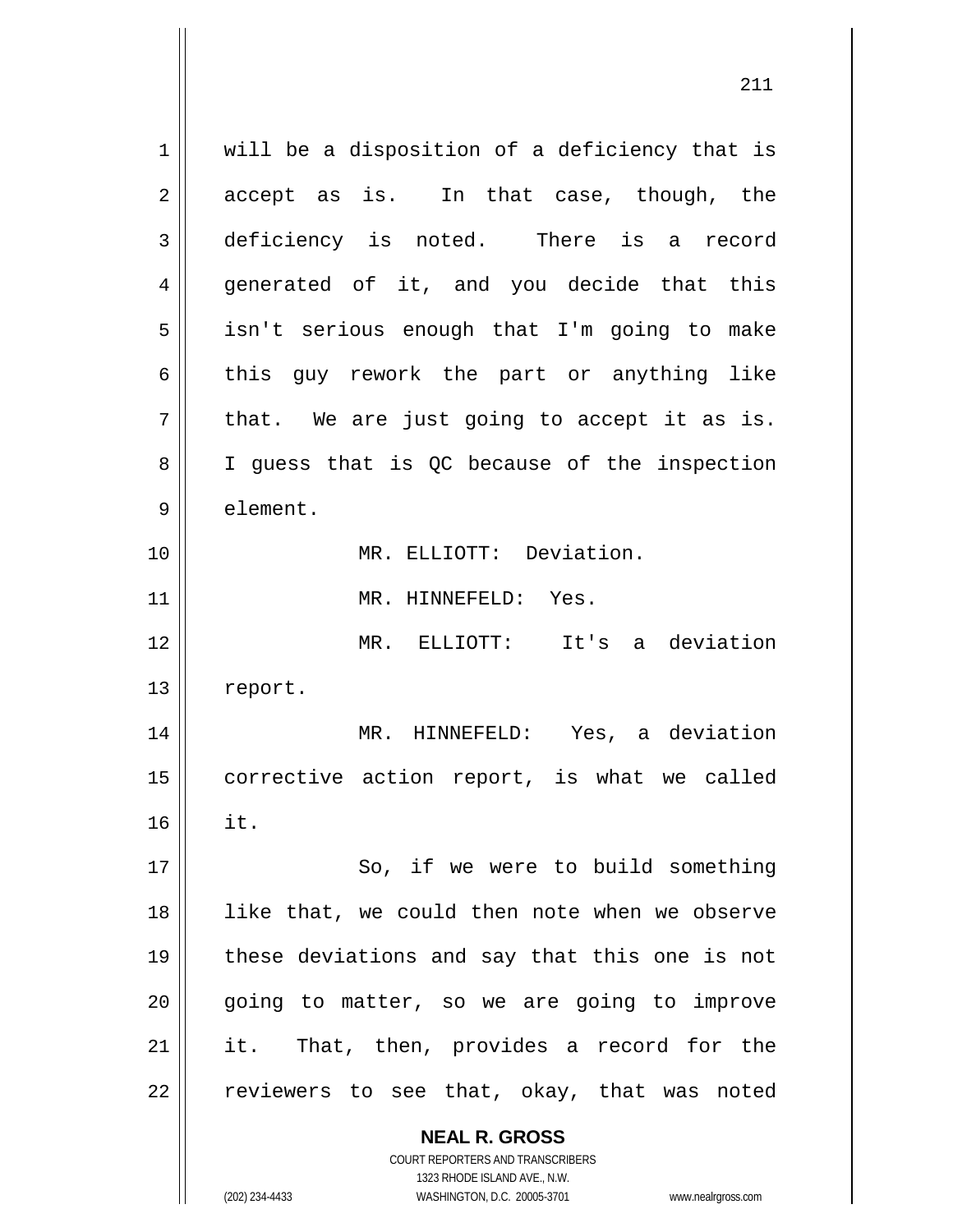$1 \parallel$  and it was accepted as is. Of course, you've  $2 \parallel$  got to be pretty confident when you accept as  $3 \parallel$  is that it really is okay.

4 || But when you do that, there is 5 || more work to the review. Whether the peer 6 ceviewer does it or whether the HP reviewer 7 does it, that adds time to the process. 8 || Because instead of clicking approved, you are  $9 \parallel$  going to click accept as is, and then you are  $10$  | qoing to describe what the deviation was.

11 || CHAIR GRIFFON: I see what you are 12 || saying with accept as is. The "accept as" is  $13 \parallel$  - I was thinking of approved, but I was 14 || thinking like three categories, like approve, 15 don't approve with comment, or approve with 16 comment.

17 MR. HINNEFELD: Yes.

 CHAIR GRIFFON: And a third category is like -- MR. HINNEFELD: That's what I was  $21$  saying.

22 CHAIR GRIFFON: -- approve with

**NEAL R. GROSS** COURT REPORTERS AND TRANSCRIBERS

1323 RHODE ISLAND AVE., N.W.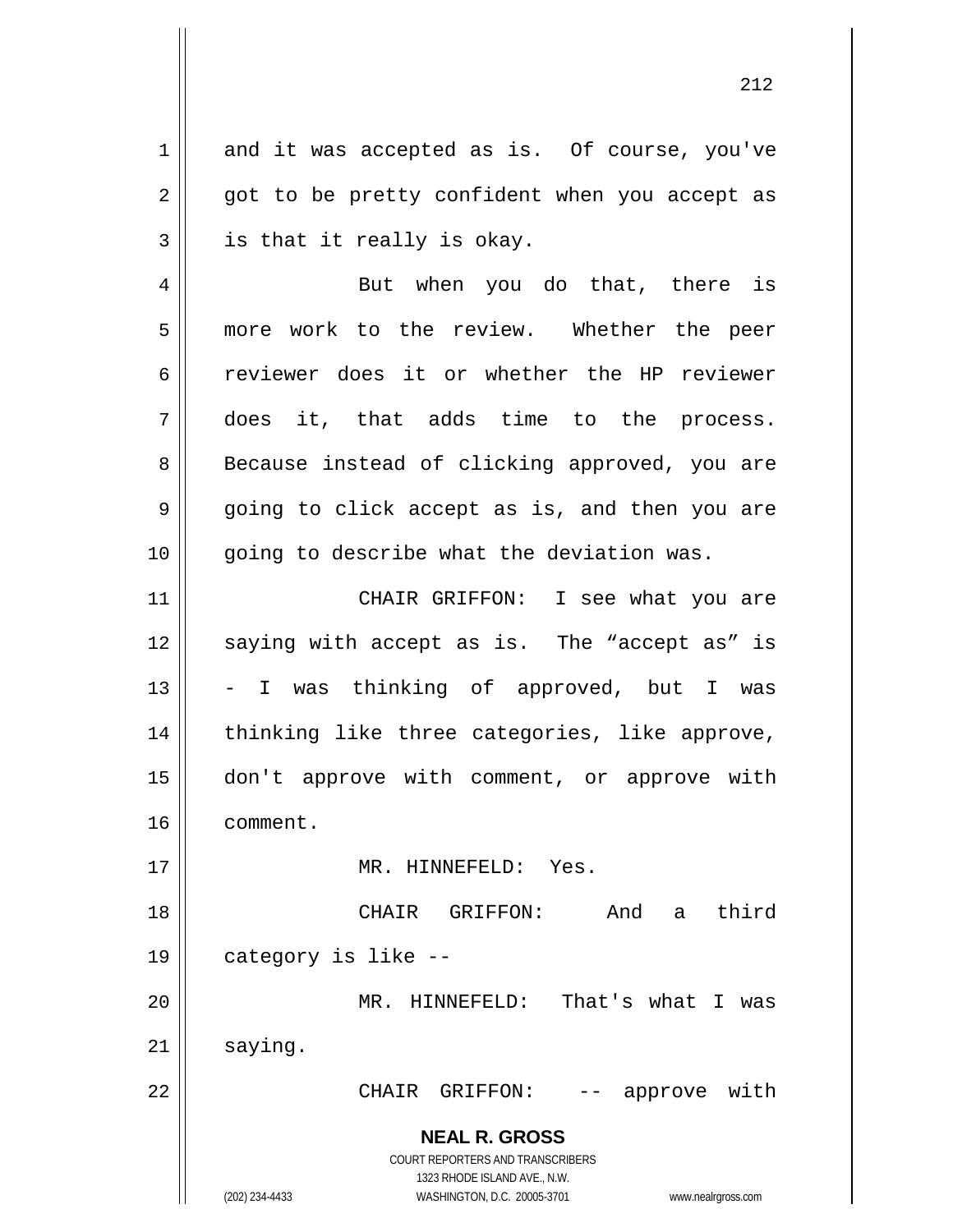**NEAL R. GROSS** COURT REPORTERS AND TRANSCRIBERS 1323 RHODE ISLAND AVE., N.W. (202) 234-4433 WASHINGTON, D.C. 20005-3701 www.nealrgross.com 1 || comment, and that means we still accept it,  $2 \parallel$  but  $-$ 3 || MR. HINNEFELD: We accept it, but  $4 \parallel$  we did note that there was a deviation. 5 CHAIR GRIFFON: But we noted that  $6 \parallel$  there was a discrepancy or deviation, yes. 7 MR. HINNEFELD: Yes. 8 CHAIR GRIFFON: Yes. I think that 9 | would be very useful. 10 MR. ELLIOTT: And if you see that 11 || and there is a common theme over time, then 12 you've got a bigger problem. 13 CHAIR GRIFFON: Right. Then you  $14$  || might say, wait a second, let's --15 MR. HINNEFELD: So far, what you  $16$  do in that program is then you trend  $-$ 17 || CHAIR GRIFFON: Right, and then 18 you evaluate it. This is happening a lot. 19 Why is this happening all the time? 20 MR. HINNEFELD: Why is this 21 happening a lot? 22 CHAIR GRIFFON: Yes.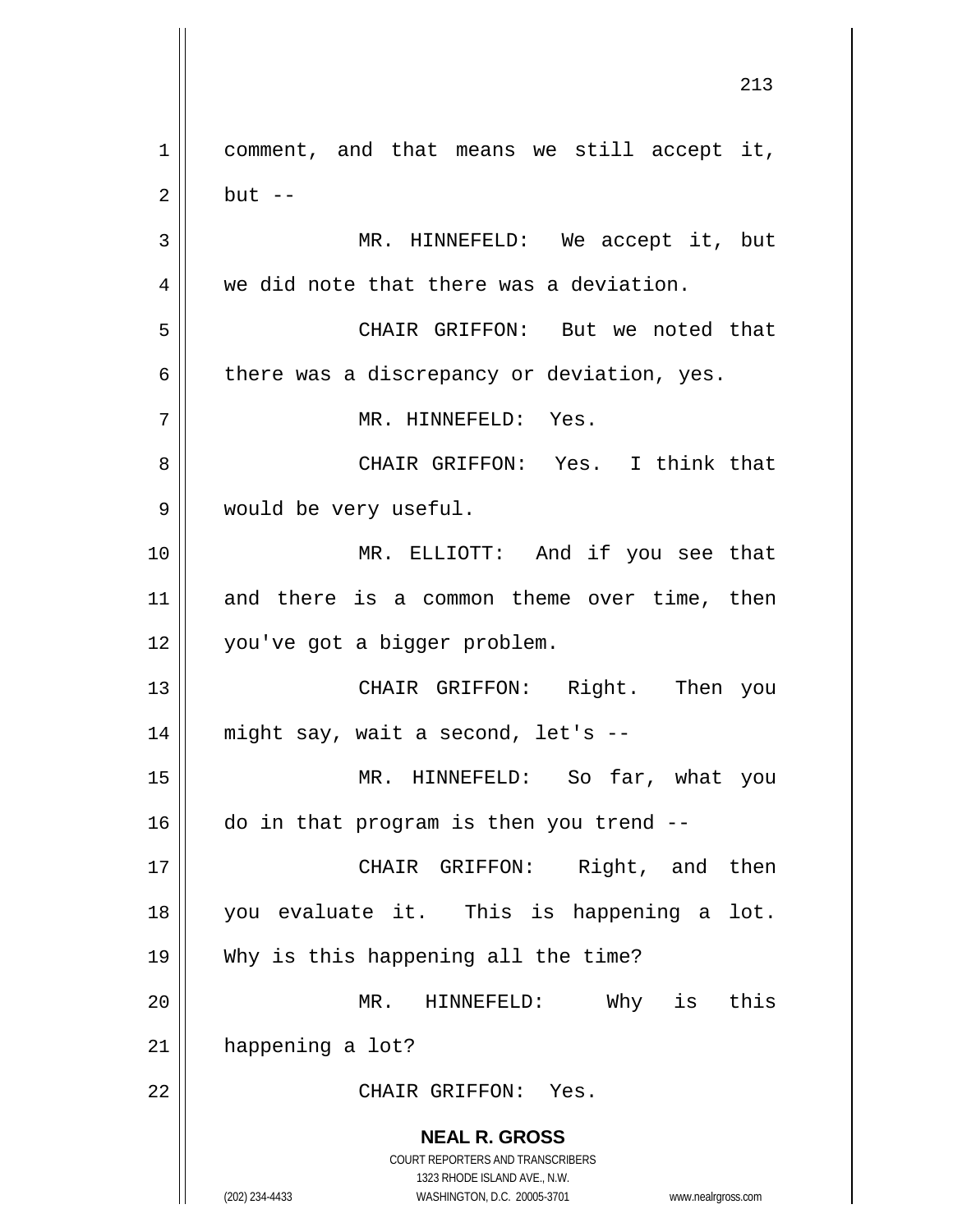**NEAL R. GROSS** COURT REPORTERS AND TRANSCRIBERS 1323 RHODE ISLAND AVE., N.W. (202) 234-4433 WASHINGTON, D.C. 20005-3701 www.nealrgross.com 1 MR. HINNEFELD: I mean that's 2 || something we could build again. What you are 3 doing, then, is you are spending your money 4 doing that, spending your time. Money is not  $5 \parallel$  so important. The choke point here is --6 CHAIR GRIFFON: Time is money. 7 MR. HINNEFELD: You know me. Why 8 don't we just take it away from the 9 || contractor? 10 (Laughter.) 11 MR. ELLIOTT: To have more 12 || production, we've got to find money to give to 13 | the contractor. 14 MR. HINNEFELD: Production is the 15 question -- 16 MR. ELLIOTT: Production is the 17 | question. 18 MR. HINNEFELD: -- because the 19 more effort you spend on that, whatever effort 20 || you spend on that, that's less effort to spend 21 on production. So, if it takes me an hour 22 | instead of 50 minutes on average to review and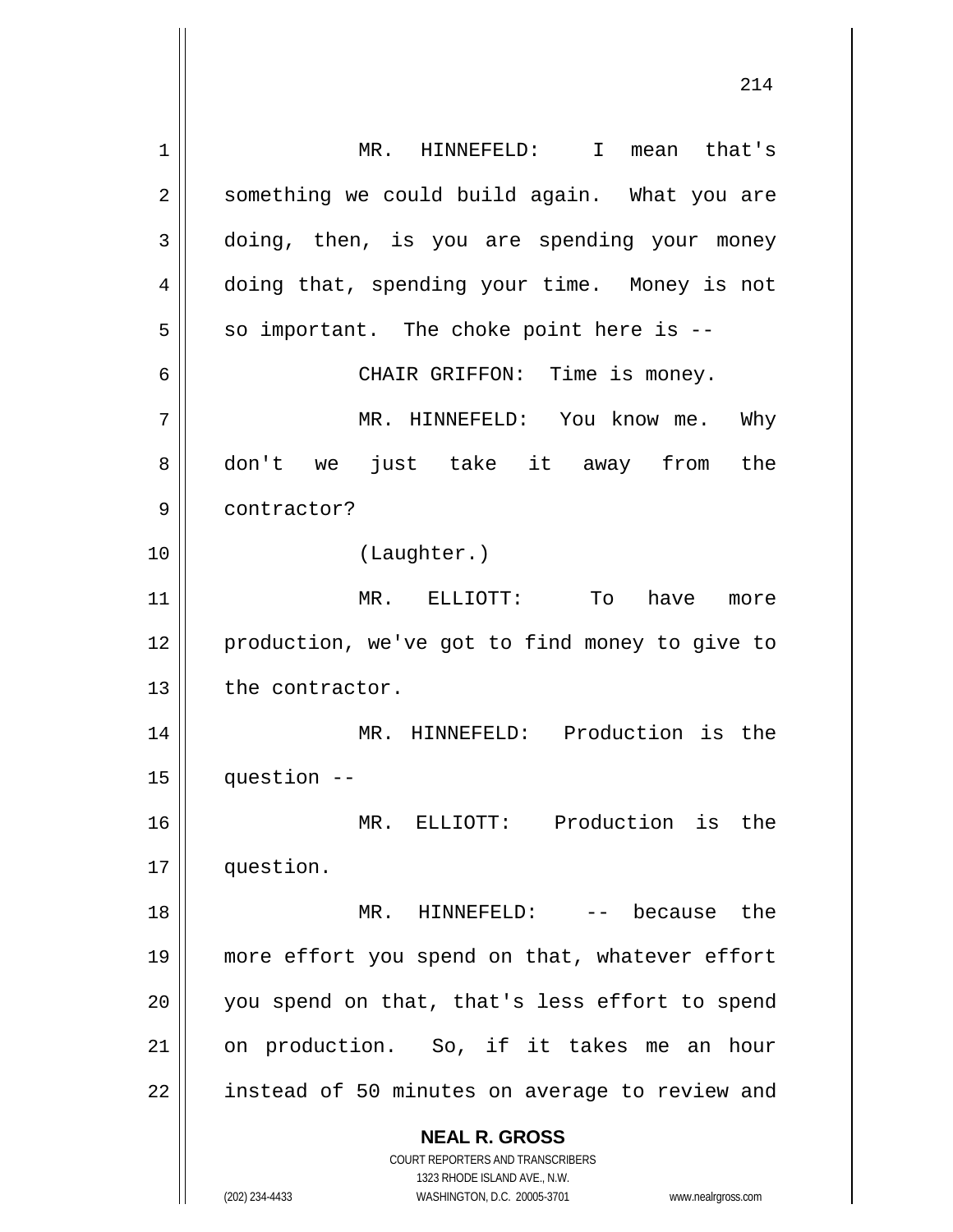215

1 approve or comment on a dose reconstruction,  $2 \parallel$  then that's a 20 percent reduction in my 3 ability to get dose reconstructions put 4 | together. 5 || So I just made those numbers up.

 $6 \parallel$  That may be pessimistic because, 7 theoretically, you won't be commenting on  $8 \parallel$  every one. You still will be, on the majority  $9 \parallel$  of them, theoretically, you will still be 10 approving. You know, just hit the approved 11 button.

12 || Tt could be, though, that if a 13 dose reconstructor is told, your review is  $14$  | expected to identify any deviation, that may, 15 || in fact, require more time than saying, okay, 16 here's the case; the doses look like they are 17 || coming out about what I would expect. I may 18 || not reproduce all these numbers. There may be 19 a mathematical error, a mistake in there, or  $20$  something in there that gets by, but it is 21 | approximately right.

22 || So it may, in fact, require more

**NEAL R. GROSS** COURT REPORTERS AND TRANSCRIBERS 1323 RHODE ISLAND AVE., N.W. (202) 234-4433 WASHINGTON, D.C. 20005-3701 www.nealrgross.com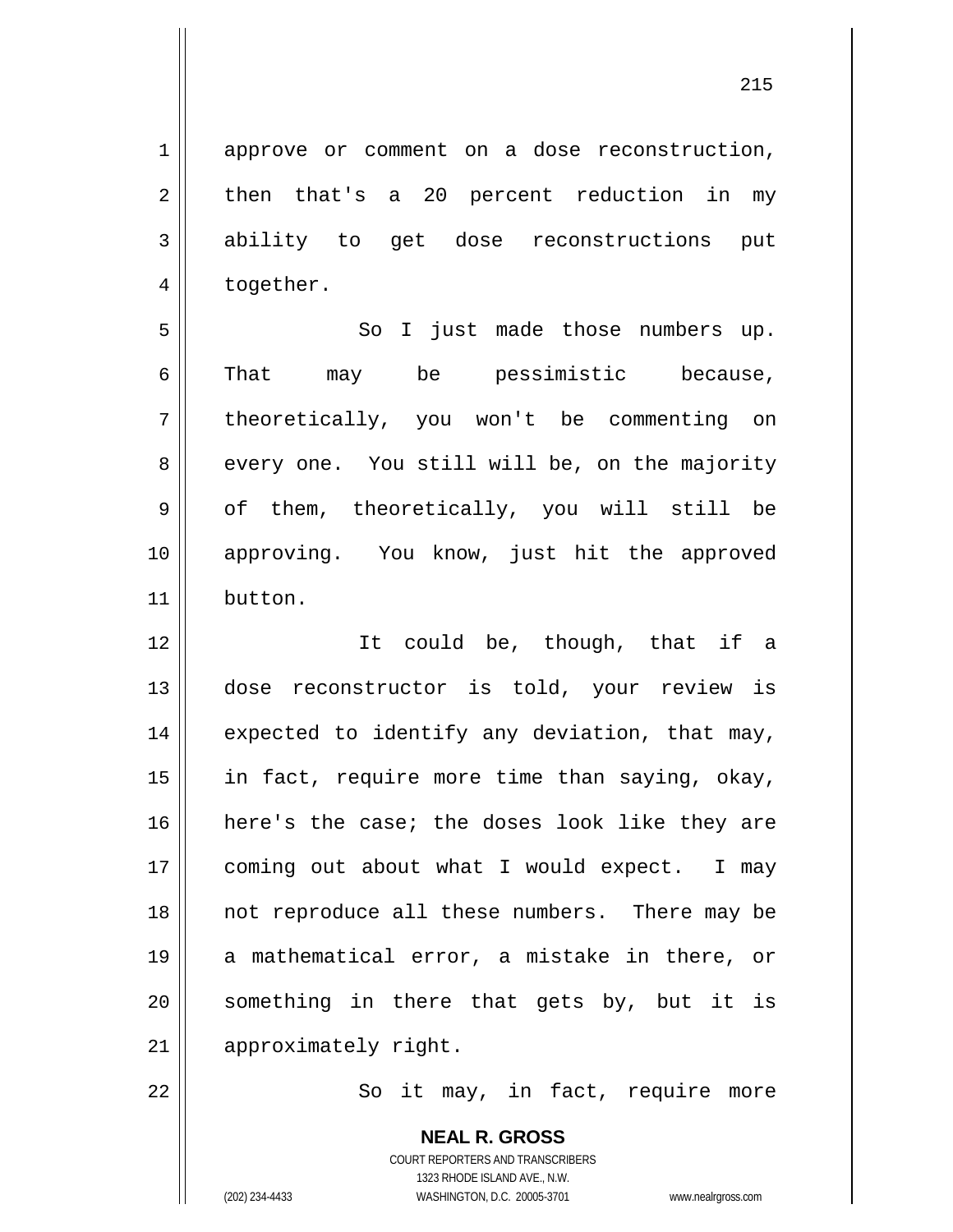1 | time in the review. It may be more time than 2 | just writing a deviation.

3 MR. ELLIOTT: I've been asked, is 4 || there a bright line here? Is there a blue  $5$  || line that we could say, a finding, if it is 6 || beyond the line, that's really, really  $7 \parallel$  problematic? That's the issue. If it is on  $8 \parallel$  the other side of the line, it's not.

 The only thing I can answer that question is, if we got the decision wrong, if our work yielded a false negative, I'm concerned. That's the bright, blue line for  $\parallel$  us.

14 So all the many dose 15 || reconstruction reviews that have been done, 16 I've been asked how many flipped because of 17 || the Board's review process, and I don't know. 18 What? There's been one or two?

19 || MR. HINNEFELD: Well, it is hard  $20$  | to judge. 21 || MR. ELLIOTT: It's hard to judge.

22 MR. HINNEFELD: I mean there are

**NEAL R. GROSS**

COURT REPORTERS AND TRANSCRIBERS 1323 RHODE ISLAND AVE., N.W. (202) 234-4433 WASHINGTON, D.C. 20005-3701 www.nealrgross.com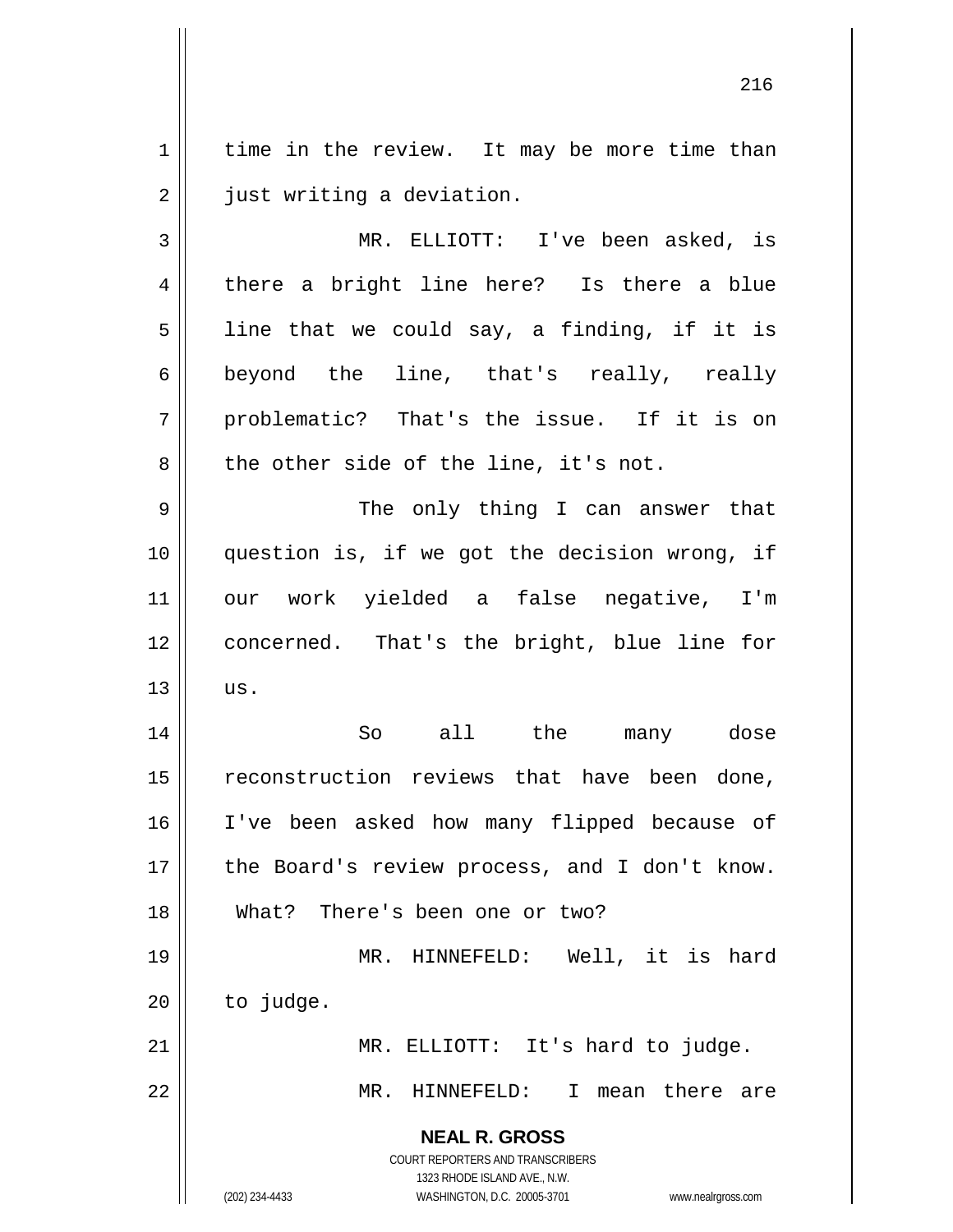| $\mathbf 1$    | PERs that have been done, I think, in part,                         |
|----------------|---------------------------------------------------------------------|
| $\overline{2}$ | because of the Board's review process.                              |
| 3              | MR. ELLIOTT: Right, yes.                                            |
| 4              | MR. HINNEFELD: A specific case,                                     |
| 5              | can I think of a specific case; because of a                        |
| 6              | deficiency in that case, it changed? I can't                        |
| 7              | think of any, but I won't swear there weren't                       |
| 8              | any.                                                                |
| 9              | But there are things coming out of                                  |
| 10             | Board review that would lead to a PER when, in                      |
| 11             | fact, cases may have -- so it's not exactly an                      |
| 12             | easy question to answer.                                            |
|                |                                                                     |
| 13             | CHAIR GRIFFON: Right, but what                                      |
| 14             | about, going back to these criteria, I mean I                       |
| 15             | like this discussion, but, currently, do you                        |
| 16             | do, just what I was mentioning before, because                      |
| 17             | I could see it does add time? And I agree,                          |
| 18             | obviously, you are concerned about that with                        |
| 19             | the production.                                                     |
| 20             | Can you see a system where you                                      |
| 21             | would peer review, or maybe you do it                               |
| 22             | currently? Like if you have cases, well, your                       |
|                | <b>NEAL R. GROSS</b>                                                |
|                | COURT REPORTERS AND TRANSCRIBERS                                    |
|                | 1323 RHODE ISLAND AVE., N.W.                                        |
|                | (202) 234-4433<br>WASHINGTON, D.C. 20005-3701<br>www.nealrgross.com |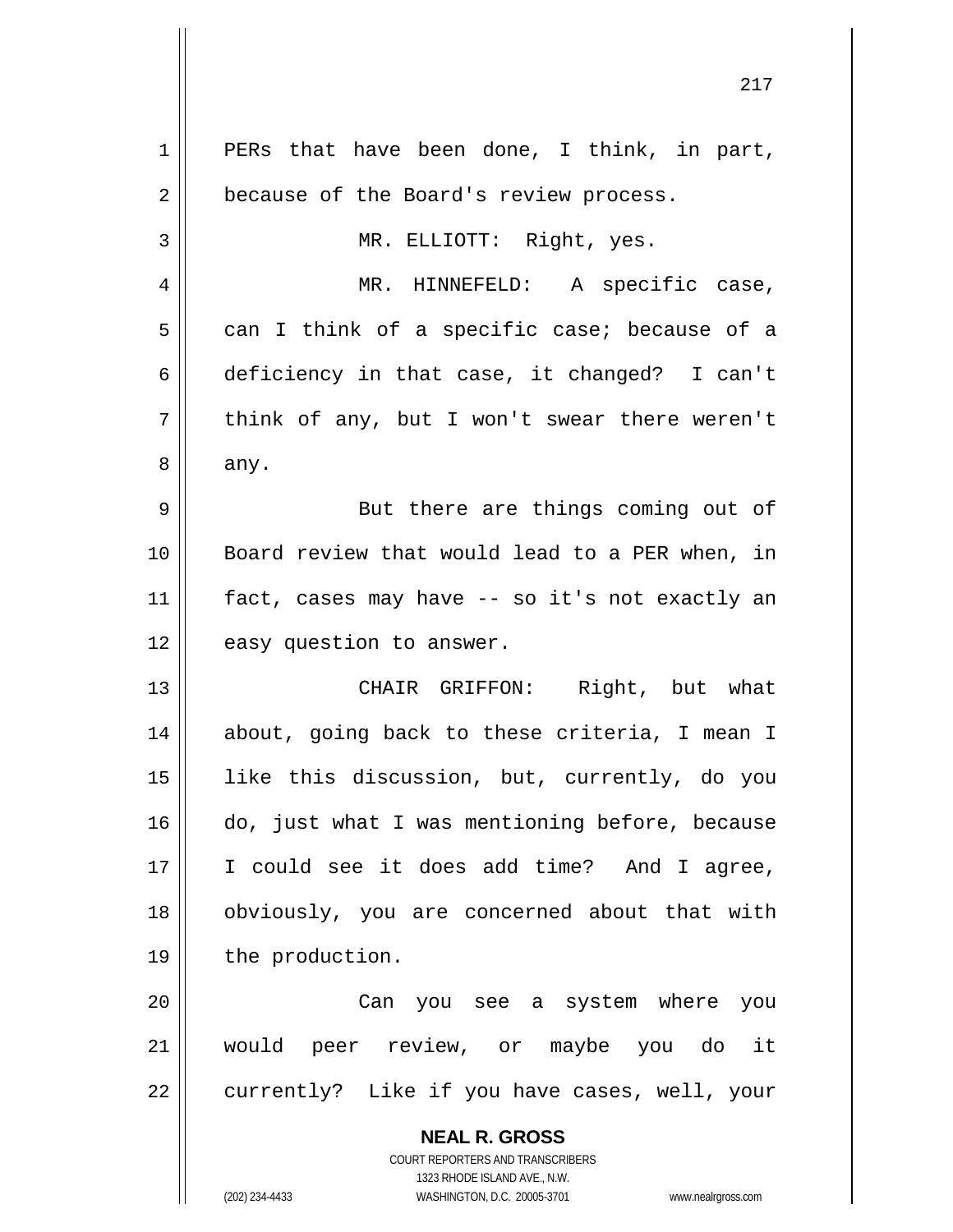**NEAL R. GROSS** COURT REPORTERS AND TRANSCRIBERS 1323 RHODE ISLAND AVE., N.W. (202) 234-4433 WASHINGTON, D.C. 20005-3701 www.nealrgross.com 1 | low-level PoC cancers, maybe you don't need  $2 \parallel$  the level of scrutiny where they are looking  $3 \parallel$  for any deficiency in those cases.  $4 \parallel$  So, if you have 40 to 60 -- I  $5 \parallel$  don't know what the range is --6 MR. HINNEFELD: Yes, I mean there  $7 \parallel$  aren't many at 45. 8 CHAIR GRIFFON: -- but near the 50  $9 \parallel$  range, then you require a more --10 MR. ELLIOTT: Or certain sites or 11 certain time frames maybe, you could even  $12$  | speak to that as well. 13 CHAIR GRIFFON: Yes. 14 || MR. HINNEFELD: At 45, we require 15 best estimate dose reconstruction. 16 CHAIR GRIFFON: Right. 17 || MR. HINNEFELD: We could, in fact, 18 you know, in that range, 45 to 52, or  $19$  | whatever --20 CHAIR GRIFFON: Require a more 21 rigorous -- 22 MR. HINNEFELD: I mean you could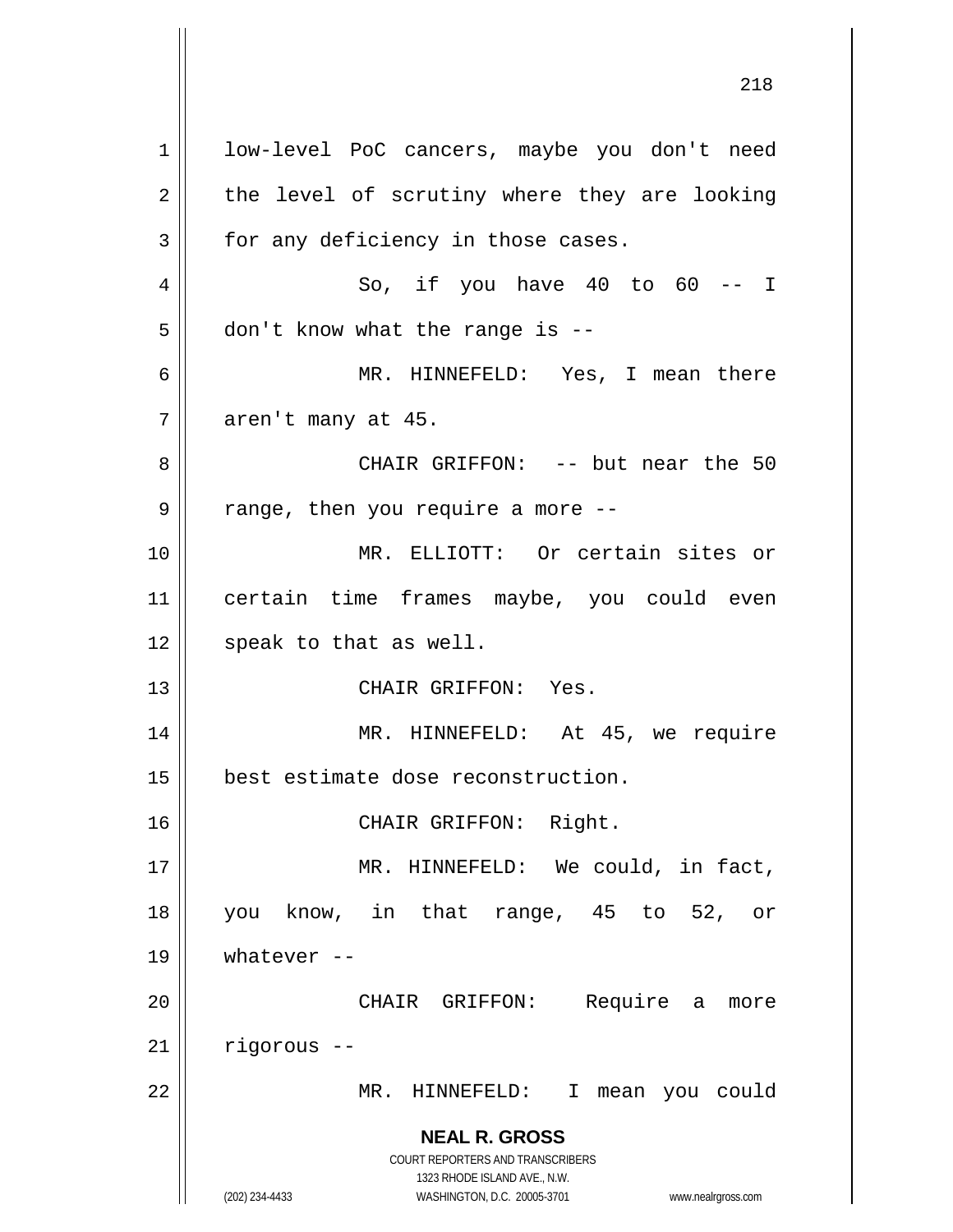**NEAL R. GROSS** COURT REPORTERS AND TRANSCRIBERS 1323 RHODE ISLAND AVE., N.W. (202) 234-4433 WASHINGTON, D.C. 20005-3701 www.nealrgross.com 219  $1 \parallel$  base it on  $-$ 2 CHAIR GRIFFON: Put the three 3 | criteria, yes, yes. 4 MR. HINNEFELD: I forget what the 5 difference is at 45 percent. 6 CHAIR GRIFFON: I'm just thinking 7 || out loud now. 8 MR. HINNEFELD: At 40 percent PoC, 9 || you need half again as much risk --10 CHAIR GRIFFON: Yes. 11 || MR. HINNEFELD: -- to get to 50 as 12 || it took to get to 40. You're only two-thirds  $13$  | of the way there when you get to 40 percent. 14 || CHAIR GRIFFON: Right, right. 15 MR. HINNEFELD: So 45, I think you  $16$  are still  $-$ 17 || MR. ELLIOTT: But if we say it is 18 a best estimate, to me, that says we had 19 better make sure we've got everything attended  $20 \parallel$  to. 21 CHAIR GRIFFON: Best estimate, 22 | best peer review, yes, yes.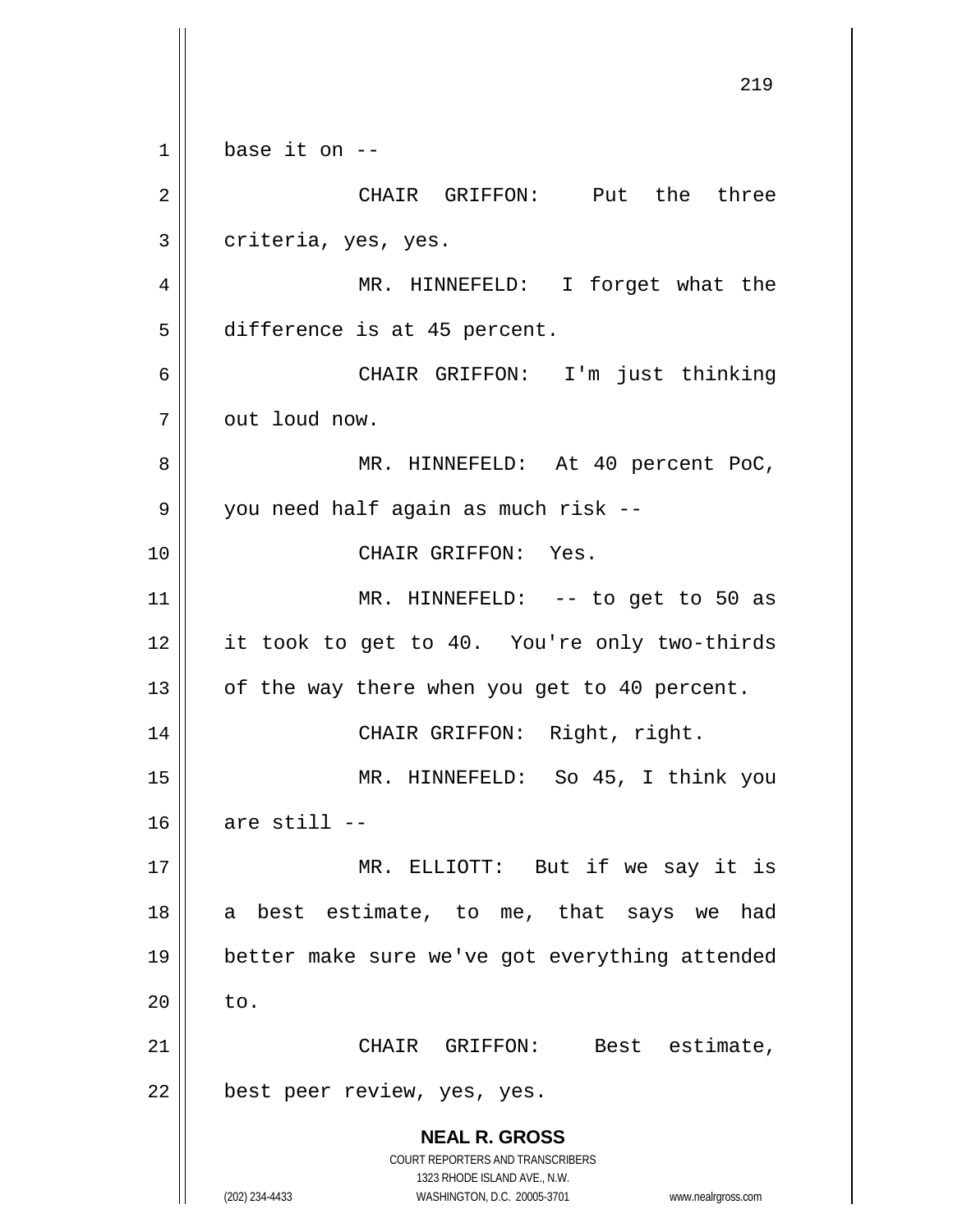**NEAL R. GROSS** COURT REPORTERS AND TRANSCRIBERS 1323 RHODE ISLAND AVE., N.W. (202) 234-4433 WASHINGTON, D.C. 20005-3701 www.nealrgross.com 1 MR. HINNEFELD: And the guys do 2 take more time on a 45-to-52 case. Nobody 3 wants to pull them up because they take so 4 | long to do. 5 CHAIR GRIFFON: Right. Yes, maybe 6 | implementing this kind of change also on top  $7 \parallel$  of that would reinforce that, that you are to 8 document discrepancies, even if they don't 9 || impact the case. 10 MR. ELLIOTT: I have also thought  $11$  | of looking at our return rate --12 CHAIR GRIFFON: That's the other 13 | question I had, yes. 14 MR. ELLIOTT: -- and checking out 15 what dose reconstruction drafts we return to 16 || ORAU, or whoever does them, and says they  $17$  | didn't meet -- and what are we catching there. 18 You guys don't see this. 19 || CHAIR GRIFFON: Right. 20 MR. ELLIOTT: You only see the 21 | final, finished version. 22 || CHAIR GRIFFON: Right.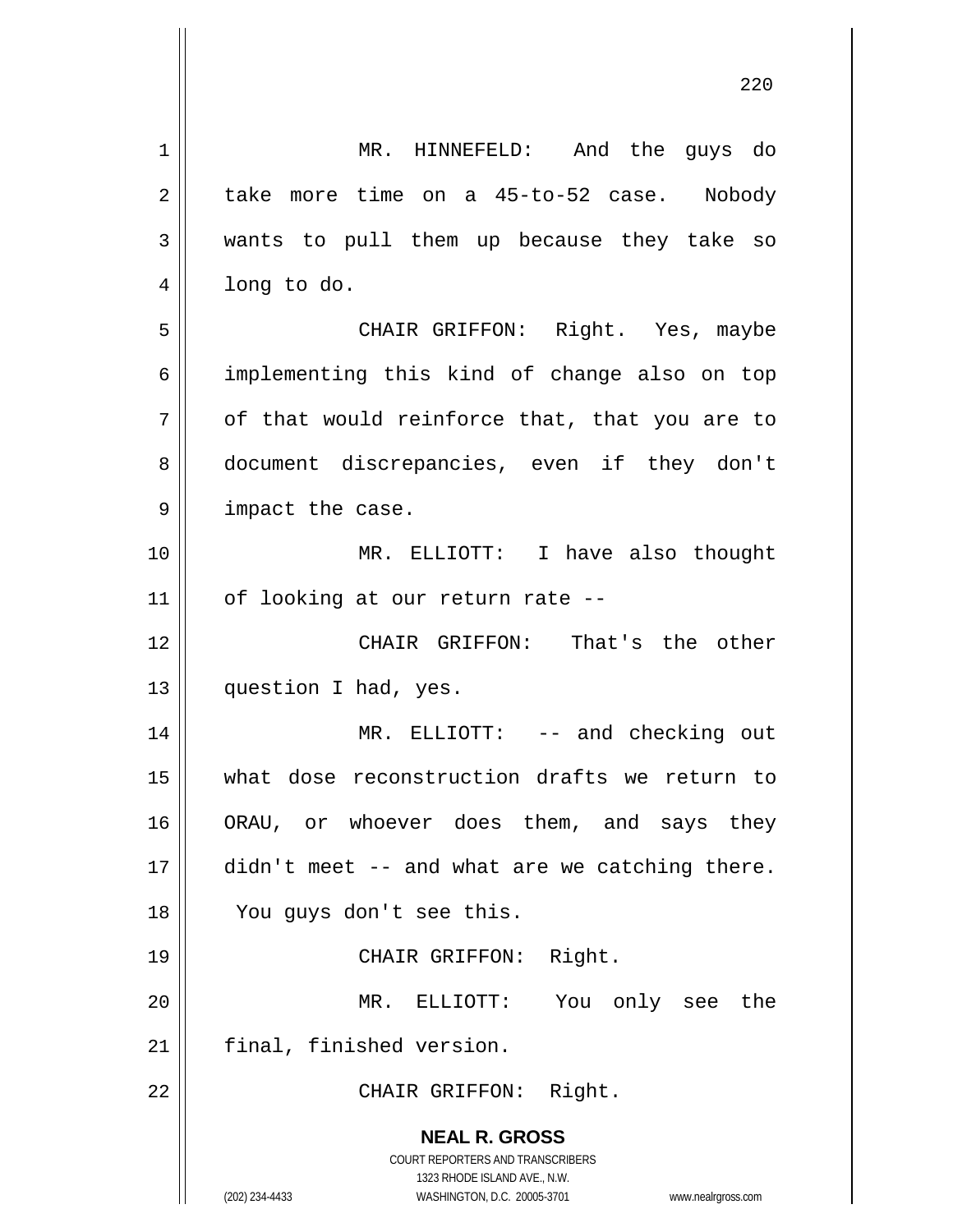**NEAL R. GROSS** COURT REPORTERS AND TRANSCRIBERS 1323 RHODE ISLAND AVE., N.W. (202) 234-4433 WASHINGTON, D.C. 20005-3701 www.nealrgross.com 1 || MR. ELLIOTT: But I can tell you  $2 \parallel$  that we track that. We have a special graphic  $3 \parallel$  that we see every week, maybe it's every 4 || month, how many ORAU sends us and how many we  $5 \parallel$  have accepted, how many we have returned back 6  $\parallel$  and said it didn't meet the standard. 7 CHAIR GRIFFON: Oh, you're talking 8 || internally return? 9 MR. ELLIOTT: Yes. 10 || CHAIR GRIFFON: Not from DOL? 11 || MR. ELLIOTT: No, no. 12 CHAIR GRIFFON: Yes, internally 13 | returned, yes. 14 MR. ELLIOTT: I'm talking about,  $15$  || what did the peer reviewers catch  $-$ 16 CHAIR GRIFFON: Right. 17 || MR. ELLIOTT: -- and say, no, this 18 isn't good enough; you've got to come back at 19 us with a revision based upon these comments 20 || we're making. 21 || I haven't done that, but I am just  $22$  || thinking that might be another way to look at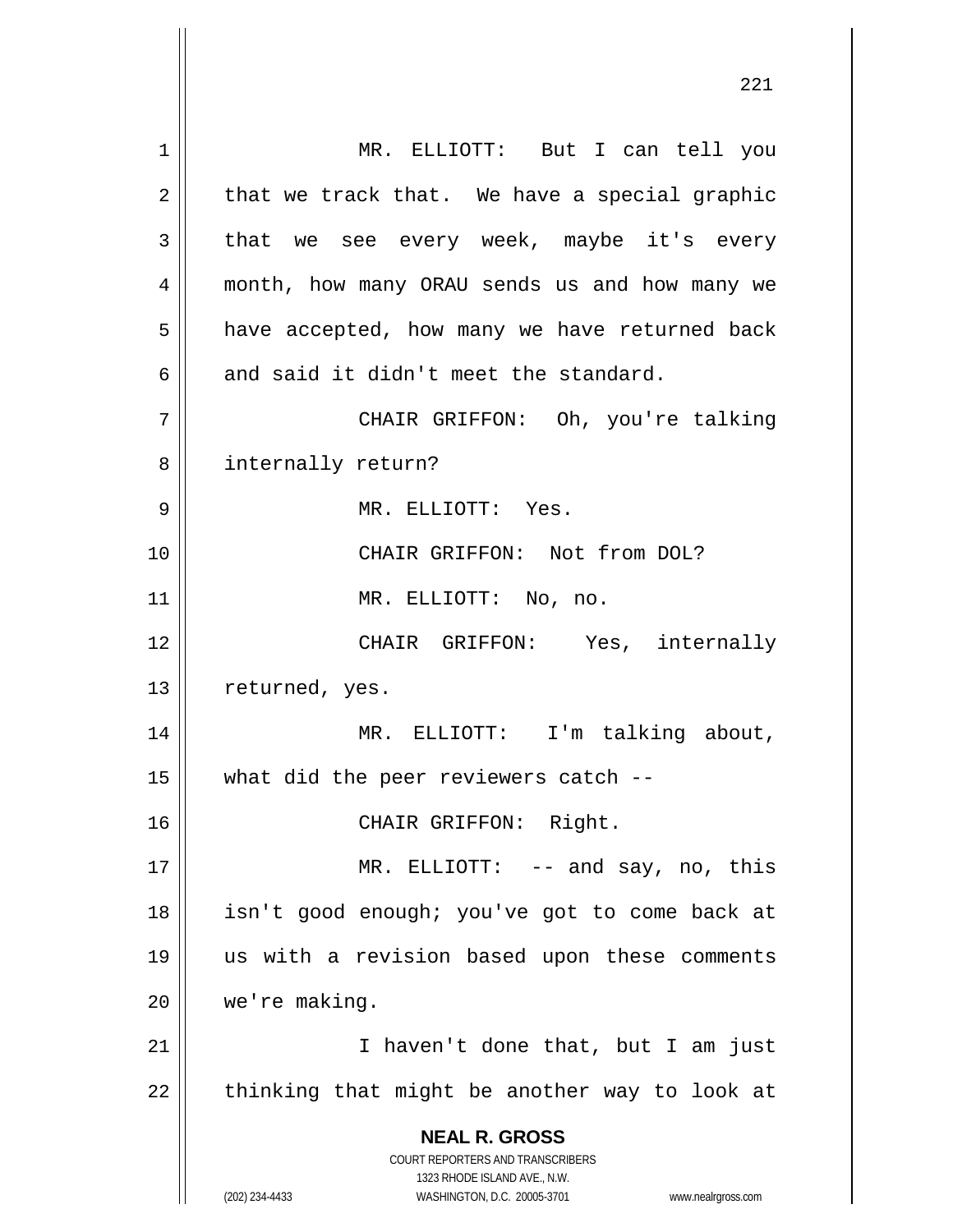$1$  things that we have caught versus what we let  $2 \parallel$  get through --

3 || CHAIR GRIFFON: Yes.

4 MR. ELLIOTT: -- and compare that 5 with what you guys are identifying in your  $6 \parallel$  review of the findings.

7 || MEMBER MUNN: Well, that is 8 || another one of those painful ways of 9 || quantifying things, though.

 MR. ELLIOTT: I don't know if it would be informative or not. I don't know if 12 || you've got any thoughts on that, Stu, or not,  $\parallel$  but another way of looking at it.

14 CHAIR GRIFFON: And if you have 15 the ability to look at common threads for  $16$  | that, too, it might be interesting.

17 MR. ELLIOTT: Yes.

18 CHAIR GRIFFON: Yes, yes.

19 MR. FARVER: Let me make sure I 20 have this straight. We have the dose  $21$  | reconstructors. They write the report.

22 MR. ELLIOTT: Yes.

**NEAL R. GROSS** COURT REPORTERS AND TRANSCRIBERS

1323 RHODE ISLAND AVE., N.W.

(202) 234-4433 WASHINGTON, D.C. 20005-3701 www.nealrgross.com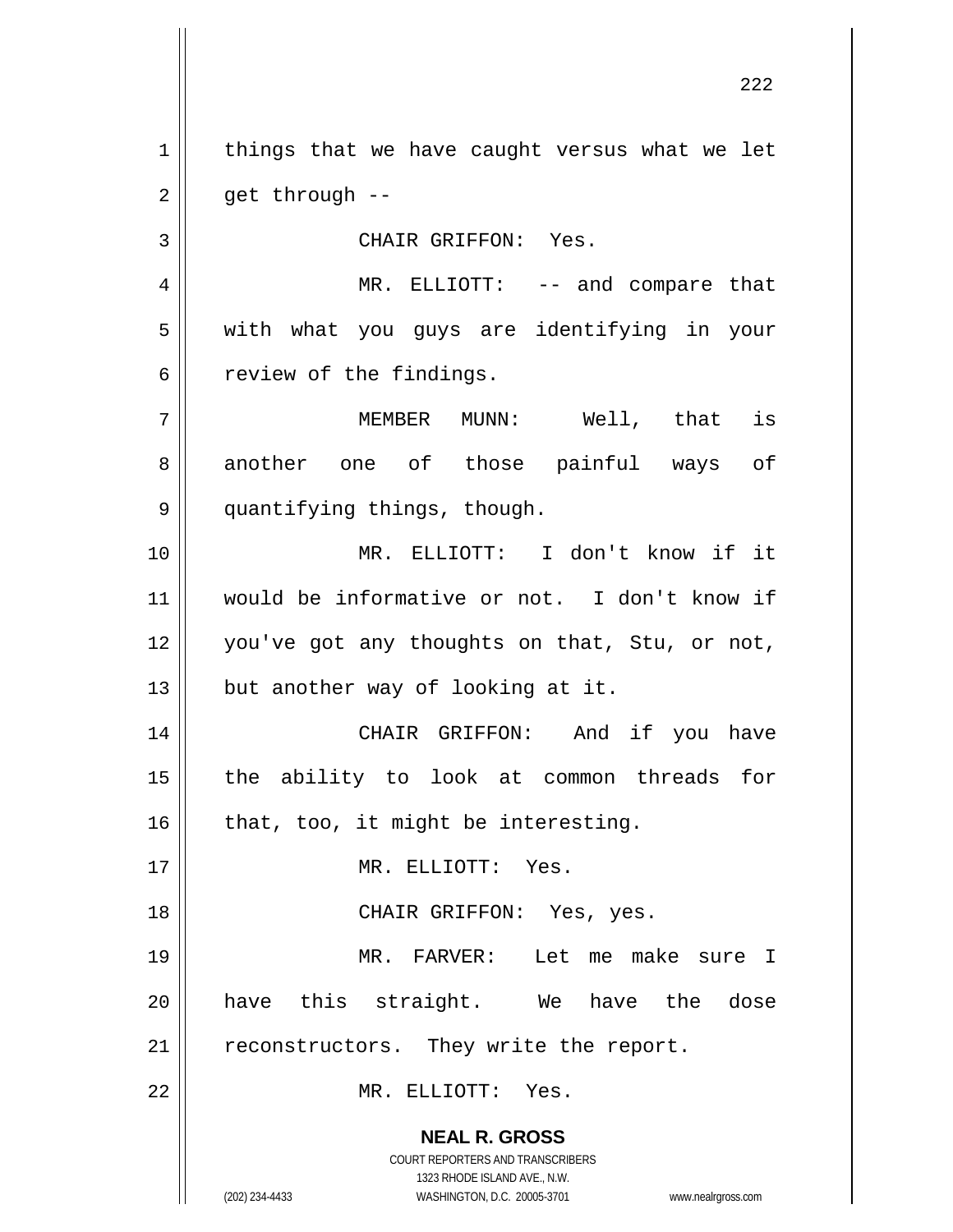**NEAL R. GROSS** COURT REPORTERS AND TRANSCRIBERS 1323 RHODE ISLAND AVE., N.W. (202) 234-4433 WASHINGTON, D.C. 20005-3701 www.nealrgross.com 1 || MR. FARVER: Then it goes to 2 | someone in ORAU for a review? 3 || MR. HINNEFELD: For a peer review,  $4 \parallel$  yes. 5 MR. FARVER: And then it goes to 6 || someone in NIOSH. Is that called a peer 7 | review? 8 MR. HINNEFELD: It's called the HP 9 | review. 10 MR. ELLIOTT: Technical peer 11 | review. 12 MR. HINNEFELD: Well, the 13 || terminology we use is HP reviewer. There's a 14 dose reconstructor that personally prepares 15 || it. There's a peer reviewer, and then that's 16 | an ORAU person. 17 || CHAIR GRIFFON: ORAU, right. 18 || MR. HINNEFELD: And there's an HP 19 | reviewer. 20 MR. FARVER: Okay. So the HP 21 reviewer follows different criteria than the 22 || peer reviewer --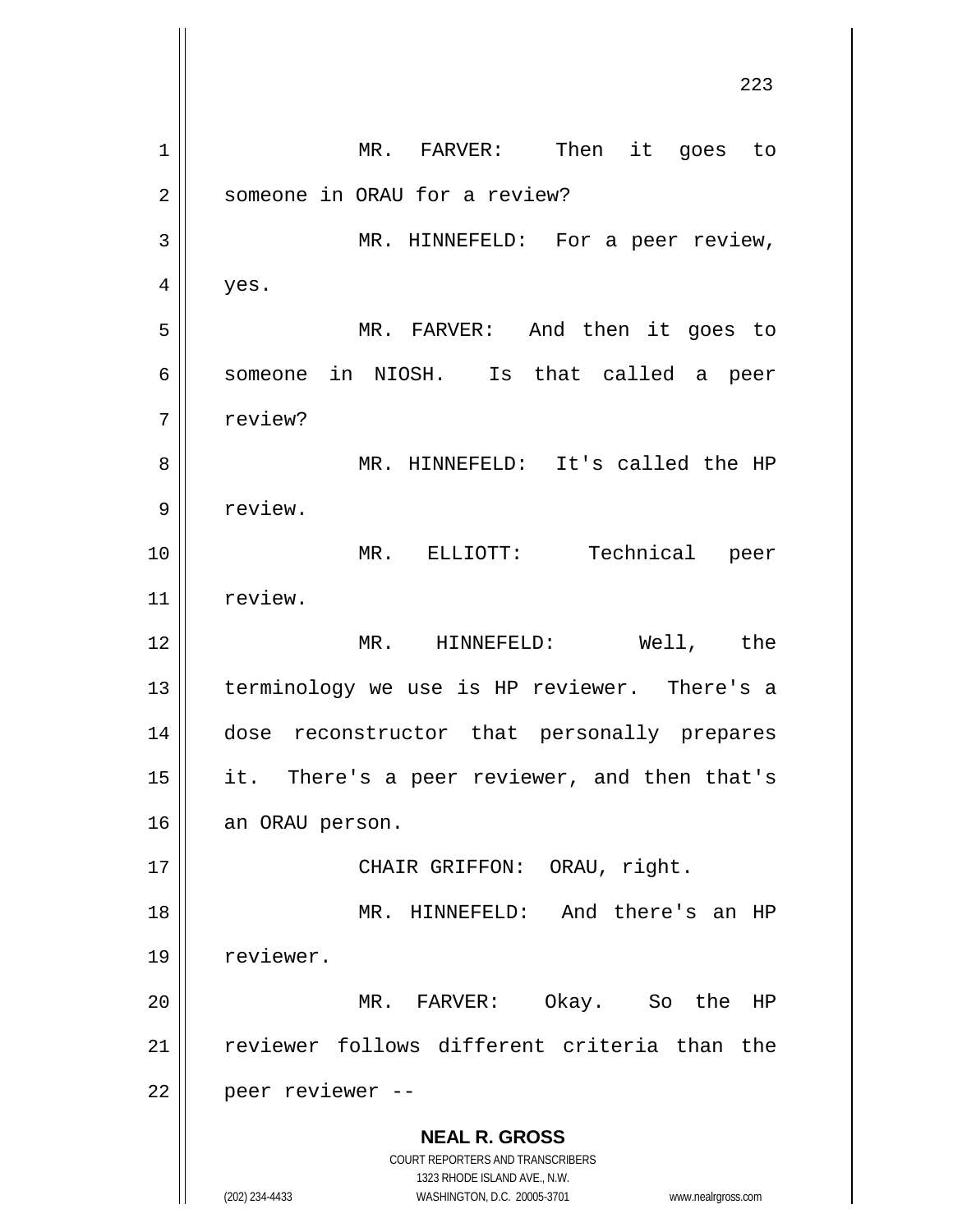|                | 224                                                                     |
|----------------|-------------------------------------------------------------------------|
|                |                                                                         |
| $\mathbf 1$    | MR. HINNEFELD: Yes.                                                     |
| $\overline{2}$ | MR. FARVER: -- because the peer                                         |
| 3              | review is documented in Procedure 59.                                   |
| 4              | MR. HINNEFELD: Yes, an ORAU peer                                        |
| 5              | review. We have a procedure.                                            |
| 6              | MR. FARVER: It's the ORAU team.                                         |
| 7              | MR. ELLIOTT: Yes.                                                       |
| 8              | MR. HINNEFELD: Yes.                                                     |
| 9              | MR. FARVER: Okay.                                                       |
| 10             | MR. HINNEFELD: Well, that's                                             |
| 11             | right, it is a team.                                                    |
| 12             | MR. FARVER: Yes, and it's got a                                         |
| 13             | very specific checklist?                                                |
| 14             | MR. HINNEFELD: Yes, yes.                                                |
| 15             | MR. FARVER: Is there a similar                                          |
| 16             | one for the HP review?                                                  |
| 17             | MR. HINNEFELD: Yes.                                                     |
| 18             | $MR$ .<br>ELLIOTT:<br>it<br>Is                                          |
| 19             | proceduralized? It's a checklist.                                       |
| 20             | MR. HINNEFELD: Yes, HP review is                                        |
| 21             | proceduralized and it does have a checklist as                          |
| 22             | well.                                                                   |
|                | <b>NEAL R. GROSS</b>                                                    |
|                | <b>COURT REPORTERS AND TRANSCRIBERS</b><br>1323 RHODE ISLAND AVE., N.W. |
|                | (202) 234-4433<br>WASHINGTON, D.C. 20005-3701<br>www.nealrgross.com     |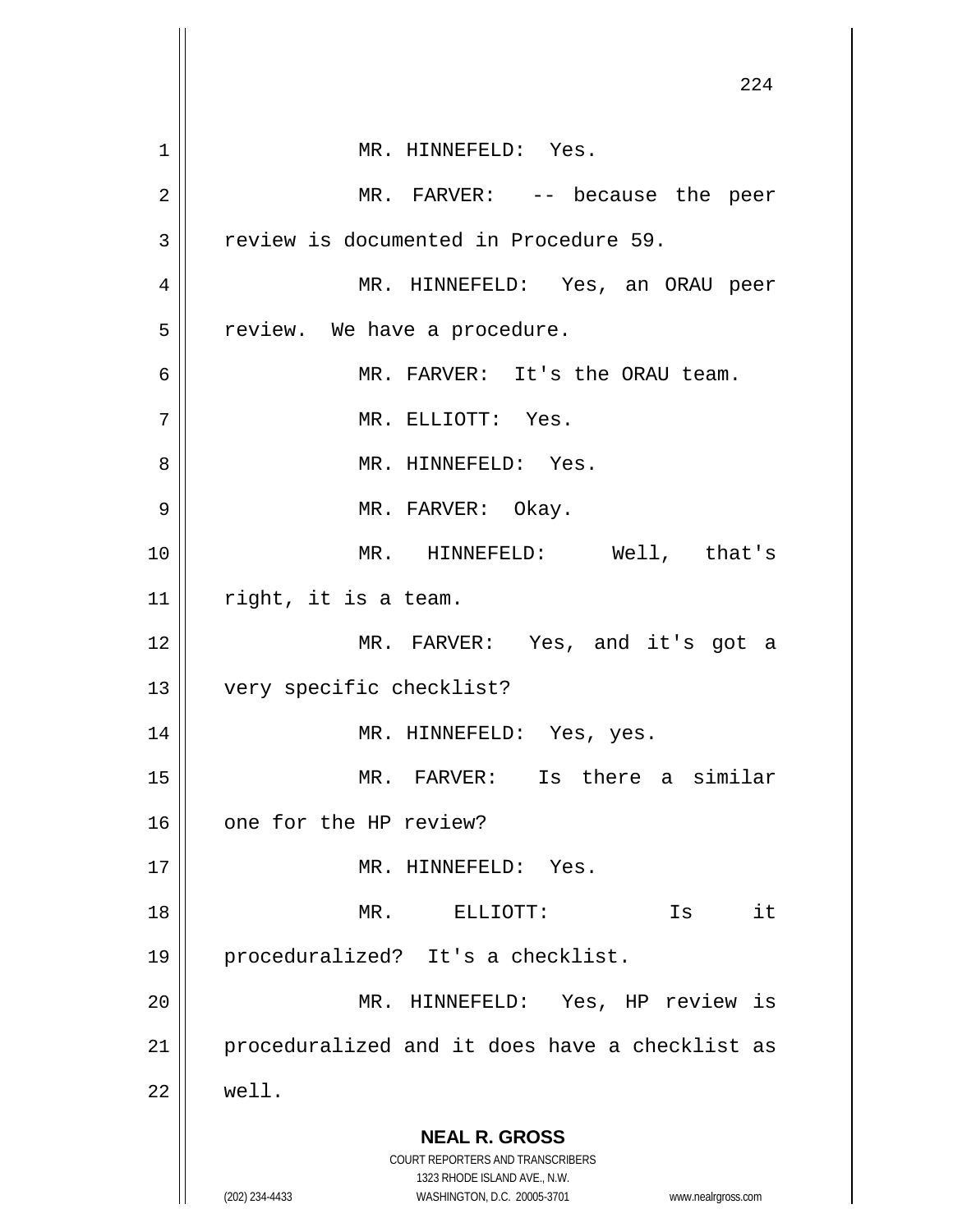**NEAL R. GROSS** COURT REPORTERS AND TRANSCRIBERS 1 MR. ELLIOTT: There's an OCAS  $2 \parallel$  procedure, but I don't know the number. 3 MR. HINNEFELD: I can find it for  $4 \parallel$  you. 5 MR. FARVER: But I look at this  $6 \parallel$  checklist, and I bring this up periodically,  $7 \parallel$  but one of the first questions under internal 8 dose, were all positive bioassay samples  $9 \parallel$  considered. Yes, No, N/A. 10 Well, we had that one finding 11 where the whole-body counts -- 12 MR. ELLIOTT: Weren't considered. 13 MR. FARVER: -- weren't 14 considered. Someone should have checked no. 15 How does that make it through, and then are 16 | those numbers being tracked? 17 || The Rand you guys can find other 18 || examples. I know in the past we have had the 19 || role-of-absorption type because we have put it  $20$  || into the report. Even though it may have been 21 || correct in the calculations, which one are  $22$  | they checking?

1323 RHODE ISLAND AVE., N.W.

(202) 234-4433 WASHINGTON, D.C. 20005-3701 www.nealrgross.com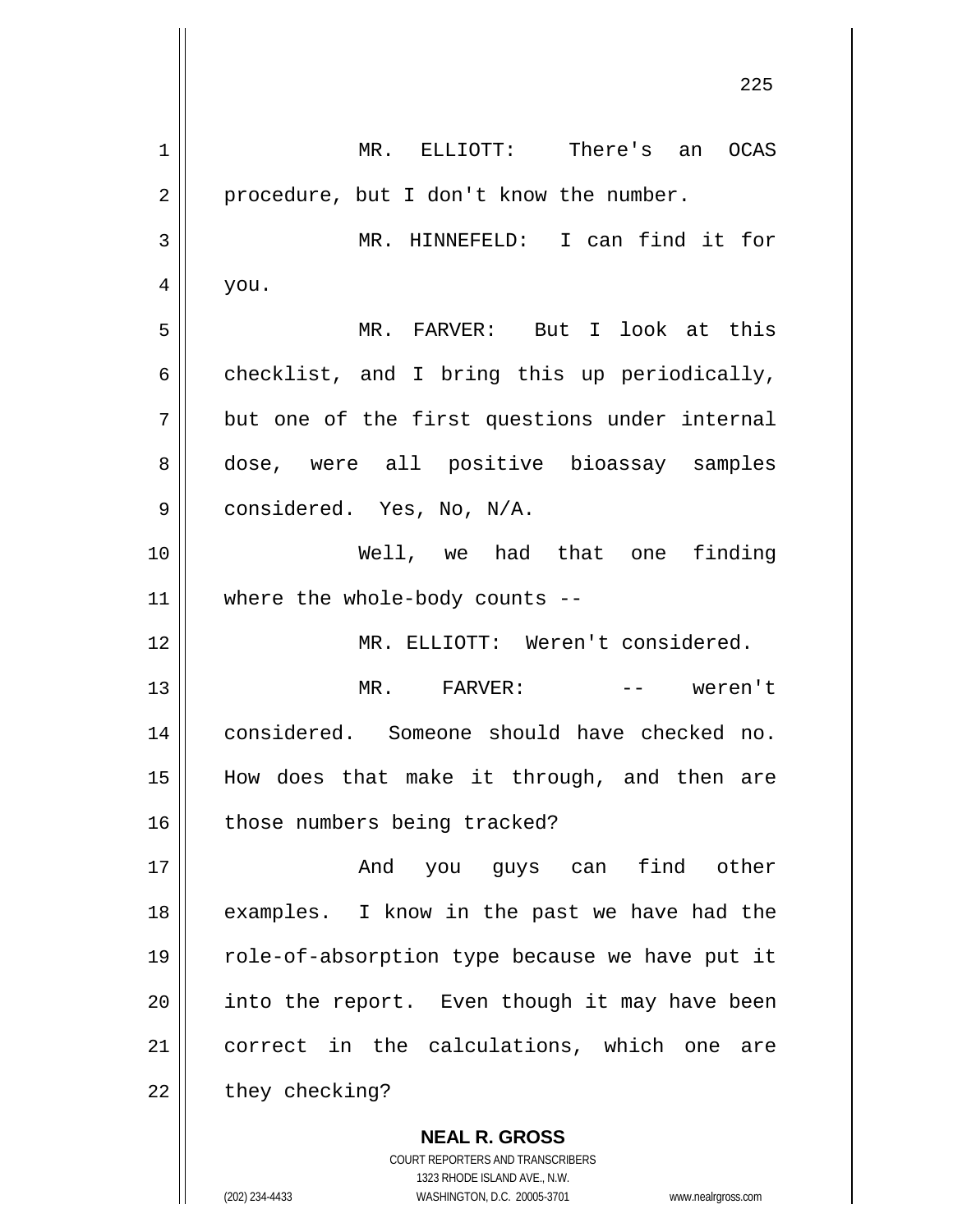| 1  | MR. ELLIOTT: They should have got                                                                   |
|----|-----------------------------------------------------------------------------------------------------|
| 2  | that as one $-$                                                                                     |
| 3  | MR. FARVER: And there are some                                                                      |
| 4  | very specific things that should be caught. I                                                       |
| 5  | mean it is a very thorough checklist, but I                                                         |
| 6  | don't know if it is being tracked or if it is                                                       |
| 7  | being used.                                                                                         |
| 8  | had the one that had the<br>We                                                                      |
| 9  | missing dose one year, for 1984, whatever case                                                      |
| 10 | it was. There's a whole worksheet in here.                                                          |
| 11 | It is a worksheet, deep dose, shallow dose,                                                         |
| 12 | neutron dose, where you enter all the numbers                                                       |
| 13 | and you tally them up.                                                                              |
| 14 | I don't understand how we are<br>So                                                                 |
| 15 | finding these things. So that is one of my                                                          |
| 16 | concerns. It appears there's something in                                                           |
| 17 | place, but things are still getting through.                                                        |
| 18 | CHAIR GRIFFON: Okay. I mean the                                                                     |
| 19 | other thing, Larry, that I was thinking about                                                       |
| 20 | was, when we were talking this morning just                                                         |
| 21 | offline, and sort of thinking about the                                                             |
| 22 | production and the impact, and how good is                                                          |
|    | <b>NEAL R. GROSS</b>                                                                                |
|    | COURT REPORTERS AND TRANSCRIBERS                                                                    |
|    | 1323 RHODE ISLAND AVE., N.W.<br>(202) 234-4433<br>WASHINGTON, D.C. 20005-3701<br>www.nealrgross.com |
|    |                                                                                                     |

 $\mathsf{l}$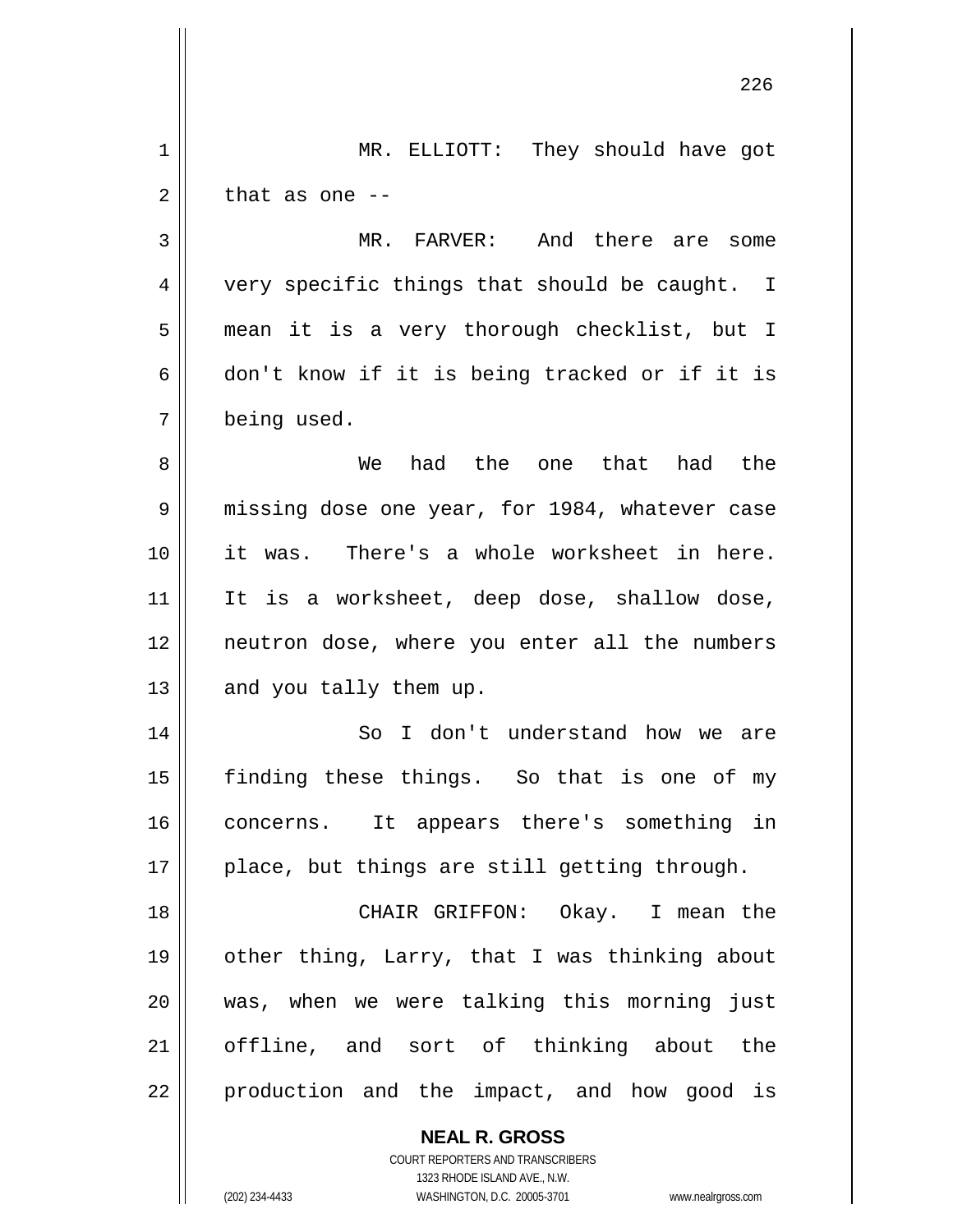1 || good enough sort of thing, I think you also  $2 \parallel$  have to look at the end of this cycle. You  $3 \parallel$  sort of alluded to it. Return rate from you  $4 \parallel$  to ORAU is one thing; the return rate from DOL  $5 \parallel$  to you is another thing. Then I was thinking  $6 \parallel$  also like the number of appeals.

7 || Tf it gets to the point where --8 and I don't know how often this happens, but 9 if there's claimants out there that get their 10 || report and are diligent enough, or whatever, 11 || to check every little item, and they find 12 mistakes, discrepancies, then that is another 13 || cost at the end of cycle sort of, because 14 you've got to come back and deal with that. 15 It creates havoc at that point, I imagine,  $16$  || that it becomes --

 MR. ELLIOTT: Well, we could provide more detail on this. You have heard me at Board meetings talk about the number of 20 || returns from DOL.

21 | CHAIR GRIFFON: Yes.

22 MR. ELLIOTT: And primarily, they

**NEAL R. GROSS** COURT REPORTERS AND TRANSCRIBERS 1323 RHODE ISLAND AVE., N.W. (202) 234-4433 WASHINGTON, D.C. 20005-3701 www.nealrgross.com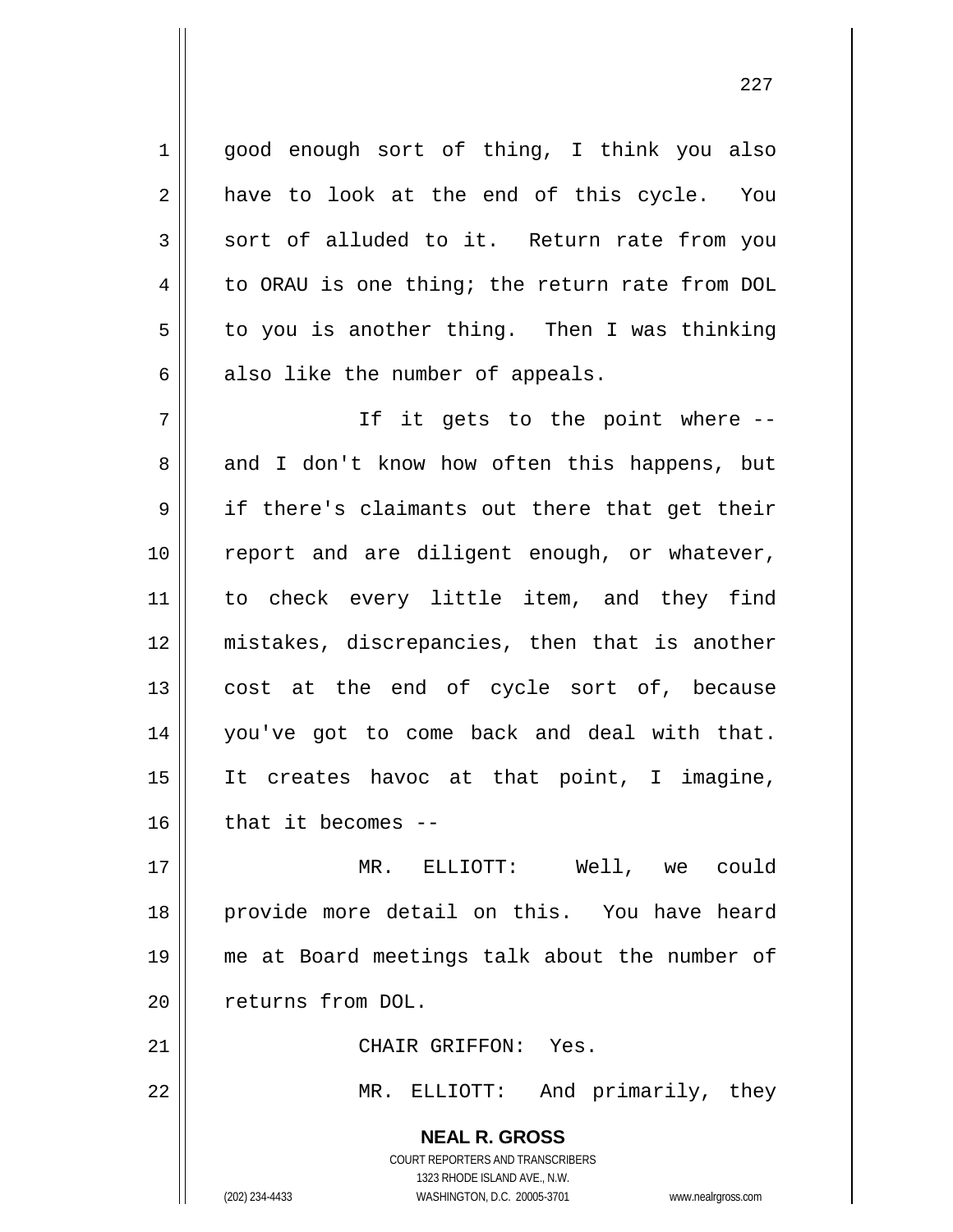1 are returned to us based upon changes in the 2 claim information. 3 || CHAIR GRIFFON: Right. 4 MR. ELLIOTT: The smaller portion

5 is on technical issues. I don't have numbers  $6 \parallel$  right off the top of my head right now.

7 CHAIR GRIFFON: No, but I 8 l remember.

 MR. ELLIOTT: But we might be able to provide some more detail in that regard. I don't think we have had a very good success 12 || rate at trying to track over the course of history. We may have a better ability now | than we did earlier on technical issues.

15 MR. HINNEFELD: I am not sure if 16 Tracey is doing anything or not. She does  $17$  || now, I think, record --

18 MR. ELLIOTT: There were just so 19 few, you know. I mean we could track them by 20 | hand, essentially.

21 MR. HINNEFELD: I think she  $22 \parallel$  records -- I think they record down there when

> **NEAL R. GROSS** COURT REPORTERS AND TRANSCRIBERS 1323 RHODE ISLAND AVE., N.W. (202) 234-4433 WASHINGTON, D.C. 20005-3701 www.nealrgross.com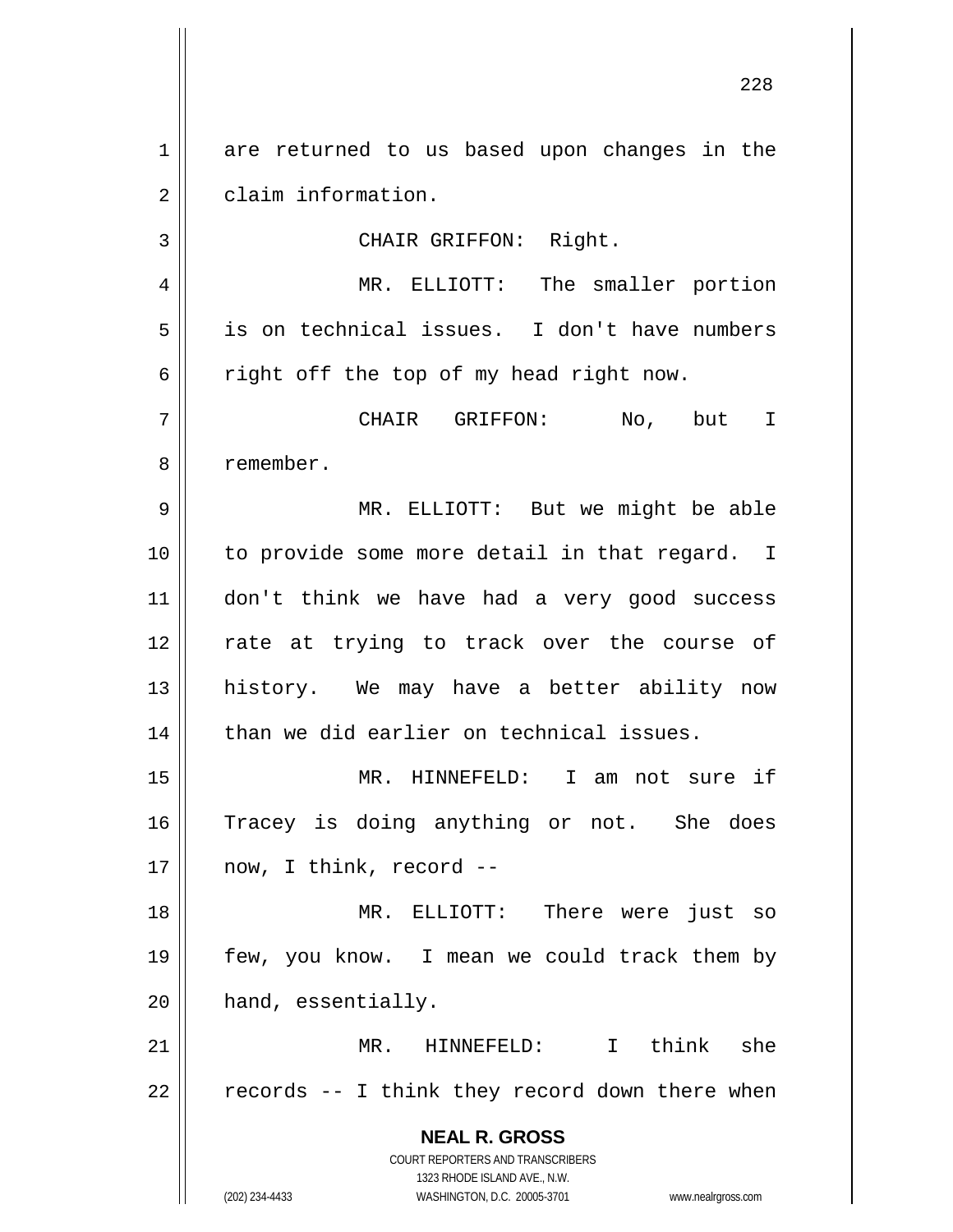**NEAL R. GROSS** COURT REPORTERS AND TRANSCRIBERS 1323 RHODE ISLAND AVE., N.W. (202) 234-4433 WASHINGTON, D.C. 20005-3701 www.nealrgross.com 1 | we get a return. They just call it a DOL 2 || issue or a NIOSH issue. 3 MR. ELLIOTT: Yes, a NIOSH issue. 4 MR. HINNEFELD: So I think she is  $5 \parallel$  tracking those now. So I think we might be  $6 \parallel$  able to pull that up. For the longest time, 7 we didn't. 8 MR. ELLIOTT: That will give you a 9 || snapshot of recent history. 10 MR. HINNEFELD: It would just be 11 | the last few months, I think. 12 || CHAIR GRIFFON: What about the 13 appeals? I don't know how many. I have no  $14$  | sense of how often that is happening. 15 || MR. ELLIOTT: Go ahead. 16 MR. HINNEFELD: Well, we will have 17 to chase that. I mean there are a number of 18 || appeals that are remanded. 19 CHAIR GRIFFON: DOL probably  $20$  | tracks that, right? 21 MR. HINNEFELD: Yes. It would  $22$  | come back to us. It would look to us like a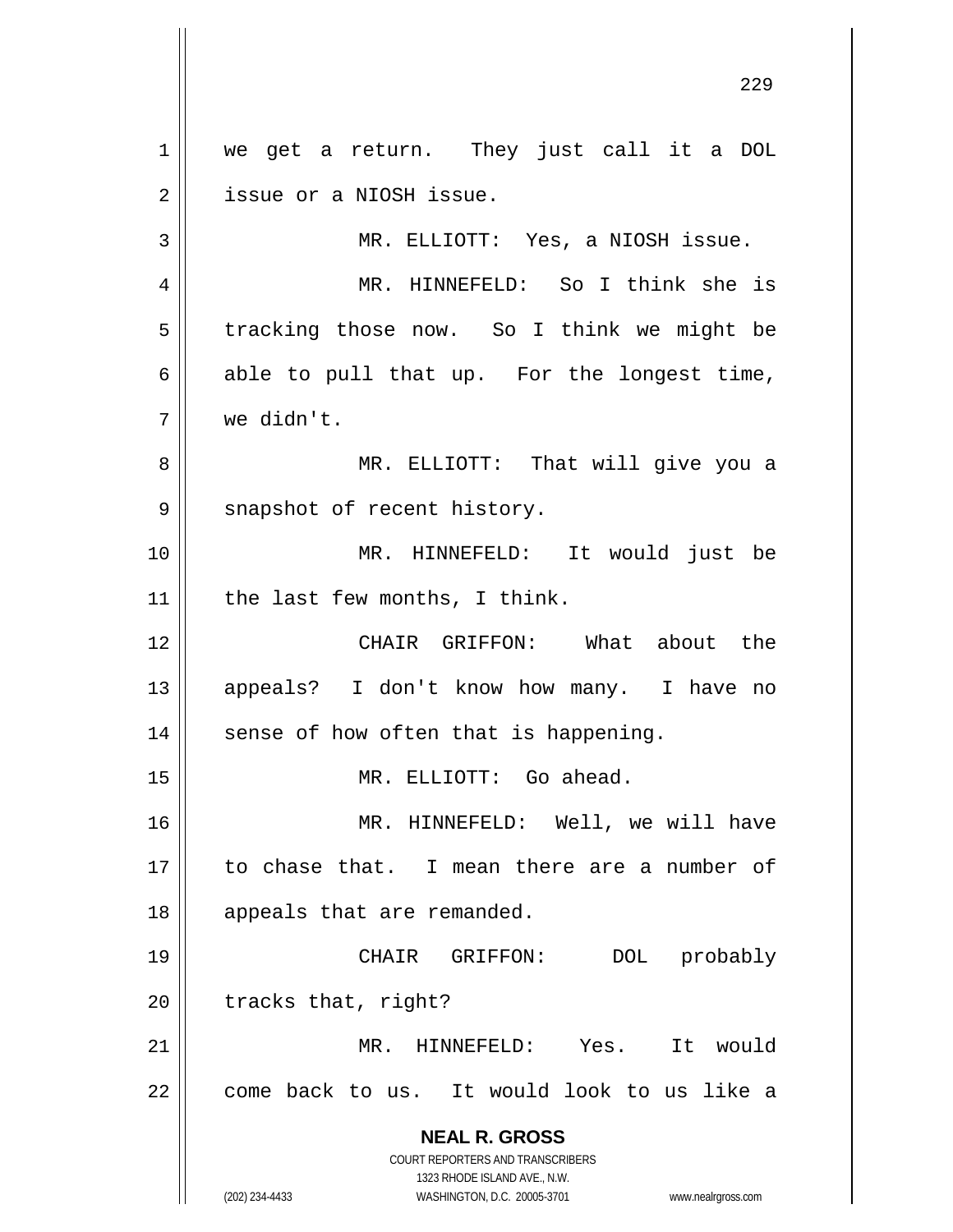1 remand.

## 2 CHAIR GRIFFON: Okay.

3 MR. HINNEFELD: In other words,  $4 \parallel$  they remand it back to us. It will look like  $5 \parallel$  a remand. 6 MR. ELLIOTT: A technical remand.

 MR. HINNEFELD: Remands fit into a 8 || number of categories. Things are remanded  $9 \parallel$  back to us because of new demographics; a new employment that wasn't considered that DOL didn't know about, didn't tell us about; a new cancer. It is remanded if someone gets a 13 || cancer after their case is done; you know, he's still alive.

15 || MR. ELLIOTT: New survivor. MR. HINNEFELD: Those are 17 | remanded. MR. ELLIOTT: New survivor. MR. HINNEFELD: On occasion, a | closed case comes back to us, yes. It can.

21 Then there are some cases that are  $22$  | remanded for technical objection. But, again,

> **NEAL R. GROSS** COURT REPORTERS AND TRANSCRIBERS

1323 RHODE ISLAND AVE., N.W. (202) 234-4433 WASHINGTON, D.C. 20005-3701 www.nealrgross.com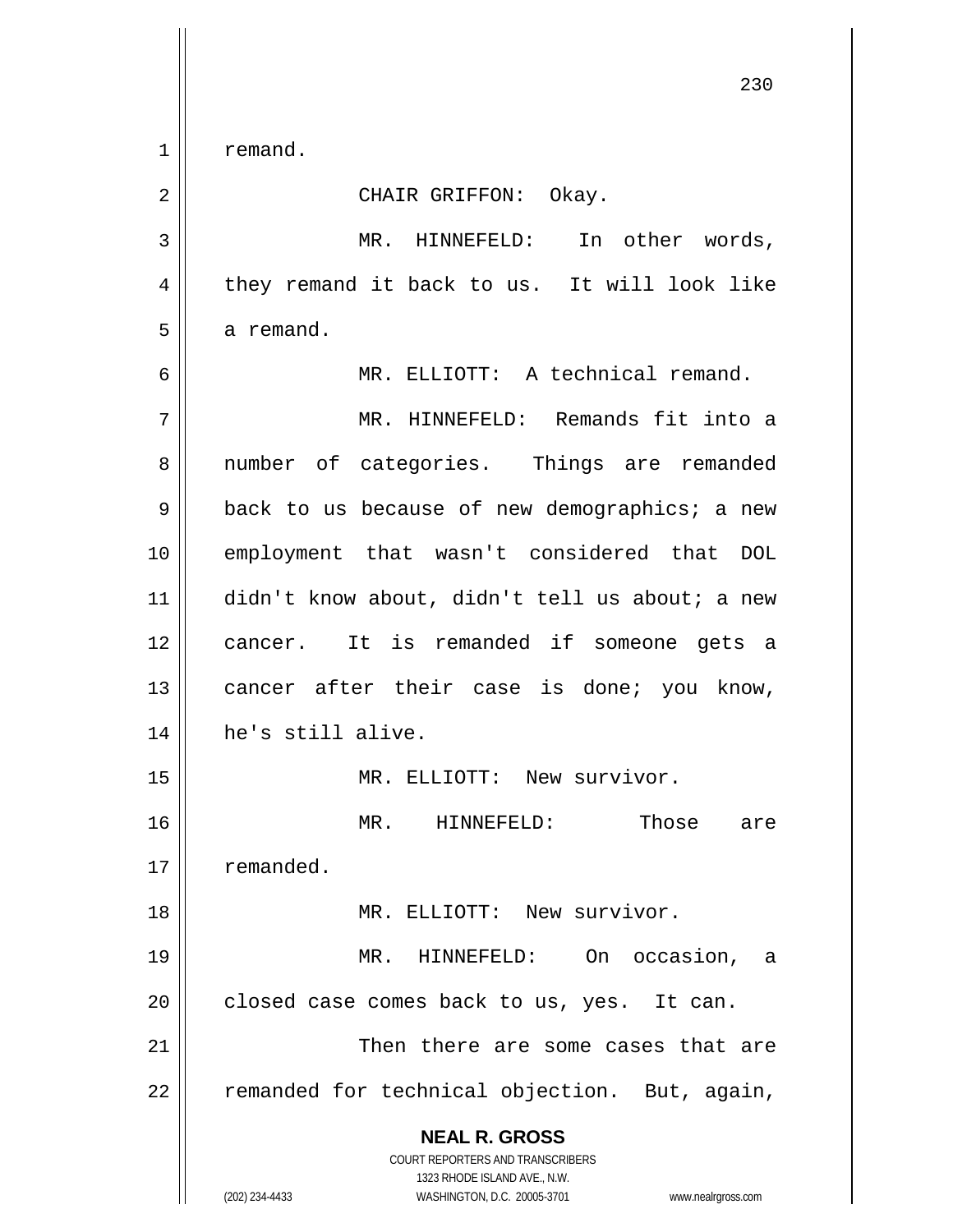**NEAL R. GROSS**  $1 \parallel$  those are usually the minority of those kinds 2 | of cases. 3 || I don't know if we will have a way  $4 \parallel$  to find those easily because they all look, 5 whether it is a remand to DOL or something  $6 \parallel$  else --7 MR. ELLIOTT: It depends on what 8 stage the claim has achieved in DOL's 9 || adjudication process. 10 MR. HINNEFELD: Yes. 11 MR. ELLIOTT: It could go just to 12 || the District Office, and somebody there, the 13 | claims examiner, or even if somebody before it 14 || gets to the FAB could say this doesn't look 15 right to us. Or the claimant says to the DOL 16 | claims examiner, I got my dose reconstruction 17 || report. You know, you've got it now, but I 18 don't believe it. There's an issue here. 19 || Or, in some cases, they throw up 20 Board review as a reason why it ought to be 21 || reworked. In some of those instances, in that  $22$  || aspect, DOL will turn it over to one of their

> COURT REPORTERS AND TRANSCRIBERS 1323 RHODE ISLAND AVE., N.W.

(202) 234-4433 WASHINGTON, D.C. 20005-3701 www.nealrgross.com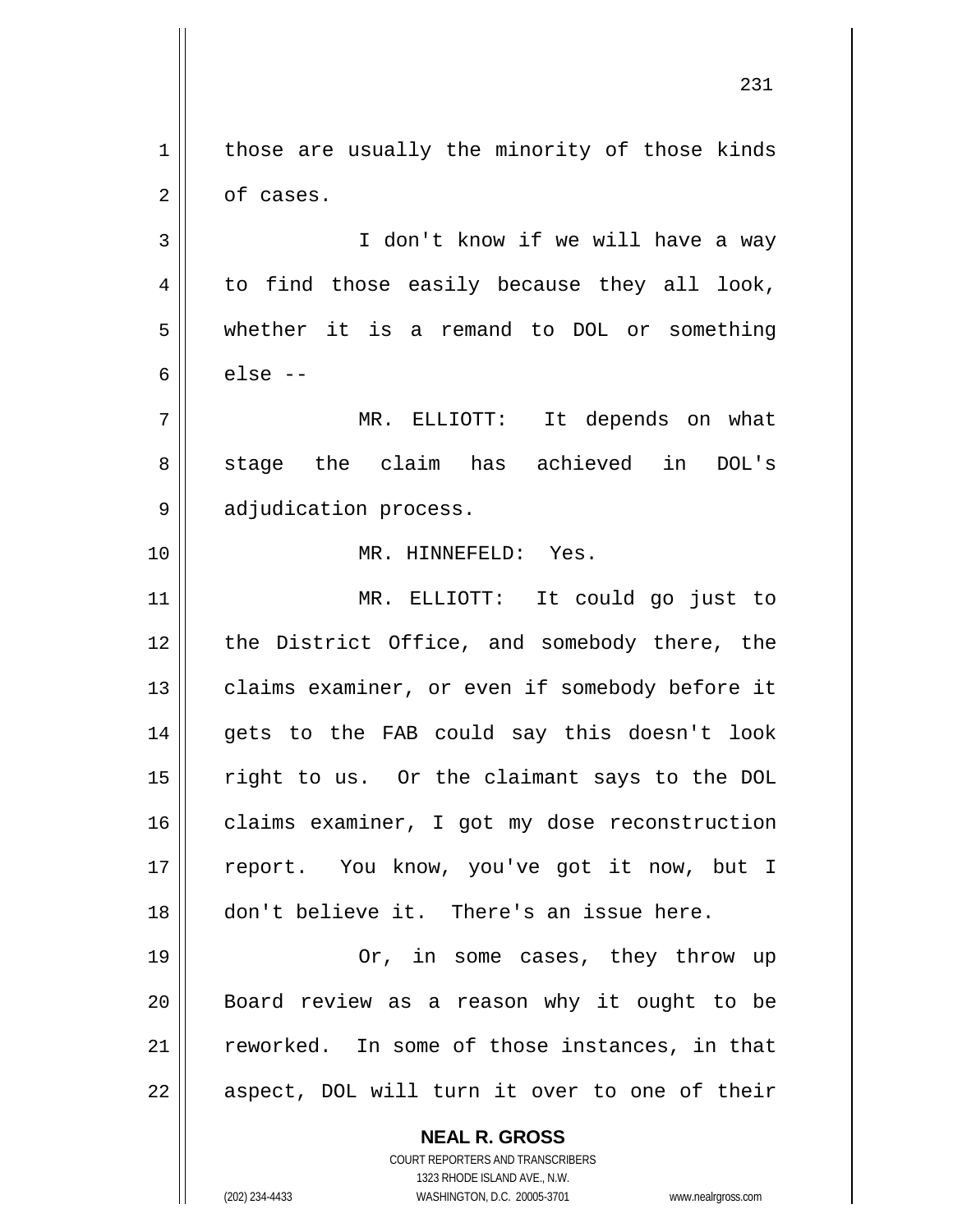**NEAL R. GROSS** COURT REPORTERS AND TRANSCRIBERS 1323 RHODE ISLAND AVE., N.W. (202) 234-4433 WASHINGTON, D.C. 20005-3701 www.nealrgross.com 1 || health physicists, and if the health physicist  $2 \parallel$  agrees, then we might get it back that way,  $3$  || from the health physicist. 4 CHAIR GRIFFON: You mean Board 5 || review; you mean that we are still reviewing  $6 \parallel$  the site or something? 7 MR. HINNEFELD: Yes. 8 CHAIR GRIFFON: Okay, yes. 9 MR. HINNEFELD: If there is an  $10$  | SC&A evaluation of the site profile --11 || CHAIR GRIFFON: Ongoing, right. 12 | Right. Yes. 13 || MR. HINNEFELD: -- and that's out  $14$  | there, those will come back. 15 || But the point I was going to make 16 is that they all look like DOL returns. Our 17 || system, everything looks like a DOL return, 18 || whether it's found by the District Office --19 CHAIR GRIFFON: You don't separate 20 it out? Right, right. 21 MR. HINNEFELD: -- whether it is  $22$  | found by the District Office and sent back to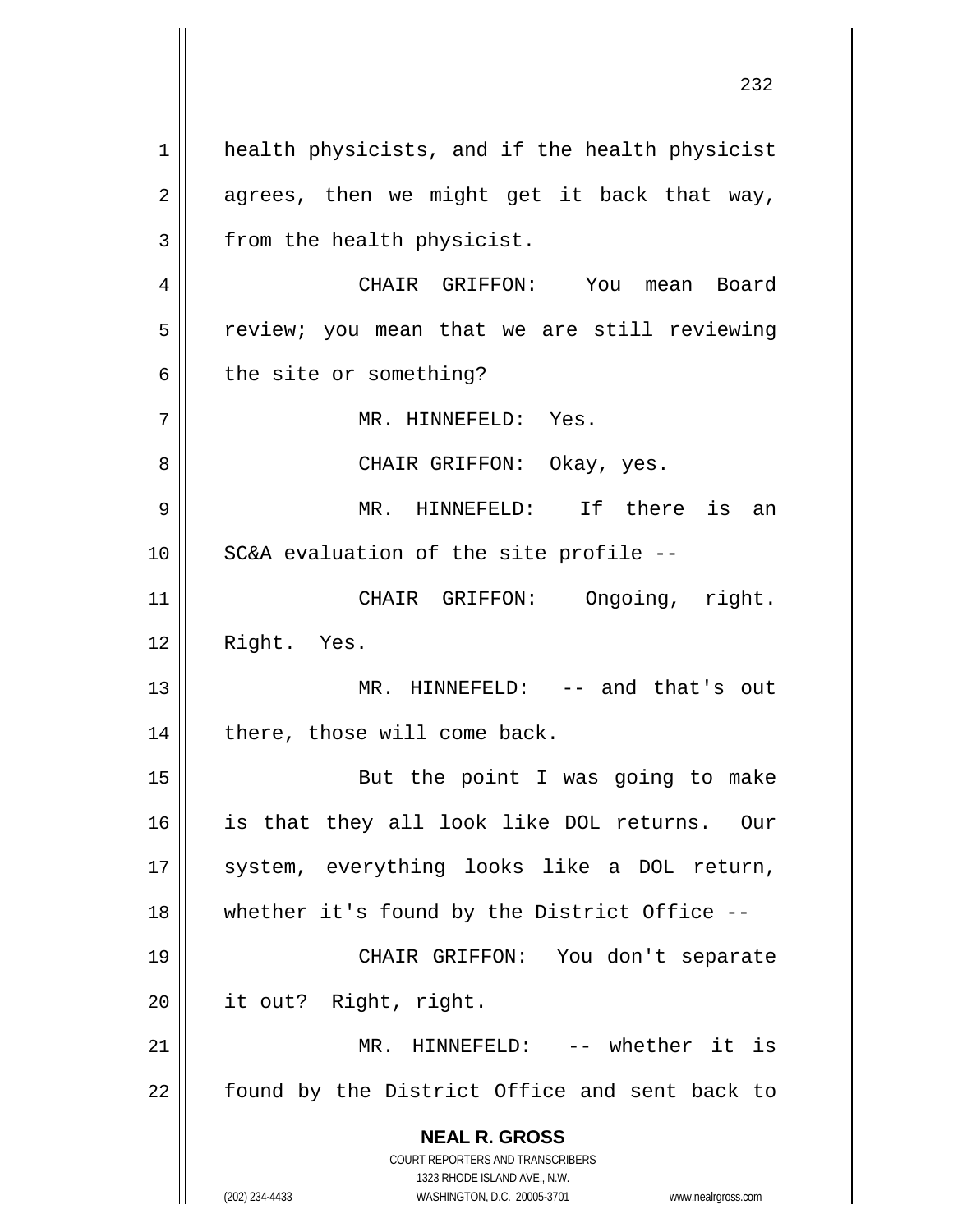1 || us, whether it is found by the FAB and sent  $2 \parallel$  back to us, whether it is adjudicated, 3 || reopened, reopened upon appeal and sent back 4 || to us, whether it is closed altogether, or I 5 don't mean reopened, but whether it goes to 6 || FAB and they get a recommended decision, and  $7 \parallel$  then they file an appeal, and then it comes 8 || back to us, or whether it is all completely 9 adjudicated with a final decision, and then 10 some new information comes up, like an 11 || additional cancer, and it is reopened and then 12 it comes back to us. 13 || Those situations, no matter 14 where it is, they all look the same to us. 15 They all are DOL returns. 16 And it may not be too important 17 || for the purpose for our discussion here. Our 18 discussion is, what's the burden on technical 19 objections, technical errors, no matter where 20 || they are found after we send them out? How 21 || much of that comes back? 22 || CHAIR GRIFFON: Right, right.

> COURT REPORTERS AND TRANSCRIBERS 1323 RHODE ISLAND AVE., N.W. (202) 234-4433 WASHINGTON, D.C. 20005-3701 www.nealrgross.com

**NEAL R. GROSS**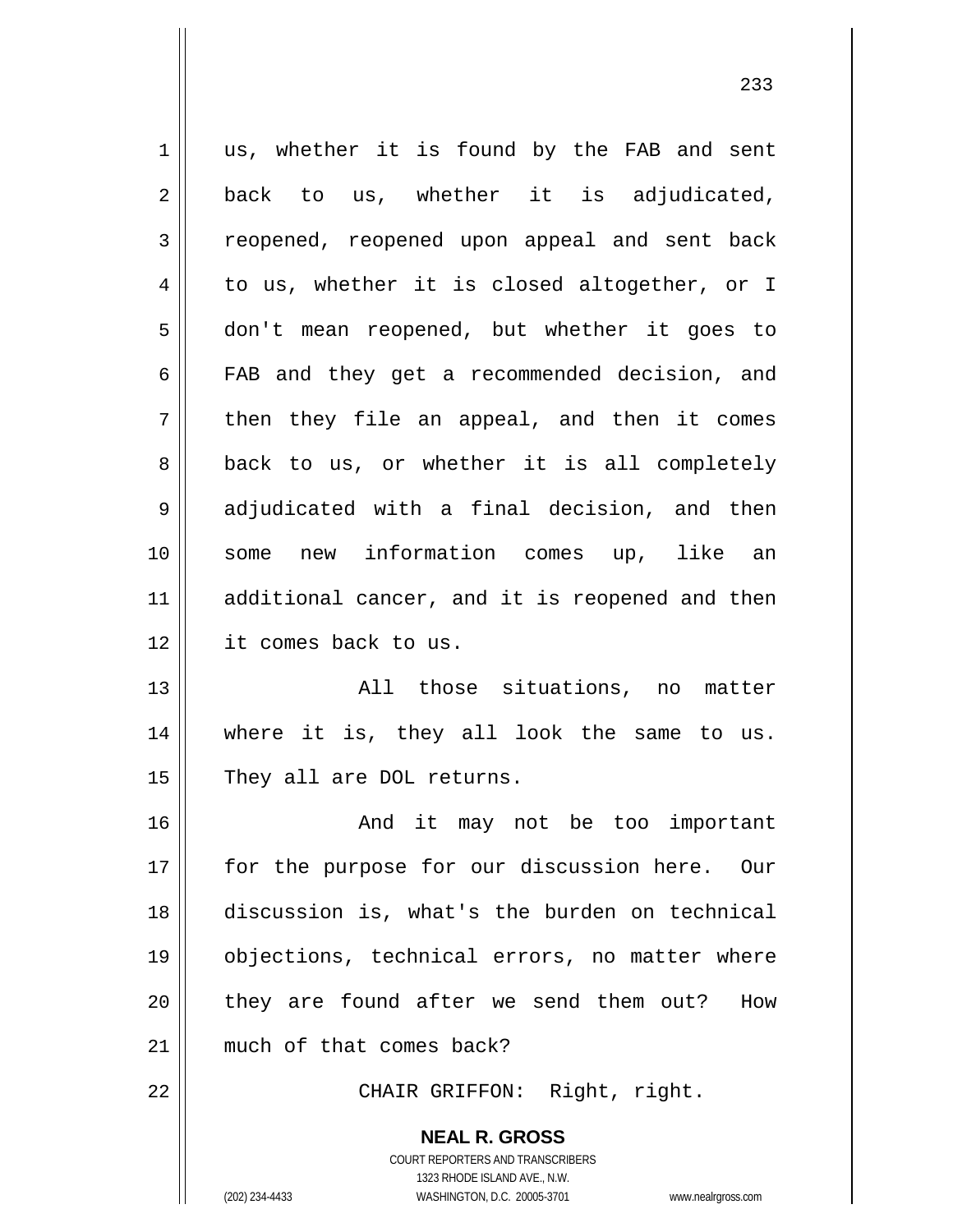**NEAL R. GROSS** COURT REPORTERS AND TRANSCRIBERS 1323 RHODE ISLAND AVE., N.W. (202) 234-4433 WASHINGTON, D.C. 20005-3701 www.nealrgross.com 1 || MR. HINNEFELD: That is the 2 || question. So it really doesn't matter how far 3 | it gets down DOL's route. 4 CHAIR GRIFFON: True, true.  $5 \parallel$  That's right. 6 MR. HINNEFELD: So it doesn't  $7$  | really matter. 8 || So that is something we can 9 probably find just looking at DOL returns and 10 whether it is a DOL issue or a NIOSH issue, 11 based on what we're tracking. We might be 12 || able to find that. 13 CHAIR GRIFFON: Yes, yes. Right, 14 | right, right. 15 MR. HINNEFELD: But I thought 16 || somebody else raised a pretty good point. I 17 || think it was Doug who raised the point in our 18 || pre-meeting discussion of this. 19 Part of the effort, the additional 20 effort that goes along with the dose  $21$  reconstruction that isn't done right, if it  $22$  || has deviations in it, is the effort we spend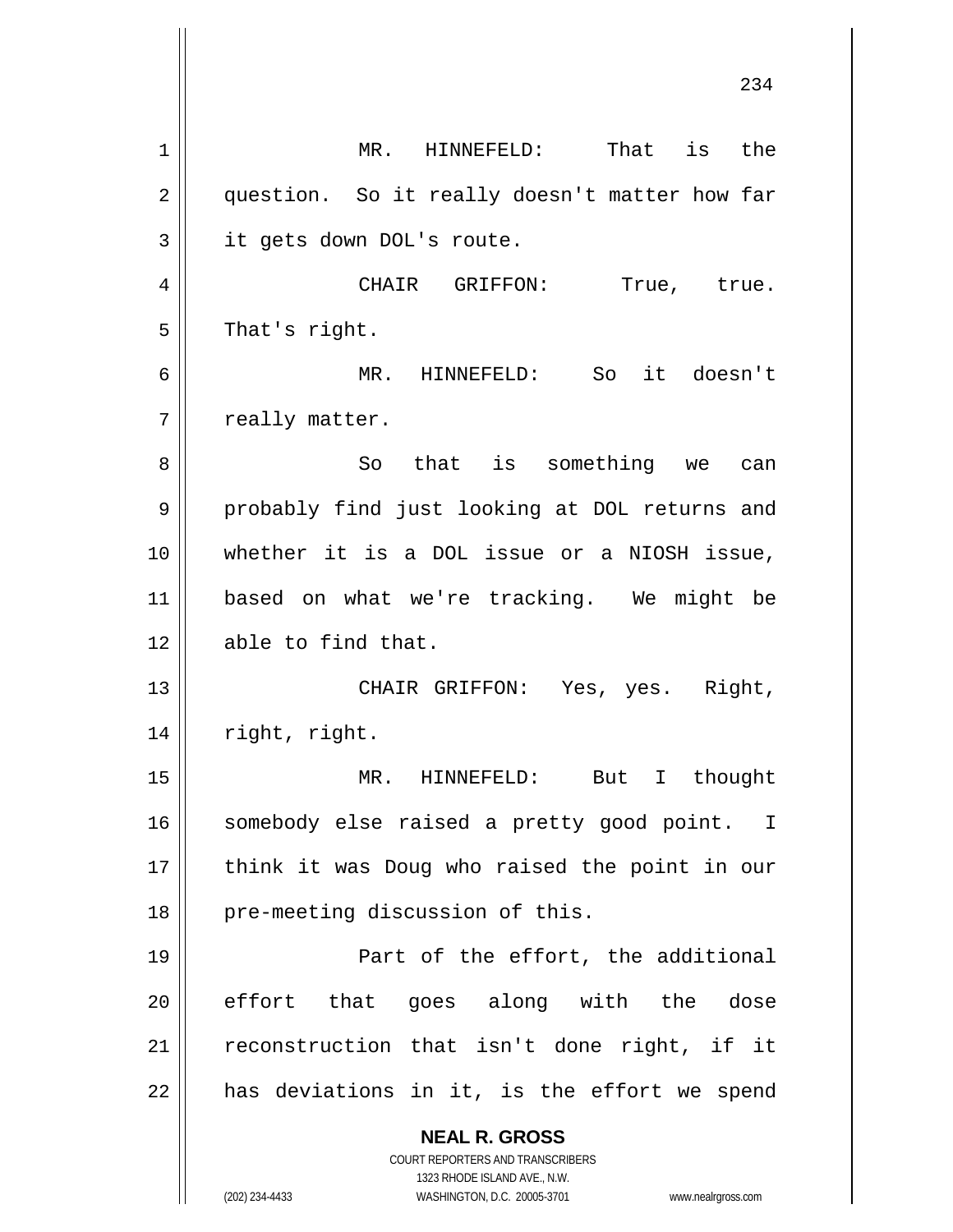**NEAL R. GROSS** COURT REPORTERS AND TRANSCRIBERS 1323 RHODE ISLAND AVE., N.W. (202) 234-4433 WASHINGTON, D.C. 20005-3701 www.nealrgross.com 1 here. The effort that SC&A, that it costs  $2 \parallel$  SC&A to do, to find those things and write it,  $3 \parallel$  and the effort we spend resolving it, we and 4 || us on the ORAU team --5 || CHAIR GRIFFON: Right. 6 MR. HINNEFELD: -- writing a  $7 \parallel$  resolution. That is a fairly substantial 8 || burden, as well. 9 CHAIR GRIFFON: Yes. 10 MR. HINNEFELD: So that all weighs  $11$   $\parallel$  into  $-$ 12 || MR. ELLIOTT: It is very costly. 13 || MR. HINNEFELD: -- the burden that 14 || we would avoid by having whatever system in 15  $\parallel$  place that indicates we looked at it; we found  $16$  || it. 17 || CHAIR GRIFFON: Yes. 18 MR. HINNEFELD: We said okay or we 19 looked at it and we found it and it didn't get 20 through. 21 MR. ELLIOTT: Yes, if we could  $22$  || both start from the same place on what's the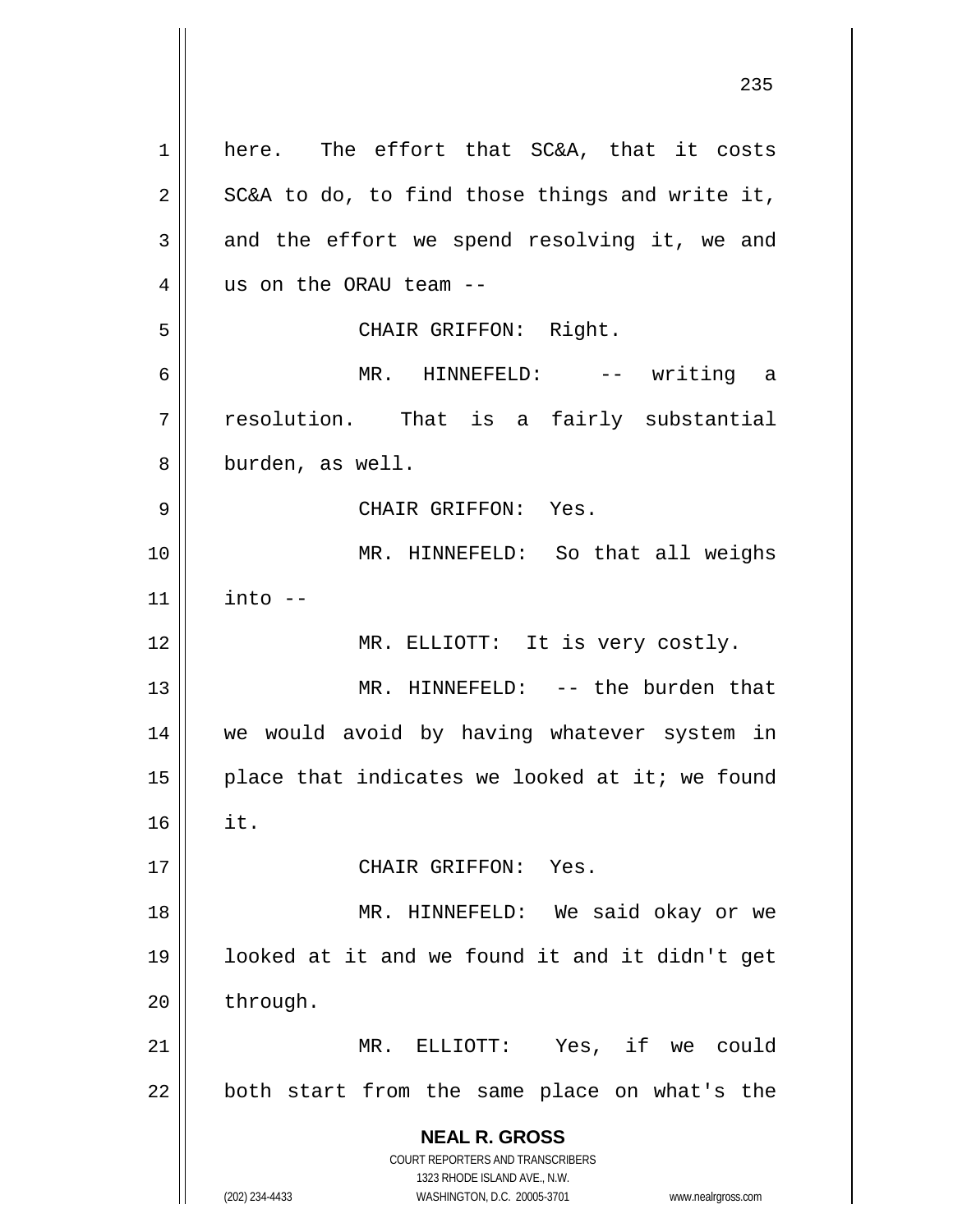1 || standard of quality, that might minimize a lot  $2 \parallel$  of the cost that we are encumbering on this 3 || process alone.

## 4 || CHAIR GRIFFON: Right.

5 MR. HINNEFELD: We could allow for  $6 \parallel$  even some variations in process here. If we 7 decide, for instance, to go by PoC and say  $8 \parallel$  that PoC is going to be determined, we are  $9 \parallel$  going to pick a range of PoCs, and in that we 10 || are really going to be careful. We are not 11 || going to have a deviation that we don't know. 12 We are going to know any deviation.

 If we find a deviation and it 14 || really is, and we are confident it is not || going to change anything, we may accept it as 16 || is, but we are going to be very careful about || that because we only need  $-$  something will need a 10 percent change if you're at 45 percent, and you leave out a 10 percent change, or 12 or something. So we are going | to be very careful about that.

22 Then, when we get to this

**NEAL R. GROSS** COURT REPORTERS AND TRANSCRIBERS 1323 RHODE ISLAND AVE., N.W.

(202) 234-4433 WASHINGTON, D.C. 20005-3701 www.nealrgross.com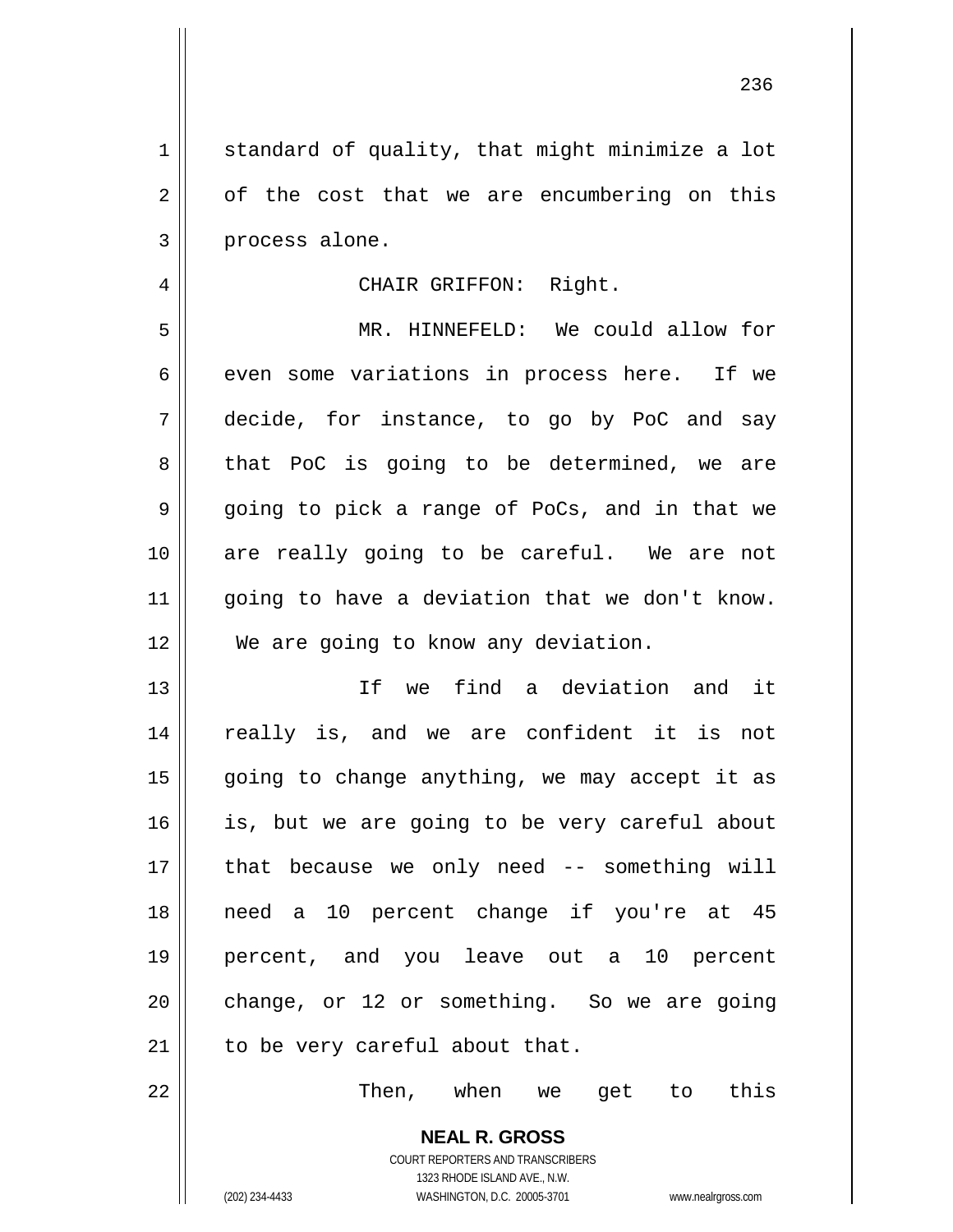**NEAL R. GROSS** COURT REPORTERS AND TRANSCRIBERS 1 | location, and there is a dose, and there is a  $2 \parallel$  review of a case that is 40 percent or 38  $3 \parallel$  percent, and you find something that is in  $4 \parallel$  there, and it maybe gets a different finding  $5 \parallel$  kind of category -- you have a Finding 6 Category 1 and a Finding Category 2. Finding  $7 \parallel$  Category 1 is where he was in the 45 and you 8 || still found a deficiency, and then Category 2  $9 \parallel$  is that, well, you found a deficiency, but it 10 was less than 45. 11 || So that may be instructive. It 12 may not. I mean I am just talking off the top 13 || of my head now. I haven't really thought a  $14$  || lot about this, but I'm not sure if that gets 15 | you where you want to be. 16 MR. FARVER: We have been kind of 17 || moving in that direction, I believe. 18 MR. HINNEFELD: Yes. 19 MR. FARVER: When the program 20 || started, and we were looking at everything and  $21$  all range of cases, and we are finding things  $22$  | like maybe an error in a workbook calculation,

237

1323 RHODE ISLAND AVE., N.W. (202) 234-4433 WASHINGTON, D.C. 20005-3701 www.nealrgross.com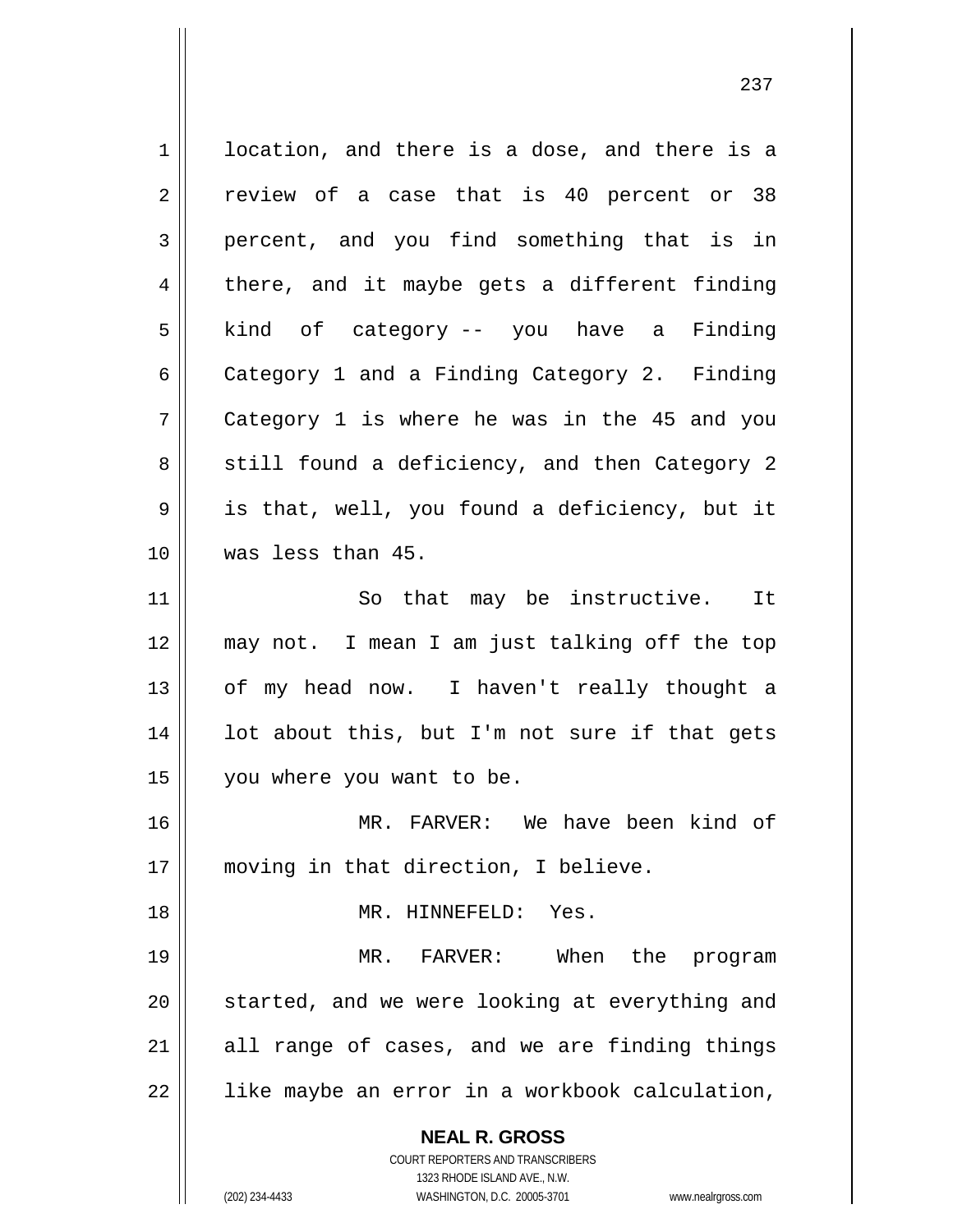**NEAL R. GROSS** COURT REPORTERS AND TRANSCRIBERS 238  $1 \parallel$  and that's a very wide thing. 2 As we move on, we are finding  $3 \parallel$  smaller things. The big ones are taken care  $4 \parallel$  of. 5 We started going from -- 6 MR. HINNEFELD: That is good to 7 hear. 8 CHAIR GRIFFON: Yes, yes. 9 MR. FARVER: -- findings to 10 observations. 11 || MR. HINNEFELD: Yes, now there are 12 || some observations, yes. 13 MR. FARVER: So we are kind of 14 moving toward that direction, and now we are 15 trying to select cases at 40 percent and 16 above, everything. 17 || So, I mean, the Subcommittee could 18 lax us up on our criteria or change the 19 || criteria, do whatever you wish, because now we  $20$  || are trying to narrow it down and maybe focus 21 || on big items. I don't know. But it has just 22 | been a progression.

1323 RHODE ISLAND AVE., N.W.

(202) 234-4433 WASHINGTON, D.C. 20005-3701 www.nealrgross.com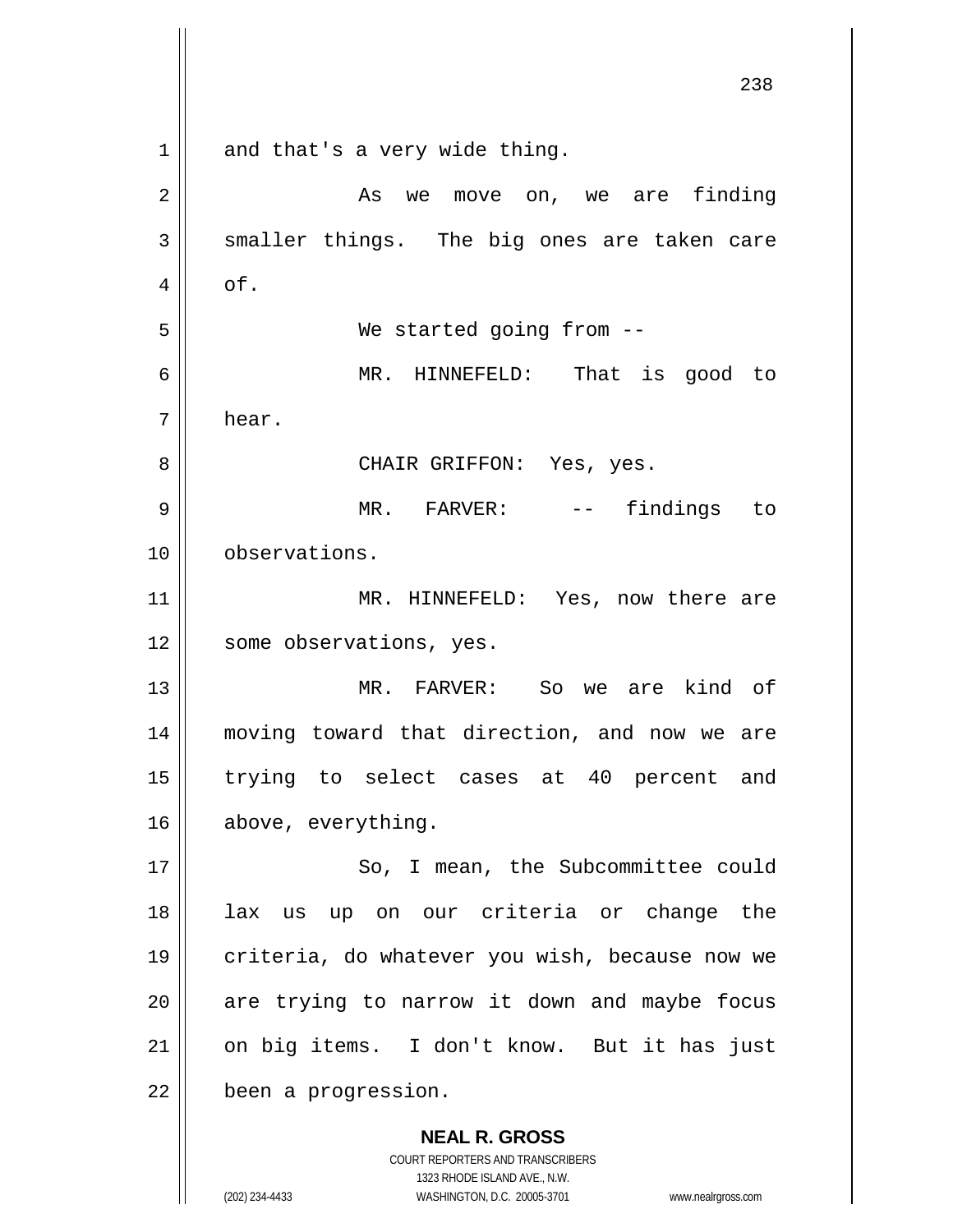| $\mathbf 1$ | MR. HINNEFELD: Yes.                                                                                 |
|-------------|-----------------------------------------------------------------------------------------------------|
| 2           | MEMBER MUNN: It has been, and one                                                                   |
| 3           | of the things that was discussed tangentially                                                       |
| 4           | in the earlier discussion was the repetitive                                                        |
| 5           | nature of some of the findings.                                                                     |
| 6           | MR. FARVER: Yes.                                                                                    |
| 7           | MEMBER MUNN: Certainly, early on                                                                    |
| 8           | in the program, I would say the first half of                                                       |
| 9           | the program, it was almost to be expected that                                                      |
| 10          | every new report from our contractor would say                                                      |
| 11          | something like, you haven't considered this                                                         |
| 12          | radionuclide. You haven't considered this                                                           |
| 13          | radionuclide.                                                                                       |
| 14          | And we would have this whole list                                                                   |
| 15          | of individual findings for individual                                                               |
| 16          | radionuclides. It was, essentially, the same                                                        |
| 17          | finding over and over, but for different                                                            |
| 18          | individual cases, and in almost all cases it                                                        |
| 19          | was low-impact, low-impact, low-impact. But,                                                        |
| 20          | nevertheless, it racked up the findings                                                             |
| 21          | significantly.                                                                                      |
| 22          | I think we have passed the point                                                                    |
|             | <b>NEAL R. GROSS</b>                                                                                |
|             | COURT REPORTERS AND TRANSCRIBERS                                                                    |
|             | 1323 RHODE ISLAND AVE., N.W.<br>(202) 234-4433<br>WASHINGTON, D.C. 20005-3701<br>www.nealrgross.com |
|             |                                                                                                     |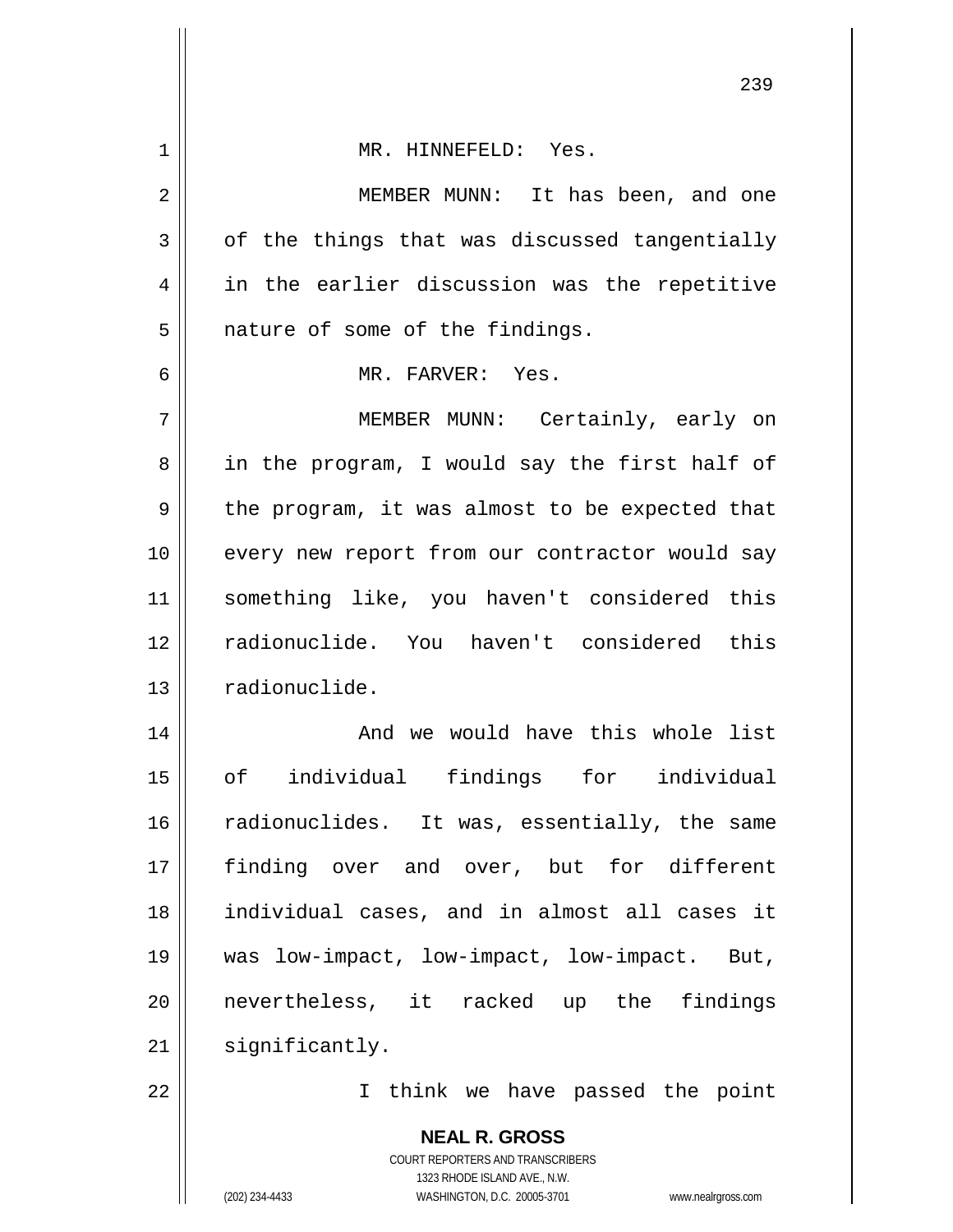1 || where we get that repetitive kind of basic 2 | finding again.

**NEAL R. GROSS** COURT REPORTERS AND TRANSCRIBERS 3 MR. ELLIOTT: I wonder. I wonder 4 because, I don't know, maybe we are beyond  $5 \parallel$  this, but the snapshot in time that you have 6 been looking at in DR reviews has been a 7 concern to me because you are looking at the 8 || oldest work that we have done, and you are 9 | lagging way behind. 10 MEMBER MUNN: We are. 11 || MR. ELLIOTT: If we were to say --12 CHAIR GRIFFON: But it is in part  $13$  | because we have to look at adjudicated cases. 14 MR. ELLIOTT: Yes, you've got to 15 look at adjudicated cases, but I think that 16 has sped up quite a bit, too. I mean there's  $17$  a lot more cases in the pool to choose from  $18$  | that are more recent  $-$ 19 || CHAIR GRIFFON: Right. 20 || MR. ELLIOTT: -- is what I mean by  $21$   $\parallel$  that. 22 || CHAIR GRIFFON: Right.

1323 RHODE ISLAND AVE., N.W.

(202) 234-4433 WASHINGTON, D.C. 20005-3701 www.nealrgross.com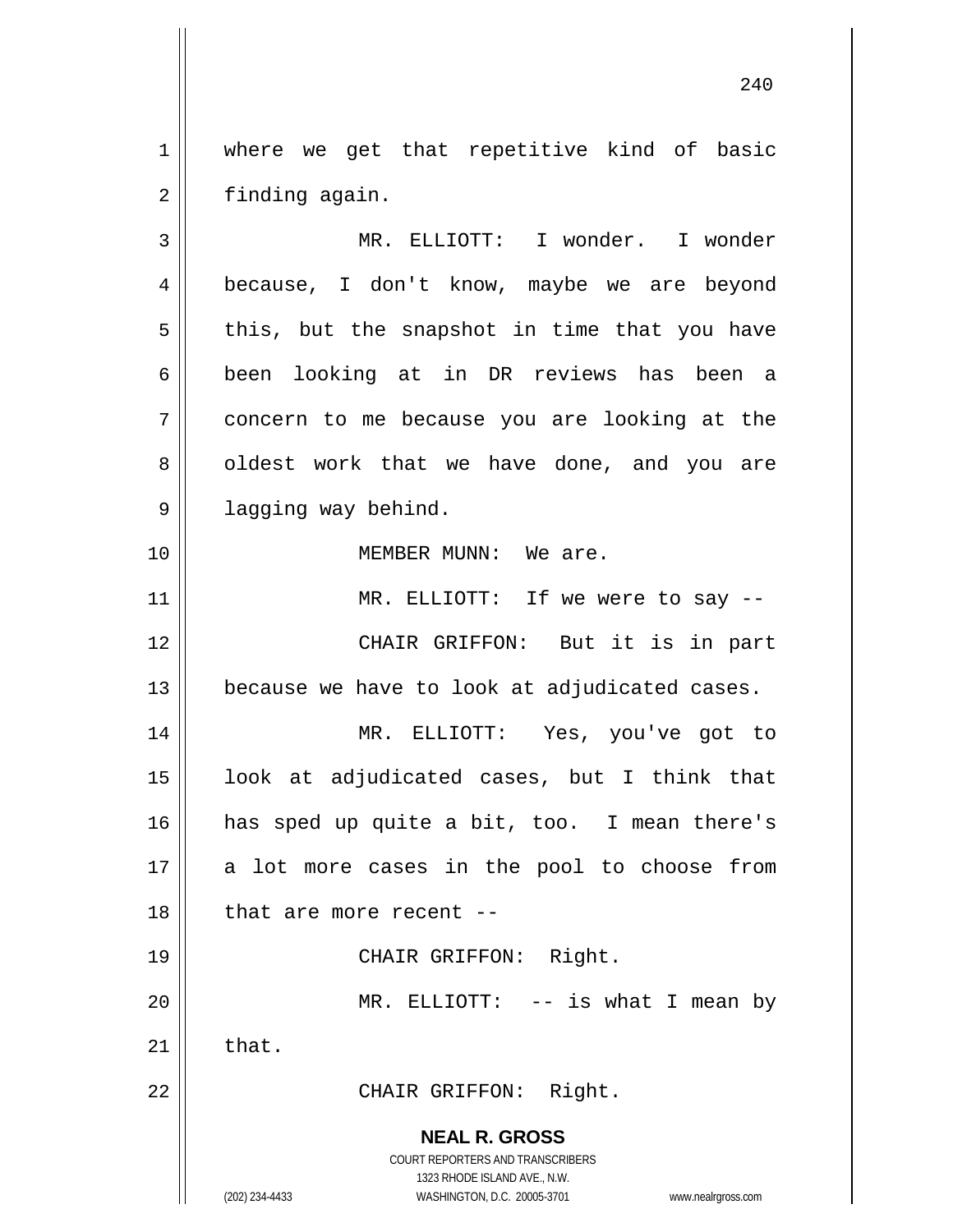| 1  | MR. ELLIOTT: So maybe that is not                                   |
|----|---------------------------------------------------------------------|
| 2  | something that you want to talk about, but I                        |
| 3  | do think, if this was three years ago, I would                      |
| 4  | have made that comment, or two years ago, I                         |
| 5  | would have made that comment. You are looking                       |
| 6  | back at 2002 or 2003, and you are not really                        |
| 7  | seeing what we are doing in 2006.                                   |
| 8  | CHAIR GRIFFON: Right.                                               |
| 9  | MR. ELLIOTT: And in 2006, that is                                   |
| 10 | a good year to take a look at, if you want to                       |
| 11 | look at a year, because that is the peak year                       |
| 12 | of our production. We have never been able to                       |
| 13 | achieve that capacity again because of our                          |
| 14 | funding issues.                                                     |
| 15 | CHAIR GRIFFON: Right.                                               |
| 16 | MR. ELLIOTT:<br>But in 2006, we put                                 |
| 17 | out more than 6,000 dose reconstruction                             |
| 18 | reports in that year. Production was<br>the                         |
| 19 | highest.                                                            |
| 20 | MEMBER MUNN: Well, what you are                                     |
| 21 | saying is particularly pertinent in view of                         |
| 22 | the fact that what we are talking about here                        |
|    | <b>NEAL R. GROSS</b>                                                |
|    | <b>COURT REPORTERS AND TRANSCRIBERS</b>                             |
|    | 1323 RHODE ISLAND AVE., N.W.                                        |
|    | (202) 234-4433<br>WASHINGTON, D.C. 20005-3701<br>www.nealrgross.com |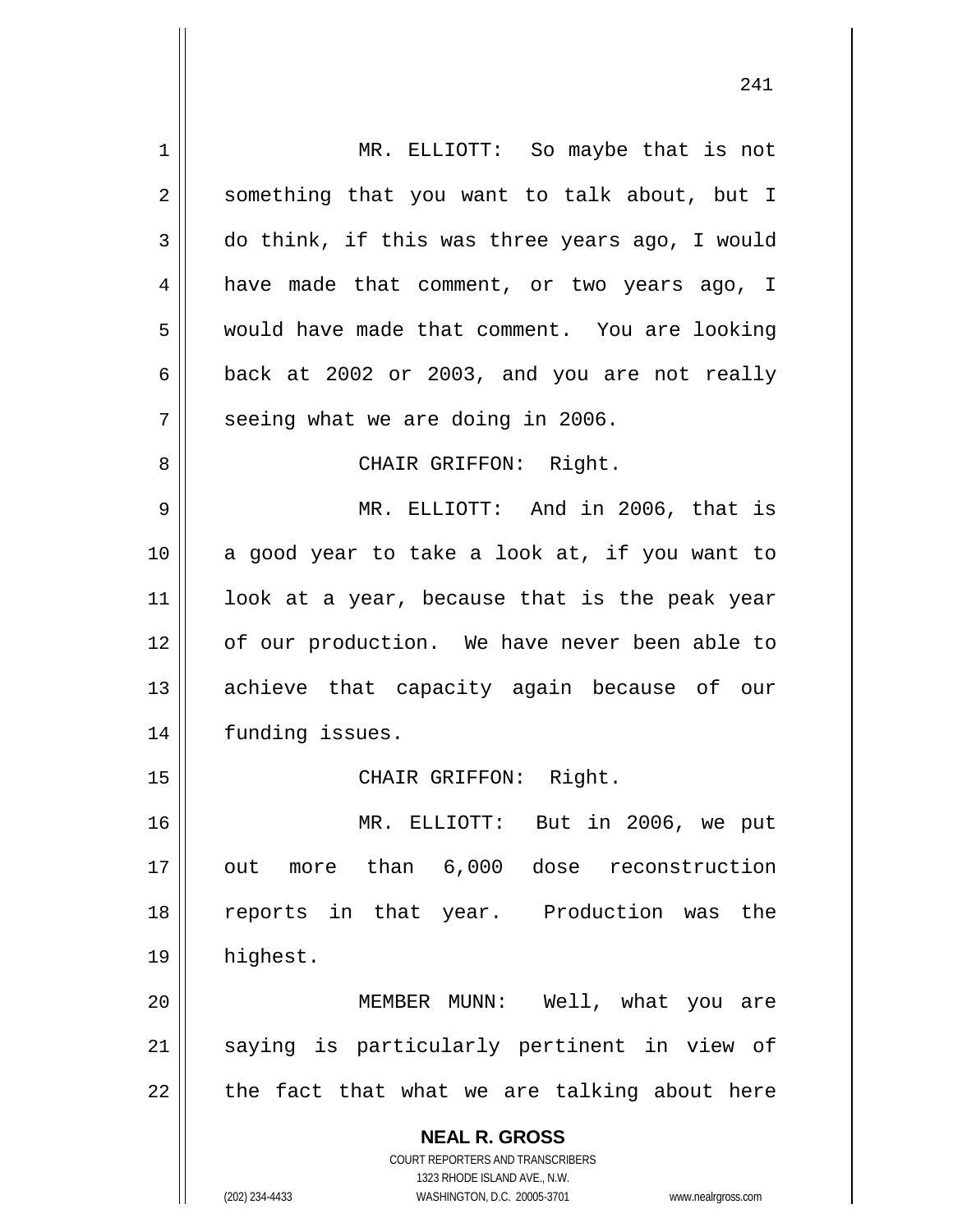**NEAL R. GROSS** COURT REPORTERS AND TRANSCRIBERS 1323 RHODE ISLAND AVE., N.W. (202) 234-4433 WASHINGTON, D.C. 20005-3701 www.nealrgross.com 1 || is commenting on the first 100 set of cases.  $2 \parallel$  They all were way back at the beginning --3 CHAIR GRIFFON: They're early, way 4 || back, yes. Yes. 5 I mean my sense would be, and  $6 \parallel$  there is a problem with the time lag here, but  $7 \parallel$  my sense is, if we can come up with -- you 8 || know, that recommendation on the QA procedure 9 going forward seems logical to me. I don't 10 know that the Board would -- I think we would 11 || make a general recommendation and then say, 12 || NIOSH, we are not going to, obviously, not 13 || going to be prescriptive in that, but how you 14 || view it. 15 || But it does make a lot of sense to 16 || me to have a sort of tiered approach for the  $17$  | ones closer to 50, doing a more rigorous QA, 18 || and having those comments in the file. 19 Then I think the issue, 20 notwithstanding this time-lag problem, the 21 || issue goes away in our review, because Doug is  $22$  | not going to have those findings because they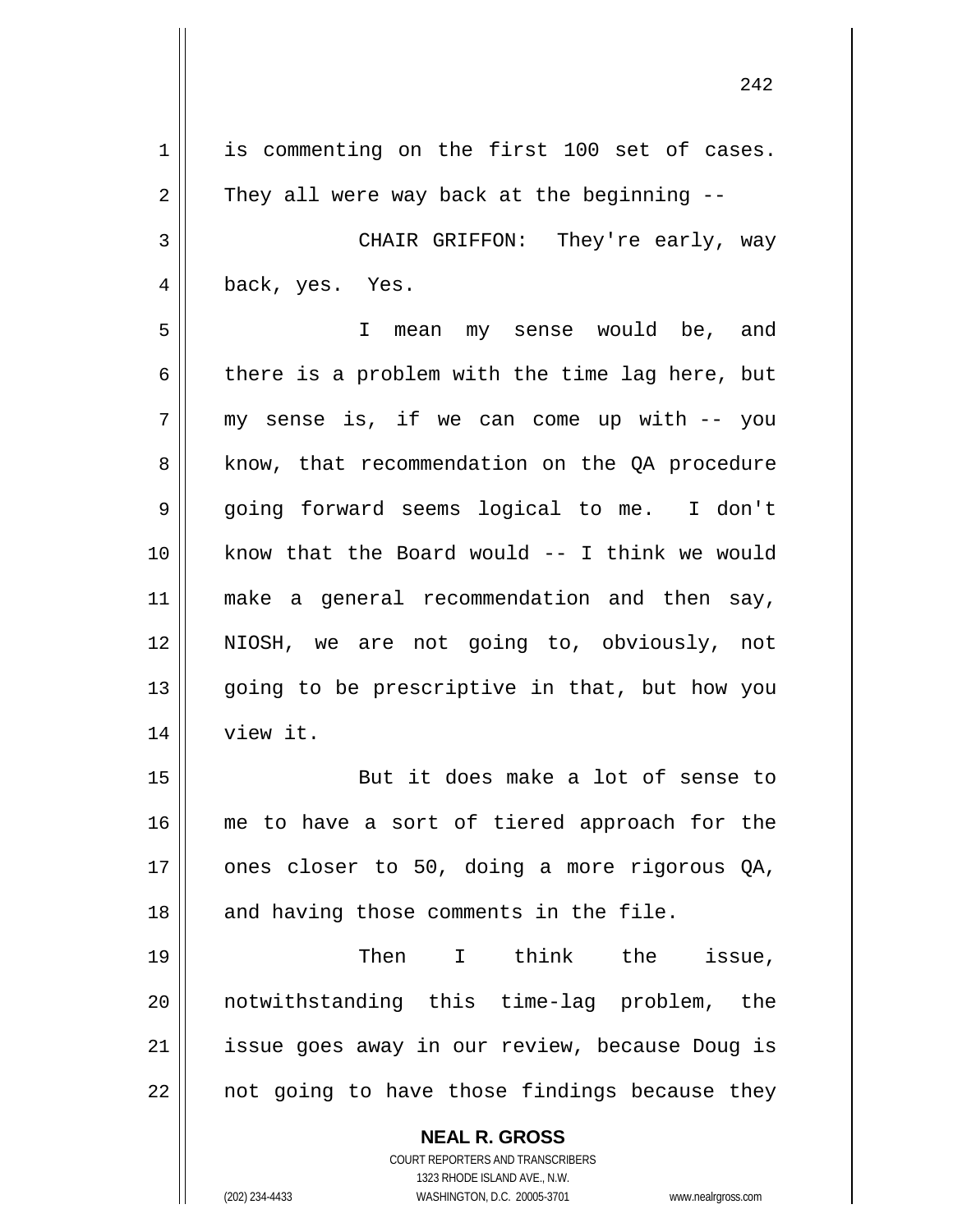1 || are going to have a comment in there that  $2 \parallel$  says, we saw this. 3 | MR. ELLIOTT: We saw the findings.

4 CHAIR GRIFFON: Don't bother  $5 \parallel$  looking any further. We noted it.

6 Then I would expect SC&A would  $7 \parallel$  say, if anything, it's an observation. They 8 || missed this, but they noted it, and it is 9 | insignificant.

 I don't even think it rises to an observation at that point, but there is a time 12 || lag on that, obviously. Because if you start doing that today or in six months, it is not going to be in the adjudicated cases for a while, right? So that is the only dilemma 16 there.

17 MR. ELLIOTT: Maybe in six months 18 || you would start seeing some.

 CHAIR GRIFFON: Yes, that's the || only dilemma there. But, I mean, I think | that, from my standpoint anyway, that seems | like a logical recommendation from us.

> **NEAL R. GROSS** COURT REPORTERS AND TRANSCRIBERS

> > 1323 RHODE ISLAND AVE., N.W.

(202) 234-4433 WASHINGTON, D.C. 20005-3701 www.nealrgross.com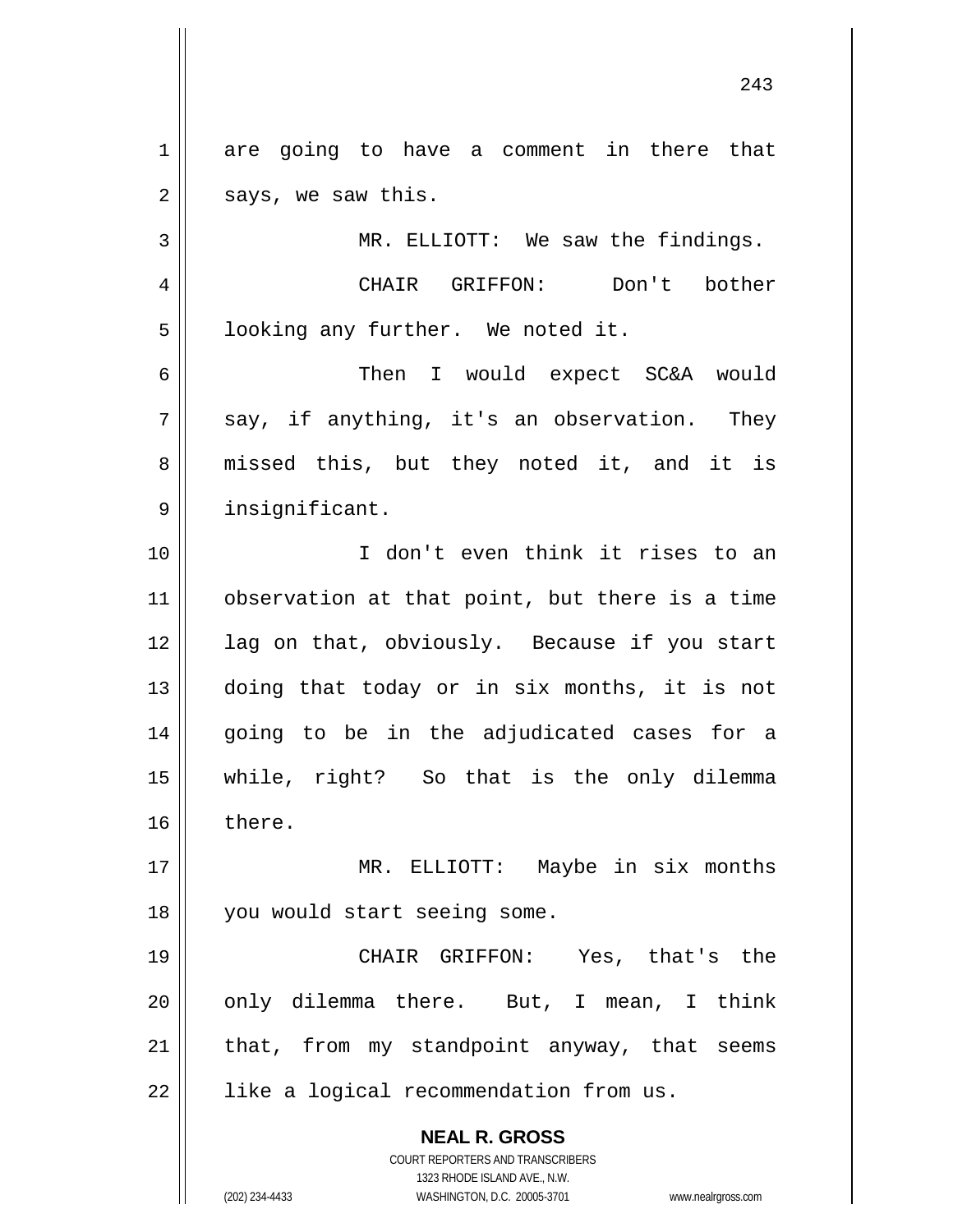|    | 244                                                                 |
|----|---------------------------------------------------------------------|
| 1  | MR. ELLIOTT: Well, I want to work                                   |
| 2  | with you all on this.                                               |
| 3  | CHAIR GRIFFON: Yes.                                                 |
| 4  | MR. ELLIOTT: Because I have been                                    |
| 5  | fearful of getting a letter that you have sent                      |
| 6  | to the Secretary bounced down to me, and we                         |
| 7  | have to write the response for the Secretary.                       |
| 8  | That's what's going to happen --                                    |
| 9  | CHAIR GRIFFON: Right, right.                                        |
| 10 | MR. ELLIOTT: -- in case you don't                                   |
| 11 | know that.                                                          |
| 12 | CHAIR GRIFFON: Yes.                                                 |
| 13 | MR. ELLIOTT: It's not the                                           |
| 14 | Secretary who is going to say, oh, well, this                       |
| 15 | is all well and good, and I'll crack the whip                       |
| 16 | and they're going to make changes down there.                       |
| 17 | He is going to kick it down to us, and I'm                          |
| 18 | going to assign it to Stu, and Stu is going to                      |
| 19 | decide what we're going to do.                                      |
| 20 | MR. HINNEFELD: I would assign it                                    |
| 21 | to somebody else.                                                   |
| 22 | (Laughter.)                                                         |
|    | <b>NEAL R. GROSS</b>                                                |
|    | COURT REPORTERS AND TRANSCRIBERS<br>1323 RHODE ISLAND AVE., N.W.    |
|    | (202) 234-4433<br>WASHINGTON, D.C. 20005-3701<br>www.nealrgross.com |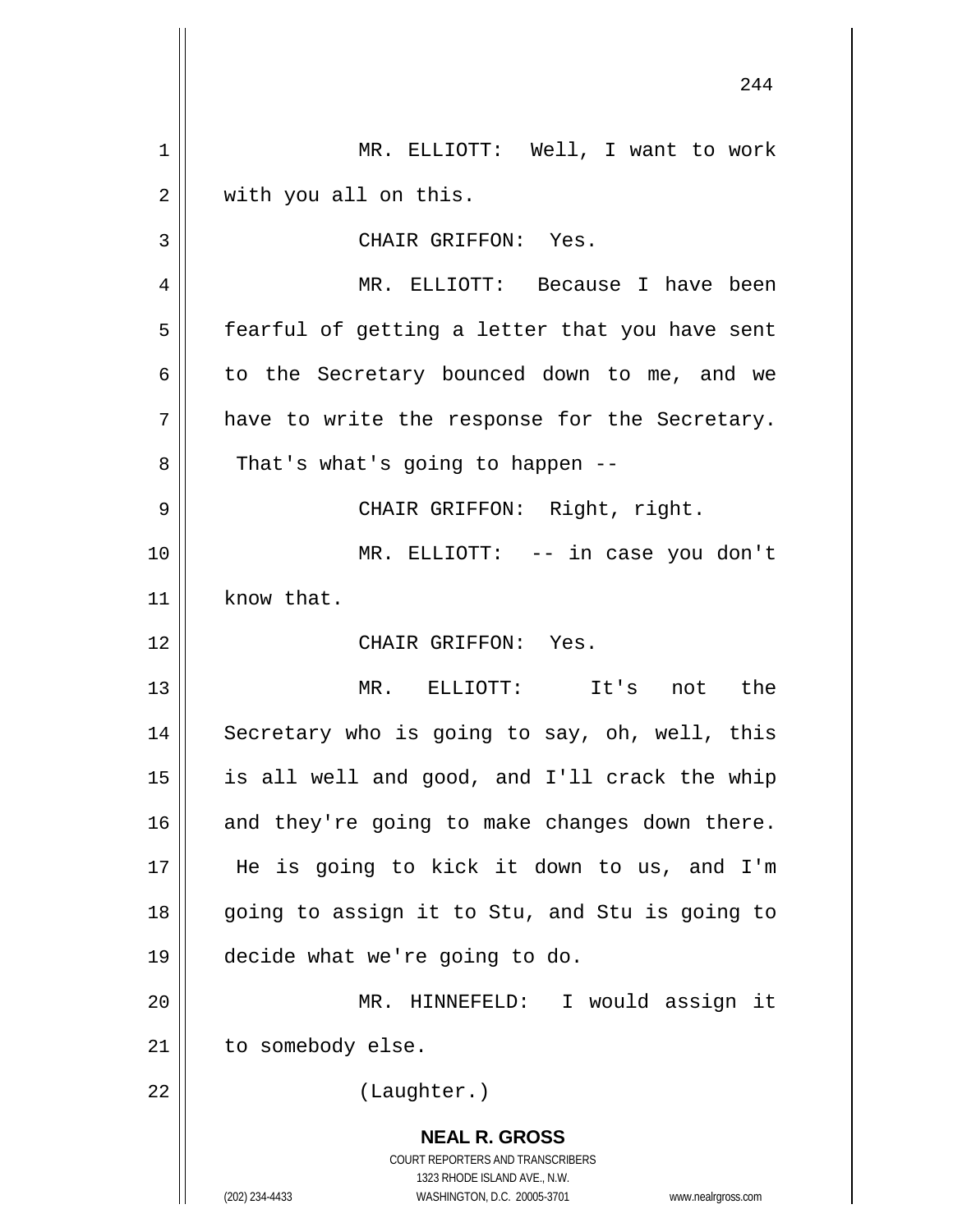|             | 245                                            |
|-------------|------------------------------------------------|
| $\mathbf 1$ | MR. ELLIOTT: Yes, he would assign              |
| 2           | it to somebody else.                           |
| 3           | (Laughter.)                                    |
| 4           | But we have had a recent shift in              |
| 5           | our assignments. Stu is no longer what was     |
| 6           | called the Technical Program or the --         |
| 7           | MR. HINNEFELD: I used to be the                |
| 8           | Project Officer.                               |
| 9           | MR. ELLIOTT: The Project Officer               |
| 10          | on ORAU. Grady is now that. I have been        |
| 11          | talking to Stu about what that -- he's got a   |
| 12          | void now. So what are we going to fill it      |
| 13          | with? And I want him to be more involved in    |
| 14          | developing a better QA program than what we    |
| 15          | currently have.                                |
| 16          | So that is why I wanted this                   |
| 17          | conversation to occur today, and I really have |
| 18          | asked Stu to pick up the reins here and try to |
| 19          | figure out, where can we improve. Where can    |
| 20          | we have a better quality assurance program?    |
| 21          | How can we bolster our quality control         |
| 22          | processes to get to where we all want to be?   |
|             | <b>NEAL R. GROSS</b>                           |

COURT REPORTERS AND TRANSCRIBERS 1323 RHODE ISLAND AVE., N.W.

 $\mathsf{II}$ 

 $\mathsf{I}$ 

(202) 234-4433 WASHINGTON, D.C. 20005-3701 www.nealrgross.com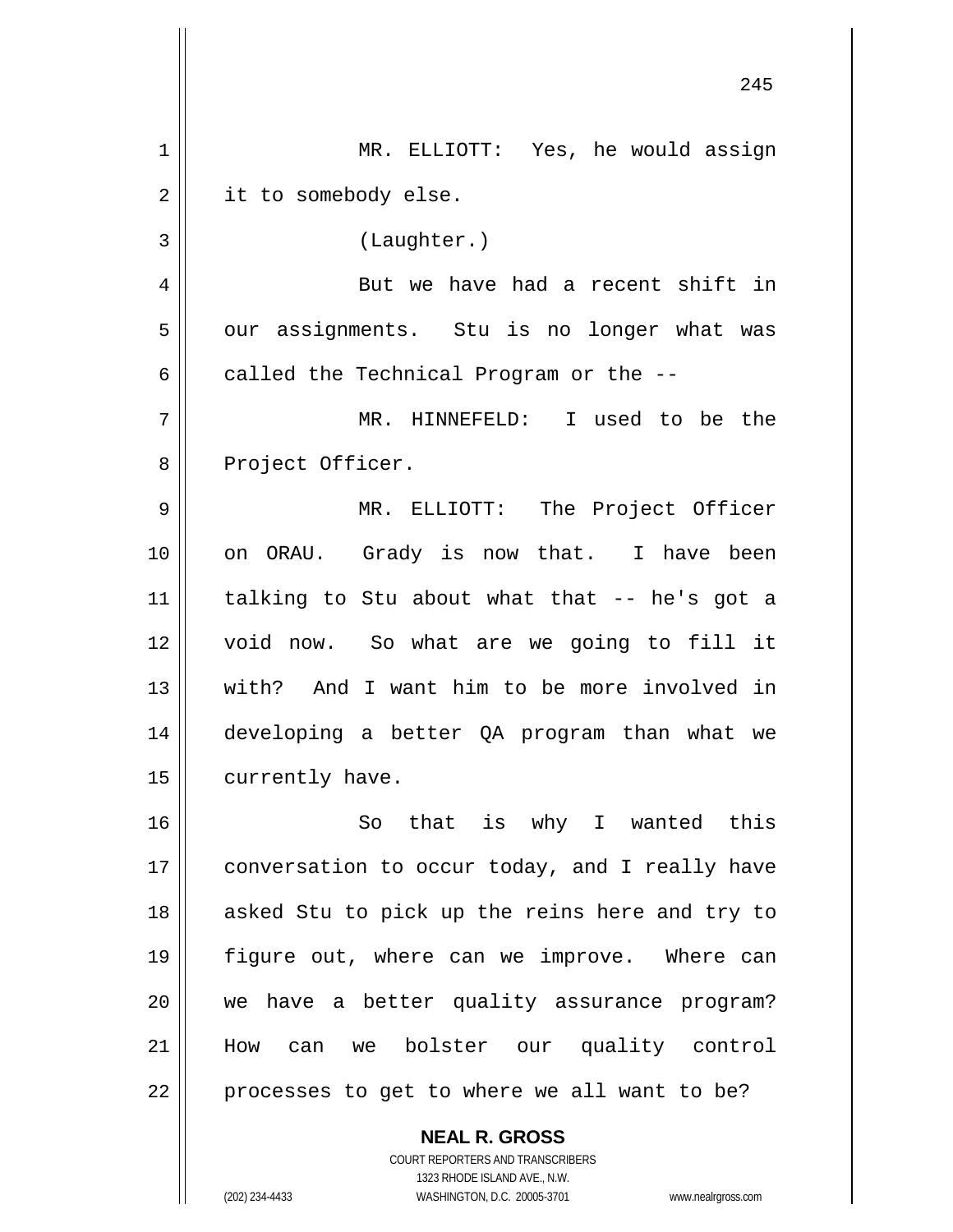**NEAL R. GROSS** COURT REPORTERS AND TRANSCRIBERS 1323 RHODE ISLAND AVE., N.W. (202) 234-4433 WASHINGTON, D.C. 20005-3701 www.nealrgross.com 1 || I don't think we want to do -- I 2 mean we could do this alone. Stu can come up  $3 \parallel$  with his own ideas, and we can formulate the 4 || program, but it may not be what you guys want  $5 \parallel$  to audit. I would rather develop something  $6 \parallel$  that is auditable to your satisfaction. 7 CHAIR GRIFFON: I mean I think  $8 \parallel$  this was a good start. I don't think we are 9 | going to come to any conclusion today. 10 MR. ELLIOTT: No. 11 CHAIR GRIFFON: But I think this 12 is a good start on that. It helped me 13 || understand your process internally. 14 MR. FARVER: Yes. Now is your HP 15 | review procedure, is that OCAS-PR-007? 16 || MR. HINNEFELD: I think so. 17 || MR. FARVER: Okay. 18 MR. HINNEFELD: That sounds 19 familiar. 20 || MR. ELLIOTT: That sounds right. 21 MR. HINNEFELD: I can tell you for  $22 \parallel$  sure.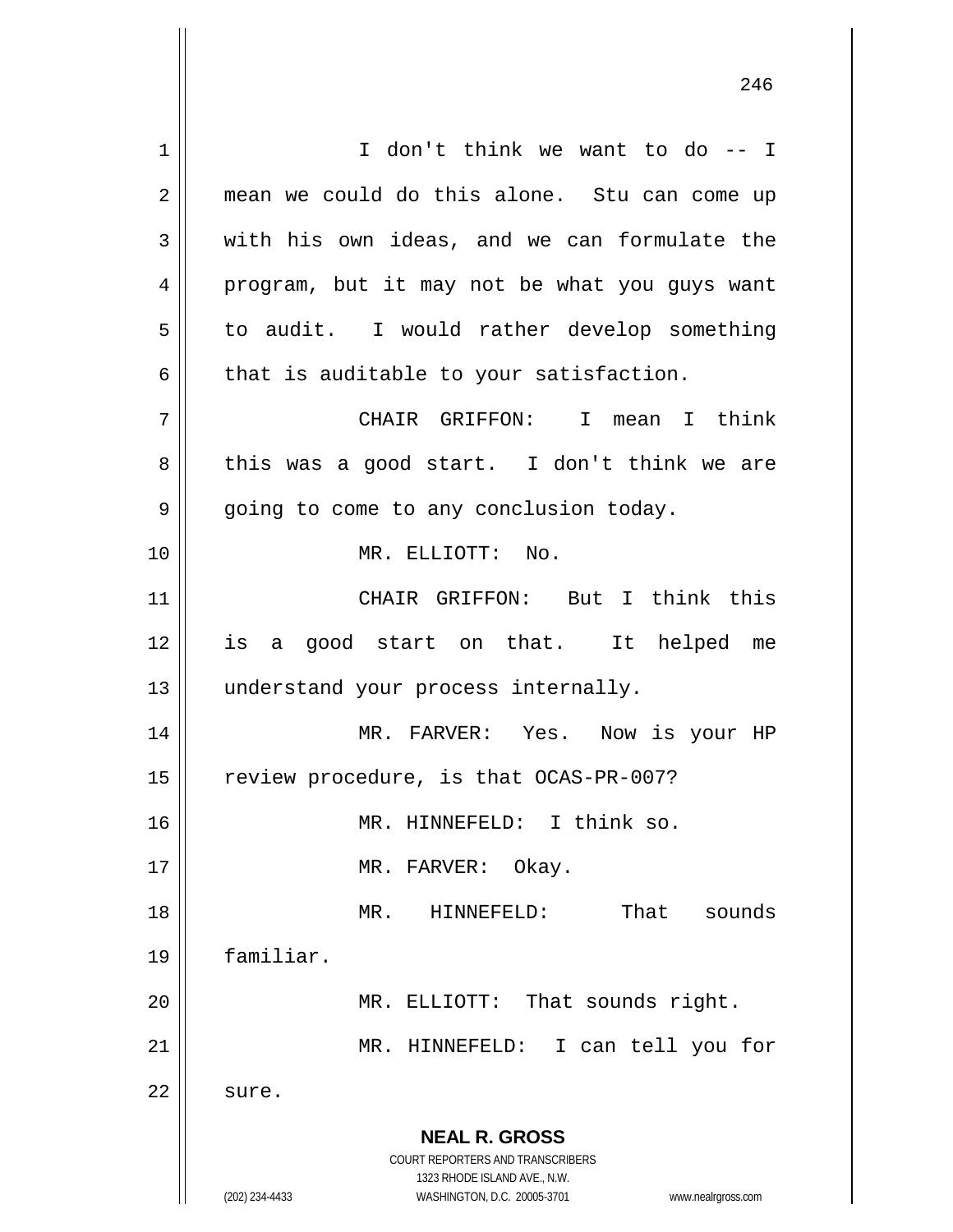**NEAL R. GROSS** COURT REPORTERS AND TRANSCRIBERS 1323 RHODE ISLAND AVE., N.W. (202) 234-4433 WASHINGTON, D.C. 20005-3701 www.nealrgross.com 1 || MR. FARVER: Because that's got a 2 ll checklist in it. 3 || MR. HINNEFELD: Yes. 4 || MR. FARVER: But, like the ORAU  $5 \parallel$  procedures has nine pages of a checklist; this 6  $\parallel$  has just 18 little items, and the columns are 7 adequate, yes or no; corrections, yes or no; 8 and comments. So you could always say, yes, 9 | it's adequate and add comments to it. 10 But I'm not sure it is technical 11 enough. It covers necessary things like, are 12 headers and footers correct. I mean, 13 obviously, you want things like that correct 14 || on your report. But it doesn't get into the 15 | technical detail, like all possible bioassays. 16 MR. ELLIOTT: It doesn't have a 17 box for that? 18 MR. FARVER: No. 19 MR. ELLIOTT: But that is in the 20 **ORAU** one. 21 MR. FARVER: That is in the ORAU  $22 \parallel$  one.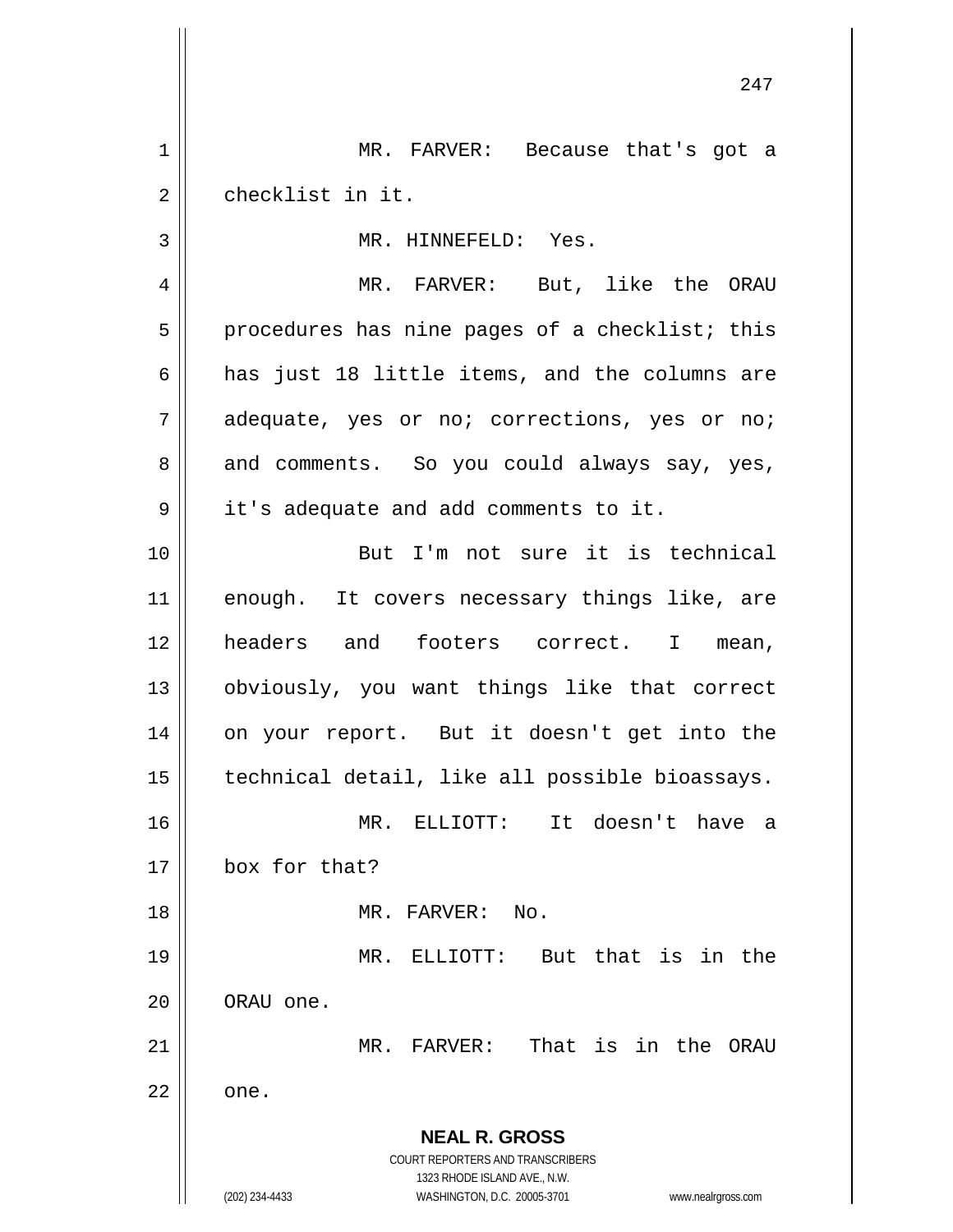**NEAL R. GROSS** COURT REPORTERS AND TRANSCRIBERS 1323 RHODE ISLAND AVE., N.W. (202) 234-4433 WASHINGTON, D.C. 20005-3701 www.nealrgross.com 1 MR. ELLIOTT: Does it have a box  $2 \parallel$  there that says, did the CATI interview get  $3 \parallel$  attended to fully in the DR. 4 MR. FARVER: It says, CATI 5 | information matches DR. 6 MR. ELLIOTT: There you go. 7 || MR. FARVER: And that's a box. 8 MR. ELLIOTT: That's a box on  $9 \parallel$  our  $-$ 10 || MR. FARVER: On yours. 11 || CHAIR GRIFFON: That's good. Yes,  $12$  | that should be. 13 Did we review those two procedures 14 in the procedures review? 15 MEMBER MUNN: Yes, I think we -- 16 CHAIR GRIFFON: I can't remember 17 || going through this checklist. 18 MEMBER MUNN: No, we didn't go 19 || through the checklist. 20 MR. HINNEFELD: I don't recall. 21 | MEMBER MUNN: No. 22 MR. ELLIOTT: You don't think so?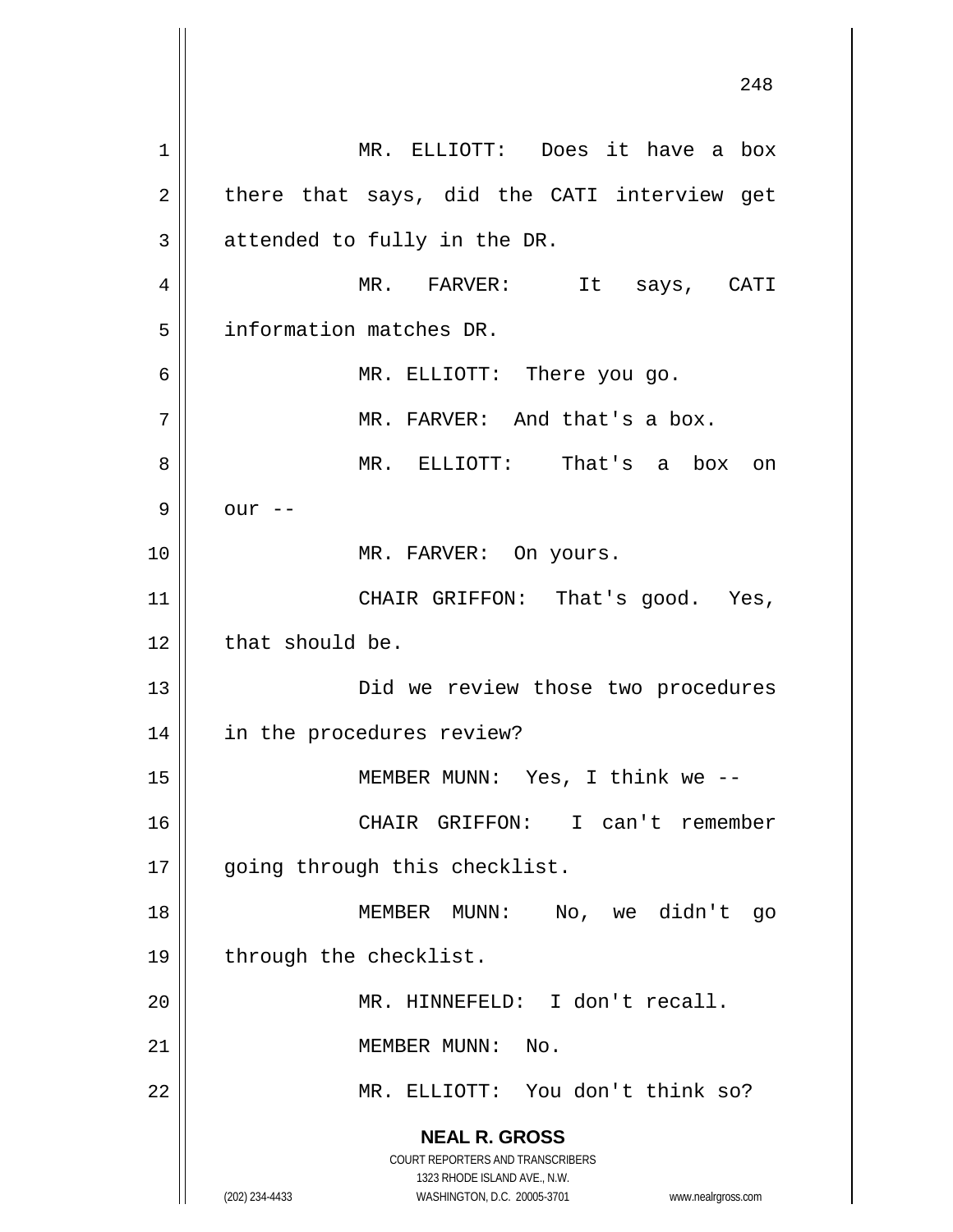**NEAL R. GROSS** COURT REPORTERS AND TRANSCRIBERS 1323 RHODE ISLAND AVE., N.W. (202) 234-4433 WASHINGTON, D.C. 20005-3701 www.nealrgross.com 249 1 CHAIR GRIFFON: I don't think we  $2 \parallel$  did. 3 MEMBER MUNN: I don't believe so. 4 | I don't remember going through checklists. 5 CHAIR GRIFFON: I think we  $6 \parallel$  probably should, though. 7 MR. ELLIOTT: There's an 8 | opportunity there. 9 CHAIR GRIFFON: We probably 10 || should, and then we can get together on this. 11 MR. FARVER: Those are very 12 | tangible items and very trackable, too. 13 CHAIR GRIFFON: Yes, I'm all about  $14$  | that. Reassign it to someone. 15 (Laughter.) 16 MR. ELLIOTT: Okay, I am going to 17 leave now. 18 CHAIR GRIFFON: Your work is done 19 here. 20 (Laughter.) 21 || MEMBER MUNN: Thank you, Larry.  $22$  | You may go.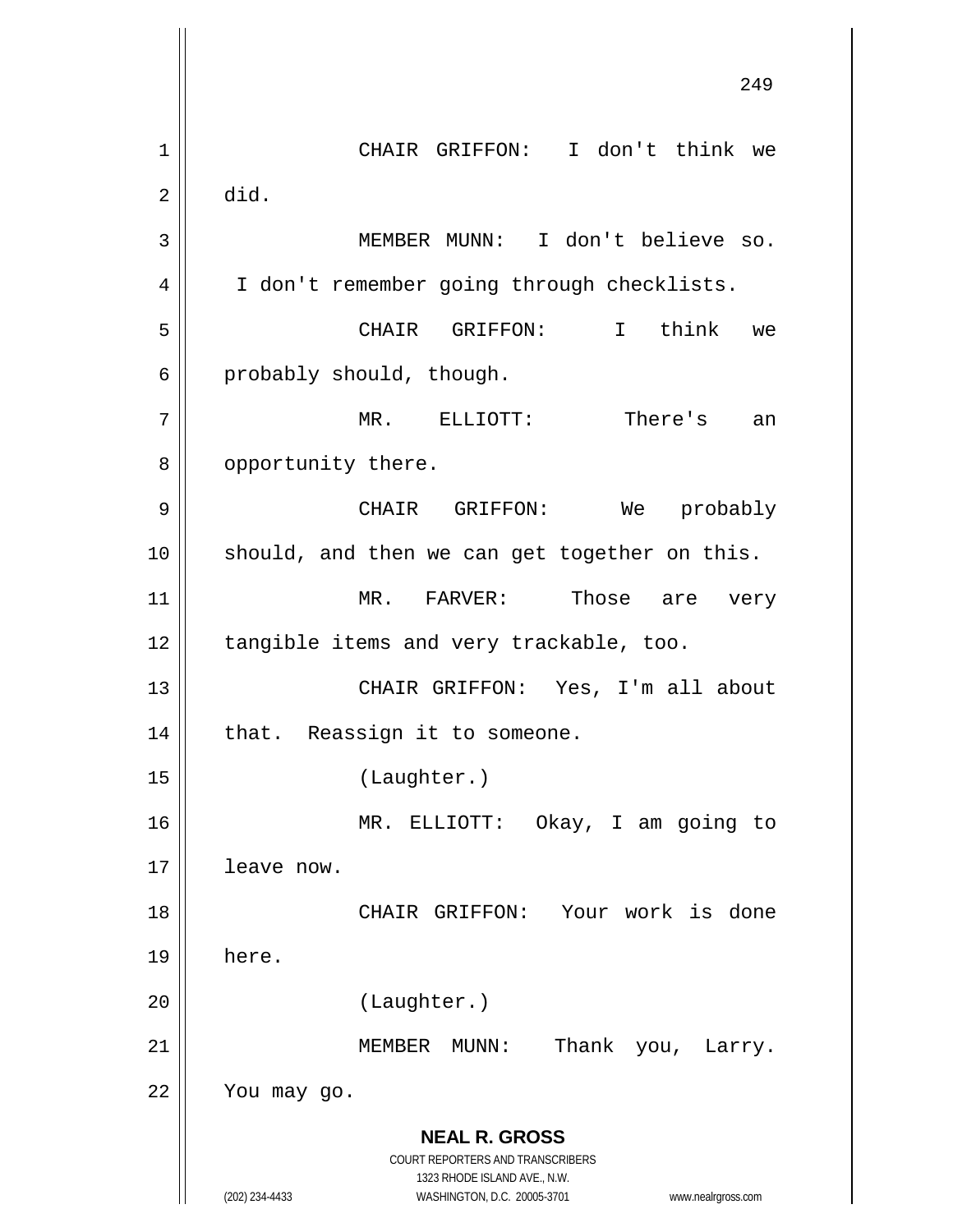**NEAL R. GROSS** COURT REPORTERS AND TRANSCRIBERS 1323 RHODE ISLAND AVE., N.W. (202) 234-4433 WASHINGTON, D.C. 20005-3701 www.nealrgross.com 1 || MR. HINNEFELD: So far, he 2 || assigned more work to me than you on this very 3 | nice conversation. 4 | CHAIR GRIFFON: You know, I think, 5 || just to get back, for this Subcommittee, I 6 | think I will try to maybe put down some ideas, 7 like a straw man of ideas on this, and  $8 \parallel$  circulate it for our next meeting. 9 || MEMBER MUNN: That would be 10 appreciated. 11 || CHAIR GRIFFON: And then we can go 12 | forward with discussions. 13 MR. ELLIOTT: Could you work 14 together to come up -- 15 CHAIR GRIFFON: Oh, yes, yes, yes. 16 Definitely. 17 || MR. ELLIOTT: Because he may have 18 || ideas that you haven't, and you may have ideas 19 he doesn't. 20 CHAIR GRIFFON: That I never  $21$  | thought of, right. Right. Yes. 22 || MR. ELLIOTT: Is that okay, Stu?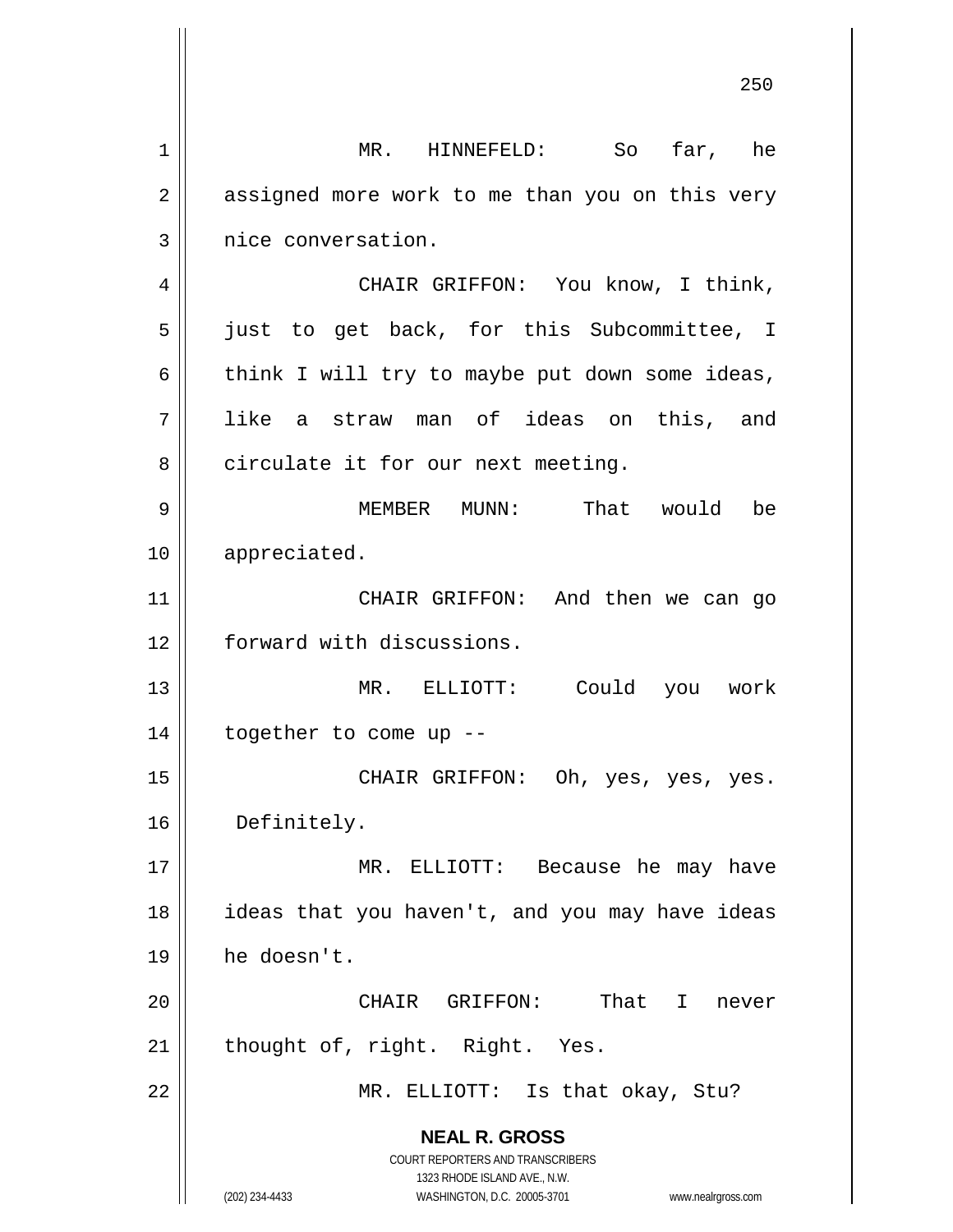**NEAL R. GROSS** 1 | MR. HINNEFELD: Sure. CHAIR GRIFFON: I'm okay with  $3 \parallel$  that. So, okay, I will coordinate with Stu on it and circulate it to all members of the || Subcommittee, obviously. The only other things I was going to mention in terms of you were saying the 8 outcome, you mentioned, identify certain deficiencies or categories of deficiencies. Some things that come to mind, and I think | this is why I want to write it in this paper, 12 but some things I have been thinking about are 13 || just these peer reviews and these checklists; I don't think they are included in the case || files. I don't think I have ever seen those. MR. HINNEFELD: No, I don't 17 | believe they are. 18 || CHAIR GRIFFON: That is something. So this case file to sort of show all your work kind of thing, all the IMBA runs. These are some things that keep coming up with us. 22 | I don't think it adds any work to the District

> COURT REPORTERS AND TRANSCRIBERS 1323 RHODE ISLAND AVE., N.W.

(202) 234-4433 WASHINGTON, D.C. 20005-3701 www.nealrgross.com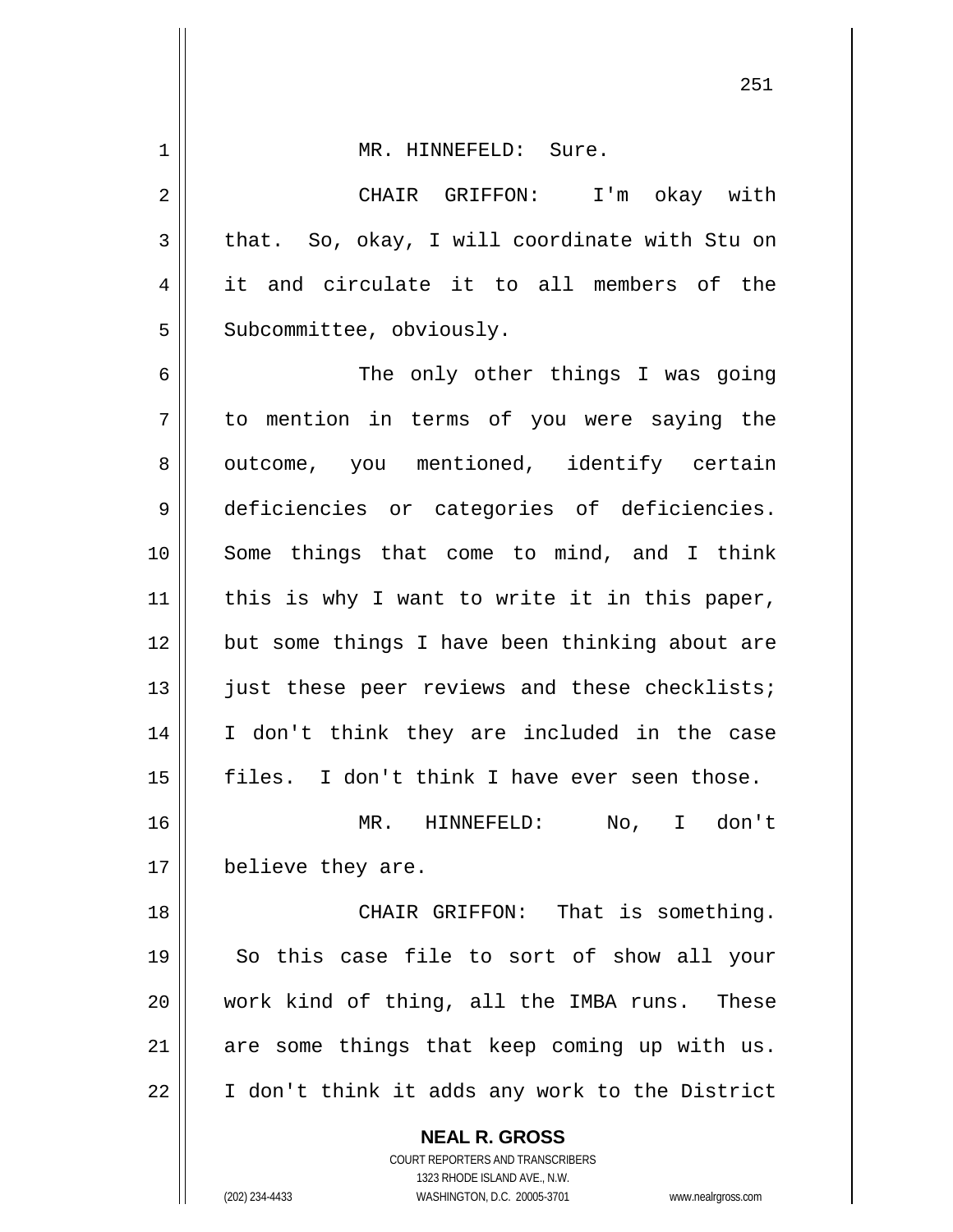**NEAL R. GROSS** COURT REPORTERS AND TRANSCRIBERS 1323 RHODE ISLAND AVE., N.W. (202) 234-4433 WASHINGTON, D.C. 20005-3701 www.nealrgross.com 1 | instructor, or maybe it does. I don't know. 2 MR. HINNEFELD: Be careful here.  $3$  That checklist is completed for only a 4 fraction of the reviews. Isn't that true? 5 MR. ELLIOTT: Which checklist? 6 CHAIR GRIFFON: The peer review. 7 MR. HINNEFELD: Ours. 8 MR. ELLIOTT: Yes, I think Grady  $9 \parallel$  has the answer to this. I'm not sure. 10 MR. HINNEFELD: Grady would know  $11$  | it off the top of his head. 12 CHAIR GRIFFON: Maybe you can help 13  $\parallel$  me when we talk more of what the  $-$ -14 || MR. HINNEFELD: The procedure 15 would have to describe it. 16 || CHAIR GRIFFON: Yes. 17 MR. HINNEFELD: Now you're 18 || supposed to check all those things every time. 19 || That is what the procedure says. These are  $20$  | the things you are checking for. 21 || But, in terms of actually filling  $22$  | out the form, that's done when the system pops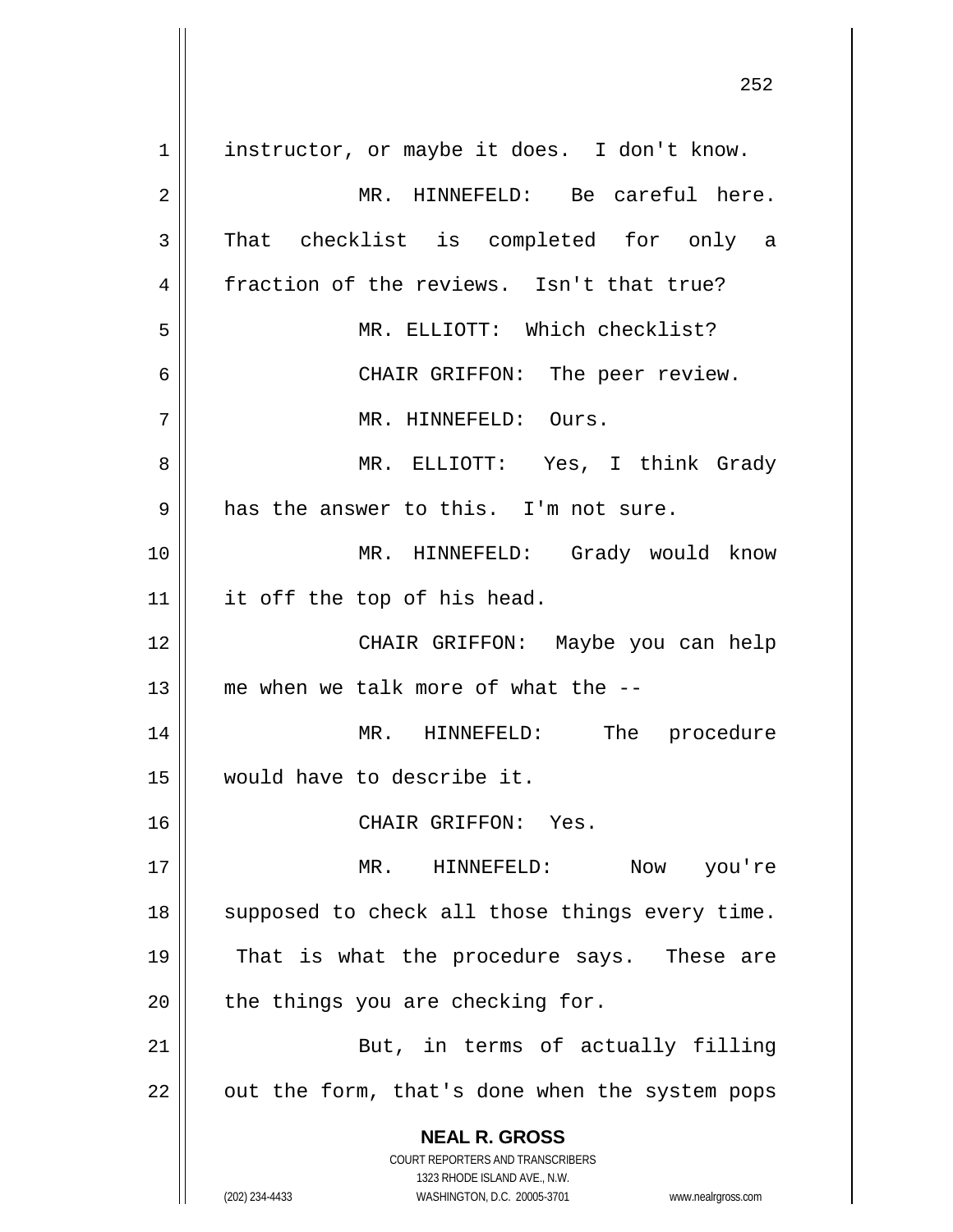**NEAL R. GROSS** COURT REPORTERS AND TRANSCRIBERS 1323 RHODE ISLAND AVE., N.W. (202) 234-4433 WASHINGTON, D.C. 20005-3701 www.nealrgross.com 1 || it up. I think it's 20 percent of the 2 | reviews. 3 || CHAIR GRIFFON: Oh, I see. 4 MR. ELLIOTT: Something like that. 5 MR. HINNEFELD: The system  $6 \parallel$  automatically pops it up. 7 CHAIR GRIFFON: But, either way, I 8 don't think I have ever seen one in --9 MR. HINNEFELD: No, but it doesn't  $10$  | qo in there. 11 MR. ELLIOTT: No, it doesn't go in  $12 \parallel$  there. 13 || CHAIR GRIFFON: It doesn't go in  $14$  | the case file, yes. 15 || MR. ELLIOTT: The review culture, 16 | you know, that has developed is so rote. 17 || CHAIR GRIFFON: Yes. 18 MR. ELLIOTT: I've worried about 19 || that, too, you know, that aspect of it. I 20 would rather it not be so rote, but there is a  $21$  | benefit to that in consistency. 22 CHAIR GRIFFON: Yes.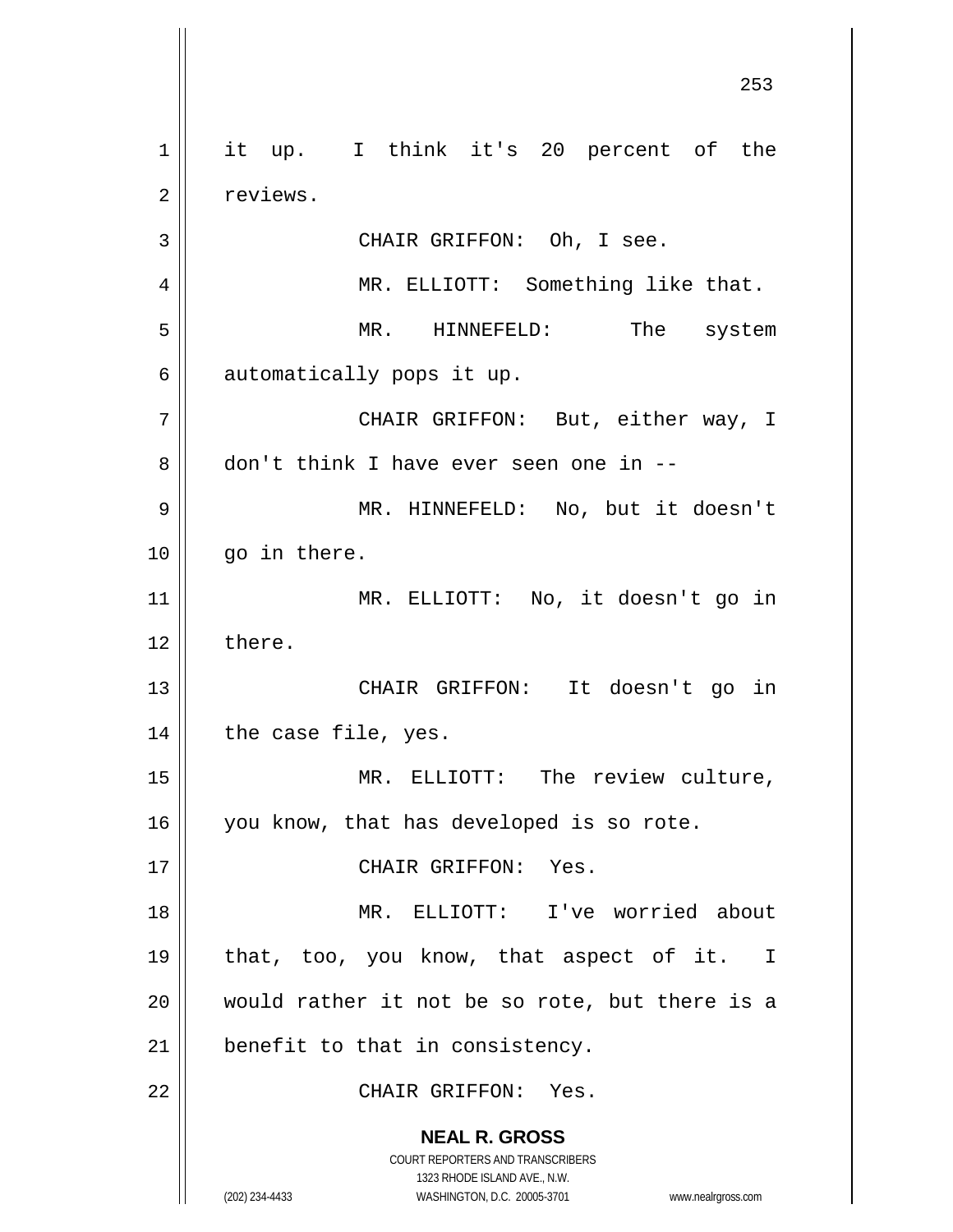**NEAL R. GROSS** COURT REPORTERS AND TRANSCRIBERS 1323 RHODE ISLAND AVE., N.W. (202) 234-4433 WASHINGTON, D.C. 20005-3701 www.nealrgross.com 1 || MR. ELLIOTT: So you want to keep 2 || your reviewers attentive and aware and on the  $3 \parallel$  ball, so you don't want to get them too mired 4 || down into, okay, here's my checklist -- check,  $5 \parallel$  check, check, check, check, check. 6 CHAIR GRIFFON: I agree, yes, you  $7 \parallel$  don't want to be too -- yes. 8 MR. ELLIOTT: Whether they 9 | actually read it or not. 10 CHAIR GRIFFON: Yes. 11 MR. ELLIOTT: So we have struck an 12 agreement with our reviewers where we do a 13 percentage. 14 There is also an electronic QA  $15$  done aside from that, I think. 16 MR. HINNEFELD: No, I believe  $17$   $\parallel$  that's it. 18 MR. ELLIOTT: That's it? 19 MR. HINNEFELD: That's electronic. 20 MR. ELLIOTT: Oh, that's the 21 electronic? 22 || MR. HINNEFELD: Twenty percent of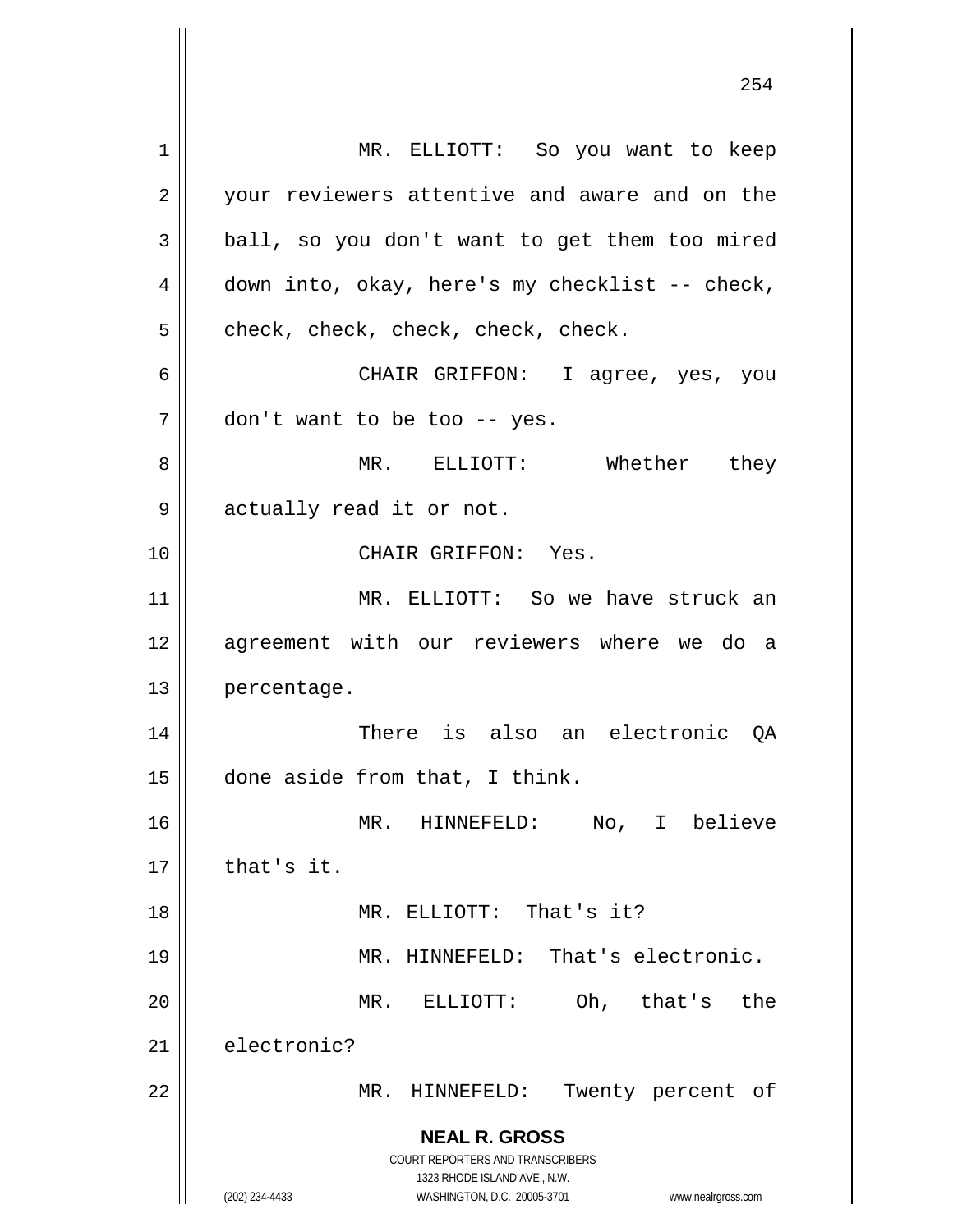**NEAL R. GROSS** COURT REPORTERS AND TRANSCRIBERS 1323 RHODE ISLAND AVE., N.W. (202) 234-4433 WASHINGTON, D.C. 20005-3701 www.nealrgross.com  $1 \parallel$  the cases, the checklist pops up and has to be 2 | completed. 3 || MR. ELLIOTT: It has to be done by  $4 \parallel$  the individual, by the reviewer. 5 || MR. HINNEFELD: By the reviewer,  $6 \parallel$  by the peer reviewer. 7 || CHAIR GRIFFON: Okay. 8 MR. HINNEFELD: I think it is 20 9 || percent. 10 MR. ELLIOTT: So, when a reviewer 11 comes up with his screen and he doesn't get  $12$  | this pop-up, he is supposed to touch base on  $13$  || all of those things in the list. 14 || MR. HINNEFELD: He is supposed to 15 || make sure those things are done. 16 MR. ELLIOTT: Those things are 17 || supposed to have been done. He doesn't have 18 to check the box. 19 MR. HINNEFELD: He can always  $20$  | choose to fill it out. 21 MR. ELLIOTT: Yes, he can choose  $22$   $\parallel$  to fill it out.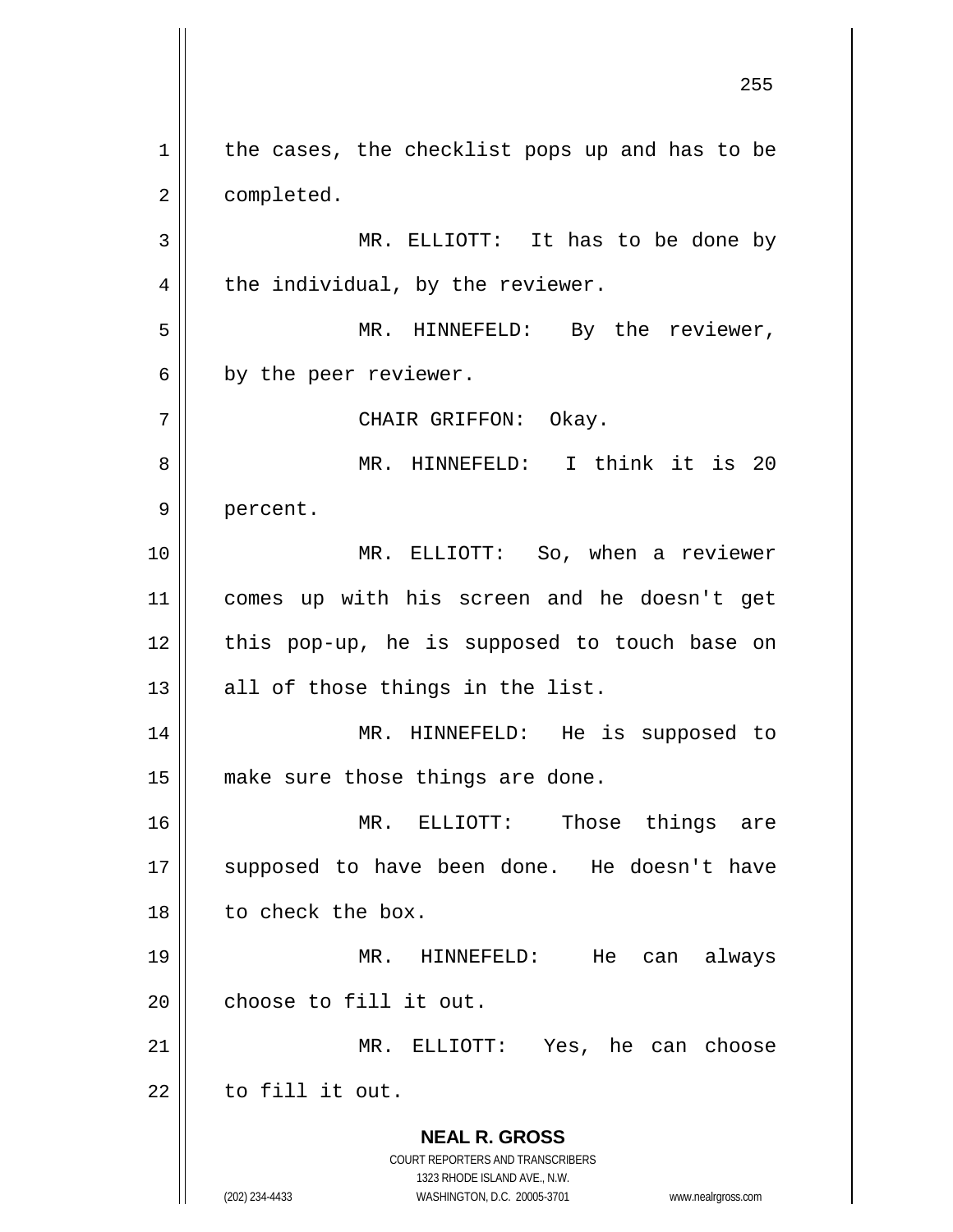**NEAL R. GROSS** COURT REPORTERS AND TRANSCRIBERS 1323 RHODE ISLAND AVE., N.W. (202) 234-4433 WASHINGTON, D.C. 20005-3701 www.nealrgross.com 1 MR. HINNEFELD: Or she. We do  $2 \parallel$  have some she's. 3 MR. ELLIOTT: But there is a 4 percentage. I think you're right, it's 20 5 || maybe. I should know this, but that is  $6 \parallel$  ballpark, right, I think. 7 || CHAIR GRIFFON: But, in any case, 8 | that doesn't become part of the record? 9 MR. HINNEFELD: That does not go 10 in the DR record. It's captured. I mean the 11 data is captured somewhere, but it must be a 12 data -- 13 MR. ELLIOTT: Grady's got it, I 14 || think. 15 MR. HINNEFELD: And then there are 16 | some things we can do. 17 || MR. FARVER: See, on the one hand, 18 || the processing is pretty thorough. On the 19 other hand, we shouldn't be seeing these  $20$  things. 21 | CHAIR GRIFFON: Yes. 22 MR. HINNEFELD: Yes, if the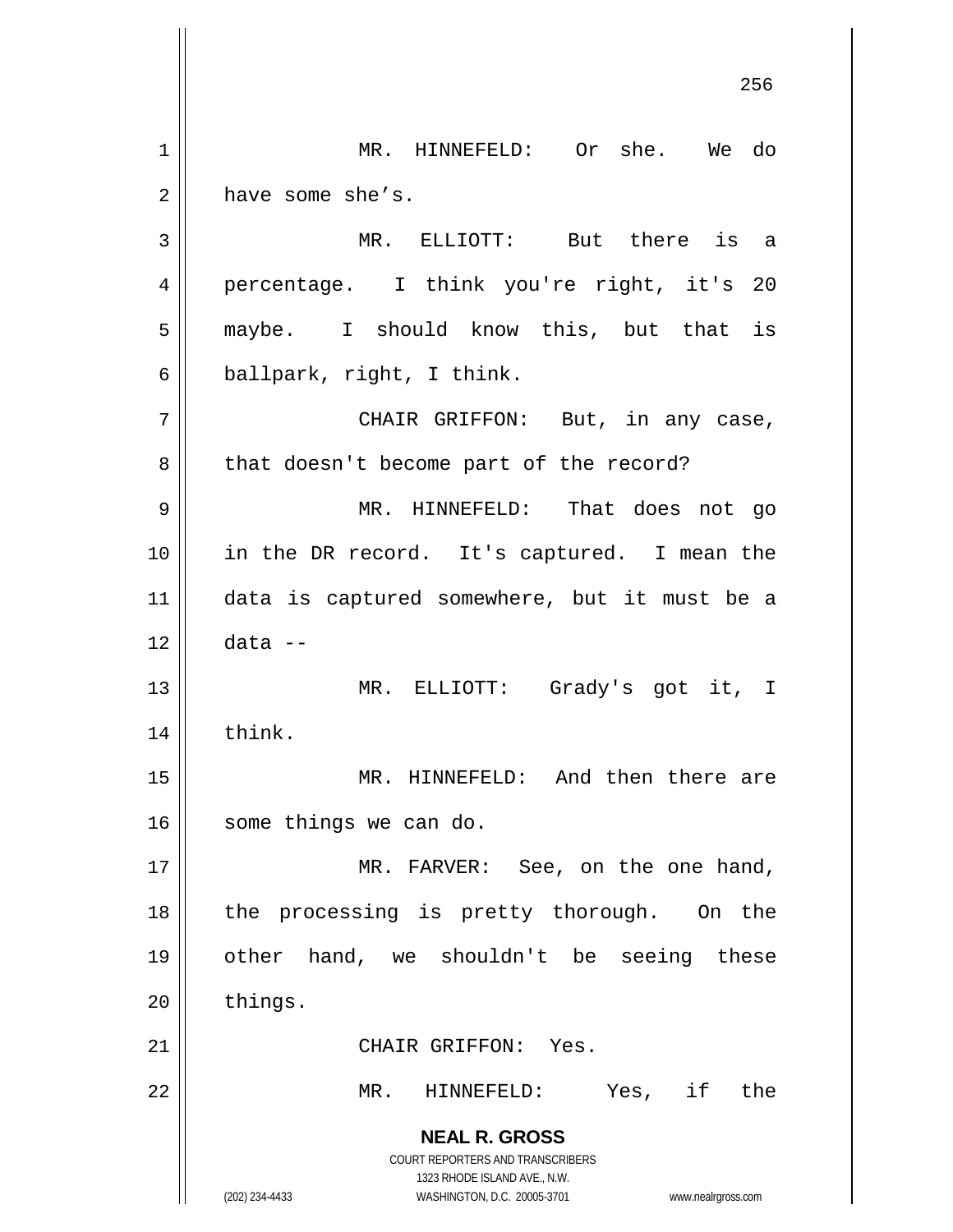**NEAL R. GROSS** COURT REPORTERS AND TRANSCRIBERS 1323 RHODE ISLAND AVE., N.W. 257 1 execution is that good. 2 | MR. FARVER: That is what confuses  $3 \parallel$  me. 4 || CHAIR GRIFFON: Right, right. 5 MR. ELLIOTT: I will say one more  $6 \parallel$  thing here and then I'm going to bail. 7 CHAIR GRIFFON: Yes. 8 MR. ELLIOTT: On our side, we have 9 to be concerned about those folks who are 10 assigned to do these reviews. One, we want 11 good performance out of them, but I just don't 12 want to take them to a place where they feel  $13$  | they are getting reviewed on the review. 14 CHAIR GRIFFON: Reviewing the 15 | reviewer, right. Right. 16 MR. ELLIOTT: And their 17 || performance is affected by that. Do you see 18 where I am going with this? I don't think  $19 \parallel$  that would be very helpful in our shop. 20 || We have some people -- you know, 21 we have never -- I don't know; they have  $22$  | talked about this. I have thought about this,

(202) 234-4433 WASHINGTON, D.C. 20005-3701 www.nealrgross.com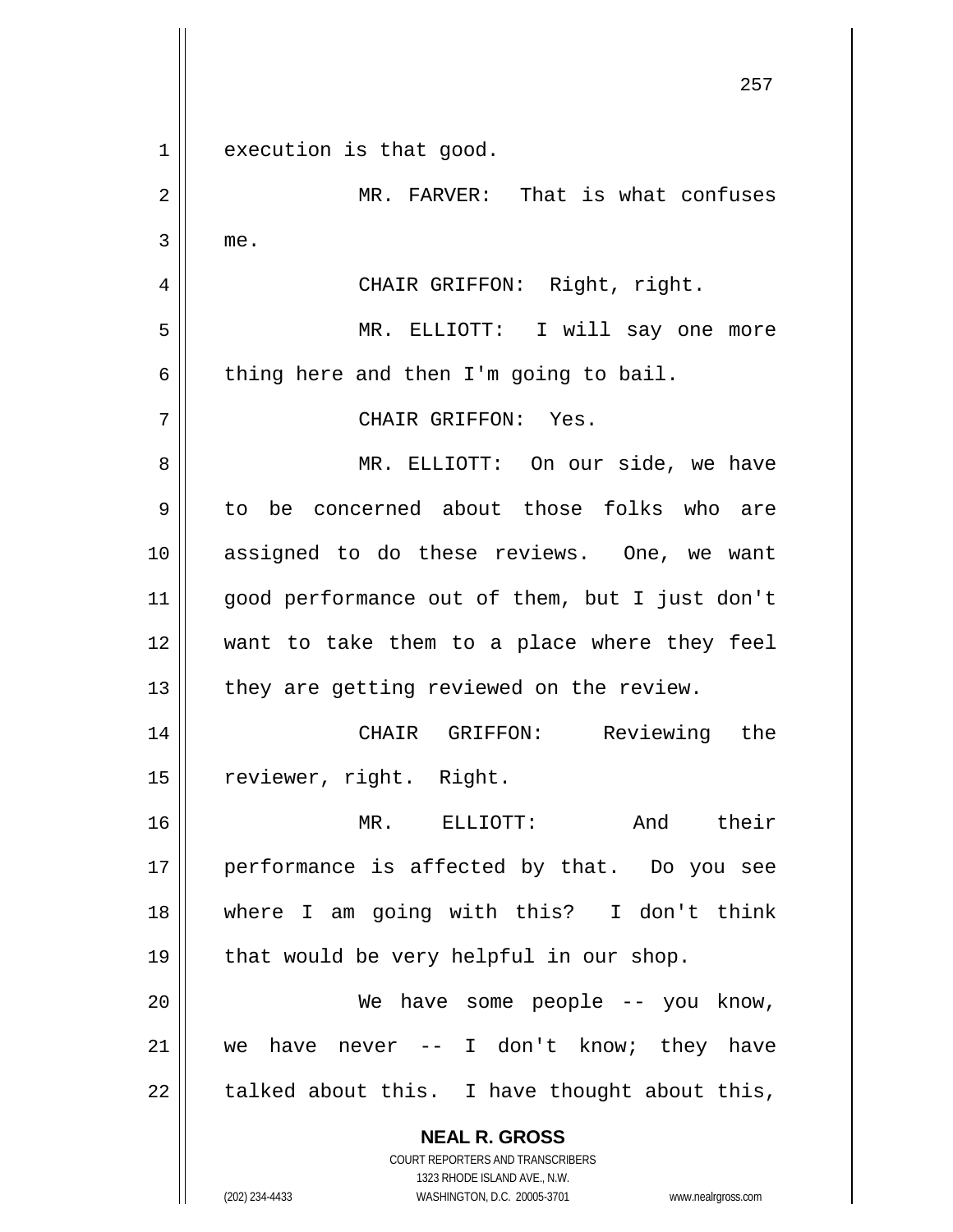**NEAL R. GROSS** COURT REPORTERS AND TRANSCRIBERS 1323 RHODE ISLAND AVE., N.W. (202) 234-4433 WASHINGTON, D.C. 20005-3701 www.nealrgross.com 1 but we have never gone in and looked on each 2 | individual reviewer, how well are they doing? 3 || CHAIR GRIFFON: Right. Right. 4 MR. ELLIOTT: Now ORAU I think can  $5 \parallel$  produce maybe some results that way. I don't  $6 \mid$  know. 7 MR. HINNEFELD: Well, it depends 8 | on what you are talking about. 9 MR. ELLIOTT: Well, do we have one 10 || reviewer that consistently misses? You know, 11 is the CATI reflected in the DR? Is all the 12 internal dose accounted for? Do we have one  $13$  || guy that continually seems to miss that? 14 MR. HINNEFELD: Missing a 15 particular aspect. 16 || CHAIR GRIFFON: They are missing a 17 || high percentage of that. 18 || MR. ELLIOTT: Right. Right. 19 CHAIR GRIFFON: Yes. 20 MR. ELLIOTT: Now I think there is 21 || a casual supervisor-to-reviewer approach in  $22 \parallel$  that regard. Hey, I keep seeing you miss this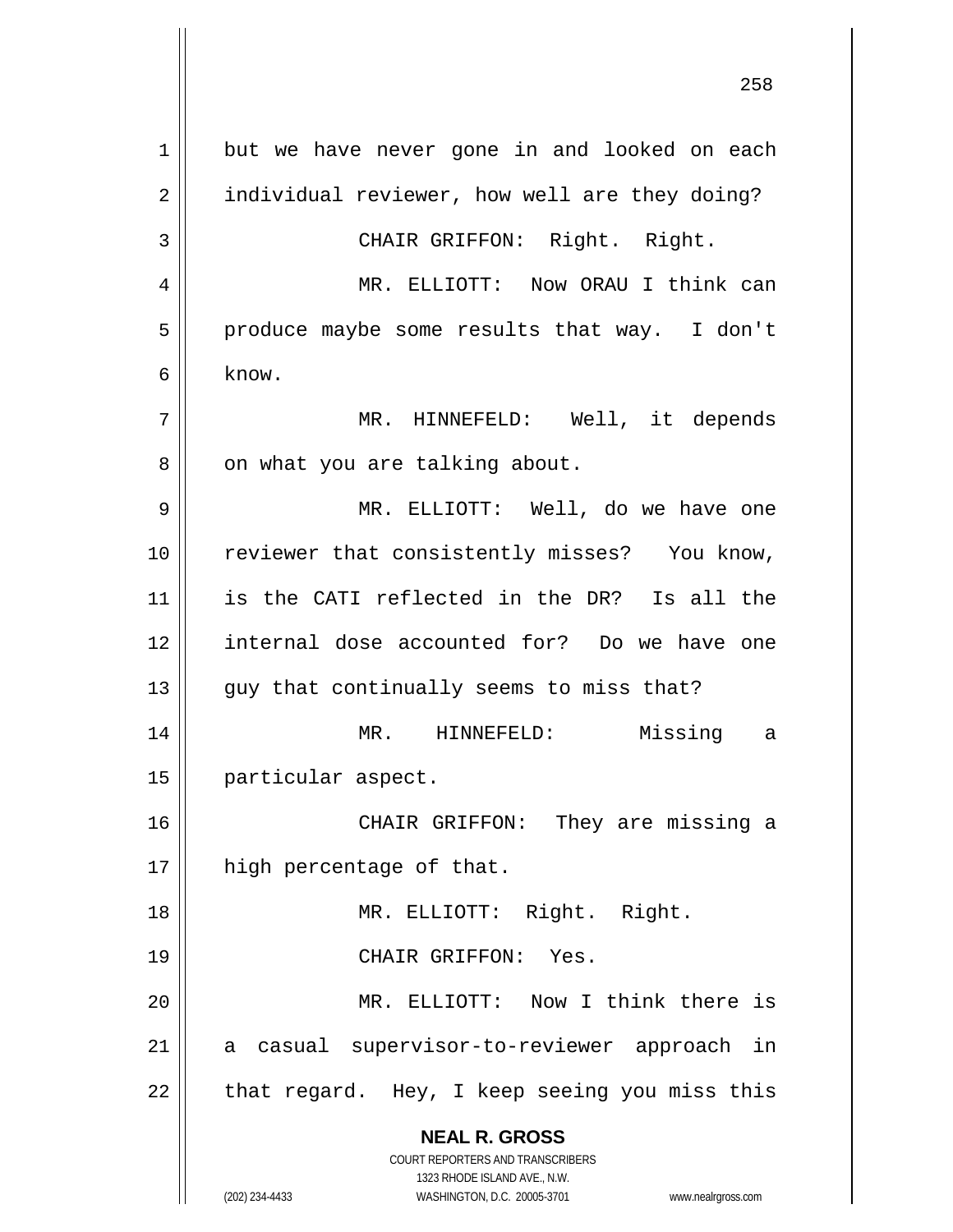$1 \parallel$  thing.

2 CHAIR GRIFFON: But never a  $3 \parallel$  formal --

**NEAL R. GROSS** COURT REPORTERS AND TRANSCRIBERS 1323 RHODE ISLAND AVE., N.W. 4 MR. HINNEFELD: Yes, because after 5 the HP review, there is another kind of  $6 \parallel$  supervisor's final review of the DR. It's  $7 \parallel$  called a tech review. There is no spreadsheet  $8 \parallel$  on that. There is no procedure on that. They 9 are just trying to make sure that they are 10 looking for things that are fairly obvious. 11 They are not going to open up all the files  $12$   $\parallel$  from the case and do all that stuff. 13 || MR. FARVER: No, that is what the 14 | checklist is, more of an overview. 15 || MR. HINNEFELD: Yes. 16 MR. FARVER: But the ORAU one 17 || seems very technical and should catch a lot of 18 | these items. 19 CHAIR GRIFFON: Yes, right. 20 MR. ELLIOTT: That's where we 21 || wanted to place the quality, see. 22 MR. FARVER: But I'm not sure that

(202) 234-4433 WASHINGTON, D.C. 20005-3701 www.nealrgross.com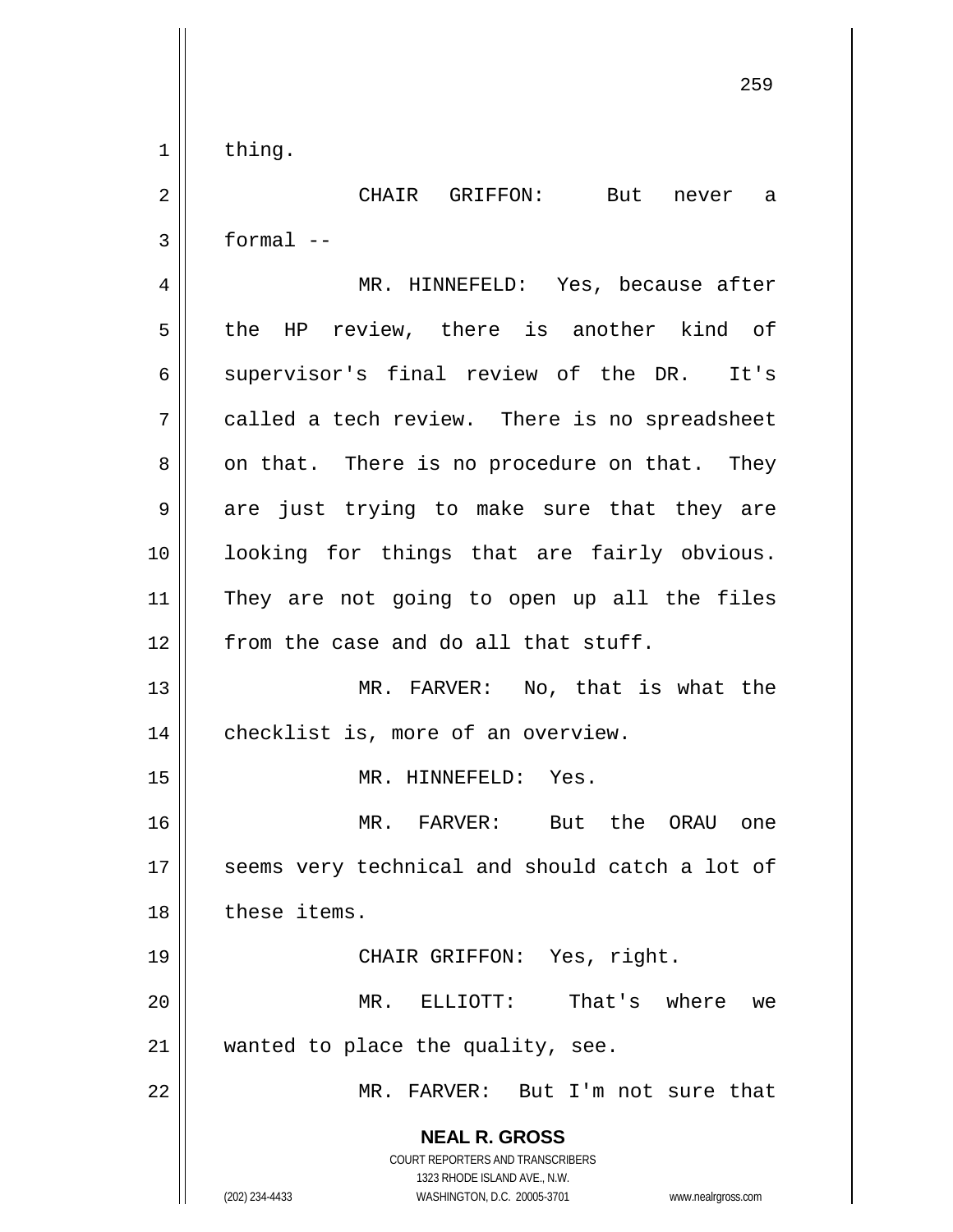**NEAL R. GROSS** COURT REPORTERS AND TRANSCRIBERS 1323 RHODE ISLAND AVE., N.W. (202) 234-4433 WASHINGTON, D.C. 20005-3701 www.nealrgross.com 260 1 || is being tracked by them. 2 || CHAIR GRIFFON: It is, apparently. 3 Didn't you just say that? 4 MR. ELLIOTT: Well, tracked to 5 what degree? 6 MR. FARVER: In the degree that 7 you have all these specific items on nine 8 || pages, and can you tell me how many times item  $9 \parallel 6$  shows up? 10 MR. HINNEFELD: See, I don't -- 11 MR. ELLIOTT: I don't know if we  $12$  | could -- we would have to follow up on that. 13 MR. HINNEFELD: I don't know what 14 || they've got over there. 15 MEMBER MUNN: But this is another 16 one of those questions that I was talking 17 about earlier when I said, how much 18 || specificity can you get. How much can you 19 || really and truly quantify something unless you 20 || have a program set up that's tracking it? 21 || Then the question arises, is the  $22$  || end result worth the time, effort, and energy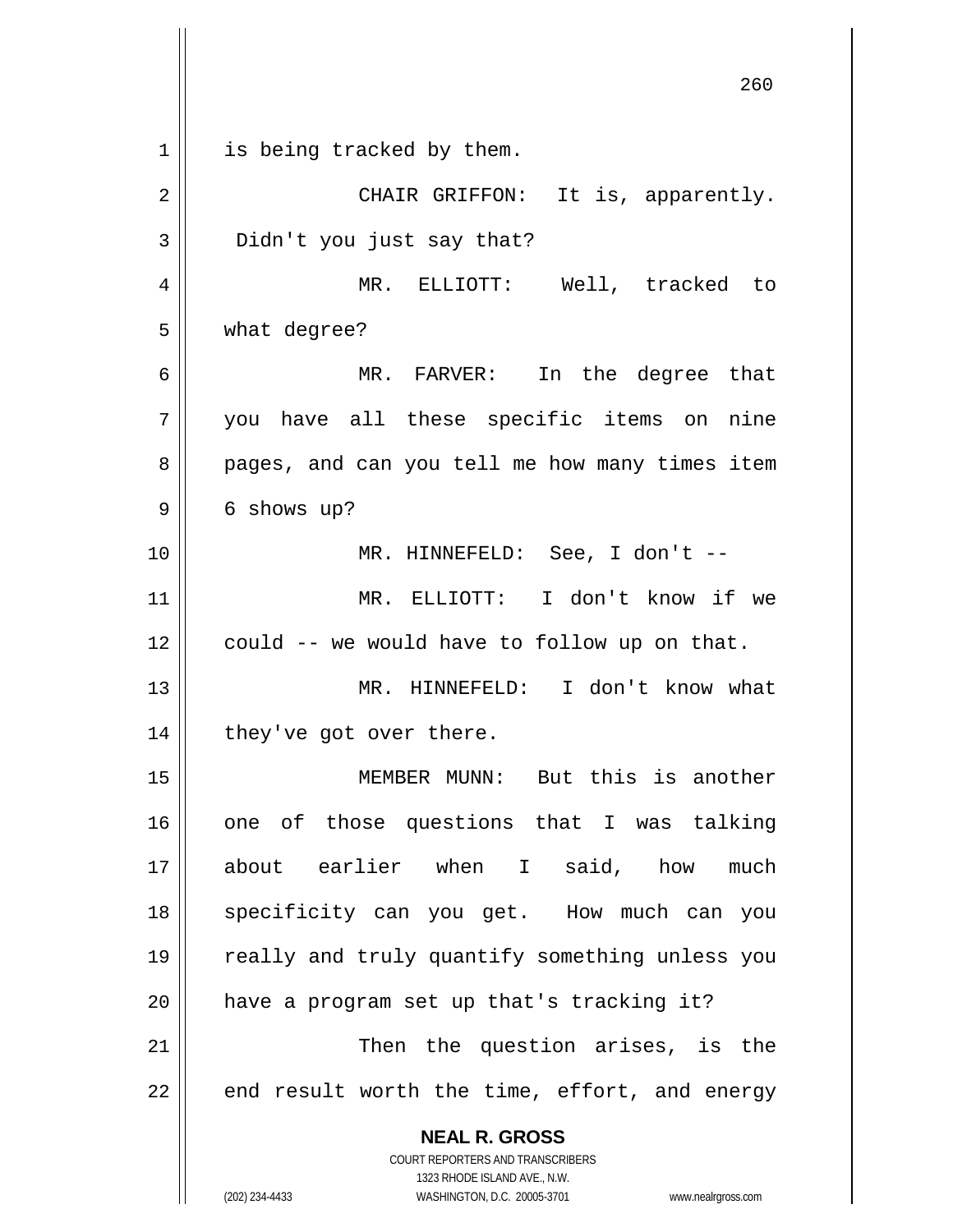1 || that goes into even setting up the program, 2 || much less tracking it all the time. There is  $3 \parallel$  a point of diminishing returns.

4 That is the real question, I  $5 \parallel$  think, that we, as a Subcommittee, have to  $6 \parallel$  struggle with in terms of making our report.  $7$  || How can you give a report that shows that real 8 || progress has been made without giving specific 9 numbers? Because we are not tracking our 10 || process that way.

11 MR. ELLIOTT: Let's take you back  $12$  | to the standard of quality.

13 || MEMBER MUNN: Exactly.

14 MR. ELLIOTT: We are saying to our 15 | reviewers, make sure we get the right decision 16 || out of DOL with our work. That is what we are 17 most concerned about. We do not want any 18 || false negatives.

19 MEMBER MUNN: No.

20 MR. ELLIOTT: That is what we are 21 most concerned about. So we are saying that,  $22$  || and every person hears that. I know they walk

> **NEAL R. GROSS** COURT REPORTERS AND TRANSCRIBERS

> > 1323 RHODE ISLAND AVE., N.W.

(202) 234-4433 WASHINGTON, D.C. 20005-3701 www.nealrgross.com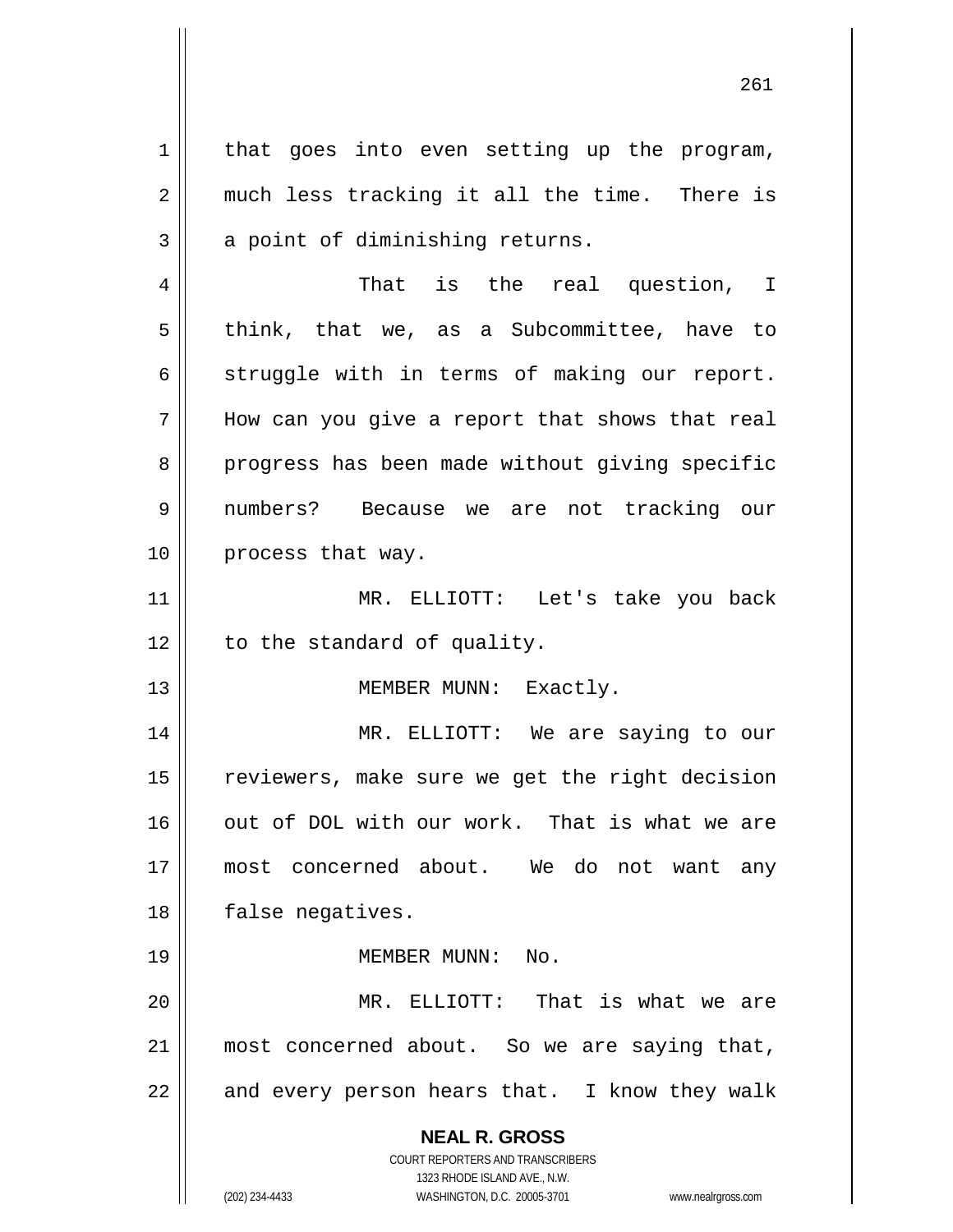$1 \parallel$  away with a little bit different -- we've got 2 certain reviewers that review x number in a  $3 \parallel$  week, and they are at the top of their form. 4 We've got other reviewers that may review five  $5 \parallel$  a week and that are doing something else.

 $6 \parallel$  So, in the back of their mind,  $7 \parallel$  they are saying, hey, what we've got to look 8 || for is, are we getting the right decision out  $9 \parallel$  of this work, not is that "i" dotted. Is that 10 t crossed? Did ORAU take care of that issue 11 effectively in writing it up? Yes, they did, 12 but maybe they didn't and it still gets the 13 | right answer.

## 14 MEMBER MUNN: Yes.

15 || CHAIR GRIFFON: I think one thing 16 for me, anyway, and I think for all the 17 Subcommittee, would be to have a better 18 understanding of all these -- like if ORAU 19 already has and is collecting all their peer 20 || review data and can simply sort and find out 21 || on how many Question 6 was found, if that 22 | already exists --

## **NEAL R. GROSS**

COURT REPORTERS AND TRANSCRIBERS 1323 RHODE ISLAND AVE., N.W. (202) 234-4433 WASHINGTON, D.C. 20005-3701 www.nealrgross.com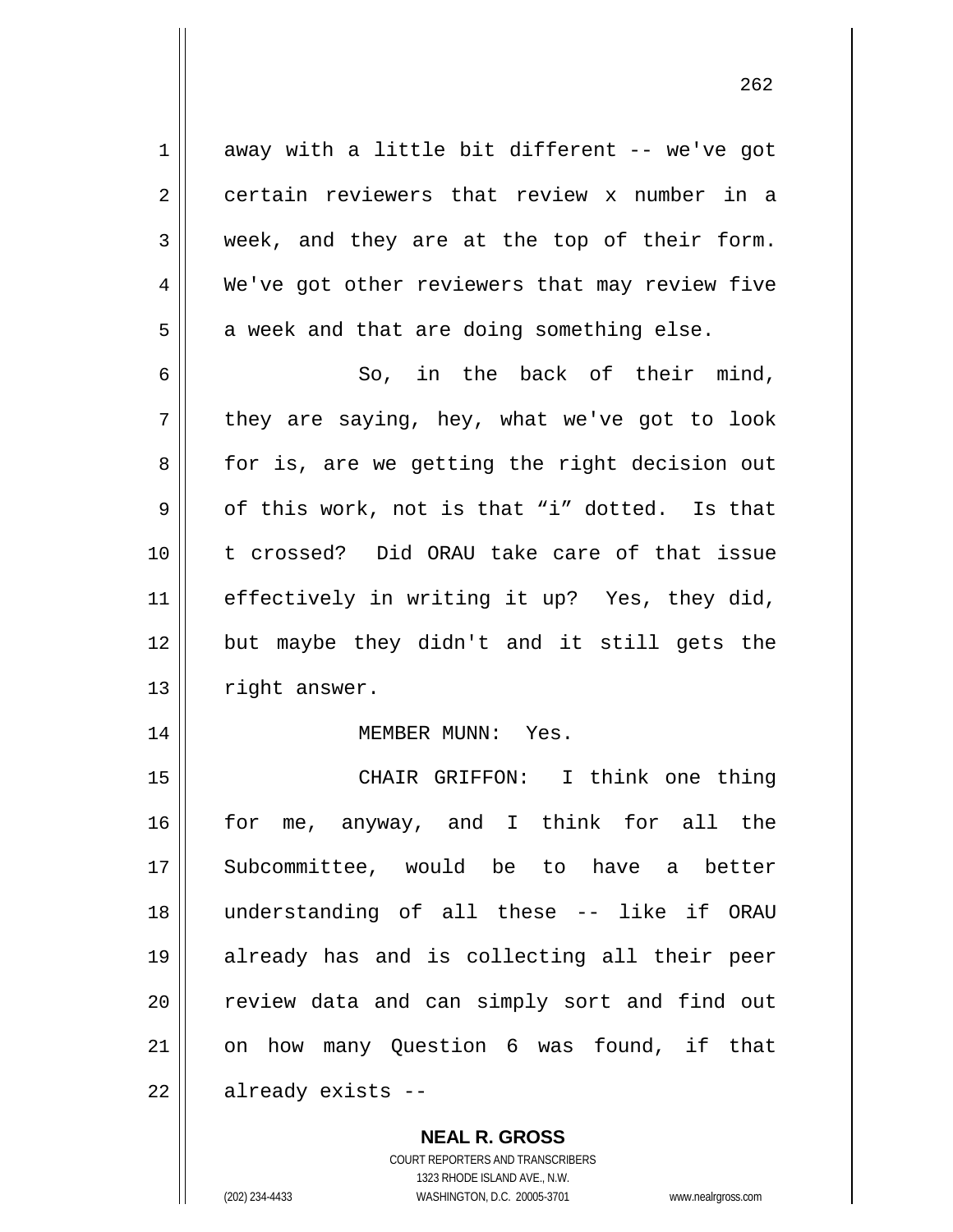**NEAL R. GROSS** COURT REPORTERS AND TRANSCRIBERS 1323 RHODE ISLAND AVE., N.W. (202) 234-4433 WASHINGTON, D.C. 20005-3701 www.nealrgross.com 263 1 MR. HINNEFELD: I will have to  $2 \parallel$  find that out for you. 3 CHAIR GRIFFON: I agree with 4 Wanda. We don't want to ask, like you should  $5 \parallel$  be doing this and this and this, and then at  $6 \parallel$  the end of the day, it's not even telling us 7 much. 8 || MEMBER MUNN: No, it is not really 9 | relevant. 10 CHAIR GRIFFON: But if it is  $11$  already there, that is a different story. 12 MR. HINNEFELD: I don't know. 13 CHAIR GRIFFON: So maybe just a 14 little better -- 15 MR. HINNEFELD: Or whether that 16 checklist is like ours. I mean these are the  $17$  | things you are expected to check or to verify. 18 CHAIR GRIFFON: If I could ask  $19 \parallel$  you, Stu, to give us --20 MR. HINNEFELD: I will find out 21 | from them. 22 || CHAIR GRIFFON: -- a little better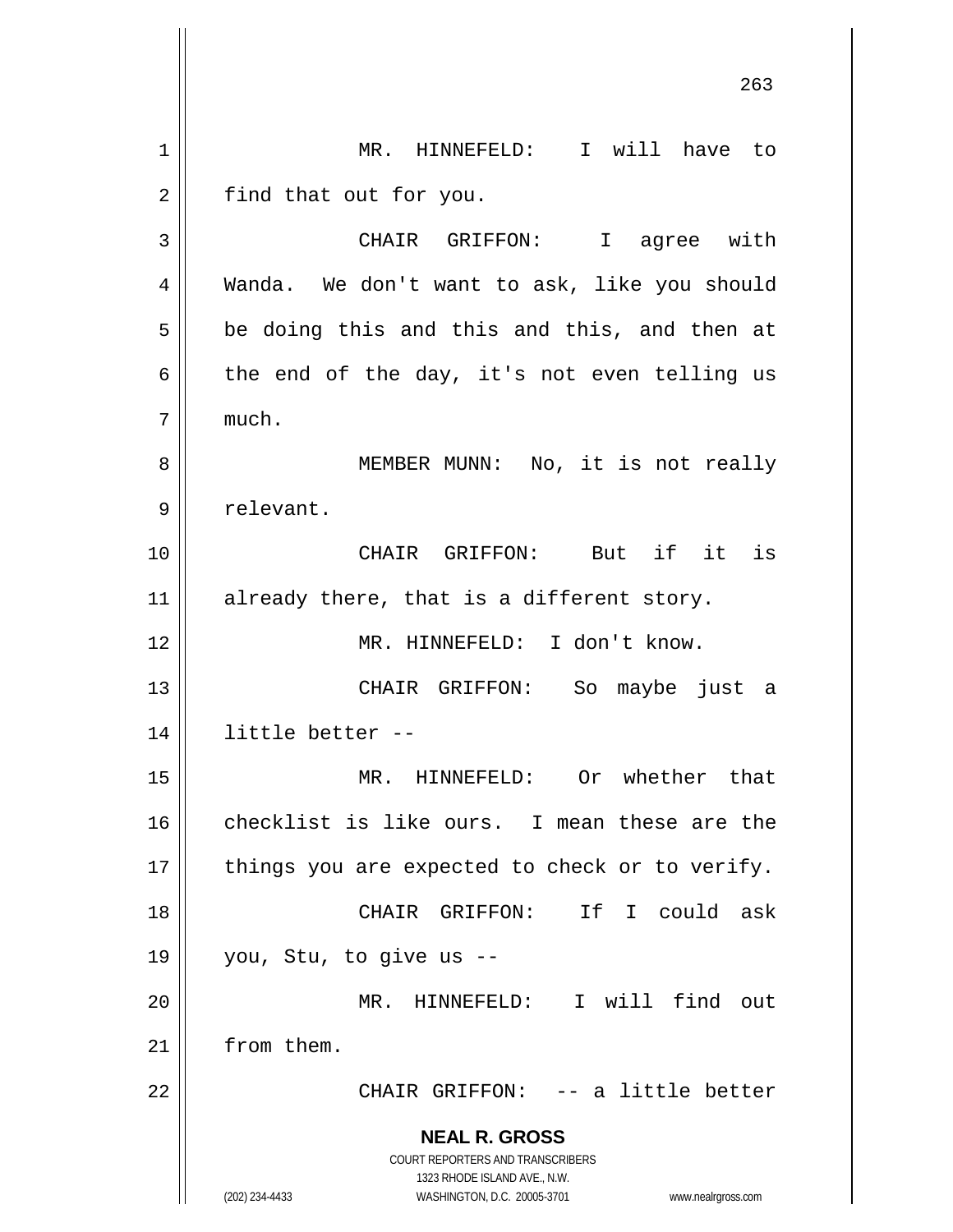**NEAL R. GROSS** COURT REPORTERS AND TRANSCRIBERS 1323 RHODE ISLAND AVE., N.W. (202) 234-4433 WASHINGTON, D.C. 20005-3701 www.nealrgross.com 264  $1 \parallel$  report on what is out there right now? 2 | MR. HINNEFELD: Yes. 3 || CHAIR GRIFFON: Yes. 4 || MR. HINNEFELD: I will find out  $5 \parallel$  for you. 6 CHAIR GRIFFON: That would be  $7 ||$  helpful, yes. 8 MR. FARVER: But, I mean, if we go 9 back to that one case about the positive 10 bioassays, if we go back and pull that  $11$  checklist, is that box going to be checked yes 12 or no for all bioassays that are concerned? 13 MEMBER MUNN: Yes. 14 || MR. FARVER: Okay. 15 MR. ELLIOTT: If it is checked yes 16 || and it wasn't, somebody should have written 17 down, it doesn't make any difference. 18 MR. FARVER: And that is a valid 19 | remark. 20 MR. ELLIOTT: Yes, it does not 21 make a bit of difference, and I am not going  $22$  || to waste more money and more time trying to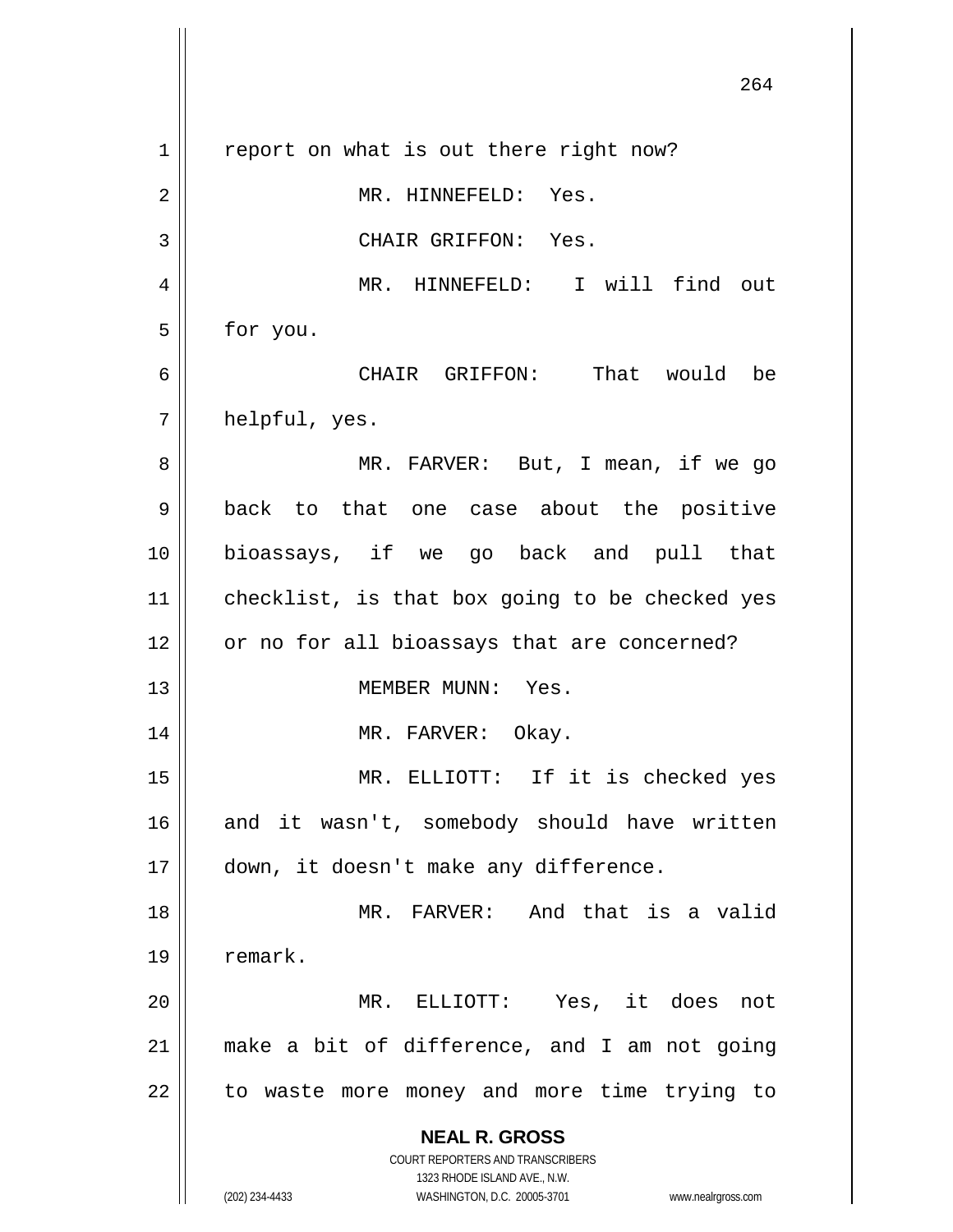| 1  | fix this piece, when I could get it out and                                                         |
|----|-----------------------------------------------------------------------------------------------------|
| 2  | get an answer in the hands of a claimant.                                                           |
| 3  | MR. FARVER: I agree.                                                                                |
| 4  | CHAIR GRIFFON: Right.                                                                               |
| 5  | MR. FARVER: That is why your form                                                                   |
| 6  | has the comments section, which how we used it                                                      |
| 7  | is very good. It is only good if someone is                                                         |
| 8  | looking at it.                                                                                      |
| 9  | CHAIR GRIFFON: Okay. I think                                                                        |
| 10 | that is a path forward. We will get a better                                                        |
| 11 | description from Stu.                                                                               |
| 12 | MR. ELLIOTT: Well, I would                                                                          |
| 13 | appreciate it if you and Stu will work                                                              |
| 14 | together.                                                                                           |
| 15 | CHAIR GRIFFON: Yes, I will work                                                                     |
| 16 | with Stu on addressing --                                                                           |
| 17 | MR. ELLIOTT: Because I don't want                                                                   |
| 18 | to set up -- I don't want to go off on our own                                                      |
| 19 | and set up a system that you're not going to                                                        |
| 20 | find auditable; you're not going to agree with                                                      |
| 21 | it.                                                                                                 |
| 22 | CHAIR GRIFFON: Oh, no, no.                                                                          |
|    | <b>NEAL R. GROSS</b>                                                                                |
|    | COURT REPORTERS AND TRANSCRIBERS                                                                    |
|    | 1323 RHODE ISLAND AVE., N.W.<br>(202) 234-4433<br>WASHINGTON, D.C. 20005-3701<br>www.nealrgross.com |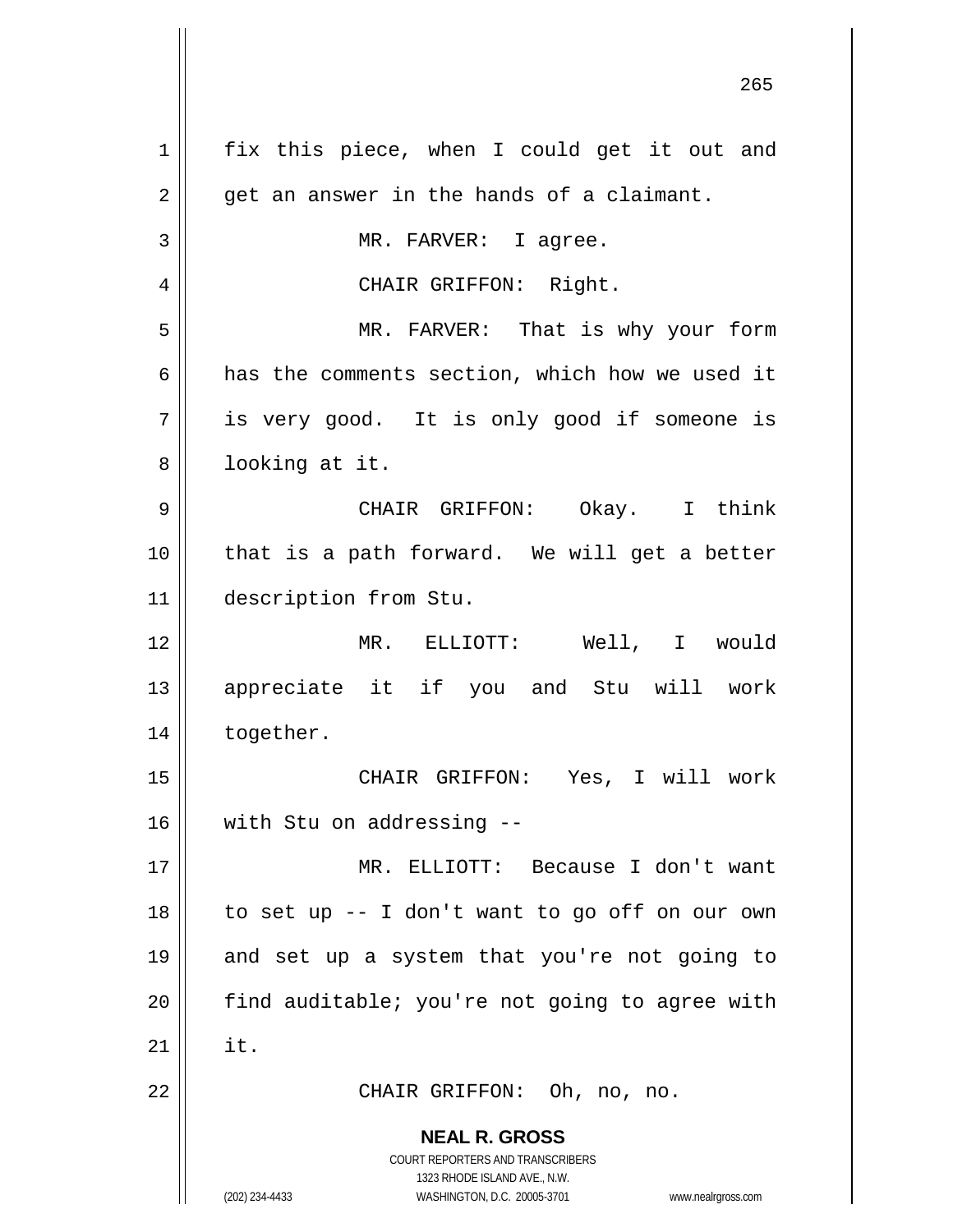**NEAL R. GROSS** COURT REPORTERS AND TRANSCRIBERS 1323 RHODE ISLAND AVE., N.W. (202) 234-4433 WASHINGTON, D.C. 20005-3701 www.nealrgross.com MR. ELLIOTT: You're going to  $2 \parallel$  audit the system itself and say it's not what we want. CHAIR GRIFFON: Yes, I think we  $5 \parallel$  appreciate this input now, instead of waiting. MR. KATZ: So are we going to have | a standing item then for the Subcommittee of 8 | quality control, as an agenda item? CHAIR GRIFFON: I guess so, yes. MR. KATZ: Just for a little while at least? MR. HINNEFELD: It is sort of like 13 || progress on the effort that we are undertaking. 15 || CHAIR GRIFFON: Right. MR. KATZ: Yes. MR. ELLIOTT: We may also have to have a conversation about definitions. 19 || CHAIR GRIFFON: Right. MR. ELLIOTT: Because some people come at this with a different definition of what quality assurance means and about quality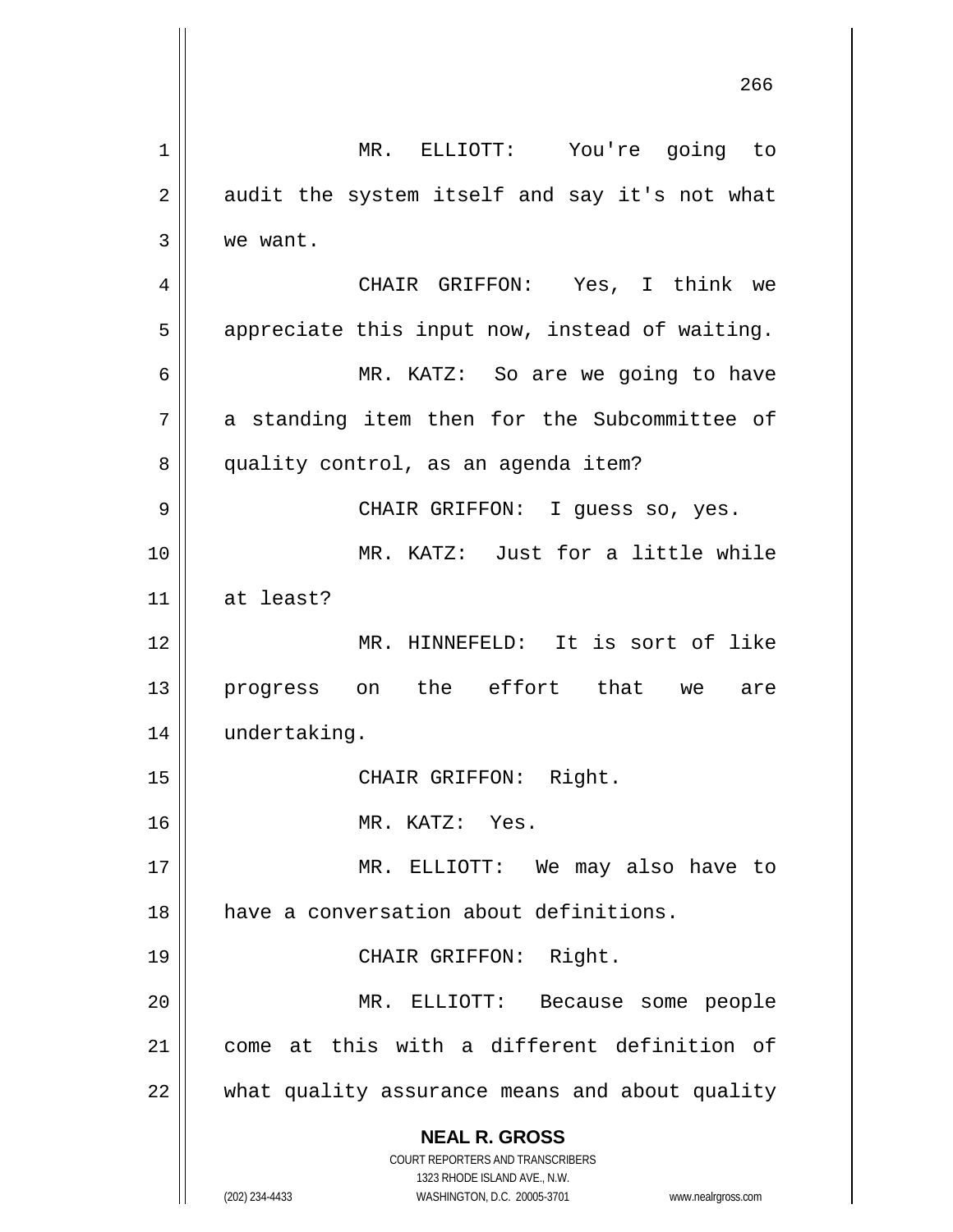$1 \parallel$  control.

| $\overline{2}$ | CHAIR GRIFFON: Definitely, yes.                                                                                                                                 |
|----------------|-----------------------------------------------------------------------------------------------------------------------------------------------------------------|
| 3              | MR. ELLIOTT: Having worked in the                                                                                                                               |
| 4              | food industry, quality assurance means the                                                                                                                      |
| 5              | product is developed and you assure its                                                                                                                         |
| 6              | quality. Quality control means the steps                                                                                                                        |
| 7              | along the way: building the Ford is checked.                                                                                                                    |
| 8              | Well, I put the engine in and I put it in                                                                                                                       |
| 9              | right. Now we put the wheels on, and I put it                                                                                                                   |
| 10             | on right. And at the end of the line,                                                                                                                           |
| 11             | somebody says, hey, yes, they're all there.                                                                                                                     |
| 12             | The wheels are on and the engine is in.                                                                                                                         |
| 13             | Quality is assured.                                                                                                                                             |
| 14             | MR. HINNEFELD: Mainly right now,                                                                                                                                |
| 15             | we are talking about inspection.                                                                                                                                |
| 16             | MR. ELLIOTT: Yes, we're talking                                                                                                                                 |
| 17             | about inspection.                                                                                                                                               |
| 18             | We're talking<br>MR.<br>HINNEFELD:                                                                                                                              |
| 19             | about inspection. The inspection is quality                                                                                                                     |
| 20             | control.                                                                                                                                                        |
| 21             | MR. ELLIOTT: Quality control.                                                                                                                                   |
| 22             | Quality control,<br>MEMBER<br>MUNN:                                                                                                                             |
|                | <b>NEAL R. GROSS</b><br>COURT REPORTERS AND TRANSCRIBERS<br>1323 RHODE ISLAND AVE., N.W.<br>(202) 234-4433<br>WASHINGTON, D.C. 20005-3701<br>www.nealrgross.com |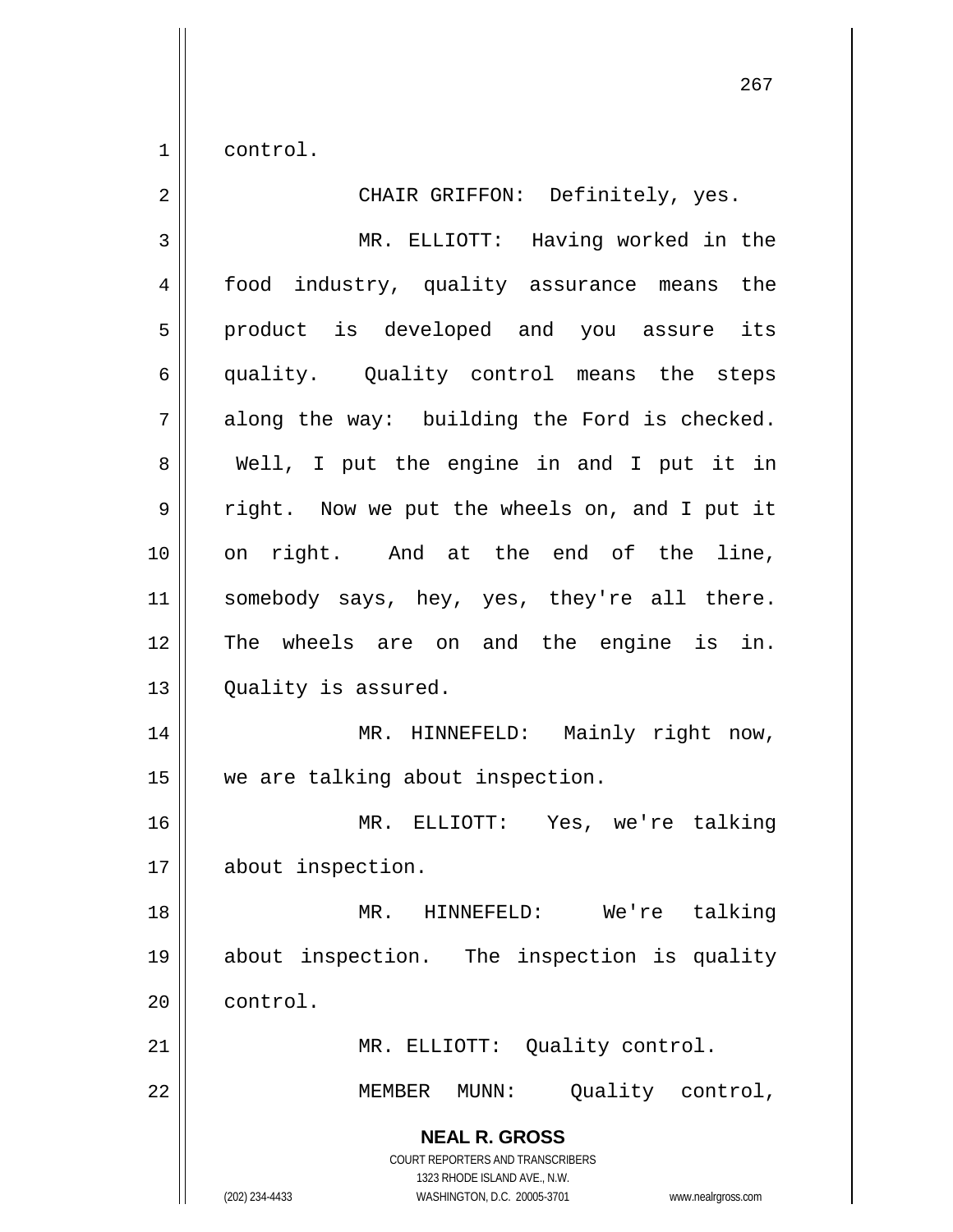**NEAL R. GROSS** COURT REPORTERS AND TRANSCRIBERS 1323 RHODE ISLAND AVE., N.W. (202) 234-4433 WASHINGTON, D.C. 20005-3701 www.nealrgross.com 1 | okay. Yes. That is my definition. 2 MR. FARVER: Well, it is kind of  $3 \parallel$  like the peer review is the quality control,  $4$  || and the HP review is the  $-$ -5 MR. ELLIOTT: It could be  $6 \parallel$  considered a quality assurance step, I quess. 7 MR. FARVER: Looking at the entire 8 | animal. 9 MR. ELLIOTT: Yes. 10 || MR. KATZ: Actually, it depends on 11 the sophistication of your quality assurance 12 | or quality program, because quality control, 13 || as you become more sophisticated, you do less 14 || and less inspection, even with the quality 15 control aspect of it. But quality control, 16 anyway, is a subcomponent of quality 17 | assurance, to be sure. 18 MR. HINNEFELD: Yes, it would 19 include the training requirements -- 20 MEMBER MUNN: The program's QA. 21 MR. HINNEFELD: -- for each of 22 your positions.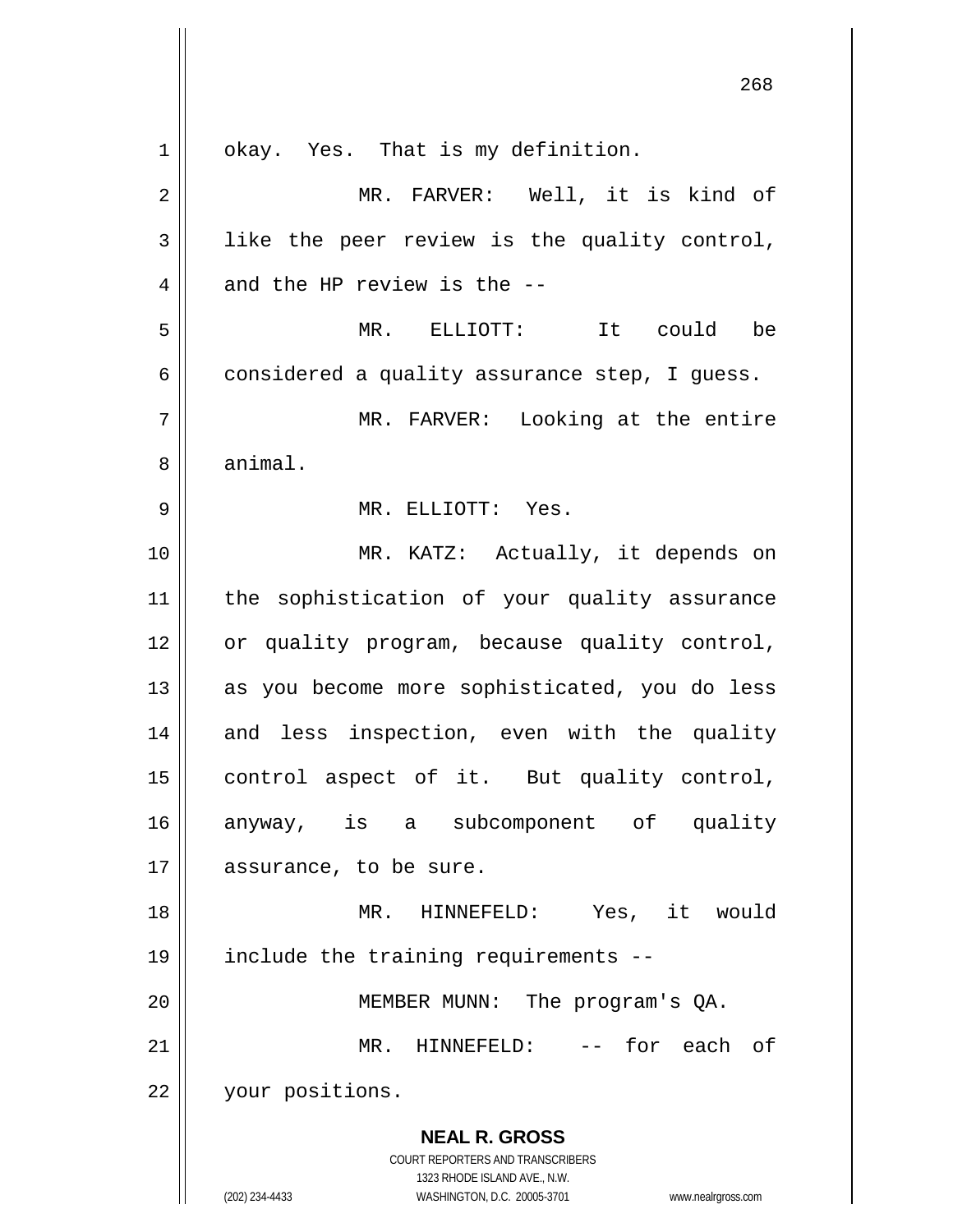| 1  | MEMBER MUNN: The action is QC.                                      |
|----|---------------------------------------------------------------------|
| 2  | MR. HINNEFELD: And you include                                      |
| 3  | clarity of the procedures and guidance for                          |
| 4  | each of the procedures. We're going to have a                       |
| 5  | problem with that. It's hard to specify clear                       |
| 6  | procedure and clear guidance, given the amount                      |
| 7  | of leeway or the amount of different kinds of                       |
| 8  | conditions you can encounter in dose                                |
| 9  | reconstruction.                                                     |
| 10 | You can specify clear guidance,                                     |
| 11 | but it is not very specific. If you try to be                       |
| 12 | $specific$ --                                                       |
| 13 | CHAIR GRIFFON: This gets back to                                    |
| 14 | the internal dose questions.                                        |
| 15 | MR. HINNEFELD: -- it becomes too                                    |
| 16 | voluminous.                                                         |
| 17 | CHAIR GRIFFON: Yes, yes. Yes,                                       |
| 18 | and that gets back to the --                                        |
| 19 | MR. ELLIOTT: The standard of                                        |
| 20 | quality really. I mean, what are you going to                       |
| 21 | do --                                                               |
| 22 | CHAIR GRIFFON: Well, no, but,                                       |
|    | <b>NEAL R. GROSS</b>                                                |
|    | COURT REPORTERS AND TRANSCRIBERS                                    |
|    | 1323 RHODE ISLAND AVE., N.W.                                        |
|    | (202) 234-4433<br>WASHINGTON, D.C. 20005-3701<br>www.nealrgross.com |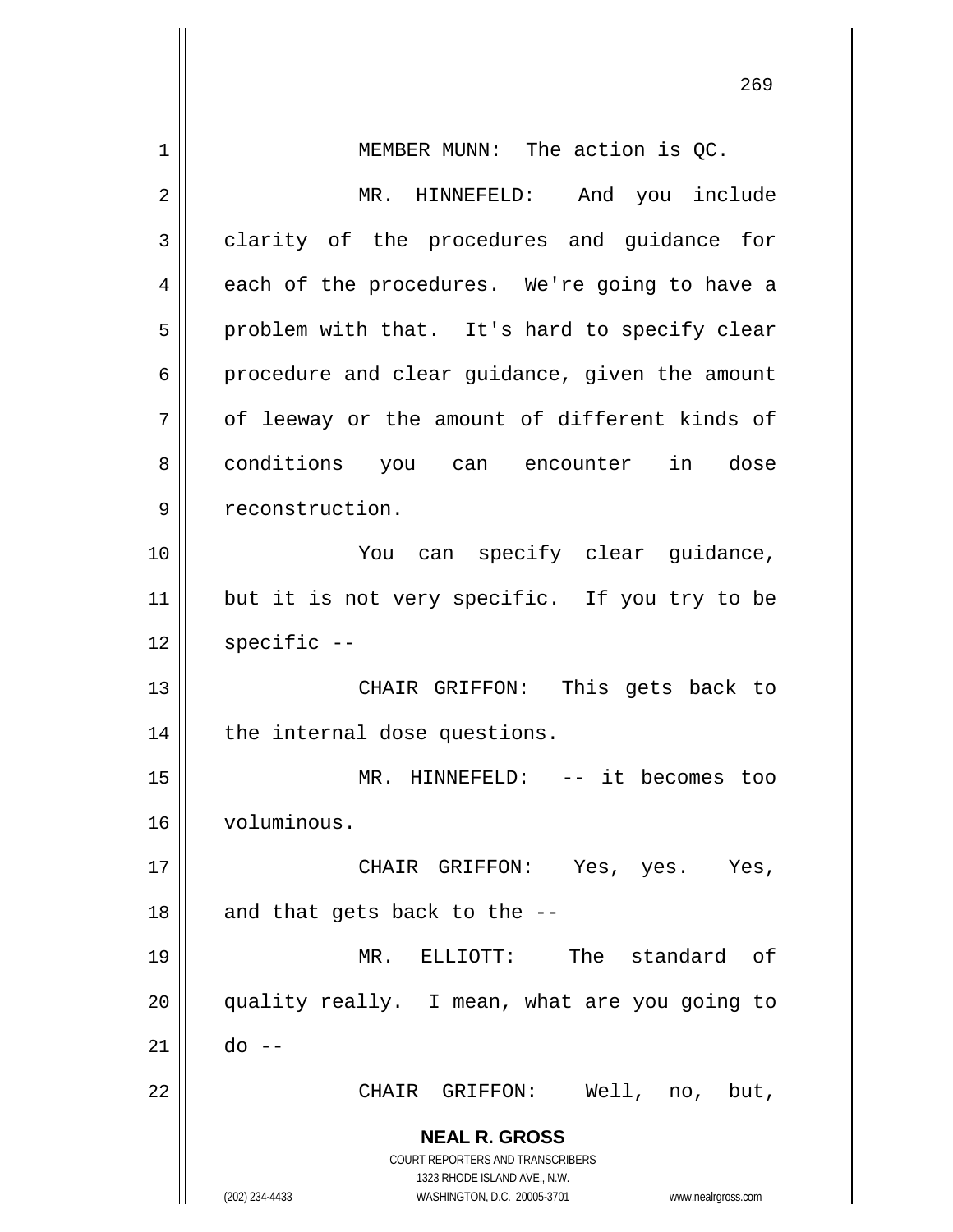**NEAL R. GROSS** COURT REPORTERS AND TRANSCRIBERS 1323 RHODE ISLAND AVE., N.W.  $1 \parallel$  also, I think a lot of us, as a compromise --2 || I'm speaking for myself now, but that's where 3 I get the show-us-the-work thing, because you 4 can't be prescriptive with that kind of stuff,  $5 \parallel$  but at least we can see the thought process  $6 \parallel$  that the person went through, instead of  $7 \parallel$  trying to recreate it afterwards in this room 8 || or in that process. 9 Why don't we take a break? After  $10$  | the break, Stu is going to give us a lecture 11 | on Deming's theory of quality. 12 (Laughter.) 13 MR. HINNEFELD: A few years ago, I 14 | probably could have. 15 CHAIR GRIFFON: I need a break. 16  $\parallel$  So let's take a break until 3:30, and maybe we 17 can take another hour and see where we are on 18 || the 8th set. That will be about enough to 19 wrap us up for the day. 20 (Whereupon, the above-entitled 21 matter went off the record at 3:22 p.m. and  $22$  | resumed at  $3:40$  p.m.)

(202) 234-4433 WASHINGTON, D.C. 20005-3701 www.nealrgross.com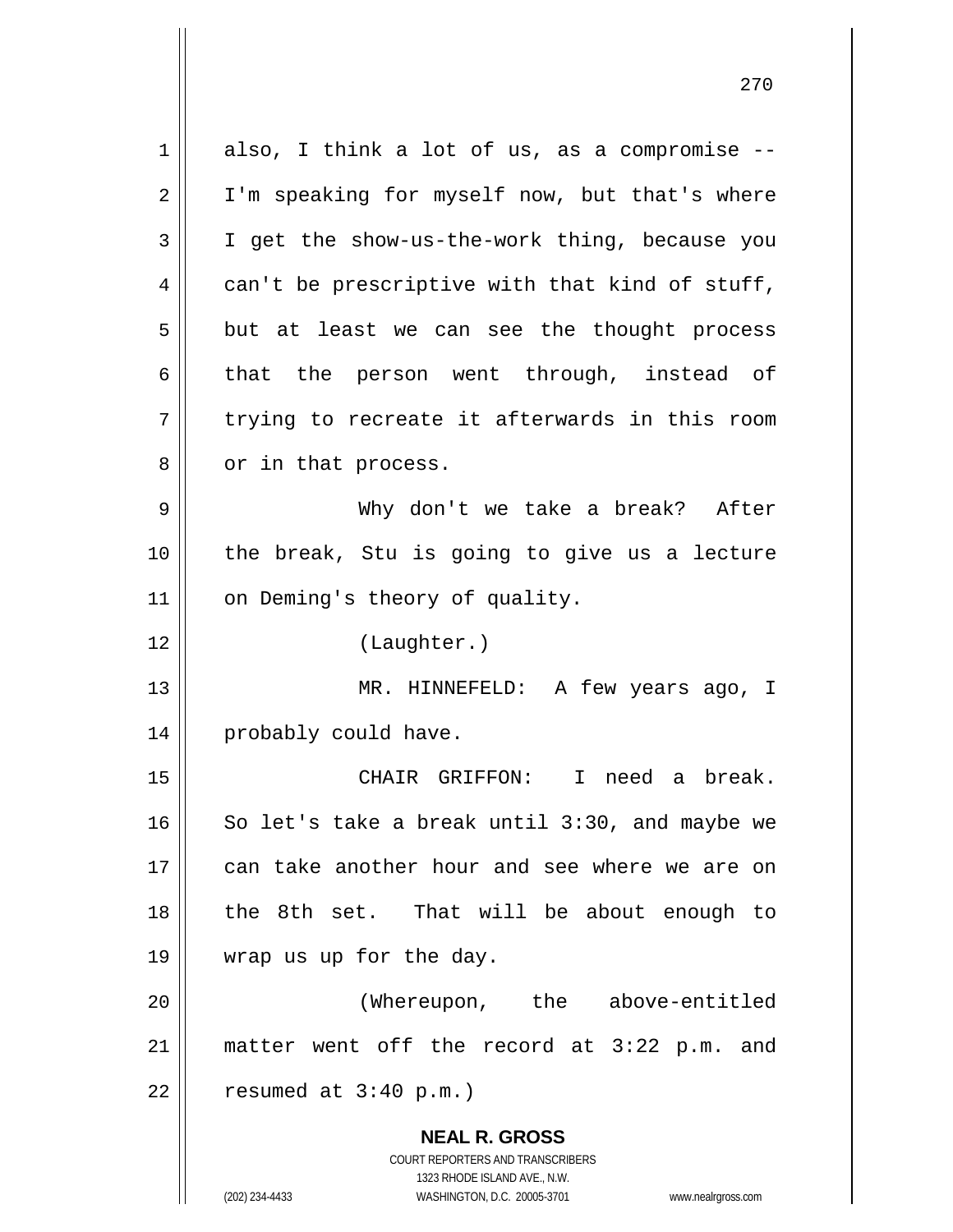**NEAL R. GROSS** COURT REPORTERS AND TRANSCRIBERS 1323 RHODE ISLAND AVE., N.W. (202) 234-4433 WASHINGTON, D.C. 20005-3701 www.nealrgross.com 271 1 MR. KATZ: This is the Dose 2 | Reconstruction Subcommittee. 3 Do we have the Behling's' back  $4 \parallel$  yet? 5 MS. BEHLING: Yes, I'm back. 6 MR. KATZ: Great. 7 MR. FARVER: Kathy, did I send you 8 || the NIOSH responses for the site profiles, the 9 | attachments? 10 CHAIR GRIFFON: For Set Number 8, 11 we're talking about. 12 MS. BEHLING: Yes, I believe you 13 did, Doug, but I've got to look to see, 14 | obviously. 15 CHAIR GRIFFON: If you can look 16 for those because we can't seem to find them.  $17$  | That is why we are asking. 18 || MS. BEHLING: Okay, let me see. 19 MR. FARVER: I may have sent you  $20$  | the matrix without the responses in it. 21 MR. STIVER: This is John Stiver. 22 I'm online.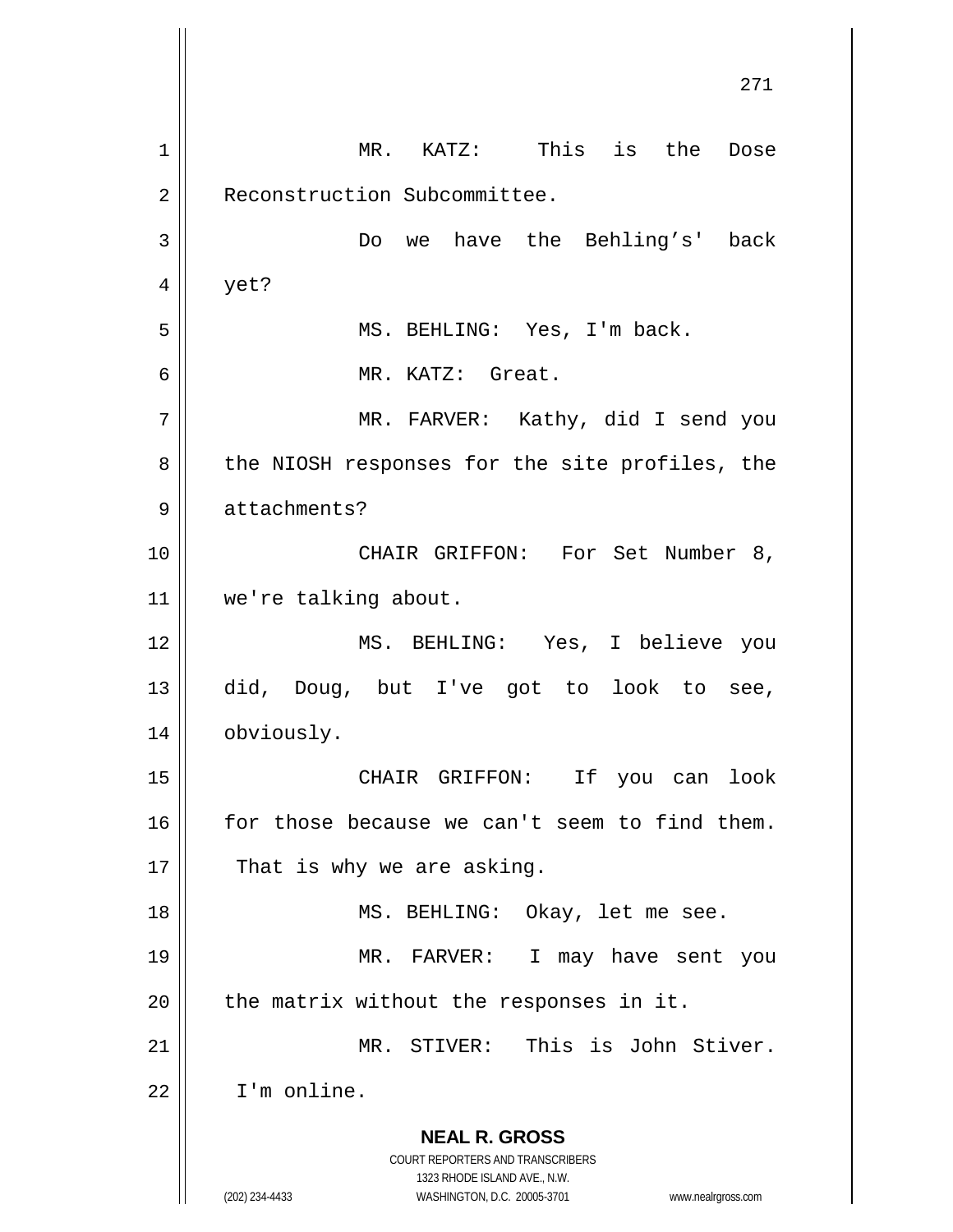|    | 272                                                                 |
|----|---------------------------------------------------------------------|
| 1  | MR. FARVER: Yes, John.                                              |
| 2  | MR. STIVER: Yes, that last                                          |
| 3  | question, I believe there were no<br>NIOSH                          |
| 4  | responses for the attachments.                                      |
| 5  | MR. FARVER: Okay. This is a case                                    |
| 6  | of having the wrong matrix.                                         |
| 7  | CHAIR GRIFFON: That's what I                                        |
| 8  | have, yes.                                                          |
| 9  | All right, let's just start from                                    |
| 10 | the matrix in the beginning then. We were                           |
| 11 | thinking about doing those attachments, the                         |
| 12 | site profiles, since Hans was available, and                        |
| 13 | we might want to discuss those. But if we                           |
| 14 | don't have NIOSH responses, I don't think it                        |
| 15 | will be very worthwhile. I would just as soon                       |
| 16 | start from the beginning of the matrix.                             |
| 17 | MR. FARVER: Yes. Well, I found                                      |
| 18 | the responses that we sent from NIOSH.                              |
| 19 | CHAIR GRIFFON: Oh, you did<br>find                                  |
| 20 | the responses?                                                      |
| 21 | MR. FARVER: But I don't think I                                     |
| 22 | sent them to Hans or John.                                          |
|    | <b>NEAL R. GROSS</b>                                                |
|    | COURT REPORTERS AND TRANSCRIBERS<br>1323 RHODE ISLAND AVE., N.W.    |
|    | (202) 234-4433<br>WASHINGTON, D.C. 20005-3701<br>www.nealrgross.com |

 $\mathsf{I}$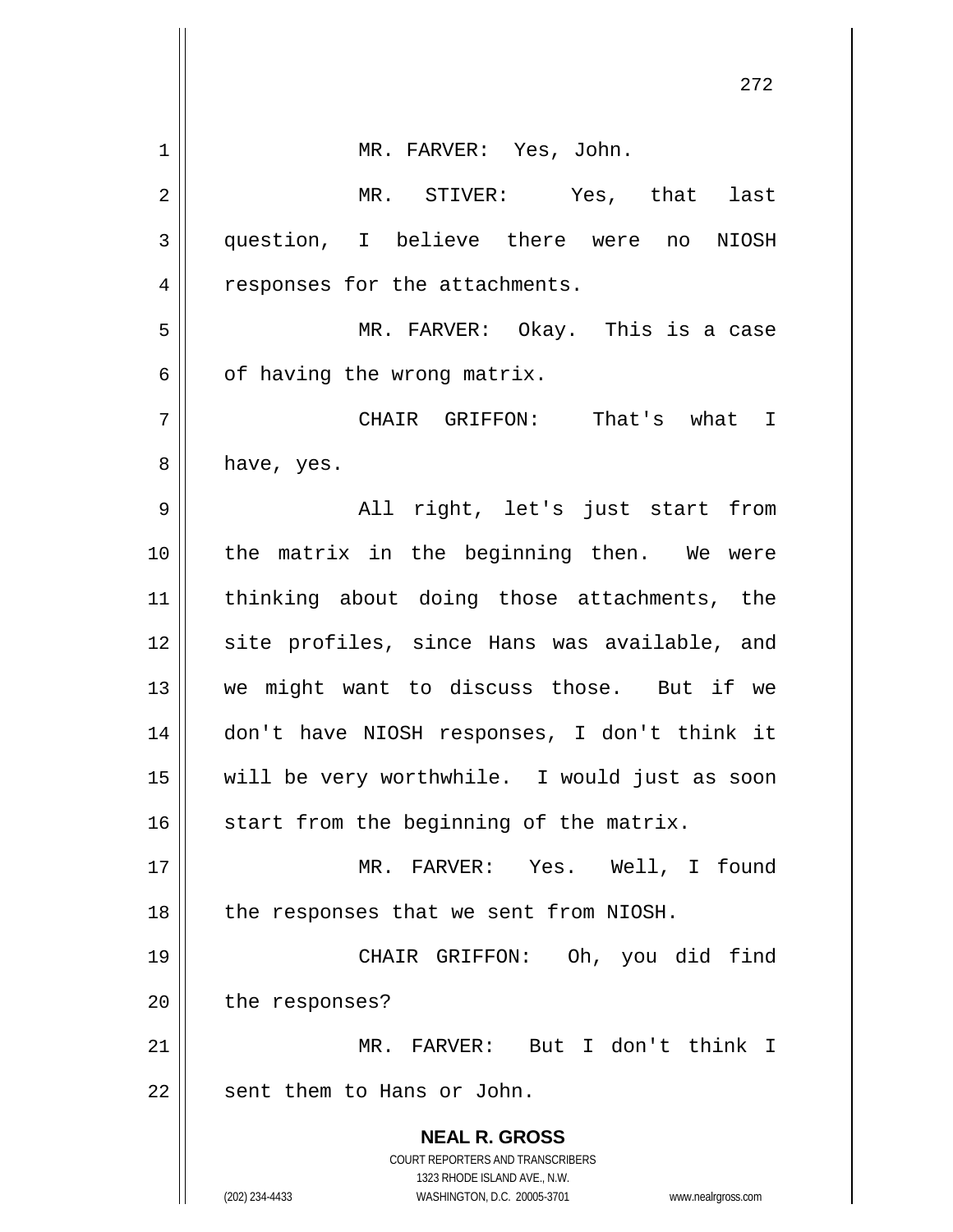**NEAL R. GROSS** COURT REPORTERS AND TRANSCRIBERS 1323 RHODE ISLAND AVE., N.W. (202) 234-4433 WASHINGTON, D.C. 20005-3701 www.nealrgross.com 273 1 | CHAIR GRIFFON: Oh, you didn't  $2 \parallel$  send them, yes, okay. 3 || MR. HINNEFELD: When did I send  $4 \parallel$  them? 5 MR. FARVER: Now you're going to  $6 \parallel$  ask questions like that. 7 CHAIR GRIFFON: Yes, I don't seem 8 l to have them. 9 MR. FARVER: January 26th, 22nd or 10 || 26th, I believe. 11 || So we may not be able to do those  $12$   $\parallel$  this time. 13 || MEMBER MUNN: Which group? 14 CHAIR GRIFFON: This is at the 15 very end of the 8th matrix; there are some  $16$  | things called attachments, which are basically 17 || the mini site profiles. That's what Doug is 18 | referring to. 19 || But I would just as soon find out 20 where we are within the matrix, starting from  $21$  | the beginning. 22 Now I'm afraid that I am missing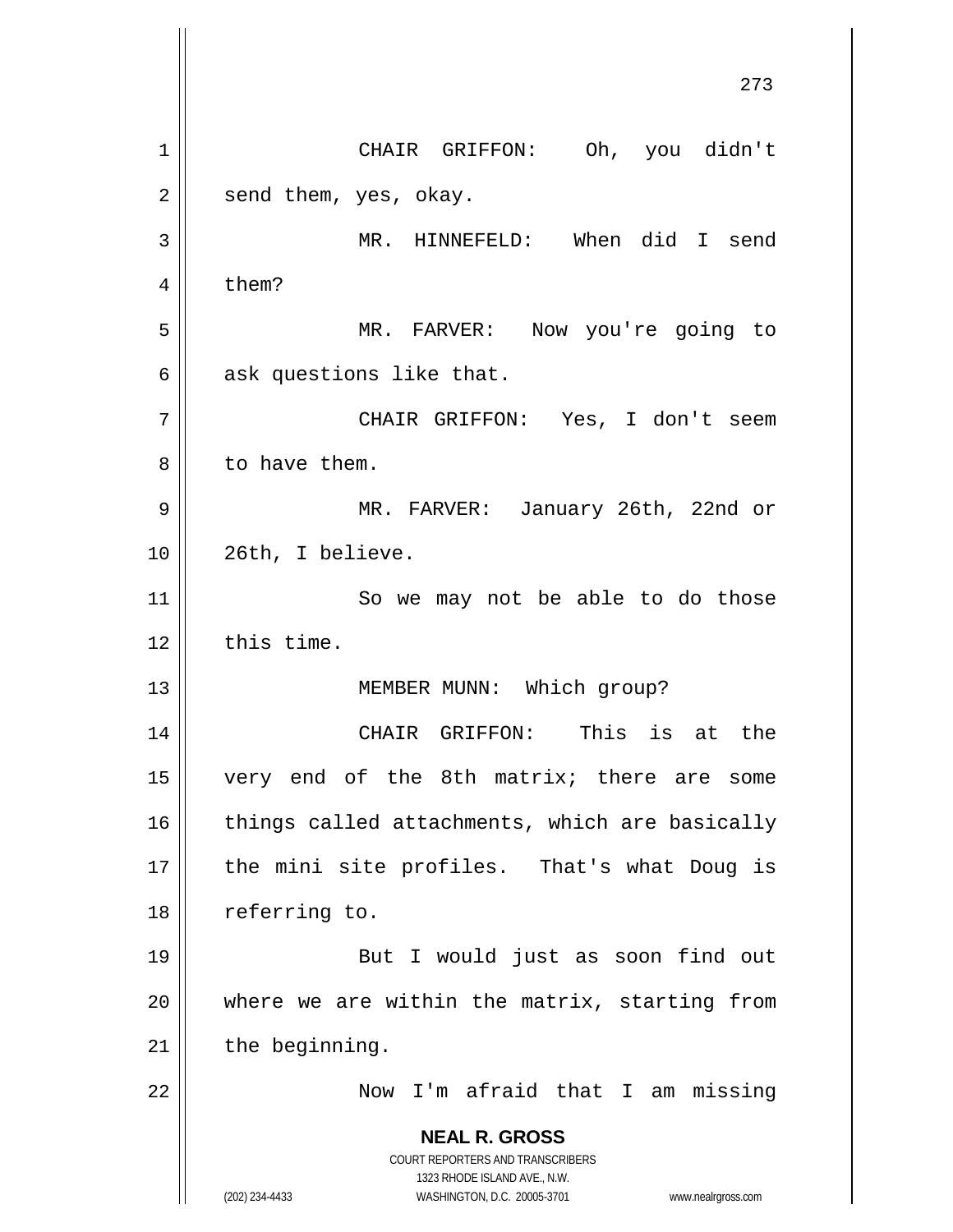1 | the most updated matrix, but I left off, in  $2 \parallel$  the 3/12 version of the matrix, the last  $3 \parallel$  finding I have is 156.1, where we have a 4 || resolution down there. Actually, it is 155  $5 \parallel$  was the last one I have a resolution for,  $6 \parallel$  which was no action necessary. But that was 7 | an observation. 8 || So then the next one, I don't know 9 if, Stu, in your notes or anything, you show

10 where we left off in this matrix, because I 11 | think we made it further.

12 MR. HINNEFELD: The last note I 13  $\parallel$  have actually refers to 144.2.

14 CHAIR GRIFFON: Okay. Well, I'm 15 || not sure how much headway we are going to make 16 || on this until we find our notes.

 MR. HINNEFELD: Okay, I've got a 18 || file; I think it is from you, Mark, on April 13th. Is that the one you are working on? CHAIR GRIFFON: Yes, I don't know. 21 || Now that could be the updated one. Did you find that? What does that have as far as in

> **NEAL R. GROSS** COURT REPORTERS AND TRANSCRIBERS

1323 RHODE ISLAND AVE., N.W. (202) 234-4433 WASHINGTON, D.C. 20005-3701 www.nealrgross.com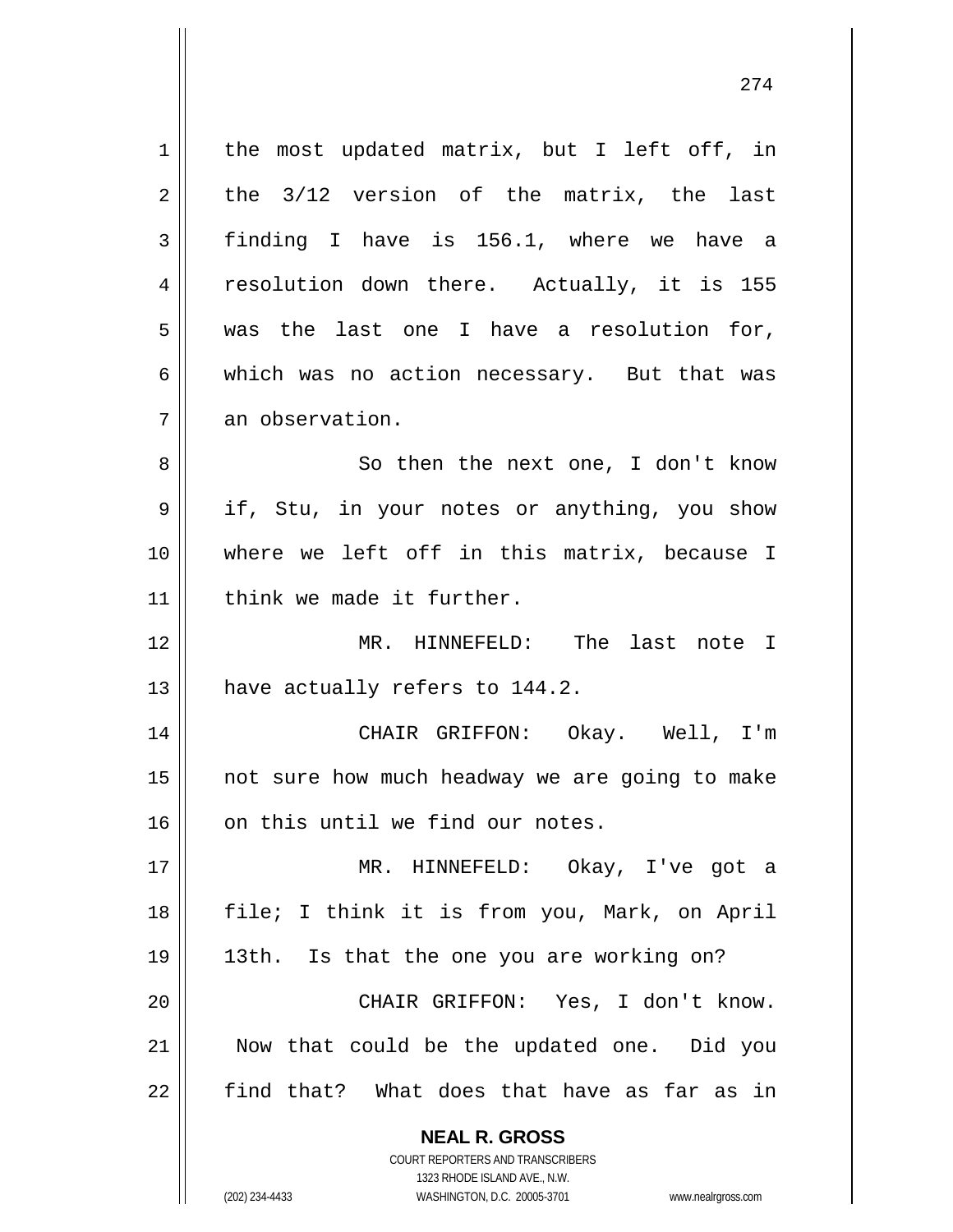| $\mathbf 1$ | the matrix? What is the tail of the file?                                     |
|-------------|-------------------------------------------------------------------------------|
| 2           | MR. HINNEFELD: The file is 8th                                                |
| 3           | 30-case matrix from Mark April 13, '09.                                       |
| 4           | CHAIR GRIFFON: Okay, that might                                               |
| 5           | be the one I made my revisions in that's on my                                |
| 6           | other computer at home. Can you email that?                                   |
| 7           | MR. HINNEFELD: I can email it to                                              |
| 8           | everybody.                                                                    |
| 9           | CHAIR GRIFFON: All right.                                                     |
| 10          | MR. HINNEFELD: Let's see, we have                                             |
| 11          | highlighting into the 150s, through 153 maybe.                                |
| 12          | CHAIR GRIFFON: Oh, is that it?                                                |
| 13          | MR. HINNEFELD: Well, I don't                                                  |
| 14          | know. That is the last highlighting I see.                                    |
| 15          | What was the date<br>MEMBER MUNN:                                             |
| 16          | again?                                                                        |
| 17          | It is April 3rd,<br>MR.<br>HINNEFELD:                                         |
| 18          | '09.                                                                          |
| 19          | Thank you.<br>MEMBER MUNN:                                                    |
| 20          | If it<br>CHAIR<br>GRIFFON:<br>stops<br>at                                     |
| 21          | $155 - -$                                                                     |
| 22          | MR.<br>HINNEFELD:<br>It stops at 155.                                         |
|             | <b>NEAL R. GROSS</b>                                                          |
|             | COURT REPORTERS AND TRANSCRIBERS                                              |
|             | 1323 RHODE ISLAND AVE., N.W.<br>(202) 234-4433<br>WASHINGTON, D.C. 20005-3701 |
|             | www.nealrgross.com                                                            |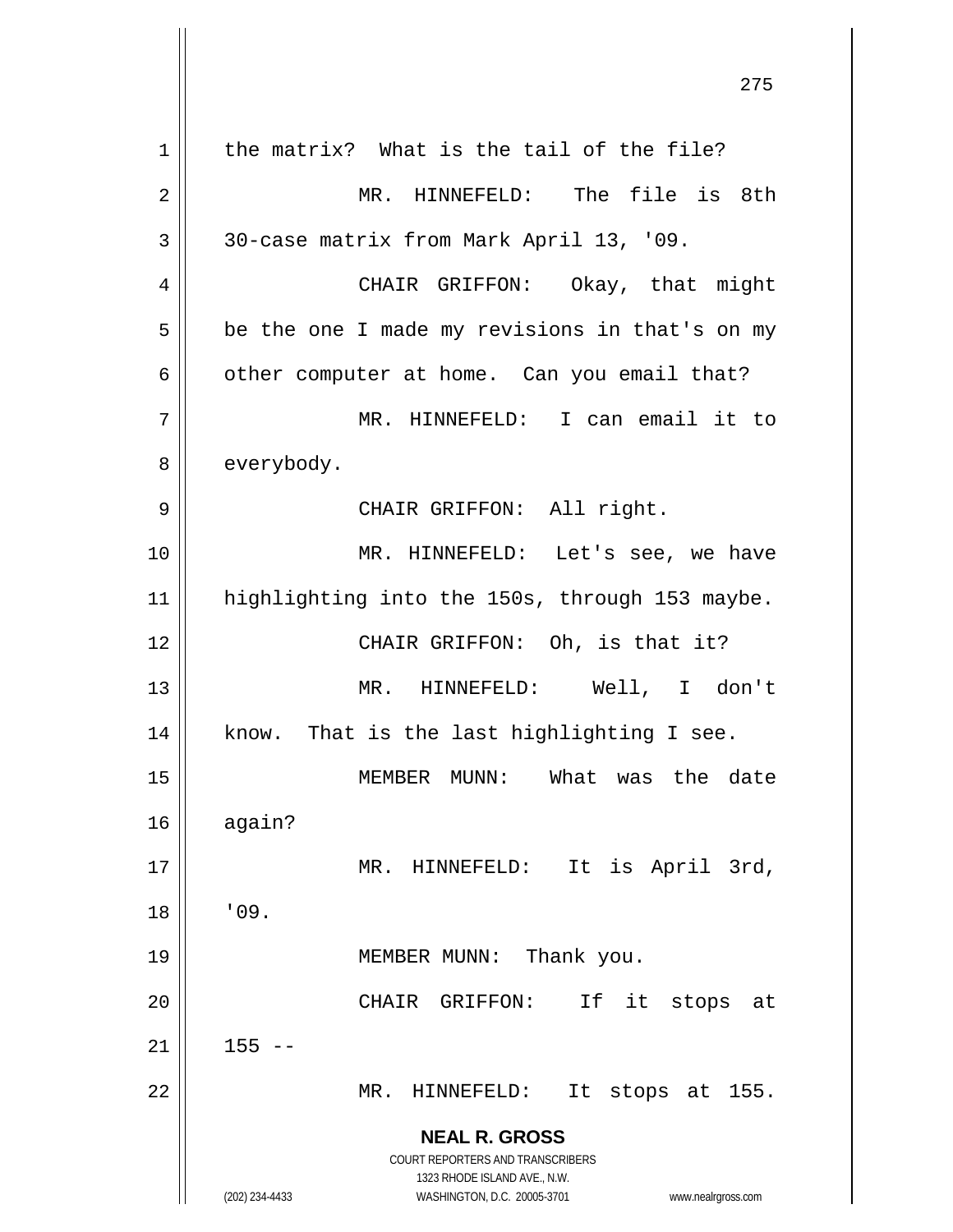**NEAL R. GROSS** COURT REPORTERS AND TRANSCRIBERS 1323 RHODE ISLAND AVE., N.W. (202) 234-4433 WASHINGTON, D.C. 20005-3701 www.nealrgross.com  $1 \parallel$  It sounds like it is the one you've got. 2 CHAIR GRIFFON: Then it is the  $3 \parallel$  same thing. Yes, it is the same thing I have. 4 MR. HINNEFELD: Yes. Okay, so 5 | I've got that one. 6 CHAIR GRIFFON: Well, I'm not sure  $7 ||$  how much -- let's see. We don't have the 8 | transcripts from this meeting, do we? 9 MR. KATZ: From? 10 CHAIR GRIFFON: From the last 11 | Subcommittee meeting, April? 12 MR. KATZ: We should. 13 CHAIR GRIFFON: I mean, do you 14 have them that we can find out where we left  $15$  | off on this? 16 MR. KATZ: Let me ask Zaida to 17 | send them to me. 18 || CHAIR GRIFFON: Yes. Alright. 19 MR. KATZ: I might be able to pull  $20$  | them up. Do you want me to look for that? 21 CHAIR GRIFFON: The only reason  $22$  | I'm saying is we could skip the ones that were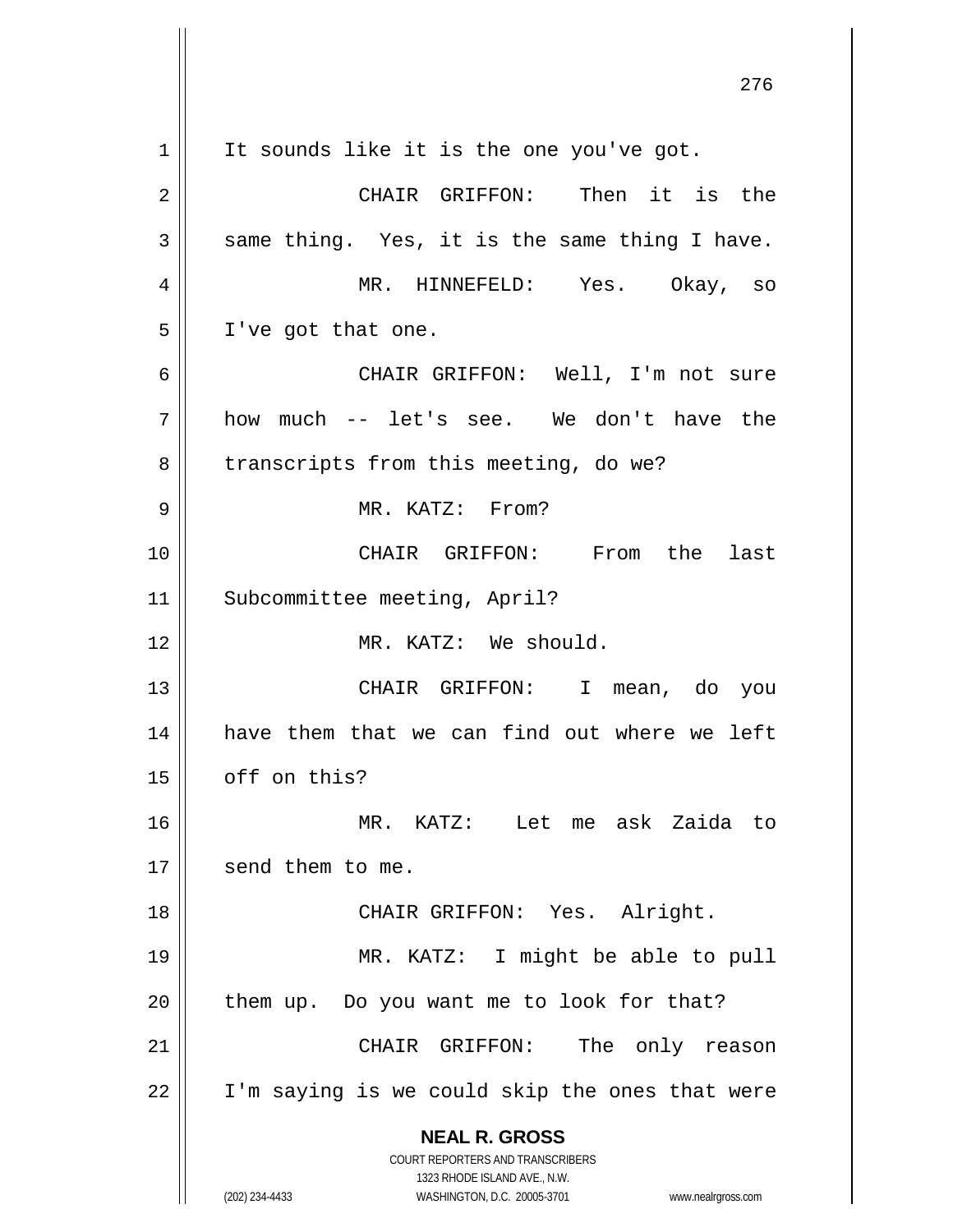**NEAL R. GROSS** COURT REPORTERS AND TRANSCRIBERS 1323 RHODE ISLAND AVE., N.W. (202) 234-4433 WASHINGTON, D.C. 20005-3701 www.nealrgross.com 1 || covered in the last meeting and then start 2 | from there on. 3 MR. KATZ: They should be on the 4 | website by now. 5 MEMBER MUNN: They should be on  $6 \parallel$  the website. 7 || CHAIR GRIFFON: Oh, are they 8 | posted already? 9 || MR. KATZ: If you had done it,  $10$  || then they should be --11 CHAIR GRIFFON: I'm the 12 | bottleneck, huh? 13 (Laughter.) 14 || MR. KATZ: They should be posted. 15 CHAIR GRIFFON: Then they're 16 probably not, no. 17 Let's see who finds them first. 18 || MEMBER MUNN: What was the date? 19 CHAIR GRIFFON: April 15. 20 MEMBER MUNN: That's when the 21 meeting was? 22 CHAIR GRIFFON: That's what we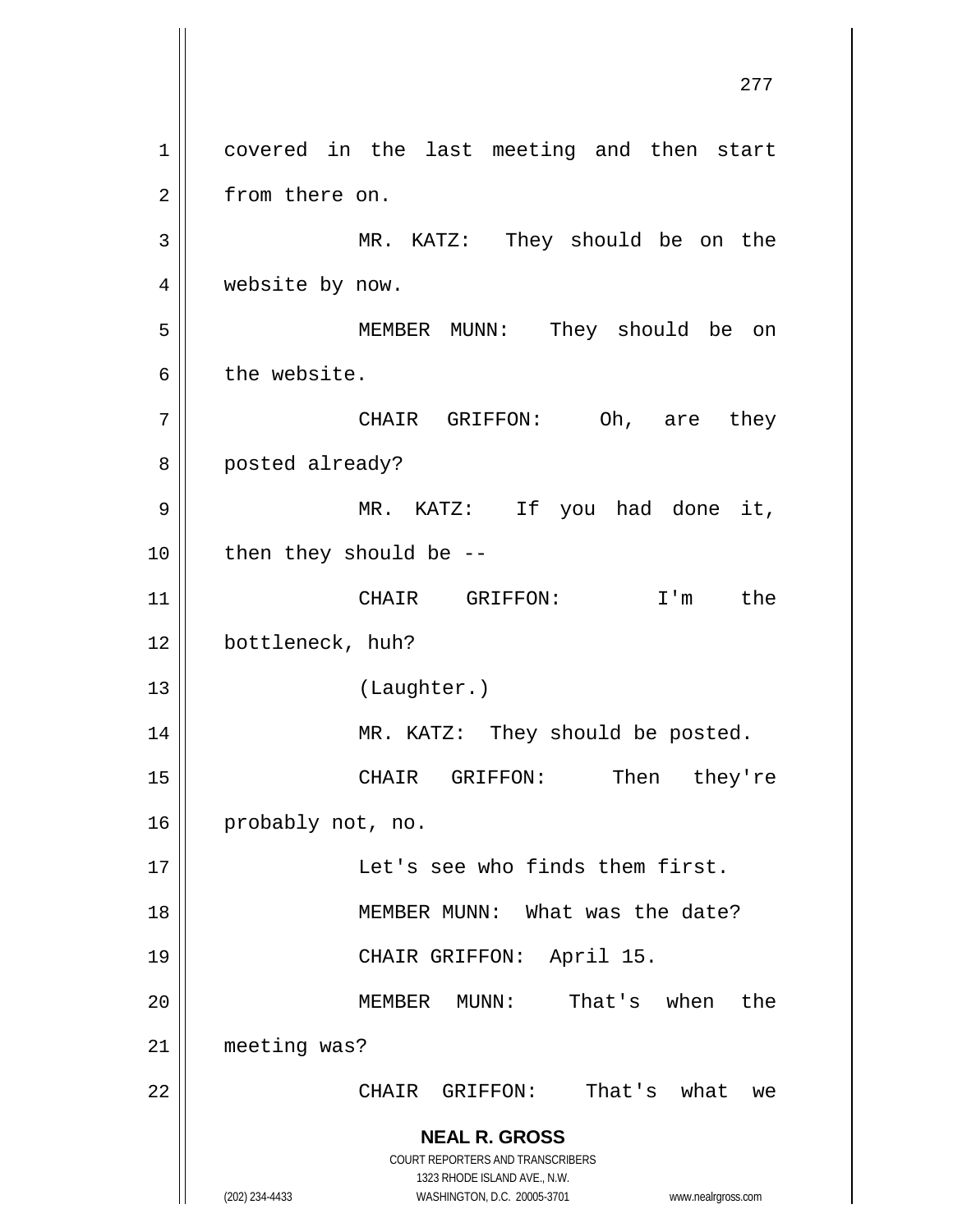**NEAL R. GROSS** COURT REPORTERS AND TRANSCRIBERS 1323 RHODE ISLAND AVE., N.W. (202) 234-4433 WASHINGTON, D.C. 20005-3701 www.nealrgross.com 278 1 have been saying. 2 || MR. KATZ: Is somebody at the 3 website. 4 || MEMBER MUNN: Yes, I'm looking. 5 CHAIR GRIFFON: April 16th. 6 MEMBER MUNN: April 16th. 7 || CHAIR GRIFFON: Right. 8 Are they still on your desk, 9 Emily? 10 MS. HOWELL: I don't do that. For  $11$  | once, it's not me. 12 || (Laughter.) 13 MR. KATZ: We have someone do 14 || that, but they don't take long, and the PA 15 || part isn't the hang-up. 16 || CHAIR GRIFFON: So you think those  $17$  | are with me? 18 || MR. KATZ: I think they're with  $19 \parallel$  you. 20 || CHAIR GRIFFON: Well, Stu probably  $21$  | has the draft ones, right? 22 MR. KATZ: No, no, he wouldn't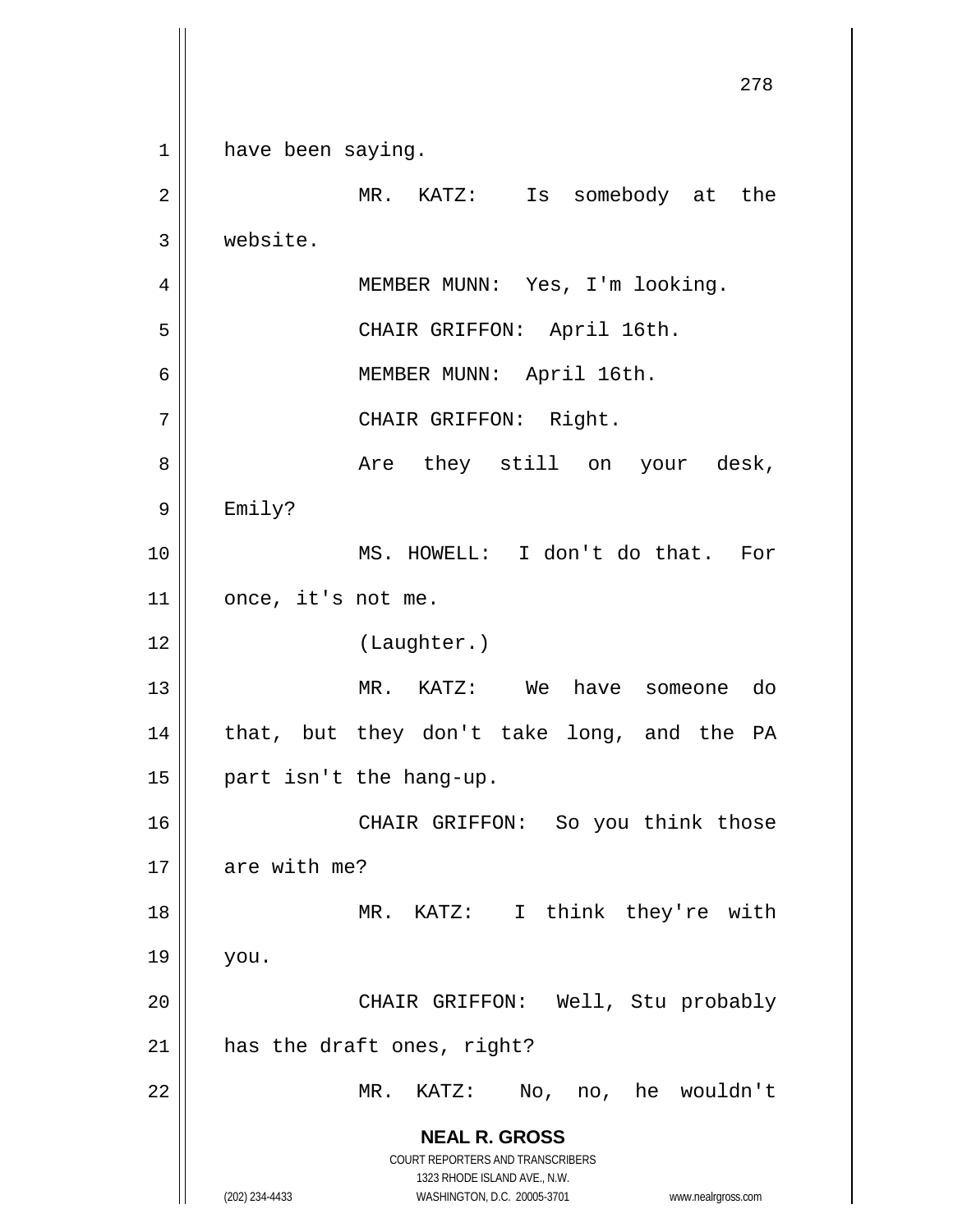**NEAL R. GROSS** COURT REPORTERS AND TRANSCRIBERS 1323 RHODE ISLAND AVE., N.W. (202) 234-4433 WASHINGTON, D.C. 20005-3701 www.nealrgross.com 1 || have gotten them, but I can get the draft. 2 | Let me email Zaida. 3 CHAIR GRIFFON: We don't have a  $4 \parallel$  lot of time left today anyway, but at least we  $5 \parallel$  can find out where we left off, and I'll look.  $6 \parallel$  They have to be on my other computer. 7 MR. FARVER: Yes, we definitely 8 | need to get an updated read-only file. 9 MEMBER MUNN: Yes. 10 || MS. ADAMS: Ted, what do you need 11 || me to send you? Zaida may be on her way. 12 || MR. KATZ: Oh, okay, thanks. Hi, 13 | Nancy. 14 || The transcript from the April 16th 15 | Subcommittee, Dose Reconstruction Subcommittee 16 meeting. 17 || MS. ADAMS: Okay, I will get it to 18 you. 19 MR. KATZ: Thanks. 20 It just came to me. Did it come  $21$  | to you, Mark? 22 CHAIR GRIFFON: Can you forward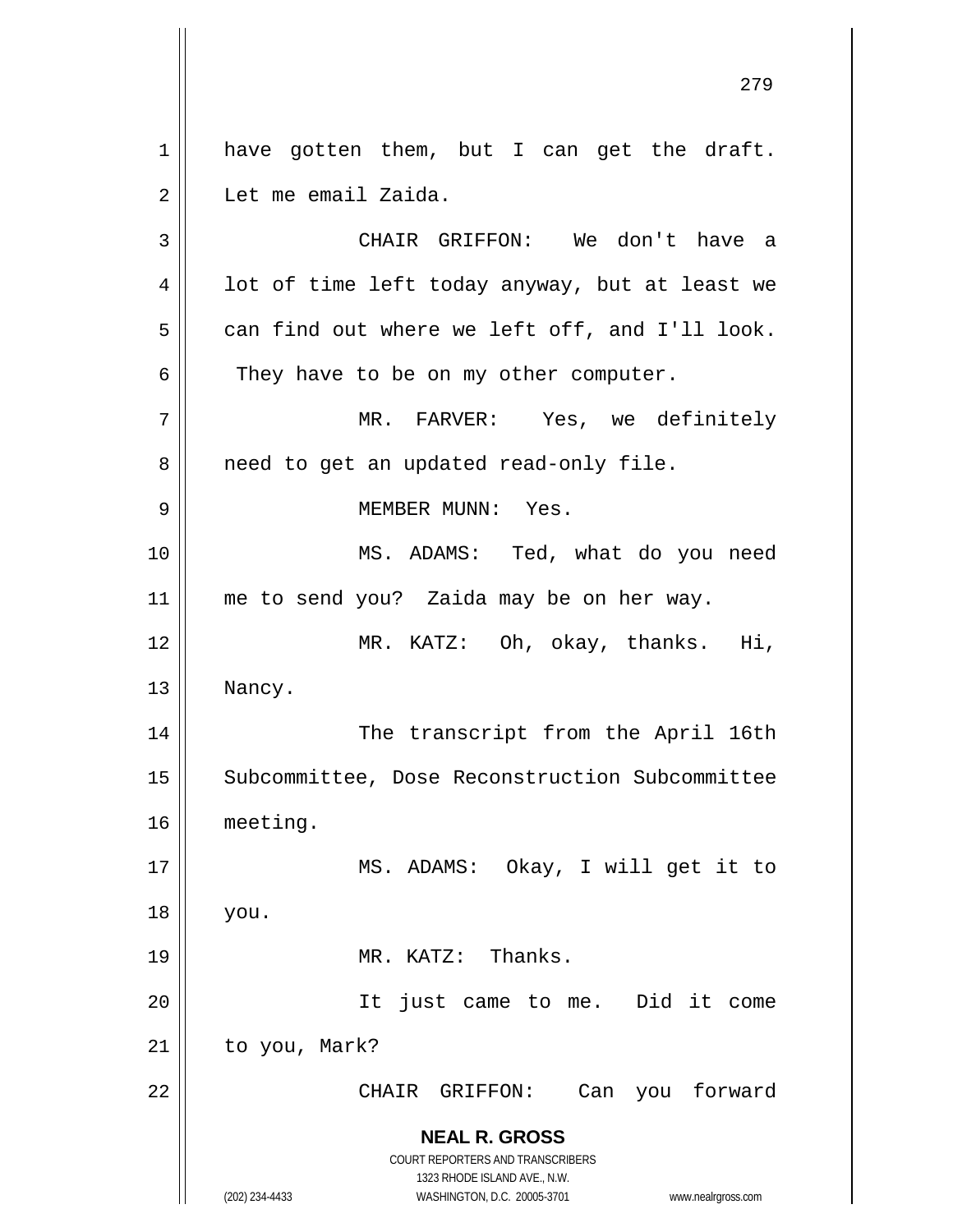**NEAL R. GROSS** COURT REPORTERS AND TRANSCRIBERS 1323 RHODE ISLAND AVE., N.W. (202) 234-4433 WASHINGTON, D.C. 20005-3701 www.nealrgross.com 280  $1 \parallel$  it? 2 || MR. KATZ: Yes. 3 CHAIR GRIFFON: Because I can't 4 || find it. We've got an app for it. 5 MR. KATZ: I will forward it to 6 you right now. 7 CHAIR GRIFFON: Is this a draft? 8 MR. KATZ: Yes. 9 CHAIR GRIFFON: Okay. I think our 10 || app won't show it until it's final. 11 MR. KATZ: Right. I just sent it 12 || to you, Stu. I will send it to Mark again,  $13 \parallel$  too. 14 MS. ADAMS: This is Nancy. Ted,  $15$  | that is the original transcript. 16 MR. KATZ: That's good. I will 17 || send it. It just means that it will have some  $18$  || problems with it, but it is the draft. 19 CHAIR GRIFFON: Did I review that 20 | yet, Nancy? 21 MS. ADAMS: I don't know that I  $22$  | have your comments. I would have to go back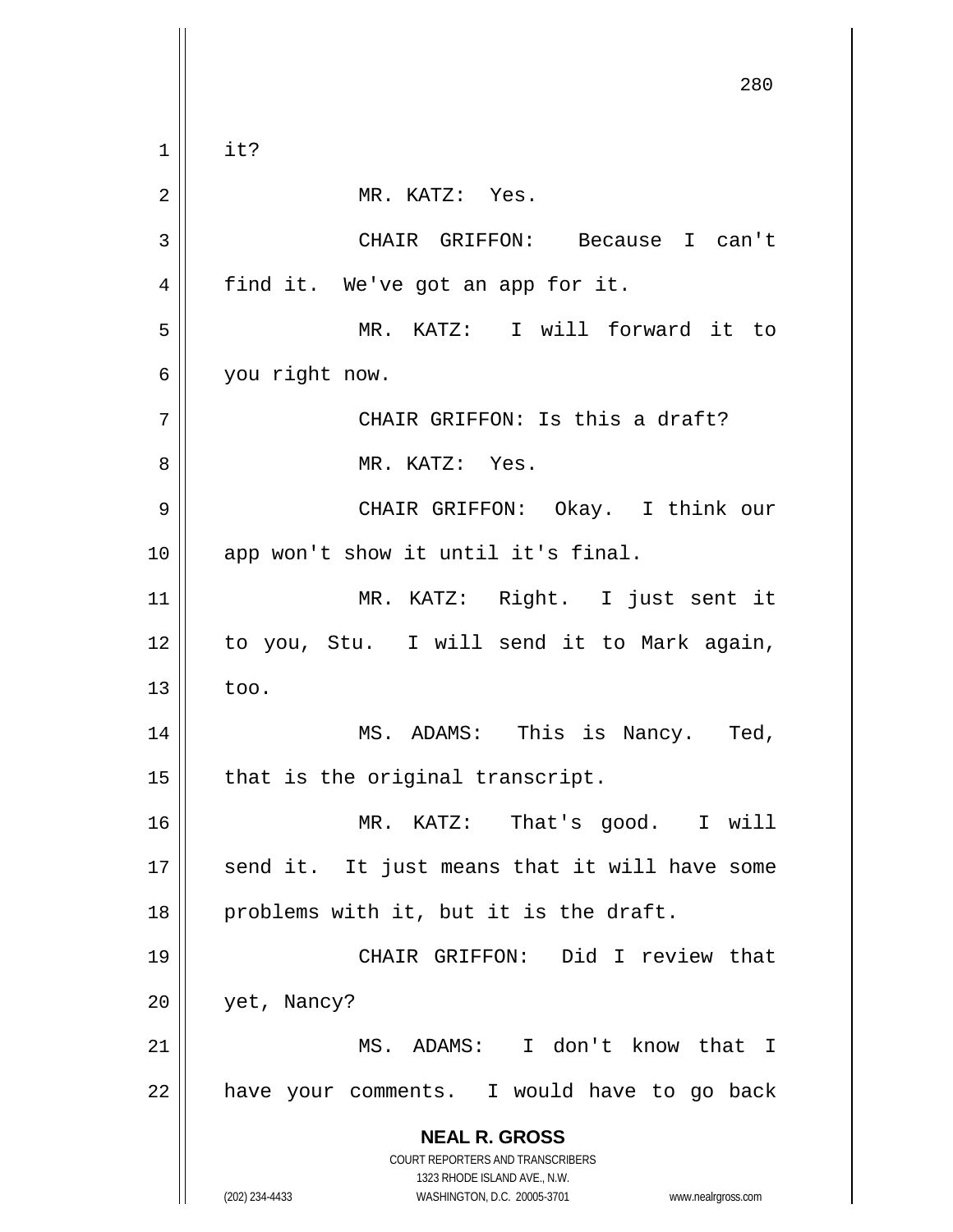**NEAL R. GROSS** COURT REPORTERS AND TRANSCRIBERS 1323 RHODE ISLAND AVE., N.W. (202) 234-4433 WASHINGTON, D.C. 20005-3701 www.nealrgross.com 281 1 | into that. 2 MR. KATZ: If it is not on the  $3 \parallel$  website, it means you haven't cleared it yet. 4 || CHAIR GRIFFON: Right. 5 || Did you forward it to me? 6 MR. KATZ: I did. 7 CHAIR GRIFFON: Okay. 8 || MR. KATZ: I sent it to you and  $9 \parallel$  Stu. 10 CHAIR GRIFFON: All right, I'm 11 waiting. 12 || MR. KATZ: It has to go to CDC and  $13$  | then to you. 14 CHAIR GRIFFON: Yes. 15 || MR. KATZ: But if you're actually 16 looking in your email at CDC, that will come 17 quicker to that than your -- except I didn't 18 || send it to there, right? I sent it to your 19 | regular email. 20 CHAIR GRIFFON: It would take me  $21$  | about 10 minutes to log in. 22 || MR. KATZ: Stu, have you gotten it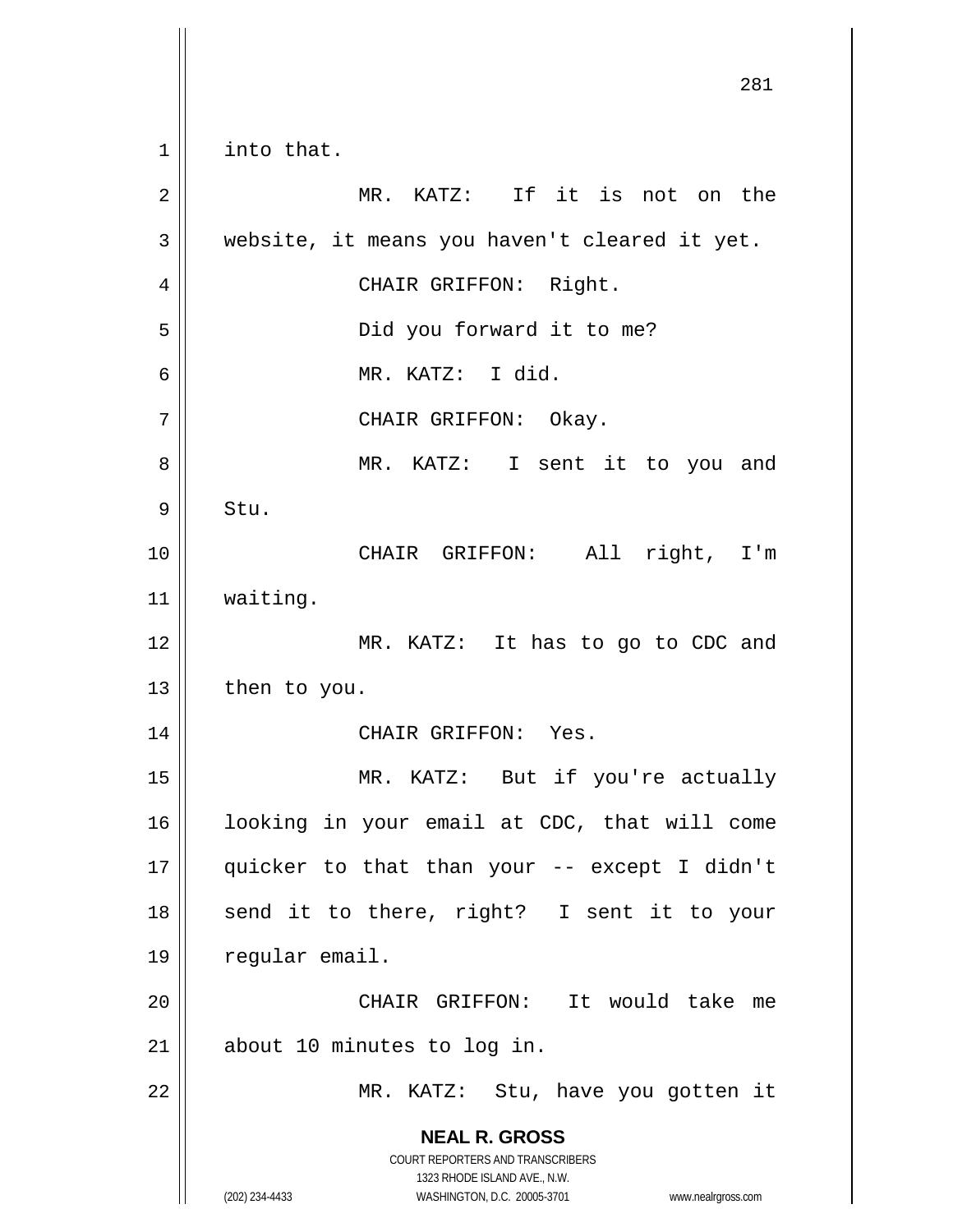**NEAL R. GROSS** COURT REPORTERS AND TRANSCRIBERS 1323 RHODE ISLAND AVE., N.W. (202) 234-4433 WASHINGTON, D.C. 20005-3701 www.nealrgross.com 282  $1 \parallel$  yet? 2 MR. HINNEFELD: I have the  $3 \parallel$  transcript. I'm working backwards. 4 MR. KATZ: Okay. 5 CHAIR GRIFFON: It should be at  $6 \parallel$  the tail end, and write it down.  $7 \parallel$  Oh, there it is, okay. 8 | MEMBER MUNN: If you have it, you 9 || might search for 155. 10 || MR. KATZ: What are we searching 11 | for exactly? 12 CHAIR GRIFFON: Well, the last  $13$   $\parallel$  case that we discussed. 14 MR. KATZ: What is a term I can  $15$  search for? 16 MEMBER MUNN: Tab 155 would be a 17 || good place to start. 18 || CHAIR GRIFFON: Yes, 155. 19 MR. KATZ: Tab 155? 20 || MEMBER MUNN: Tab 155. 21 CHAIR GRIFFON: Yes. 22 || MR. KATZ: Okay.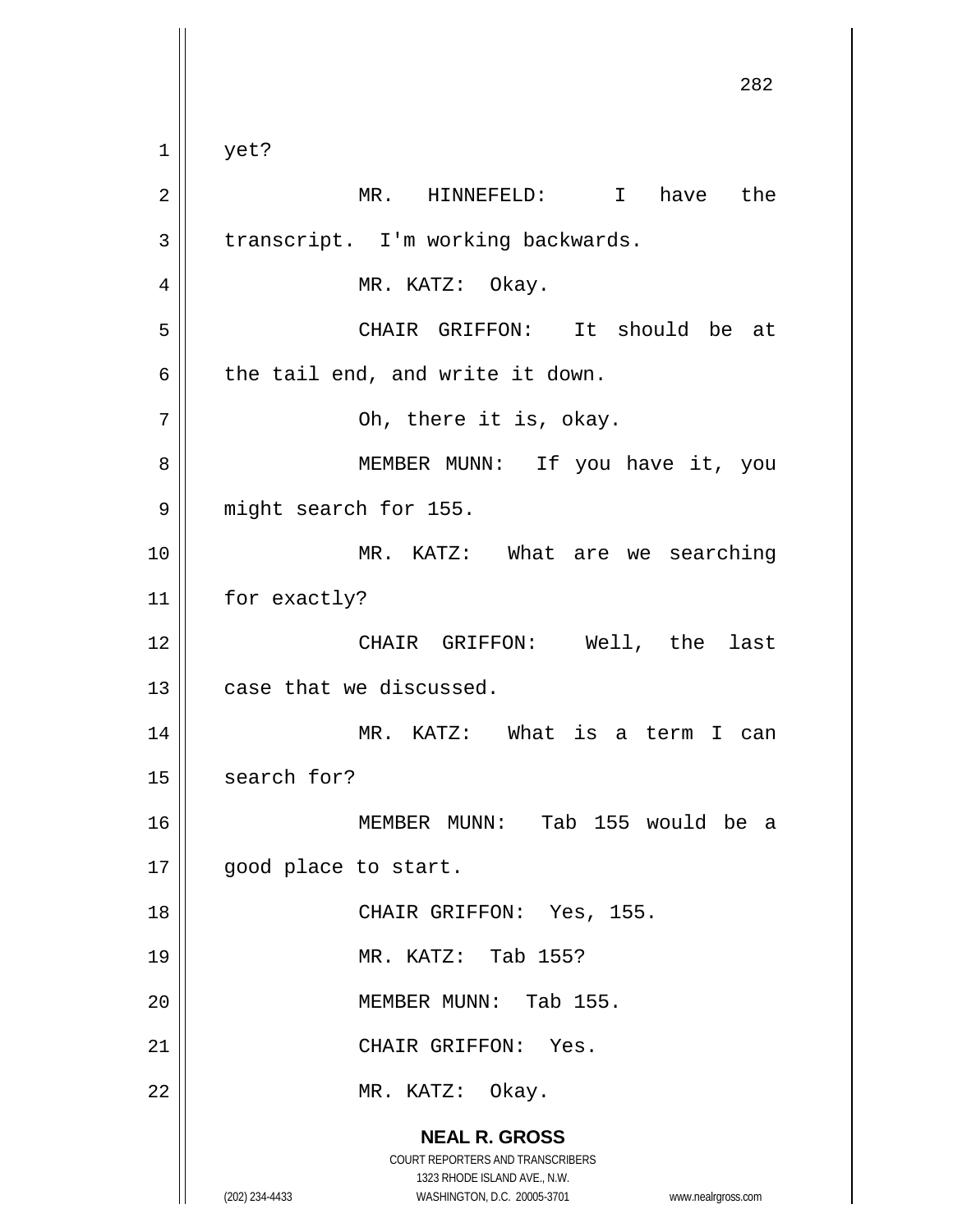|    | 283                                                                     |
|----|-------------------------------------------------------------------------|
| 1  | MEMBER MUNN: No luck?                                                   |
| 2  | don't<br>CHAIR GRIFFON:<br>$\mathbf{I}$<br>see                          |
| 3  | anything else on Bridgeport now. I'm right at                           |
| 4  | Is Bridgeport one of<br>the<br>end.<br>the                              |
| 5  | attachments?                                                            |
| 6  | MR. HINNEFELD: Yes. We seem to                                          |
| 7  | end at talking about Bridgeport.                                        |
| 8  | Bridgeport, yes,<br>CHAIR GRIFFON:                                      |
| 9  | because I see a comment that I would like to                            |
| 10 | do Harshaw, but I think we are too tired. So                            |
| 11 | Bridgeport was the last. Is that attachment                             |
| 12 | 1?                                                                      |
| 13 | MS. BEHLING:<br>Yes, Bridgeport is                                      |
| 14 | attachment 1.                                                           |
| 15 | CHAIR GRIFFON: Okay. And 2 is                                           |
| 16 | Harshaw?                                                                |
| 17 | MS. BEHLING: Yes.                                                       |
| 18 | MEMBER MUNN: Yes.                                                       |
| 19 | CHAIR GRIFFON: I<br>mean the only                                       |
| 20 | thing from my standpoint; I think it is more                            |
| 21 | important to get the files with the NIOSH                               |
| 22 | responses rather than have a description of                             |
|    | <b>NEAL R. GROSS</b>                                                    |
|    | <b>COURT REPORTERS AND TRANSCRIBERS</b><br>1323 RHODE ISLAND AVE., N.W. |
|    | (202) 234-4433<br>WASHINGTON, D.C. 20005-3701<br>www.nealrgross.com     |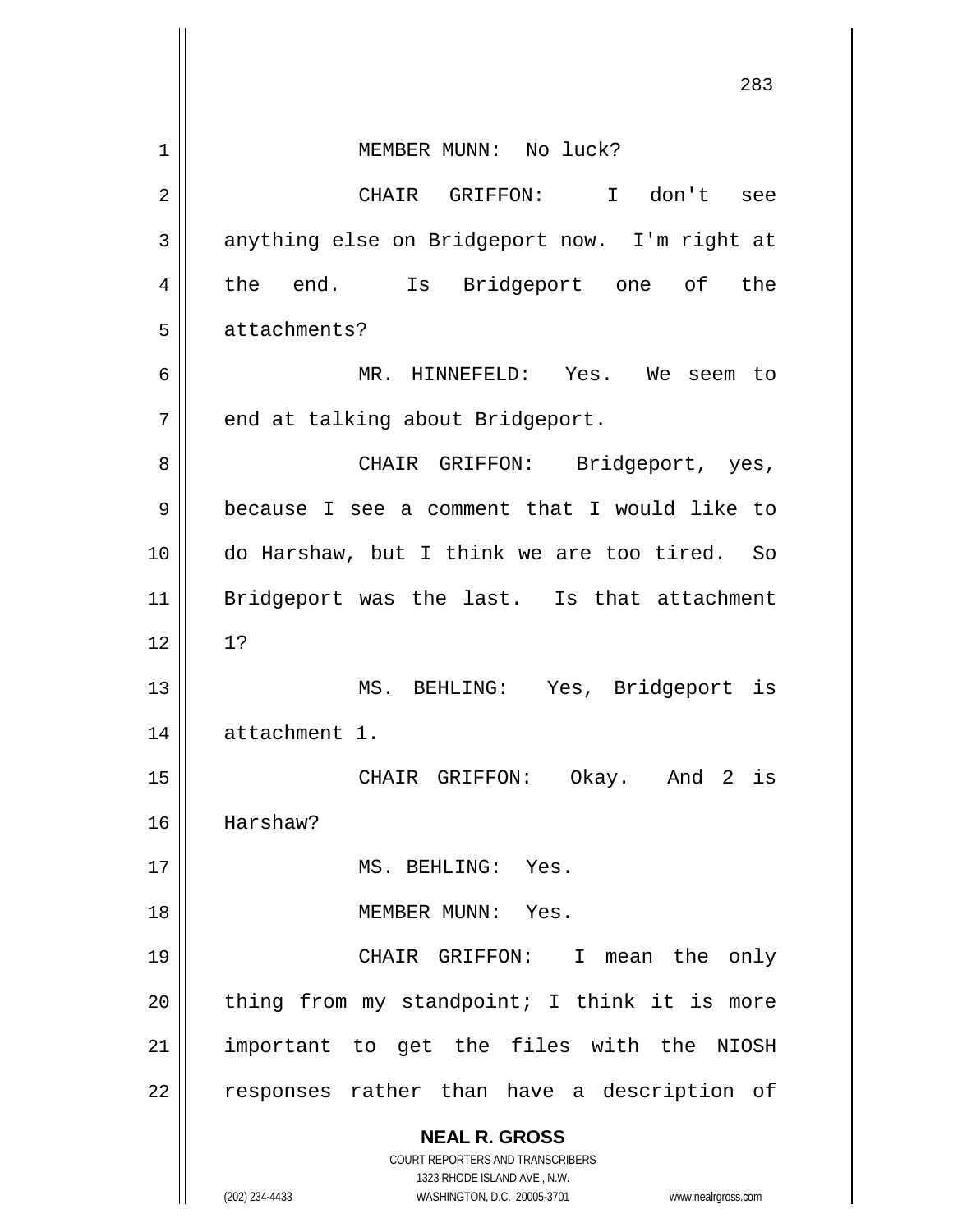**NEAL R. GROSS** COURT REPORTERS AND TRANSCRIBERS 1323 RHODE ISLAND AVE., N.W. (202) 234-4433 WASHINGTON, D.C. 20005-3701 www.nealrgross.com  $1 \parallel$  these findings now at the end of today, when  $2 \parallel$  the next time we meet I will need another 3 description of them, you know. 4 || MR. FARVER: Yes, that's true. 5 CHAIR GRIFFON: So I'm not sure it 6 || is worth our energy to go through and have  $7$  || SC&A describe the findings. 8 MR. FARVER: Well, I thought I  $9 \parallel$  sent the matrix with the findings in it. 10 CHAIR GRIFFON: Yes. 11 || MR. FARVER: And I may have that 12 || matrix on the other computer. 13 || CHAIR GRIFFON: I know, and I have 14 || the same issues, yes. 15 MR. FARVER: So, until I get fully 16 migrated over to this one, we both have 17 | problems. 18 || CHAIR GRIFFON: All right. 19 MR. FARVER: I did find those 20 || responses, and I emailed them to Stu. I don't  $21$  know if you got them yet. 22 CHAIR GRIFFON: But before we went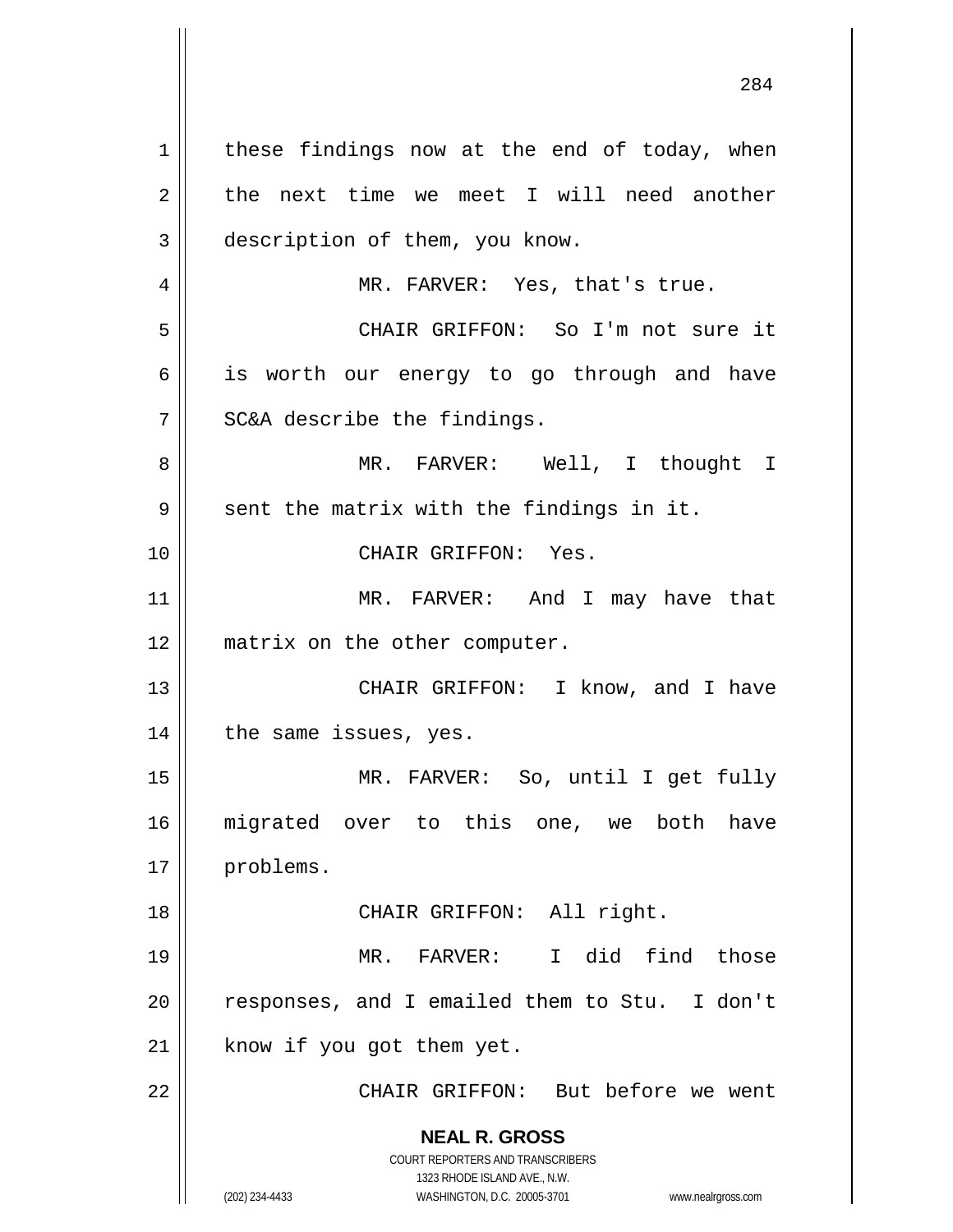| $\mathbf 1$    | to Bridgeport, did you find out if we just                       |
|----------------|------------------------------------------------------------------|
| $\overline{2}$ | left off on 155 or if we got further than                        |
| 3              | that? Because just in terms of preparing for                     |
| 4              | the next meeting, I would like to know where                     |
| 5              | we left off.                                                     |
| 6              | So we had a preliminary discussion                               |
| 7              | of Bridgeport, which is in this transcript.                      |
| 8              | Did anybody have any luck finding                                |
| 9              | out what tab we left off, what number?                           |
| 10             | MS. BEHLING: The notes on<br>my                                  |
| 11             | matrix indicate that we stopped with tab 154.                    |
| 12             | CHAIR GRIFFON: So 154. Okay, so                                  |
| 13             | that was it? Then we went to the attachments.                    |
| 14             | I guess we went from there to attachment 1,                      |
| 15             | we decided, probably because Hans<br>was                         |
| 16             | available and we wanted to discuss that. So                      |
| 17             | that makes sense. Okay.                                          |
| 18             | Well, I think that's where we will                               |
| 19             | pick it up next time. I mean I'm not sure --                     |
| 20             | Stu, do you agree? I will coordinate with Stu                    |
| 21             | and Doug and get the 6th, 7th, and 8th matrix                    |
| 22             | updated and sent out, and maybe we can talk                      |
|                |                                                                  |
|                | <b>NEAL R. GROSS</b>                                             |
|                | COURT REPORTERS AND TRANSCRIBERS<br>1323 RHODE ISLAND AVE., N.W. |
|                |                                                                  |

1323 RHODE ISLAND AVE., N.W.

 $\prod_{i=1}^{n}$ 

(202) 234-4433 WASHINGTON, D.C. 20005-3701 www.nealrgross.com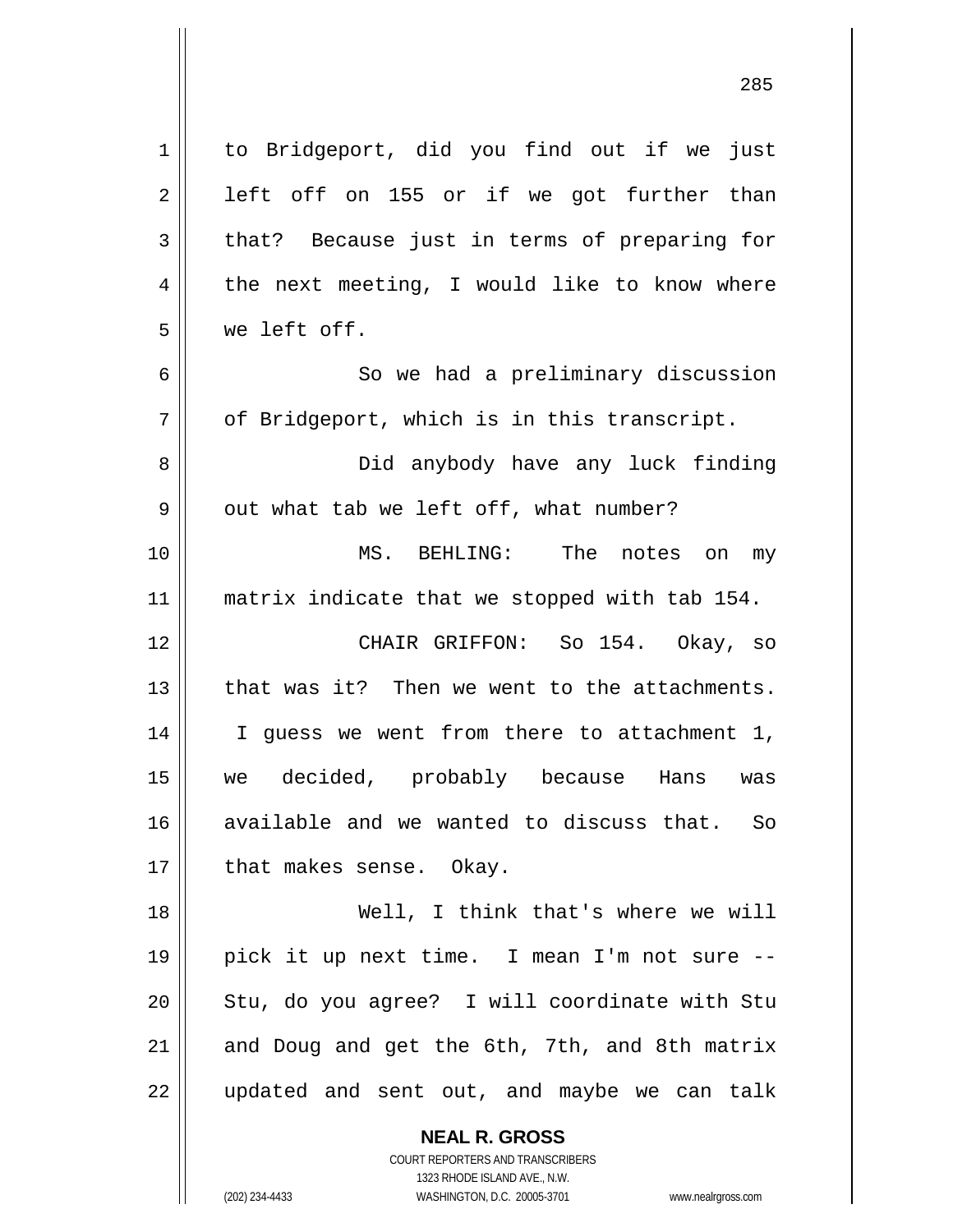**NEAL R. GROSS** COURT REPORTERS AND TRANSCRIBERS 1323 RHODE ISLAND AVE., N.W. (202) 234-4433 WASHINGTON, D.C. 20005-3701 www.nealrgross.com 286 1 about how to post them in read-only format on  $2 \parallel$  the O: drive. 3 MR. FARVER: So we are going to 4 || start at 154? 5 CHAIR GRIFFON: Well, 156 really 6  $\vert$  because we did 154, and then 155 was just an 7 observation. 8 || MEMBER MUNN: No action required. 9 CHAIR GRIFFON: Right. I believe. 10 MEMBER MUNN: Yes. That's what 11 | your file says. 12 CHAIR GRIFFON: Yes. 13 || MR. FARVER: So we are at 156? 14 CHAIR GRIFFON: Yes, as far as the 15  $\parallel$  first run-through. Now that doesn't mean --16 || MR. FARVER: Oh, I understand. 17 CHAIR GRIFFON: Yes, there are 18 || other ones that have actions, but as far as 19 making a first cut through. 20 MR. FARVER: Okay, I just want to 21 make a note. 22 || MS. BEHLING: Now my matrix shows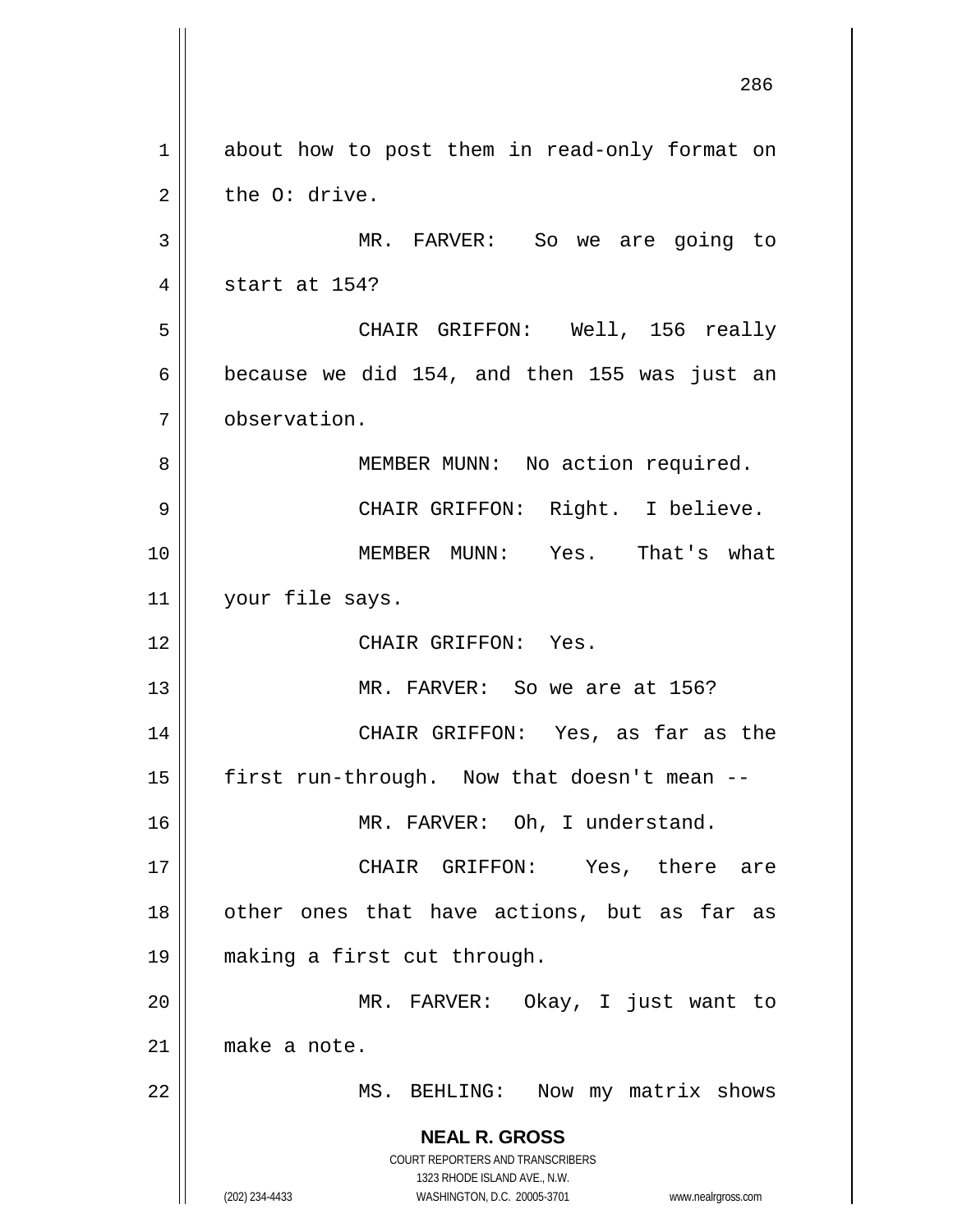**NEAL R. GROSS** COURT REPORTERS AND TRANSCRIBERS 1323 RHODE ISLAND AVE., N.W. (202) 234-4433 WASHINGTON, D.C. 20005-3701 www.nealrgross.com 287 1 || 155 having several findings. 2 | MR. FARVER: Eight. 3 || MS. BEHLING: Eight findings, yes. 4 | I think there was one observation on 154, and 5 I'm not sure that we actually talked about 6 b that one. 7 || MR. FARVER: Well, 154 has five 8 | findings and one observation. 9 CHAIR GRIFFON: 154. 10 || MS. ADAMS: This is Nancy. 11 || The it is any help, this is about 12 page 288 in the transcript. 13 CHAIR GRIFFON: Yes. Thank you, 14 Nancy. 15 || Tab 154, the observation, I show 16  $\parallel$  the one observation, too, Kathy, but it says 17 || the case is being reviewed under PER review. 18 MS. BEHLING: That's correct. 19 CHAIR GRIFFON: It doesn't really  $20$  | say anything more. 21 | MS. BEHLING: Okay. 22 CHAIR GRIFFON: Yes. Yes.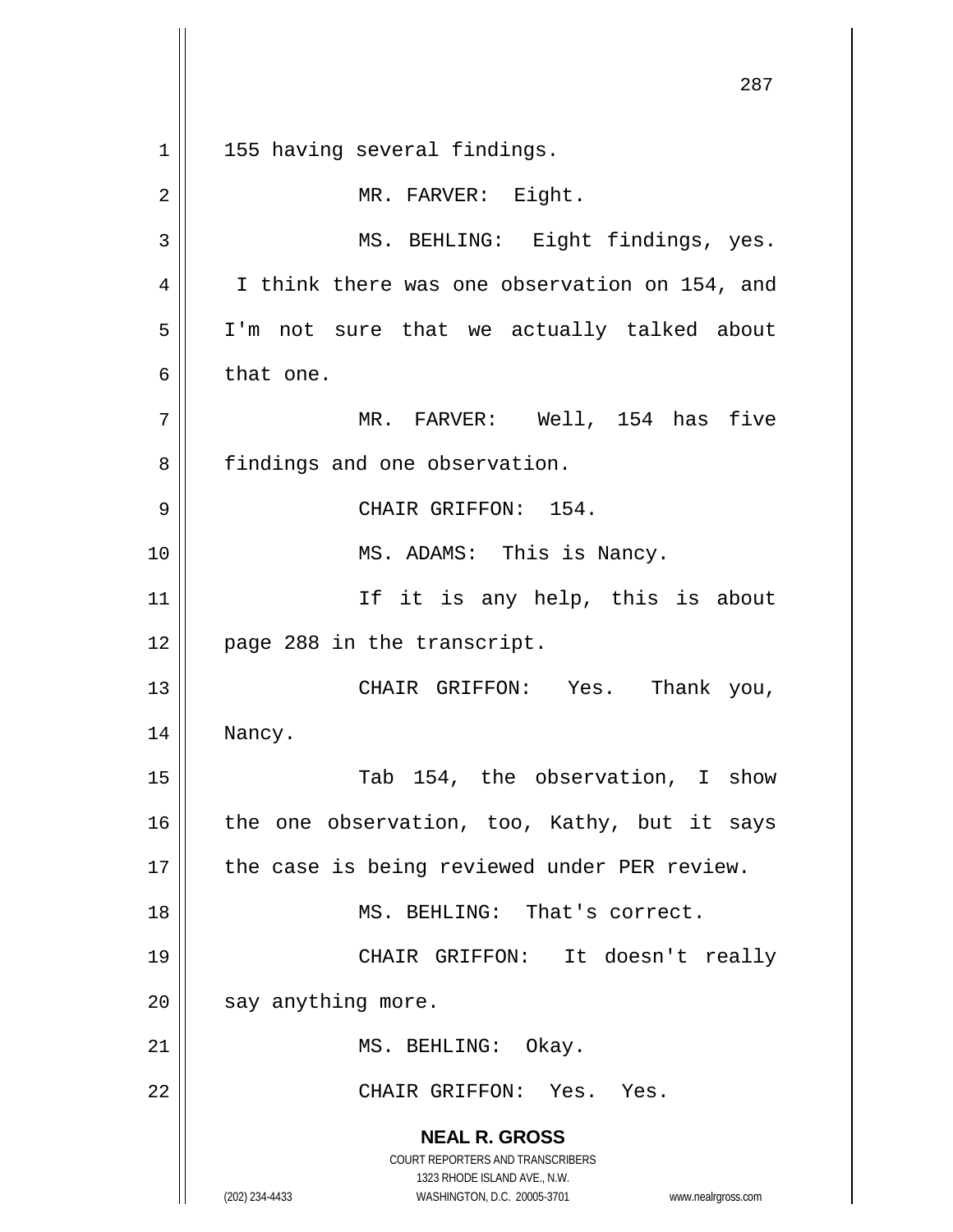**NEAL R. GROSS** COURT REPORTERS AND TRANSCRIBERS 1323 RHODE ISLAND AVE., N.W. (202) 234-4433 WASHINGTON, D.C. 20005-3701 www.nealrgross.com 288 1 || MS. BEHLING: Right, but I think 2 | we will be starting with 155. 3 CHAIR GRIFFON: No, I have a bunch 4 | of comments on 155. 5 MS. BEHLING: Oh, okay. 6 CHAIR GRIFFON: I mean, in terms  $7 \parallel$  of a first cut through, I have a bunch of 8 either SC&A agrees or -- so I have comments  $9 \parallel$  all the way through 155.4. There is an 10 action. NIOSH will consider adding the 11 || instruction into the site profile documents. 12 MR. FARVER: I think we agreed 13 With most of them. 14 CHAIR GRIFFON: There's a lot of 15 agreement. NIOSH agrees no further action. 16 | SC&A agrees. 17 || MS. BEHLING: Okay, yes. 18 || CHAIR GRIFFON: So I go up through  $19 \parallel$  the end of tab 155. 20 MS. BEHLING: Okay. I think what  $21$  || happened there, I had to cut off early on that  $22 \parallel$  day.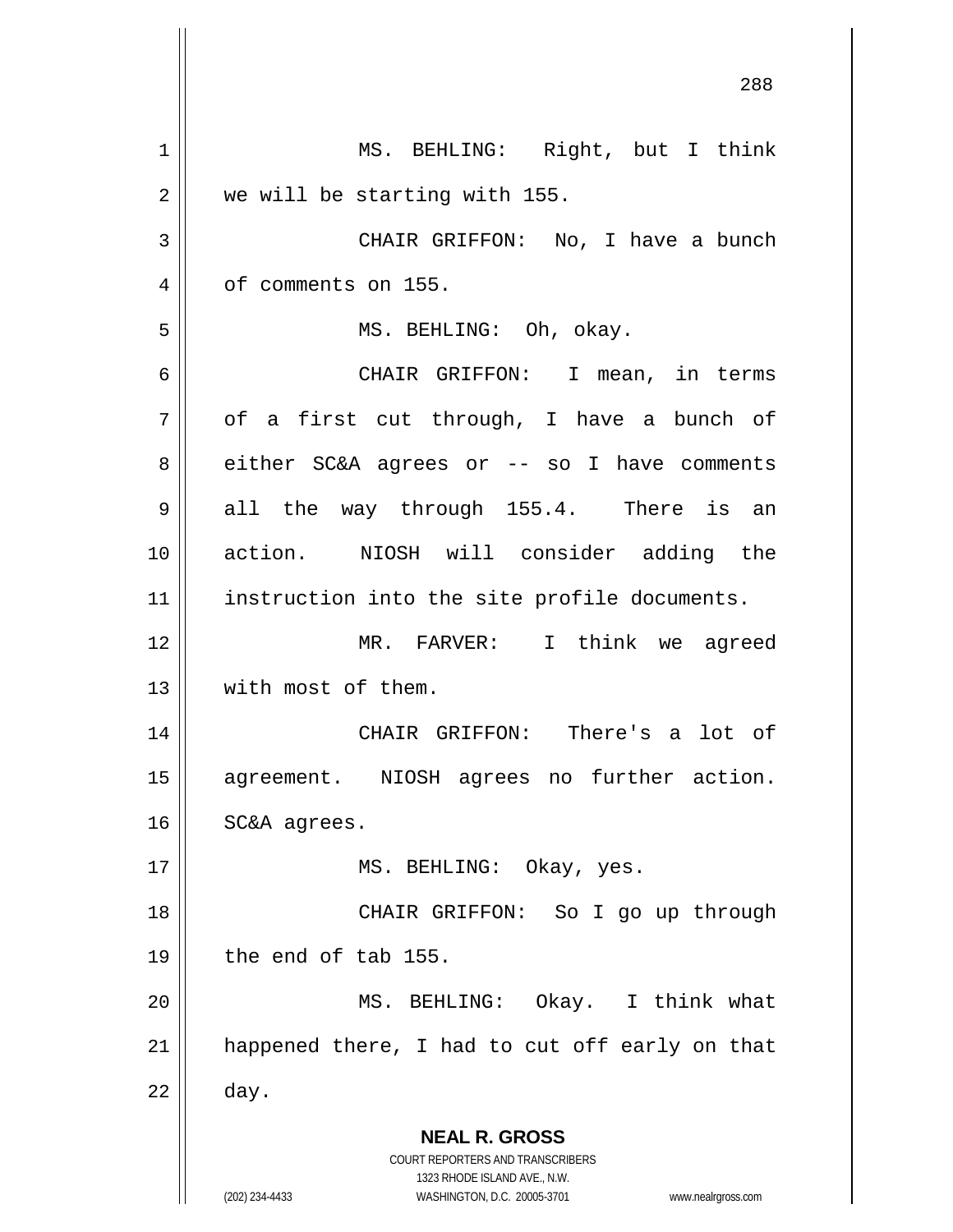|    | 289                                                                                                 |
|----|-----------------------------------------------------------------------------------------------------|
| 1  | CHAIR GRIFFON: Okay.                                                                                |
| 2  | MS. BEHLING:<br>And I may not have                                                                  |
| 3  | listed your last one.                                                                               |
| 4  | CHAIR GRIFFON: I will make a real                                                                   |
| 5  | effort in the next couple of days, because I                                                        |
| 6  | don't like to let these things sit because I                                                        |
| 7  | forget where we are at, to get all three of                                                         |
| 8  | these matrices out: 6, 7, 8, you know, updated                                                      |
| 9  | and to everyone.                                                                                    |
| 10 | I will talk to NIOSH about how to                                                                   |
| 11 | get them on the O: drive in a read-only                                                             |
| 12 | format, so we don't have this issue of leaving                                                      |
| 13 | them on other computers and stuff.                                                                  |
| 14 | long as what you<br>MEMBER MUNN:<br>As                                                              |
| 15 | send me is not read-only.                                                                           |
| 16 | CHAIR GRIFFON: All right.<br>So I                                                                   |
| 17 | don't think we can go much further today,                                                           |
| 18 | unless anybody else has anything they want to                                                       |
| 19 | cover.                                                                                              |
| 20 | MR. KATZ: Do you want to book                                                                       |
| 21 | another meeting?                                                                                    |
| 22 | CHAIR GRIFFON: Yes, we should do                                                                    |
|    | <b>NEAL R. GROSS</b>                                                                                |
|    | COURT REPORTERS AND TRANSCRIBERS                                                                    |
|    | 1323 RHODE ISLAND AVE., N.W.<br>(202) 234-4433<br>WASHINGTON, D.C. 20005-3701<br>www.nealrgross.com |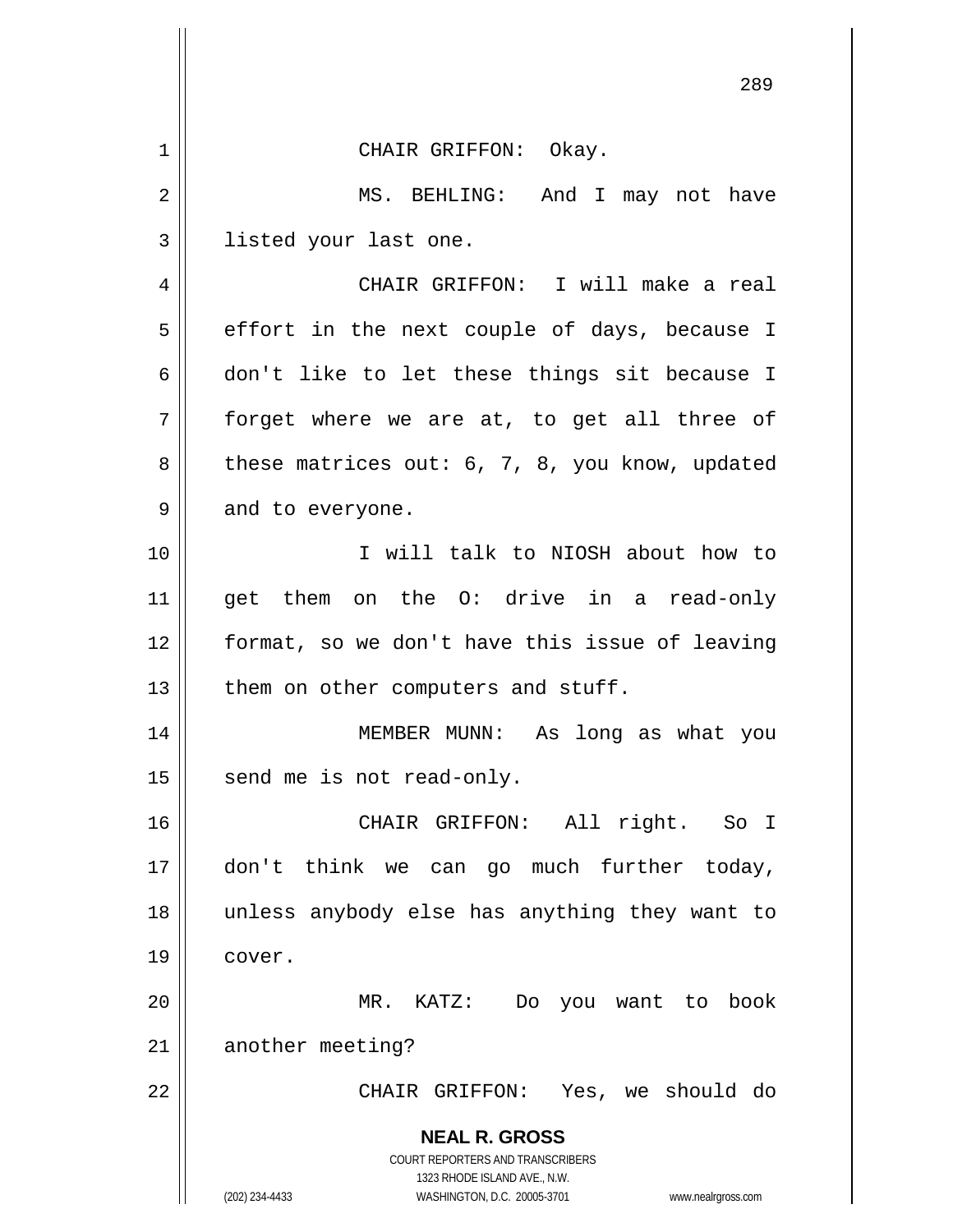1 || that. Let's book another meeting. 2 | MR. HINNEFELD: On the 8th matrix, 3 there are other NIOSH responses that were 4 || later, 156 and later. So, on those, SC&A is  $5 \parallel$  going to take the opportunity to evaluate what  $6 \parallel$  they thought of our response and determine.  $7 \parallel$  So we will be ready to discuss on those. 8 MR. FARVER: Yes. 9 MR. HINNEFELD: Then I will look 10 || for -- we may have some response. I'm trying 11 | to get responses back on the site profile. 12 MR. FARVER: Yes. I've been  $13$  | emailing them to you for Bridgeport. 14 || MR. HINNEFELD: Thanks. 15 MR. FARVER: Because it was within 16 a matrix. Harshaw was not in a matrix form. 17 It was in a report form, which will have to be  $18$  || cut and pasted into the matrix. 19 MR. HINNEFELD: We can do that. 20 We can do that. 21 MR. FARVER: I thought we had 22 || something from the Huntington plant, but I

> **NEAL R. GROSS** COURT REPORTERS AND TRANSCRIBERS 1323 RHODE ISLAND AVE., N.W.

(202) 234-4433 WASHINGTON, D.C. 20005-3701 www.nealrgross.com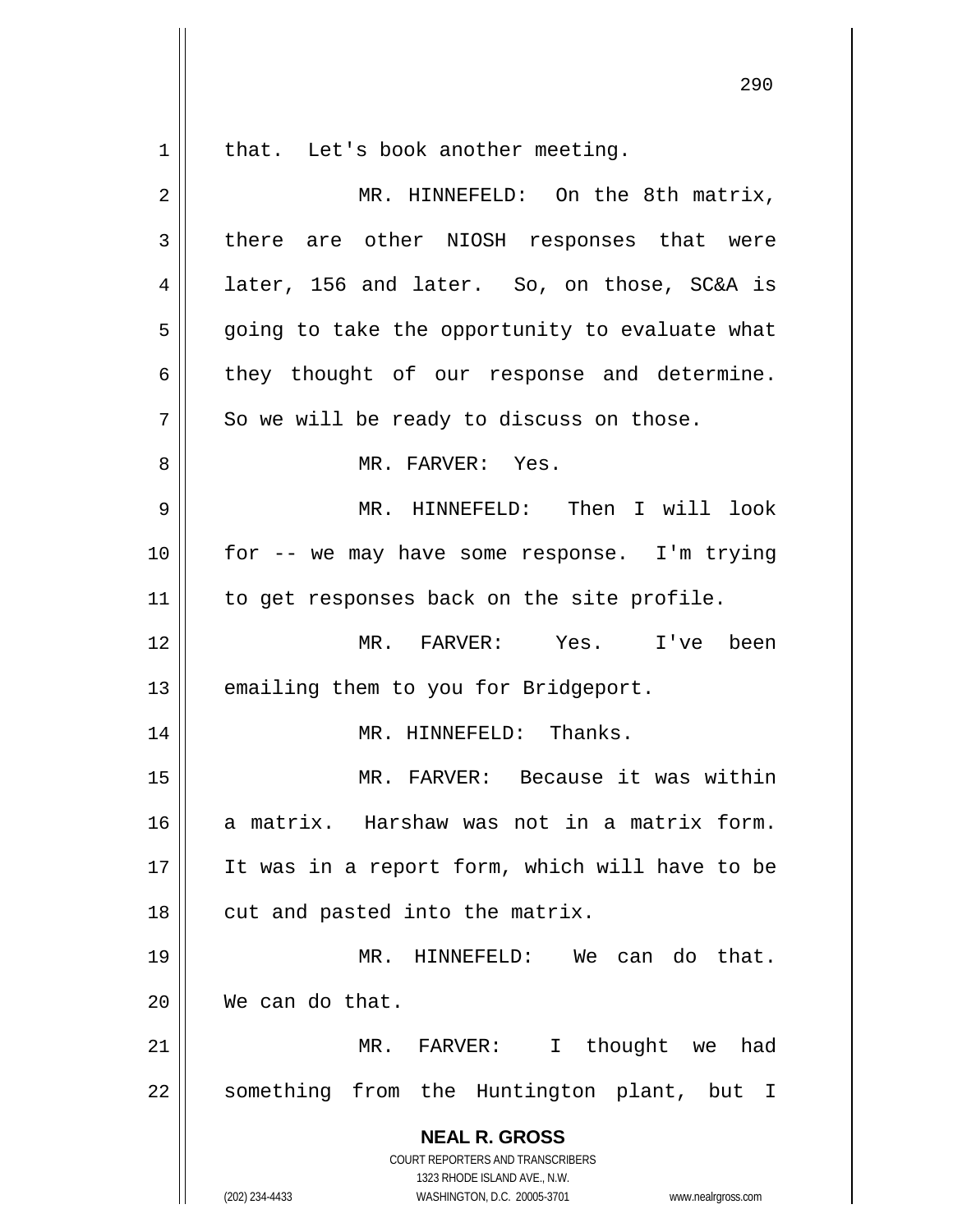**NEAL R. GROSS** COURT REPORTERS AND TRANSCRIBERS 1323 RHODE ISLAND AVE., N.W. (202) 234-4433 WASHINGTON, D.C. 20005-3701 www.nealrgross.com 1 || can't find it. 2 || CHAIR GRIFFON: I do remember --3 MR. HINNEFELD: I know we have -- 4 CHAIR GRIFFON: I know, now that 5 we are discussing it. 6 MR. HINNEFELD: We have a 7 || Huntington finding from later on. I know that 8 || there are a number of Huntington findings from 9 very early on. 10 CHAIR GRIFFON: Yes. 11 MR. HINNEFELD: And there have 12 | been some Huntington findings subsequently. I  $13$  know that we have revised site profiles since 14 very early on. 15 || CHAIR GRIFFON: Right, right. 16 || MR. HINNEFELD: And if these cases 17 were all done in accordance with the first  $18$  site profile, then it could be it resolved. I 19 || know we revised that site profile. 20 MR. FARVER: I thought you also 21 || provided responses to those files? 22 || MR. HINNEFELD: I will, yes.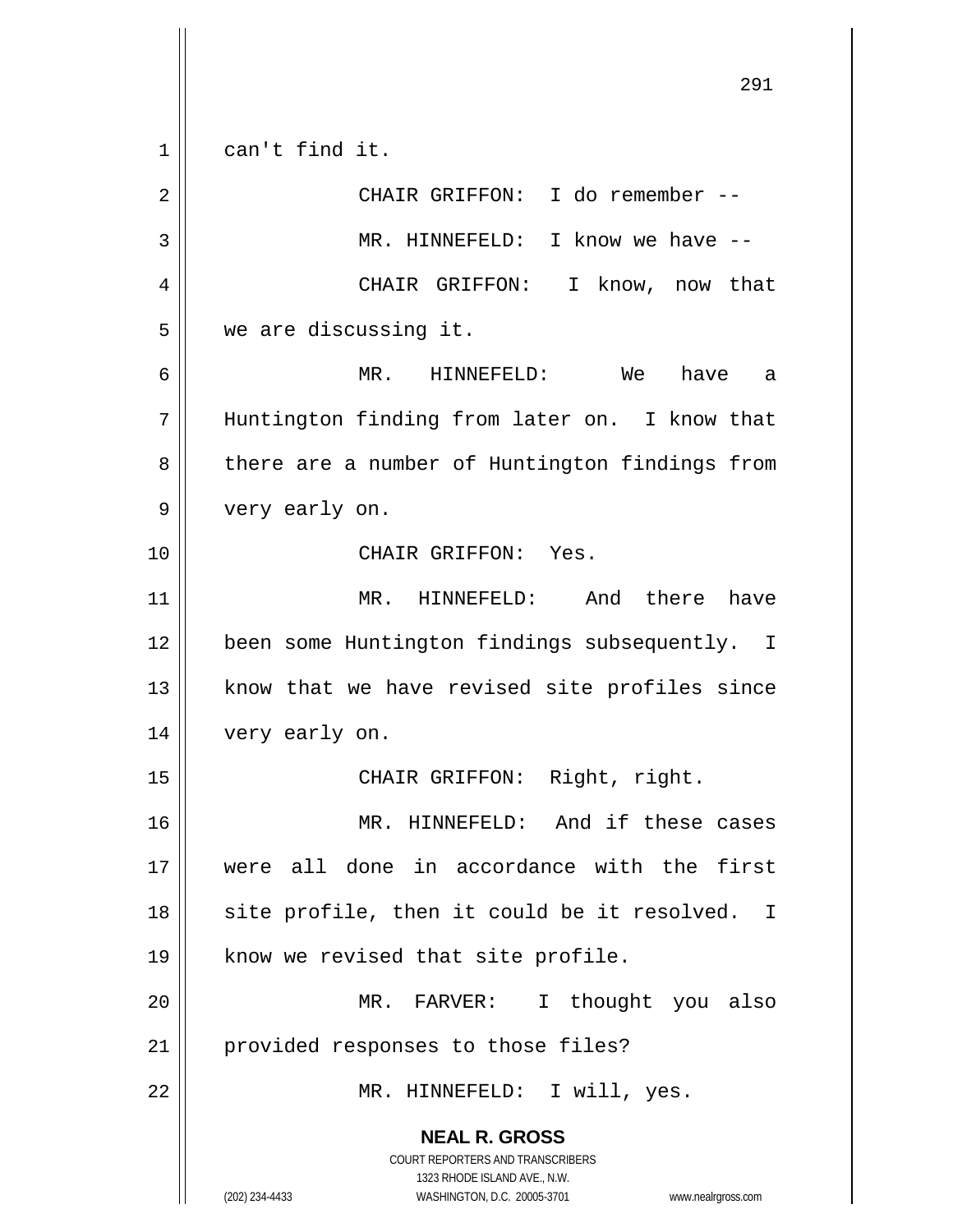**NEAL R. GROSS** COURT REPORTERS AND TRANSCRIBERS 1323 RHODE ISLAND AVE., N.W. (202) 234-4433 WASHINGTON, D.C. 20005-3701 www.nealrgross.com 292 1 || MR. FARVER: Well, I thought you 2 | had previously. 3 || MR. HINNEFELD: Oh, okay. 4 || MR. FARVER: You may not have,  $5 \parallel$  but  $-$ 6 | MR. HINNEFELD: Okay. 7 CHAIR GRIFFON: Okay, what about 8 dates? 9 MR. KATZ: How about the first 10 week in November? How does that look for 11 people? 12 MEMBER MUNN: Not bad, 13 | surprisingly. 14 CHAIR GRIFFON: Are there other 15 meetings lined up in that time period? 16 MR. KATZ: No, there aren't, but 17 || the third week of November is a chopping block 18 || at this point. Then the end of that week, OGC 19 is not available. 20 The second week in November, 21 Veterans' Day is in the middle of it. 22 MR. HINNEFELD: There is a holiday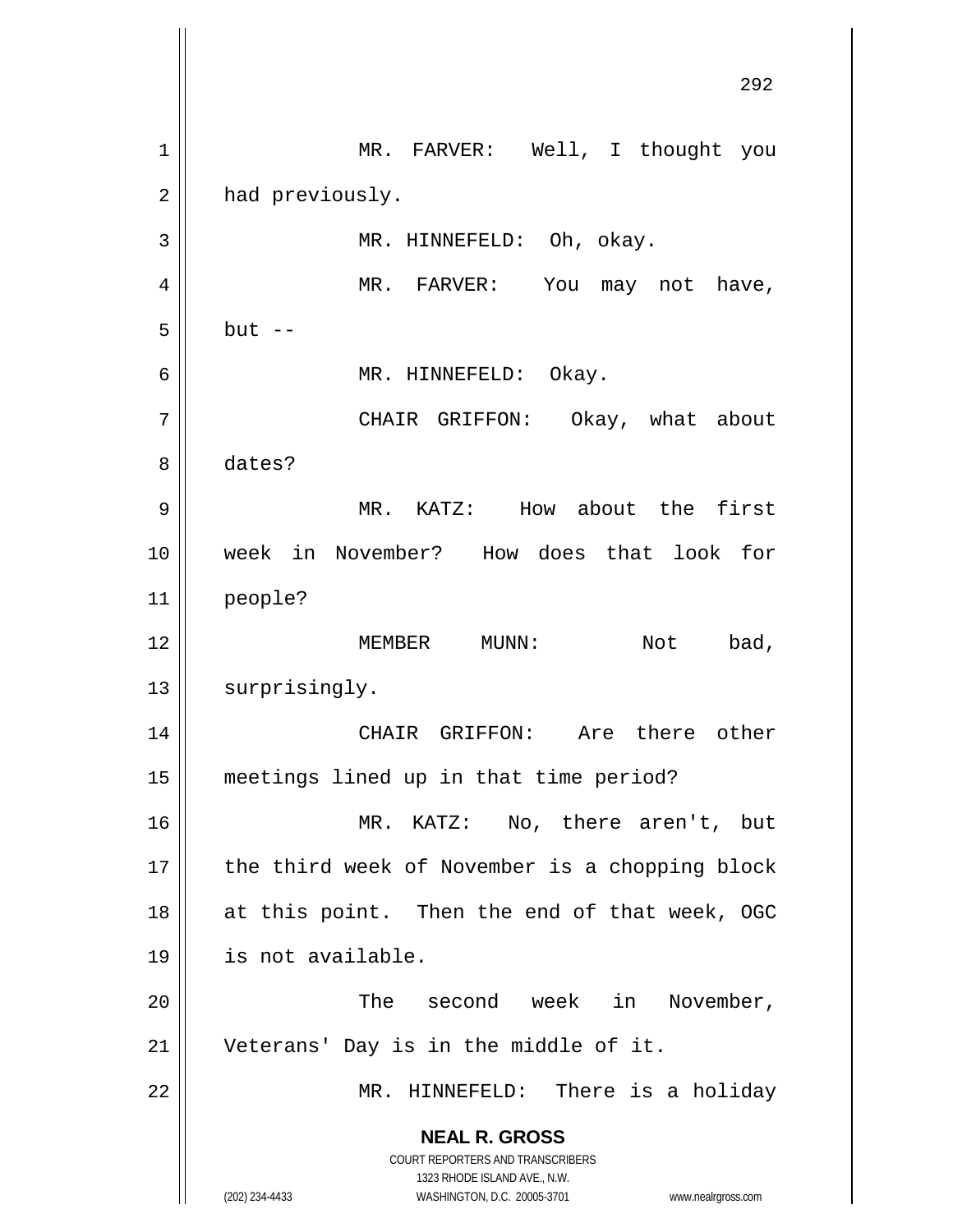**NEAL R. GROSS** COURT REPORTERS AND TRANSCRIBERS 1323 RHODE ISLAND AVE., N.W. (202) 234-4433 WASHINGTON, D.C. 20005-3701 www.nealrgross.com 293  $1 \parallel$  in there. 2 CHAIR GRIFFON: How about the 4th 3 or 5th of November? Either of those a 4 | preference, Wednesday or Thursday? 5 MR. KATZ: They are both fine for  $6 \parallel$  me. 7 || CHAIR GRIFFON: Okay. 8 | MR. HINNEFELD: Good for me. 9 MR. KATZ: Emily, how do those 10 || look to you? 11 || MS. HOWELL: They're fine. 12 || CHAIR GRIFFON: Any preference one 13 || over the other? 14 MR. KATZ: The 3rd is great just 15 because it gives a little latitude for other 16 | groups. 17 || CHAIR GRIFFON: The 3rd is not 18 | good for me. 19 || MR. KATZ: Oh, the 3rd is not?  $20$  | Oh, 4th or 5th, you said? 21 || CHAIR GRIFFON: The 4th or 5th. 22 || MR. KATZ: Oh, then let's --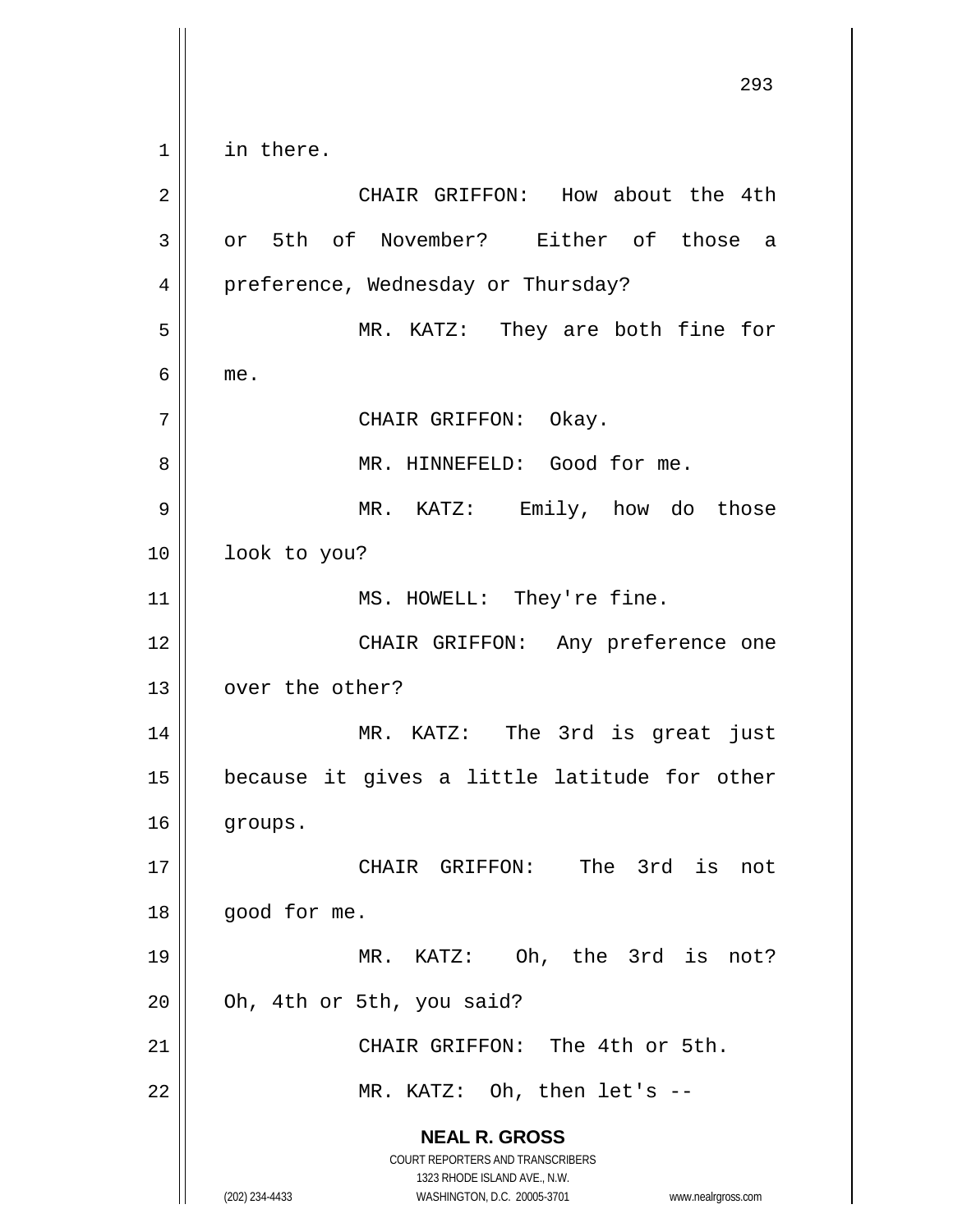**NEAL R. GROSS** COURT REPORTERS AND TRANSCRIBERS 1323 RHODE ISLAND AVE., N.W. (202) 234-4433 WASHINGTON, D.C. 20005-3701 www.nealrgross.com 1 || MR. HINNEFELD: If you have any  $2 \parallel$  local elections or anything --3 MR. KATZ: Oh, you're right, the  $4 \parallel$  elections, right. I'm sorry, I missed that. 5 MR. HINNEFELD: I mean it's not a  $6 \parallel$  big year, but there might be some local  $7 \parallel$  things. 8 || MEMBER MUNN: But, nevertheless,  $9 \parallel$  there's a lot of stuff going on some places. 10 CHAIR GRIFFON: How about the 5th? 11 | Is that okay? 12 MEMBER MUNN: The 5th is fine with  $13$  me. 14 || CHAIR GRIFFON: All right. 15 MR. KATZ: The 5th is fine. Then 16 if another Work Group wants to attach on 17 either side of that, that works out well, too. 18 CHAIR GRIFFON: Yes. Now we don't 19 know about John, but I will email him. 20 || MR. KATZ: Right. 21 CHAIR GRIFFON: I would like him  $22$   $\parallel$  to be able to --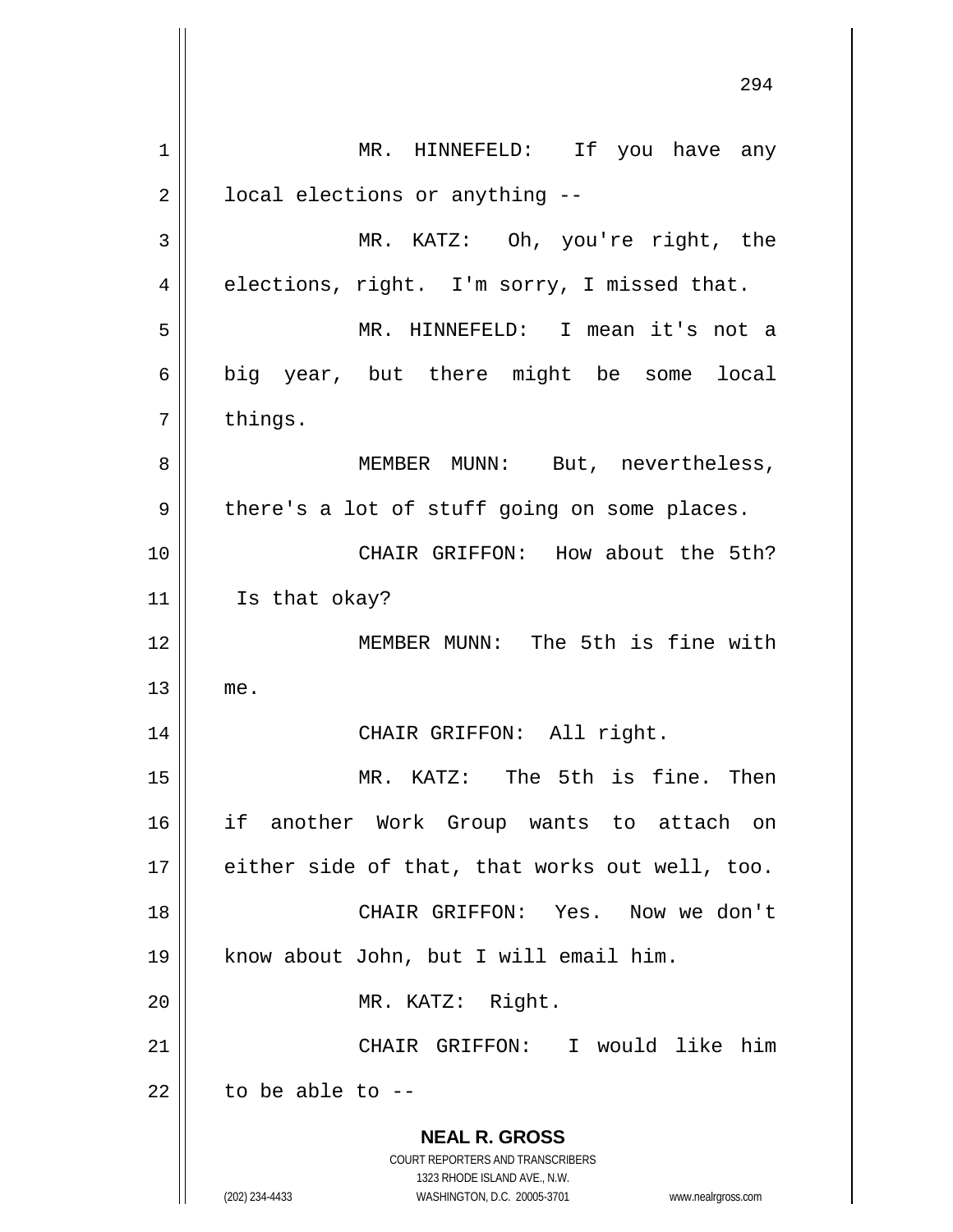**NEAL R. GROSS** COURT REPORTERS AND TRANSCRIBERS 1323 RHODE ISLAND AVE., N.W. (202) 234-4433 WASHINGTON, D.C. 20005-3701 www.nealrgross.com 295 1 || MR. KATZ: Yes, it would be good  $2 \parallel$  to see him. 3 || CHAIR GRIFFON: Yes. 4 MR. KATZ: November 5. Okay. 5 CHAIR GRIFFON: All right, 6 November 5th. 7 MR. KATZ: I'm going to book it 8 | for then. 9 CHAIR GRIFFON: Kathy, does that 10 work for you? 11 || MS. BEHLING: That's fine for me. 12 CHAIR GRIFFON: Can you be in 13 | Cincinnati with the dogs? 14 || (Laughter.) 15 MS. BEHLING: If the dogs are 16 invited. 17 (Laughter.) 18 CHAIR GRIFFON: Always. I think 19 we use this hotel enough that we could  $20$  | probably swing that, you know. 21 | (Laughter.) 22 MR. HINNEFELD: Right. As long as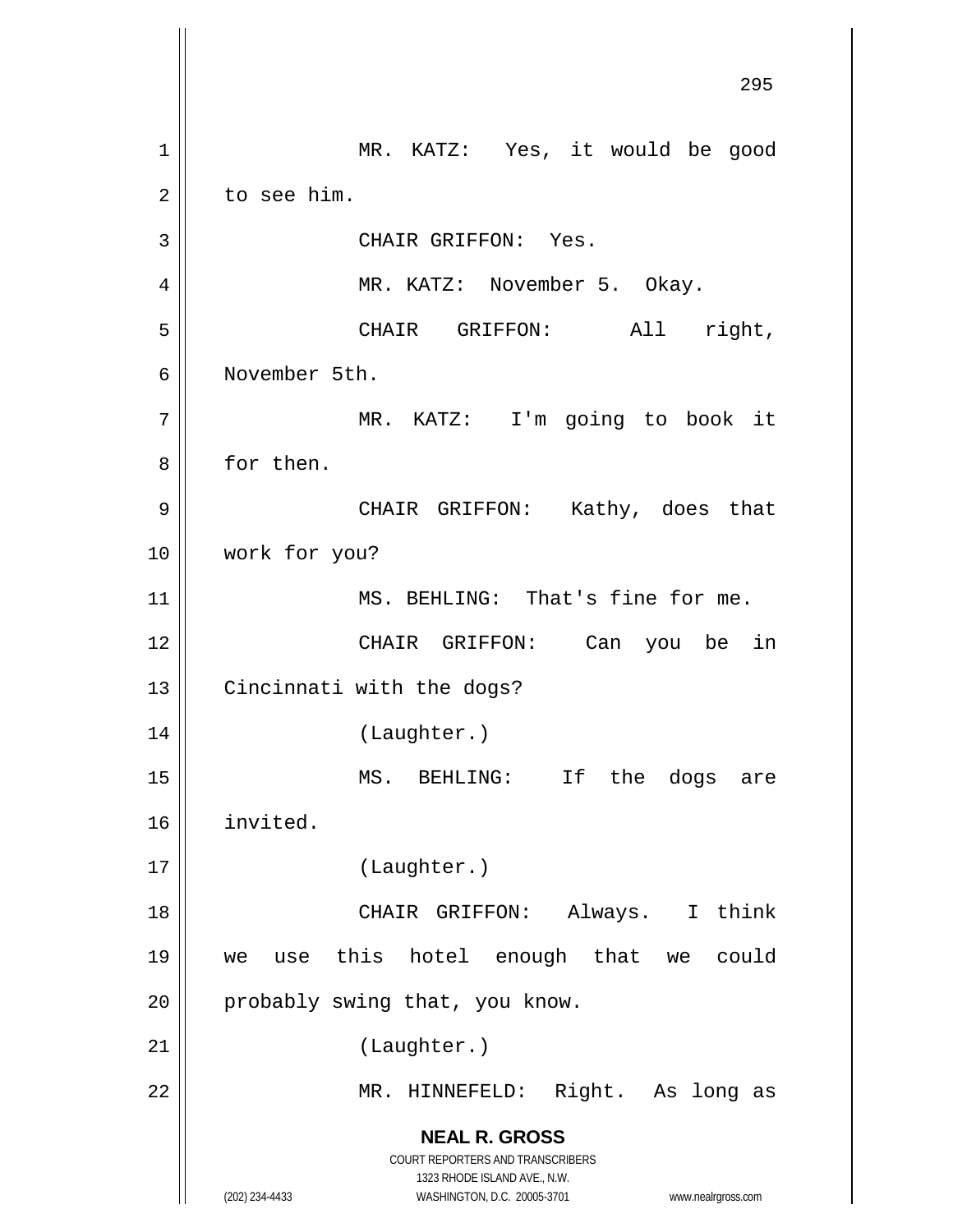**NEAL R. GROSS** COURT REPORTERS AND TRANSCRIBERS 1323 RHODE ISLAND AVE., N.W. (202) 234-4433 WASHINGTON, D.C. 20005-3701 www.nealrgross.com 296 1 || we are down here, we ought to be able to put  $2 \parallel$  our menagerie on there. 3 Are we going to do a 9:30 start  $4 \parallel$  time? 5 CHAIR GRIFFON: 9:30, yes. 6 MR. HINNEFELD: I mean it doesn't 7 hurt me. 8 CHAIR GRIFFON: 9:30. I don't  $9 \parallel$  think we need until 10 o'clock, although that 10 was nice, but 9:30 is fine because I get in at  $11 \parallel 8:00$  usually. 12 || MR. KATZ: 9:30, done. 13 CHAIR GRIFFON: Okay. I'm sorry 14 about the logistical problems, but we will 15 | have those worked out next time. 16 || MR. FARVER: I hope so. 17 CHAIR GRIFFON: Yes. We missed a 18 meeting there, and it threw us all off, you 19 know. That wasn't my fault. Everybody's 20 || schedule was --21 || MEMBER MUNN: Yes, just terrible. 22 || CHAIR GRIFFON: The Health Physics